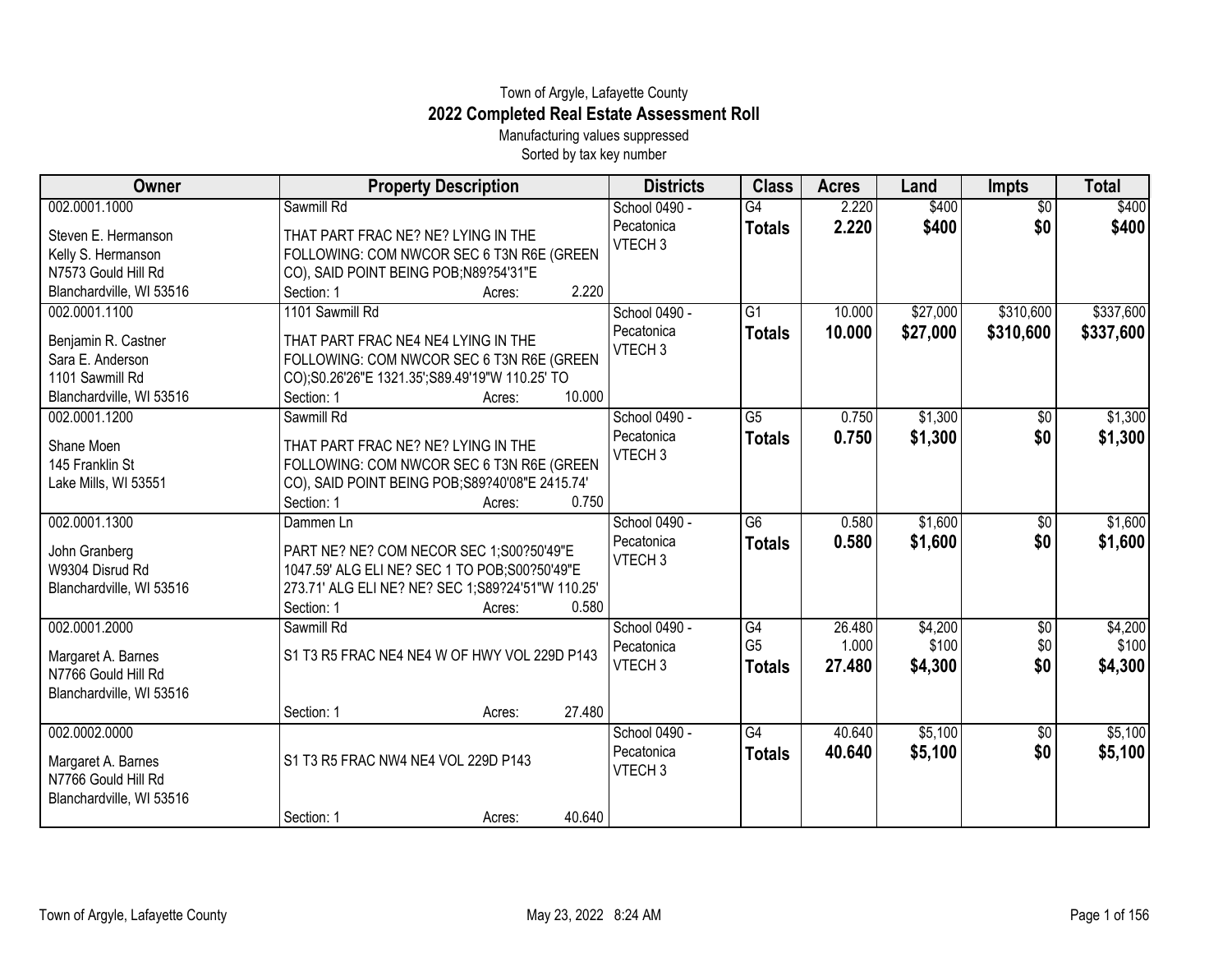| Owner                    |                                        | <b>Property Description</b>                    |        | <b>Districts</b>   | <b>Class</b>    | <b>Acres</b> | Land            | <b>Impts</b>    | <b>Total</b> |
|--------------------------|----------------------------------------|------------------------------------------------|--------|--------------------|-----------------|--------------|-----------------|-----------------|--------------|
| 002.0003.0000            | Sawmill Rd                             |                                                |        | School 0490 -      | G4              | 38.000       | \$6,800         | $\overline{50}$ | \$6,800      |
| Margaret A. Barnes       |                                        | S1 T3 R5 PART OF SW4 NE4 VOL 229D P143 EXC     |        | Pecatonica         | G <sub>5</sub>  | 1.000        | \$100           | \$0             | \$100        |
| N7766 Gould Hill Rd      |                                        |                                                |        | VTECH <sub>3</sub> | <b>Totals</b>   | 39.000       | \$6,900         | \$0             | \$6,900      |
| Blanchardville, WI 53516 |                                        |                                                |        |                    |                 |              |                 |                 |              |
|                          | Section: 1                             | Acres:                                         | 39.000 |                    |                 |              |                 |                 |              |
| 002.0003.1000            | Sawmill Rd                             |                                                |        | School 0490 -      | G4              | 1.000        | \$100           | $\overline{50}$ | \$100        |
| William T. Barnes        |                                        | S1 T3 R5 PART OF SW4 NE4 VOL 78 B&C P943 (SEE  |        | Pecatonica         | <b>Totals</b>   | 1.000        | \$100           | \$0             | \$100        |
| Amy M. Barnes            | POS2123)                               |                                                |        | VTECH <sub>3</sub> |                 |              |                 |                 |              |
| 1271 Sawmill Rd          |                                        |                                                |        |                    |                 |              |                 |                 |              |
| Blanchardville, WI 53516 | Section: 1                             | Acres:                                         | 1.000  |                    |                 |              |                 |                 |              |
| 002.0004.1000            | Sawmill Rd                             |                                                |        | School 0490 -      | G4              | 6.640        | \$500           | \$0             | \$500        |
| Margaret A. Barnes       | S1 T3 R5 PART OF SE4 NE4 VOL 229D P143 |                                                |        | Pecatonica         | G7              | 3.660        | \$34,800        | \$0             | \$34,800     |
| N7766 Gould Hill Rd      |                                        |                                                |        | VTECH <sub>3</sub> | <b>Totals</b>   | 10.300       | \$35,300        | \$0             | \$35,300     |
| Blanchardville, WI 53516 |                                        |                                                |        |                    |                 |              |                 |                 |              |
|                          | Section: 1                             | Acres:                                         | 10.300 |                    |                 |              |                 |                 |              |
| 002.0004.1200            | 1271 Sawmill Rd                        |                                                |        | School 0490 -      | $\overline{G4}$ | 4.700        | \$1,000         | $\sqrt{6}$      | \$1,000      |
| William T. Barnes        |                                        | S1 T3 R5 PART OF SE4 NE4 VOL 78 B&C P943 (SEE  |        | Pecatonica         | G7              | 1.000        | \$9,500         | \$107,200       | \$116,700    |
| Amy M. Barnes            | POS2123)                               |                                                |        | VTECH <sub>3</sub> | <b>Totals</b>   | 5.700        | \$10,500        | \$107,200       | \$117,700    |
| 1271 Sawmill Rd          |                                        |                                                |        |                    |                 |              |                 |                 |              |
| Blanchardville, WI 53516 | Section: 1                             | Acres:                                         | 5.700  |                    |                 |              |                 |                 |              |
| 002.0004.2000            | Sawmill Rd                             |                                                |        | School 0490 -      | $\overline{G4}$ | 3.000        | \$700           | \$0             | \$700        |
| Richard A. O'Brien       |                                        | PART SE? NE? COM SECOR; NORTH 10 RDS TO        |        | Pecatonica         | G <sub>5</sub>  | 7.200        | \$12,300        | \$0             | \$12,300     |
| 1231 E Sawmill Rd        |                                        | POB; WEST 67 RDS; NELY TO POINT 42 RDS WEST    |        | VTECH <sub>3</sub> | <b>Totals</b>   | 10.200       | \$13,000        | \$0             | \$13,000     |
| Blanchardville, WI 53516 |                                        | OF NECOR SE? NE?; EAST 42 RDS; SOUTH TO POB    |        |                    |                 |              |                 |                 |              |
|                          | Section: 1                             | Acres:                                         | 10.200 |                    |                 |              |                 |                 |              |
| 002.0004.2100            | Sawmill Rd                             |                                                |        | School 0490 -      | $\overline{X4}$ | 0.510        | $\overline{60}$ | $\sqrt{6}$      | $\sqrt{50}$  |
| Town of Argyle           |                                        | S1 T3 R5 PART OF NE4 VOL 187D P538 PT OF SE4   |        | Pecatonica         | <b>Totals</b>   | 0.510        | \$0             | \$0             | \$0          |
| 14896 Valley Rd          | NE4 FOR RD 30' X 750' STRIP            |                                                |        | VTECH <sub>3</sub> |                 |              |                 |                 |              |
| Argyle, WI 53504         |                                        |                                                |        |                    |                 |              |                 |                 |              |
|                          | Section: 1                             | Acres:                                         | 0.510  |                    |                 |              |                 |                 |              |
| 002.0004.2200            | Sawmill Rd                             |                                                |        | School 0490 -      | G4              | 3.000        | \$700           | $\overline{50}$ | \$700        |
| John Granberg            |                                        | PART SE? NE? COM NECOR SEC 1;S00?50'49"E       |        | Pecatonica         | G <sub>5</sub>  | 10.290       | \$17,500        | \$0             | \$17,500     |
| W9304 Disrud Rd          |                                        | 1321.30' ALG ELI NE? SEC 1 TO POB; S00?50'49"E |        | VTECH <sub>3</sub> | <b>Totals</b>   | 13.290       | \$18,200        | \$0             | \$18,200     |
| Blanchardville, WI 53516 | 798.73' ALG ELI SAID NE?;N85?11'00"W   |                                                |        |                    |                 |              |                 |                 |              |
|                          | Section: 1                             | Acres:                                         | 13.290 |                    |                 |              |                 |                 |              |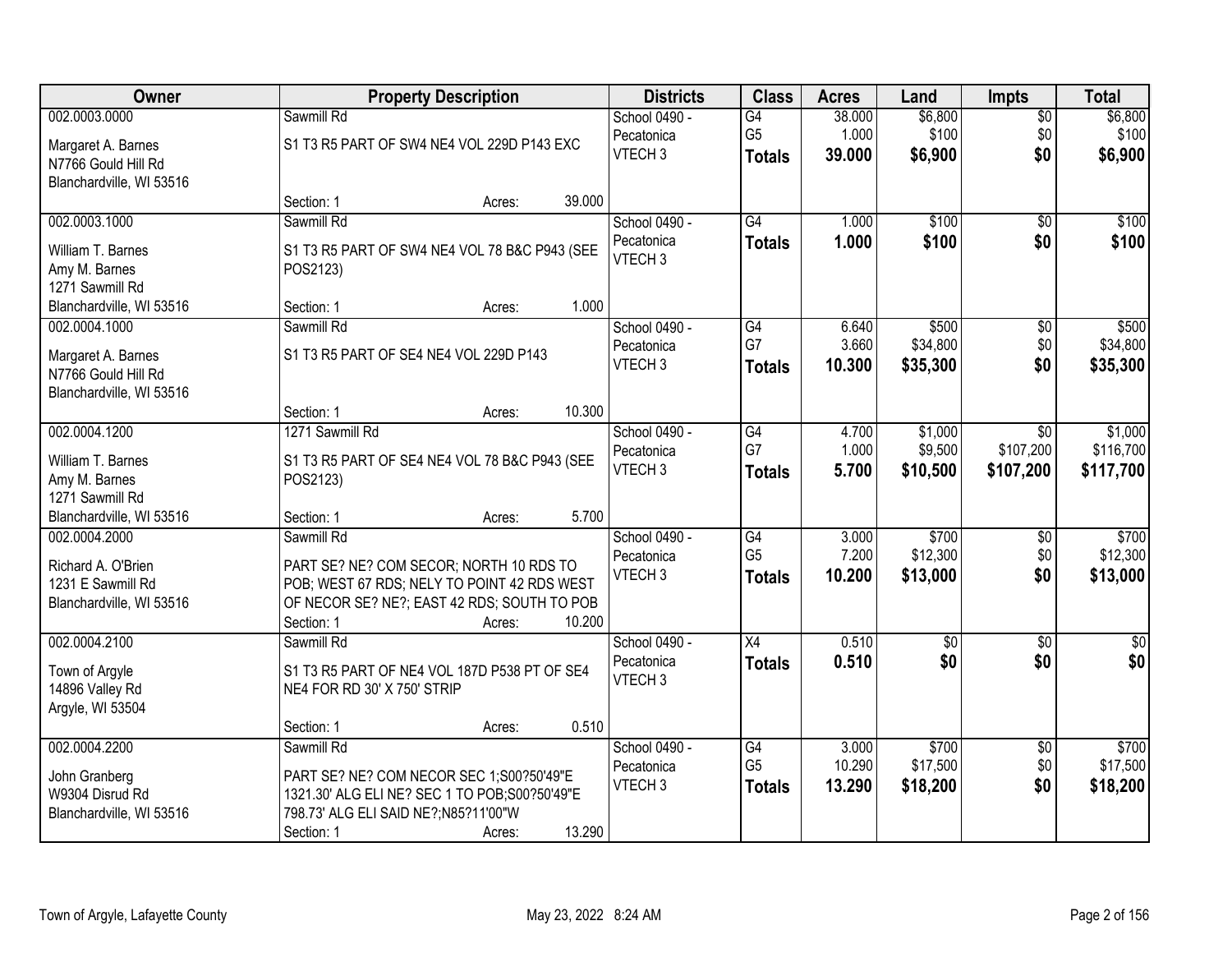| Owner                                   |                                     | <b>Property Description</b> |        | <b>Districts</b>   | <b>Class</b>    | <b>Acres</b> | Land     | Impts           | <b>Total</b> |
|-----------------------------------------|-------------------------------------|-----------------------------|--------|--------------------|-----------------|--------------|----------|-----------------|--------------|
| 002.0005.0000                           | 1588 Sawmill Rd                     |                             |        | School 0490 -      | G4              | 37.390       | \$5,900  | $\overline{50}$ | \$5,900      |
| <b>Michael Miller</b>                   | S1 T3 R5 FRAC NE4 NW4 VOL 209D P249 |                             |        | Pecatonica         | G <sub>5</sub>  | 1.000        | \$100    | \$0             | \$100        |
| Michele Miller                          |                                     |                             |        | VTECH <sub>3</sub> | G7              | 2.410        | \$22,900 | \$88,200        | \$111,100    |
| 1588 Sawmill Rd                         |                                     |                             |        |                    | <b>Totals</b>   | 40.800       | \$28,900 | \$88,200        | \$117,100    |
| Blanchardville, WI 53516                | Section: 1                          | Acres:                      | 40.800 |                    |                 |              |          |                 |              |
| 002.0006.0000                           | 18786 Sth 78                        |                             |        | School 0490 -      | G4              | 37.550       | \$7,600  | $\overline{50}$ | \$7,600      |
| Hans Retrum                             | S1 T3 R5 FRAC NW4 NW4 DOC 348131    |                             |        | Pecatonica         | G <sub>5</sub>  | 1.000        | \$100    | \$0             | \$100        |
| 8327 Horseshoe Bend Rd                  |                                     |                             |        | VTECH <sub>3</sub> | G7              | 2.410        | \$22,900 | \$108,400       | \$131,300    |
| Blanchardville, WI 53516                |                                     |                             |        |                    | <b>Totals</b>   | 40.960       | \$30,600 | \$108,400       | \$139,000    |
|                                         | Section: 1                          | Acres:                      | 40.960 |                    |                 |              |          |                 |              |
| 002.0007.1000                           | Sawmill Rd                          |                             |        | School 0490 -      | G4              | 19.000       | \$1,800  | $\overline{50}$ | \$1,800      |
| Hans Retrum                             | S1 T3 R5 NW2 SW4 NW4 DOC 348131     |                             |        | Pecatonica         | G <sub>5</sub>  | 1.000        | \$100    | \$0             | \$100        |
| 8327 Horseshoe Bend Rd                  |                                     |                             |        | VTECH <sub>3</sub> | <b>Totals</b>   | 20.000       | \$1,900  | \$0             | \$1,900      |
| Blanchardville, WI 53516                |                                     |                             |        |                    |                 |              |          |                 |              |
|                                         | Section: 1                          | Acres:                      | 20.000 |                    |                 |              |          |                 |              |
| 002.0007.2000                           | Sawmill Rd                          |                             |        | School 0490 -      | $\overline{G4}$ | 20.000       | \$2,400  | \$0             | \$2,400      |
| Robert B. Sutherland                    | SE? OF SW? NW?                      |                             |        | Pecatonica         | <b>Totals</b>   | 20.000       | \$2,400  | \$0             | \$2,400      |
| 1693 Sawmill Rd                         |                                     |                             |        | VTECH <sub>3</sub> |                 |              |          |                 |              |
| Blanchardville, WI 53516                |                                     |                             |        |                    |                 |              |          |                 |              |
|                                         | Section: 1                          | Acres:                      | 20.000 |                    |                 |              |          |                 |              |
| 002.0008.1000                           | 1693 Sawmill Rd                     |                             |        | School 0490 -      | G4              | 16.420       | \$1,400  | $\overline{50}$ | \$1,400      |
|                                         | W? SE? NW?                          |                             |        | Pecatonica         | G <sub>5</sub>  | 1.000        | \$100    | \$0             | \$100        |
| Robert B. Sutherland<br>1693 Sawmill Rd |                                     |                             |        | VTECH <sub>3</sub> | G7              | 2.580        | \$24,500 | \$87,100        | \$111,600    |
| Blanchardville, WI 53516                |                                     |                             |        |                    | <b>Totals</b>   | 20.000       | \$26,000 | \$87,100        | \$113,100    |
|                                         | Section: 1                          | Acres:                      | 20.000 |                    |                 |              |          |                 |              |
| 002.0008.2000                           | Sawmill Rd                          |                             |        | School 0490 -      | G4              | 19.000       | \$1,600  | $\overline{50}$ | \$1,600      |
| <b>Michael Miller</b>                   | S1 T3 R5 E2 SE4 NW4 VOL 209D P249   |                             |        | Pecatonica         | G <sub>5</sub>  | 1.000        | \$100    | \$0             | \$100        |
| Michele Miller                          |                                     |                             |        | VTECH <sub>3</sub> | <b>Totals</b>   | 20.000       | \$1,700  | \$0             | \$1,700      |
| 1588 Sawmill Rd                         |                                     |                             |        |                    |                 |              |          |                 |              |
| Blanchardville, WI 53516                | Section: 1                          | Acres:                      | 20.000 |                    |                 |              |          |                 |              |
| 002.0009.1000                           |                                     |                             |        | School 0490 -      | 5M              | 12.000       | \$16,800 | $\overline{50}$ | \$16,800     |
|                                         |                                     |                             |        | Pecatonica         | G4              | 8.000        | \$1,400  | \$0             | \$1,400      |
| <b>Michael Miller</b><br>Michele Miller | S1 T3 R5 E2 NE4 SW4 VOL 209D P249   |                             |        | VTECH <sub>3</sub> | <b>Totals</b>   | 20.000       | \$18,200 | \$0             | \$18,200     |
| 1588 Sawmill Rd                         |                                     |                             |        |                    |                 |              |          |                 |              |
| Blanchardville, WI 53516                | Section: 1                          | Acres:                      | 20.000 |                    |                 |              |          |                 |              |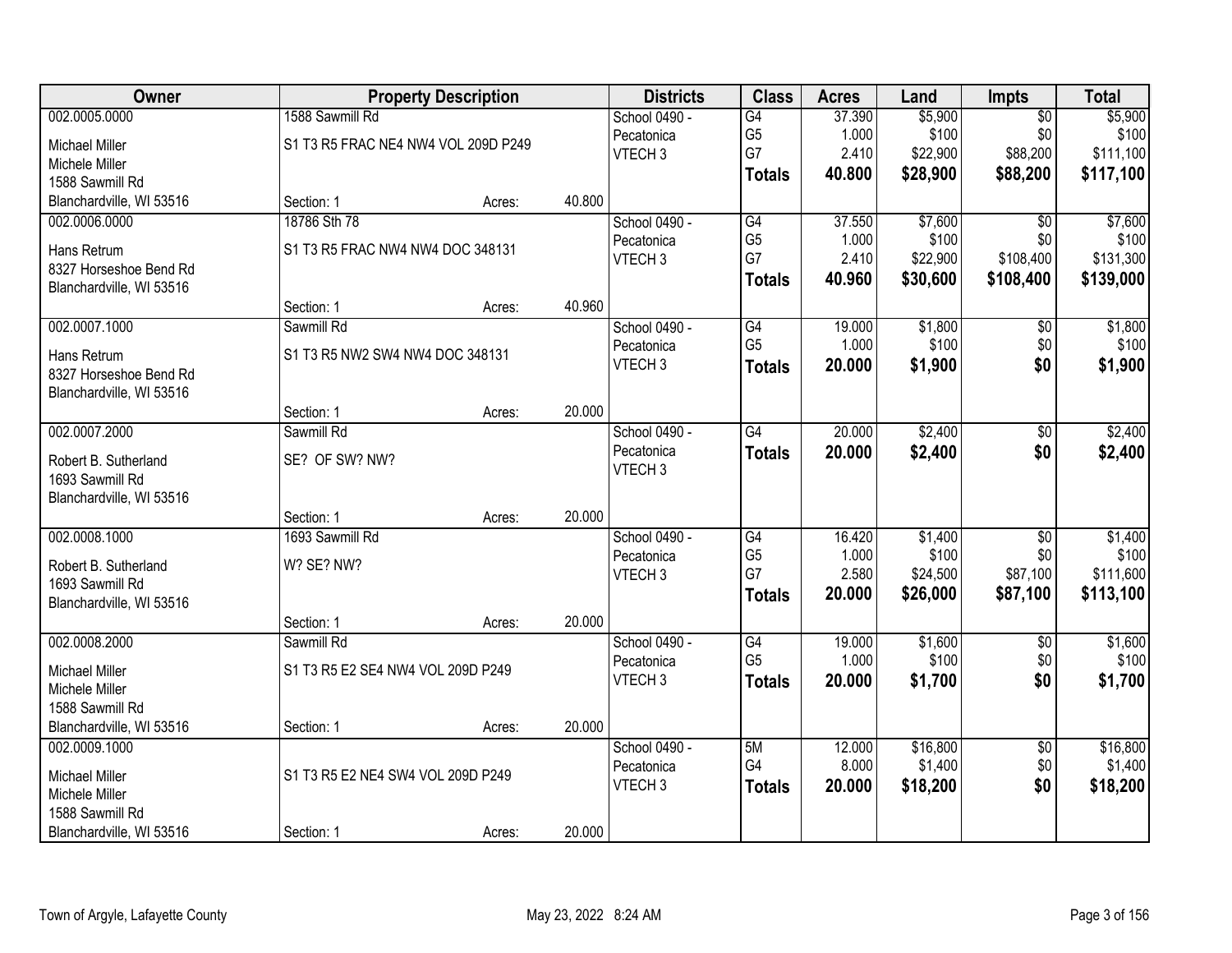| Owner                    |                                                | <b>Property Description</b> |        | <b>Districts</b>   | <b>Class</b>    | <b>Acres</b> | Land     | <b>Impts</b>    | <b>Total</b> |
|--------------------------|------------------------------------------------|-----------------------------|--------|--------------------|-----------------|--------------|----------|-----------------|--------------|
| 002.0009.2000            |                                                |                             |        | School 0490 -      | $\overline{G4}$ | 19.000       | \$1,800  | \$0             | \$1,800      |
| Robert B. Sutherland     | W? NE? SW?                                     |                             |        | Pecatonica         | G <sub>5</sub>  | 1.000        | \$100    | \$0             | \$100        |
| 1693 Sawmill Rd          |                                                |                             |        | VTECH <sub>3</sub> | <b>Totals</b>   | 20.000       | \$1,900  | \$0             | \$1,900      |
| Blanchardville, WI 53516 |                                                |                             |        |                    |                 |              |          |                 |              |
|                          | Section: 1                                     | Acres:                      | 20.000 |                    |                 |              |          |                 |              |
| 002.0010.0000            | Sawmill Rd                                     |                             |        | School 0490 -      | G4              | 38.000       | \$6,800  | \$0             | \$6,800      |
| Robert B. Sutherland     | NW? SW?                                        |                             |        | Pecatonica         | G <sub>5</sub>  | 2.000        | \$200    | \$0             | \$200        |
| 1693 Sawmill Rd          |                                                |                             |        | VTECH <sub>3</sub> | <b>Totals</b>   | 40.000       | \$7,000  | \$0             | \$7,000      |
| Blanchardville, WI 53516 |                                                |                             |        |                    |                 |              |          |                 |              |
|                          | Section: 1                                     | Acres:                      | 40.000 |                    |                 |              |          |                 |              |
| 002.0011.0000            | State Highway 78                               |                             |        | School 0490 -      | 5M              | 13.000       | \$18,200 | \$0             | \$18,200     |
| Reed Family Trust        | S1 T3 R5 SW4 SW4 VOL 239D P112                 |                             |        | Pecatonica         | G4              | 22.000       | \$3,800  | \$0             | \$3,800      |
| 602 E Hillcrest Dr       |                                                |                             |        | VTECH <sub>3</sub> | G <sub>5</sub>  | 5.000        | \$6,900  | \$0             | \$6,900      |
| Verona, WI 53593         |                                                |                             |        |                    | <b>Totals</b>   | 40.000       | \$28,900 | \$0             | \$28,900     |
|                          | Section: 1                                     | Acres:                      | 40.000 |                    |                 |              |          |                 |              |
| 002.0012.1000            |                                                |                             |        | School 0490 -      | G4              | 16.800       | \$1,200  | $\frac{1}{20}$  | \$1,200      |
| Robert B. Sutherland     | ALL THAT PART OF SE? SW?, LYING ON WEST SIDE   |                             |        | Pecatonica         | <b>Totals</b>   | 16.800       | \$1,200  | \$0             | \$1,200      |
| 1693 Sawmill Rd          | OF (OLD) ARGYLE-BLANCHARDVILLE HIGHWAY         |                             |        | VTECH <sub>3</sub> |                 |              |          |                 |              |
| Blanchardville, WI 53516 |                                                |                             |        |                    |                 |              |          |                 |              |
|                          | Section: 1                                     | Acres:                      | 16.800 |                    |                 |              |          |                 |              |
| 002.0013.0000            | Sawmill Rd                                     |                             |        | School 0490 -      | $\overline{G4}$ | 40.470       | \$5,900  | \$0             | \$5,900      |
| William T. Barnes        | S1 T3 R5 NE4 SE4 VOL 78 B&C P943 (SEE POS2123) |                             |        | Pecatonica         | <b>Totals</b>   | 40.470       | \$5,900  | \$0             | \$5,900      |
| Amy M. Barnes            |                                                |                             |        | VTECH <sub>3</sub> |                 |              |          |                 |              |
| 1271 Sawmill Rd          |                                                |                             |        |                    |                 |              |          |                 |              |
| Blanchardville, WI 53516 | Section: 1                                     | Acres:                      | 40.470 |                    |                 |              |          |                 |              |
| 002.0014.0000            | 1428 Sawmill Rd                                |                             |        | School 0490 -      | G4              | 26.760       | \$2,800  | $\sqrt{6}$      | \$2,800      |
| Margaret A. Barnes       | S1 T3 R5 PART OF NW4 SE4 VOL 229D P143         |                             |        | Pecatonica         | G7              | 1.500        | \$14,500 | \$121,700       | \$136,200    |
| N7766 Gould Hill Rd      |                                                |                             |        | VTECH <sub>3</sub> | <b>Totals</b>   | 28.260       | \$17,300 | \$121,700       | \$139,000    |
| Blanchardville, WI 53516 |                                                |                             |        |                    |                 |              |          |                 |              |
|                          | Section: 1                                     | Acres:                      | 28.260 |                    |                 |              |          |                 |              |
| 002.0014.1000            | 1271 Sawmill Rd                                |                             |        | School 0490 -      | G4              | 11.810       | \$2,100  | $\overline{60}$ | \$2,100      |
| William T. Barnes        | S1 T3 R5 PART OF NW4 SE4 PART OF SW4 SE4 VOL   |                             |        | Pecatonica         | G7              | 0.010        | \$100    | \$0             | \$100        |
| Amy M. Barnes            | 78 B&C P943 (SEE POS2123)                      |                             |        | VTECH <sub>3</sub> | <b>Totals</b>   | 11.820       | \$2,200  | \$0             | \$2,200      |
| 1271 Sawmill Rd          |                                                |                             |        |                    |                 |              |          |                 |              |
| Blanchardville, WI 53516 | Section: 1                                     | Acres:                      | 11.820 |                    |                 |              |          |                 |              |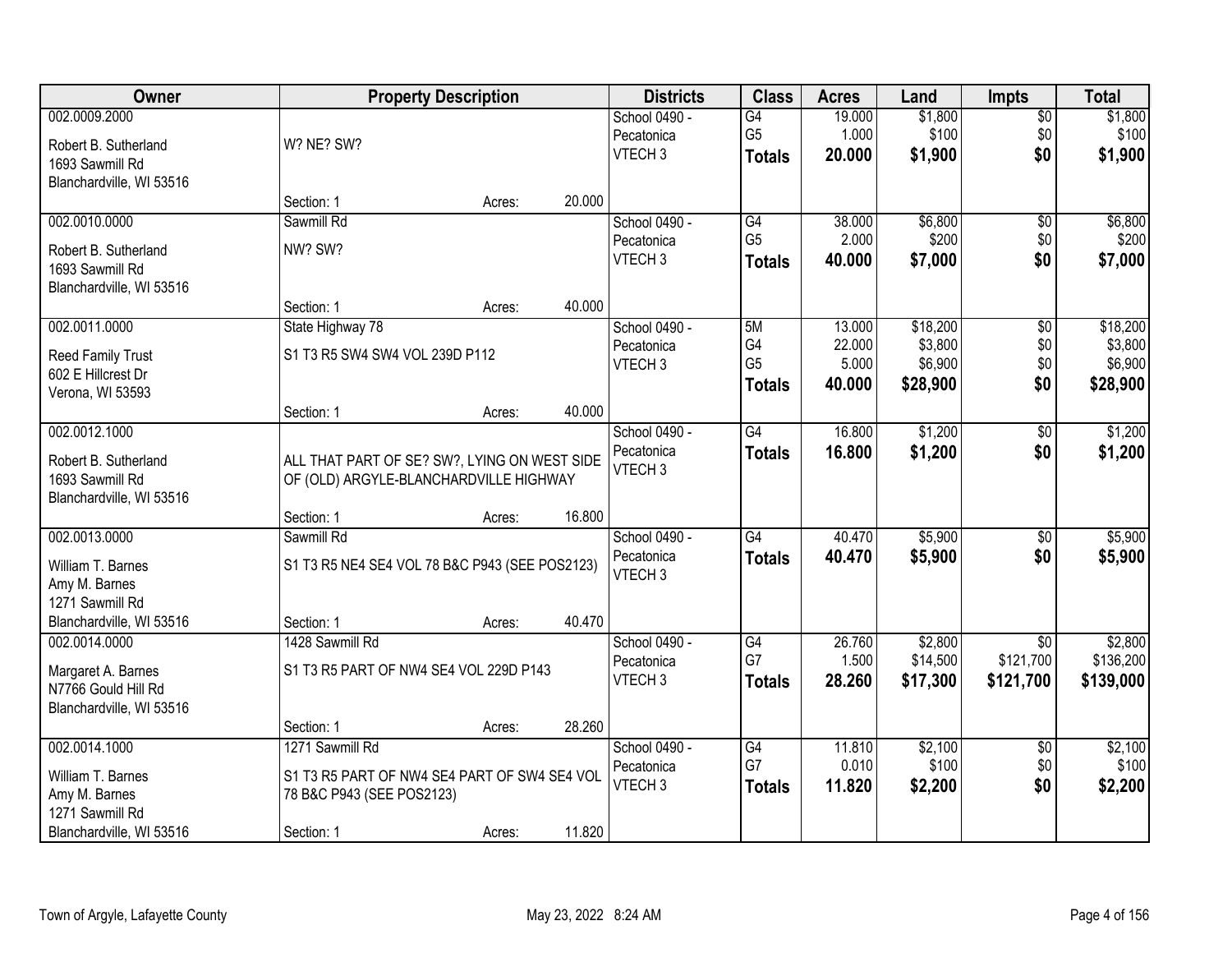| Owner                                                                                  |                                                                                            | <b>Property Description</b> |        | <b>Districts</b>                                  | <b>Class</b>                                       | <b>Acres</b>                        | Land                                        | <b>Impts</b>                                     | <b>Total</b>                                  |
|----------------------------------------------------------------------------------------|--------------------------------------------------------------------------------------------|-----------------------------|--------|---------------------------------------------------|----------------------------------------------------|-------------------------------------|---------------------------------------------|--------------------------------------------------|-----------------------------------------------|
| 002.0015.1000<br>Margaret A. Barnes<br>N7766 Gould Hill Rd<br>Blanchardville, WI 53516 | S1 T3 R5 PART OF SW4 SE4 VOL 229D P143                                                     |                             |        | School 0490 -<br>Pecatonica<br>VTECH <sub>3</sub> | 5M<br>G4<br><b>Totals</b>                          | 13.000<br>15.920<br>28.920          | \$18,200<br>\$1,700<br>\$19,900             | $\overline{50}$<br>\$0<br>\$0                    | \$18,200<br>\$1,700<br>\$19,900               |
|                                                                                        | Section: 1                                                                                 | Acres:                      | 28.920 |                                                   |                                                    |                                     |                                             |                                                  |                                               |
| 002.0015.3000<br>Town of Argyle<br>14896 Valley Rd<br>Argyle, WI 53504                 | S1 T3 R5 PT SW4 SE4 4RD ROAD X 600 FT LONG<br><b>VOL 189D P579</b>                         |                             |        | School 0490 -<br>Pecatonica<br>VTECH <sub>3</sub> | $\overline{X4}$<br><b>Totals</b>                   | 1.000<br>1.000                      | $\overline{50}$<br>\$0                      | $\overline{50}$<br>\$0                           | $\sqrt{50}$<br>\$0                            |
| 002.0016.0000                                                                          | Section: 1                                                                                 | Acres:                      | 1.000  | School 0490 -                                     | G4                                                 | 40.460                              | \$4,700                                     | $\overline{50}$                                  | \$4,700                                       |
| William T. Barnes<br>Amy M. Barnes<br>1271 Sawmill Rd                                  | S1 T3 R5 SE4 SE4 VOL 78 B&C P943 (SEE POS2123)                                             |                             |        | Pecatonica<br>VTECH <sub>3</sub>                  | <b>Totals</b>                                      | 40.460                              | \$4,700                                     | \$0                                              | \$4,700                                       |
| Blanchardville, WI 53516                                                               | Section: 1                                                                                 | Acres:                      | 40.460 |                                                   |                                                    |                                     |                                             |                                                  |                                               |
| 002.0017.0000<br>Kevin J. Buehl<br>18685 State Rd 78<br>Blanchardville, WI 53516       | State Highway 78<br>S2 T3 R5 FRAC NE4 NE4 VOL 203D P671                                    |                             |        | School 0490 -<br>Pecatonica<br>VTECH <sub>3</sub> | G4<br>G <sub>5</sub><br><b>Totals</b>              | 30.000<br>10.240<br>40.240          | \$7,100<br>\$15,800<br>\$22,900             | \$0<br>\$0<br>\$0                                | \$7,100<br>\$15,800<br>\$22,900               |
|                                                                                        | Section: 2                                                                                 | Acres:                      | 40.240 |                                                   |                                                    |                                     |                                             |                                                  |                                               |
| 002.0018.0000<br>Kevin J. Buehl<br>18685 State Rd 78<br>Blanchardville, WI 53516       | S2 T3 R5 FRAC NW4 NE4 VOL 203D P671<br>Section: 2                                          | Acres:                      | 40.270 | School 0490 -<br>Pecatonica<br>VTECH <sub>3</sub> | $\overline{G4}$<br>G <sub>5</sub><br><b>Totals</b> | 30.000<br>10.270<br>40.270          | \$5,900<br>\$17,500<br>\$23,400             | \$0<br>\$0<br>\$0                                | \$5,900<br>\$17,500<br>\$23,400               |
| 002.0019.0000                                                                          |                                                                                            |                             |        | School 0490 -<br>Pecatonica                       | G4<br>G <sub>5</sub>                               | 33.000<br>7.000                     | \$8,500<br>\$11,900                         | $\sqrt{$0}$<br>\$0                               | \$8,500<br>\$11,900                           |
| Kevin J. Buehl<br>18685 State Rd 78<br>Blanchardville, WI 53516                        | S2 T3 R5 SW4 NE4 VOL 203D P671                                                             |                             |        | VTECH <sub>3</sub>                                | <b>Totals</b>                                      | 40.000                              | \$20,400                                    | \$0                                              | \$20,400                                      |
|                                                                                        | Section: 2                                                                                 | Acres:                      | 40.000 |                                                   |                                                    |                                     |                                             |                                                  |                                               |
| 002.0020.0000<br>Kevin J. Buehl<br>18685 State Rd 78<br>Blanchardville, WI 53516       | 18685 Sth 78<br>S2 T3 R5 SE4 NE4 VOL 203D 671 18685 & 18711<br>STATE ROAD 78<br>Section: 2 | Acres:                      | 40.000 | School 0490 -<br>Pecatonica<br>VTECH <sub>3</sub> | G4<br>G <sub>5</sub><br>G7<br><b>Totals</b>        | 20.000<br>15.000<br>5.000<br>40.000 | \$5,600<br>\$23,900<br>\$47,500<br>\$77,000 | $\overline{50}$<br>\$0<br>\$156,400<br>\$156,400 | \$5,600<br>\$23,900<br>\$203,900<br>\$233,400 |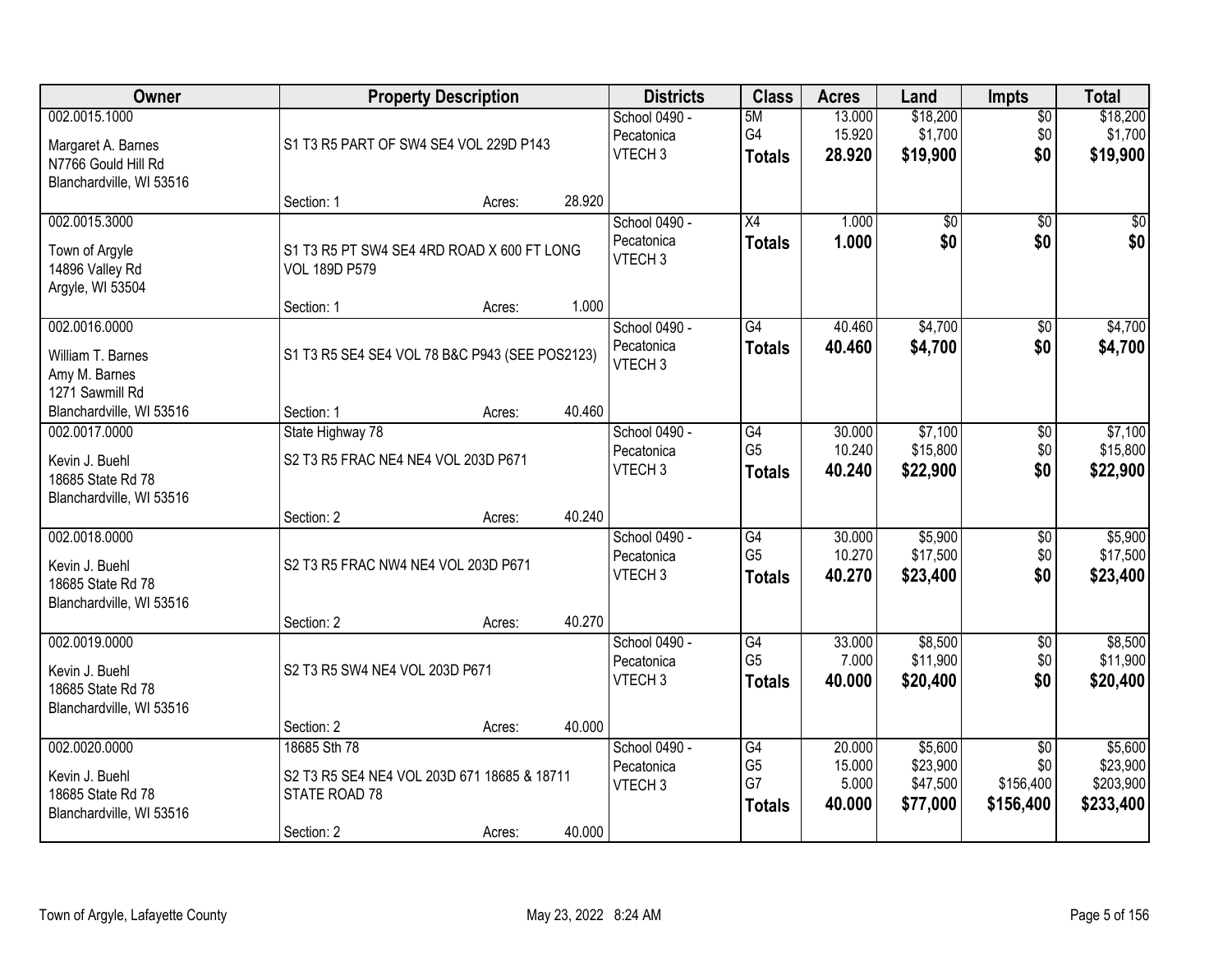| Owner                                                                                            | <b>Property Description</b>                                                                                                                                         | <b>Districts</b>                                  | <b>Class</b>                                       | <b>Acres</b>                         | Land                                        | <b>Impts</b>                         | <b>Total</b>                                |
|--------------------------------------------------------------------------------------------------|---------------------------------------------------------------------------------------------------------------------------------------------------------------------|---------------------------------------------------|----------------------------------------------------|--------------------------------------|---------------------------------------------|--------------------------------------|---------------------------------------------|
| 002.0021.0000<br>Jsp Property Holdings, LLC<br>PO Box 80<br>Belleville, WI 53534                 | PART OF NE4 NW4 AND NW4 NW4 SECT 2 AND PART<br>OF NE4 NE4 SEC 3 BEING DESCRIBED IN DOC<br>367306 AS PART OF TRACT 2 (SEE POS2431)<br>76.620<br>Section: 3<br>Acres: | School 0490 -<br>Pecatonica<br>VTECH <sub>3</sub> | $\overline{G5}$<br>G6<br><b>Totals</b>             | 36.620<br>40.000<br>76.620           | \$46,600<br>\$120,000<br>\$166,600          | $\overline{30}$<br>\$0<br>\$0        | \$46,600<br>\$120,000<br>\$166,600          |
| 002.0021.1000<br>Jsp Property Holdings, LLC<br>PO Box 80<br>Belleville, WI 53534                 | S2 T3 R5 PART OF NE4 NW4 VOL 242D P468 (SEE<br>POS2432) DESCRIBED AS BEING PART OF TRACT 1<br>OF DOC 367306<br>4.240<br>Section: 2<br>Acres:                        | School 0490 -<br>Pecatonica<br>VTECH <sub>3</sub> | $\overline{G5}$<br><b>Totals</b>                   | 4.240<br>4.240                       | \$6,900<br>\$6,900                          | $\overline{50}$<br>\$0               | \$6,900<br>\$6,900                          |
| 002.0022.2000<br>Rjandco Revocable Trust<br>18962 Old Q Rd<br>Blanchardville, WI 53516           | S2 T3 R5 FRAC NW4 NW4 S & W OF RIVER VOL 244D<br>P464 (SEE POS2128)<br>2.450<br>Section: 2<br>Acres:                                                                | School 0490 -<br>Pecatonica<br>VTECH <sub>3</sub> | G5<br><b>Totals</b>                                | 2.450<br>2.450                       | \$4,200<br>\$4,200                          | $\sqrt[6]{30}$<br>\$0                | \$4,200<br>\$4,200                          |
| 002.0022.2100<br>Anderson & Anderson Properties, LLC<br>PO Box 1008<br>St Charles, IL 60174-7008 | S2 T3 R5 PART OF SE4 NW4 NW4 SOUTH OF RIVER<br>VOL 221D P256 (SEE POS2125)<br>1.500<br>Section: 2<br>Acres:                                                         | School 0490 -<br>Pecatonica<br>VTECH <sub>3</sub> | W <sub>8</sub><br><b>Totals</b>                    | 1.500<br>1.500                       | ( \$3,900)<br>\$0                           | \$0<br>\$0                           | \$0<br>\$0                                  |
| 002.0023.0000<br>Anderson & Anderson Properties, LLC<br>PO Box 1008<br>St Charles, IL 60174-7008 | S2 T3 R5 SW4 NW4 VOL 221D P94 (SEE POS2125)<br>40.000<br>Section: 2<br>Acres:                                                                                       | School 0490 -<br>Pecatonica<br>VTECH <sub>3</sub> | $\overline{G4}$<br>W <sub>8</sub><br><b>Totals</b> | 10.380<br>29.620<br>40.000           | \$2,500<br>(\$88,900)<br>\$2,500            | $\overline{30}$<br>\$0<br>\$0        | \$2,500<br>\$0<br>\$2,500                   |
| 002.0024.0000<br>Kevin J. Buehl<br>18685 State Rd 78<br>Blanchardville, WI 53516                 | S2 T3 R5 SE4 NW4 VOL 203D P671<br>40.000<br>Section: 2<br>Acres:                                                                                                    | School 0490 -<br>Pecatonica<br>VTECH <sub>3</sub> | 5M<br>G4<br>G <sub>5</sub><br><b>Totals</b>        | 20.000<br>10.000<br>10.000<br>40.000 | \$28,000<br>\$2,400<br>\$17,000<br>\$47,400 | $\overline{50}$<br>\$0<br>\$0<br>\$0 | \$28,000<br>\$2,400<br>\$17,000<br>\$47,400 |
| 002.0025.0000<br>Jennifer C. Ross<br>c/o Jennifer C. Ross<br>17894 River Rd<br>Argyle, WI 53541  | S2 T3 R5 NE4 SW4 DOC 349436<br>Section: 2<br>40.000<br>Acres:                                                                                                       | School 0490 -<br>Pecatonica<br>VTECH <sub>3</sub> | W6<br><b>Totals</b>                                | 40.000<br>40.000                     | (\$120,000)<br>\$0                          | $\overline{50}$<br>\$0               | $\frac{1}{30}$<br>\$0                       |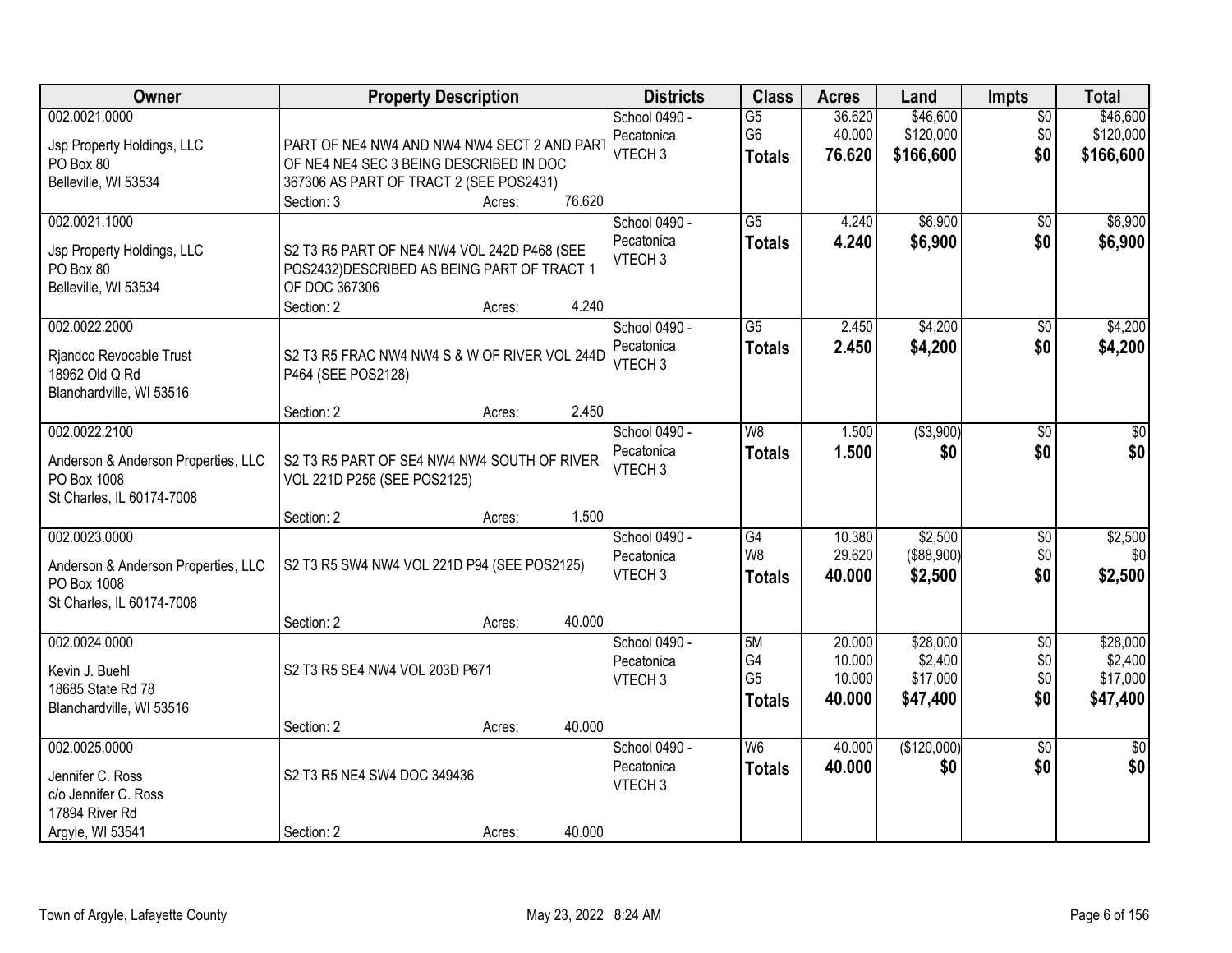| Owner                               |                                               | <b>Property Description</b> |        | <b>Districts</b>            | <b>Class</b>    | <b>Acres</b> | Land       | <b>Impts</b>    | <b>Total</b>     |
|-------------------------------------|-----------------------------------------------|-----------------------------|--------|-----------------------------|-----------------|--------------|------------|-----------------|------------------|
| 002.0026.1000                       | 18030 River Rd                                |                             |        | School 0490 -               | $\overline{G1}$ | 6.610        | \$28,800   | \$36,600        | \$65,400         |
| Matthew J. Bedella                  | S2 T3 R5 NW4 SW4 E OF RIVER DOC 332903        |                             |        | Pecatonica                  | W <sub>6</sub>  | 23.000       | (\$69,000) | \$0             | \$0              |
| Theresa K. White                    |                                               |                             |        | VTECH <sub>3</sub>          | <b>Totals</b>   | 29.610       | \$28,800   | \$36,600        | \$65,400         |
| 1402 Elinor Pl                      |                                               |                             |        |                             |                 |              |            |                 |                  |
| Evanston, IL 60201                  | Section: 2                                    | Acres:                      | 29.610 |                             |                 |              |            |                 |                  |
| 002.0026.2000                       |                                               |                             |        | School 0490 -               | G4              | 3.050        | \$900      | $\overline{50}$ | \$900            |
|                                     |                                               |                             |        | Pecatonica                  | W <sub>8</sub>  | 4.000        | (\$12,000) | \$0             | \$0              |
| Anderson & Anderson Properties, LLC | S2 T3 R5 NW4 SW4 W OF RIVER VOL 221D P94 (SEE |                             |        | VTECH <sub>3</sub>          | <b>Totals</b>   | 7.050        | \$900      | \$0             | \$900            |
| PO Box 1008                         | POS2125)                                      |                             |        |                             |                 |              |            |                 |                  |
| St Charles, IL 60174-7008           | Section: 2                                    |                             | 7.050  |                             |                 |              |            |                 |                  |
| 002.0027.1000                       |                                               | Acres:                      |        |                             | W <sub>6</sub>  | 5.500        | (\$16,500) | $\overline{50}$ | $\overline{\$0}$ |
|                                     |                                               |                             |        | School 0490 -<br>Pecatonica |                 |              |            |                 |                  |
| Matthew J. Bedella                  | S2 T3 R5 PART OF SW4 SW4 DOC 332903           |                             |        | VTECH <sub>3</sub>          | <b>Totals</b>   | 5.500        | \$0        | \$0             | \$0              |
| Theresa K. White                    |                                               |                             |        |                             |                 |              |            |                 |                  |
| 1402 Elinor Pl                      |                                               |                             |        |                             |                 |              |            |                 |                  |
| Evanston, IL 60201                  | Section: 2                                    | Acres:                      | 5.500  |                             |                 |              |            |                 |                  |
| 002.0027.2000                       | 17894 River Rd                                |                             |        | School 0490 -               | $\overline{G7}$ | 1.880        | \$11,800   | \$289,400       | \$301,200        |
| Jennifer C. Ross                    | LOT 1 CSM #155 PART SE4 SW4 & SW4 SW4 DOC     |                             |        | Pecatonica                  | <b>Totals</b>   | 1.880        | \$11,800   | \$289,400       | \$301,200        |
| c/o Jennifer C. Ross                | 349436                                        |                             |        | VTECH <sub>3</sub>          |                 |              |            |                 |                  |
| 17894 River Rd                      |                                               |                             |        |                             |                 |              |            |                 |                  |
| Argyle, WI 53541                    | Section: 2                                    | Acres:                      | 1.880  |                             |                 |              |            |                 |                  |
| 002.0029.0000                       | State Highway 78                              |                             |        | School 0490 -               | 5M              | 5.790        | \$8,100    | \$0             | \$8,100          |
|                                     |                                               |                             |        | Pecatonica                  | <b>Totals</b>   | 5.790        | \$8,100    | \$0             | \$8,100          |
| Kevin J. Buehl                      | S2 T3 R5 PART OF NE4 SE4 VOL 240D P795        |                             |        | VTECH <sub>3</sub>          |                 |              |            |                 |                  |
| Julie K. Buehl                      |                                               |                             |        |                             |                 |              |            |                 |                  |
| 18685 State Rd 78                   |                                               |                             |        |                             |                 |              |            |                 |                  |
| Blanchardville, WI 53516            | Section: 2                                    | Acres:                      | 5.790  |                             |                 |              |            |                 |                  |
| 002.0029.0500                       | 18369 Sth 78                                  |                             |        | School 0490 -               | $\overline{G1}$ | 0.810        | \$12,000   | \$114,200       | \$126,200        |
| Hunter Gransee                      | S2 T3 R5 PART NE4 SE4 COM SECOR SEC           |                             |        | Pecatonica                  | <b>Totals</b>   | 0.810        | \$12,000   | \$114,200       | \$126,200        |
| Alexis Graber                       | 2;N89.05.42W 131.97';N07.06.18W 1747.05' TO   |                             |        | VTECH <sub>3</sub>          |                 |              |            |                 |                  |
| 18369 State Rd 78                   | POB;S76.54.12W 345.88';N06.45.54W             |                             |        |                             |                 |              |            |                 |                  |
| Blanchardville, WI 53516            | Section: 2                                    | Acres:                      | 0.810  |                             |                 |              |            |                 |                  |
| 002.0029.1000                       | 18351 State Highway 78                        |                             |        | School 0490 -               | G4              | 10.190       | \$1,000    | $\overline{50}$ | \$1,000          |
| Zbigniew Zygmunt                    | S2 T3 R5 PART OF NE4 SE4 VOL 208D P10         |                             |        | Pecatonica                  | G <sub>5</sub>  | 2.000        | \$100      | \$0             | \$100            |
| Grazyna Zygmunt                     |                                               |                             |        | VTECH <sub>3</sub>          | G7              | 1.000        | \$10,000   | \$9,100         | \$19,100         |
| 5139 W Henderson St                 |                                               |                             |        |                             | <b>Totals</b>   | 13.190       | \$11,100   | \$9,100         | \$20,200         |
| Chicago, IL 60641                   | Section: 2                                    | Acres:                      | 13.190 |                             |                 |              |            |                 |                  |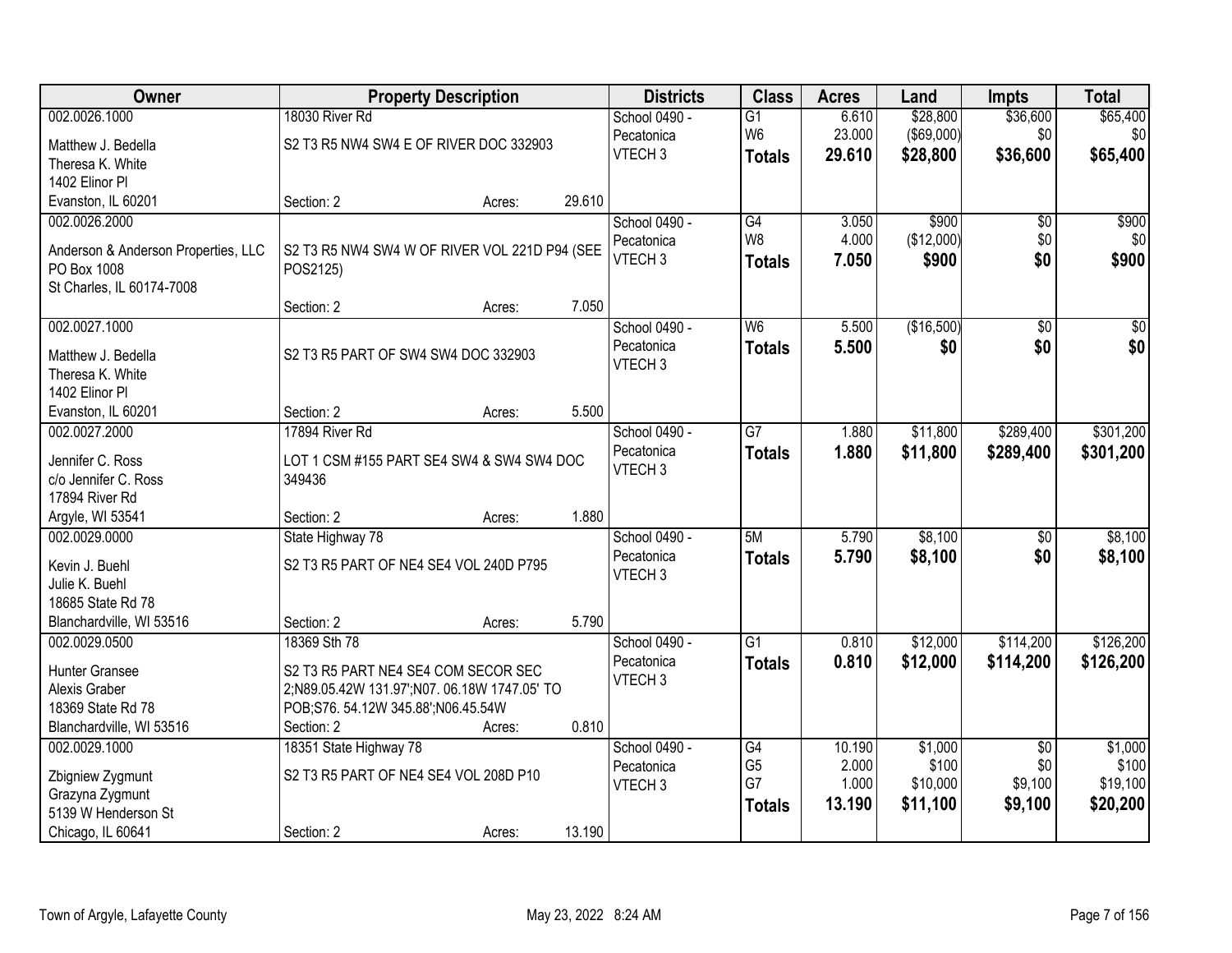| Owner                            |                                                    | <b>Property Description</b> |        | <b>Districts</b>   | <b>Class</b>           | <b>Acres</b> | Land     | <b>Impts</b>    | <b>Total</b>    |
|----------------------------------|----------------------------------------------------|-----------------------------|--------|--------------------|------------------------|--------------|----------|-----------------|-----------------|
| 002.0029.2000                    | 18379 Sth 78                                       |                             |        | School 0490 -      | $\overline{G1}$        | 0.960        | \$12,000 | \$90,700        | \$102,700       |
| Jesse A. Ellertson               | PART NE SE COM SECOR SEC 2; N89.05.42W             |                             |        | Pecatonica         | <b>Totals</b>          | 0.960        | \$12,000 | \$90,700        | \$102,700       |
| Heidi M. Ellertson               | 131.97'TO WLY ROW HWY 78;N07.06.18W 1907.42' TC    |                             |        | VTECH <sub>3</sub> |                        |              |          |                 |                 |
| 18379 State Rd 78                | POB;S69.01.27W 79.74';S07.12.23E 61.9';S76. 54.22W |                             |        |                    |                        |              |          |                 |                 |
| Blanchardville, WI 53516         | Section: 2                                         | Acres:                      | 0.960  |                    |                        |              |          |                 |                 |
| 002.0029.3000                    | 18389 Sth 78                                       |                             |        | School 0490 -      | $\overline{G1}$        | 5.600        | \$25,200 | \$167,300       | \$192,500       |
|                                  |                                                    |                             |        | Pecatonica         | <b>Totals</b>          | 5.600        | \$25,200 | \$167,300       | \$192,500       |
| Todd F. Wirtz<br>Kathy R. Wirtz  | S2 T3 R5 PART OF NE4 SE4 DOC 335508 (SEE           |                             |        | VTECH <sub>3</sub> |                        |              |          |                 |                 |
| 18389 State Rd 78                | POS2124)                                           |                             |        |                    |                        |              |          |                 |                 |
| Blanchardville, WI 53516         | Section: 2                                         | Acres:                      | 5.600  |                    |                        |              |          |                 |                 |
| 002.0029.3100                    | 18351 Sth 78                                       |                             |        | School 0490 -      | $\overline{G1}$        | 1.750        | \$14,300 | \$80,900        | \$95,200        |
|                                  |                                                    |                             |        | Pecatonica         |                        | 1.750        |          | \$80,900        |                 |
| Erich H. Burger                  | S2 T3 R5 PART OF NE4 SE4 VOL 228D P662             |                             |        | VTECH <sub>3</sub> | <b>Totals</b>          |              | \$14,300 |                 | \$95,200        |
| Marti C. Burger                  |                                                    |                             |        |                    |                        |              |          |                 |                 |
| 18351 State Rd 78                |                                                    |                             |        |                    |                        |              |          |                 |                 |
| Blanchardville, WI 53516         | Section: 2                                         | Acres:                      | 1.750  |                    |                        |              |          |                 |                 |
| 002.0029.4000                    | State Highway 78                                   |                             |        | School 0490 -      | $\overline{\text{X2}}$ | 0.100        | \$0      | $\overline{30}$ | $\overline{50}$ |
| State of Wisconsin               | S2 T3 R5 PART OF NE4 SE4 VOL 229D P739-741         |                             |        | Pecatonica         | <b>Totals</b>          | 0.100        | \$0      | \$0             | \$0             |
| Dept of Transportation           |                                                    |                             |        | VTECH <sub>3</sub> |                        |              |          |                 |                 |
| 2101 Wright St                   |                                                    |                             |        |                    |                        |              |          |                 |                 |
| Madison, WI 53704                | Section: 2                                         | Acres:                      | 0.100  |                    |                        |              |          |                 |                 |
| 002.0030.0000                    |                                                    |                             |        | School 0490 -      | G4                     | 10.300       | \$1,800  | $\overline{50}$ | \$1,800         |
|                                  |                                                    |                             |        | Pecatonica         | <b>Totals</b>          | 10.300       | \$1,800  | \$0             | \$1,800         |
| Kevin J. Buehl                   | S2 T3 R5 PART OF NW4 SE4 VOL 240D P795             |                             |        | VTECH <sub>3</sub> |                        |              |          |                 |                 |
| Julie K. Buehl                   |                                                    |                             |        |                    |                        |              |          |                 |                 |
| 18685 State Rd 78                |                                                    |                             |        |                    |                        |              |          |                 |                 |
| Blanchardville, WI 53516         | Section: 2                                         | Acres:                      | 10.300 |                    |                        |              |          |                 |                 |
| 002.0030.1000                    | 18341 Sth 78                                       |                             |        | School 0490 -      | $\overline{G1}$        | 15.500       | \$38,300 | \$31,100        | \$69,400        |
| James D. Smith et al             | S2 T3 R5 PART OF N2 SE4 VOL 239D P429 & DOC        |                             |        | Pecatonica         | <b>Totals</b>          | 15.500       | \$38,300 | \$31,100        | \$69,400        |
| c/o James D & Cynthia M Smith    | 341107                                             |                             |        | VTECH <sub>3</sub> |                        |              |          |                 |                 |
| 310 Ramble Rd                    |                                                    |                             |        |                    |                        |              |          |                 |                 |
| Lake in the Hills, IL 60156-1399 | Section: 2                                         | Acres:                      | 15.500 |                    |                        |              |          |                 |                 |
| 002.0030.2000                    | 18331 Sth 78                                       |                             |        | School 0490 -      | $\overline{G1}$        | 14.470       | \$45,700 | \$116,700       | \$162,400       |
| Gary Hufnagel                    | S2 T3 R5 PART OF SE4 VOL 225D P803                 |                             |        | Pecatonica         | <b>Totals</b>          | 14.470       | \$45,700 | \$116,700       | \$162,400       |
| Joanne Hufnagel                  |                                                    |                             |        | VTECH <sub>3</sub> |                        |              |          |                 |                 |
| 18331 State Rd 78                |                                                    |                             |        |                    |                        |              |          |                 |                 |
| PO Box 2                         | Section: 2                                         | Acres:                      | 14.470 |                    |                        |              |          |                 |                 |
| Blanchardville, WI 53516         |                                                    |                             |        |                    |                        |              |          |                 |                 |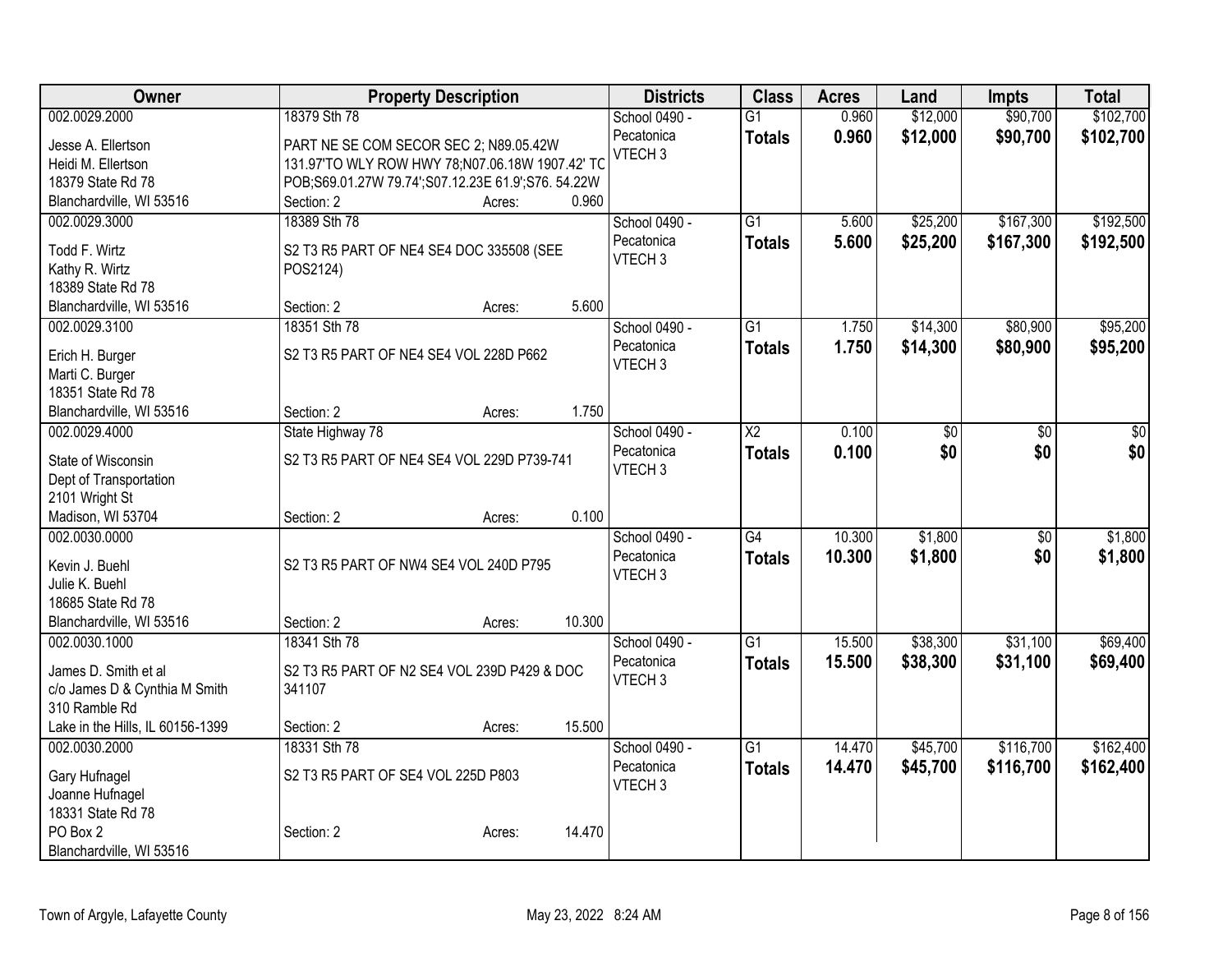| Owner                               | <b>Property Description</b>                    |        |        | <b>Districts</b>   | <b>Class</b>    | <b>Acres</b> | Land     | <b>Impts</b>    | <b>Total</b> |
|-------------------------------------|------------------------------------------------|--------|--------|--------------------|-----------------|--------------|----------|-----------------|--------------|
| 002.0031.0000                       |                                                |        |        | School 0490 -      | 5M              | 21.000       | \$29,400 | $\overline{50}$ | \$29,400     |
| Blue Vista Farm, LLC                | S2 T3 R5 SW4 SE4 DOC 332529 (SEE POS2127)      |        |        | Pecatonica         | G4              | 19.000       | \$4,000  | \$0             | \$4,000      |
| 742 Foxfield Rd                     |                                                |        |        | VTECH <sub>3</sub> | <b>Totals</b>   | 40.000       | \$33,400 | \$0             | \$33,400     |
| Oregon, WI 53575                    |                                                |        |        |                    |                 |              |          |                 |              |
|                                     | Section: 2                                     | Acres: | 40.000 |                    |                 |              |          |                 |              |
| 002.0032.0000                       | State Highway 78                               |        |        | School 0490 -      | 5M              | 18,000       | \$25,200 | \$0             | \$25,200     |
| Kevin J. Buehl                      | S2 T3 R5 PART OF SE4 SE4 VOL 240D P795         |        |        | Pecatonica         | G4              | 13.000       | \$2,300  | \$0             | \$2,300      |
| Julie K. Buehl                      |                                                |        |        | VTECH <sub>3</sub> | <b>Totals</b>   | 31.000       | \$27,500 | \$0             | \$27,500     |
| 18685 State Rd 78                   |                                                |        |        |                    |                 |              |          |                 |              |
| Blanchardville, WI 53516            | Section: 2                                     | Acres: | 31.000 |                    |                 |              |          |                 |              |
| 002.0032.1000                       | 18300 Sth 78                                   |        |        | School 0490 -      | $\overline{G1}$ | 12.600       | \$41,000 | \$163,000       | \$204,000    |
| Franklin C. Barnes                  | S2 T3 R5 PART OF NE4 SE4 PART OF SE4 SE4 VOL   |        |        | Pecatonica         | <b>Totals</b>   | 12.600       | \$41,000 | \$163,000       | \$204,000    |
| Margie K. Barnes                    | 214D P805                                      |        |        | VTECH <sub>3</sub> |                 |              |          |                 |              |
| 18300 State Rd 78                   |                                                |        |        |                    |                 |              |          |                 |              |
| Blanchardville, WI 53516            | Section: 2                                     | Acres: | 12.600 |                    |                 |              |          |                 |              |
| 002.0033.2000                       | Old Q Rd                                       |        |        | School 0490 -      | G4              | 23.400       | \$5,500  | $\sqrt[6]{3}$   | \$5,500      |
| Rjandco Revocable Trust             | S3 T3 R5 FRAC NE4 NE4 EXC E OF RR & N OF RIVER |        |        | Pecatonica         | G <sub>5</sub>  | 12.280       | \$20,900 | \$0             | \$20,900     |
| 18962 Old Q Rd                      | VOL 244D P464 (SEE POS2128)                    |        |        | VTECH <sub>3</sub> | <b>Totals</b>   | 35.680       | \$26,400 | \$0             | \$26,400     |
| Blanchardville, WI 53516            |                                                |        |        |                    |                 |              |          |                 |              |
|                                     | Section: 3                                     | Acres: | 35.680 |                    |                 |              |          |                 |              |
| 002.0034.0000                       | 18962 Old Q Rd                                 |        |        | School 0490 -      | $\overline{G4}$ | 18.000       | \$3,500  | $\overline{50}$ | \$3,500      |
| Rjandco Revocable Trust             | S3 T3 R5 FRAC NW4 NE4 AS DESCR IN VOL 244D     |        |        | Pecatonica         | G <sub>5</sub>  | 18.000       | \$29,000 | \$0             | \$29,000     |
| 18962 Old Q Rd                      | P464 (S/EASE PER DOC 347053) (SEE POS2128)     |        |        | VTECH <sub>3</sub> | G7              | 3.450        | \$32,800 | \$292,100       | \$324,900    |
| Blanchardville, WI 53516            |                                                |        |        |                    | <b>Totals</b>   | 39.450       | \$65,300 | \$292,100       | \$357,400    |
|                                     | Section: 3                                     | Acres: | 39.450 |                    |                 |              |          |                 |              |
| 002.0035.0000                       | Old Q Rd                                       |        |        | School 0490 -      | G4              | 20.000       | \$5,600  | \$0             | \$5,600      |
| Anderson & Anderson Properties, LLC | S3 T3 R5 PART OF SW4 NE4 VOL 221D P94 (SEE     |        |        | Pecatonica         | G <sub>5</sub>  | 10.500       | \$16,300 | \$0             | \$16,300     |
| PO Box 1008                         | POS2125)                                       |        |        | VTECH <sub>3</sub> | <b>Totals</b>   | 30.500       | \$21,900 | \$0             | \$21,900     |
| St Charles, IL 60174-7008           |                                                |        |        |                    |                 |              |          |                 |              |
|                                     | Section: 3                                     | Acres: | 30.500 |                    |                 |              |          |                 |              |
| 002.0035.1000                       | 18614 Old Q Rd                                 |        |        | School 0490 -      | $\overline{G5}$ | 6.000        | \$10,200 | $\overline{30}$ | \$10,200     |
| Robert F. O'Connor                  | S3 T3 R5 PART OF SW4 NE4 VOL 223D P118 (SEE    |        |        | Pecatonica         | G7              | 3.500        | \$33,300 | \$147,400       | \$180,700    |
| Shari L. O'Connor                   | POS2125 & POS2129)                             |        |        | VTECH <sub>3</sub> | <b>Totals</b>   | 9.500        | \$43,500 | \$147,400       | \$190,900    |
| 18614 Old Q Rd                      |                                                |        |        |                    |                 |              |          |                 |              |
| Blanchardville, WI 53516            | Section: 3                                     | Acres: | 9.500  |                    |                 |              |          |                 |              |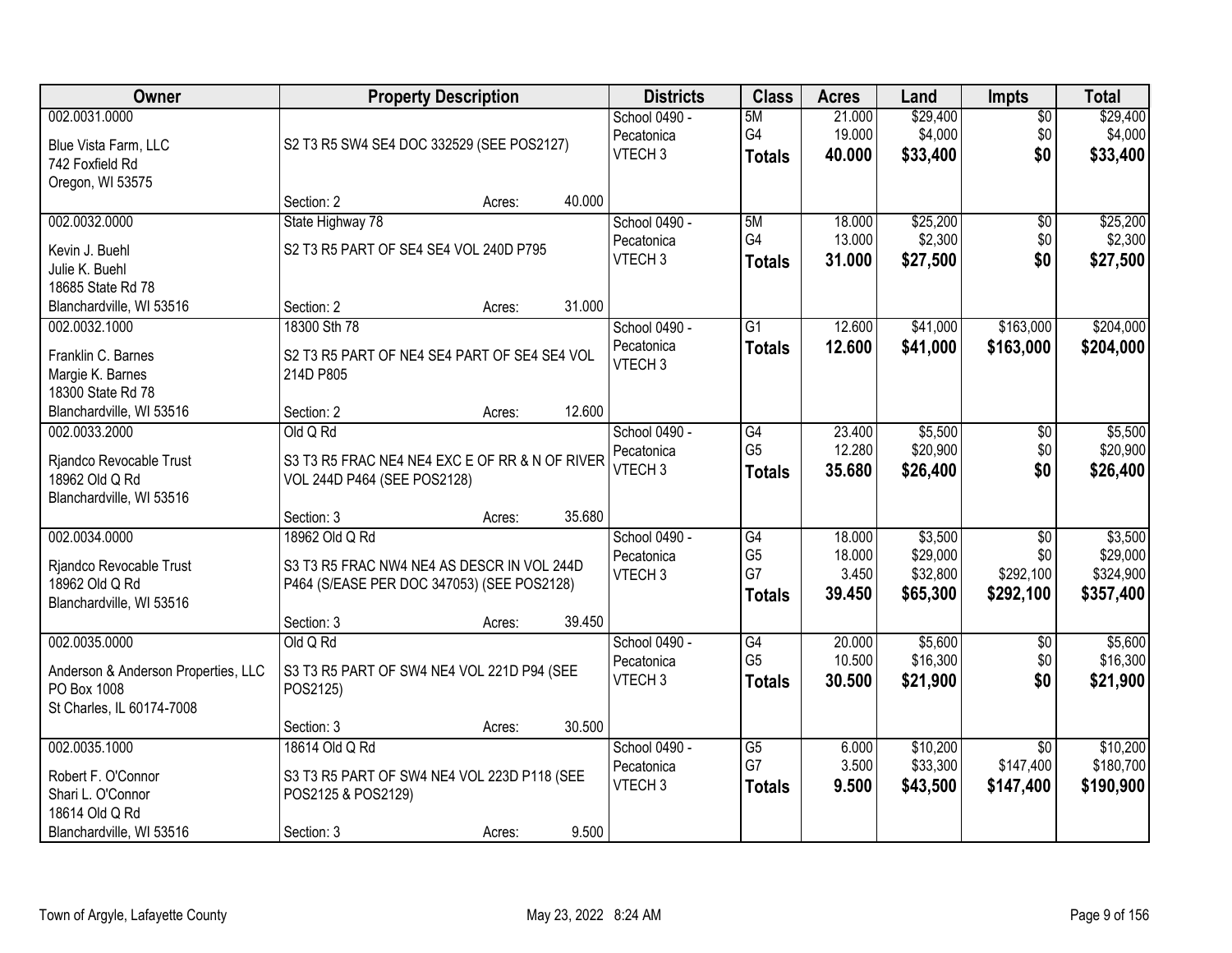| <b>Owner</b>                        |                                               | <b>Property Description</b> |        | <b>Districts</b>   | <b>Class</b>    | <b>Acres</b> | Land     | <b>Impts</b>    | <b>Total</b> |
|-------------------------------------|-----------------------------------------------|-----------------------------|--------|--------------------|-----------------|--------------|----------|-----------------|--------------|
| 002.0036.0000                       |                                               |                             |        | School 0490 -      | $\overline{G4}$ | 30.000       | \$7,100  | \$0             | \$7,100      |
| Anderson & Anderson Properties, LLC | S3 T3 R5 SE4 NE4 VOL 221D P94 (SEE POS2125)   |                             |        | Pecatonica         | G <sub>5</sub>  | 10.000       | \$13,800 | \$0             | \$13,800     |
| PO Box 1008                         |                                               |                             |        | VTECH <sub>3</sub> | <b>Totals</b>   | 40.000       | \$20,900 | \$0             | \$20,900     |
| St Charles, IL 60174-7008           |                                               |                             |        |                    |                 |              |          |                 |              |
|                                     | Section: 3                                    | Acres:                      | 40.000 |                    |                 |              |          |                 |              |
| 002.0037.1000                       | Old Q Rd                                      |                             |        | School 0490 -      | 5M              | 4.810        | \$6,700  | $\overline{50}$ | \$6,700      |
| Richard B. Laufenberg               | S3 T3 R5 FRAC NE4 NW4 EXC S 14 RDS OF E 7 RDS |                             |        | Pecatonica         | G4              | 32.000       | \$6,600  | \$0             | \$6,600      |
| Doris E. Laufenberg                 | (S/EASE PER DOC 347133) VOL 188D P495         |                             |        | VTECH <sub>3</sub> | G <sub>5</sub>  | 1.000        | \$100    | \$0             | \$100        |
| 4110 Rose Ln                        |                                               |                             |        |                    | <b>Totals</b>   | 37.810       | \$13,400 | \$0             | \$13,400     |
| Blanchardville, WI 53516            | Section: 3                                    | Acres:                      | 37.810 |                    |                 |              |          |                 |              |
| 002.0037.2000                       | Old Q Rd                                      |                             |        | School 0490 -      | G5              | 0.600        | \$1,000  | \$0             | \$1,000      |
| Anderson & Anderson Properties, LLC | S3 T3 R5 S 14 RDS OF E 7 RDS FRAC NE4 NW4 VOL |                             |        | Pecatonica         | <b>Totals</b>   | 0.600        | \$1,000  | \$0             | \$1,000      |
| PO Box 1008                         | 221D P94 (SEE POS2125)                        |                             |        | VTECH <sub>3</sub> |                 |              |          |                 |              |
| St Charles, IL 60174-7008           |                                               |                             |        |                    |                 |              |          |                 |              |
|                                     | Section: 3                                    | Acres:                      | 0.600  |                    |                 |              |          |                 |              |
| 002.0038.0000                       |                                               |                             |        | School 0490 -      | 5M              | 3.470        | \$4,700  | \$0             | \$4,700      |
| Richard B. Laufenberg               | S3 T3 R5 FRAC NW4 NW4 VOL 188D P495           |                             |        | Pecatonica         | G4              | 34.000       | \$5,900  | \$0             | \$5,900      |
| Doris E. Laufenberg                 |                                               |                             |        | VTECH <sub>3</sub> | <b>Totals</b>   | 37.470       | \$10,600 | \$0             | \$10,600     |
| 4110 Rose Ln                        |                                               |                             |        |                    |                 |              |          |                 |              |
| Blanchardville, WI 53516            | Section: 3                                    | Acres:                      | 37.470 |                    |                 |              |          |                 |              |
| 002.0039.0000                       |                                               |                             |        | School 0490 -      | 5M              | 2.000        | \$2,700  | \$0             | \$2,700      |
| Richard B. Laufenberg               | S3 T3 R5 SW4 NW4 VOL 188D P495                |                             |        | Pecatonica         | G4              | 38.000       | \$7,600  | \$0             | \$7,600      |
| Doris E. Laufenberg                 |                                               |                             |        | VTECH <sub>3</sub> | <b>Totals</b>   | 40.000       | \$10,300 | \$0             | \$10,300     |
| 4110 Rose Ln                        |                                               |                             |        |                    |                 |              |          |                 |              |
| Blanchardville, WI 53516            | Section: 3                                    | Acres:                      | 40.000 |                    |                 |              |          |                 |              |
| 002.0040.0000                       | Old Q Rd                                      |                             |        | School 0490 -      | 5M              | 4.000        | \$5,400  | $\overline{$0}$ | \$5,400      |
| Richard B. Laufenberg               | S3 T3 R5 SE4 NW4 VOL 188D P495                |                             |        | Pecatonica         | G4              | 35.000       | \$7,900  | \$0             | \$7,900      |
| Doris E. Laufenberg                 |                                               |                             |        | VTECH <sub>3</sub> | G <sub>5</sub>  | 1.000        | \$100    | \$0             | \$100        |
| 4110 Rose Ln                        |                                               |                             |        |                    | <b>Totals</b>   | 40.000       | \$13,400 | \$0             | \$13,400     |
| Blanchardville, WI 53516            | Section: 3                                    | Acres:                      | 40.000 |                    |                 |              |          |                 |              |
| 002.0041.0000                       | 18345 Old Q Rd                                |                             |        | School 0490 -      | G4              | 21.000       | \$5,600  | $\overline{50}$ | \$5,600      |
| Jon Erickson                        | S3 T3 R5 NE4 SW4 VOL 238D P579                |                             |        | Pecatonica         | G <sub>5</sub>  | 13.490       | \$21,500 | \$0             | \$21,500     |
| Luann Erickson                      |                                               |                             |        | VTECH <sub>3</sub> | G7              | 5.510        | \$52,300 | \$122,300       | \$174,600    |
| 18345 Old Q Rd                      |                                               |                             |        |                    | <b>Totals</b>   | 40.000       | \$79,400 | \$122,300       | \$201,700    |
| Blanchardville, WI 53516            | Section: 3                                    | Acres:                      | 40.000 |                    |                 |              |          |                 |              |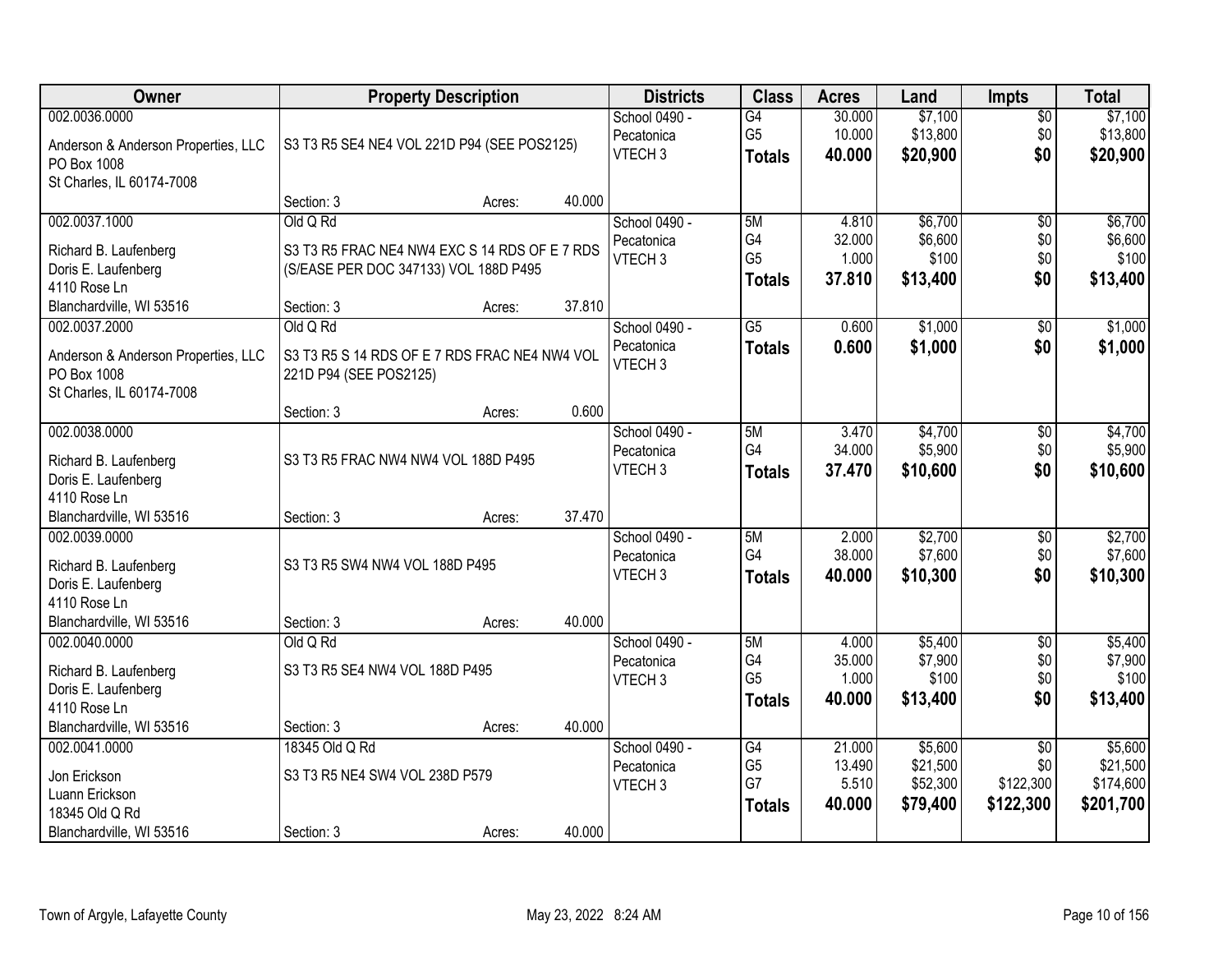| Owner                                    |                                                | <b>Property Description</b> |        | <b>Districts</b>   | <b>Class</b>    | <b>Acres</b> | Land       | <b>Impts</b>      | <b>Total</b> |
|------------------------------------------|------------------------------------------------|-----------------------------|--------|--------------------|-----------------|--------------|------------|-------------------|--------------|
| 002.0042.0000                            | Old Q Rd                                       |                             |        | School 0490 -      | G4              | 37.000       | \$7,600    | \$0               | \$7,600      |
| Jon Erickson                             | S3 T3 R5 NW4 SW4 VOL 238D P579                 |                             |        | Pecatonica         | G <sub>5</sub>  | 3.000        | \$5,100    | \$0               | \$5,100      |
| Luann Erickson                           |                                                |                             |        | VTECH <sub>3</sub> | <b>Totals</b>   | 40.000       | \$12,700   | \$0               | \$12,700     |
| 18345 Old Q Rd                           |                                                |                             |        |                    |                 |              |            |                   |              |
| Blanchardville, WI 53516                 | Section: 3                                     | Acres:                      | 40.000 |                    |                 |              |            |                   |              |
| 002.0043.0000                            | Old Q Rd                                       |                             |        | School 0490 -      | G4              | 24.000       | \$4,200    | $\overline{50}$   | \$4,200      |
| Jon Erickson                             | S3 T3 R5 SW4 SW4 VOL 238D P579                 |                             |        | Pecatonica         | G <sub>5</sub>  | 16.000       | \$24,000   | \$0               | \$24,000     |
| Luann Erickson                           |                                                |                             |        | VTECH <sub>3</sub> | <b>Totals</b>   | 40.000       | \$28,200   | \$0               | \$28,200     |
| 18345 Old Q Rd                           |                                                |                             |        |                    |                 |              |            |                   |              |
| Blanchardville, WI 53516                 | Section: 3                                     | Acres:                      | 40.000 |                    |                 |              |            |                   |              |
| 002.0044.0000                            | <b>River Rd</b>                                |                             |        | School 0490 -      | G4              | 30.000       | \$8,000    | \$0               | \$8,000      |
|                                          |                                                |                             |        | Pecatonica         | G <sub>5</sub>  | 10.000       | \$15,400   | \$0               | \$15,400     |
| Jon Erickson<br>Luann Erickson           | S3 T3 R5 SE4 SW4 VOL 238D P579                 |                             |        | VTECH <sub>3</sub> | <b>Totals</b>   | 40.000       | \$23,400   | \$0               | \$23,400     |
| 18345 Old Q Rd                           |                                                |                             |        |                    |                 |              |            |                   |              |
| Blanchardville, WI 53516                 | Section: 3                                     | Acres:                      | 40.000 |                    |                 |              |            |                   |              |
| 002.0045.0000                            |                                                |                             |        | School 0490 -      | G4              | 29.000       | \$7,700    | \$0               | \$7,700      |
|                                          |                                                |                             |        | Pecatonica         | G <sub>5</sub>  | 4.000        | \$6,800    | \$0               | \$6,800      |
| Anderson & Anderson Properties, LLC      | NE? SE? EXC THAT PART LYING S & E OF RIVER     |                             |        | VTECH <sub>3</sub> | W <sub>8</sub>  | 6.000        | (\$18,000) | \$0               | \$0          |
| PO Box 1008<br>St Charles, IL 60174-7008 | (SEE POS2125)                                  |                             |        |                    | <b>Totals</b>   | 39.000       | \$14,500   | \$0               | \$14,500     |
|                                          | Section: 3                                     | Acres:                      | 39.000 |                    |                 |              |            |                   |              |
| 002.0046.1000                            |                                                |                             |        | School 0490 -      | $\overline{G4}$ | 10.000       | \$2,400    | \$0               | \$2,400      |
|                                          |                                                |                             |        | Pecatonica         | <b>Totals</b>   | 10,000       | \$2,400    | \$0               | \$2,400      |
| Anderson & Anderson Properties, LLC      | S3 T3 R5 N 20 RDS OF NW4 SE4 VOL 221D P94 (SEE |                             |        | VTECH <sub>3</sub> |                 |              |            |                   |              |
| PO Box 1008                              | POS2125)                                       |                             |        |                    |                 |              |            |                   |              |
| St Charles, IL 60174-7008                |                                                |                             | 10.000 |                    |                 |              |            |                   |              |
| 002.0046.2000                            | Section: 3<br><b>River Rd</b>                  | Acres:                      |        | School 0490 -      | G4              | 27.000       | \$7,600    |                   | \$7,600      |
|                                          |                                                |                             |        | Pecatonica         | G <sub>5</sub>  | 3.000        | \$500      | $\sqrt{6}$<br>\$0 | \$500        |
| Jon Erickson                             | S3 T3 R5 NW4 SE4 EXC N 20 RDS VOL 238D P579    |                             |        | VTECH <sub>3</sub> | <b>Totals</b>   | 30.000       | \$8,100    | \$0               | \$8,100      |
| Luann Erickson                           |                                                |                             |        |                    |                 |              |            |                   |              |
| 18345 Old Q Rd                           |                                                |                             |        |                    |                 |              |            |                   |              |
| Blanchardville, WI 53516                 | Section: 3                                     | Acres:                      | 30.000 |                    |                 |              |            |                   |              |
| 002.0047.0000                            | <b>River Rd</b>                                |                             |        | School 0490 -      | G4              | 10.000       | \$2,800    | $\overline{50}$   | \$2,800      |
| Jon Erickson                             | S3 T3 R5 SW4 SE4 VOL 238D P579                 |                             |        | Pecatonica         | G <sub>5</sub>  | 30.000       | \$47,800   | \$0               | \$47,800     |
| Luann Erickson                           |                                                |                             |        | VTECH <sub>3</sub> | <b>Totals</b>   | 40.000       | \$50,600   | \$0               | \$50,600     |
| 18345 Old Q Rd                           |                                                |                             |        |                    |                 |              |            |                   |              |
| Blanchardville, WI 53516                 | Section: 3                                     | Acres:                      | 40.000 |                    |                 |              |            |                   |              |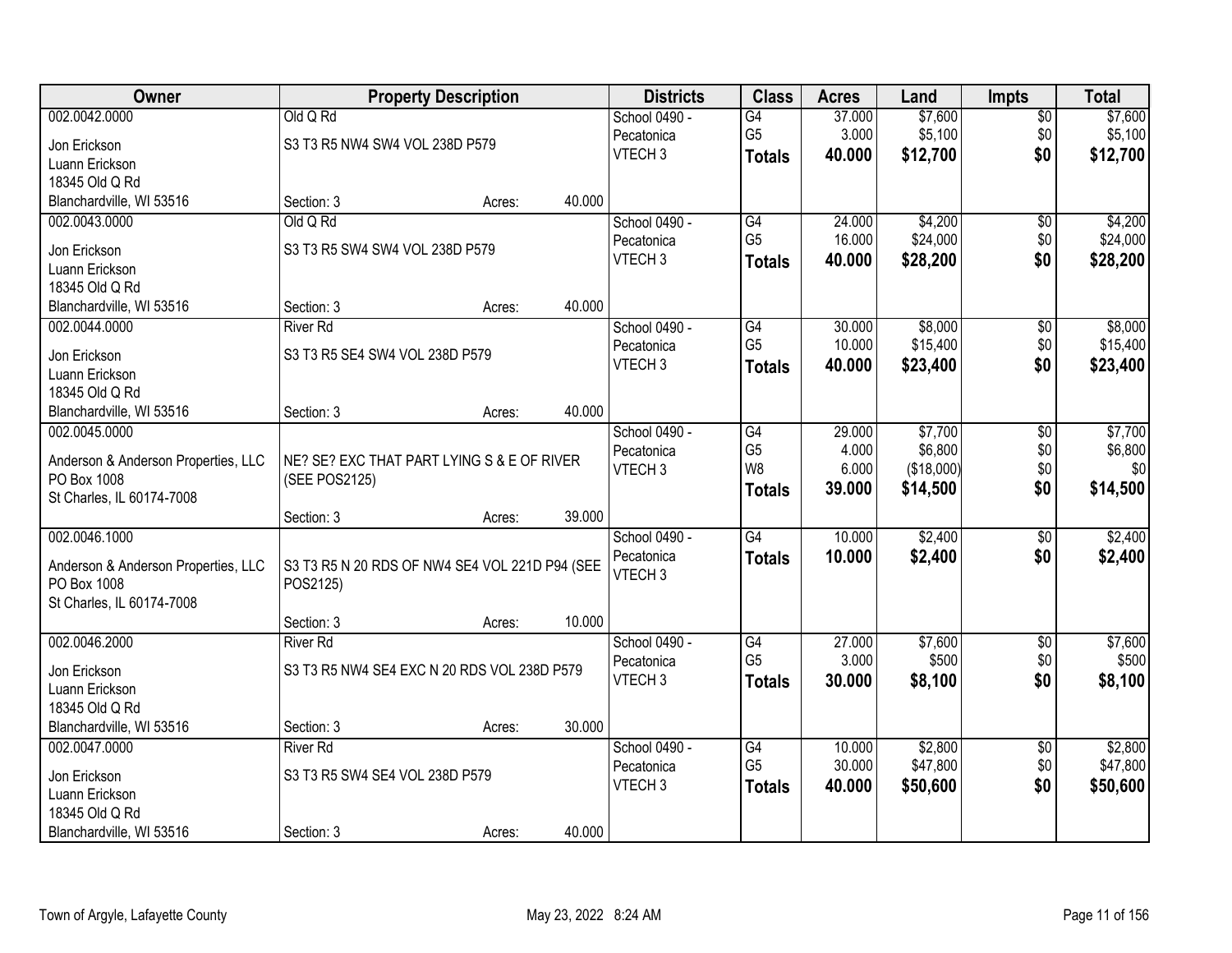| <b>Owner</b>                         | <b>Property Description</b>                    | <b>Districts</b>                 | <b>Class</b>         | <b>Acres</b>    | Land               | <b>Impts</b>         | <b>Total</b>       |
|--------------------------------------|------------------------------------------------|----------------------------------|----------------------|-----------------|--------------------|----------------------|--------------------|
| 002.0048.1000                        |                                                | School 0490 -                    | W8                   | 4.000           | (\$12,000)         | $\overline{50}$      | $\sqrt{50}$        |
| Anderson & Anderson Properties, LLC  | SE? SE? LYING N & W OF RIVER VOL (SEE POS2125) | Pecatonica<br>VTECH <sub>3</sub> | <b>Totals</b>        | 4.000           | \$0                | \$0                  | \$0                |
| PO Box 1008                          |                                                |                                  |                      |                 |                    |                      |                    |
| St Charles, IL 60174-7008            | 4.000<br>Section: 3<br>Acres:                  |                                  |                      |                 |                    |                      |                    |
| 002.0048.2000                        | 18032 River Rd                                 | School 0490 -                    | $\overline{G1}$      | 4.210           | \$18,600           | \$75,800             | \$94,400           |
|                                      |                                                | Pecatonica                       | G <sub>5</sub>       | 32.790          | \$55,700           | \$0                  | \$55,700           |
| Rebecca S Kruse Trust                | E? SE? LYING S & E OF RIVER                    | VTECH <sub>3</sub>               | <b>Totals</b>        | 37.000          | \$74,300           | \$75,800             | \$150,100          |
| 18032 River Rd                       |                                                |                                  |                      |                 |                    |                      |                    |
| PO Box 56                            |                                                |                                  |                      |                 |                    |                      |                    |
| Argyle, WI 53504                     | 37.000<br>Section: 3<br>Acres:                 |                                  |                      |                 |                    |                      |                    |
| 002.0049.0000                        | Yellowstone Church R                           | School 0490 -                    | G4<br>G <sub>5</sub> | 35.000<br>2.180 | \$7,300<br>\$3,400 | $\sqrt[6]{3}$<br>\$0 | \$7,300<br>\$3,400 |
| Richard B. Laufenberg                | S4 T3 R5 FRAC NE4 NE4 VOL 188D P495            | Pecatonica<br>VTECH <sub>3</sub> |                      | 37.180          | \$10,700           | \$0                  |                    |
| Doris E. Laufenberg                  |                                                |                                  | <b>Totals</b>        |                 |                    |                      | \$10,700           |
| 4110 Rose Ln                         |                                                |                                  |                      |                 |                    |                      |                    |
| Blanchardville, WI 53516             | 37.180<br>Section: 4<br>Acres:                 |                                  |                      |                 |                    |                      |                    |
| 002.0049.1000                        | Yellowstone Church R                           | School 0490 -                    | $\overline{G5}$      | 0.180           | \$100              | $\sqrt[6]{}$         | \$100              |
| Mary E. Matteoni                     | S4 T3 R5 PART NE4 NE4 IN SW CORNER VOL 221D    | Pecatonica                       | <b>Totals</b>        | 0.180           | \$100              | \$0                  | \$100              |
| John R. Matteoni                     | P138                                           | VTECH <sub>3</sub>               |                      |                 |                    |                      |                    |
| W9501 Disrud Rd                      |                                                |                                  |                      |                 |                    |                      |                    |
| Blanchardville, WI 53516             | 0.180<br>Section: 4<br>Acres:                  |                                  |                      |                 |                    |                      |                    |
| 002.0050.1000                        | Yellowstone Church R                           | School 0490 -                    | $\overline{G4}$      | 0.990           | \$200              | \$0                  | \$200              |
| Richard B. Laufenberg                | S4 T3 R5 PART OF NW4 NE4 E OF HWY VOL 188D     | Pecatonica                       | <b>Totals</b>        | 0.990           | \$200              | \$0                  | \$200              |
| Doris E. Laufenberg                  | P495                                           | VTECH <sub>3</sub>               |                      |                 |                    |                      |                    |
| 4110 Rose Ln                         |                                                |                                  |                      |                 |                    |                      |                    |
| Blanchardville, WI 53516             | 0.990<br>Section: 4<br>Acres:                  |                                  |                      |                 |                    |                      |                    |
| 002.0050.2000                        | Yellowstone Church R                           | School 0490 -                    | $\overline{G4}$      | 3.900           | \$900              | \$0                  | \$900              |
|                                      | S4 T3 R5 NW4 NE4 E OF HWY VOL 221D P138        | Pecatonica                       | <b>Totals</b>        | 3.900           | \$900              | \$0                  | \$900              |
| Mary E. Matteoni<br>John R. Matteoni |                                                | VTECH <sub>3</sub>               |                      |                 |                    |                      |                    |
| W9501 Disrud Rd                      |                                                |                                  |                      |                 |                    |                      |                    |
| Blanchardville, WI 53516             | 3.900<br>Section: 4<br>Acres:                  |                                  |                      |                 |                    |                      |                    |
| 002.0050.3000                        | Yellowstone Church R                           | School 0490 -                    | G4                   | 30.150          | \$4,200            | $\overline{50}$      | \$4,200            |
|                                      |                                                | Pecatonica                       | G <sub>5</sub>       | 1.000           | \$100              | \$0                  | \$100              |
| James P. Lease                       | S4 T3 R5 NW4 NE4 N & W OF HWY VOL 178D P539    | VTECH <sub>3</sub>               | G7                   | 0.500           | \$5,000            | \$3,800              | \$8,800            |
| Joseph T. Lease<br>S11850 Raymer Dr  |                                                |                                  | <b>Totals</b>        | 31.650          | \$9,300            | \$3,800              | \$13,100           |
|                                      |                                                |                                  |                      |                 |                    |                      |                    |
| Spring Green, WI 53588               | 31.650<br>Section: 4<br>Acres:                 |                                  |                      |                 |                    |                      |                    |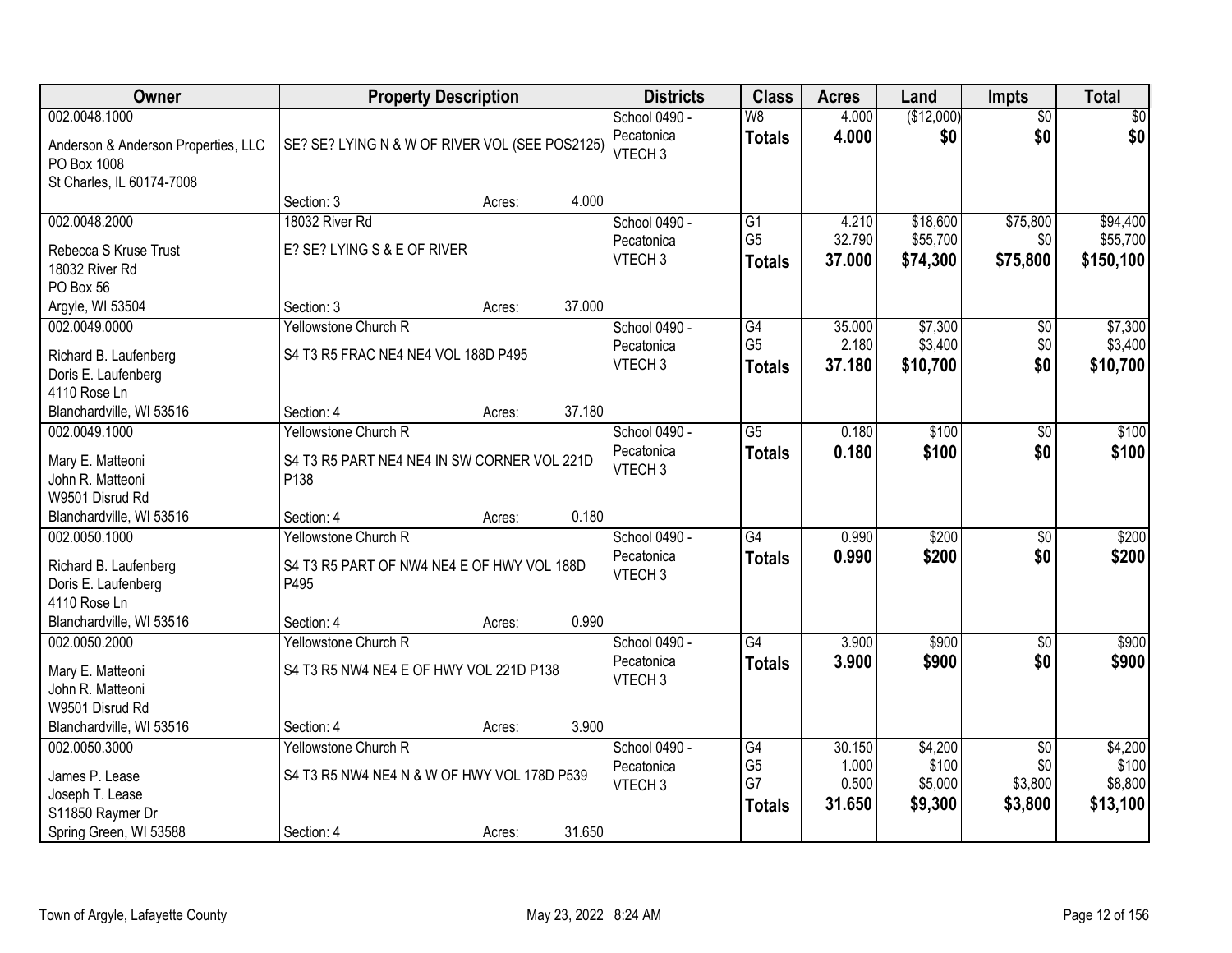| Owner                                      |                                               | <b>Property Description</b> |        | <b>Districts</b>   | <b>Class</b>    | <b>Acres</b> | Land     | <b>Impts</b>         | <b>Total</b> |
|--------------------------------------------|-----------------------------------------------|-----------------------------|--------|--------------------|-----------------|--------------|----------|----------------------|--------------|
| 002.0051.1000                              | Yellowstone Church R                          |                             |        | School 0490 -      | G4              | 14.000       | \$1,000  | \$0                  | \$1,000      |
| James P. Lease                             | S4 T3 R5 SW4 NE4 N & W OF HWY VOL 178D P539   |                             |        | Pecatonica         | <b>Totals</b>   | 14.000       | \$1,000  | \$0                  | \$1,000      |
| Joseph T. Lease                            |                                               |                             |        | VTECH <sub>3</sub> |                 |              |          |                      |              |
| S11850 Raymer Dr                           |                                               |                             |        |                    |                 |              |          |                      |              |
| Spring Green, WI 53588                     | Section: 4                                    | Acres:                      | 14.000 |                    |                 |              |          |                      |              |
| 002.0051.2000                              | Yellowstone Church R                          |                             |        | School 0490 -      | G4              | 22.800       | \$4,600  | $\overline{50}$      | \$4,600      |
| Mary E. Matteoni                           | S4 T3 R5 PART OF SW4 NE4 VOL 221D P138        |                             |        | Pecatonica         | G <sub>5</sub>  | 1.000        | \$100    | \$0                  | \$100        |
| John R. Matteoni                           |                                               |                             |        | VTECH <sub>3</sub> | <b>Totals</b>   | 23.800       | \$4,700  | \$0                  | \$4,700      |
| W9501 Disrud Rd                            |                                               |                             |        |                    |                 |              |          |                      |              |
| Blanchardville, WI 53516                   | Section: 4                                    | Acres:                      | 23.800 |                    |                 |              |          |                      |              |
| 002.0051.2100                              |                                               |                             |        | School 0490 -      | G5              | 2.200        | \$3,700  | \$0                  | \$3,700      |
|                                            |                                               |                             |        | Pecatonica         | <b>Totals</b>   | 2.200        | \$3,700  | \$0                  | \$3,700      |
| Andrei Tigu                                | S4 T3 R5 PART OF SW4 NE4 VOL 220D P920        |                             |        | VTECH <sub>3</sub> |                 |              |          |                      |              |
| Slavica Tigu                               |                                               |                             |        |                    |                 |              |          |                      |              |
| 4103 Rose Ln                               |                                               |                             | 2.200  |                    |                 |              |          |                      |              |
| Blanchardville, WI 53516<br>002.0052.1000  | Section: 4                                    | Acres:                      |        | School 0490 -      | G4              | 7.080        | \$1,700  |                      | \$1,700      |
|                                            |                                               |                             |        | Pecatonica         |                 |              |          | $\sqrt[6]{3}$<br>\$0 |              |
| Mary E. Matteoni                           | S4 T3 R5 PART OF W2 SE4 NE4 VOL 221D P138     |                             |        | VTECH <sub>3</sub> | <b>Totals</b>   | 7.080        | \$1,700  |                      | \$1,700      |
| John R. Matteoni                           |                                               |                             |        |                    |                 |              |          |                      |              |
| W9501 Disrud Rd                            |                                               |                             |        |                    |                 |              |          |                      |              |
| Blanchardville, WI 53516                   | Section: 4                                    | Acres:                      | 7.080  |                    |                 |              |          |                      |              |
| 002.0052.1100                              | 4103 Rose Ln                                  |                             |        | School 0490 -      | $\overline{G1}$ | 1.720        | \$14,200 | \$151,200            | \$165,400    |
| Andrei Tigu                                | S4 T3 R5 PART OF SE4 NE4 VOL 220D P920        |                             |        | Pecatonica         | G <sub>5</sub>  | 6.800        | \$11,600 | \$0                  | \$11,600     |
| Slavica Tigu                               |                                               |                             |        | VTECH <sub>3</sub> | <b>Totals</b>   | 8.520        | \$25,800 | \$151,200            | \$177,000    |
| 4103 Rose Ln                               |                                               |                             |        |                    |                 |              |          |                      |              |
| Blanchardville, WI 53516                   | Section: 4                                    | Acres:                      | 8.520  |                    |                 |              |          |                      |              |
| 002.0052.2000                              | 4110 Rose Ln                                  |                             |        | School 0490 -      | G4              | 22.000       | \$2,800  | $\overline{50}$      | \$2,800      |
| Richard B. Laufenberg                      | S4 T3 R5 E2 SE4 NE4 & THAT PART OF W2 SE4 NE4 |                             |        | Pecatonica         | G7              | 2.400        | \$22,800 | \$178,800            | \$201,600    |
| Doris E. Laufenberg                        | AS DESC VOL 188D P495                         |                             |        | VTECH <sub>3</sub> | <b>Totals</b>   | 24.400       | \$25,600 | \$178,800            | \$204,400    |
| 4110 Rose Ln                               |                                               |                             |        |                    |                 |              |          |                      |              |
| Blanchardville, WI 53516                   | Section: 4                                    | Acres:                      | 24.400 |                    |                 |              |          |                      |              |
| 002.0053.0000                              | Yellowstone Church R                          |                             |        | School 0490 -      | $\overline{G4}$ | 36.430       | \$2,500  | $\overline{50}$      | \$2,500      |
|                                            |                                               |                             |        | Pecatonica         | <b>Totals</b>   | 36.430       | \$2,500  | \$0                  | \$2,500      |
| James P. Lease                             | S4 T3 R5 FRAC NE4 NW4 VOL 178D P539           |                             |        | VTECH <sub>3</sub> |                 |              |          |                      |              |
| Joseph T. Lease                            |                                               |                             |        |                    |                 |              |          |                      |              |
| S11850 Raymer Dr<br>Spring Green, WI 53588 | Section: 4                                    |                             | 36.430 |                    |                 |              |          |                      |              |
|                                            |                                               | Acres:                      |        |                    |                 |              |          |                      |              |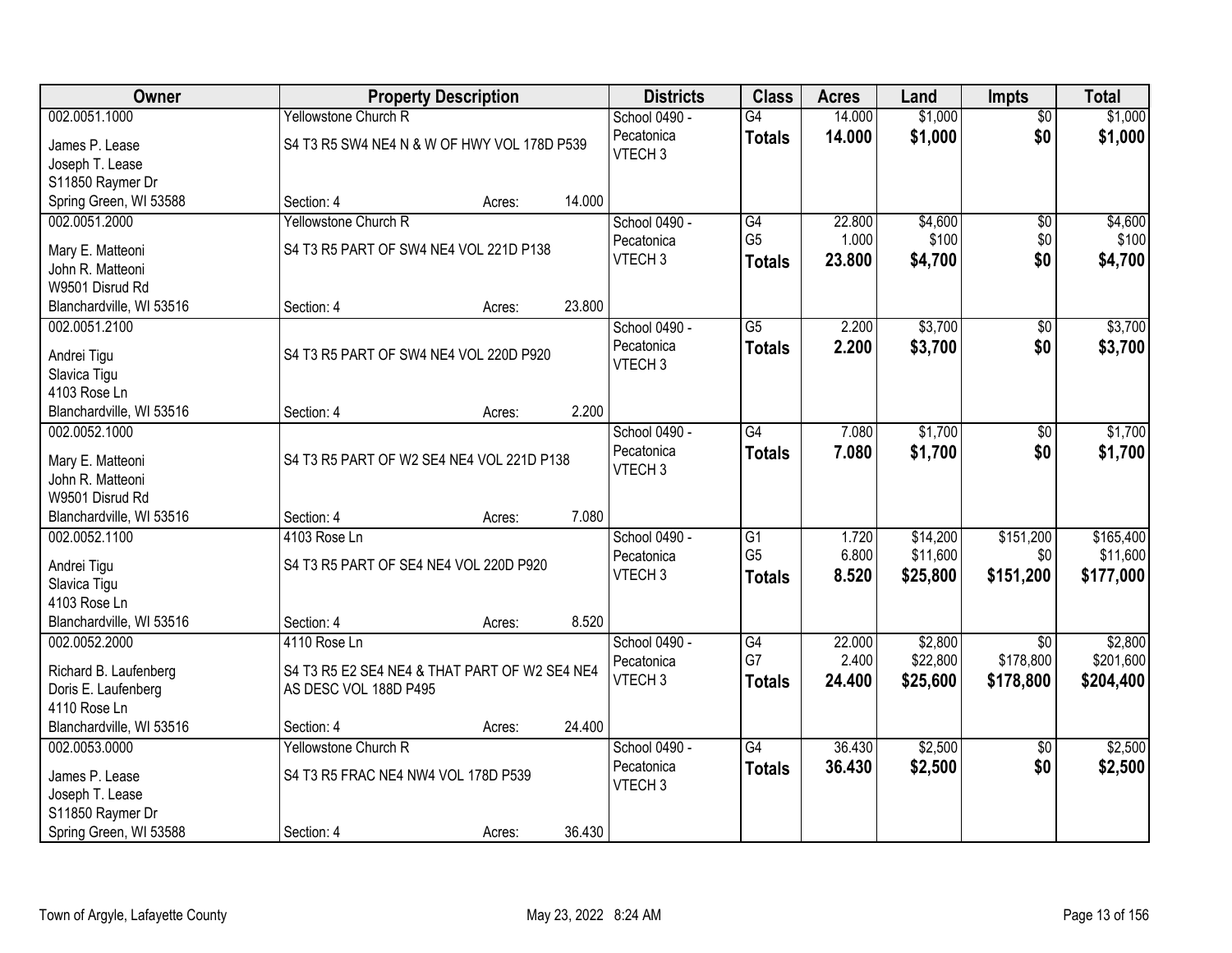| Owner                                                                                                    |                                                                  | <b>Property Description</b> |        | <b>Districts</b>                                  | <b>Class</b>                          | <b>Acres</b>              | Land                          | <b>Impts</b>                | <b>Total</b>                  |
|----------------------------------------------------------------------------------------------------------|------------------------------------------------------------------|-----------------------------|--------|---------------------------------------------------|---------------------------------------|---------------------------|-------------------------------|-----------------------------|-------------------------------|
| 002.0054.0000<br>James P. Lease<br>Joseph T. Lease<br>S11850 Raymer Dr                                   | S4 T3 R5 FRAC NW4 NE4 VOL 178D P539                              |                             |        | School 0490 -<br>Pecatonica<br>VTECH <sub>3</sub> | $\overline{G4}$<br><b>Totals</b>      | 36.090<br>36.090          | \$2,500<br>\$2,500            | $\overline{50}$<br>\$0      | \$2,500<br>\$2,500            |
| Spring Green, WI 53588                                                                                   | Section: 4                                                       | Acres:                      | 36.090 |                                                   |                                       |                           |                               |                             |                               |
| 002.0055.0000<br>James P. Lease<br>Joseph T. Lease<br>S11850 Raymer Dr                                   | S4 T3 R5 SW4 NW4 VOL 178D P539                                   |                             |        | School 0490 -<br>Pecatonica<br>VTECH <sub>3</sub> | G4<br><b>Totals</b>                   | 40.000<br>40.000          | \$2,800<br>\$2,800            | $\overline{50}$<br>\$0      | \$2,800<br>\$2,800            |
| Spring Green, WI 53588                                                                                   | Section: 4                                                       | Acres:                      | 40.000 |                                                   |                                       |                           |                               |                             |                               |
| 002.0056.0000<br>James P. Lease<br>Joseph T. Lease<br>S11850 Raymer Dr                                   | Yellowstone Church R<br>S4 T3 R5 SE4 NW4 VOL 178D P539           |                             |        | School 0490 -<br>Pecatonica<br>VTECH <sub>3</sub> | G4<br><b>Totals</b>                   | 40,000<br>40.000          | \$2,800<br>\$2,800            | \$0<br>\$0                  | \$2,800<br>\$2,800            |
| Spring Green, WI 53588                                                                                   | Section: 4                                                       | Acres:                      | 40.000 |                                                   |                                       |                           |                               |                             |                               |
| 002.0057.0000<br>James P. Lease<br>Joseph T. Lease<br>S11850 Raymer Dr                                   | Yellowstone Church R<br>S4 T3 R5 NE4 SW4 VOL 178D P539           |                             |        | School 0490 -<br>Pecatonica<br>VTECH <sub>3</sub> | G4<br>G <sub>5</sub><br><b>Totals</b> | 39.000<br>1.000<br>40.000 | \$2,700<br>\$100<br>\$2,800   | $\sqrt[6]{3}$<br>\$0<br>\$0 | \$2,700<br>\$100<br>\$2,800   |
| Spring Green, WI 53588                                                                                   | Section: 4                                                       | Acres:                      | 40.000 |                                                   |                                       |                           |                               |                             |                               |
| 002.0058.0000<br>James P. Lease<br>Joseph T. Lease<br>S11850 Raymer Dr<br>Spring Green, WI 53588         | Saints Rd<br>S4 T3 R5 NW4 SW4 VOL 178D P539<br>Section: 4        | Acres:                      | 40.000 | School 0490 -<br>Pecatonica<br>VTECH <sub>3</sub> | $\overline{G4}$<br><b>Totals</b>      | 40.000<br>40.000          | \$2,800<br>\$2,800            | $\overline{50}$<br>\$0      | \$2,800<br>\$2,800            |
| 002.0059.0000                                                                                            | Saints Rd                                                        |                             |        | School 0161 - Argyle                              | G4                                    | 29.610                    | \$5,100                       | $\overline{50}$             | \$5,100                       |
| Richard A. Dammen<br>Tambrey S. Dammen<br>18342 County Rd N                                              | S4 T3 R5 PART OF SW4 SW4 VOL 221D P887                           |                             |        | VTECH <sub>3</sub>                                | G <sub>5</sub><br><b>Totals</b>       | 2.000<br>31.610           | \$200<br>\$5,300              | \$0<br>\$0                  | \$200<br>\$5,300              |
| Blanchardville, WI 53516                                                                                 | Section: 4                                                       | Acres:                      | 31.610 |                                                   |                                       |                           |                               |                             |                               |
| 002.0059.1000<br>Richard A. Dammen<br>Tambrey S. Dammen<br>18342 County Rd N<br>Blanchardville, WI 53516 | 18140 Cth N<br>S4 T3 R5 PART OF SW4 SW4 DOC 339010<br>Section: 4 | Acres:                      | 6.840  | School 0161 - Argyle<br>VTECH <sub>3</sub>        | G1<br>G4<br><b>Totals</b>             | 1.840<br>5.000<br>6.840   | \$15,000<br>\$300<br>\$15,300 | \$31,000<br>\$0<br>\$31,000 | \$46,000<br>\$300<br>\$46,300 |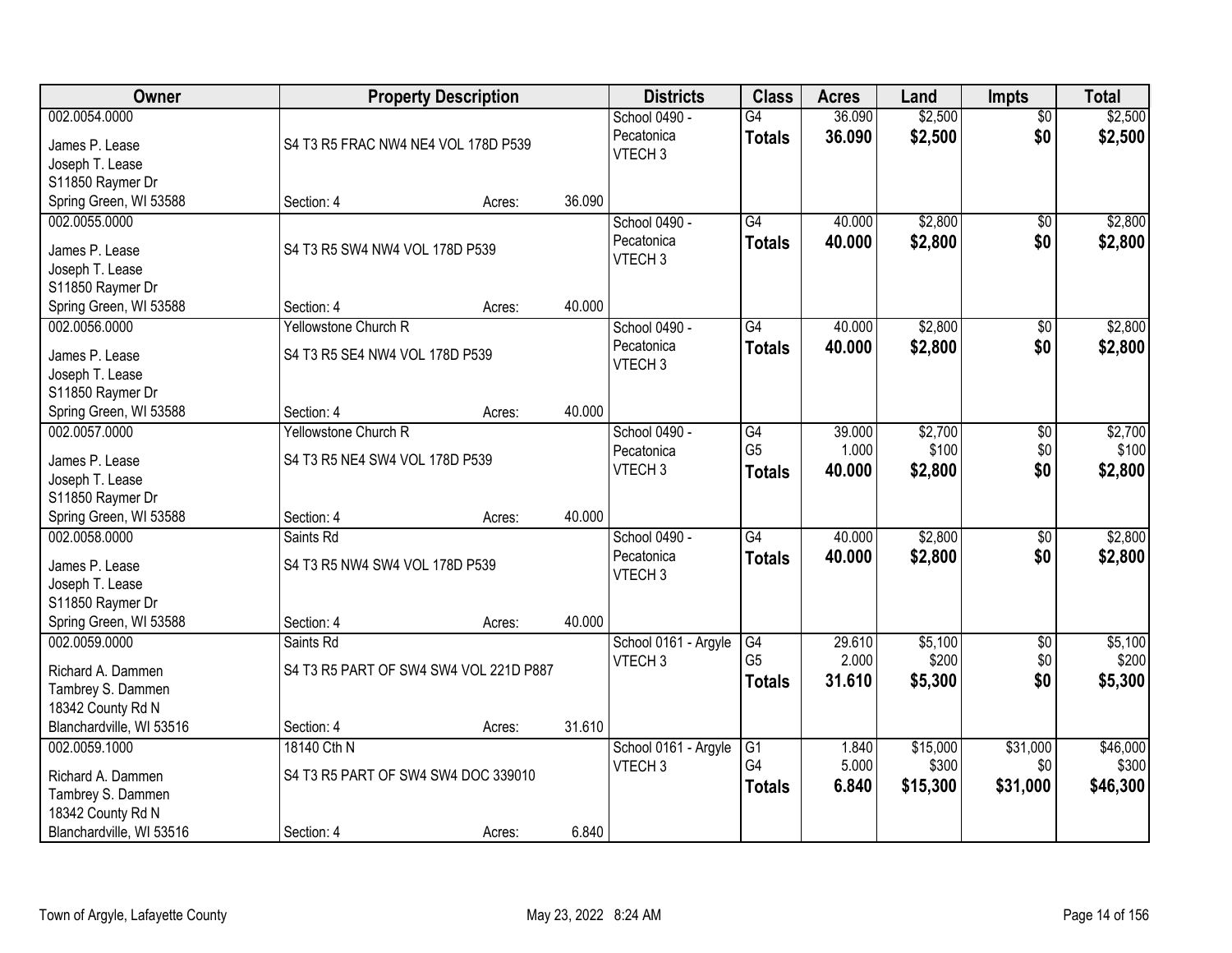| Owner                      |                                               | <b>Property Description</b> |        | <b>Districts</b>     | <b>Class</b>    | <b>Acres</b> | Land            | <b>Impts</b>    | <b>Total</b>    |
|----------------------------|-----------------------------------------------|-----------------------------|--------|----------------------|-----------------|--------------|-----------------|-----------------|-----------------|
| 002.0059.3000              | 4855 Saints Rd                                |                             |        | School 0161 - Argyle | $\overline{G7}$ | 1.600        | \$13,800        | \$193,100       | \$206,900       |
| Derek S. Zimmerman         | S4 T3 R5 PART OF SW4 SW4 & SE4 SW4 VOL 237D   |                             |        | VTECH <sub>3</sub>   | <b>Totals</b>   | 1.600        | \$13,800        | \$193,100       | \$206,900       |
| Nicole D. Dammen           | P45 (SEE POS2133)                             |                             |        |                      |                 |              |                 |                 |                 |
| 4855 Saints Rd             |                                               |                             |        |                      |                 |              |                 |                 |                 |
| Blanchardville, WI 53516   | Section: 4                                    | Acres:                      | 1.600  |                      |                 |              |                 |                 |                 |
| 002.0060.0000              | Saints Rd                                     |                             |        | School 0490 -        | G4              | 38.950       | \$6,000         | \$0             | \$6,000         |
| Richard A. Dammen          | S4 T3 R5 SE4 SW4 VOL 221D P887                |                             |        | Pecatonica           | G <sub>5</sub>  | 1.000        | \$100           | \$0             | \$100           |
| Tambrey S. Dammen          |                                               |                             |        | VTECH <sub>3</sub>   | <b>Totals</b>   | 39.950       | \$6,100         | \$0             | \$6,100         |
| 18342 County Rd N          |                                               |                             |        |                      |                 |              |                 |                 |                 |
| Blanchardville, WI 53516   | Section: 4                                    | Acres:                      | 39.950 |                      |                 |              |                 |                 |                 |
| 002.0061.0000              |                                               |                             |        | School 0490 -        | G4              | 23.260       | \$4,000         | \$0             | \$4,000         |
| Andrei Tigu                | S4 T3 R5 PART OF NE4 SE4 VOL 221D P743        |                             |        | Pecatonica           | <b>Totals</b>   | 23.260       | \$4,000         | \$0             | \$4,000         |
| Slavica Tigu               |                                               |                             |        | VTECH <sub>3</sub>   |                 |              |                 |                 |                 |
| 4103 Rose Ln               |                                               |                             |        |                      |                 |              |                 |                 |                 |
| Blanchardville, WI 53516   | Section: 4                                    | Acres:                      | 23.260 |                      |                 |              |                 |                 |                 |
| 002.0061.1000              |                                               |                             |        | School 0490 -        | G5              | 16.740       | \$28,500        | \$0             | \$28,500        |
| Andrei Tigu                | S4 T3 R5 PART OF NE4 SE4 VOL 220D P920        |                             |        | Pecatonica           | <b>Totals</b>   | 16.740       | \$28,500        | \$0             | \$28,500        |
| Slavica Tigu               |                                               |                             |        | VTECH <sub>3</sub>   |                 |              |                 |                 |                 |
| 4103 Rose Ln               |                                               |                             |        |                      |                 |              |                 |                 |                 |
| Blanchardville, WI 53516   | Section: 4                                    | Acres:                      | 16.740 |                      |                 |              |                 |                 |                 |
| 002.0062.1000              | Yellowstone Church R                          |                             |        | School 0490 -        | $\overline{G4}$ | 31.060       | \$5,700         | $\overline{30}$ | \$5,700         |
| Mary E. Matteoni           | S4 T3 R5 PART OF NW4 SE4 VOL 221D P138        |                             |        | Pecatonica           | G <sub>5</sub>  | 1.000        | \$100           | \$0             | \$100           |
| John R. Matteoni           |                                               |                             |        | VTECH <sub>3</sub>   | <b>Totals</b>   | 32.060       | \$5,800         | \$0             | \$5,800         |
| W9501 Disrud Rd            |                                               |                             |        |                      |                 |              |                 |                 |                 |
| Blanchardville, WI 53516   | Section: 4                                    | Acres:                      | 32.060 |                      |                 |              |                 |                 |                 |
| 002.0062.1100              |                                               |                             |        | School 0490 -        | $\overline{G5}$ | 3.590        | \$6,100         | $\sqrt{6}$      | \$6,100         |
| Andrei Tigu                | S4 T3 R5 PART OF NW4 SE4 VOL 220D P920 (SEE   |                             |        | Pecatonica           | <b>Totals</b>   | 3.590        | \$6,100         | \$0             | \$6,100         |
| Slavica Tigu               | POS2132)                                      |                             |        | VTECH <sub>3</sub>   |                 |              |                 |                 |                 |
| 4103 Rose Ln               |                                               |                             |        |                      |                 |              |                 |                 |                 |
| Blanchardville, WI 53516   | Section: 4                                    | Acres:                      | 3.590  |                      |                 |              |                 |                 |                 |
| 002.0062.2000              | 4472 Saints Rd                                |                             |        | School 0490 -        | $\overline{X4}$ | 7.350        | $\overline{30}$ | $\overline{50}$ | $\overline{50}$ |
| Yellowstone Luthern Church | S4 T3 R5 PART OF W2 SE4 AS DESC VOL 209D P587 |                             |        | Pecatonica           | <b>Totals</b>   | 7.350        | \$0             | \$0             | \$0             |
| 4472 Saints Rd             | (SEE POS2131)                                 |                             |        | VTECH <sub>3</sub>   |                 |              |                 |                 |                 |
| Blanchardville, WI 53516   |                                               |                             |        |                      |                 |              |                 |                 |                 |
|                            | Section: 4                                    | Acres:                      | 7.350  |                      |                 |              |                 |                 |                 |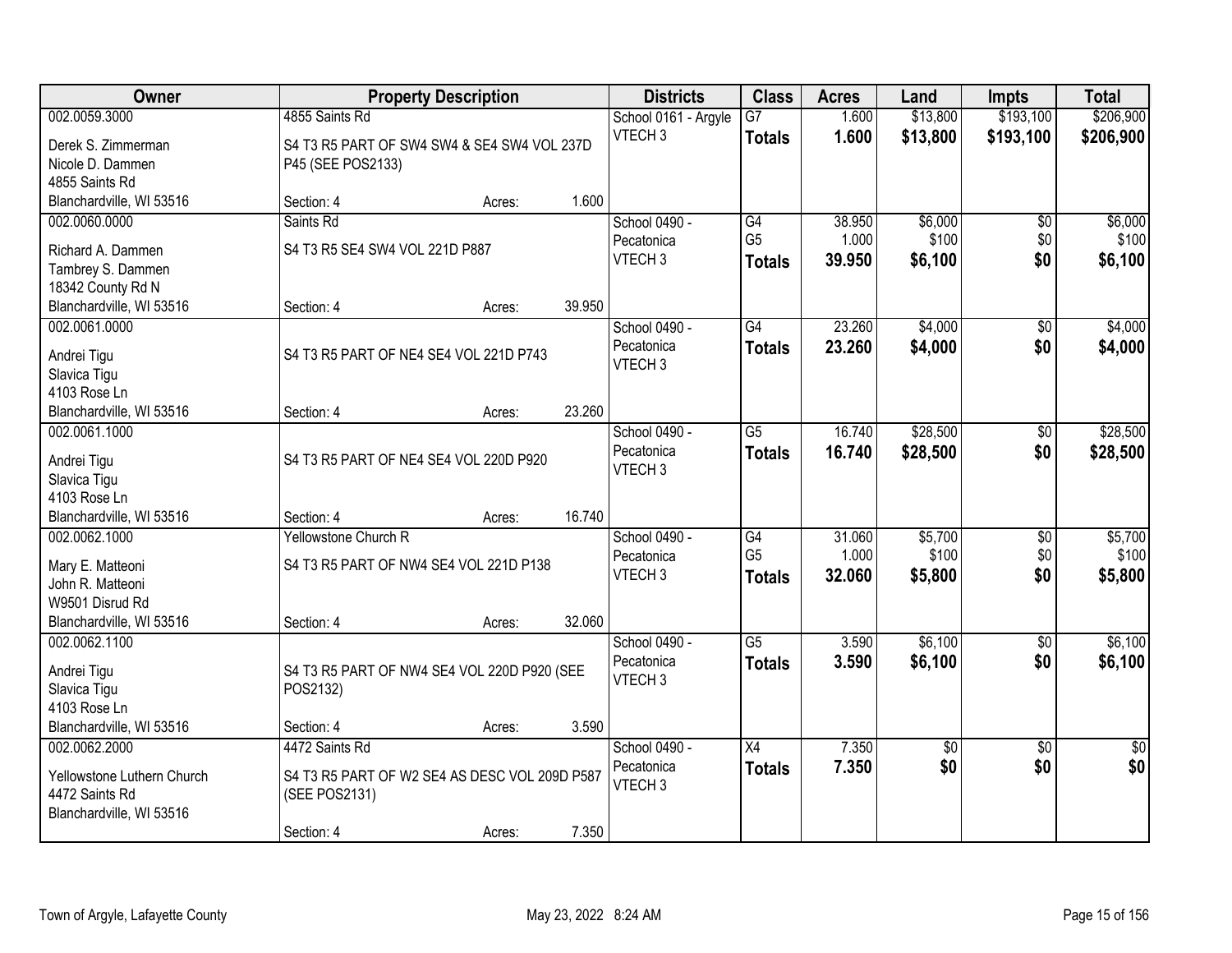| Owner                                   | <b>Property Description</b>                     |        |        | <b>Districts</b>                 | <b>Class</b>   | <b>Acres</b>    | Land                | <b>Impts</b>    | <b>Total</b>        |
|-----------------------------------------|-------------------------------------------------|--------|--------|----------------------------------|----------------|-----------------|---------------------|-----------------|---------------------|
| 002.0063.1000                           | Saints Rd                                       |        |        | School 0490 -                    | 5M             | 3.000           | \$4,100             | $\sqrt{$0}$     | \$4,100             |
| Richard A. Dammen                       | S4 T3 R5 SW4 SE4 S & W OF HWY VOL 221D P887     |        |        | Pecatonica                       | G4             | 19.000          | \$4,000             | \$0             | \$4,000             |
| Tambrey S. Dammen                       |                                                 |        |        | VTECH <sub>3</sub>               | G <sub>5</sub> | 1.000           | \$100               | \$0             | \$100               |
| 18342 County Rd N                       |                                                 |        |        |                                  | <b>Totals</b>  | 23.000          | \$8,200             | \$0             | \$8,200             |
| Blanchardville, WI 53516                | Section: 4                                      | Acres: | 23.000 |                                  |                |                 |                     |                 |                     |
| 002.0063.2000                           | 4328 Saints Rd                                  |        |        | School 0490 -                    | G1             | 0.920           | \$12,000            | \$230,900       | \$242,900           |
|                                         |                                                 |        |        | Pecatonica                       | G4             | 5.000           | \$900               | \$0             | \$900               |
| Marlyn Wahl                             | S4 T3 R5 PART OF SW4 SE4 VOL 242D P845          |        |        | VTECH <sub>3</sub>               | G <sub>5</sub> | 8.080           | \$12,100            | \$0             | \$12,100            |
| 4328 Saints Rd                          |                                                 |        |        |                                  | <b>Totals</b>  | 14.000          | \$25,000            | \$230,900       | \$255,900           |
| Blanchardville, WI 53516                |                                                 |        | 14.000 |                                  |                |                 |                     |                 |                     |
|                                         | Section: 4                                      | Acres: |        |                                  |                |                 |                     |                 |                     |
| 002.0064.0000                           | 18075 Old Q Rd                                  |        |        | School 0490 -                    | 5M<br>G4       | 28.000          | \$44,400<br>\$2,500 | \$0             | \$44,400<br>\$2,500 |
| Lawrence O. Cadman                      | S4 T3 R5 SE4 SE4 VOL 155D P464 4197 SAINTS RD & |        |        | Pecatonica<br>VTECH <sub>3</sub> | G7             | 10.000<br>2.000 | \$19,000            | \$0<br>\$33,400 | \$52,400            |
| 4197 Saints Rd                          | 18075 OLD Q                                     |        |        |                                  |                |                 |                     |                 |                     |
| Blanchardville, WI 53516                |                                                 |        |        |                                  | <b>Totals</b>  | 40.000          | \$65,900            | \$33,400        | \$99,300            |
|                                         | Section: 9                                      | Acres: | 40.000 |                                  |                |                 |                     |                 |                     |
| 002.0065.0000                           | 18672 County Rd N                               |        |        | School 0161 - Argyle             | 5M             | 2.000           | \$2,800             | $\sqrt[6]{3}$   | \$2,800             |
|                                         | FRAC NE4 NE4                                    |        |        | VTECH <sub>3</sub>               | G4             | 34.030          | \$6,700             | \$0             | \$6,700             |
| Kyle Banigan<br>Rachel Jansen           |                                                 |        |        |                                  | <b>Totals</b>  | 36.030          | \$9,500             | \$0             | \$9,500             |
| 18672 County Rd N                       |                                                 |        |        |                                  |                |                 |                     |                 |                     |
| Blanchardville, WI 53516                | Section: 5                                      | Acres: | 36.030 |                                  |                |                 |                     |                 |                     |
| 002.0066.0000                           | 18672 County Rd N                               |        |        | School 0161 - Argyle             | G4             | 16.300          | \$1,800             | \$0             | \$1,800             |
|                                         |                                                 |        |        | VTECH <sub>3</sub>               | G <sub>5</sub> | 1.000           | \$100               | \$0             | \$100               |
| Kyle Banigan                            | ALL THAT PART NW4 NE4 LYING EAST OF CTH N       |        |        |                                  | <b>Totals</b>  | 17.300          | \$1,900             | \$0             | \$1,900             |
| Rachel Jansen                           |                                                 |        |        |                                  |                |                 |                     |                 |                     |
| 18672 County Rd N                       |                                                 |        |        |                                  |                |                 |                     |                 |                     |
| Blanchardville, WI 53516                | Section: 5                                      | Acres: | 17.300 |                                  |                |                 |                     |                 |                     |
| 002.0066.1000                           | County Rd N                                     |        |        | School 0161 - Argyle             | G4             | 18.000          | \$3,800             | $\sqrt{$0}$     | \$3,800             |
| Gabioud Living Trust Dtd 4/9/2021 et al | S5 T3 R5 NW4 NE4 W OF ROAD VOL 234D P715        |        |        | VTECH <sub>3</sub>               | G <sub>5</sub> | 0.600           | \$100               | \$0             | \$100               |
| 6413 Lake Rd                            |                                                 |        |        |                                  | <b>Totals</b>  | 18.600          | \$3,900             | \$0             | \$3,900             |
| Blanchardville, WI 53516                |                                                 |        |        |                                  |                |                 |                     |                 |                     |
|                                         | Section: 5                                      | Acres: | 18.600 |                                  |                |                 |                     |                 |                     |
| 002.0067.1000                           | 18672 County Rd N                               |        |        | School 0161 - Argyle             | G4             | 0.700           | \$200               | $\overline{50}$ | \$200               |
|                                         |                                                 |        |        | VTECH <sub>3</sub>               | <b>Totals</b>  | 0.700           | \$200               | \$0             | \$200               |
| Kyle Banigan                            | ALL THAT PART OF THE NORTH 2 ACRES OF SW4       |        |        |                                  |                |                 |                     |                 |                     |
| Rachel Jansen                           | NE4 LYING EAST OF CTH N                         |        |        |                                  |                |                 |                     |                 |                     |
| 18672 County Rd N                       |                                                 |        |        |                                  |                |                 |                     |                 |                     |
| Blanchardville, WI 53516                | Section: 5                                      | Acres: | 0.700  |                                  |                |                 |                     |                 |                     |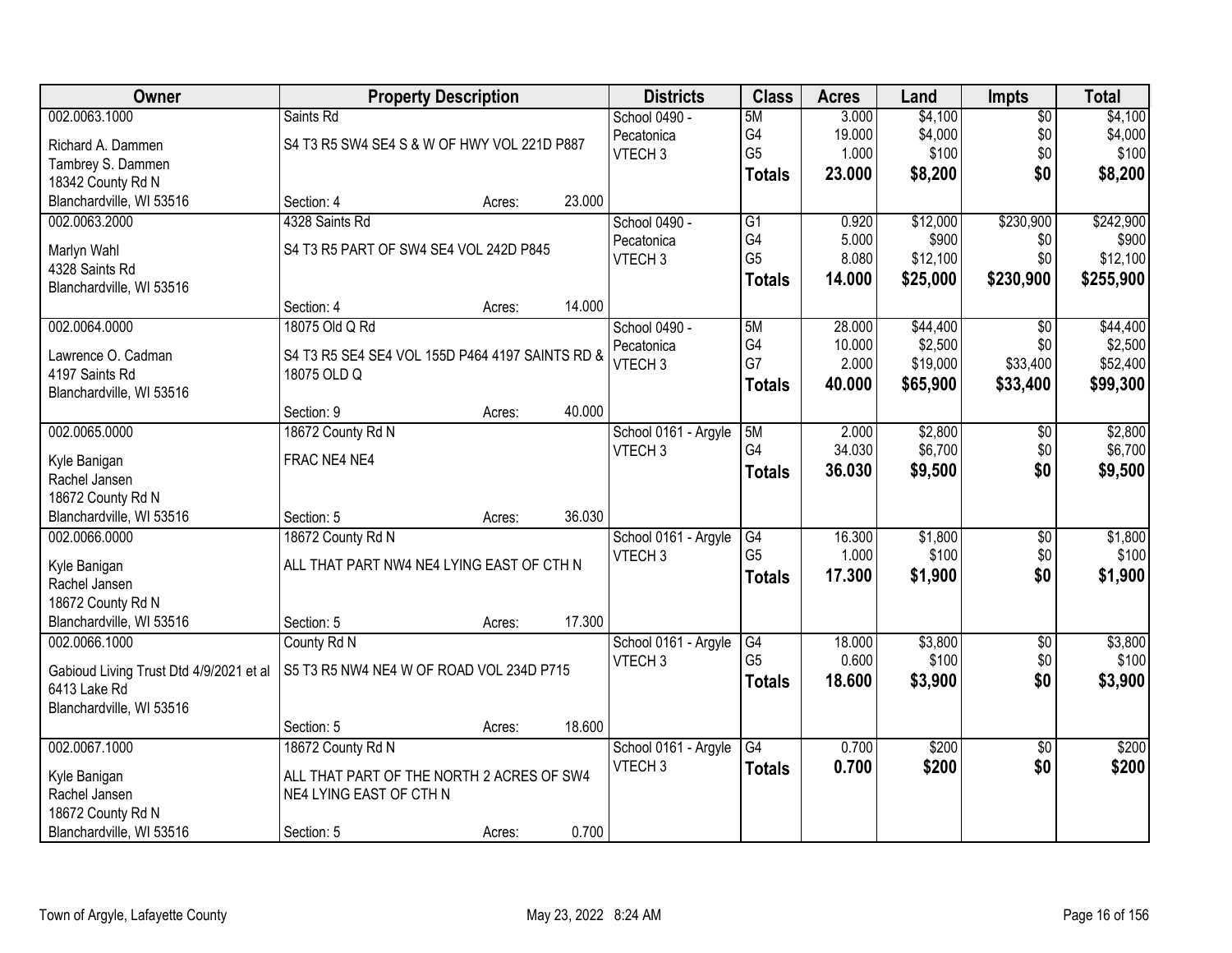| Owner                                   |                                                  | <b>Property Description</b> |        | <b>Districts</b>     | <b>Class</b>                      | <b>Acres</b> | Land     | Impts           | <b>Total</b> |
|-----------------------------------------|--------------------------------------------------|-----------------------------|--------|----------------------|-----------------------------------|--------------|----------|-----------------|--------------|
| 002.0067.2000                           | 18672 Cth N                                      |                             |        | School 0161 - Argyle | $\overline{G4}$                   | 9.000        | \$600    | $\overline{50}$ | \$600        |
| Kyle Banigan                            | ALL THAT PART SW4 NE4 LYING EAST OF CTH N        |                             |        | VTECH <sub>3</sub>   | G <sub>5</sub>                    | 1.000        | \$100    | \$0             | \$100        |
| Rachel Jansen                           | EXC THE NORTH 4 RDS THEREOF                      |                             |        |                      | G7                                | 2.000        | \$19,000 | \$102,300       | \$121,300    |
| 18672 County Rd N                       |                                                  |                             |        |                      | <b>Totals</b>                     | 12.000       | \$19,700 | \$102,300       | \$122,000    |
| Blanchardville, WI 53516                | Section: 5                                       | Acres:                      | 12.000 |                      |                                   |              |          |                 |              |
| 002.0067.2100                           | County Rd N                                      |                             |        | School 0161 - Argyle | $\overline{G4}$                   | 10.000       | \$2,100  | \$0             | \$2,100      |
|                                         |                                                  |                             |        | VTECH <sub>3</sub>   | G <sub>5</sub>                    | 16.290       | \$28,600 | \$0             | \$28,600     |
| Gabioud Living Trust Dtd 4/9/2021 et al | S5 T3 R5 SW4 NE4 LYING W OF CTH N VOL 234D       |                             |        |                      | <b>Totals</b>                     | 26.290       | \$30,700 | \$0             | \$30,700     |
| 6413 Lake Rd                            | P715EXC OUTLOT 1 CSM 854                         |                             |        |                      |                                   |              |          |                 |              |
| Blanchardville, WI 53516                |                                                  |                             |        |                      |                                   |              |          |                 |              |
|                                         | Section: 5                                       | Acres:                      | 26.290 |                      |                                   |              |          |                 |              |
| 002.0068.0000                           | 18672 County Rd N                                |                             |        | School 0161 - Argyle | G4                                | 39.000       | \$6,600  | $\overline{50}$ | \$6,600      |
| Kyle Banigan                            | SE4 NE4                                          |                             |        | VTECH <sub>3</sub>   | G <sub>5</sub>                    | 1.000        | \$100    | \$0             | \$100        |
| Rachel Jansen                           |                                                  |                             |        |                      | <b>Totals</b>                     | 40.000       | \$6,700  | \$0             | \$6,700      |
| 18672 County Rd N                       |                                                  |                             |        |                      |                                   |              |          |                 |              |
| Blanchardville, WI 53516                | Section: 5                                       | Acres:                      | 40.000 |                      |                                   |              |          |                 |              |
| 002.0069.2000                           | 5595 Anderson Ln                                 |                             |        | School 0161 - Argyle | G4                                | 13.600       | \$900    | \$0             | \$900        |
|                                         |                                                  |                             |        | VTECH <sub>3</sub>   | G7                                | 1.800        | \$17,100 | \$172,700       | \$189,800    |
| Darin M. Erickson et al                 | <b>LOT 2 CSM 855</b>                             |                             |        |                      | <b>Totals</b>                     | 15.400       | \$18,000 | \$172,700       | \$190,700    |
| c/o Darin M. Erickson                   |                                                  |                             |        |                      |                                   |              |          |                 |              |
| 5595 Anderson Ln                        |                                                  |                             | 15.400 |                      |                                   |              |          |                 |              |
| Blanchardville, WI 53516-9360           | Section: 5                                       | Acres:                      |        |                      |                                   |              |          |                 |              |
| 002.0069.2100                           | Anderson Ln                                      |                             |        | School 0161 - Argyle | $\overline{G1}$<br>G <sub>4</sub> | 3.000        | \$18,000 | \$80,200        | \$98,200     |
| Yellowstone Hills, LLC                  | LOT 1 CSM 855                                    |                             |        | VTECH <sub>3</sub>   |                                   | 2.290        | \$200    | \$0             | \$200        |
| 5595 Anderson Ln                        |                                                  |                             |        |                      | <b>Totals</b>                     | 5.290        | \$18,200 | \$80,200        | \$98,400     |
| Blanchardville, WI 53516                |                                                  |                             |        |                      |                                   |              |          |                 |              |
|                                         | Section: 5                                       | Acres:                      | 5.290  |                      |                                   |              |          |                 |              |
| 002.0070.0000                           | 5751 Anderson Ln                                 |                             |        | School 0490 -        | $\overline{G1}$                   | 2.660        | \$17,000 | \$49,200        | \$66,200     |
| Jeffrey C. Lien                         | FRAC NW4 NW4 & PART FRAC NE4 NW4 COM             |                             |        | Pecatonica           | G4                                | 30.970       | \$5,400  | \$0             | \$5,400      |
| Sonia K. Lien                           | NWCOR SEC 5, BEING POB; ALG TOWN & SEC LI        |                             |        | VTECH <sub>3</sub>   | G <sub>5</sub>                    | 18.660       | \$31,700 | \$0             | \$31,700     |
| 4212 Drexel Ave                         | N89.49'58"E 2642.44' TO N4 COR SEC 5;S88.11'47"W |                             |        |                      | <b>Totals</b>                     | 52.290       | \$54,100 | \$49,200        | \$103,300    |
| Madison, WI 53716                       | Section: 5                                       | Acres:                      | 52.290 |                      |                                   |              |          |                 |              |
| 002.0071.0000                           |                                                  |                             |        | School 0161 - Argyle | $\overline{G4}$                   | 40.000       | \$7,900  | $\overline{50}$ | \$7,900      |
|                                         |                                                  |                             |        | VTECH <sub>3</sub>   | <b>Totals</b>                     | 40.000       | \$7,900  | \$0             | \$7,900      |
| David L. Hexom                          | S5 T3 R5 SW4 NW4 VOL 219D P346                   |                             |        |                      |                                   |              |          |                 |              |
| Doriene K. Hexom                        |                                                  |                             |        |                      |                                   |              |          |                 |              |
| 18748 Dammen Ln                         |                                                  |                             |        |                      |                                   |              |          |                 |              |
| Blanchardville, WI 53516                | Section: 5                                       | Acres:                      | 40.000 |                      |                                   |              |          |                 |              |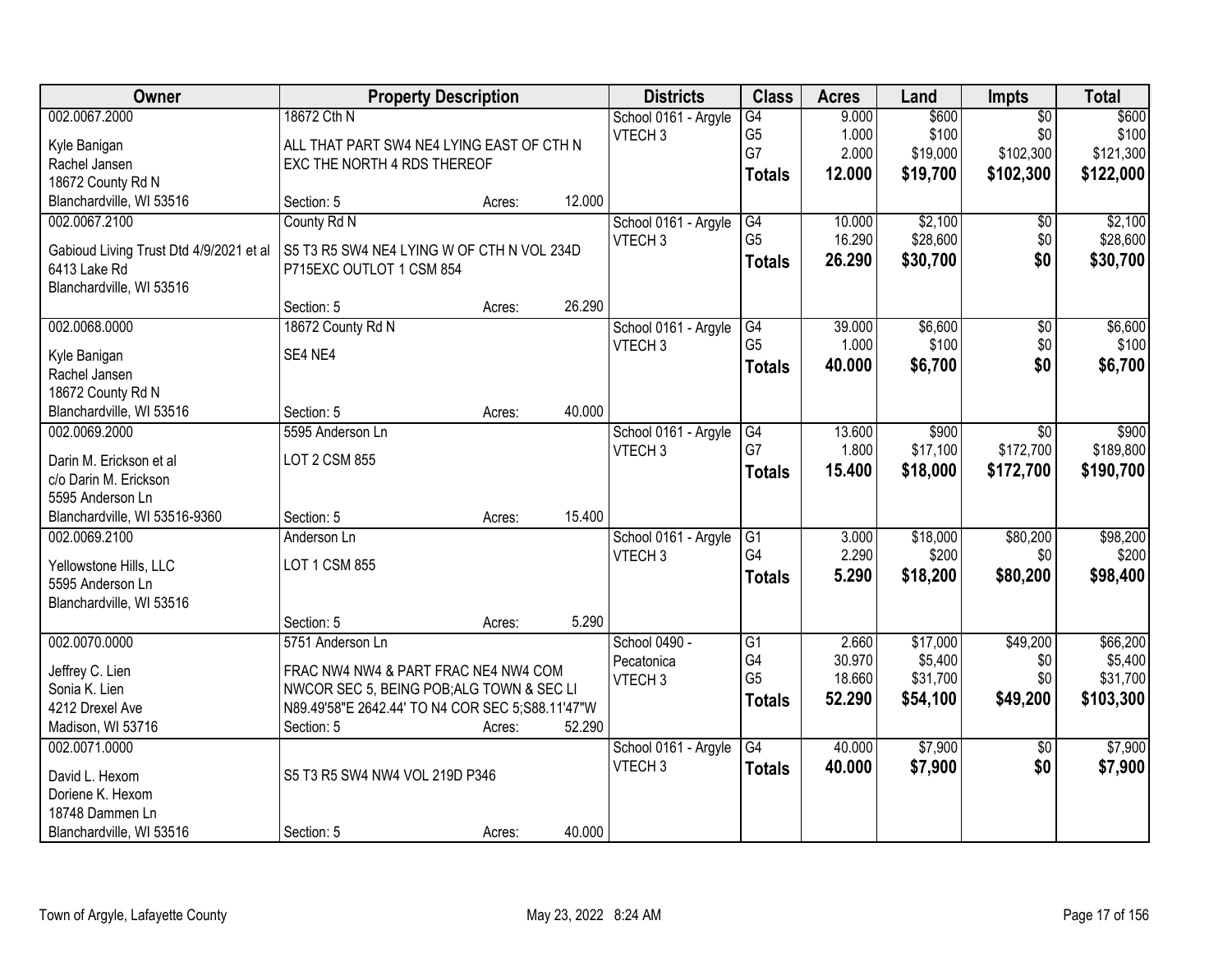| Owner                                        | <b>Property Description</b>                           |        |        | <b>Districts</b>     | <b>Class</b>    | <b>Acres</b> | Land              | <b>Impts</b>    | <b>Total</b> |
|----------------------------------------------|-------------------------------------------------------|--------|--------|----------------------|-----------------|--------------|-------------------|-----------------|--------------|
| 002.0072.0000                                |                                                       |        |        | School 0161 - Argyle | $\overline{G4}$ | 28.010       | \$5,500           | \$0             | \$5,500      |
| Gabioud Living Trust Dtd 4/9/2021            | S5 T3 R5 SE4 NW4 VOL 234D P715EXC OUTLOT 1            |        |        | VTECH <sub>3</sub>   | <b>Totals</b>   | 28.010       | \$5,500           | \$0             | \$5,500      |
| Cory J. Gabioud                              | <b>CSM 854</b>                                        |        |        |                      |                 |              |                   |                 |              |
| 6413 Lake Rd                                 |                                                       |        |        |                      |                 |              |                   |                 |              |
| Blanchardville, WI 53516                     | Section: 5                                            | Acres: | 28.010 |                      |                 |              |                   |                 |              |
| 002.0072.1000                                |                                                       |        |        | School 0161 - Argyle | $\overline{G5}$ | 14.370       | \$21,000          | \$0             | \$21,000     |
| Stephanie A. Erickson                        | OUTLOT 1 CSM 854                                      |        |        | VTECH <sub>3</sub>   | <b>Totals</b>   | 14.370       | \$21,000          | \$0             | \$21,000     |
| Darin M. Erickson                            |                                                       |        |        |                      |                 |              |                   |                 |              |
| 5595 Anderson Ln                             |                                                       |        |        |                      |                 |              |                   |                 |              |
| Blanchardville, WI 53516                     | Section: 5                                            | Acres: | 14.370 |                      |                 |              |                   |                 |              |
| 002.0073.1000                                | Lake Rd                                               |        |        | School 0161 - Argyle | G4              | 37.000       | \$7,300           | $\sqrt[6]{3}$   | \$7,300      |
| Richard A. Dammen                            | S5 T3 R5 PART OF NE4 SW4 VOL 221D P887                |        |        | VTECH <sub>3</sub>   | <b>Totals</b>   | 37.000       | \$7,300           | \$0             | \$7,300      |
| Tambrey S. Dammen                            |                                                       |        |        |                      |                 |              |                   |                 |              |
| 18342 County Rd N                            |                                                       |        |        |                      |                 |              |                   |                 |              |
| Blanchardville, WI 53516                     | Section: 5                                            | Acres: | 37.000 |                      |                 |              |                   |                 |              |
| 002.0073.2000                                | Lake Rd                                               |        |        | School 0161 - Argyle | G4              | 3.000        | \$500             | $\sqrt[6]{3}$   | \$500        |
| John E. Gabioud et al                        | S5 T3 R5 PART OF NE4 SW4 VOL 241D P03 & DOC           |        |        | VTECH <sub>3</sub>   | <b>Totals</b>   | 3.000        | \$500             | \$0             | \$500        |
| c/o Cory J. Gabioud                          | 338275                                                |        |        |                      |                 |              |                   |                 |              |
| 6431 Lake Rd                                 |                                                       |        |        |                      |                 |              |                   |                 |              |
| Blanchardville, WI 53516                     | Section: 5                                            | Acres: | 3.000  |                      |                 |              |                   |                 |              |
| 002.0074.0000                                | Lake Rd                                               |        |        | School 0161 - Argyle | G4              | 39.570       | \$8,400           | \$0             | \$8,400      |
|                                              |                                                       |        |        | VTECH <sub>3</sub>   | <b>Totals</b>   | 39.570       | \$8,400           | \$0             | \$8,400      |
| John E. Gabioud et al<br>c/o Cory J. Gabioud | S5 T3 R5 PART OF NW4 SW4 VOL 241D P03 & DOC<br>338275 |        |        |                      |                 |              |                   |                 |              |
| 6431 Lake Rd                                 |                                                       |        |        |                      |                 |              |                   |                 |              |
| Blanchardville, WI 53516                     | Section: 5                                            | Acres: | 39.570 |                      |                 |              |                   |                 |              |
| 002.0074.1000                                |                                                       |        |        | School 0161 - Argyle | G4              | 0.430        | $\overline{$100}$ | \$0             | \$100        |
|                                              |                                                       |        |        | VTECH <sub>3</sub>   | <b>Totals</b>   | 0.430        | \$100             | \$0             | \$100        |
| John E. Gabioud                              | S5 T3 R5 PART OF NW4 SW4 DOC 343076 (SEE              |        |        |                      |                 |              |                   |                 |              |
| 6431 Lake Rd                                 | POS2139)                                              |        |        |                      |                 |              |                   |                 |              |
| Blanchardville, WI 53516                     | Section: 5                                            | Acres: | 0.430  |                      |                 |              |                   |                 |              |
| 002.0075.0000                                | Lake Rd                                               |        |        | School 0161 - Argyle | 5M              | 8.000        | \$11,200          | $\overline{50}$ | \$11,200     |
|                                              |                                                       |        |        | VTECH <sub>3</sub>   | G4              | 30.000       | \$2,900           | \$0             | \$2,900      |
| John E. Gabioud et al                        | S5 T3 R5 SW4 SW4 VOL 241D P03 & DOC 338275            |        |        |                      | G <sub>5</sub>  | 2.000        | \$200             | \$0             | \$200        |
| c/o Cory J. Gabioud                          |                                                       |        |        |                      | <b>Totals</b>   | 40.000       | \$14,300          | \$0             | \$14,300     |
| 6431 Lake Rd                                 |                                                       |        |        |                      |                 |              |                   |                 |              |
| Blanchardville, WI 53516                     | Section: 5                                            | Acres: | 40.000 |                      |                 |              |                   |                 |              |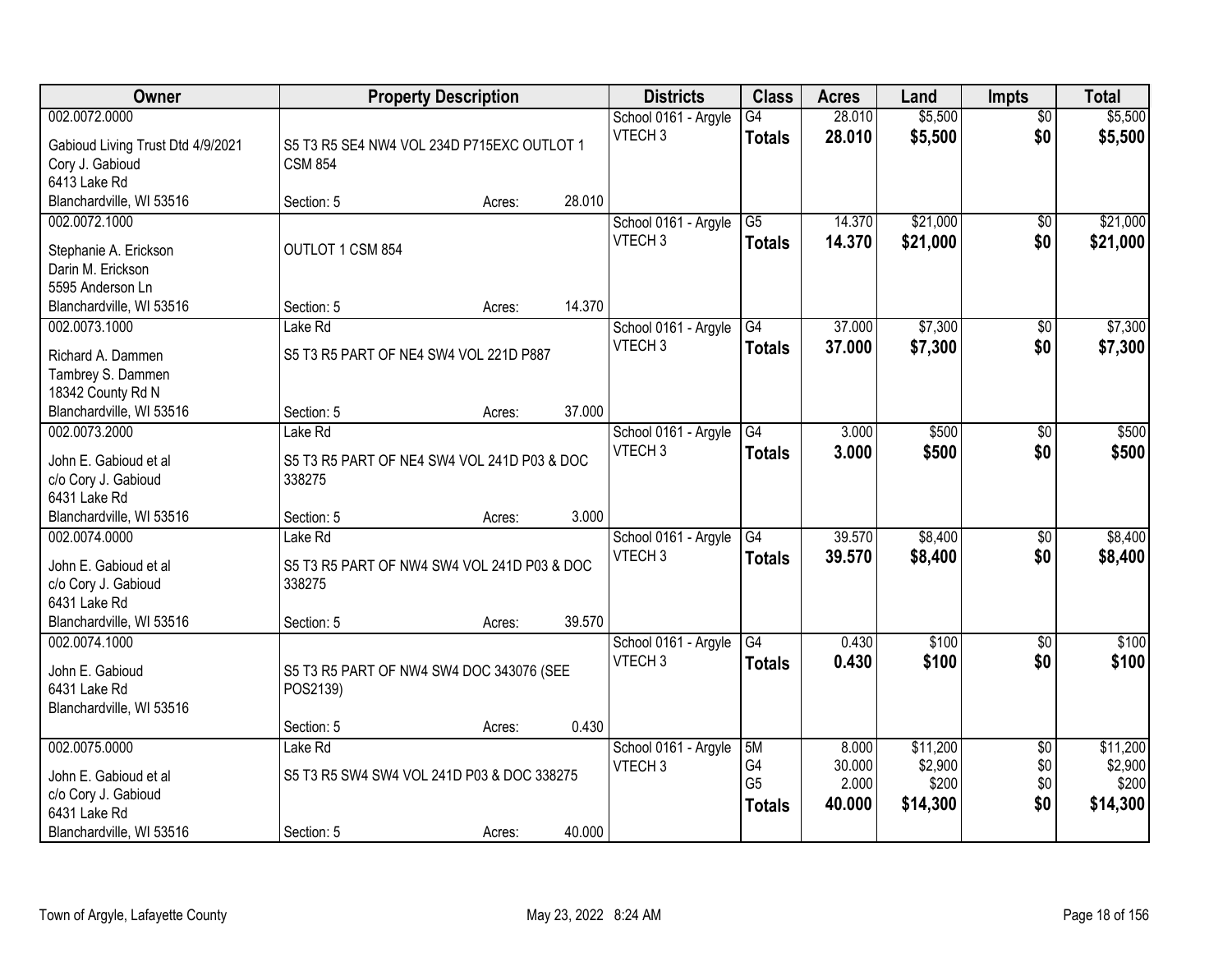| <b>Owner</b>                           |                                             | <b>Property Description</b> |        | <b>Districts</b>     | <b>Class</b>    | <b>Acres</b> | Land     | Impts           | <b>Total</b> |
|----------------------------------------|---------------------------------------------|-----------------------------|--------|----------------------|-----------------|--------------|----------|-----------------|--------------|
| 002.0076.0000                          | 5471 Lake Rd                                |                             |        | School 0161 - Argyle | 5M              | 9.000        | \$12,600 | $\overline{50}$ | \$12,600     |
| John E. Gabioud et al                  | S5 T3 R5 SE4 SW4 VOL 241D P03 & DOC 338275  |                             |        | VTECH <sub>3</sub>   | G4              | 26.750       | \$2,700  | \$0             | \$2,700      |
| c/o Cory J. Gabioud                    |                                             |                             |        |                      | G <sub>5</sub>  | 2.000        | \$200    | \$0             | \$200        |
| 6431 Lake Rd                           |                                             |                             |        |                      | G7              | 2.250        | \$21,400 | \$106,500       | \$127,900    |
| Blanchardville, WI 53516               | Section: 5                                  | Acres:                      | 40.000 |                      | <b>Totals</b>   | 40.000       | \$36,900 | \$106,500       | \$143,400    |
| 002.0077.0000                          | 18342 Cth N                                 |                             |        | School 0161 - Argyle | G4              | 35.300       | \$5,000  | $\overline{50}$ | \$5,000      |
| Richard A. Dammen                      | S5 T3 R5 NE4 SE4 VOL 221D P887              |                             |        | VTECH <sub>3</sub>   | G <sub>5</sub>  | 1.000        | \$100    | \$0             | \$100        |
|                                        |                                             |                             |        |                      | G7              | 3.700        | \$35,200 | \$107,800       | \$143,000    |
| Tambrey S. Dammen<br>18342 County Rd N |                                             |                             |        |                      | <b>Totals</b>   | 40.000       | \$40,300 | \$107,800       | \$148,100    |
| Blanchardville, WI 53516               | Section: 5                                  | Acres:                      | 40.000 |                      |                 |              |          |                 |              |
| 002.0078.0000                          | Lake Rd                                     |                             |        | School 0161 - Argyle | G4              | 37.700       | \$6,600  | \$0             | \$6,600      |
|                                        |                                             |                             |        | VTECH <sub>3</sub>   | G <sub>5</sub>  | 1.000        | \$100    | \$0             | \$100        |
| Richard A. Dammen                      | S5 T3 R5 PART OF NW4 SE4 VOL 221D P887      |                             |        |                      | <b>Totals</b>   | 38.700       | \$6,700  | \$0             | \$6,700      |
| Tambrey S. Dammen                      |                                             |                             |        |                      |                 |              |          |                 |              |
| 18342 County Rd N                      |                                             |                             |        |                      |                 |              |          |                 |              |
| Blanchardville, WI 53516               | Section: 5                                  | Acres:                      | 38.700 |                      |                 |              |          |                 |              |
| 002.0078.1000                          | Lake Rd                                     |                             |        | School 0161 - Argyle | G4              | 1.300        | \$100    | \$0             | \$100        |
| Jean M. Merrell-Beech                  | S5 T3 R5 PART OF NW4 SE4 VOL 232D P170 (SEE |                             |        | VTECH <sub>3</sub>   | <b>Totals</b>   | 1.300        | \$100    | \$0             | \$100        |
| 5182 Lake Rd                           | POS2137)                                    |                             |        |                      |                 |              |          |                 |              |
| Blanchardville, WI 53516               |                                             |                             |        |                      |                 |              |          |                 |              |
|                                        | Section: 5                                  | Acres:                      | 1.300  |                      |                 |              |          |                 |              |
| 002.0079.0000                          | Lake Rd                                     |                             |        | School 0161 - Argyle | $\overline{G5}$ | 2.500        | \$1,000  | $\overline{50}$ | \$1,000      |
|                                        |                                             |                             |        | VTECH <sub>3</sub>   | <b>Totals</b>   | 2.500        | \$1,000  | \$0             | \$1,000      |
| Richard A. Dammen                      | S5 T3 R5 PART OF SW4 SE4 VOL 221D P887 (SEE |                             |        |                      |                 |              |          |                 |              |
| Tambrey S. Dammen                      | POS2134)                                    |                             |        |                      |                 |              |          |                 |              |
| 18342 County Rd N                      |                                             |                             |        |                      |                 |              |          |                 |              |
| Blanchardville, WI 53516               | Section: 5                                  | Acres:                      | 2.500  |                      |                 |              |          |                 |              |
| 002.0079.1000                          | Lake Rd                                     |                             |        | School 0161 - Argyle | G4              | 32.000       | \$7,200  | $\overline{50}$ | \$7,200      |
| Jean M. Merrell-Beech                  | S5 T3 R5 PART OF SW4 SE4 VOL 232D P170 (SEE |                             |        | VTECH <sub>3</sub>   | <b>Totals</b>   | 32.000       | \$7,200  | \$0             | \$7,200      |
| 5182 Lake Rd                           | POS2134 & POS2137)                          |                             |        |                      |                 |              |          |                 |              |
| Blanchardville, WI 53516               |                                             |                             |        |                      |                 |              |          |                 |              |
|                                        | Section: 5                                  | Acres:                      | 32.000 |                      |                 |              |          |                 |              |
| 002.0079.2000                          | Lake Rd                                     |                             |        | School 0161 - Argyle | G4              | 5.500        | \$400    | $\overline{50}$ | \$400        |
| John E. Gabioud et al                  | S5 T3 R5 PART OF SW4 SE4 VOL 241D P05 & P06 |                             |        | VTECH <sub>3</sub>   | <b>Totals</b>   | 5.500        | \$400    | \$0             | \$400        |
| c/o Cory J. Gabioud                    |                                             |                             |        |                      |                 |              |          |                 |              |
| 6431 Lake Rd                           |                                             |                             |        |                      |                 |              |          |                 |              |
| Blanchardville, WI 53516               | Section: 5                                  | Acres:                      | 5.500  |                      |                 |              |          |                 |              |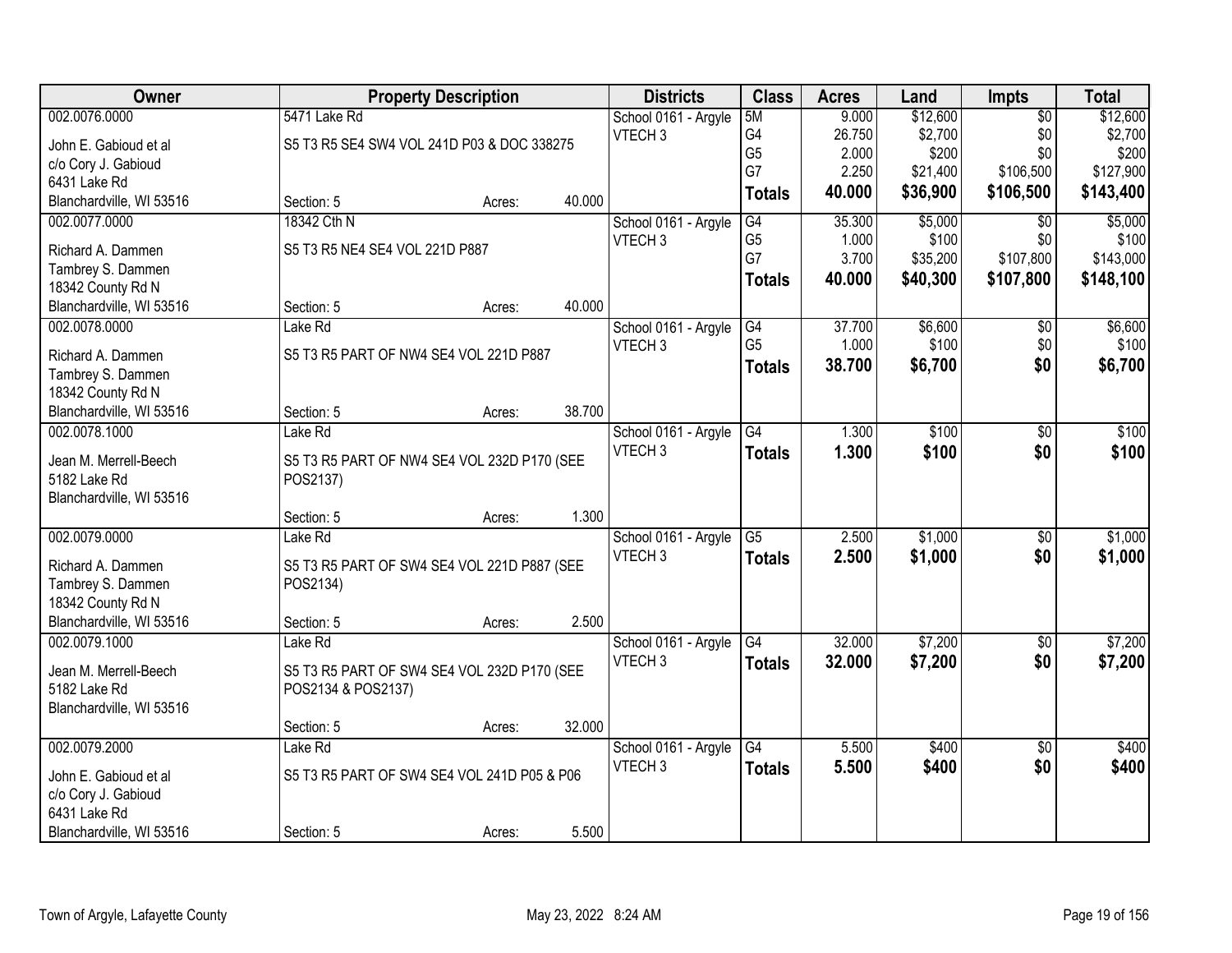| Owner                                 |                                             | <b>Property Description</b> |        | <b>Districts</b>     | <b>Class</b>    | <b>Acres</b> | Land     | <b>Impts</b>    | <b>Total</b> |
|---------------------------------------|---------------------------------------------|-----------------------------|--------|----------------------|-----------------|--------------|----------|-----------------|--------------|
| 002.0080.0000                         | County Rd N                                 |                             |        | School 0161 - Argyle | $\overline{G4}$ | 33.300       | \$7,300  | $\overline{50}$ | \$7,300      |
| Richard A. Dammen                     | S5 T3 R5 PART OF SE4 SE4 VOL 221D P887 (SEE |                             |        | VTECH <sub>3</sub>   | G <sub>5</sub>  | 1.000        | \$100    | \$0             | \$100        |
| Tambrey S. Dammen                     | POS2134)                                    |                             |        |                      | <b>Totals</b>   | 34.300       | \$7,400  | \$0             | \$7,400      |
| 18342 County Rd N                     |                                             |                             |        |                      |                 |              |          |                 |              |
| Blanchardville, WI 53516              | Section: 5                                  | Acres:                      | 34.300 |                      |                 |              |          |                 |              |
| 002.0080.1000                         | Lake Rd                                     |                             |        | School 0161 - Argyle | G4              | 5.700        | \$400    | $\overline{50}$ | \$400        |
|                                       |                                             |                             |        | VTECH <sub>3</sub>   | <b>Totals</b>   | 5.700        | \$400    | \$0             | \$400        |
| Jean M. Merrell-Beech<br>5182 Lake Rd | S5 T3 R5 PART OF SE4 SE4 VOL 232D P170 (SEE |                             |        |                      |                 |              |          |                 |              |
| Blanchardville, WI 53516              | POS2134 & POS2137)                          |                             |        |                      |                 |              |          |                 |              |
|                                       | Section: 5                                  | Acres:                      | 5.700  |                      |                 |              |          |                 |              |
| 002.0081.0000                         | 18838 Dammen Ln                             |                             |        | School 0161 - Argyle | G4              | 33.510       | \$4,900  | $\overline{50}$ | \$4,900      |
|                                       |                                             |                             |        | VTECH <sub>3</sub>   | G7              | 3.000        | \$28,500 | \$14,300        | \$42,800     |
| David L. Hexom                        | S6 T3 R5 FRAC NE4 NE4 VOL 219D P346         |                             |        |                      | <b>Totals</b>   | 36.510       | \$33,400 | \$14,300        | \$47,700     |
| Doriene K. Hexom                      |                                             |                             |        |                      |                 |              |          |                 |              |
| 18748 Dammen Ln                       |                                             |                             |        |                      |                 |              |          |                 |              |
| Blanchardville, WI 53516              | Section: 6                                  | Acres:                      | 36.510 |                      |                 |              |          |                 |              |
| 002.0082.1000                         |                                             |                             |        | School 0161 - Argyle | G4              | 0.500        | \$100    | \$0             | \$100        |
| David L. Hexom                        | S6 T3 R5 PART OF FRAC NW4 NE4 VOL 219D P346 |                             |        | VTECH <sub>3</sub>   | <b>Totals</b>   | 0.500        | \$100    | \$0             | \$100        |
| Doriene K. Hexom                      |                                             |                             |        |                      |                 |              |          |                 |              |
| 18748 Dammen Ln                       |                                             |                             |        |                      |                 |              |          |                 |              |
| Blanchardville, WI 53516              | Section: 6                                  | Acres:                      | 0.500  |                      |                 |              |          |                 |              |
| 002.0082.2000                         |                                             |                             |        | School 0490 -        | $\overline{G4}$ | 37.330       | \$4,200  | $\overline{50}$ | \$4,200      |
| Jacob S. Stoltzfoos                   | S6 T3 R5 PART OF FRAC NW4 NE4 VOL 243D P39  |                             |        | Pecatonica           | Totals          | 37.330       | \$4,200  | \$0             | \$4,200      |
| Katie P. Stoltzfoos                   |                                             |                             |        | VTECH <sub>3</sub>   |                 |              |          |                 |              |
| 19376 N Lake Rd                       |                                             |                             |        |                      |                 |              |          |                 |              |
| Blanchardville, WI 53516              | Section: 31                                 | Acres:                      | 37.330 |                      |                 |              |          |                 |              |
| 002.0083.0000                         | Dammen Ln                                   |                             |        | School 0161 - Argyle | G4              | 39.000       | \$6,600  | $\sqrt{$0}$     | \$6,600      |
|                                       |                                             |                             |        | VTECH <sub>3</sub>   | G <sub>5</sub>  | 1.000        | \$100    | \$0             | \$100        |
| David L. Hexom                        | S6 T3 R5 SW4 NE4 VOL 219D P346              |                             |        |                      | <b>Totals</b>   | 40.000       | \$6,700  | \$0             | \$6,700      |
| Doriene K. Hexom                      |                                             |                             |        |                      |                 |              |          |                 |              |
| 18748 Dammen Ln                       |                                             |                             |        |                      |                 |              |          |                 |              |
| Blanchardville, WI 53516              | Section: 6                                  | Acres:                      | 40.000 |                      |                 |              |          |                 |              |
| 002.0084.0000                         | 18748 Dammen Ln                             |                             |        | School 0161 - Argyle | G4              | 37.500       | \$4,700  | $\overline{30}$ | \$4,700      |
| David L. Hexom                        | S6 T3 R5 SE4 NE4 VOL 219D P346              |                             |        | VTECH <sub>3</sub>   | G <sub>5</sub>  | 2.000        | \$200    | \$0             | \$200        |
| Doriene K. Hexom                      |                                             |                             |        |                      | G7              | 0.500        | \$4,800  | \$94,300        | \$99,100     |
| 18748 Dammen Ln                       |                                             |                             |        |                      | <b>Totals</b>   | 40.000       | \$9,700  | \$94,300        | \$104,000    |
| Blanchardville, WI 53516              | Section: 6                                  | Acres:                      | 40.000 |                      |                 |              |          |                 |              |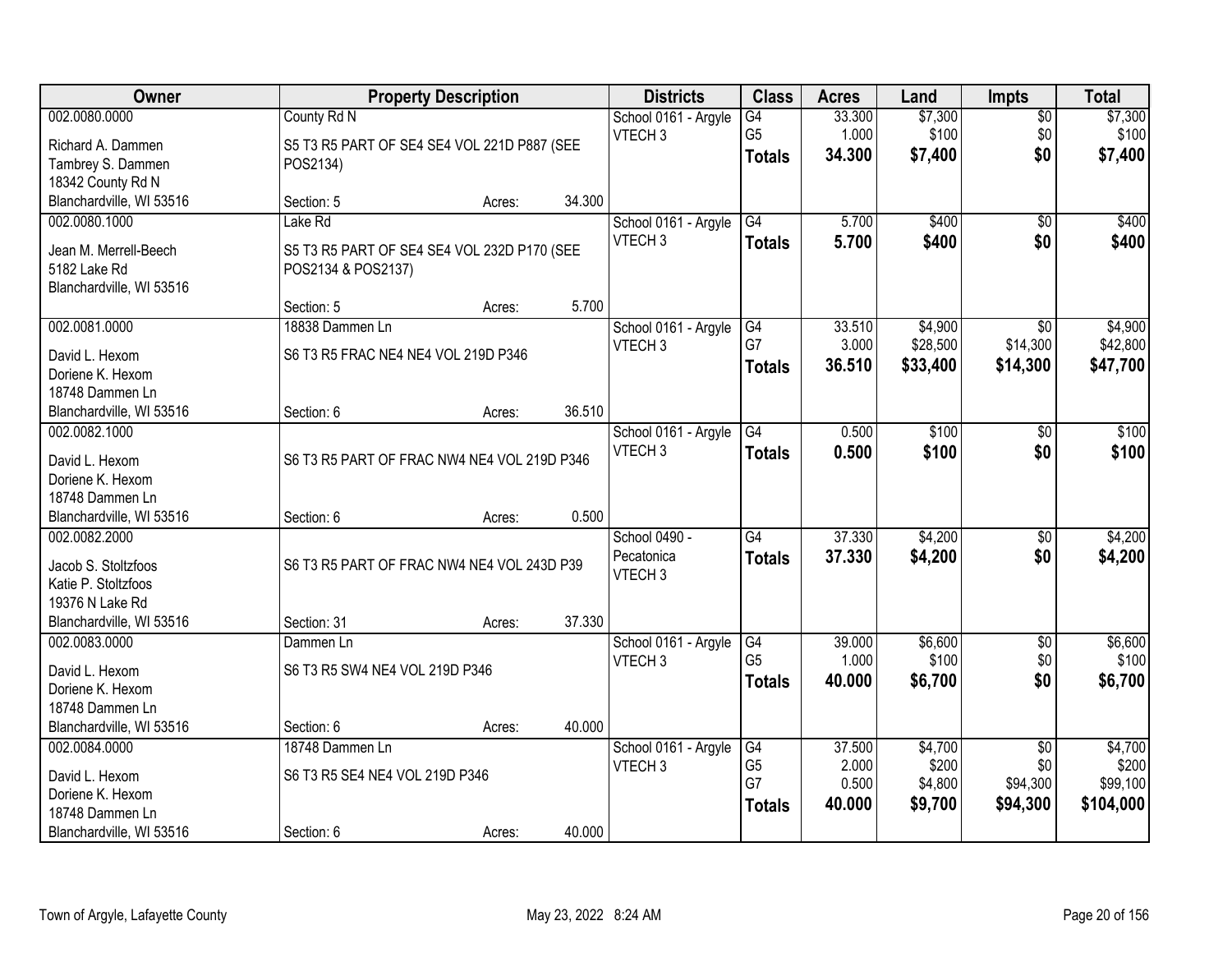| Owner                                                                                                                                | <b>Property Description</b>                                                |        |        | <b>Districts</b>                                  | <b>Class</b>                                       | <b>Acres</b>              | Land                            | <b>Impts</b>                  | <b>Total</b>                      |
|--------------------------------------------------------------------------------------------------------------------------------------|----------------------------------------------------------------------------|--------|--------|---------------------------------------------------|----------------------------------------------------|---------------------------|---------------------------------|-------------------------------|-----------------------------------|
| 002.0085.0000<br>Skye M. Havens<br>Melissa J. Havens<br>19128 N Lake Rd                                                              | S6 T3 R5 PART OF FRAC NE4 NW4 DOC 345863                                   |        |        | School 0490 -<br>Pecatonica<br>VTECH <sub>3</sub> | $\overline{G5}$<br><b>Totals</b>                   | 1.860<br>1.860            | \$3,200<br>\$3,200              | $\overline{50}$<br>\$0        | \$3,200<br>\$3,200                |
| Blanchardville, WI 53516                                                                                                             | Section: 6                                                                 | Acres: | 1.860  |                                                   |                                                    |                           |                                 |                               |                                   |
| 002.0085.1000<br>John E. Gabioud<br>Kristine A. Gabioud<br>6431 Lake Rd                                                              | 18866 N Lake Rd<br>S6 T3 R5 PART OF NE4 NW4 VOL 244D P716 (SEE<br>POS2140) |        |        | School 0490 -<br>Pecatonica<br>VTECH <sub>3</sub> | G2<br>G4<br><b>Totals</b>                          | 0.500<br>36.190<br>36.690 | \$2,800<br>\$6,300<br>\$9,100   | \$0<br>\$0<br>\$0             | \$2,800<br>\$6,300<br>\$9,100     |
| Blanchardville, WI 53516                                                                                                             | Section: 6                                                                 | Acres: | 36.690 |                                                   |                                                    |                           |                                 |                               |                                   |
| 002.0086.1000<br>State of Wisconsin<br>Dept of Natural Resources<br>101 S Webster St                                                 | N Lake Rd<br>S6 T3 R5 FRAC NW4 NW4 EXC N 2 1/2RDS VOL 235D<br>P113         |        |        | School 0490 -<br>Pecatonica<br>VTECH <sub>3</sub> | $\overline{\text{X2}}$<br><b>Totals</b>            | 34.230<br>34.230          | $\overline{50}$<br>\$0          | \$0<br>\$0                    | $\overline{\$0}$<br>\$0           |
| Madison, WI 53707                                                                                                                    | Section: 6                                                                 | Acres: | 34.230 |                                                   |                                                    |                           |                                 |                               |                                   |
| 002.0086.2000<br>State of Wisconsin<br>Unknown<br>Madison, WI 53704                                                                  | N Lake Rd<br>S6 T3 R5 N 2 1/2 RDS OF FRAC NW4 NW4 VOL 173D<br>P228         |        |        | School 0490 -<br>Pecatonica<br>VTECH <sub>3</sub> | $\overline{X2}$<br><b>Totals</b>                   | 1.090<br>1.090            | \$0<br>\$0                      | \$0<br>\$0                    | $\sqrt{50}$<br>\$0                |
|                                                                                                                                      | Section: 6                                                                 | Acres: | 1.090  |                                                   |                                                    |                           |                                 |                               |                                   |
| 002.0087.0000<br>Michael A. Curtis<br>Geraldine M. Curtis<br>7050 Lake Rd<br>Blanchardville, WI 53516                                | N Lake Rd<br>FRAC SW? NW? EXC CSM 722<br>Section: 6                        | Acres: | 15.250 | School 0161 - Argyle<br>VTECH <sub>3</sub>        | $\overline{G4}$<br>Totals                          | 15.250<br>15.250          | \$3,600<br>\$3,600              | \$0<br>\$0                    | \$3,600<br>\$3,600                |
| 002.0087.1000<br>Amber L Braun Trust et al<br>c/o Tyler J & Amber L Braun Living Trus<br>18717 N Lake Rd<br>Blanchardville, WI 53516 | 18717 N Lake Rd<br>LOT 1 CSM 722<br>Section: 6                             | Acres: | 5.000  | School 0161 - Argyle<br>VTECH <sub>3</sub>        | $\overline{G1}$<br>G <sub>5</sub><br><b>Totals</b> | 2.000<br>3.000<br>5.000   | \$15,000<br>\$7,500<br>\$22,500 | \$284,100<br>\$0<br>\$284,100 | \$299,100<br>\$7,500<br>\$306,600 |
| 002.0087.2000<br>Amber L Braun Trust et al<br>c/o Tyler J & Amber L Braun Living Trus<br>18717 N Lake Rd<br>Blanchardville, WI 53516 | N Lake Rd<br>LOT 2 CSM 722<br>Section: 6                                   | Acres: | 18.930 | School 0161 - Argyle<br>VTECH <sub>3</sub>        | G5<br>G <sub>6</sub><br><b>Totals</b>              | 5.750<br>13.180<br>18.930 | \$700<br>\$36,900<br>\$37,600   | $\overline{60}$<br>\$0<br>\$0 | \$700<br>\$36,900<br>\$37,600     |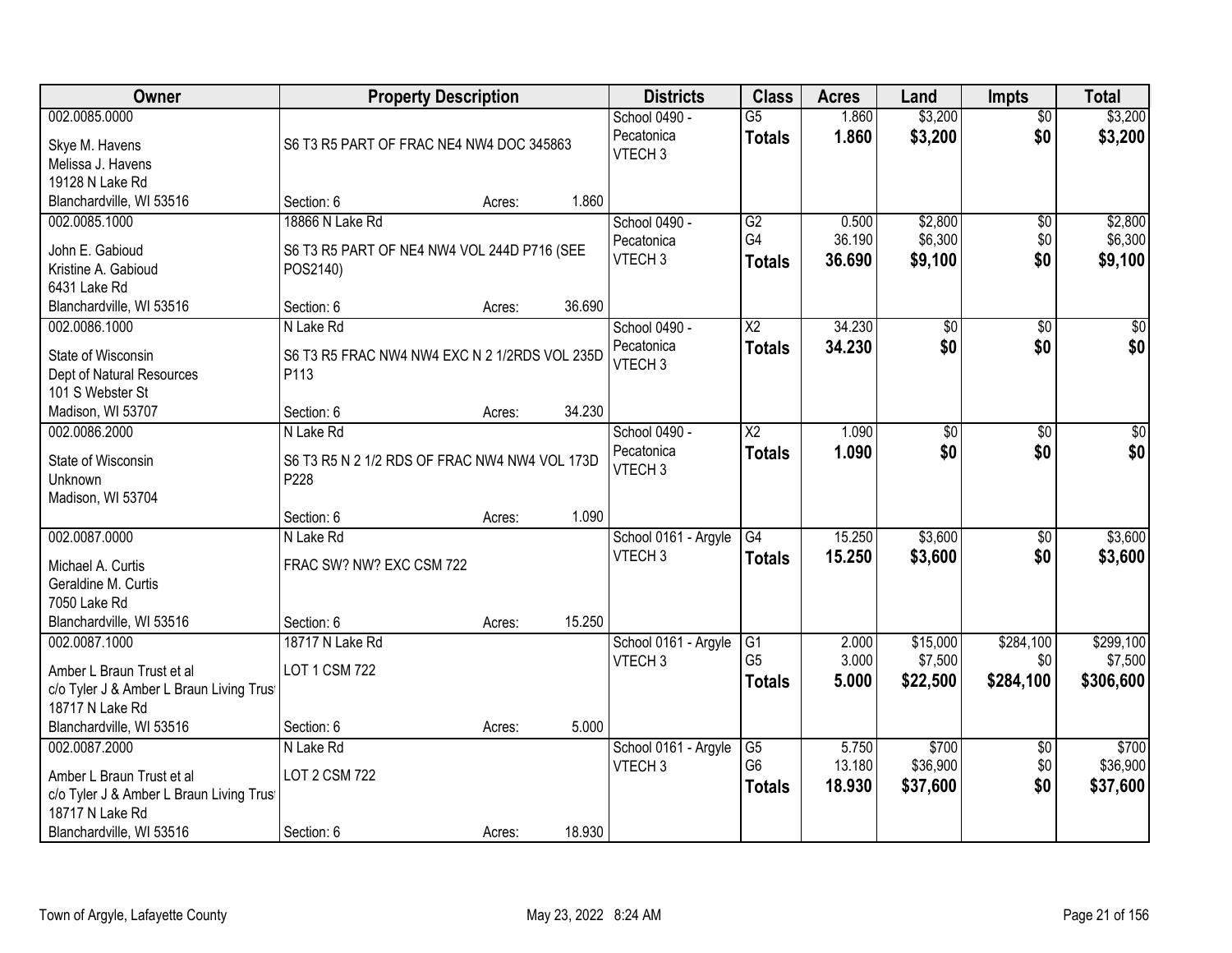| Owner                                     |                                             | <b>Property Description</b> |        | <b>Districts</b>                           | <b>Class</b>    | <b>Acres</b> | Land      | <b>Impts</b>    | <b>Total</b> |
|-------------------------------------------|---------------------------------------------|-----------------------------|--------|--------------------------------------------|-----------------|--------------|-----------|-----------------|--------------|
| 002.0088.1000                             |                                             |                             |        | School 0490 -                              | $\overline{G5}$ | 16.230       | \$27,600  | $\overline{50}$ | \$27,600     |
| Skye M. Havens                            | S6 T3 R5 PART OF SE4 NW4 DOC 345863         |                             |        | Pecatonica                                 | <b>Totals</b>   | 16.230       | \$27,600  | \$0             | \$27,600     |
| Melissa J. Havens                         |                                             |                             |        | VTECH <sub>3</sub>                         |                 |              |           |                 |              |
| 19128 N Lake Rd                           |                                             |                             |        |                                            |                 |              |           |                 |              |
| Blanchardville, WI 53516                  | Section: 6                                  | Acres:                      | 16.230 |                                            |                 |              |           |                 |              |
| 002.0088.2000                             | 6520 Lake Rd                                |                             |        | School 0161 - Argyle                       | G5              | 7.000        | \$11,900  | \$0             | \$11,900     |
| Michael A. Curtis                         | S6 T3 R5 PART OF SE4 NW4 VOL 213D P986      |                             |        | VTECH <sub>3</sub>                         | G7              | 2.000        | \$19,000  | \$87,400        | \$106,400    |
| Geraldine M. Curtis                       |                                             |                             |        |                                            | <b>Totals</b>   | 9.000        | \$30,900  | \$87,400        | \$118,300    |
| 7050 Lake Rd                              |                                             |                             |        |                                            |                 |              |           |                 |              |
| Blanchardville, WI 53516                  | Section: 6                                  | Acres:                      | 9.000  |                                            |                 |              |           |                 |              |
| 002.0088.3000                             | Lake Rd                                     |                             |        | School 0490 -                              | G1              | 2.650        | \$15,000  | \$0             | \$15,000     |
| John Triem                                | S6 T3 R5 PART OF SE4 NW4 VOL 228D P871      |                             |        | Pecatonica                                 | <b>Totals</b>   | 2.650        | \$15,000  | \$0             | \$15,000     |
| Ashly R. Triem                            |                                             |                             |        | VTECH <sub>3</sub>                         |                 |              |           |                 |              |
| PO Box 42                                 |                                             |                             |        |                                            |                 |              |           |                 |              |
| Ellsworth, WI 54011                       | Section: 6                                  | Acres:                      | 2.650  |                                            |                 |              |           |                 |              |
| 002.0088.4000                             |                                             |                             |        | School 0490 -                              | G4              | 12.120       | \$2,100   | $\frac{1}{20}$  | \$2,100      |
|                                           |                                             |                             |        | Pecatonica                                 | <b>Totals</b>   | 12.120       | \$2,100   | \$0             | \$2,100      |
| John E. Gabioud                           | S6 T3 R5 PART OF SE4 NW4 VOL 244D P716 (SEE |                             |        | VTECH <sub>3</sub>                         |                 |              |           |                 |              |
| Kristine A. Gabioud                       | POS2140)                                    |                             |        |                                            |                 |              |           |                 |              |
| 6431 Lake Rd                              |                                             |                             | 12.120 |                                            |                 |              |           |                 |              |
| Blanchardville, WI 53516<br>002.0089.1000 | Section: 6<br>Lake Rd                       | Acres:                      |        |                                            | 5M              | 6.500        | \$8,800   |                 | \$8,800      |
|                                           |                                             |                             |        | School 0161 - Argyle<br>VTECH <sub>3</sub> | G4              | 15.000       | \$3,600   | \$0<br>\$0      | \$3,600      |
| Michael A. Curtis                         | S6 T3 R5 PART OF NE4 SW4 VOL 213D P986      |                             |        |                                            | <b>Totals</b>   | 21.500       | \$12,400  | \$0             | \$12,400     |
| Geraldine M. Curtis                       |                                             |                             |        |                                            |                 |              |           |                 |              |
| 7050 Lake Rd                              |                                             |                             |        |                                            |                 |              |           |                 |              |
| Blanchardville, WI 53516                  | Section: 6                                  | Acres:                      | 21.500 |                                            |                 |              |           |                 |              |
| 002.0089.2100                             | 18472 N Lake Rd                             |                             |        | School 0490 -                              | G1              | 1.000        | \$12,000  | \$25,100        | \$37,100     |
| Gregory D. Stamm                          | S6 T3 R5 PART OF NE4 SW4 VOL 215D P101 (SEE |                             |        | Pecatonica                                 | G <sub>2</sub>  | 9.000        | \$120,800 | \$47,500        | \$168,300    |
| Ruth E. Stamm                             | POS2138)                                    |                             |        | VTECH <sub>3</sub>                         | <b>Totals</b>   | 10.000       | \$132,800 | \$72,600        | \$205,400    |
| 3178 State Rd 81                          |                                             |                             |        |                                            |                 |              |           |                 |              |
| Argyle, WI 53504                          | Section: 6                                  | Acres:                      | 10.000 |                                            |                 |              |           |                 |              |
| 002.0089.2200                             | Lake Rd                                     |                             |        | School 0490 -                              | $\overline{G1}$ | 1.800        | \$14,400  | $\overline{30}$ | \$14,400     |
| John Triem                                | S6 T3 R5 PART OF NE4 SW4 & SE4 NW4 VOL 228D |                             |        | Pecatonica                                 | <b>Totals</b>   | 1.800        | \$14,400  | \$0             | \$14,400     |
| Ashly R. Triem                            | P871                                        |                             |        | VTECH <sub>3</sub>                         |                 |              |           |                 |              |
| PO Box 42                                 |                                             |                             |        |                                            |                 |              |           |                 |              |
| Ellsworth, WI 54011                       | Section: 6                                  | Acres:                      | 1.800  |                                            |                 |              |           |                 |              |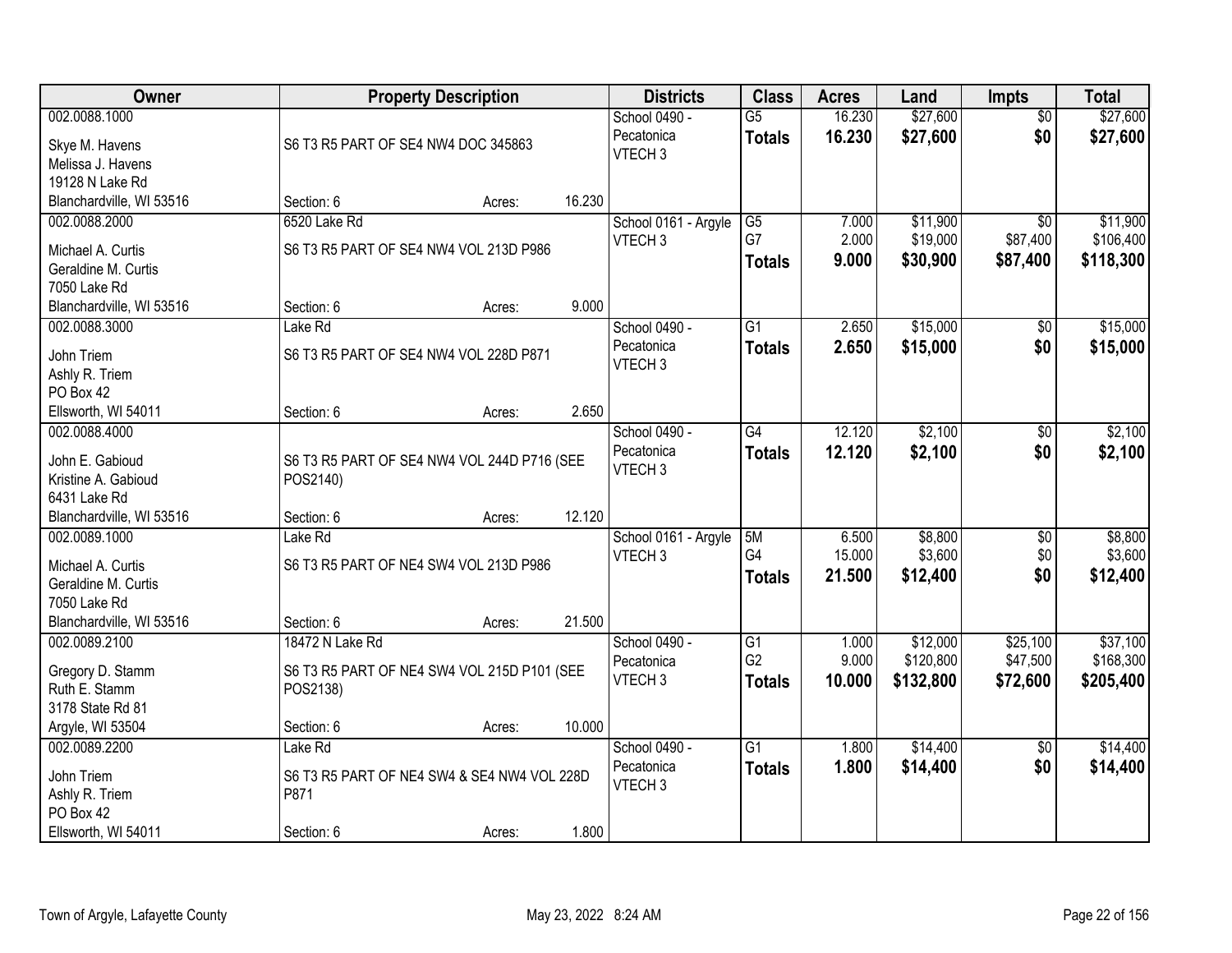| Owner                                | <b>Property Description</b>                 |        |        | <b>Districts</b>     | <b>Class</b>           | <b>Acres</b> | Land            | <b>Impts</b>    | <b>Total</b>     |
|--------------------------------------|---------------------------------------------|--------|--------|----------------------|------------------------|--------------|-----------------|-----------------|------------------|
| 002.0089.3000                        | 18272 Lake Rd                               |        |        | School 0161 - Argyle | $\overline{G1}$        | 0.250        | \$5,000         | \$24,900        | \$29,900         |
| Yellowstone Outdoor Resort and Camp, | S6 T3 R5 PART OF THE NESW DOC 349195        |        |        | VTECH <sub>3</sub>   | G <sub>2</sub>         | 2.000        | \$21,400        | \$14,600        | \$36,000         |
| <b>LLC</b>                           |                                             |        |        |                      | G <sub>5</sub>         | 6.000        | \$1,500         | \$0             | \$1,500          |
| 18272 Lake Rd                        |                                             |        |        |                      | <b>Totals</b>          | 8.250        | \$27,900        | \$39,500        | \$67,400         |
| Blanchardville, WI 53516-9319        | Section: 6                                  | Acres: | 8.250  |                      |                        |              |                 |                 |                  |
| 002.0089.4000                        | 18272 Lake Rd Unit 4                        |        |        | School 0161 - Argyle | G2                     | 0.502        | \$7,500         | $\overline{50}$ | \$7,500          |
| Kevin P. Reece                       | S6 T3 R5 PART OF NE4 SW4 VOL 241D P368      |        |        | VTECH <sub>3</sub>   | <b>Totals</b>          | 0.502        | \$7,500         | \$0             | \$7,500          |
| Ellen K. Reece                       |                                             |        |        |                      |                        |              |                 |                 |                  |
| 2286 Pioneer Dr                      |                                             |        |        |                      |                        |              |                 |                 |                  |
| Beloit, WI 53511                     | Section: 6                                  | Acres: | 0.502  |                      |                        |              |                 |                 |                  |
| 002.0089.6000                        | Lake Rd                                     |        |        | School 0161 - Argyle | G <sub>1</sub>         | 0.050        | \$700           | $\overline{50}$ | \$700            |
| Vernon Vance                         | S6 T3 R5 PART OF NE4 SW4 VOL 150D P308      |        |        | VTECH <sub>3</sub>   | <b>Totals</b>          | 0.050        | \$700           | \$0             | \$700            |
| 2108 E West Hart Rd                  |                                             |        |        |                      |                        |              |                 |                 |                  |
| Beloit, WI 53511                     |                                             |        |        |                      |                        |              |                 |                 |                  |
|                                      | Section: 6                                  | Acres: | 0.050  |                      |                        |              |                 |                 |                  |
| 002.0090.1000                        | N Lake Rd                                   |        |        | School 0161 - Argyle | 5M                     | 0.420        | \$700           | $\overline{50}$ | \$700            |
| Michael A. Curtis                    | ALL THAT PART FRAC NW? SW? LYING NORTH &    |        |        | VTECH <sub>3</sub>   | G4                     | 0.400        | \$100           | \$0             | \$100            |
| Geraldine M. Curtis                  | WEST OF TOWN RD WHICH RUNS IN A NELY & SWLY |        |        |                      | <b>Totals</b>          | 0.820        | \$800           | \$0             | \$800            |
| 7050 Lake Rd                         | DIRECTION THROUGH THE SAID NW? SW? EXCEPT   |        |        |                      |                        |              |                 |                 |                  |
| Blanchardville, WI 53516             | Section: 6                                  | Acres: | 0.820  |                      |                        |              |                 |                 |                  |
| 002.0090.2000                        | Lake Rd                                     |        |        | School 0161 - Argyle | $\overline{\text{X2}}$ | 36.320       | \$0             | $\overline{50}$ | \$0              |
|                                      |                                             |        |        | VTECH <sub>3</sub>   | <b>Totals</b>          | 36.320       | \$0             | \$0             | \$0              |
| State of Wisconsin                   | S6 T3 R5 FRAC NW4 SW4 EXC N OF HWY VOL 122D |        |        |                      |                        |              |                 |                 |                  |
| Unknown                              | P43                                         |        |        |                      |                        |              |                 |                 |                  |
| Madison, WI 53704                    |                                             |        |        |                      |                        |              |                 |                 |                  |
|                                      | Section: 6                                  | Acres: | 36.320 |                      |                        |              |                 |                 |                  |
| 002.0091.1000                        | Lake Rd                                     |        |        | School 0161 - Argyle | $\overline{\text{X2}}$ | 39.610       | $\overline{50}$ | $\overline{50}$ | $\overline{\$0}$ |
| State of Wisconsin                   | S6 T3 R5 FRAC SW4 SW4 EXC E 2 RDS VOL 122D, |        |        | VTECH <sub>3</sub>   | <b>Totals</b>          | 39.610       | \$0             | \$0             | \$0              |
| Unknown                              | P43                                         |        |        |                      |                        |              |                 |                 |                  |
| Madison, WI 53704                    |                                             |        |        |                      |                        |              |                 |                 |                  |
|                                      | Section: 7                                  | Acres: | 39.610 |                      |                        |              |                 |                 |                  |
| 002.0091.2000                        | Lake Rd                                     |        |        | School 0161 - Argyle | G4                     | 1.000        | \$200           | $\overline{50}$ | \$200            |
| John E. Gabioud et al                | S6 T3 R5 E 2 RDS OF FRAC SW4 SW4 DOC 343076 |        |        | VTECH <sub>3</sub>   | <b>Totals</b>          | 1.000        | \$200           | \$0             | \$200            |
| 6431 Lake Rd                         |                                             |        |        |                      |                        |              |                 |                 |                  |
| Blanchardville, WI 53516             |                                             |        |        |                      |                        |              |                 |                 |                  |
|                                      | Section: 6                                  | Acres: | 1.000  |                      |                        |              |                 |                 |                  |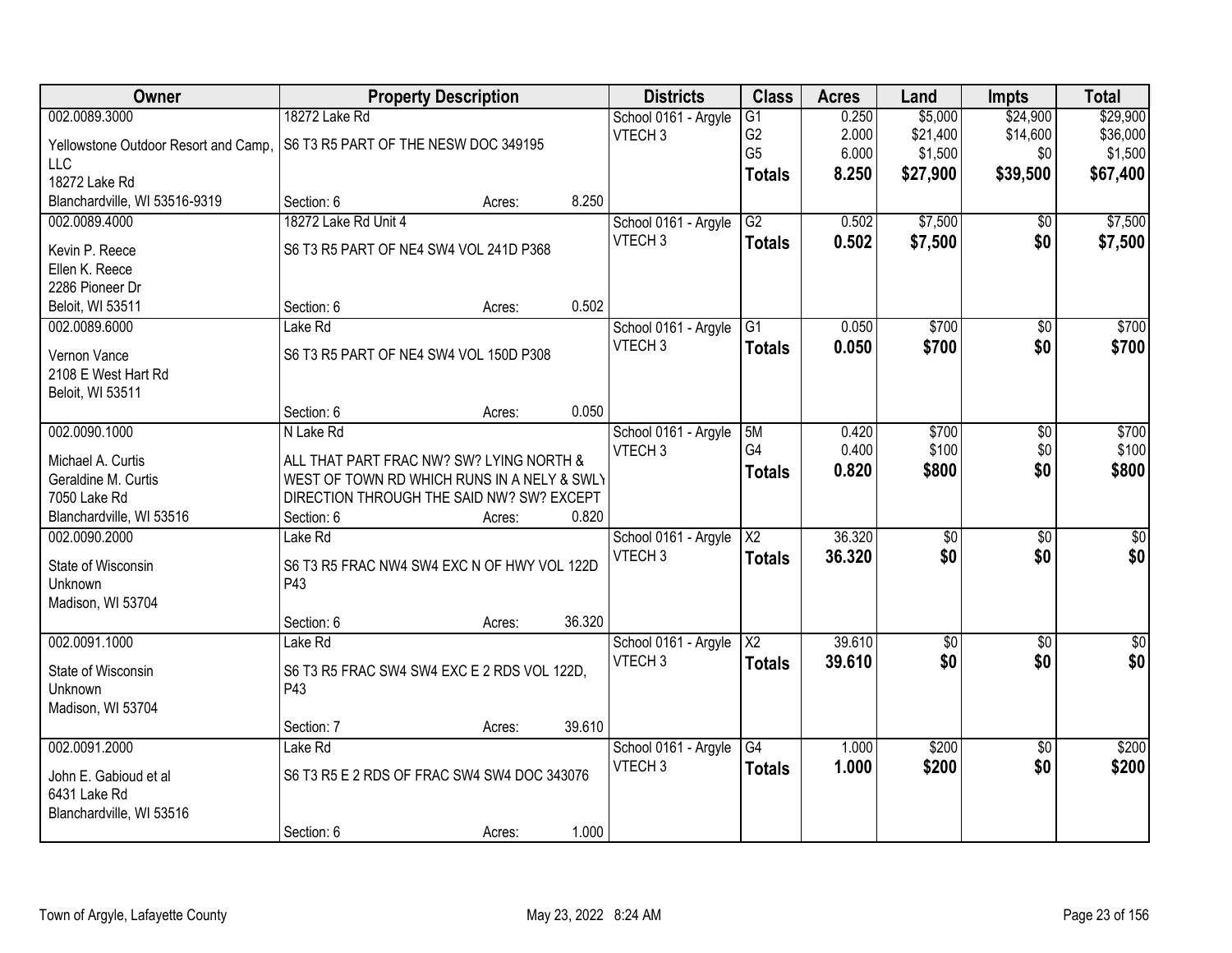| Owner                         | <b>Property Description</b>                        |        | <b>Districts</b>     | <b>Class</b>         | <b>Acres</b>    | Land     | <b>Impts</b>    | <b>Total</b> |
|-------------------------------|----------------------------------------------------|--------|----------------------|----------------------|-----------------|----------|-----------------|--------------|
| 002.0092.0000                 | 6431 Lake Rd                                       |        | School 0161 - Argyle | $\overline{G4}$      | 36.510          | \$8,700  | $\sqrt{$0}$     | \$8,700      |
| John E. Gabioud               | S6 T3 R5 SE4 SW4 EXC COM S1/4 COR; N28.16.53E      |        | VTECH <sub>3</sub>   | G <sub>5</sub>       | 3.000           | \$1,200  | \$0             | \$1,200      |
| 6431 Lake Rd                  | 552.48' TO C/L LAKE RD; S75.18.55W 195.65';        |        |                      | <b>Totals</b>        | 39.510          | \$9,900  | \$0             | \$9,900      |
| Blanchardville, WI 53516      | N22.22.12W 552.42' TO POB; S22.22.12E TO ELI SE    |        |                      |                      |                 |          |                 |              |
|                               | Section: 6                                         | Acres: | 39.510               |                      |                 |          |                 |              |
| 002.0093.0000                 | Dammen Ln                                          |        | School 0161 - Argyle | G4                   | 12.000          | \$800    | $\overline{50}$ | \$800        |
| John E. Gabioud et al         | S6 T3 R5 PART OF NE4 SE4 VOL 241D P03 & DOC        |        | VTECH <sub>3</sub>   | <b>Totals</b>        | 12.000          | \$800    | \$0             | \$800        |
| c/o Cory J. Gabioud           | 338275 (SEE POS2139)                               |        |                      |                      |                 |          |                 |              |
| 6431 Lake Rd                  |                                                    |        |                      |                      |                 |          |                 |              |
| Blanchardville, WI 53516      | Section: 6                                         | Acres: | 12.000               |                      |                 |          |                 |              |
| 002.0093.1000                 | 18320 Dammen Ln                                    |        | School 0161 - Argyle | G4                   | 25.000          | \$2,700  | $\overline{50}$ | \$2,700      |
|                               |                                                    |        | VTECH <sub>3</sub>   | G <sub>5</sub>       | 1.000           | \$100    | \$0             | \$100        |
| John E. Gabioud               | S6 T3 R5 PART OF NE4 SE4 DOC 343076 (SEE           |        |                      | G7                   | 2.000           | \$19,000 | \$8,500         | \$27,500     |
| 6431 Lake Rd                  | POS2139)                                           |        |                      | <b>Totals</b>        | 28.000          | \$21,800 | \$8,500         | \$30,300     |
| Blanchardville, WI 53516      | Section: 6                                         | Acres: | 28.000               |                      |                 |          |                 |              |
| 002.0094.0000                 | Dammen Ln                                          |        | School 0161 - Argyle | G4                   | 39.000          | \$8,500  | \$0             | \$8,500      |
|                               |                                                    |        | VTECH <sub>3</sub>   | G <sub>5</sub>       | 1.000           | \$100    | \$0             | \$100        |
| John E. Gabioud               | S6 T3 R5 NW4 SE4 DOC 343076                        |        |                      | <b>Totals</b>        | 40.000          | \$8,600  | \$0             | \$8,600      |
| 6431 Lake Rd                  |                                                    |        |                      |                      |                 |          |                 |              |
| Blanchardville, WI 53516      |                                                    |        |                      |                      |                 |          |                 |              |
|                               | Section: 6                                         | Acres: | 40.000               |                      |                 |          |                 |              |
| 002.0095.0000                 | Dammen Ln                                          |        | School 0161 - Argyle | G4<br>G <sub>5</sub> | 35.320<br>1.000 | \$8,300  | \$0             | \$8,300      |
| John E. Gabioud               | S6 T3 R5 SW4 SE4 EXC COM S 1576.71' & W 1755.75'   |        | VTECH <sub>3</sub>   |                      |                 | \$100    | \$0             | \$100        |
| 6431 Lake Rd                  | OF E1/4 COR SEC 6;N86.00.48E 124.52'; S03.59.12E   |        |                      | <b>Totals</b>        | 36.320          | \$8,400  | \$0             | \$8,400      |
| Blanchardville, WI 53516      | 450.32'; N64.59.04W 134.34'; N05.01.54W 385.24' TO |        |                      |                      |                 |          |                 |              |
|                               | Section: 6                                         | Acres: | 36.320               |                      |                 |          |                 |              |
| 002.0095.1000                 | 6430 Lake Rd                                       |        | School 0161 - Argyle | $\overline{G1}$      | 1.160           | \$12,500 | \$151,100       | \$163,600    |
| Marlea Leopold                | S6 T3 R5 PT OF SW4 SE4 & NW4 SE4 VOL 227D P322     |        | VTECH <sub>3</sub>   | <b>Totals</b>        | 1.160           | \$12,500 | \$151,100       | \$163,600    |
| 6430 E Lake Rd                |                                                    |        |                      |                      |                 |          |                 |              |
| Blanchardville, WI 53516      |                                                    |        |                      |                      |                 |          |                 |              |
|                               | Section: 6                                         | Acres: | 1.160                |                      |                 |          |                 |              |
| 002.0095.3000                 | 6431 Lake Rd                                       |        | School 0161 - Argyle | $\overline{G7}$      | 3.010           | \$28,600 | \$184,200       | \$212,800    |
| Kristine A. Gabioud et al     | S6 T3 R5 PRT SW SE & PRT SE SW COM S1/4 COR        |        | VTECH <sub>3</sub>   | <b>Totals</b>        | 3.010           | \$28,600 | \$184,200       | \$212,800    |
| c/o John E. Gabioud           | SEC 6-N28*16'53"E 552.48' TO C/L LAKE RD &         |        |                      |                      |                 |          |                 |              |
| 6413 Lake Rd                  | POB;S75*18'55"W 195.65'-N22. 22.12W                |        |                      |                      |                 |          |                 |              |
| Blanchardville, WI 53516-9367 | Section: 6                                         | Acres: | 3.010                |                      |                 |          |                 |              |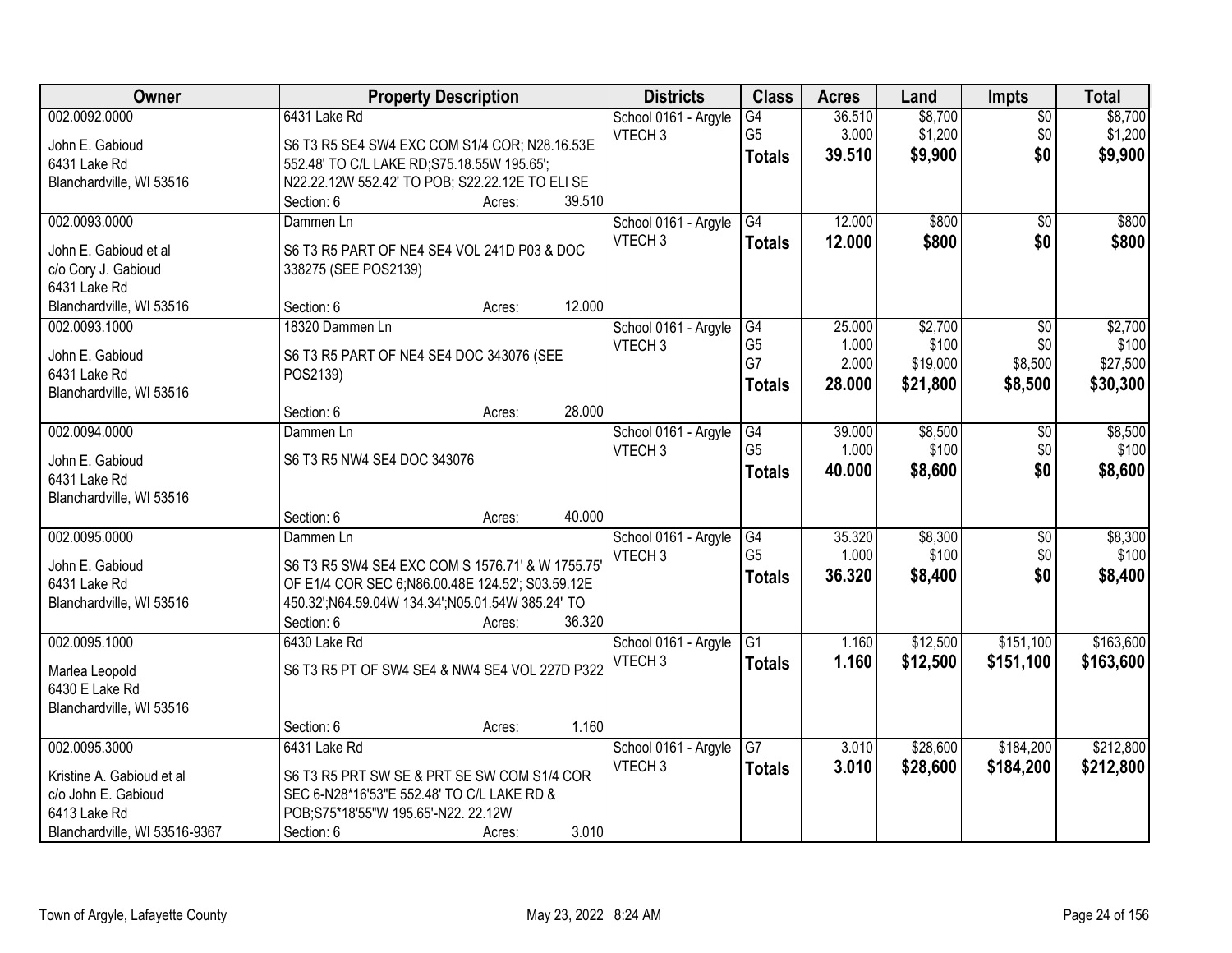| Owner                    |                                            | <b>Property Description</b>      |        | <b>Districts</b>     | <b>Class</b>         | <b>Acres</b>     | Land     | <b>Impts</b>    | <b>Total</b> |
|--------------------------|--------------------------------------------|----------------------------------|--------|----------------------|----------------------|------------------|----------|-----------------|--------------|
| 002.0096.0000            | Dammen Ln                                  |                                  |        | School 0161 - Argyle | $\overline{G4}$      | 39.000           | \$5,100  | $\sqrt{$0}$     | \$5,100      |
| John E. Gabioud          | S6 T3 R5 SE4 SE4 DOC 343076                |                                  |        | VTECH <sub>3</sub>   | G <sub>5</sub>       | 1.000            | \$100    | \$0             | \$100        |
| 6431 Lake Rd             |                                            |                                  |        |                      | <b>Totals</b>        | 40.000           | \$5,200  | \$0             | \$5,200      |
| Blanchardville, WI 53516 |                                            |                                  |        |                      |                      |                  |          |                 |              |
|                          | Section: 6                                 | Acres:                           | 40.000 |                      |                      |                  |          |                 |              |
| 002.0097.0000            | Lake Rd                                    |                                  |        | School 0161 - Argyle | G4                   | 40.000           | \$11,200 | \$0             | \$11,200     |
| John E. Gabioud          | S7 T3 R5 NE4 NE4 DOC 343076                |                                  |        | VTECH <sub>3</sub>   | Totals               | 40.000           | \$11,200 | \$0             | \$11,200     |
| 6431 Lake Rd             |                                            |                                  |        |                      |                      |                  |          |                 |              |
| Blanchardville, WI 53516 |                                            |                                  |        |                      |                      |                  |          |                 |              |
|                          | Section: 7                                 | Acres:                           | 40.000 |                      |                      |                  |          |                 |              |
| 002.0098.0000            | 6411 Lake Rd                               |                                  |        | School 0161 - Argyle | G4                   | 34.000           | \$9,500  | \$0             | \$9,500      |
| John E. Gabioud          | S7 T3 R5 NW4 NE4 DOC 343076                |                                  |        | VTECH <sub>3</sub>   | G <sub>5</sub><br>G7 | 3.000            | \$3,500  | \$0             | \$3,500      |
| 6431 Lake Rd             |                                            |                                  |        |                      |                      | 3.000            | \$28,500 | \$159,400       | \$187,900    |
| Blanchardville, WI 53516 |                                            |                                  |        |                      | <b>Totals</b>        | 40,000           | \$41,500 | \$159,400       | \$200,900    |
|                          | Section: 7                                 | Acres:                           | 40.000 |                      |                      |                  |          |                 |              |
| 002.0099.0000            |                                            |                                  |        | School 0161 - Argyle | 5M                   | 4.000            | \$5,600  | \$0             | \$5,600      |
| Timothy G. Holmes        | S7 T3 R5 PART OF SW4 NE4 VOL 241D P441     |                                  |        | VTECH <sub>3</sub>   | G4                   | 12.800           | \$2,200  | \$0             | \$2,200      |
| Penny M. Holmes          |                                            |                                  |        |                      | G <sub>5</sub>       | 18.000<br>34.800 | \$7,200  | \$0<br>\$0      | \$7,200      |
| 16988 Hidden Valley Ln   |                                            |                                  |        |                      | <b>Totals</b>        |                  | \$15,000 |                 | \$15,000     |
| Argyle, WI 53504         | Section: 7                                 | Acres:                           | 34.800 |                      |                      |                  |          |                 |              |
| 002.0099.1000            |                                            |                                  |        | School 0161 - Argyle | G4                   | 5.200            | \$400    | $\overline{60}$ | \$400        |
| Timothy G. Holmes        | S7 T3 R5                                   | HOLMES PLAT LOT 1 OF HOLMES PLAT |        | VTECH <sub>3</sub>   | <b>Totals</b>        | 5.200            | \$400    | \$0             | \$400        |
| Penny M. Holmes          | BEING PT OF THE SW4 NE4 VOL 215D P131 (SEE |                                  |        |                      |                      |                  |          |                 |              |
| 16988 Hidden Valley Ln   | POS2142)                                   |                                  |        |                      |                      |                  |          |                 |              |
| Argyle, WI 53504         | Section: 7                                 | Acres:                           | 5.200  |                      |                      |                  |          |                 |              |
| 002.0099.2000            |                                            |                                  |        | School 0161 - Argyle | G4                   | 5.560            | \$400    | \$0             | \$400        |
| Holmes Children          | S7 T3 R5 LOT 2 HOLMES SURVEY PLAT PART OF  |                                  |        | VTECH <sub>3</sub>   | <b>Totals</b>        | 5.560            | \$400    | \$0             | \$400        |
| 11222 Parkview Ln        | SW4 NE4 VOL 215D P135 (SEE POS2142)        |                                  |        |                      |                      |                  |          |                 |              |
| Hales Corners, WI 53130  |                                            |                                  |        |                      |                      |                  |          |                 |              |
|                          | Section: 7                                 | Acres:                           | 5.560  |                      |                      |                  |          |                 |              |
| 002.0099.3000            |                                            |                                  |        | School 0161 - Argyle | G4                   | 4.870            | \$300    | $\overline{50}$ | \$300        |
| <b>Holmes Children</b>   | S7 T3 R5 LOT 3 HOLMES SURVEY PLAT PART OF  |                                  |        | VTECH <sub>3</sub>   | <b>Totals</b>        | 4.870            | \$300    | \$0             | \$300        |
| 11222 Parkview Ln        | NW4 SE4 VOL 244D P975 (SEE POS2142)        |                                  |        |                      |                      |                  |          |                 |              |
| Hales Corners, WI 53130  |                                            |                                  |        |                      |                      |                  |          |                 |              |
|                          | Section: 7                                 | Acres:                           | 4.870  |                      |                      |                  |          |                 |              |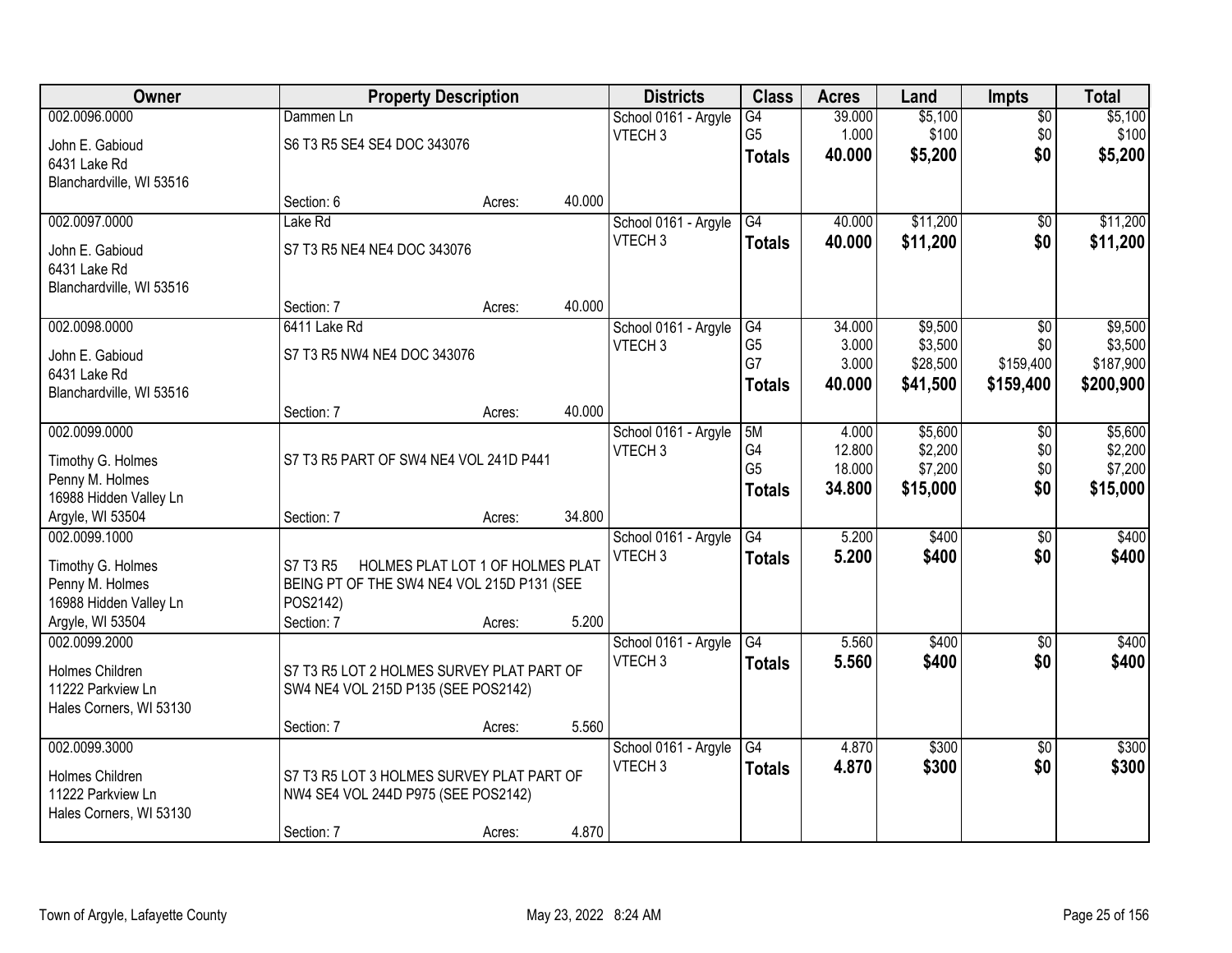| Owner                           |                                              | <b>Property Description</b> |        | <b>Districts</b>     | <b>Class</b>   | <b>Acres</b> | Land     | <b>Impts</b>    | <b>Total</b> |
|---------------------------------|----------------------------------------------|-----------------------------|--------|----------------------|----------------|--------------|----------|-----------------|--------------|
| 002.0100.0000                   |                                              |                             |        | School 0161 - Argyle | 5M             | 10.000       | \$13,500 | $\sqrt{$0}$     | \$13,500     |
| Timothy G. Holmes               | S7 T3 R5 SE4 NE4 VOL 241D P441               |                             |        | VTECH <sub>3</sub>   | G4             | 30.000       | \$5,100  | \$0             | \$5,100      |
| Penny M. Holmes                 |                                              |                             |        |                      | <b>Totals</b>  | 40,000       | \$18,600 | \$0             | \$18,600     |
| 16988 Hidden Valley Ln          |                                              |                             |        |                      |                |              |          |                 |              |
| Argyle, WI 53504                | Section: 7                                   | Acres:                      | 40.000 |                      |                |              |          |                 |              |
| 002.0101.0000                   |                                              |                             |        | School 0161 - Argyle | 5M             | 12.000       | \$16,800 | \$0             | \$16,800     |
| John E. Gabioud                 | S7 T3 R5 NE4 NW4 DOC 343076                  |                             |        | VTECH <sub>3</sub>   | G4             | 28.000       | \$6,600  | \$0             | \$6,600      |
| 6431 Lake Rd                    |                                              |                             |        |                      | <b>Totals</b>  | 40.000       | \$23,400 | \$0             | \$23,400     |
| Blanchardville, WI 53516        |                                              |                             |        |                      |                |              |          |                 |              |
|                                 | Section: 7                                   | Acres:                      | 40.000 |                      |                |              |          |                 |              |
| 002.0102.1000                   |                                              |                             |        | School 0161 - Argyle | 5M             | 10.000       | \$14,000 | \$0             | \$14,000     |
| John E. Gabioud et al           | S7 T3 R5 E 20 RDS FRAC NW4 NW4 DOC 343076    |                             |        | VTECH <sub>3</sub>   | <b>Totals</b>  | 10.000       | \$14,000 | \$0             | \$14,000     |
| 6431 Lake Rd                    |                                              |                             |        |                      |                |              |          |                 |              |
| Blanchardville, WI 53516        |                                              |                             |        |                      |                |              |          |                 |              |
|                                 | Section: 7                                   | Acres:                      | 10.000 |                      |                |              |          |                 |              |
| 002.0102.2000                   | Lake Rd                                      |                             |        | School 0161 - Argyle | G4             | 16.320       | \$3,900  | \$0             | \$3,900      |
| David Gabioud                   | S7 T3 R5 PART OF NWNW VOL 230D P198 DOC      |                             |        | VTECH <sub>3</sub>   | <b>Totals</b>  | 16.320       | \$3,900  | \$0             | \$3,900      |
| c/o David M. Gabioud            | 344793                                       |                             |        |                      |                |              |          |                 |              |
| 17497 County Rd F               |                                              |                             |        |                      |                |              |          |                 |              |
| Darlington, WI 53530-9335       | Section: 7                                   | Acres:                      | 16.320 |                      |                |              |          |                 |              |
| 002.0102.3000                   | 17915 S Lake Rd                              |                             |        | School 0161 - Argyle | G1             | 3.000        | \$18,000 | \$126,900       | \$144,900    |
| David Paul Goerger              | LOT 1 CSM #109 PART OF NW4 NW4 VOL 234D P279 |                             |        | VTECH <sub>3</sub>   | <b>Totals</b>  | 3.000        | \$18,000 | \$126,900       | \$144,900    |
| Marianne O. Goerger             |                                              |                             |        |                      |                |              |          |                 |              |
| 17915 S Lake Rd                 |                                              |                             |        |                      |                |              |          |                 |              |
| Argyle, WI 53504                | Section: 7                                   | Acres:                      | 3.000  |                      |                |              |          |                 |              |
| 002.0102.4000                   | 17898 S Lake Rd                              |                             |        | School 0161 - Argyle | 5M             | 7.700        | \$10,800 | \$0             | \$10,800     |
| Susan M. Jacobson               | S7 T3 R5 PART OF FRAC NW4 NW4 VOL 239D P690  |                             |        | VTECH <sub>3</sub>   | G <sub>1</sub> | 1.000        | \$12,000 | \$9,200         | \$21,200     |
| 943 Wells St                    |                                              |                             |        |                      | G <sub>4</sub> | 3.300        | \$800    | \$0             | \$800        |
| Darlington, WI 53530            |                                              |                             |        |                      | <b>Totals</b>  | 12.000       | \$23,600 | \$9,200         | \$32,800     |
|                                 | Section: 7                                   | Acres:                      | 12.000 |                      |                |              |          |                 |              |
| 002.0104.0000                   | 17040 Hidden Valley Ln                       |                             |        | School 0161 - Argyle | 5M             | 9.550        | \$16,200 | $\overline{50}$ | \$16,200     |
| <b>Hidden Valley Homeowners</b> | S7 T3 R5 S2 NW4 EXC CSM #565 VOL 185D P196   |                             |        | VTECH <sub>3</sub>   | G4             | 59.600       | \$10,300 | \$0             | \$10,300     |
| 17040 Hidden Valley Ln          |                                              |                             |        |                      | <b>Totals</b>  | 69.150       | \$26,500 | \$0             | \$26,500     |
| Argyle, WI 53504                |                                              |                             |        |                      |                |              |          |                 |              |
|                                 | Section: 7                                   | Acres:                      | 69.150 |                      |                |              |          |                 |              |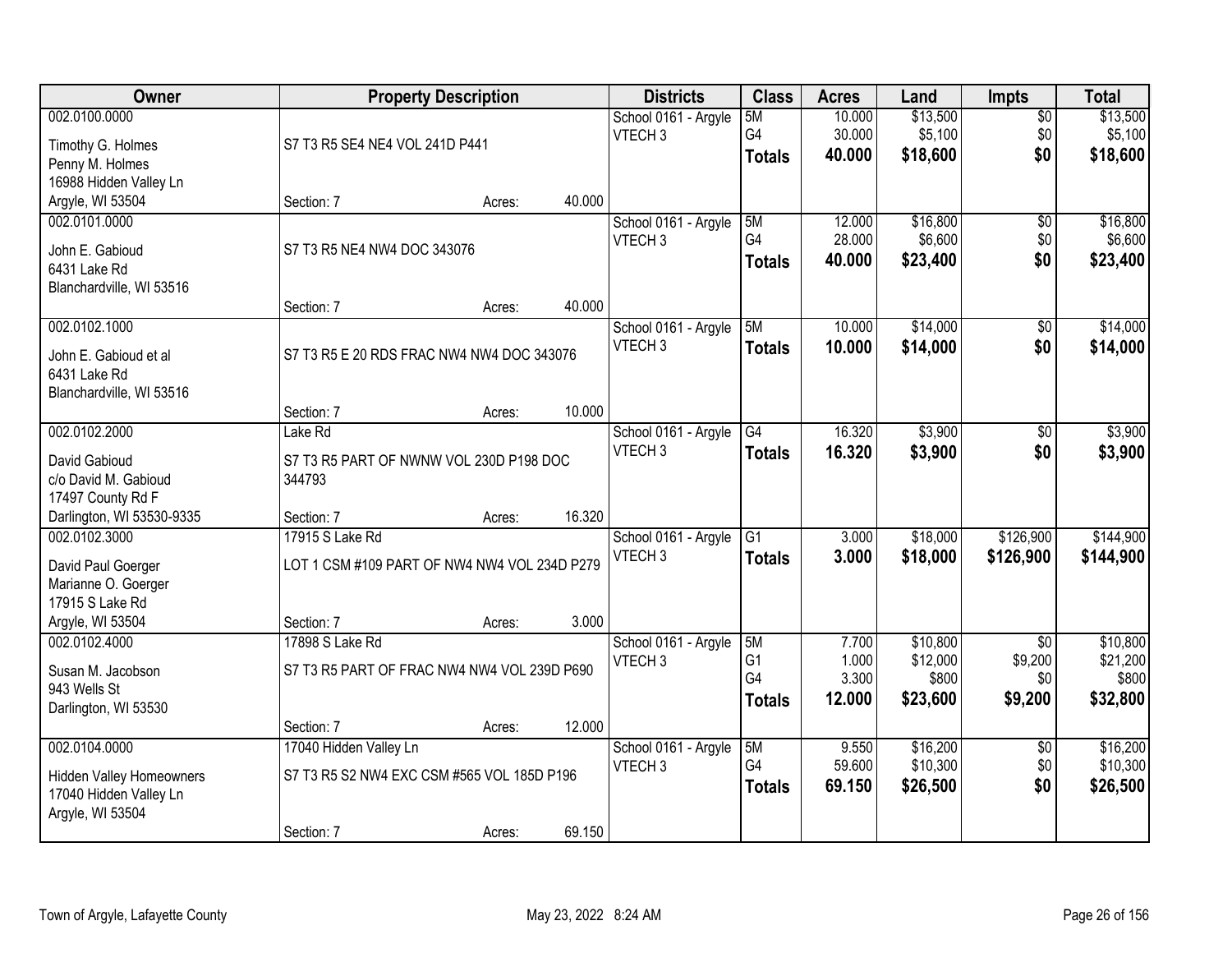| Owner                              |                                                | <b>Property Description</b>      |        | <b>Districts</b>     | <b>Class</b>    | <b>Acres</b> | Land     | <b>Impts</b>    | <b>Total</b> |
|------------------------------------|------------------------------------------------|----------------------------------|--------|----------------------|-----------------|--------------|----------|-----------------|--------------|
| 002.0104.0100                      | <b>Hidden Valley Ln</b>                        |                                  |        | School 0161 - Argyle | $\overline{G1}$ | 1.550        | \$15,000 | $\overline{30}$ | \$15,000     |
| Gary Wirth                         | LOT 1 CSM 565                                  |                                  |        | VTECH <sub>3</sub>   | <b>Totals</b>   | 1.550        | \$15,000 | \$0             | \$15,000     |
| Shayna Pearson                     |                                                |                                  |        |                      |                 |              |          |                 |              |
| N7710 Marshall Bluff               |                                                |                                  |        |                      |                 |              |          |                 |              |
| Monticello, WI 53570               | Section: 7                                     | Acres:                           | 1.550  |                      |                 |              |          |                 |              |
| 002.0104.0200                      | <b>Hidden Valley Ln</b>                        |                                  |        | School 0161 - Argyle | $\overline{G1}$ | 1.520        | \$25,000 | $\overline{50}$ | \$25,000     |
|                                    |                                                |                                  |        | VTECH <sub>3</sub>   | <b>Totals</b>   | 1.520        | \$25,000 | \$0             | \$25,000     |
| Erin Torgerson                     | S7 T3 R5 LOT 2 OF CSM 565 PART OF SE4 NW4 DOC  |                                  |        |                      |                 |              |          |                 |              |
| Peter Konz                         | 333536                                         |                                  |        |                      |                 |              |          |                 |              |
| 12201 Limestone Ct                 |                                                |                                  |        |                      |                 |              |          |                 |              |
| Rockton, IL 61072-3333             | Section: 7                                     | Acres:                           | 1.520  |                      |                 |              |          |                 |              |
| 002.0104.0300                      | 17037 Hidden Valley Ln                         |                                  |        | School 0161 - Argyle | G1              | 2.000        | \$35,000 | \$134,100       | \$169,100    |
| Ronald R. Burbach                  | LOT 3 CSM 565                                  |                                  |        | VTECH <sub>3</sub>   | <b>Totals</b>   | 2.000        | \$35,000 | \$134,100       | \$169,100    |
| Mary A. Burbach                    |                                                |                                  |        |                      |                 |              |          |                 |              |
| 17037 Hidden Valley Ln             |                                                |                                  |        |                      |                 |              |          |                 |              |
| Argyle, WI 53504                   | Section: 7                                     | Acres:                           | 2.000  |                      |                 |              |          |                 |              |
| 002.0104.1000                      | 17038 Hidden Valley Ln                         |                                  |        | School 0161 - Argyle | G1              | 1.595        | \$52,000 | \$74,500        | \$126,500    |
| John J. Hlavacek                   | S7 T3 R5                                       |                                  |        | VTECH <sub>3</sub>   | <b>Totals</b>   | 1.595        | \$52,000 | \$74,500        | \$126,500    |
| Karen A. Hlavacek                  | P206-218 210D P116 (SEE POS2146)               | (LOT 1) PART OF SE4 NW4 VOL 229D |        |                      |                 |              |          |                 |              |
| 1208 Fieldsedge Dr                 |                                                |                                  |        |                      |                 |              |          |                 |              |
| Hebron, KY 41048                   | Section: 7                                     | Acres:                           | 1.595  |                      |                 |              |          |                 |              |
| 002.0104.2000                      | <b>Hidden Valley Ln</b>                        |                                  |        | School 0161 - Argyle | $\overline{G1}$ | 1.515        | \$15,000 | $\overline{30}$ | \$15,000     |
|                                    |                                                |                                  |        | VTECH <sub>3</sub>   | <b>Totals</b>   | 1.515        | \$15,000 | \$0             | \$15,000     |
| James C. Hlavacek et al            | S7 T3 R5                                       | (LOT 28) S2 NW4 AS DESC VOL 210D |        |                      |                 |              |          |                 |              |
| c/o Joseph Hlavacek (Et Al         | P116                                           |                                  |        |                      |                 |              |          |                 |              |
| 250 N Craig Pl                     |                                                |                                  |        |                      |                 |              |          |                 |              |
| Lombard, IL 60148-2007             | Section: 7                                     | Acres:                           | 1.515  |                      |                 |              |          |                 |              |
| 002.0104.3000                      | <b>Hidden Valley Ln</b>                        |                                  |        | School 0161 - Argyle | $\overline{G1}$ | 1.504        | \$20,000 | $\overline{50}$ | \$20,000     |
| John H. Reeter et al               | S7 T3 R5 (LOT 10) PART OF S2 NW4 VOL 231D P223 |                                  |        | VTECH <sub>3</sub>   | <b>Totals</b>   | 1.504        | \$20,000 | \$0             | \$20,000     |
| c/o William D Reeter Revoc Trust & | & DOC 340036                                   |                                  |        |                      |                 |              |          |                 |              |
| 211 N Washington St                |                                                |                                  |        |                      |                 |              |          |                 |              |
| Rock City, IL 61070-9302           | Section: 7                                     | Acres:                           | 1.504  |                      |                 |              |          |                 |              |
| 002.0105.0000                      | <b>Hidden Valley Ln</b>                        |                                  |        | School 0161 - Argyle | $\overline{G1}$ | 0.800        | \$12,000 | $\overline{50}$ | \$12,000     |
|                                    |                                                |                                  |        | VTECH <sub>3</sub>   | G <sub>5</sub>  | 42.270       | \$71,900 | \$0             | \$71,900     |
| <b>Hidden Valley Homeowners</b>    | S7 T3 R5 FRAC N2 SW4 VOL 174D P608 EXC DOC     |                                  |        |                      | <b>Totals</b>   | 43.070       | \$83,900 | \$0             | \$83,900     |
| 17040 Hidden Valley Ln             | 358719 & EXC DOC 358720                        |                                  |        |                      |                 |              |          |                 |              |
| Argyle, WI 53504                   |                                                |                                  |        |                      |                 |              |          |                 |              |
|                                    | Section: 7                                     | Acres:                           | 43.070 |                      |                 |              |          |                 |              |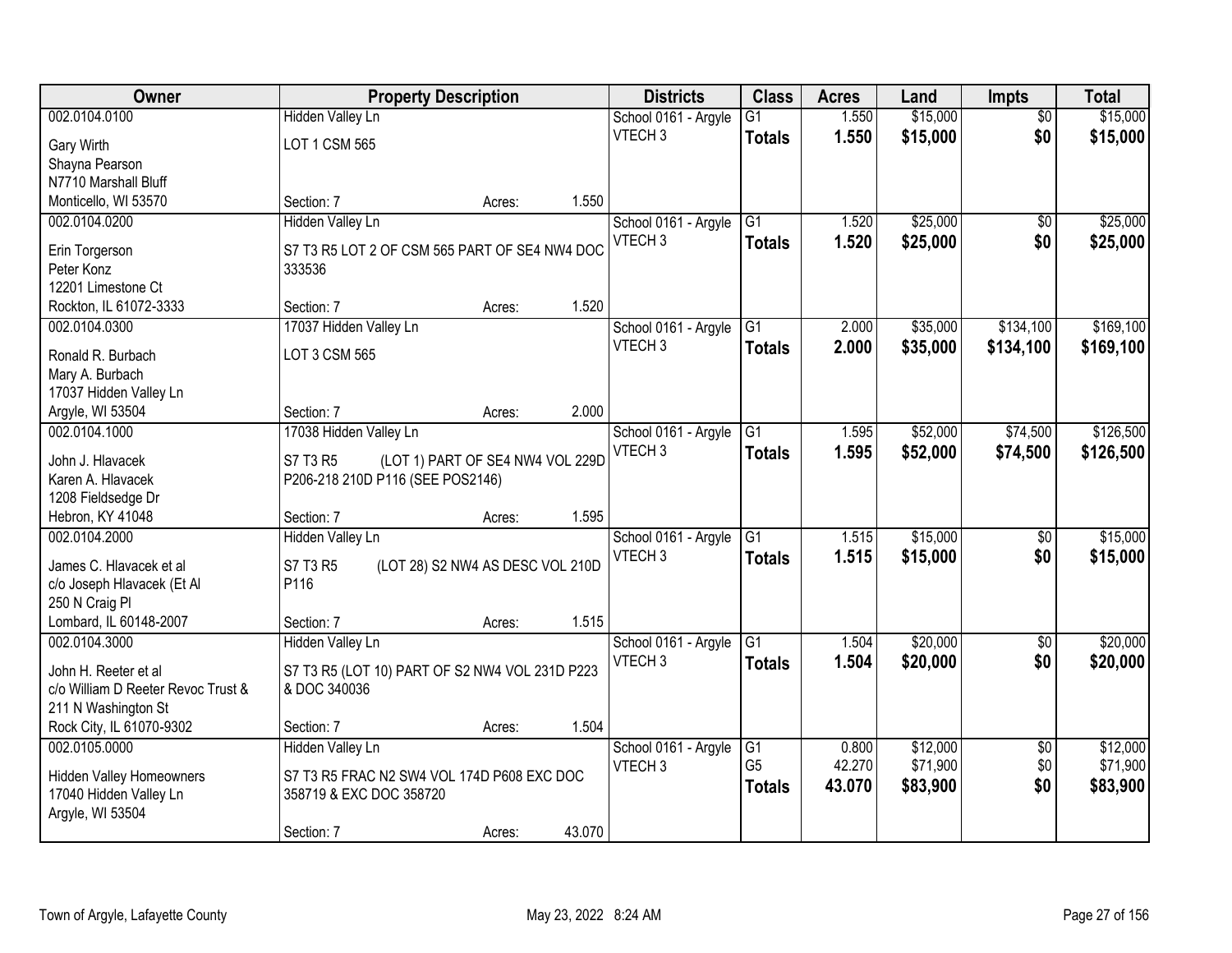| Owner                           | <b>Property Description</b>                          |                                 | <b>Districts</b>     | <b>Class</b>    | <b>Acres</b> | Land     | <b>Impts</b>    | <b>Total</b> |
|---------------------------------|------------------------------------------------------|---------------------------------|----------------------|-----------------|--------------|----------|-----------------|--------------|
| 002.0105.0100                   | 17024 Hidden Valley Ln                               |                                 | School 0161 - Argyle | $\overline{G1}$ | 1.600        | \$41,500 | \$115,500       | \$157,000    |
| Stephen P. Sheppard             | S7 T3 R5                                             | (LOT 2) PART OF SE4 NW4 & NE4   | VTECH <sub>3</sub>   | <b>Totals</b>   | 1.600        | \$41,500 | \$115,500       | \$157,000    |
| Roberta I. Sheppard             | SW4 DOC 342401 (SEE POS2145)                         |                                 |                      |                 |              |          |                 |              |
| 17024 Hidden Valley Ln          |                                                      |                                 |                      |                 |              |          |                 |              |
| Argyle, WI 53504                | Section: 7                                           | 1.600<br>Acres:                 |                      |                 |              |          |                 |              |
| 002.0105.0200                   | 17008 Hidden Valley Ln                               |                                 | School 0161 - Argyle | $\overline{G1}$ | 1.510        | \$52,000 | \$298,000       | \$350,000    |
|                                 |                                                      |                                 | VTECH <sub>3</sub>   | <b>Totals</b>   | 1.510        | \$52,000 | \$298,000       | \$350,000    |
| Terrance D. Taylor              | S7 T3 R5 (LOT 18 & PT 20) PART OF NE4 SW4 AS         |                                 |                      |                 |              |          |                 |              |
| Lynette K. Taylor               | DESC VOL 243D P430 (SEE POS2147)                     |                                 |                      |                 |              |          |                 |              |
| 1941 High Ridge Rd              |                                                      |                                 |                      |                 |              |          |                 |              |
| Rockford, IL 61108              | Section: 7                                           | 1.510<br>Acres:                 |                      |                 |              |          |                 |              |
| 002.0105.0300                   | Hidden Valley Ln Unit LOT6                           |                                 | School 0161 - Argyle | G1              | 1.526        | \$16,000 | \$0             | \$16,000     |
| Danny J. Lange                  | (LOT 6) PART NW? SW? COM NECOR SEC 12 T3N            |                                 | VTECH <sub>3</sub>   | <b>Totals</b>   | 1.526        | \$16,000 | \$0             | \$16,000     |
| Shelley J. Lange                | R4E;S00?00'00"E 1330' ALG ELI SEC 12;S90?00'00"E     |                                 |                      |                 |              |          |                 |              |
| 9909 State Rd 23                | 893.50';S58?18'00"E 600';S62?18'00"E                 |                                 |                      |                 |              |          |                 |              |
| Darlington, WI 53530            | Section: 7                                           | 1.526<br>Acres:                 |                      |                 |              |          |                 |              |
| 002.0105.0410                   | 17005 Hidden Valley Ln                               |                                 | School 0161 - Argyle | G1              | 1.560        | \$48,200 | \$172,000       | \$220,200    |
|                                 |                                                      |                                 | VTECH <sub>3</sub>   | <b>Totals</b>   | 1.560        | \$48,200 | \$172,000       | \$220,200    |
| Brian L. Riese                  | COM SWCOR SEC 7;N49.48.26E 2272.19' TO               |                                 |                      |                 |              |          |                 |              |
| c/o Brian L. Riese              | POB;N35.07.35E 226';N15.09.39E 21.46';S47.53.30E     |                                 |                      |                 |              |          |                 |              |
| 17005 Hidden Valley Ln          | 166.69';S72.22.40E 104.57';S36.39.09E                |                                 |                      |                 |              |          |                 |              |
| Argyle, WI 53504                | Section: 7                                           | 1.560<br>Acres:                 |                      |                 |              |          |                 |              |
| 002.0105.0420                   |                                                      |                                 | School 0161 - Argyle | $\overline{G5}$ | 0.230        | \$4,100  | $\overline{50}$ | \$4,100      |
| <b>Hidden Valley Homeowners</b> | COM SWCOR SEC 7;N49.48.26E 2272.19';N35.07.35E       |                                 | VTECH <sub>3</sub>   | <b>Totals</b>   | 0.230        | \$4,100  | \$0             | \$4,100      |
| 17040 Hidden Valley Ln          | 226';N15.09.39E 21.46';S47.53.30E 166.69';S72.22.40E |                                 |                      |                 |              |          |                 |              |
| Argyle, WI 53504                | 104.57' TO POB;N73.45.40E                            |                                 |                      |                 |              |          |                 |              |
|                                 | Section: 7                                           | 0.230<br>Acres:                 |                      |                 |              |          |                 |              |
| 002.0105.0500                   | 17002 Hidden Valley Ln                               |                                 | School 0161 - Argyle | G1              | 1.985        | \$47,400 | \$186,000       | \$233,400    |
| Robert Gary Sutter              | S7 T3 R5                                             | (LOT 24) PART OF N2 SW4 AS DESC | VTECH <sub>3</sub>   | <b>Totals</b>   | 1.985        | \$47,400 | \$186,000       | \$233,400    |
| Jan Marie Sutter                | <b>VOL 236D P960</b>                                 |                                 |                      |                 |              |          |                 |              |
| 307 Hillcrest Dr                |                                                      |                                 |                      |                 |              |          |                 |              |
| Beaver Dam, WI 53916            | Section: 7                                           | 1.985<br>Acres:                 |                      |                 |              |          |                 |              |
| 002.0105.0600                   | 17022 Hidden Valley Ln                               |                                 | School 0161 - Argyle | $\overline{G1}$ | 1.654        | \$36,800 | \$153,200       | \$190,000    |
|                                 |                                                      |                                 | VTECH <sub>3</sub>   |                 | 1.654        |          |                 |              |
| John Craig                      | (LOT 4 & PT 5) PRT FRAC N2 SW4 COM NECOR SEC         |                                 |                      | <b>Totals</b>   |              | \$36,800 | \$153,200       | \$190,000    |
| Lauren Craig                    | 12 T3 R4; SOUTH 1330'; E 893.50'; S58.18.00E 600';   |                                 |                      |                 |              |          |                 |              |
| 3965 Swoboda Rd                 | S62.18.00E 500';S50.17.00E 224.43';S55.41.00W 260';  |                                 |                      |                 |              |          |                 |              |
| Verona, WI 53593                | Section: 7                                           | 1.654<br>Acres:                 |                      |                 |              |          |                 |              |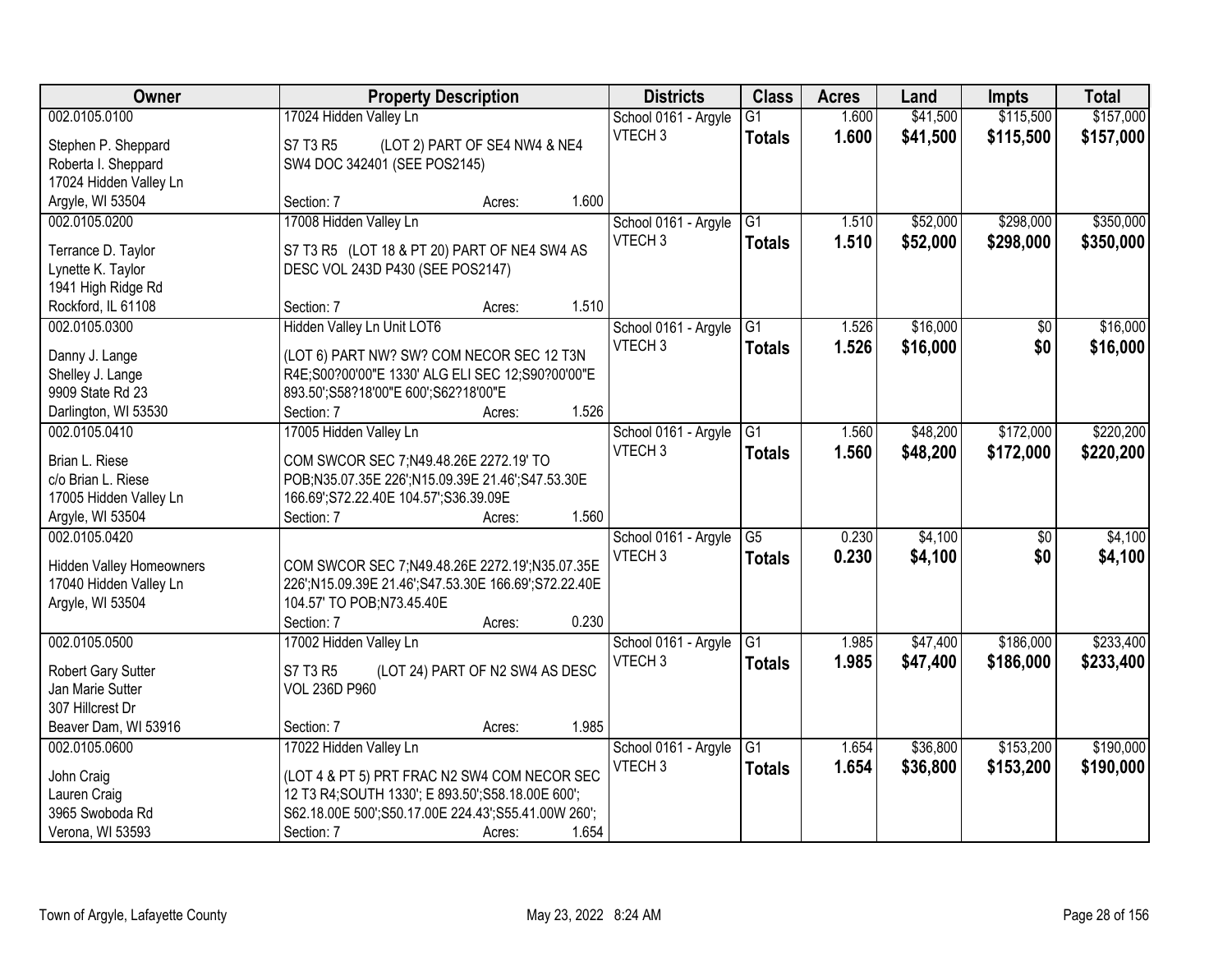| <b>Owner</b>                      | <b>Property Description</b>                      |                               |       | <b>Districts</b>     | <b>Class</b>    | <b>Acres</b> | Land     | Impts           | <b>Total</b> |
|-----------------------------------|--------------------------------------------------|-------------------------------|-------|----------------------|-----------------|--------------|----------|-----------------|--------------|
| 002.0105.0700                     | <b>Hidden Valley Ln</b>                          |                               |       | School 0161 - Argyle | $\overline{G1}$ | 1.610        | \$36,800 | $\overline{50}$ | \$36,800     |
| Gregory Paul Kesling              | S7 T3 R5 PT OF NWSW & NESW DOC 345180            |                               |       | VTECH <sub>3</sub>   | <b>Totals</b>   | 1.610        | \$36,800 | \$0             | \$36,800     |
| Maryanne Hinkes                   |                                                  |                               |       |                      |                 |              |          |                 |              |
| 155 Cedar Dr                      |                                                  |                               |       |                      |                 |              |          |                 |              |
| Oregon, WI 53575                  | Section: 7                                       | Acres:                        | 1.610 |                      |                 |              |          |                 |              |
| 002.0105.0800                     | 17025 Hidden Valley Ln                           |                               |       | School 0161 - Argyle | $\overline{G1}$ | 1.594        | \$25,200 | \$78,200        | \$103,400    |
|                                   |                                                  |                               |       | VTECH <sub>3</sub>   | <b>Totals</b>   | 1.594        | \$25,200 | \$78,200        | \$103,400    |
| Jerome T. Hlavacek                | S7 T3 R5                                         | (LOT 11) PART OF FRAC NW4 SW4 |       |                      |                 |              |          |                 |              |
| Patricia A. Hlavacek              | VOL 211D P905 (SEE POS2143 & POS2146)            |                               |       |                      |                 |              |          |                 |              |
| 9655 Kelley Ln                    |                                                  |                               |       |                      |                 |              |          |                 |              |
| Huntley, IL 60142                 | Section: 7                                       | Acres:                        | 1.594 |                      |                 |              |          |                 |              |
| 002.0105.0900                     | 17035 Hidden Valley Ln                           |                               |       | School 0161 - Argyle | G1              | 1.516        | \$15,000 | \$106,000       | \$121,000    |
| Phillip Torgerson                 | S7 T3 R5                                         | (LOT 30) PART OF FRAC SW4 NW4 |       | VTECH <sub>3</sub>   | <b>Totals</b>   | 1.516        | \$15,000 | \$106,000       | \$121,000    |
| Andrea Torgerson                  | VOL 232D P998 (SEE POS2146)                      |                               |       |                      |                 |              |          |                 |              |
| 17035 Hidden Valley Ln            |                                                  |                               |       |                      |                 |              |          |                 |              |
| Argyle, WI 53504                  | Section: 7                                       | Acres:                        | 1.516 |                      |                 |              |          |                 |              |
| 002.0105.1000                     | 17001 Hidden Valley Ln                           |                               |       | School 0161 - Argyle | G1              | 1.994        | \$38,000 | \$94,200        | \$132,200    |
|                                   |                                                  |                               |       | VTECH <sub>3</sub>   | <b>Totals</b>   | 1.994        | \$38,000 | \$94,200        | \$132,200    |
| Dale A. Cwynar<br>Lorri K. Cyynar | S7 T3 R5<br>VOL 209D P819                        | (LOT 25) PART OF FRAC NW4 SW4 |       |                      |                 |              |          |                 |              |
| 17001 Hidden Valley Ln            |                                                  |                               |       |                      |                 |              |          |                 |              |
| Argyle, WI 53504                  | Section: 7                                       | Acres:                        | 1.994 |                      |                 |              |          |                 |              |
| 002.0105.1100                     | 17006 Hidden Valley Ln                           |                               |       | School 0161 - Argyle | $\overline{G1}$ | 2.270        | \$50,100 | \$132,600       | \$182,700    |
|                                   |                                                  |                               |       | VTECH <sub>3</sub>   |                 | 2.270        | \$50,100 | \$132,600       | \$182,700    |
| Jerry F. Picha                    | PART NE? SW? SEC 7 COM NECOR SEC 12 T3N          |                               |       |                      | <b>Totals</b>   |              |          |                 |              |
| Susan M. Picha                    | R4E;S00?00'00"E 1330' ALG ELI SEC 12;S90?00'00"E |                               |       |                      |                 |              |          |                 |              |
| 16932 Ennerdale Ave               | 893.50';S58?18'00"E 600';S62?18'00"E             |                               |       |                      |                 |              |          |                 |              |
| Lockport, IL 60441                | Section: 7                                       | Acres:                        | 2.270 |                      |                 |              |          |                 |              |
| 002.0105.1200                     | 17032 Hidden Valley Ln                           |                               |       | School 0161 - Argyle | G1              | 1.502        | \$50,000 | \$125,000       | \$175,000    |
| Ricky J. Williams                 | S7 T3 R5                                         | (LOT 9) PART OF FRAC NW4 DOC  |       | VTECH <sub>3</sub>   | <b>Totals</b>   | 1.502        | \$50,000 | \$125,000       | \$175,000    |
| Jeanette V. Williams              | 333565                                           |                               |       |                      |                 |              |          |                 |              |
| 17032 Hidden Valley Ln            |                                                  |                               |       |                      |                 |              |          |                 |              |
| Argyle, WI 53504                  | Section: 7                                       | Acres:                        | 1.502 |                      |                 |              |          |                 |              |
| 002.0105.1300                     | 17004 Hidden Valley Ln                           |                               |       | School 0161 - Argyle | G1              | 1.564        | \$51,000 | \$65,200        | \$116,200    |
|                                   |                                                  |                               |       | VTECH <sub>3</sub>   | <b>Totals</b>   | 1.564        | \$51,000 | \$65,200        | \$116,200    |
| Earl D. Baker                     | PART NE4 SW4 AS DESCR IN DOC 364041              |                               |       |                      |                 |              |          |                 |              |
| Donna S. Baker                    |                                                  |                               |       |                      |                 |              |          |                 |              |
| 5439 E Rock Grove Rd              |                                                  |                               |       |                      |                 |              |          |                 |              |
| Rock City, IL 61070               | Section: 7                                       | Acres:                        | 1.564 |                      |                 |              |          |                 |              |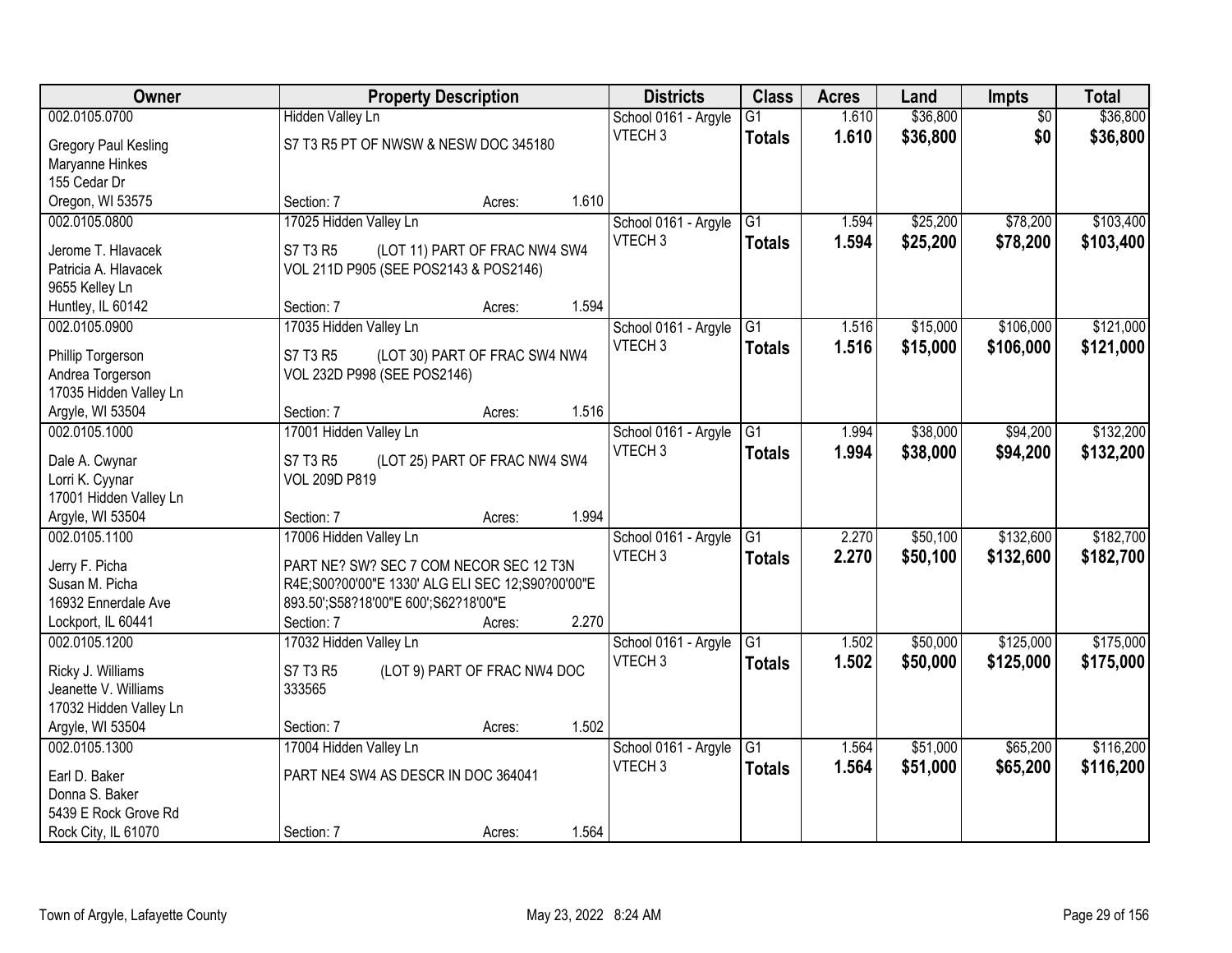| Owner                    | <b>Property Description</b>                         | <b>Districts</b>     | <b>Class</b>    | <b>Acres</b> | Land     | <b>Impts</b>    | <b>Total</b> |
|--------------------------|-----------------------------------------------------|----------------------|-----------------|--------------|----------|-----------------|--------------|
| 002.0105.1400            | Lot 17 Hidden Valley                                | School 0161 - Argyle | $\overline{G1}$ | 2.076        | \$19,800 | $\overline{50}$ | \$19,800     |
| Jason Estes              | S7 T3 R5<br>(LOT 17) FRAC N2 SW4 VOL 237D           | VTECH <sub>3</sub>   | <b>Totals</b>   | 2.076        | \$19,800 | \$0             | \$19,800     |
| Jennifer Estes           | P934                                                |                      |                 |              |          |                 |              |
| 4n591 Chateaugay Lane    |                                                     |                      |                 |              |          |                 |              |
| Elburn, IL 60119         | 2.076<br>Section: 7<br>Acres:                       |                      |                 |              |          |                 |              |
| 002.0105.1500            | Lot 15 Hidden Valley                                | School 0161 - Argyle | G1              | 1.560        | \$67,500 | $\overline{50}$ | \$67,500     |
| Parker S. Washa          | S7 T3 R5<br>(LOT 15) FRAC N2 SW4 VOL 237D           | VTECH <sub>3</sub>   | <b>Totals</b>   | 1.560        | \$67,500 | \$0             | \$67,500     |
| Brenda L. Washa          | P922                                                |                      |                 |              |          |                 |              |
| 7376 U S Hwy 14          |                                                     |                      |                 |              |          |                 |              |
| Arena, WI 53503          | 1.560<br>Section: 7<br>Acres:                       |                      |                 |              |          |                 |              |
| 002.0105.1700            | 17021 Hidden Valley Ln                              | School 0161 - Argyle | G1              | 1.500        | \$38,900 | \$115,000       | \$153,900    |
|                          |                                                     | VTECH <sub>3</sub>   | <b>Totals</b>   | 1.500        | \$38,900 | \$115,000       | \$153,900    |
| Roman Gnyda              | PART NW? SW? AS DESCR 360555                        |                      |                 |              |          |                 |              |
| Orysya Blaga             |                                                     |                      |                 |              |          |                 |              |
| 845 N California Unit 4  |                                                     |                      |                 |              |          |                 |              |
| Chicago, IL 60622        | 1.500<br>Section: 7<br>Acres:                       |                      |                 |              |          |                 |              |
| 002.0105.1800            | 17028 Hidden Valley Ln                              | School 0161 - Argyle | G1              | 1.616        | \$10,000 | \$0             | \$10,000     |
| Richard M. Thoman        | S7 T3 R5 & S12 T3 R4 LOT 13 OF HIDDEN VALLEY        | VTECH <sub>3</sub>   | <b>Totals</b>   | 1.616        | \$10,000 | \$0             | \$10,000     |
| Jane Thoman              | PART OF NWSW (7) & NESE (12) DOC 344283             |                      |                 |              |          |                 |              |
| 419 4th Ave              |                                                     |                      |                 |              |          |                 |              |
| Monroe, WI 53566         | 1.616<br>Section: 7<br>Acres:                       |                      |                 |              |          |                 |              |
| 002.0105.1900            | <b>Hidden Valley Ln</b>                             | School 0161 - Argyle | $\overline{G1}$ | 2.102        | \$13,700 | $\overline{30}$ | \$13,700     |
|                          |                                                     | VTECH <sub>3</sub>   | <b>Totals</b>   | 2.102        | \$13,700 | \$0             | \$13,700     |
| Mark Muench              | (LOT 19) FRAC N2 SW4 COM NECOR<br>S7 T3 R5          |                      |                 |              |          |                 |              |
| W8830 State Rd 39        | SEC12 T3 R4; SOUTH 1330'; EAST 893.5'; S58.18.00E   |                      |                 |              |          |                 |              |
| Blanchardville, WI 53516 | 600';S62. 18.00E 500';S50.17.00E 224.43';S23.19.00E |                      |                 |              |          |                 |              |
|                          | 2.102<br>Section: 7<br>Acres:                       |                      |                 |              |          |                 |              |
| 002.0105.2000            | 17036 Hidden Valley Ln                              | School 0161 - Argyle | G1              | 1.515        | \$15,000 | \$31,200        | \$46,200     |
| Benjamin R. Upward       | S7 T3 R5<br>(LOT 29) FRAC S2 NW4 VOL 243D           | VTECH <sub>3</sub>   | <b>Totals</b>   | 1.515        | \$15,000 | \$31,200        | \$46,200     |
| 517 Wild Plum Dr         | P846                                                |                      |                 |              |          |                 |              |
| Deforest, WI 53532       |                                                     |                      |                 |              |          |                 |              |
|                          | 1.515<br>Section: 7<br>Acres:                       |                      |                 |              |          |                 |              |
| 002.0105.2100            | <b>Hidden Valley Ln</b>                             | School 0161 - Argyle | $\overline{G1}$ | 1.503        | \$7,000  | $\overline{50}$ | \$7,000      |
| Amanda L. Morgan         | S7 T3 R5<br>(LOT 7) FRAC N2 SW4 DOC 341242          | VTECH <sub>3</sub>   | <b>Totals</b>   | 1.503        | \$7,000  | \$0             | \$7,000      |
| Clare B. Morgan          |                                                     |                      |                 |              |          |                 |              |
| 214 E Elm St             |                                                     |                      |                 |              |          |                 |              |
| Sycamore, IL 60178       | 1.503<br>Section: 7<br>Acres:                       |                      |                 |              |          |                 |              |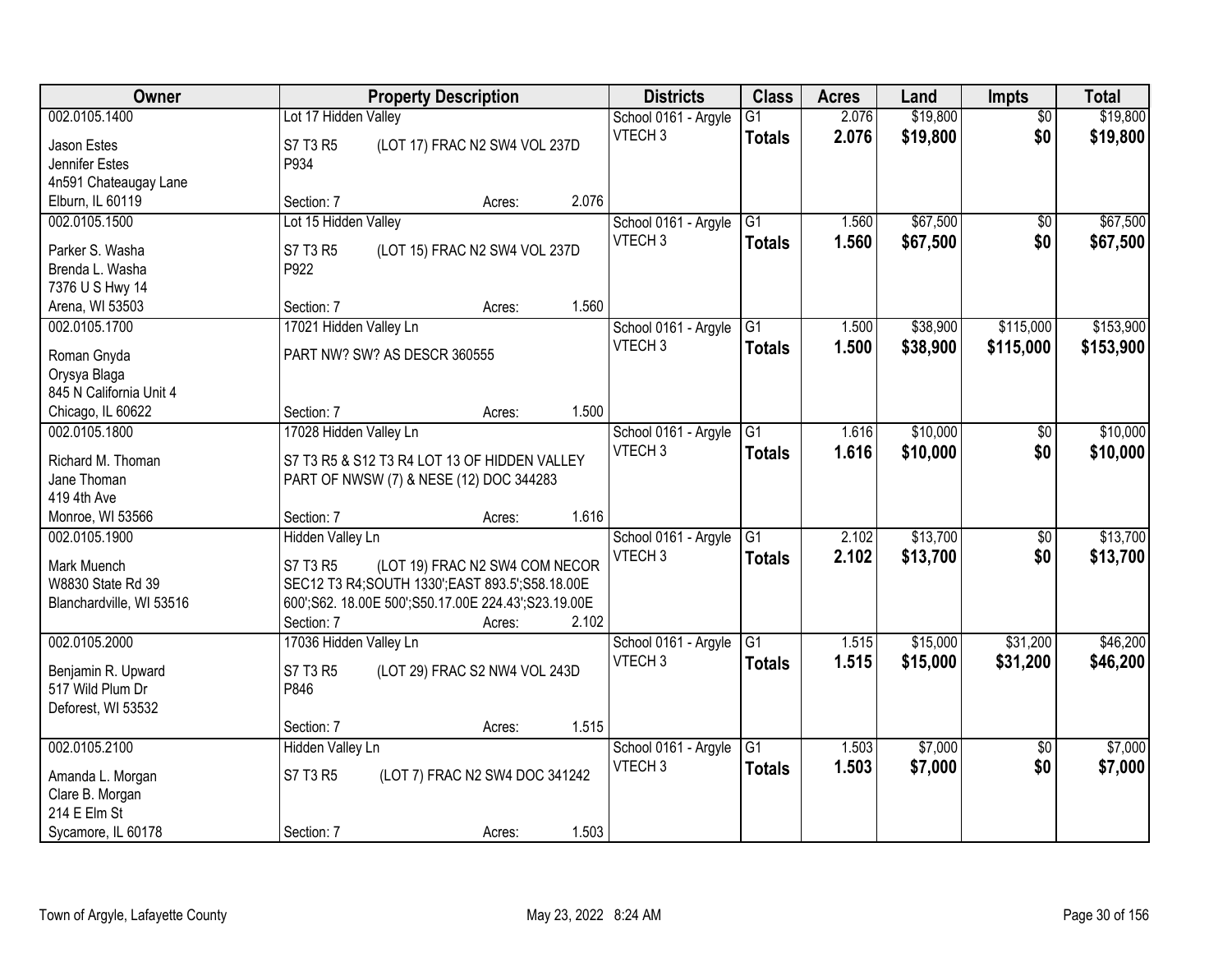| Owner                                                                                                        | <b>Property Description</b>                                                                                                                                  |                                 | <b>Districts</b>                           | <b>Class</b>                     | <b>Acres</b>              | Land                            | <b>Impts</b>                              | <b>Total</b>                      |
|--------------------------------------------------------------------------------------------------------------|--------------------------------------------------------------------------------------------------------------------------------------------------------------|---------------------------------|--------------------------------------------|----------------------------------|---------------------------|---------------------------------|-------------------------------------------|-----------------------------------|
| 002.0105.2200                                                                                                | Hidden Valley Ln Unit LOT16                                                                                                                                  |                                 | School 0161 - Argyle                       | $\overline{G1}$                  | 1.500                     | \$21,900                        | $\overline{50}$                           | \$21,900                          |
| Brian E. Johnson<br>212 Poplar St<br>Argyle, WI 53504                                                        | S7 T3 R5<br>338690                                                                                                                                           | (LOT 16) PART OF NE4 SW4 DOC    | VTECH <sub>3</sub>                         | <b>Totals</b>                    | 1.500                     | \$21,900                        | \$0                                       | \$21,900                          |
|                                                                                                              | Section: 7                                                                                                                                                   | 1.500<br>Acres:                 |                                            |                                  |                           |                                 |                                           |                                   |
| 002.0105.2300<br>Gregory P. Kesling                                                                          | <b>Hidden Valley Ln</b><br>S7 T3 R5                                                                                                                          | (LOT 8) PART OF N2 SW4 VOL 234D | School 0161 - Argyle<br>VTECH <sub>3</sub> | G1<br><b>Totals</b>              | 1.500<br>1.500            | \$17,100<br>\$17,100            | $\overline{50}$<br>\$0                    | \$17,100<br>\$17,100              |
| Maryanne Hinkes<br>155 Cedar Dr<br>Oregon, WI 53575                                                          | <b>P60</b><br>Section: 7                                                                                                                                     | 1.500<br>Acres:                 |                                            |                                  |                           |                                 |                                           |                                   |
| 002.0105.2400                                                                                                | Hidden Valley Ln Unit LOT26                                                                                                                                  |                                 | School 0161 - Argyle                       | G1                               | 1.780                     | \$11,200                        | $\sqrt{6}$                                | \$11,200                          |
| June K Burbach Trust et al<br>c/o Michael W & June K Burbach<br>19245 Ferndale Rd<br>Mineral Point, WI 53565 | (LOT 26) PART N1/2 SW COM NECOR SEC 12 T3N<br>R4E;S00.00.00E 1330.00';S90.00.00E<br>893.50';S58.18.00E 600';S62.18.00E 500';S50.17.00E<br>Section: 7         | 1.780<br>Acres:                 | VTECH <sub>3</sub>                         | <b>Totals</b>                    | 1.780                     | \$11,200                        | \$0                                       | \$11,200                          |
| 002.0106.0000                                                                                                | Hidden Valley Ln                                                                                                                                             |                                 | School 0161 - Argyle                       | G1                               | 1.530                     | \$10,000                        | \$0                                       | \$10,000                          |
| Sara G. Torgerson<br>c/o Sara G. Torgerson<br>613 Gehin St                                                   | S7 T3 R5<br>DOC 339447                                                                                                                                       | (LOT 12) PART OF FRAC NW4 SW4   | VTECH <sub>3</sub>                         | <b>Totals</b>                    | 1.530                     | \$10,000                        | \$0                                       | \$10,000                          |
| Belleville, WI 53508                                                                                         | Section: 7                                                                                                                                                   | 1.530<br>Acres:                 |                                            |                                  |                           |                                 |                                           |                                   |
| 002.0107.0000<br>Timothy G. Holmes<br>Penny M. Holmes<br>16988 Hidden Valley Ln<br>Argyle, WI 53504          | 16988 Hidden Valley Ln<br>S7 T3 R5 FRAC SW4 SW4 VOL 241D P441 (SEE<br>POS2148)<br>Section: 7                                                                 | 40.610<br>Acres:                | School 0161 - Argyle<br>VTECH <sub>3</sub> | G4<br>G7<br><b>Totals</b>        | 38.610<br>2.000<br>40.610 | \$6,700<br>\$19,000<br>\$25,700 | $\overline{50}$<br>\$342,200<br>\$342,200 | \$6,700<br>\$361,200<br>\$367,900 |
| 002.0108.0000                                                                                                |                                                                                                                                                              |                                 | School 0161 - Argyle                       | $\overline{G4}$                  | 35.320                    | \$3,400                         | $\overline{60}$                           | \$3,400                           |
| Timothy G. Holmes<br>Penny M. Holmes<br>16988 Hidden Valley Ln                                               | S7 T3 R5 PART OF SE4 SW4 VOL 241D P441                                                                                                                       |                                 | VTECH <sub>3</sub>                         | <b>Totals</b>                    | 35.320                    | \$3,400                         | \$0                                       | \$3,400                           |
| Argyle, WI 53504                                                                                             | Section: 7                                                                                                                                                   | 35.320<br>Acres:                |                                            |                                  |                           |                                 |                                           |                                   |
| 002.0108.1000<br>Gruenberg Family Trust et al<br>11222 Parkview Ln<br>Hales Corners, WI 53130                | <b>Hidden Valley Ln</b><br>S7 T3 R5 LOT 4 HOLMES PLAT 1.4A'S IN SW4 SE4<br>2.3A'S IN SE4 SW4 1.67A'S IN NW4 SE4 VOL 239D<br>P520 (SEE POS2142)<br>Section: 7 | 5.370<br>Acres:                 | School 0161 - Argyle<br>VTECH <sub>3</sub> | $\overline{G4}$<br><b>Totals</b> | 5.370<br>5.370            | \$400<br>\$400                  | $\overline{30}$<br>\$0                    | \$400<br>\$400                    |
|                                                                                                              |                                                                                                                                                              |                                 |                                            |                                  |                           |                                 |                                           |                                   |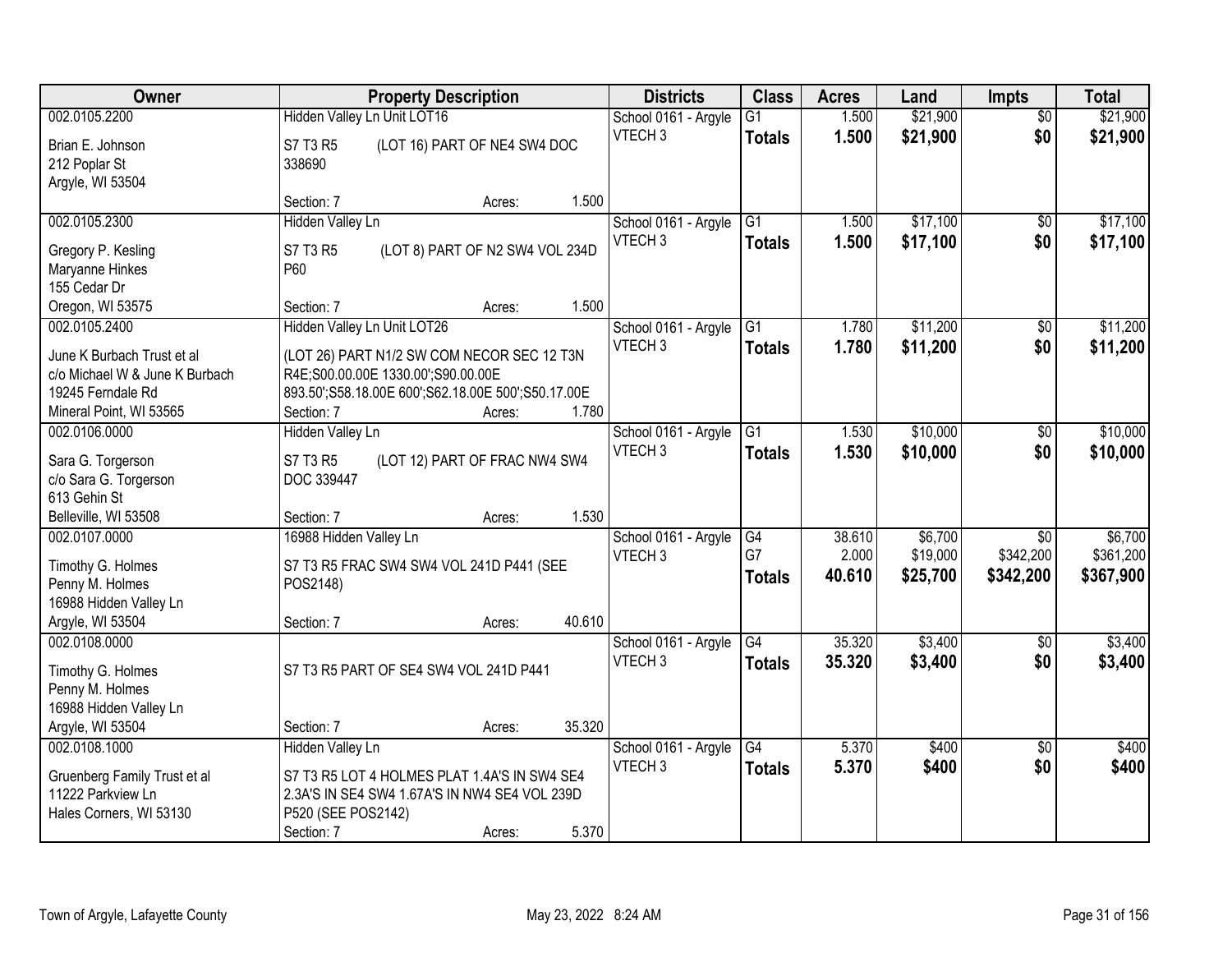| Owner                                          | <b>Property Description</b>                  |        |        | <b>Districts</b>     | <b>Class</b>    | <b>Acres</b> | Land     | <b>Impts</b>    | <b>Total</b> |
|------------------------------------------------|----------------------------------------------|--------|--------|----------------------|-----------------|--------------|----------|-----------------|--------------|
| 002.0109.0000                                  |                                              |        |        | School 0161 - Argyle | G4              | 40.000       | \$7,000  | $\overline{50}$ | \$7,000      |
| Timothy G. Holmes                              | S7 T3 R5 NE4 SE4 VOL 241D P441               |        |        | VTECH <sub>3</sub>   | <b>Totals</b>   | 40.000       | \$7,000  | \$0             | \$7,000      |
| Penny M. Holmes                                |                                              |        |        |                      |                 |              |          |                 |              |
| 16988 Hidden Valley Ln                         |                                              |        |        |                      |                 |              |          |                 |              |
| Argyle, WI 53504                               | Section: 7                                   | Acres: | 40.000 |                      |                 |              |          |                 |              |
| 002.0110.0000                                  |                                              |        |        | School 0161 - Argyle | G4              | 30.090       | \$5,200  | \$0             | \$5,200      |
| Timothy G. Holmes                              | S7 T3 R5 PART OF NW4 SE4 VOL 241D P441       |        |        | VTECH <sub>3</sub>   | <b>Totals</b>   | 30.090       | \$5,200  | \$0             | \$5,200      |
| Penny M. Holmes                                |                                              |        |        |                      |                 |              |          |                 |              |
| 16988 Hidden Valley Ln                         |                                              |        |        |                      |                 |              |          |                 |              |
| Argyle, WI 53504                               | Section: 7                                   | Acres: | 30.090 |                      |                 |              |          |                 |              |
| 002.0111.0000                                  |                                              |        |        | School 0161 - Argyle | G4              | 26.390       | \$3,700  | \$0             | \$3,700      |
|                                                |                                              |        |        | VTECH <sub>3</sub>   | <b>Totals</b>   | 26,390       | \$3,700  | \$0             | \$3,700      |
| Timothy G. Holmes                              | S7 T3 R5 PART OF SW4 SE4 VOL 241D P441       |        |        |                      |                 |              |          |                 |              |
| Penny M. Holmes                                |                                              |        |        |                      |                 |              |          |                 |              |
| 16988 Hidden Valley Ln                         |                                              |        |        |                      |                 |              |          |                 |              |
| Argyle, WI 53504                               | Section: 7                                   | Acres: | 26.390 |                      |                 |              |          |                 |              |
| 002.0111.1000                                  | Lake Rd Unit LOT7                            |        |        | School 0161 - Argyle | G4              | 5.230        | \$400    | \$0             | \$400        |
| Timothy G. Holmes                              | S7 T3 R5 LOT 7 HOLMES SURVEY PLAT PART OF    |        |        | VTECH <sub>3</sub>   | <b>Totals</b>   | 5.230        | \$400    | \$0             | \$400        |
| Penny M. Holmes                                | SW4 SE4 DOC 341258 (SEE POS2142)             |        |        |                      |                 |              |          |                 |              |
| 16988 Hidden Valley Ln                         |                                              |        |        |                      |                 |              |          |                 |              |
| Argyle, WI 53504                               | Section: 7                                   | Acres: | 5.230  |                      |                 |              |          |                 |              |
| 002.0111.2000                                  |                                              |        |        | School 0161 - Argyle | $\overline{G4}$ | 3.950        | \$700    | $\overline{50}$ | \$700        |
|                                                | S7 T3 R5 LOT 5 HOLMES SURVEY PLAT PART OF    |        |        | VTECH <sub>3</sub>   | <b>Totals</b>   | 3.950        | \$700    | \$0             | \$700        |
| David Meixelsperger<br>Laurie K. Meixelsperger | SW4 SE4 AND PART OF SE4 SW4 VOL 244D P973    |        |        |                      |                 |              |          |                 |              |
| C/O C F Holmes                                 | (SEE POS2142)                                |        |        |                      |                 |              |          |                 |              |
| 6761 County Rd G                               | Section: 7                                   | Acres: | 3.950  |                      |                 |              |          |                 |              |
| Argyle, WI 53504-9517                          |                                              |        |        |                      |                 |              |          |                 |              |
| 002.0111.3000                                  |                                              |        |        | School 0161 - Argyle | G4              | 5.420        | \$400    | $\overline{30}$ | \$400        |
|                                                |                                              |        |        | VTECH <sub>3</sub>   | <b>Totals</b>   | 5.420        | \$400    | \$0             | \$400        |
| Michael H. Mcgowan                             | S7 T3 R5 LOT 6 HOLMES SURVEY PLAT 5.04A'S IN |        |        |                      |                 |              |          |                 |              |
| Patricia A. Mcgowan<br>C/O C F Holmes          | SW4 SE4 .38A'S IN SE4 SW4 VOL 215D P123 (SEE |        |        |                      |                 |              |          |                 |              |
|                                                | POS2142)<br>Section: 7                       |        | 5.420  |                      |                 |              |          |                 |              |
| 6761 County Rd G<br>Argyle, WI 53504-9517      |                                              | Acres: |        |                      |                 |              |          |                 |              |
| 002.0112.0000                                  | 6074 Everson Rd                              |        |        | School 0161 - Argyle | G4              | 34.000       | \$4,600  | $\overline{50}$ | \$4,600      |
|                                                |                                              |        |        | VTECH <sub>3</sub>   | G7              | 6.000        | \$57,000 | \$327,600       | \$384,600    |
| Timothy G. Holmes                              | S7 T3 R5 SE4 SE4 VOL 225D P682               |        |        |                      | <b>Totals</b>   | 40.000       | \$61,600 | \$327,600       | \$389,200    |
| Penny M. Holmes                                |                                              |        |        |                      |                 |              |          |                 |              |
| 16988 Hidden Valley Ln                         |                                              |        |        |                      |                 |              |          |                 |              |
| Argyle, WI 53504                               | Section: 7                                   | Acres: | 40.000 |                      |                 |              |          |                 |              |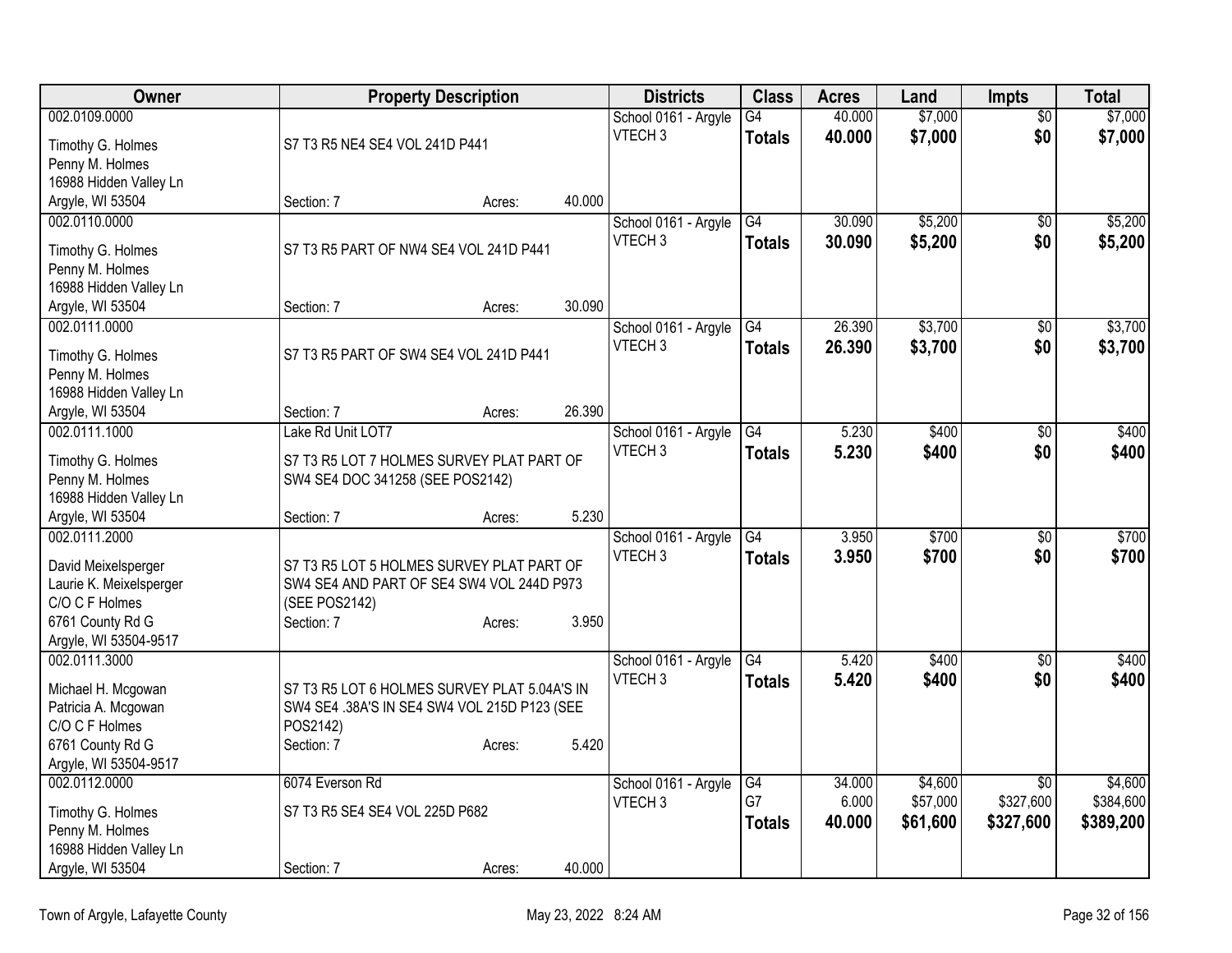| Owner                                                                              |                                                                                 | <b>Property Description</b> |        | <b>Districts</b>                           | <b>Class</b>                                       | <b>Acres</b>                       | Land                                        | <b>Impts</b>                              | <b>Total</b>                                |
|------------------------------------------------------------------------------------|---------------------------------------------------------------------------------|-----------------------------|--------|--------------------------------------------|----------------------------------------------------|------------------------------------|---------------------------------------------|-------------------------------------------|---------------------------------------------|
| 002.0113.0000<br>Jean M. Merrell-Beech<br>5182 Lake Rd<br>Blanchardville, WI 53516 | Lake Rd<br>S8 T3 R5 PART OF NE4 NE4 VOL 232D P170 (SEE<br>POS2137)              |                             |        | School 0161 - Argyle<br>VTECH <sub>3</sub> | $\overline{G4}$<br>G <sub>5</sub><br><b>Totals</b> | 3.300<br>8.000<br>11.300           | \$800<br>\$2,400<br>\$3,200                 | $\sqrt{$0}$<br>\$0<br>\$0                 | \$800<br>\$2,400<br>\$3,200                 |
|                                                                                    | Section: 8                                                                      | Acres:                      | 11.300 |                                            |                                                    |                                    |                                             |                                           |                                             |
| 002.0113.1000<br>Jean M. Merrell-Beech<br>5182 Lake Rd<br>Blanchardville, WI 53516 | 5182 Lake Rd<br>S8 T3 R5 PART OF N2 NE4 VOL 199D P280                           |                             |        | School 0161 - Argyle<br>VTECH <sub>3</sub> | G4<br>G7<br><b>Totals</b>                          | 15.000<br>3.200<br>18.200          | \$1,000<br>\$30,400<br>\$31,400             | $\overline{50}$<br>\$139,000<br>\$139,000 | \$1,000<br>\$169,400<br>\$170,400           |
|                                                                                    | Section: 8                                                                      | Acres:                      | 18.200 |                                            |                                                    |                                    |                                             |                                           |                                             |
| 002.0113.2000<br>Robert P. Beech<br>5182 Lake Rd<br>Blanchardville, WI 53516       | Lake Rd<br>S8 T3 R5 PT OF SE4 NE4 SOUTH OF RIVER VOL<br>235D P634 (SEE POS2134) |                             |        | School 0161 - Argyle<br>VTECH <sub>3</sub> | G4<br><b>Totals</b>                                | 16.000<br>16.000                   | \$2,900<br>\$2,900                          | \$0<br>\$0                                | \$2,900<br>\$2,900                          |
|                                                                                    | Section: 8                                                                      | Acres:                      | 16.000 |                                            |                                                    |                                    |                                             |                                           |                                             |
| 002.0113.2100<br>Robert P. Beech<br>5182 Lake Rd<br>Blanchardville, WI 53516       | Lake Rd<br>S8 T3 R5 PT OF E2 NE4 N & E OF RIVER VOL 225D<br>P901 (SEE POS2134)  |                             |        | School 0161 - Argyle<br>VTECH <sub>3</sub> | G4<br>G <sub>5</sub><br><b>Totals</b>              | 20.400<br>3.000<br>23.400          | \$4,800<br>\$1,200<br>\$6,000               | \$0<br>\$0<br>\$0                         | \$4,800<br>\$1,200<br>\$6,000               |
|                                                                                    | Section: 8                                                                      | Acres:                      | 23.400 |                                            |                                                    |                                    |                                             |                                           |                                             |
| 002.0114.1100<br>Jean M. Merrell-Beech<br>5182 Lake Rd<br>Blanchardville, WI 53516 | Lake Rd<br>S8 T3 R5 PART OF NW4 NE4 VOL 232D P170 (SEE<br>POS2134 & POS2137)    |                             |        | School 0161 - Argyle<br>VTECH <sub>3</sub> | $\overline{G5}$<br>Totals                          | 2.100<br>2.100                     | \$800<br>\$800                              | $\overline{50}$<br>\$0                    | \$800<br>\$800                              |
|                                                                                    | Section: 8                                                                      | Acres:                      | 2.100  |                                            |                                                    |                                    |                                             |                                           |                                             |
| 002.0114.2000<br>John E. Gabioud et al<br>c/o Cory J. Gabioud<br>6431 Lake Rd      | Lake Rd<br>S8 T3 R5 NW4 NE4 EXC N & E OLD HWY VOL 241D<br>P03 & DOC 338275      |                             |        | School 0161 - Argyle<br>VTECH <sub>3</sub> | G4<br>G <sub>5</sub><br><b>Totals</b>              | 25.000<br>10.000<br>35.000         | \$3,900<br>\$2,500<br>\$6,400               | $\sqrt{6}$<br>\$0<br>\$0                  | \$3,900<br>\$2,500<br>\$6,400               |
| Blanchardville, WI 53516                                                           | Section: 8                                                                      | Acres:                      | 35.000 |                                            |                                                    |                                    |                                             |                                           |                                             |
| 002.0115.1000<br>Kimberly D. Tuescher<br>16062 State Rd 81<br>Darlington, WI 53530 | 5364 Everson Rd<br>S8 T3 R5 W2 SW4 NE4 DOC 351019 (SEE POS2152)<br>Section: 8   | Acres:                      | 20.000 | School 0161 - Argyle<br>VTECH <sub>3</sub> | G1<br>G4<br>G <sub>5</sub><br><b>Totals</b>        | 2.000<br>5.000<br>13.000<br>20.000 | \$15,000<br>\$1,200<br>\$22,100<br>\$38,300 | \$16,000<br>\$0<br>\$0<br>\$16,000        | \$31,000<br>\$1,200<br>\$22,100<br>\$54,300 |
|                                                                                    |                                                                                 |                             |        |                                            |                                                    |                                    |                                             |                                           |                                             |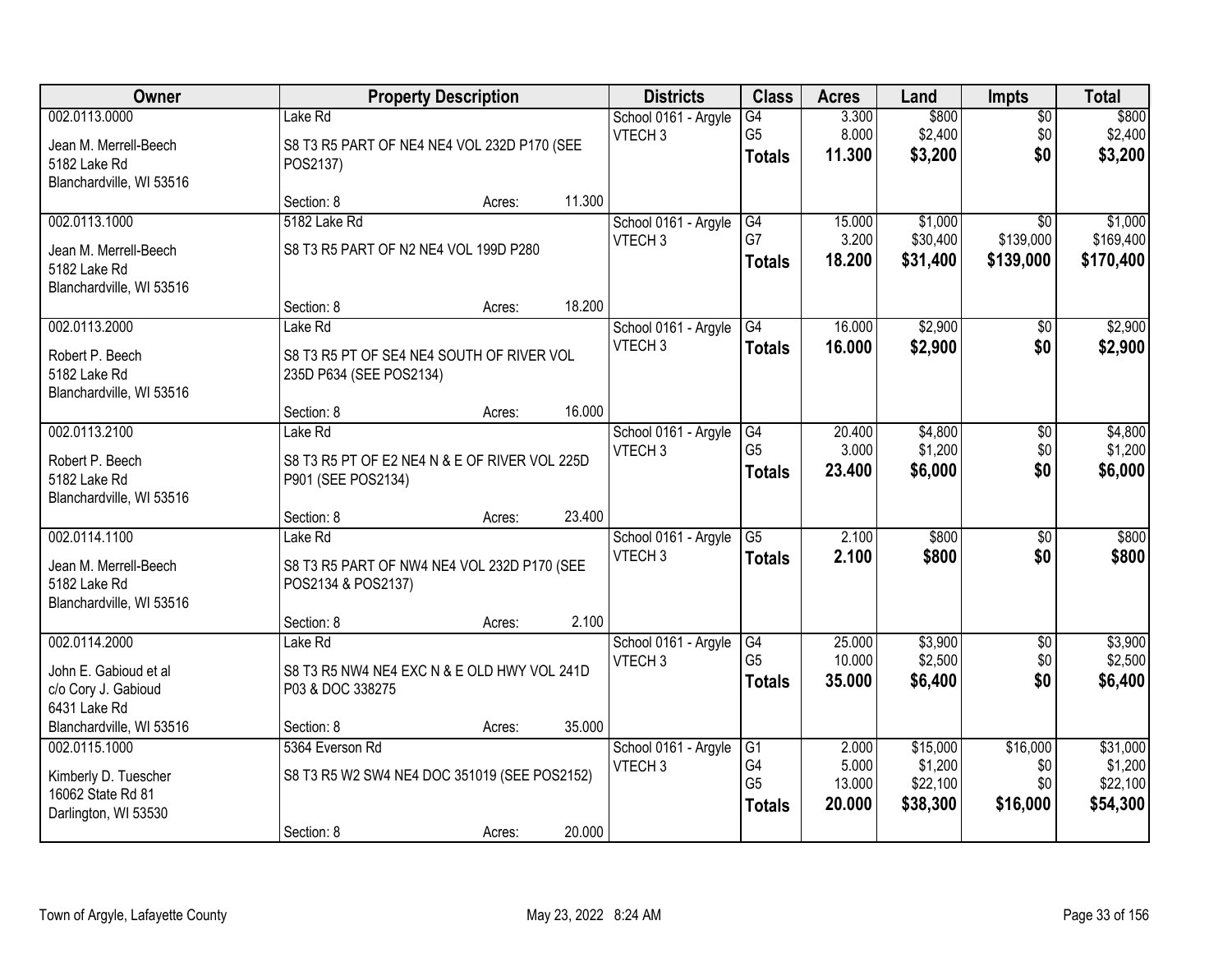| Owner                                |                                                 | <b>Property Description</b> |        | <b>Districts</b>     | <b>Class</b>    | <b>Acres</b> | Land     | Impts           | <b>Total</b> |
|--------------------------------------|-------------------------------------------------|-----------------------------|--------|----------------------|-----------------|--------------|----------|-----------------|--------------|
| 002.0115.2000                        | 5340 Everson Rd                                 |                             |        | School 0161 - Argyle | $\overline{G1}$ | 1.000        | \$12,000 | \$44,200        | \$56,200     |
| Michael Schellenger                  | S8 T3 R5 E2 SW4 NE4 VOL 214D P877               |                             |        | VTECH <sub>3</sub>   | G <sub>5</sub>  | 16.000       | \$20,600 | \$0             | \$20,600     |
| Patricia Schellenger                 |                                                 |                             |        |                      | G <sub>6</sub>  | 3.000        | \$8,400  | \$0             | \$8,400      |
| 2900 Prairie Wood Dr                 |                                                 |                             |        |                      | <b>Totals</b>   | 20.000       | \$41,000 | \$44,200        | \$85,200     |
| Oshkosh, WI 54904                    | Section: 8                                      | Acres:                      | 20.000 |                      |                 |              |          |                 |              |
| 002.0116.0000                        | Lake Rd                                         |                             |        | School 0161 - Argyle | $\overline{G4}$ | 3.000        | \$500    | $\overline{50}$ | \$500        |
|                                      |                                                 |                             |        | VTECH <sub>3</sub>   | <b>Totals</b>   | 3.000        | \$500    | \$0             | \$500        |
| Richard A. Dammen                    | S8 T3 R5 SE4 NE4 S & E OF HWY VOL 221D P887     |                             |        |                      |                 |              |          |                 |              |
| Tambrey S. Dammen                    | (SEE POS2134)                                   |                             |        |                      |                 |              |          |                 |              |
| 18342 County Rd N                    |                                                 |                             | 3.000  |                      |                 |              |          |                 |              |
| Blanchardville, WI 53516             | Section: 8                                      | Acres:                      |        |                      |                 |              |          |                 |              |
| 002.0117.0000                        |                                                 |                             |        | School 0161 - Argyle | G4              | 40.000       | \$5,100  | \$0             | \$5,100      |
| John E. Gabioud et al                | S8 T3 R5 NE4 NW4 VOL 241D P03 & DOC 338275      |                             |        | VTECH <sub>3</sub>   | <b>Totals</b>   | 40.000       | \$5,100  | \$0             | \$5,100      |
| c/o Cory J. Gabioud                  |                                                 |                             |        |                      |                 |              |          |                 |              |
| 6431 Lake Rd                         |                                                 |                             |        |                      |                 |              |          |                 |              |
| Blanchardville, WI 53516             | Section: 8                                      | Acres:                      | 40.000 |                      |                 |              |          |                 |              |
| 002.0118.0000                        |                                                 |                             |        | School 0161 - Argyle | $\overline{G4}$ | 40.000       | \$5,300  | \$0             | \$5,300      |
|                                      | S8 T3 R5 NW4 NW4 DOC 341297                     |                             |        | VTECH <sub>3</sub>   | <b>Totals</b>   | 40.000       | \$5,300  | \$0             | \$5,300      |
| Timothy G. Holmes<br>Penny M. Holmes |                                                 |                             |        |                      |                 |              |          |                 |              |
| 16988 Hidden Valley Ln               |                                                 |                             |        |                      |                 |              |          |                 |              |
| Argyle, WI 53504                     | Section: 8                                      | Acres:                      | 40.000 |                      |                 |              |          |                 |              |
| 002.0119.1000                        |                                                 |                             |        | School 0161 - Argyle | 5M              | 35.000       | \$47,300 | \$0             | \$47,300     |
|                                      |                                                 |                             |        | VTECH <sub>3</sub>   | <b>Totals</b>   | 35.000       | \$47,300 | \$0             | \$47,300     |
| Timothy G. Holmes                    | S8 T3 R5 SW4 NW4 EXC COM SE COR SD 40, TH N 80  |                             |        |                      |                 |              |          |                 |              |
| Penny M. Holmes                      | RDS, TH W 20 RDS, TH SE'LY TO BEG. VOL 241D     |                             |        |                      |                 |              |          |                 |              |
| 16988 Hidden Valley Ln               | P441                                            |                             |        |                      |                 |              |          |                 |              |
| Argyle, WI 53504                     | Section: 8                                      | Acres:                      | 35.000 |                      |                 |              |          |                 |              |
| 002.0119.2000                        |                                                 |                             |        | School 0161 - Argyle | G4              | 5.000        | \$300    | \$0             | \$300        |
| Timothy G. Holmes                    | S8 T3 R5 PART SW4 NW4 COM SE COR SD 40, TH N    |                             |        | VTECH <sub>3</sub>   | <b>Totals</b>   | 5.000        | \$300    | \$0             | \$300        |
| Penny M. Holmes                      | 80 RDS, TH W 20 RDS, TH SE'LY TO BEG DOC 341297 |                             |        |                      |                 |              |          |                 |              |
| 16988 Hidden Valley Ln               |                                                 |                             |        |                      |                 |              |          |                 |              |
| Argyle, WI 53504                     | Section: 8                                      | Acres:                      | 5.000  |                      |                 |              |          |                 |              |
| 002.0120.1000                        | 5556 Everson Rd                                 |                             |        | School 0161 - Argyle | G4              | 15.750       | \$2,800  | $\overline{50}$ | \$2,800      |
|                                      |                                                 |                             |        | VTECH <sub>3</sub>   | G7              | 0.250        | \$2,400  | \$7,000         | \$9,400      |
| Timothy G. Holmes                    | S8 T3 R5 PART OF SE4 NW4 DOC 341297             |                             |        |                      | <b>Totals</b>   | 16.000       | \$5,200  | \$7,000         | \$12,200     |
| Penny M. Holmes                      |                                                 |                             |        |                      |                 |              |          |                 |              |
| 16988 Hidden Valley Ln               |                                                 |                             |        |                      |                 |              |          |                 |              |
| Argyle, WI 53504                     | Section: 8                                      | Acres:                      | 16.000 |                      |                 |              |          |                 |              |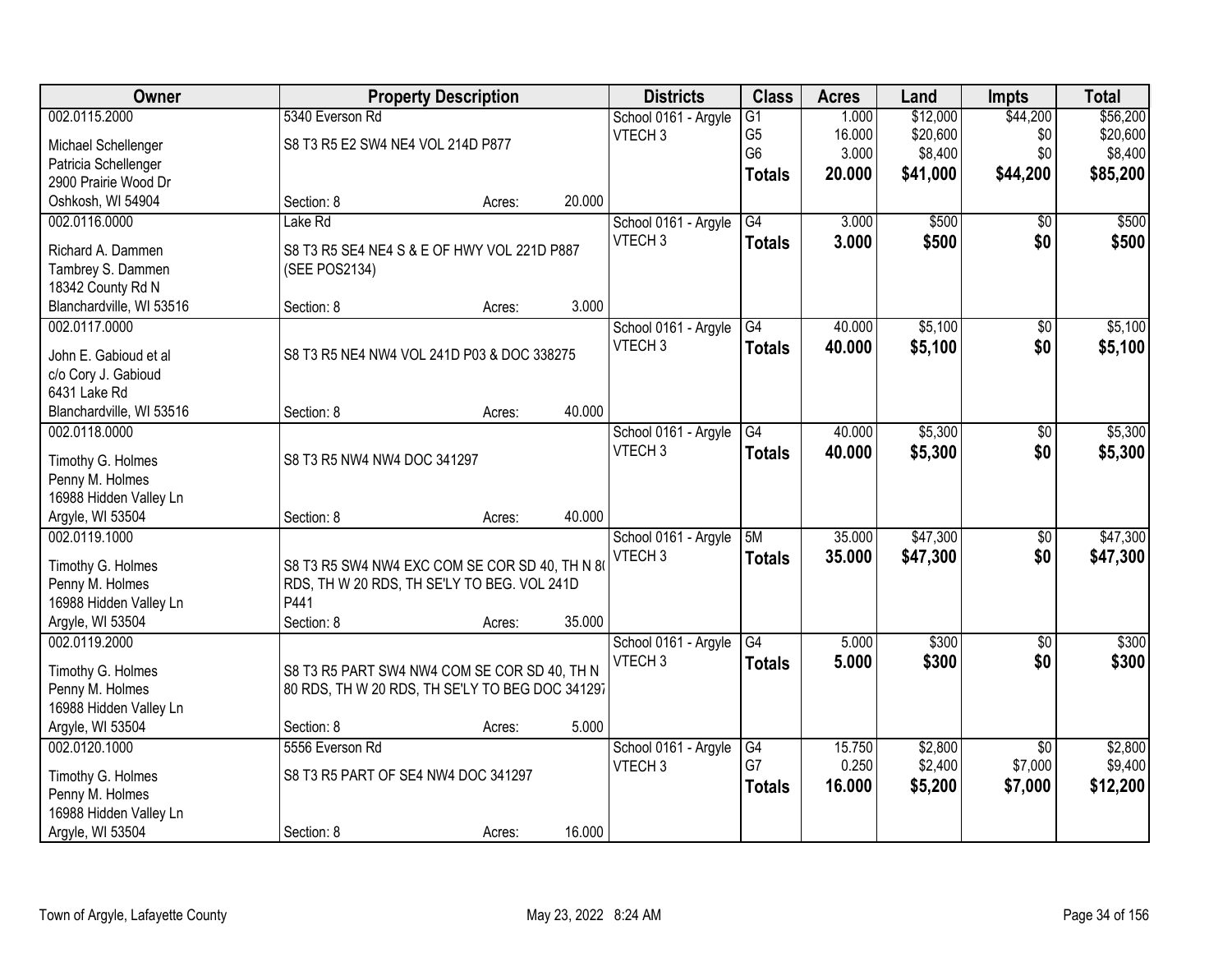| Owner                    | <b>Property Description</b>                   | <b>Districts</b>     | <b>Class</b>    | <b>Acres</b> | Land     | <b>Impts</b>    | <b>Total</b> |
|--------------------------|-----------------------------------------------|----------------------|-----------------|--------------|----------|-----------------|--------------|
| 002.0120.1100            | Everson Rd                                    | School 0161 - Argyle | $\overline{G5}$ | 11.130       | \$18,900 | $\overline{30}$ | \$18,900     |
| Leonard C. Chapman       | THAT PART OF THE FOLLOWING LYING IN THE SE?   | VTECH <sub>3</sub>   | <b>Totals</b>   | 11.130       | \$18,900 | \$0             | \$18,900     |
| 2207 12th Ave            | NW?: COM N? COR SEC 8; S3?23'04"E 1310.28' TO |                      |                 |              |          |                 |              |
| Monore, WI 53566         | POB; S3?23'04"E 655.14'; S88?54'11"W 686.97'; |                      |                 |              |          |                 |              |
|                          | 11.130<br>Section: 8<br>Acres:                |                      |                 |              |          |                 |              |
| 002.0120.2000            | 5546 Everson Rd                               | School 0161 - Argyle | G1              | 5.130        | \$24,400 | \$139,200       | \$163,600    |
|                          |                                               | VTECH <sub>3</sub>   | G4              | 5.000        | \$900    | \$0             | \$900        |
| Terry G. Hawkinson       | S8 T3 R5 SE4 SE4 NW4 ALSO PART NE4 SW4 AS     |                      | <b>Totals</b>   | 10.130       | \$25,300 | \$139,200       | \$164,500    |
| 5546 Everson Rd          | DESC VOL 208D P623                            |                      |                 |              |          |                 |              |
| Blanchardville, WI 53516 | 10.130                                        |                      |                 |              |          |                 |              |
|                          | Section: 8<br>Acres:                          |                      |                 |              |          |                 |              |
| 002.0121.1000            | 5575 Everson Rd                               | School 0161 - Argyle | G1              | 3.230        | \$18,700 | \$193,400       | \$212,100    |
| Justin M. Paulson        | S8 T3 R5 PART OF NE4 SW4 DOC 338490           | VTECH <sub>3</sub>   | G4              | 5.000        | \$300    | \$0             | \$300        |
| Brooke K. Wilhelmson     |                                               |                      | <b>Totals</b>   | 8.230        | \$19,000 | \$193,400       | \$212,400    |
| 5575 Everson Rd          |                                               |                      |                 |              |          |                 |              |
| Blanchardville, WI 53516 | 8.230<br>Section: 8<br>Acres:                 |                      |                 |              |          |                 |              |
| 002.0121.2000            | Everson Rd                                    | School 0161 - Argyle | G4              | 24.000       | \$4,200  | $\sqrt{6}$      | \$4,200      |
|                          |                                               | VTECH <sub>3</sub>   | G <sub>5</sub>  | 0.780        | \$300    | \$0             | \$300        |
| Timothy G. Holmes        | S8 T3 R5 PART OF NE4 SW4 DOC 341297           |                      | <b>Totals</b>   | 24.780       | \$4,500  | \$0             | \$4,500      |
| Penny M. Holmes          |                                               |                      |                 |              |          |                 |              |
| 16988 Hidden Valley Ln   |                                               |                      |                 |              |          |                 |              |
| Argyle, WI 53504         | 24.780<br>Section: 8<br>Acres:                |                      |                 |              |          |                 |              |
| 002.0121.2100            | 5550 Everson Rd                               | School 0161 - Argyle | G1              | 2.000        | \$15,000 | \$69,300        | \$84,300     |
| Leonard C. Chapman       | THAT PART OF THE FOLLOWING LYING IN THE NE?   | VTECH <sub>3</sub>   | <b>Totals</b>   | 2.000        | \$15,000 | \$69,300        | \$84,300     |
| 2207 12th Ave            | SW?: COM N? COR SEC 8; S3?23'04"E 1310.28' TO |                      |                 |              |          |                 |              |
| Monore, WI 53566         | POB; S3?23'04"E 655.14'; S88?54'11"W 686.97'; |                      |                 |              |          |                 |              |
|                          | Section: 8<br>2.000<br>Acres:                 |                      |                 |              |          |                 |              |
| 002.0121.2200            | 5556 Everson Rd                               | School 0161 - Argyle | G4              | 3.860        | \$300    | $\overline{50}$ | \$300        |
|                          |                                               | VTECH <sub>3</sub>   | G7              | 1.000        | \$9,500  | \$113,800       | \$123,300    |
| James S. Holmes          | S8 T3 R5 PART OF NE4 SW4 VOL 236D P464 (SEE   |                      | <b>Totals</b>   | 4.860        | \$9,800  | \$113,800       | \$123,600    |
| 5556 Everson Rd          | POS2156)                                      |                      |                 |              |          |                 |              |
| Blanchardville, WI 53516 | 4.860                                         |                      |                 |              |          |                 |              |
|                          | Section: 8<br>Acres:                          |                      |                 |              |          |                 |              |
| 002.0122.1000            | Everson Rd                                    | School 0161 - Argyle | $\overline{G4}$ | 8.540        | \$1,500  | $\overline{50}$ | \$1,500      |
| Timothy G. Holmes        | S8 T3 R5 PART OF W2 SW4 AS DESC DOC 341297    | VTECH <sub>3</sub>   | <b>Totals</b>   | 8.540        | \$1,500  | \$0             | \$1,500      |
| Penny M. Holmes          |                                               |                      |                 |              |          |                 |              |
| 16988 Hidden Valley Ln   |                                               |                      |                 |              |          |                 |              |
| Argyle, WI 53504         | 8.540<br>Section: 8<br>Acres:                 |                      |                 |              |          |                 |              |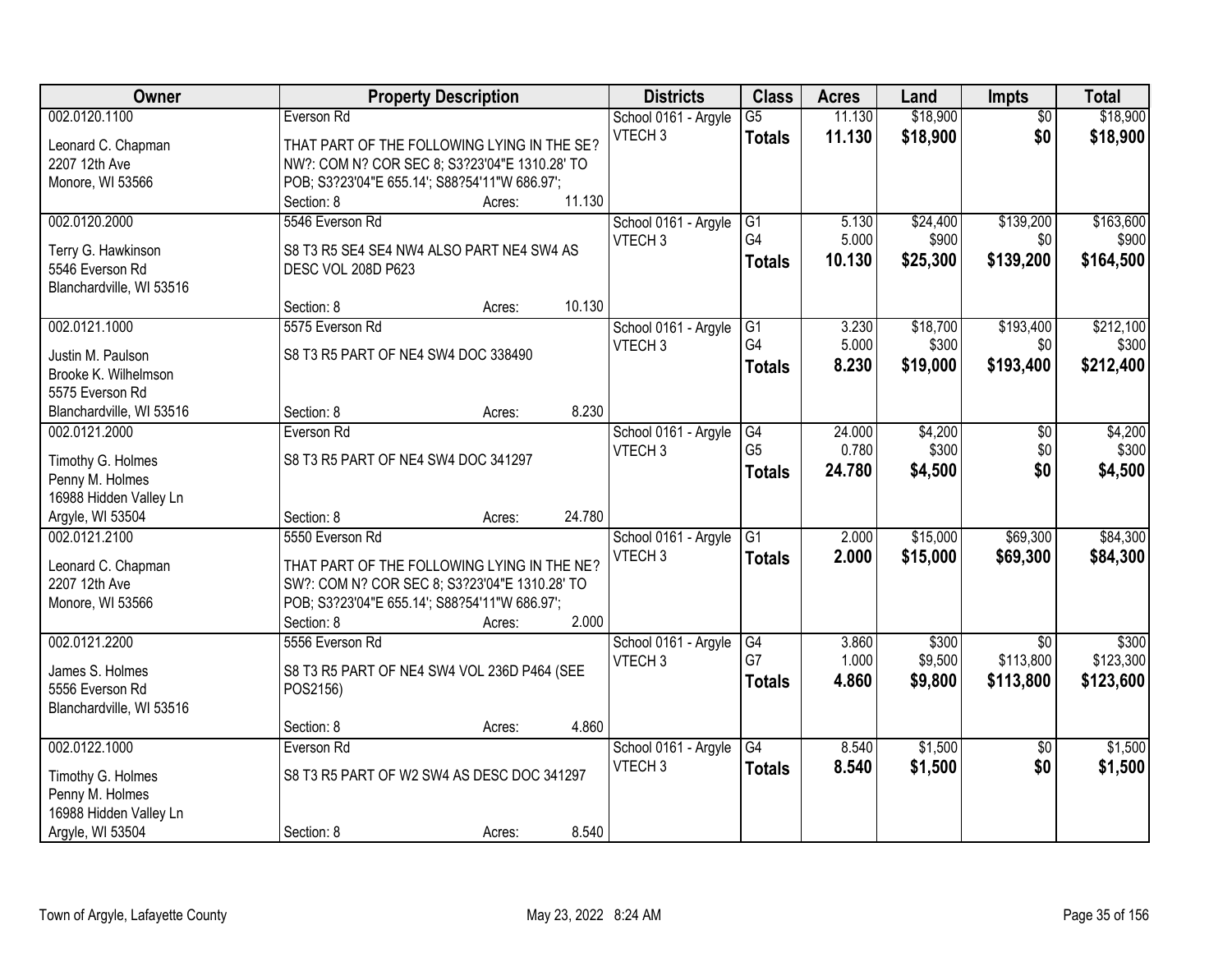| Owner                             | <b>Property Description</b>                  |        |        | <b>Districts</b>                           | <b>Class</b>    | <b>Acres</b> | Land       | <b>Impts</b>    | <b>Total</b> |
|-----------------------------------|----------------------------------------------|--------|--------|--------------------------------------------|-----------------|--------------|------------|-----------------|--------------|
| 002.0122.2000                     | Everson Rd                                   |        |        | School 0161 - Argyle                       | 5M              | 21.200       | \$28,600   | $\overline{50}$ | \$28,600     |
| Timothy G. Holmes                 | S8 T3 R5 PART OF NW4 SW4 VOL 241D P441       |        |        | VTECH <sub>3</sub>                         | G4              | 17.000       | \$2,900    | \$0             | \$2,900      |
| Penny M. Holmes                   |                                              |        |        |                                            | <b>Totals</b>   | 38.200       | \$31,500   | \$0             | \$31,500     |
| 16988 Hidden Valley Ln            |                                              |        |        |                                            |                 |              |            |                 |              |
| Argyle, WI 53504                  | Section: 8                                   | Acres: | 38.200 |                                            |                 |              |            |                 |              |
| 002.0123.1000                     | Everson Rd                                   |        |        | School 0161 - Argyle                       | G4              | 25.590       | \$3,500    | \$0             | \$3,500      |
|                                   |                                              |        |        | VTECH <sub>3</sub>                         | G <sub>5</sub>  | 2.000        | \$100      | \$0             | \$100        |
| Timothy G. Holmes                 | S8 T3 R5 PART OF SW4 SW4 VOL 241D P441       |        |        |                                            | <b>Totals</b>   | 27.590       | \$3,600    | \$0             | \$3,600      |
| Penny M. Holmes                   |                                              |        |        |                                            |                 |              |            |                 |              |
| 16988 Hidden Valley Ln            | Section: 8                                   |        | 27.590 |                                            |                 |              |            |                 |              |
| Argyle, WI 53504<br>002.0123.2000 | Everson Rd                                   | Acres: |        |                                            | G4              | 5.620        | \$1,300    |                 | \$1,300      |
|                                   |                                              |        |        | School 0161 - Argyle<br>VTECH <sub>3</sub> |                 |              |            | \$0             |              |
| Samuel C. Hanson                  | S8 T3 R5 PART OF SW4 SW4 VOL 209D P929       |        |        |                                            | <b>Totals</b>   | 5.620        | \$1,300    | \$0             | \$1,300      |
| 3492 Kipfer Ln                    |                                              |        |        |                                            |                 |              |            |                 |              |
| Blanchardville, WI 53516          |                                              |        |        |                                            |                 |              |            |                 |              |
|                                   | Section: 8                                   | Acres: | 5.620  |                                            |                 |              |            |                 |              |
| 002.0123.3000                     | Everson Rd                                   |        |        | School 0161 - Argyle                       | $\overline{G5}$ | 0.050        | \$100      | $\frac{1}{20}$  | \$100        |
| Michael D. Wirth                  | S8 T3 R5 FRAC OF SW4 SW4 VOL 213D P229       |        |        | VTECH <sub>3</sub>                         | <b>Totals</b>   | 0.050        | \$100      | \$0             | \$100        |
| Angela R. Wirth                   | ROBERT SCHMID, JOHN SCHMID, RALPH            |        |        |                                            |                 |              |            |                 |              |
| N5878 County Rd J                 | SCHMID, LELAND SCHMID, STANLEY SCHMID, MARK  |        |        |                                            |                 |              |            |                 |              |
| Monticello, WI 53570              | Section: 8                                   | Acres: | 0.050  |                                            |                 |              |            |                 |              |
| 002.0124.0000                     | Everson Rd                                   |        |        | School 0161 - Argyle                       | G5              | 16.400       | \$1,600    | $\overline{50}$ | \$1,600      |
|                                   |                                              |        |        | VTECH <sub>3</sub>                         | W <sub>6</sub>  | 18.000       | (\$54,000) | \$0             | \$0          |
| Samuel C. Hanson                  | S8 T3 R5 SE4 SW4 S OF EVERSON RD VOL 209D    |        |        |                                            | Totals          | 34.400       | \$1,600    | \$0             | \$1,600      |
| 3492 Kipfer Ln                    | P929                                         |        |        |                                            |                 |              |            |                 |              |
| Blanchardville, WI 53516          |                                              |        |        |                                            |                 |              |            |                 |              |
|                                   | Section: 8                                   | Acres: | 34.400 |                                            |                 |              |            |                 |              |
| 002.0124.1000                     | Everson Rd                                   |        |        | School 0161 - Argyle                       | G4              | 5.600        | \$1,000    | \$0             | \$1,000      |
| Timothy G. Holmes                 | S8 T3 R5 PART OF SE4 SW4 VOL 209D P201       |        |        | VTECH <sub>3</sub>                         | <b>Totals</b>   | 5.600        | \$1,000    | \$0             | \$1,000      |
| Penny M. Holmes                   |                                              |        |        |                                            |                 |              |            |                 |              |
| 16988 Hidden Valley Ln            |                                              |        |        |                                            |                 |              |            |                 |              |
| Argyle, WI 53504                  | Section: 8                                   | Acres: | 5.600  |                                            |                 |              |            |                 |              |
| 002.0125.0000                     | County Rd N                                  |        |        | School 0161 - Argyle                       | G4              | 23.500       | \$5,000    | $\overline{60}$ | \$5,000      |
| Margaret Pyfer                    | S8 T3 R5 PART OF NE4 SE4 W OF CTY N VOL 239D |        |        | VTECH <sub>3</sub>                         | G <sub>5</sub>  | 2.000        | \$100      | \$0             | \$100        |
| 1414 W Logan St                   | P828                                         |        |        |                                            | <b>Totals</b>   | 25.500       | \$5,100    | \$0             | \$5,100      |
| Freeport, IL 61032                |                                              |        |        |                                            |                 |              |            |                 |              |
| Section: 8                        |                                              |        |        |                                            |                 |              |            |                 |              |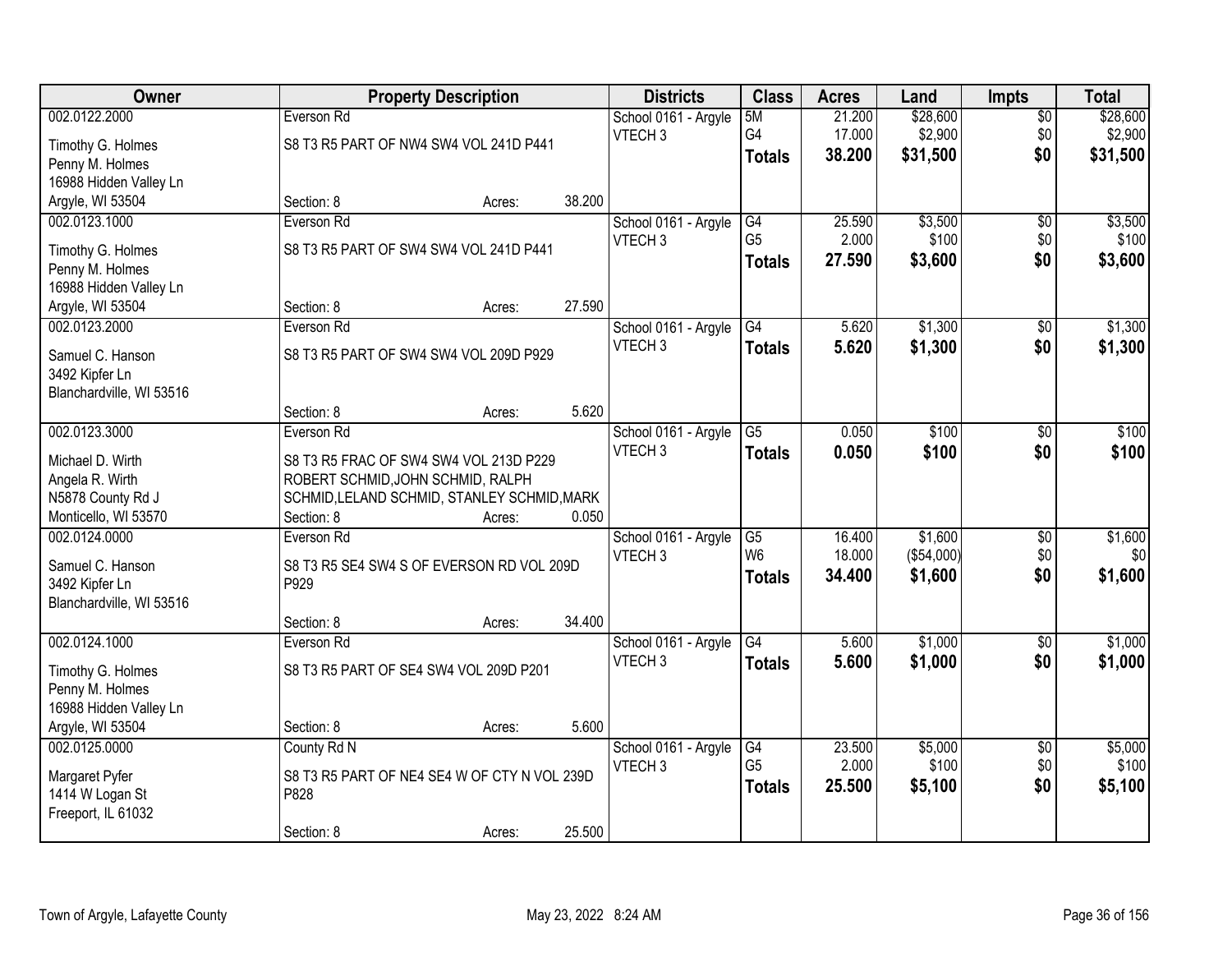| <b>Owner</b>             |                                                | <b>Property Description</b> |        | <b>Districts</b>     | <b>Class</b>   | <b>Acres</b> | Land       | <b>Impts</b>    | <b>Total</b> |
|--------------------------|------------------------------------------------|-----------------------------|--------|----------------------|----------------|--------------|------------|-----------------|--------------|
| 002.0125.1000            | County Rd N                                    |                             |        | School 0161 - Argyle | G4             | 9.500        | \$2,300    | $\overline{50}$ | \$2,300      |
| Joseph M. Sgarbossa      | S8 T3 R5 PART OF NE4 SE4 E OF CTY N DOC 341055 |                             |        | VTECH <sub>3</sub>   | G <sub>5</sub> | 1.000        | \$100      | \$0             | \$100        |
| 408 Willow St            | (SEE POS2157)                                  |                             |        |                      | W <sub>8</sub> | 4.000        | (\$12,000) | \$0             | \$0          |
| Itasca, IL 60143         |                                                |                             |        |                      | <b>Totals</b>  | 14.500       | \$2,400    | \$0             | \$2,400      |
|                          | Section: 8                                     | Acres:                      | 14.500 |                      |                |              |            |                 |              |
| 002.0126.1000            | Everson Rd                                     |                             |        | School 0161 - Argyle | G4             | 7.600        | \$1,800    | $\overline{50}$ | \$1,800      |
| Margaret Pyfer           | S8 T3 R5 PART OF NW4 SE4 S&E OF HWY VOL 239D   |                             |        | VTECH <sub>3</sub>   | G <sub>5</sub> | 12.000       | \$17,200   | \$0             | \$17,200     |
| 1414 W Logan St          | P828                                           |                             |        |                      | <b>Totals</b>  | 19.600       | \$19,000   | \$0             | \$19,000     |
| Freeport, IL 61032       |                                                |                             |        |                      |                |              |            |                 |              |
|                          | Section: 8                                     | Acres:                      | 19.600 |                      |                |              |            |                 |              |
| 002.0126.1100            | Everson Rd                                     |                             |        | School 0161 - Argyle | 5M             | 7.620        | \$10,300   | $\overline{50}$ | \$10,300     |
| Peter A. Blanchard       | S8 T3 R5 PART OF NW4 SE4 VOL 233D P393 (SEE    |                             |        | VTECH <sub>3</sub>   | G4             | 12.400       | \$2,900    | \$0             | \$2,900      |
| Elise D. Blanchard       | POS2153 & POS2154)                             |                             |        |                      | <b>Totals</b>  | 20.020       | \$13,200   | \$0             | \$13,200     |
| 6814 Chelsea St          |                                                |                             |        |                      |                |              |            |                 |              |
| Madison, WI 53719        | Section: 8                                     | Acres:                      | 20.020 |                      |                |              |            |                 |              |
| 002.0126.2000            | 5536 Everson Rd                                |                             |        | School 0161 - Argyle | G1             | 1.580        | \$6,400    | \$10,000        | \$16,400     |
| Terry G. Hawkinson       | LOT 1 CSM #16 PART NW4 SE4 N & W OF HWY DOC    |                             |        | VTECH <sub>3</sub>   | <b>Totals</b>  | 1.580        | \$6,400    | \$10,000        | \$16,400     |
| Wendy Hawkinson          | 350967 (SEE POS2153)                           |                             |        |                      |                |              |            |                 |              |
| 5546 Everson Rd          |                                                |                             |        |                      |                |              |            |                 |              |
| Blanchardville, WI 53516 | Section: 8                                     | Acres:                      | 1.580  |                      |                |              |            |                 |              |
| 002.0127.0000            | 17211 Cth N                                    |                             |        | School 0161 - Argyle | G4             | 12.000       | \$2,400    | $\overline{50}$ | \$2,400      |
| Margaret Pyfer           | S8 T3 R5 PART OF SW4 SE4 VOL 239D P828EXC LOT  |                             |        | VTECH <sub>3</sub>   | G <sub>5</sub> | 4.750        | \$20,700   | \$0             | \$20,700     |
| 1414 W Logan St          | 1 CSM 865                                      |                             |        |                      | G7             | 2.300        | \$21,900   | \$16,500        | \$38,400     |
| Freeport, IL 61032       |                                                |                             |        |                      | <b>Totals</b>  | 19.050       | \$45,000   | \$16,500        | \$61,500     |
|                          | Section: 8                                     | Acres:                      | 19.050 |                      |                |              |            |                 |              |
| 002.0127.1000            | 17205 Cth N                                    |                             |        | School 0161 - Argyle | G1             | 1.000        | \$15,000   | \$33,800        | \$48,800     |
| Boo, LLC                 | <b>LOT 1 CSM 865</b>                           |                             |        | VTECH <sub>3</sub>   | G <sub>5</sub> | 22.100       | \$32,500   | \$0             | \$32,500     |
| 4718 Roosevelt St        |                                                |                             |        |                      | G <sub>6</sub> | 7.000        | \$24,500   | \$0             | \$24,500     |
| Oregon, WI 53575         |                                                |                             |        |                      | <b>Totals</b>  | 30.100       | \$72,000   | \$33,800        | \$105,800    |
|                          | Section: 8                                     | Acres:                      | 30.100 |                      |                |              |            |                 |              |
| 002.0128.0000            | County Rd N                                    |                             |        | School 0161 - Argyle | 5M             | 2.900        | \$3,900    | $\overline{30}$ | \$3,900      |
| Margaret Pyfer           | S8 T3 R5 PART OF SE4 SE4 W OF CTY N VOL 239D   |                             |        | VTECH <sub>3</sub>   | G4             | 5.000        | \$1,200    | \$0             | \$1,200      |
| 1414 W Logan St          | P828EXC LOT 1 CSM 865                          |                             |        |                      | G <sub>5</sub> | 2.530        | \$3,400    | \$0             | \$3,400      |
| Freeport, IL 61032       |                                                |                             |        |                      | <b>Totals</b>  | 10.430       | \$8,500    | \$0             | \$8,500      |
|                          | Section: 8                                     | Acres:                      | 10.430 |                      |                |              |            |                 |              |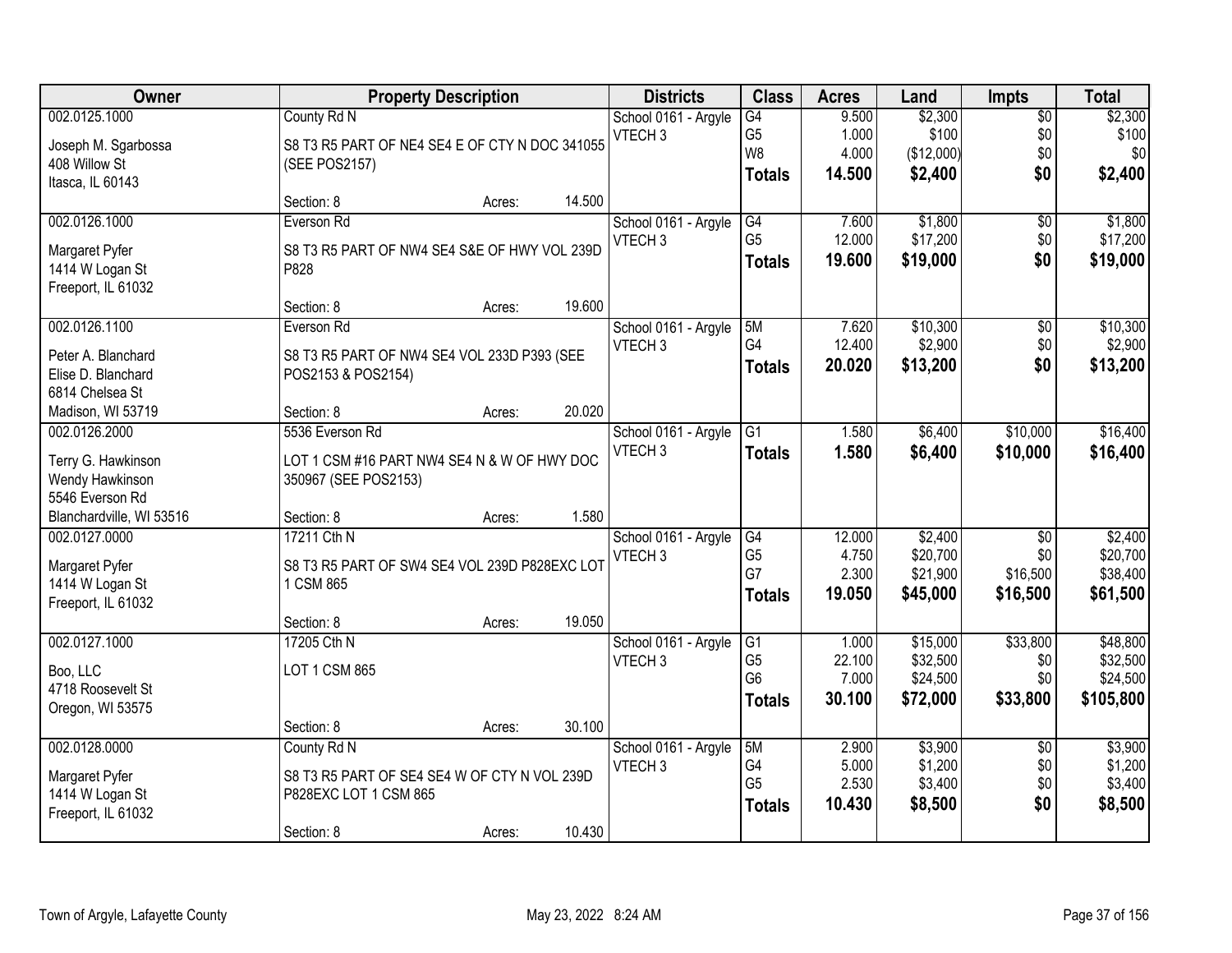| Owner                     |                                             | <b>Property Description</b> |        | <b>Districts</b>     | <b>Class</b>    | <b>Acres</b> | Land       | <b>Impts</b>    | <b>Total</b> |
|---------------------------|---------------------------------------------|-----------------------------|--------|----------------------|-----------------|--------------|------------|-----------------|--------------|
| 002.0128.1000             | County Rd N                                 |                             |        | School 0161 - Argyle | $\overline{G4}$ | 1.800        | \$300      | $\sqrt{$0}$     | \$300        |
| Samuel C. Hanson          | LOT 1 CSM #14 PART OF SE4 SE4 VOL 219D P504 |                             |        | VTECH <sub>3</sub>   | W <sub>6</sub>  | 5.000        | (\$15,000) | \$0             | \$0          |
| 3492 Kipfer Ln            |                                             |                             |        |                      | <b>Totals</b>   | 6.800        | \$300      | \$0             | \$300        |
| Blanchardville, WI 53516  |                                             |                             |        |                      |                 |              |            |                 |              |
|                           | Section: 8                                  | Acres:                      | 6.800  |                      |                 |              |            |                 |              |
| 002.0128.2000             | County Rd N                                 |                             |        | School 0161 - Argyle | G4              | 3.200        | \$800      | $\overline{50}$ | \$800        |
| Joseph M. Sgarbossa       | S8 T3 R5 PART OF SE4 SE4 EAST OF CTY N DOC  |                             |        | VTECH <sub>3</sub>   | G <sub>5</sub>  | 1.000        | \$100      | \$0             | \$100        |
| 408 Willow St             | 341055 (SEE POS2157)                        |                             |        |                      | W <sub>8</sub>  | 10.000       | (\$30,000) | \$0             | \$0          |
| Itasca, IL 60143          |                                             |                             |        |                      | <b>Totals</b>   | 14.200       | \$900      | \$0             | \$900        |
|                           | Section: 8                                  | Acres:                      | 14.200 |                      |                 |              |            |                 |              |
| 002.0129.0000             | Old Q Rd                                    |                             |        | School 0161 - Argyle | G4              | 39.000       | \$6,100    | \$0             | \$6,100      |
| Joseph M. Sgarbossa et al | NE? NE?                                     |                             |        | VTECH <sub>3</sub>   | G <sub>5</sub>  | 1.000        | \$100      | \$0             | \$100        |
| c/o Dale A. Sgarbossa     |                                             |                             |        |                      | <b>Totals</b>   | 40.000       | \$6,200    | \$0             | \$6,200      |
| 408 N Willow St           |                                             |                             |        |                      |                 |              |            |                 |              |
| Itasca, IL 60143          | Section: 9                                  | Acres:                      | 40.000 |                      |                 |              |            |                 |              |
| 002.0130.0000             | County Rd N                                 |                             |        | School 0161 - Argyle | G4              | 40.000       | \$8,200    | $\frac{1}{20}$  | \$8,200      |
| Joseph M. Sgarbossa et al | S9 T3 R5 NW4 NE4 VOL 229D P879              |                             |        | VTECH <sub>3</sub>   | <b>Totals</b>   | 40.000       | \$8,200    | \$0             | \$8,200      |
| 408 N Willow St           |                                             |                             |        |                      |                 |              |            |                 |              |
| Itasca, IL 60143          |                                             |                             |        |                      |                 |              |            |                 |              |
|                           | Section: 9                                  | Acres:                      | 40.000 |                      |                 |              |            |                 |              |
| 002.0131.0000             |                                             |                             |        | School 0161 - Argyle | $\overline{G4}$ | 40.000       | \$6,300    | $\overline{60}$ | \$6,300      |
| Joseph M. Sgarbossa et al | SW? NE?                                     |                             |        | VTECH <sub>3</sub>   | <b>Totals</b>   | 40.000       | \$6,300    | \$0             | \$6,300      |
| c/o Dale A. Sgarbossa     |                                             |                             |        |                      |                 |              |            |                 |              |
| 408 N Willow St           |                                             |                             |        |                      |                 |              |            |                 |              |
| Itasca, IL 60143          | Section: 9                                  | Acres:                      | 40.000 |                      |                 |              |            |                 |              |
| 002.0132.0000             | 17579 Old Q Rd                              |                             |        | School 0161 - Argyle | G4              | 35.700       | \$5,700    | $\sqrt{$0}$     | \$5,700      |
| Joseph M. Sgarbossa et al | SE? NE?                                     |                             |        | VTECH <sub>3</sub>   | G <sub>5</sub>  | 1.000        | \$100      | \$0             | \$100        |
| c/o Dale A. Sgarbossa     |                                             |                             |        |                      | G7              | 3.300        | \$31,400   | \$87,600        | \$119,000    |
| 408 N Willow St           |                                             |                             |        |                      | <b>Totals</b>   | 40,000       | \$37,200   | \$87,600        | \$124,800    |
| Itasca, IL 60143          | Section: 9                                  | Acres:                      | 40.000 |                      |                 |              |            |                 |              |
| 002.0133.0000             |                                             |                             |        | School 0161 - Argyle | $\overline{G4}$ | 40.000       | \$7,100    | $\overline{30}$ | \$7,100      |
| Richard A. Dammen         | S9 T3 R5 NE4 NW4 VOL 221D P887              |                             |        | VTECH <sub>3</sub>   | <b>Totals</b>   | 40.000       | \$7,100    | \$0             | \$7,100      |
| Tambrey S. Dammen         |                                             |                             |        |                      |                 |              |            |                 |              |
| 18342 County Rd N         |                                             |                             |        |                      |                 |              |            |                 |              |
| Blanchardville, WI 53516  | Section: 9                                  | Acres:                      | 40.000 |                      |                 |              |            |                 |              |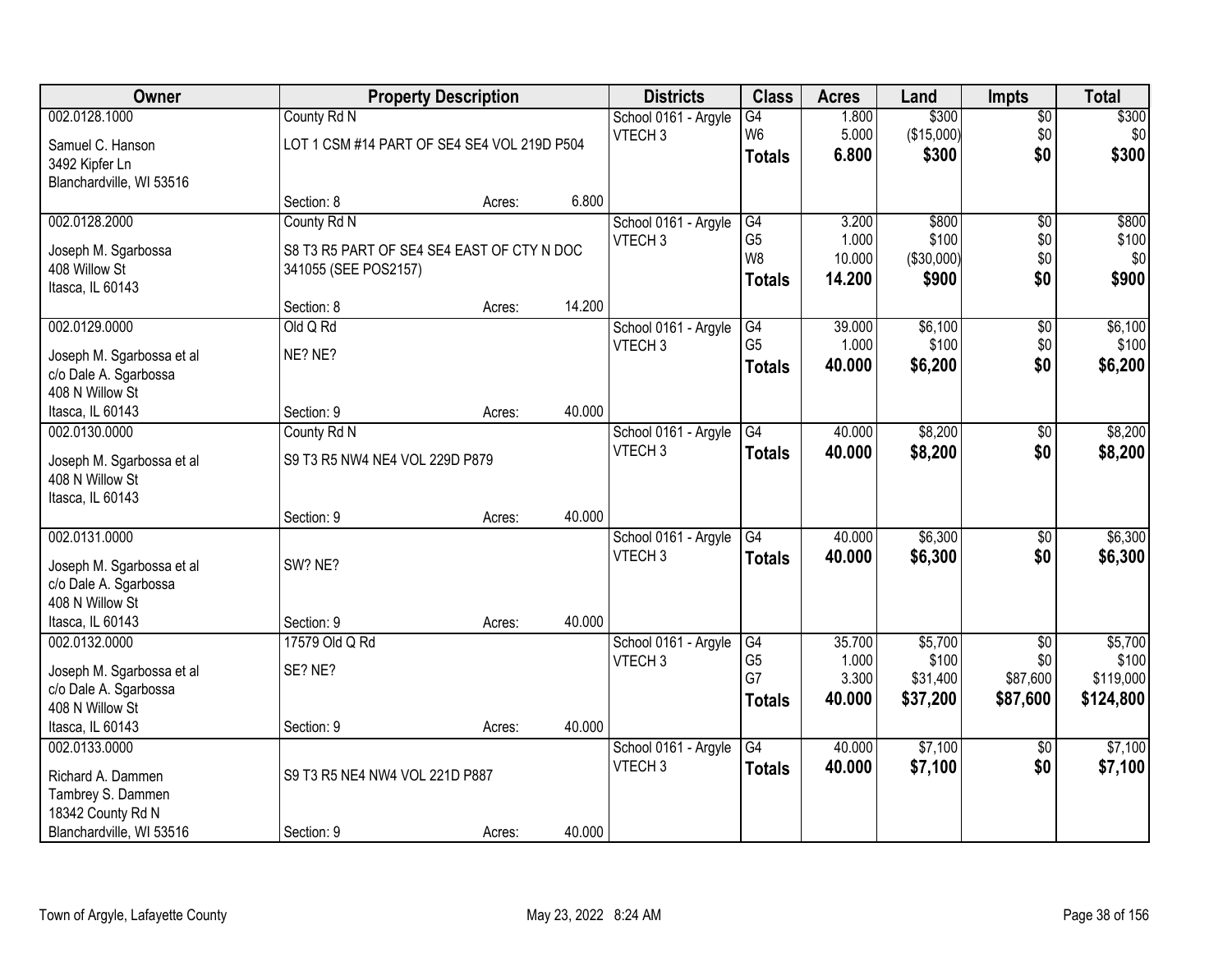| Owner                     |                                               | <b>Property Description</b> |        | <b>Districts</b>     | <b>Class</b>    | <b>Acres</b> | Land       | <b>Impts</b>    | <b>Total</b> |
|---------------------------|-----------------------------------------------|-----------------------------|--------|----------------------|-----------------|--------------|------------|-----------------|--------------|
| 002.0134.0000             | County Rd N                                   |                             |        | School 0161 - Argyle | G4              | 30.000       | \$3,100    | $\overline{50}$ | \$3,100      |
| Joseph M. Sgarbossa et al | S9 T3 R5 NW4 NW4 VOL 229D P879                |                             |        | VTECH <sub>3</sub>   | G <sub>5</sub>  | 10.000       | \$17,000   | \$0             | \$17,000     |
| 408 N Willow St           |                                               |                             |        |                      | <b>Totals</b>   | 40.000       | \$20,100   | \$0             | \$20,100     |
| Itasca, IL 60143          |                                               |                             |        |                      |                 |              |            |                 |              |
|                           | Section: 9                                    | Acres:                      | 40.000 |                      |                 |              |            |                 |              |
| 002.0135.1000             | County Rd N                                   |                             |        | School 0161 - Argyle | $\overline{G5}$ | 35.000       | \$59,500   | \$0             | \$59,500     |
| Joseph M. Sgarbossa et al | S9 T3 R5 SW4 NW4 EXC S & W OF RIVER VOL 229D  |                             |        | VTECH <sub>3</sub>   | <b>Totals</b>   | 35.000       | \$59,500   | \$0             | \$59,500     |
| 408 N Willow St           | P879                                          |                             |        |                      |                 |              |            |                 |              |
| Itasca, IL 60143          |                                               |                             |        |                      |                 |              |            |                 |              |
|                           | Section: 9                                    | Acres:                      | 35.000 |                      |                 |              |            |                 |              |
| 002.0135.2000             | County Rd N                                   |                             |        | School 0161 - Argyle | G5              | 5.000        | \$2,000    | \$0             | \$2,000      |
| Richard A. Dammen         | S9 T3 R5 PART SW4 NW4 S & W OF RIVER VOL 221D |                             |        | VTECH <sub>3</sub>   | <b>Totals</b>   | 5.000        | \$2,000    | \$0             | \$2,000      |
| Tambrey S. Dammen         | P887 (SEE POS2134)                            |                             |        |                      |                 |              |            |                 |              |
| 18342 County Rd N         |                                               |                             |        |                      |                 |              |            |                 |              |
| Blanchardville, WI 53516  | Section: 9                                    | Acres:                      | 5.000  |                      |                 |              |            |                 |              |
| 002.0136.0000             | 4778 Gunderson Rd                             |                             |        | School 0161 - Argyle | G4              | 18.000       | \$4,300    | $\sqrt{6}$      | \$4,300      |
| Joseph M. Sgarbossa et al | S9 T3 R5 SE4 NW4 VOL 229D P879                |                             |        | VTECH <sub>3</sub>   | G <sub>5</sub>  | 20.000       | \$34,000   | \$0             | \$34,000     |
| 408 N Willow St           |                                               |                             |        |                      | G7              | 2.000        | \$19,000   | \$96,900        | \$115,900    |
| Itasca, IL 60143          |                                               |                             |        |                      | <b>Totals</b>   | 40.000       | \$57,300   | \$96,900        | \$154,200    |
|                           | Section: 9                                    | Acres:                      | 40.000 |                      |                 |              |            |                 |              |
| 002.0137.1000             |                                               |                             |        | School 0161 - Argyle | $\overline{G4}$ | 27.000       | \$6,400    | $\overline{50}$ | \$6,400      |
| Joseph M. Sgarbossa et al | S9 T3 R5 NE4 SW4 VOL 229D P879                |                             |        | VTECH <sub>3</sub>   | G <sub>5</sub>  | 13.000       | \$22,100   | \$0             | \$22,100     |
| 408 N Willow St           |                                               |                             |        |                      | <b>Totals</b>   | 40.000       | \$28,500   | \$0             | \$28,500     |
| Itasca, IL 60143          |                                               |                             |        |                      |                 |              |            |                 |              |
|                           | Section: 9                                    | Acres:                      | 40.000 |                      |                 |              |            |                 |              |
| 002.0138.0000             | County Rd N                                   |                             |        | School 0161 - Argyle | $\overline{G5}$ | 1.654        | \$500      | $\overline{50}$ | \$500        |
| Joseph M. Sgarbossa       | S9 T3 R5 NW4 SW4 W OF RIVER DOC 341055 (SEE   |                             |        | VTECH <sub>3</sub>   | W8              | 17.000       | (\$51,000) | \$0             | \$0          |
| 408 Willow St             | POS2157)                                      |                             |        |                      | <b>Totals</b>   | 18.654       | \$500      | \$0             | \$500        |
| Itasca, IL 60143          |                                               |                             |        |                      |                 |              |            |                 |              |
|                           | Section: 9                                    | Acres:                      | 18.654 |                      |                 |              |            |                 |              |
| 002.0138.1000             | 4768 Gunderson Rd                             |                             |        | School 0161 - Argyle | G1              | 3.346        | \$19,400   | \$4,500         | \$23,900     |
| Joseph M. Sgarbossa et al | S9 T3 R5 PART OF NW4 SW4 VOL 216D P917        |                             |        | VTECH <sub>3</sub>   | G <sub>5</sub>  | 11.000       | \$18,700   | \$0             | \$18,700     |
| 408 N Willow St           |                                               |                             |        |                      | <b>Totals</b>   | 14.346       | \$38,100   | \$4,500         | \$42,600     |
| Itasca, IL 60143          |                                               |                             |        |                      |                 |              |            |                 |              |
|                           | Section: 9                                    | Acres:                      | 14.346 |                      |                 |              |            |                 |              |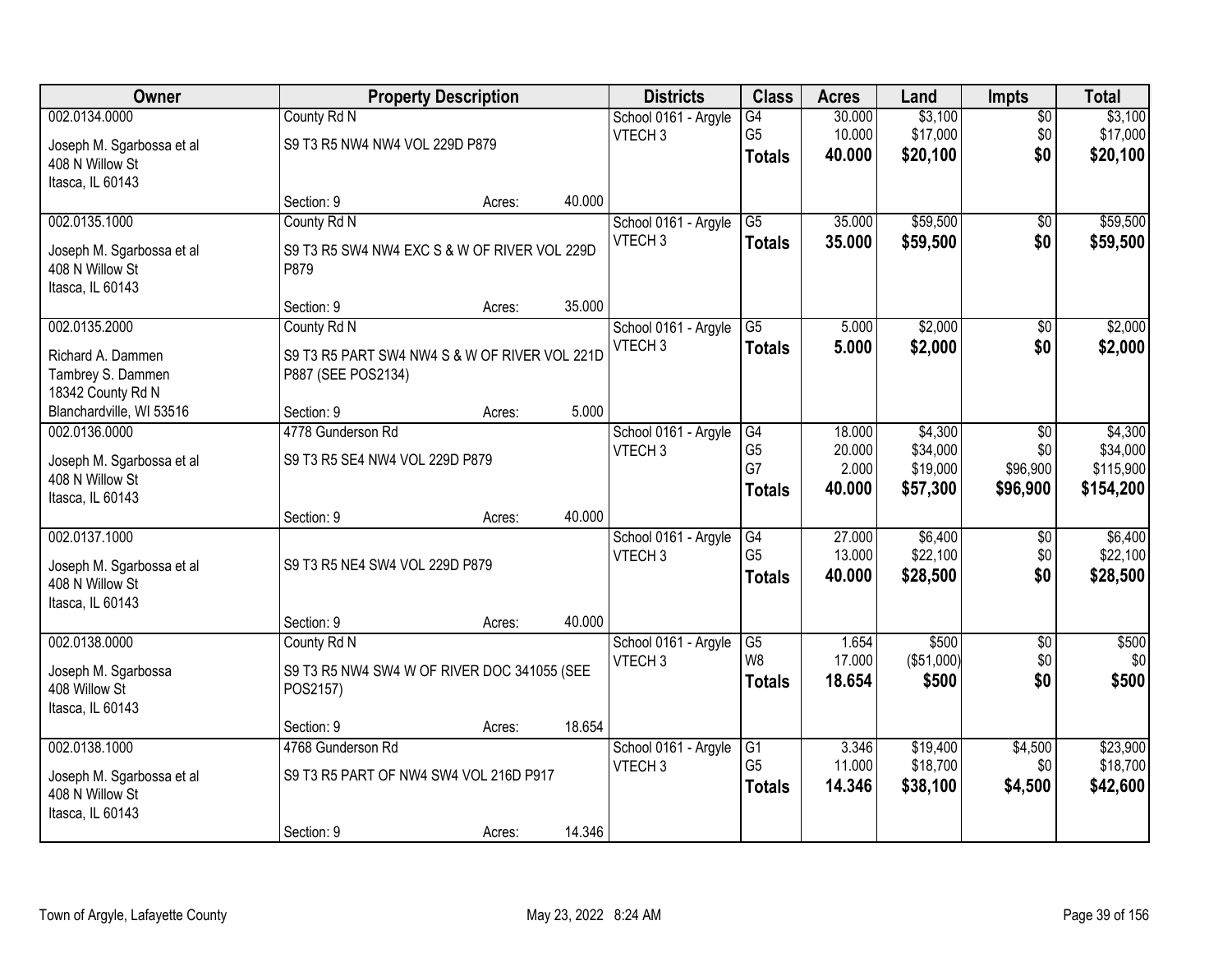| Owner                                              | <b>Property Description</b>                 |        |        | <b>Districts</b>                           | <b>Class</b>    | <b>Acres</b> | Land     | <b>Impts</b>    | <b>Total</b> |
|----------------------------------------------------|---------------------------------------------|--------|--------|--------------------------------------------|-----------------|--------------|----------|-----------------|--------------|
| 002.0138.2000                                      |                                             |        |        | School 0161 - Argyle                       | $\overline{G5}$ | 7.000        | \$11,900 | $\overline{30}$ | \$11,900     |
| Joseph M. Sgarbossa et al                          | PART NW? SW? COM 660 FT SOUTH OF NECOR      |        |        | VTECH <sub>3</sub>                         | <b>Totals</b>   | 7.000        | \$11,900 | \$0             | \$11,900     |
| 408 N Willow St                                    | THEREOF; WEST TO EAST BANK OF YELLOWSTONE   |        |        |                                            |                 |              |          |                 |              |
| Itasca, IL 60143                                   | RIVER; SLY ALG EAST BANK OF RIVER TO SOUTH  |        |        |                                            |                 |              |          |                 |              |
|                                                    | Section: 9                                  | Acres: | 7.000  |                                            |                 |              |          |                 |              |
| 002.0139.0000                                      | <b>Gunderson Rd</b>                         |        |        | School 0161 - Argyle                       | G4              | 39.000       | \$9,200  | \$0             | \$9,200      |
| Joseph M. Sgarbossa et al                          | S9 T3 R5 SW4 SW4 VOL 229D P879              |        |        | VTECH <sub>3</sub>                         | G <sub>5</sub>  | 1.000        | \$100    | \$0             | \$100        |
| 408 N Willow St                                    |                                             |        |        |                                            | <b>Totals</b>   | 40.000       | \$9,300  | \$0             | \$9,300      |
| Itasca, IL 60143                                   |                                             |        |        |                                            |                 |              |          |                 |              |
|                                                    | Section: 9                                  | Acres: | 40.000 |                                            |                 |              |          |                 |              |
| 002.0140.1000                                      | 4758 Gunderson Rd                           |        |        | School 0161 - Argyle                       | G1              | 2.000        | \$15,000 | \$73,700        | \$88,700     |
|                                                    | SE? SW? LYING N & W OF HWY                  |        |        | VTECH <sub>3</sub>                         | G4              | 19.000       | \$4,300  | \$0             | \$4,300      |
| Joseph M. Sgarbossa et al<br>408 N Willow St       |                                             |        |        |                                            | G <sub>5</sub>  | 18.000       | \$21,900 | \$0             | \$21,900     |
| Itasca, IL 60143                                   |                                             |        |        |                                            | <b>Totals</b>   | 39.000       | \$41,200 | \$73,700        | \$114,900    |
|                                                    | Section: 9                                  | Acres: | 39.000 |                                            |                 |              |          |                 |              |
| 002.0140.2000                                      | 4511 Gunderson Rd                           |        |        | School 0161 - Argyle                       | G1              | 1.000        | \$12,000 | \$101,400       | \$113,400    |
|                                                    |                                             |        |        | VTECH <sub>3</sub>                         | <b>Totals</b>   | 1.000        | \$12,000 | \$101,400       | \$113,400    |
| Aaron C. Erickson                                  | S9 T3 R5 SE4 SW4 S & E OF HWY VOL 234D P313 |        |        |                                            |                 |              |          |                 |              |
| Jennifer Erickson                                  |                                             |        |        |                                            |                 |              |          |                 |              |
| 4511 Gunderson Rd<br>Blanchardville, WI 53513-9315 | Section: 9                                  |        | 1.000  |                                            |                 |              |          |                 |              |
| 002.0141.0000                                      | Old Q Rd                                    | Acres: |        |                                            | G4              | 39.000       | \$6,600  | $\overline{50}$ | \$6,600      |
|                                                    |                                             |        |        | School 0161 - Argyle<br>VTECH <sub>3</sub> | G <sub>5</sub>  | 1.000        | \$100    | \$0             | \$100        |
| Dale A. Sgarbossa et al                            | NE? SE?                                     |        |        |                                            |                 | 40.000       | \$6,700  | \$0             | \$6,700      |
| 408 N Willow St                                    |                                             |        |        |                                            | <b>Totals</b>   |              |          |                 |              |
| Itasca, IL 60143                                   |                                             |        |        |                                            |                 |              |          |                 |              |
|                                                    | Section: 9                                  | Acres: | 40.000 |                                            |                 |              |          |                 |              |
| 002.0142.0000                                      |                                             |        |        | School 0161 - Argyle                       | G4              | 40.000       | \$3,600  | $\sqrt{$0}$     | \$3,600      |
| Dale A. Sgarbossa et al                            | NW? SE?                                     |        |        | VTECH <sub>3</sub>                         | <b>Totals</b>   | 40.000       | \$3,600  | \$0             | \$3,600      |
| 408 N Willow St                                    |                                             |        |        |                                            |                 |              |          |                 |              |
| Itasca, IL 60143                                   |                                             |        |        |                                            |                 |              |          |                 |              |
|                                                    | Section: 9                                  | Acres: | 40.000 |                                            |                 |              |          |                 |              |
| 002.0143.1000                                      | Gunderson Rd                                |        |        | School 0161 - Argyle                       | G4              | 8.000        | \$1,900  | $\overline{30}$ | \$1,900      |
| Joseph M. Sgarbossa et al                          | SW? SE? LYING N & W OF HWY                  |        |        | VTECH <sub>3</sub>                         | G <sub>5</sub>  | 6.000        | \$3,600  | \$0             | \$3,600      |
| 408 N Willow St                                    |                                             |        |        |                                            | <b>Totals</b>   | 14.000       | \$5,500  | \$0             | \$5,500      |
| Itasca, IL 60143                                   |                                             |        |        |                                            |                 |              |          |                 |              |
|                                                    | Section: 9                                  | Acres: | 14.000 |                                            |                 |              |          |                 |              |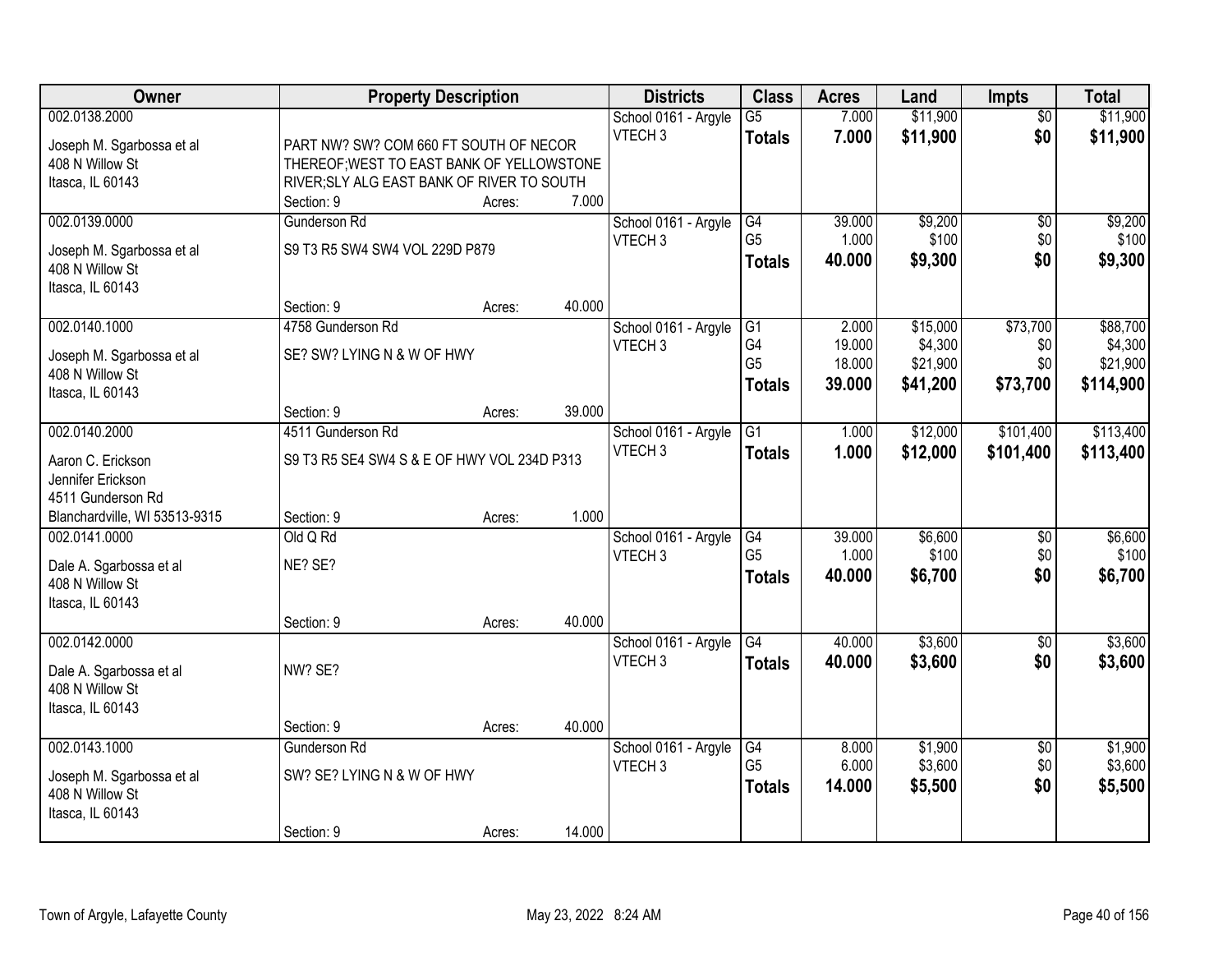| Owner                                                    | <b>Property Description</b>                  |        |        | <b>Districts</b>                           | <b>Class</b>    | <b>Acres</b> | Land        | Impts           | <b>Total</b>    |
|----------------------------------------------------------|----------------------------------------------|--------|--------|--------------------------------------------|-----------------|--------------|-------------|-----------------|-----------------|
| 002.0143.2000                                            | <b>Gunderson Rd</b>                          |        |        | School 0161 - Argyle                       | 5M              | 3.500        | \$4,700     | $\overline{50}$ | \$4,700         |
| James S. Syse                                            | S9 T3 R5 SW4 SE4 S & E OF HWY DOC 341704     |        |        | VTECH <sub>3</sub>                         | G4              | 22.500       | \$4,900     | \$0             | \$4,900         |
| Patricia Syse                                            |                                              |        |        |                                            | <b>Totals</b>   | 26.000       | \$9,600     | \$0             | \$9,600         |
| N8511 Sunnyside Rd                                       |                                              |        |        |                                            |                 |              |             |                 |                 |
| Blanchardville, WI 53516                                 | Section: 9                                   | Acres: | 26.000 |                                            |                 |              |             |                 |                 |
| 002.0144.0000                                            | Gunderson Rd                                 |        |        | School 0161 - Argyle                       | 5M              | 11.000       | \$14,900    | $\overline{50}$ | \$14,900        |
| James S. Syse                                            | S9 T3 R5 SE4 SE4 DOC 341704                  |        |        | VTECH <sub>3</sub>                         | G4              | 29.000       | \$3,900     | \$0             | \$3,900         |
| Patricia Syse                                            |                                              |        |        |                                            | <b>Totals</b>   | 40.000       | \$18,800    | \$0             | \$18,800        |
| N8511 Sunnyside Rd                                       |                                              |        |        |                                            |                 |              |             |                 |                 |
| Blanchardville, WI 53516                                 | Section: 9                                   | Acres: | 40.000 |                                            |                 |              |             |                 |                 |
| 002.0145.1100                                            | <b>River Rd</b>                              |        |        | School 0161 - Argyle                       | 5M              | 6.610        | \$4,700     | \$0             | \$4,700         |
|                                                          | <b>LOT 1 CSM 724</b>                         |        |        | VTECH <sub>3</sub>                         | G4              | 6.300        | \$1,500     | \$0             | \$1,500         |
| Kenneth J. Tyson et al<br>c/o Kenneth J & Maryanne Tyson |                                              |        |        |                                            | <b>Totals</b>   | 12.910       | \$6,200     | \$0             | \$6,200         |
| 2279 Charter Point Dr                                    |                                              |        |        |                                            |                 |              |             |                 |                 |
| Arlington Heights, IL 60004-7226                         | Section: 10                                  | Acres: | 12.910 |                                            |                 |              |             |                 |                 |
| 002.0145.1200                                            | 17869 River Rd                               |        |        | School 0161 - Argyle                       | G1              | 2.300        | \$15,900    | \$86,700        | \$102,600       |
|                                                          |                                              |        |        | VTECH <sub>3</sub>                         | <b>Totals</b>   | 2.300        | \$15,900    | \$86,700        | \$102,600       |
| Kimberly Fischer Trust                                   | <b>LOT 2 CSM 724</b>                         |        |        |                                            |                 |              |             |                 |                 |
| 2279 Charter Point Dr                                    |                                              |        |        |                                            |                 |              |             |                 |                 |
| Arlington Heights, IL 60004                              | Section: 10                                  | Acres: | 2.300  |                                            |                 |              |             |                 |                 |
| 002.0145.1300                                            | 17865 River Rd                               |        |        | School 0161 - Argyle                       | $\overline{G1}$ | 2.760        | \$17,300    | \$211,300       | \$228,600       |
|                                                          |                                              |        |        | VTECH <sub>3</sub>                         | <b>Totals</b>   | 2.760        | \$17,300    | \$211,300       | \$228,600       |
| Kenneth J. Tyson                                         | LOT 3 CSM 724                                |        |        |                                            |                 |              |             |                 |                 |
| Maryanne G. Tyson                                        |                                              |        |        |                                            |                 |              |             |                 |                 |
| 17865 River Rd                                           |                                              |        |        |                                            |                 |              |             |                 |                 |
| Argyle, WI 53504                                         | Section: 10                                  | Acres: | 2.760  |                                            |                 |              |             |                 |                 |
| 002.0145.2000                                            | <b>River Rd</b>                              |        |        | School 0161 - Argyle<br>VTECH <sub>3</sub> | G4              | 7.510        | \$1,800     | $\overline{50}$ | \$1,800         |
| Jon Erickson                                             | S10 T3 R5 PART OF NE4 NE4 VOL 238D P579 (SEE |        |        |                                            | <b>Totals</b>   | 7.510        | \$1,800     | \$0             | \$1,800         |
| Luann Erickson                                           | POS2158)                                     |        |        |                                            |                 |              |             |                 |                 |
| 18345 Old Q Rd                                           |                                              |        |        |                                            |                 |              |             |                 |                 |
| Blanchardville, WI 53516                                 | Section: 10                                  | Acres: | 7.510  |                                            |                 |              |             |                 |                 |
| 002.0145.3000                                            | 17988 River Rd                               |        |        | School 0161 - Argyle                       | W8              | 20.440       | ( \$61,300) | $\overline{50}$ | $\overline{50}$ |
| John E. Lynn                                             | LOT 1 CSM 767                                |        |        | VTECH <sub>3</sub>                         | <b>Totals</b>   | 20.440       | \$0         | \$0             | \$0             |
| Karen A. Krumm                                           |                                              |        |        |                                            |                 |              |             |                 |                 |
| 2n548 Pleasant Avenue                                    |                                              |        |        |                                            |                 |              |             |                 |                 |
| Glen Ellyn, IL 60137                                     | Section: 10                                  | Acres: | 20.440 |                                            |                 |              |             |                 |                 |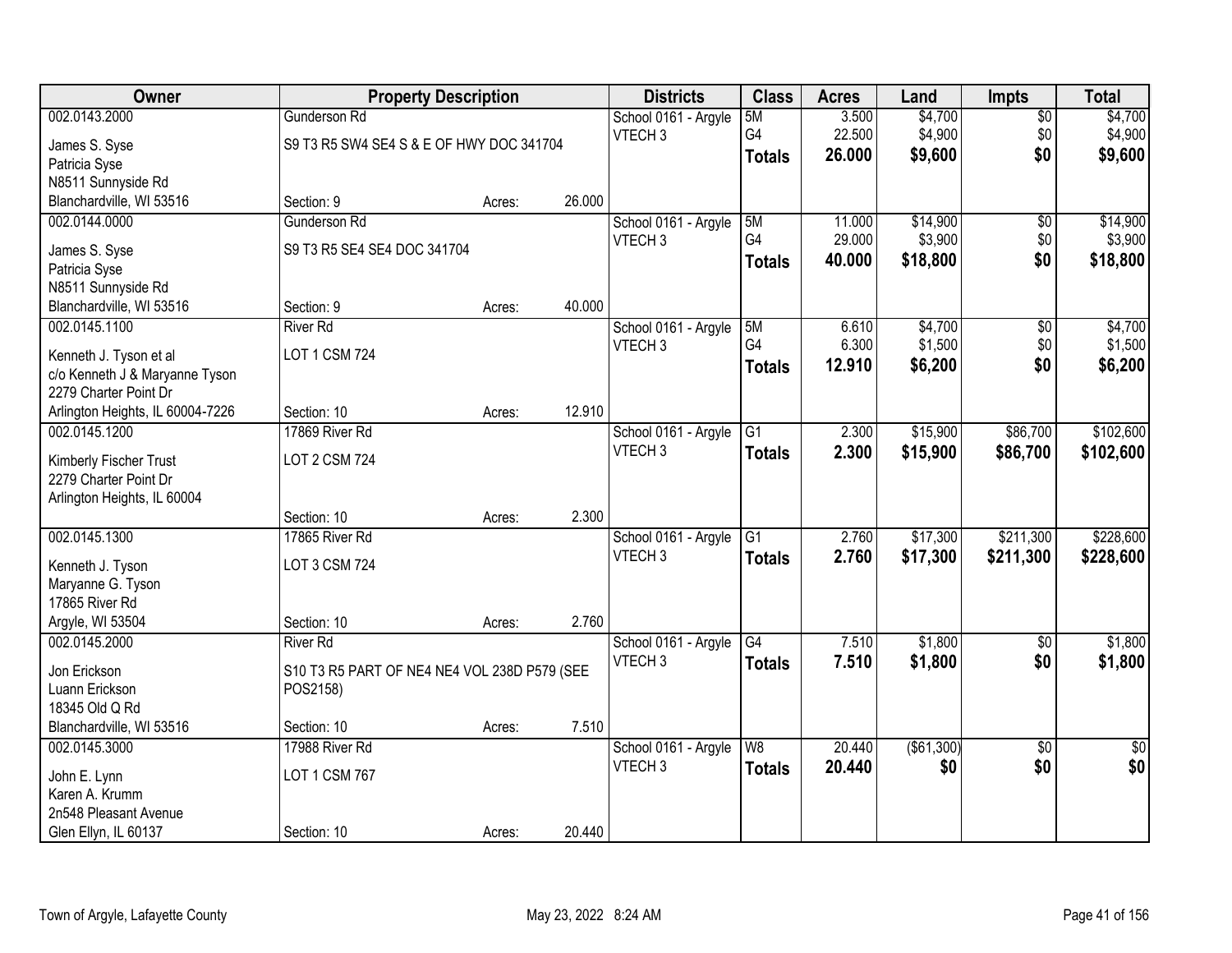| Owner                    |                                              | <b>Property Description</b> |        | <b>Districts</b>     | <b>Class</b>         | <b>Acres</b>    | Land              | <b>Impts</b>           | <b>Total</b>      |
|--------------------------|----------------------------------------------|-----------------------------|--------|----------------------|----------------------|-----------------|-------------------|------------------------|-------------------|
| 002.0146.0000            | <b>River Rd</b>                              |                             |        | School 0161 - Argyle | $\overline{G4}$      | 26.000          | \$6,200           | $\sqrt{$0}$            | \$6,200           |
| Jon Erickson             | S10 T3 R5 PART OF NW4 NE4 VOL 238D P579 (SEE |                             |        | VTECH <sub>3</sub>   | G <sub>5</sub>       | 9.000           | \$3,300           | \$0                    | \$3,300           |
| Luann Erickson           | POS2158)                                     |                             |        |                      | <b>Totals</b>        | 35.000          | \$9,500           | \$0                    | \$9,500           |
| 18345 Old Q Rd           |                                              |                             |        |                      |                      |                 |                   |                        |                   |
| Blanchardville, WI 53516 | Section: 10                                  | Acres:                      | 35.000 |                      |                      |                 |                   |                        |                   |
| 002.0147.0000            |                                              |                             |        | School 0161 - Argyle | G4                   | 40.000          | \$8,800           | \$0                    | \$8,800           |
| Paul D. Erb              | S10 T3 R5 SW4 NE4 VOL 239D P761              |                             |        | VTECH <sub>3</sub>   | <b>Totals</b>        | 40.000          | \$8,800           | \$0                    | \$8,800           |
| 17753 River Rd           |                                              |                             |        |                      |                      |                 |                   |                        |                   |
| Argyle, WI 53504         |                                              |                             |        |                      |                      |                 |                   |                        |                   |
|                          | Section: 10                                  | Acres:                      | 40.000 |                      |                      |                 |                   |                        |                   |
| 002.0148.0000            | 17867 River Rd                               |                             |        | School 0161 - Argyle | G4                   | 36.000          | \$7,100           | $\sqrt{6}$             | \$7,100           |
| Paul D. Erb              | S10 T3 R5 SE4 NE4 VOL 239D P761              |                             |        | VTECH <sub>3</sub>   | G7                   | 4.000           | \$20,000          | \$9,000                | \$29,000          |
| 17753 River Rd           |                                              |                             |        |                      | Totals               | 40.000          | \$27,100          | \$9,000                | \$36,100          |
| Argyle, WI 53504         |                                              |                             |        |                      |                      |                 |                   |                        |                   |
|                          | Section: 10                                  | Acres:                      | 40.000 |                      |                      |                 |                   |                        |                   |
| 002.0149.0000            | <b>River Rd</b>                              |                             |        | School 0161 - Argyle | G4                   | 39.750          | \$6,100           | $\sqrt{6}$             | \$6,100           |
| Paul D. Erb              | S10 T3 R5 NE4 NW4 VOL 239D P761              |                             |        | VTECH <sub>3</sub>   | G7                   | 0.250           | \$1,000           | \$1,500                | \$2,500           |
| 17753 River Rd           |                                              |                             |        |                      | <b>Totals</b>        | 40.000          | \$7,100           | \$1,500                | \$8,600           |
| Argyle, WI 53504         |                                              |                             |        |                      |                      |                 |                   |                        |                   |
|                          | Section: 10                                  | Acres:                      | 40.000 |                      |                      |                 |                   |                        |                   |
| 002.0150.0000            |                                              |                             |        | School 0161 - Argyle | $\overline{G4}$      | 40.000          | \$6,100           | \$0                    | \$6,100           |
| Paul D. Erb              | S10 T3 R5 NW4 NW4 VOL 239D P761              |                             |        | VTECH <sub>3</sub>   | <b>Totals</b>        | 40.000          | \$6,100           | \$0                    | \$6,100           |
| 17753 River Rd           |                                              |                             |        |                      |                      |                 |                   |                        |                   |
| Argyle, WI 53504         |                                              |                             |        |                      |                      |                 |                   |                        |                   |
|                          | Section: 10                                  | Acres:                      | 40.000 |                      |                      |                 |                   |                        |                   |
| 002.0151.0000            | Old Q Rd                                     |                             |        | School 0161 - Argyle | 5M                   | 7.000           | \$9,500           | $\overline{$0}$        | \$9,500           |
| Catherine E. Frey        | SW? NW?                                      |                             |        | VTECH <sub>3</sub>   | G4<br>G <sub>5</sub> | 32.000<br>1.000 | \$6,600<br>\$100  | \$0<br>\$0             | \$6,600<br>\$100  |
| 17386 Old Q Rd           |                                              |                             |        |                      | <b>Totals</b>        | 40.000          | \$16,200          | \$0                    | \$16,200          |
| Blanchardville, WI 53516 |                                              |                             |        |                      |                      |                 |                   |                        |                   |
|                          | Section: 10                                  | Acres:                      | 40.000 |                      |                      |                 |                   |                        |                   |
| 002.0152.1000            |                                              |                             |        | School 0161 - Argyle | G4<br>G <sub>5</sub> | 5.000<br>30.000 | \$900<br>\$51,000 | $\overline{60}$<br>\$0 | \$900<br>\$51,000 |
| Catherine E. Frey        | THAT PART SE? NW? LYING WEST OF PECATONICA   |                             |        | VTECH <sub>3</sub>   |                      | 35.000          |                   | \$0                    |                   |
| 17386 Old Q Rd           | <b>RIVER</b>                                 |                             |        |                      | <b>Totals</b>        |                 | \$51,900          |                        | \$51,900          |
| Blanchardville, WI 53516 |                                              |                             |        |                      |                      |                 |                   |                        |                   |
|                          | Section: 10                                  | Acres:                      | 35.000 |                      |                      |                 |                   |                        |                   |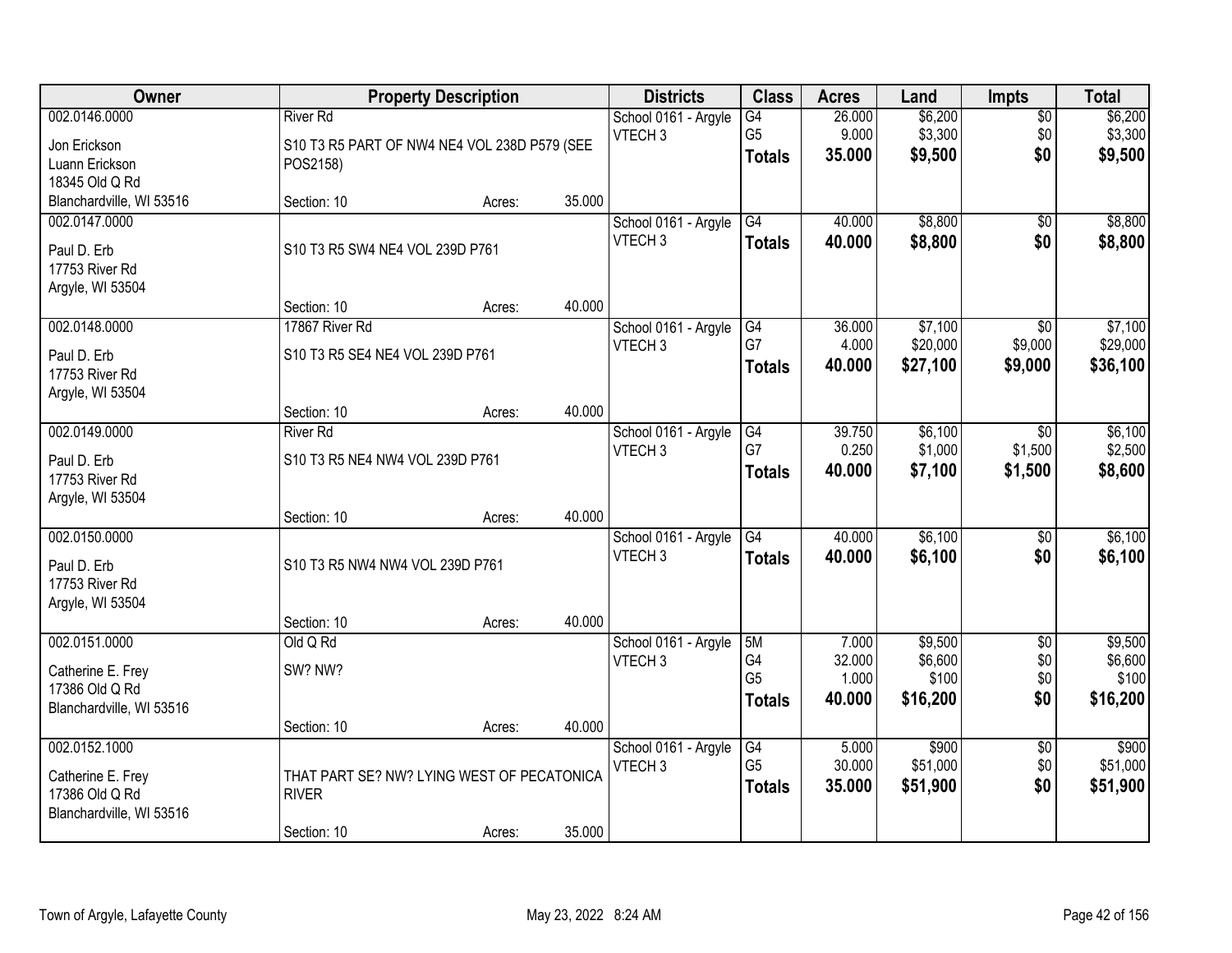| Owner                                                                                        |                                                                                                                                                    | <b>Property Description</b> |        | <b>Districts</b>                           | <b>Class</b>                                | <b>Acres</b>                        | Land                                        | <b>Impts</b>                                 | <b>Total</b>                                  |
|----------------------------------------------------------------------------------------------|----------------------------------------------------------------------------------------------------------------------------------------------------|-----------------------------|--------|--------------------------------------------|---------------------------------------------|-------------------------------------|---------------------------------------------|----------------------------------------------|-----------------------------------------------|
| 002.0152.2000<br>Paul D. Erb<br>17753 River Rd                                               | S10 T3 R5 SE4 NW4 E OF RIVER VOL 239D P761                                                                                                         |                             |        | School 0161 - Argyle<br>VTECH <sub>3</sub> | $\overline{G4}$<br><b>Totals</b>            | 5.000<br>5.000                      | \$1,200<br>\$1,200                          | $\overline{50}$<br>\$0                       | \$1,200<br>\$1,200                            |
| Argyle, WI 53504                                                                             | Section: 10                                                                                                                                        | Acres:                      | 5.000  |                                            |                                             |                                     |                                             |                                              |                                               |
| 002.0153.1000<br>Catherine E. Frey<br>17386 Old Q Rd<br>Blanchardville, WI 53516             | NORTH 35 ACRES OF NE? SW?                                                                                                                          |                             |        | School 0161 - Argyle<br>VTECH <sub>3</sub> | 5M<br>G4<br><b>Totals</b>                   | 21.000<br>14.000<br>35.000          | \$28,400<br>\$2,900<br>\$31,300             | \$0<br>\$0<br>\$0                            | \$28,400<br>\$2,900<br>\$31,300               |
| 002.0153.2000                                                                                | Section: 10                                                                                                                                        | Acres:                      | 35.000 | School 0161 - Argyle<br>VTECH <sub>3</sub> | $\overline{G5}$                             | 5.000                               | \$8,500                                     | \$0                                          | \$8,500                                       |
| Adam C. Hanson<br>Lisa Hanson<br>3492 Kipfer Ln<br>Blanchardville, WI 53516                  | S10 T3 R5 S 10 RDS OF NE4 SW4 VOL 229D P178<br>3492 OLD Q ROAD (SEE POS2161)<br>Section: 10                                                        | Acres:                      | 5.000  |                                            | <b>Totals</b>                               | 5.000                               | \$8,500                                     | \$0                                          | \$8,500                                       |
| 002.0154.0000<br>Catherine E. Frey<br>17386 Old Q Rd<br>Blanchardville, WI 53516             | 17386 Old Q Rd<br>NW? SW?                                                                                                                          |                             |        | School 0161 - Argyle<br>VTECH <sub>3</sub> | G4<br>G <sub>5</sub><br>G7<br><b>Totals</b> | 14.000<br>23.000<br>3.000<br>40.000 | \$2,400<br>\$39,200<br>\$28,500<br>\$70,100 | $\sqrt[6]{3}$<br>\$0<br>\$77,200<br>\$77,200 | \$2,400<br>\$39,200<br>\$105,700<br>\$147,300 |
|                                                                                              | Section: 10                                                                                                                                        | Acres:                      | 40.000 |                                            |                                             |                                     |                                             |                                              |                                               |
| 002.0155.0000<br>Catherine E. Frey<br>17386 Old Q Rd<br>Blanchardville, WI 53516             | Old Q Rd<br>SW? SW? EXC COM SWCOR SW? SEC 10; NORTH 208<br>FT;EAST 624 FT;SOUTH 208 FT TO OLD Q RD;WEST<br>624 FT<br>Section: 10                   |                             | 37.000 | School 0161 - Argyle<br>VTECH <sub>3</sub> | 5M<br>G4<br><b>Totals</b>                   | 2.000<br>35.000<br>37.000           | \$2,700<br>\$6,600<br>\$9,300               | \$0<br>\$0<br>\$0                            | \$2,700<br>\$6,600<br>\$9,300                 |
| 002.0155.1000<br>Mary E. Dunlavy<br>16972 Old Q Rd<br>Blanchardville, WI 53516               | 16972 Old Q Rd<br>PART SW4 SW4 COM SWCOR SW4 SEC 10:NORTH<br>208 FT; EAST 624 FT; SOUTH 208 FT TO OLD Q<br>ROAD; WEST 624 FT TO POB<br>Section: 10 | Acres:<br>Acres:            | 3.000  | School 0161 - Argyle<br>VTECH <sub>3</sub> | G1<br><b>Totals</b>                         | 3.000<br>3.000                      | \$18,000<br>\$18,000                        | \$88,100<br>\$88,100                         | \$106,100<br>\$106,100                        |
| 002.0156.0000<br>Adam C. Hanson<br>Lisa Hanson<br>3492 Kipfer Ln<br>Blanchardville, WI 53516 | Old Q Rd<br>S10 T3 R5 SE4 SW4 VOL 229D P178 3492 OLD Q<br>ROAD (SEE POS2161)<br>Section: 10                                                        | Acres:                      | 40.000 | School 0161 - Argyle<br>VTECH <sub>3</sub> | 5M<br>G4<br>G <sub>5</sub><br><b>Totals</b> | 25.000<br>11.000<br>4.000<br>40.000 | \$31,300<br>\$2,600<br>\$6,800<br>\$40,700  | $\overline{50}$<br>\$0<br>\$0<br>\$0         | \$31,300<br>\$2,600<br>\$6,800<br>\$40,700    |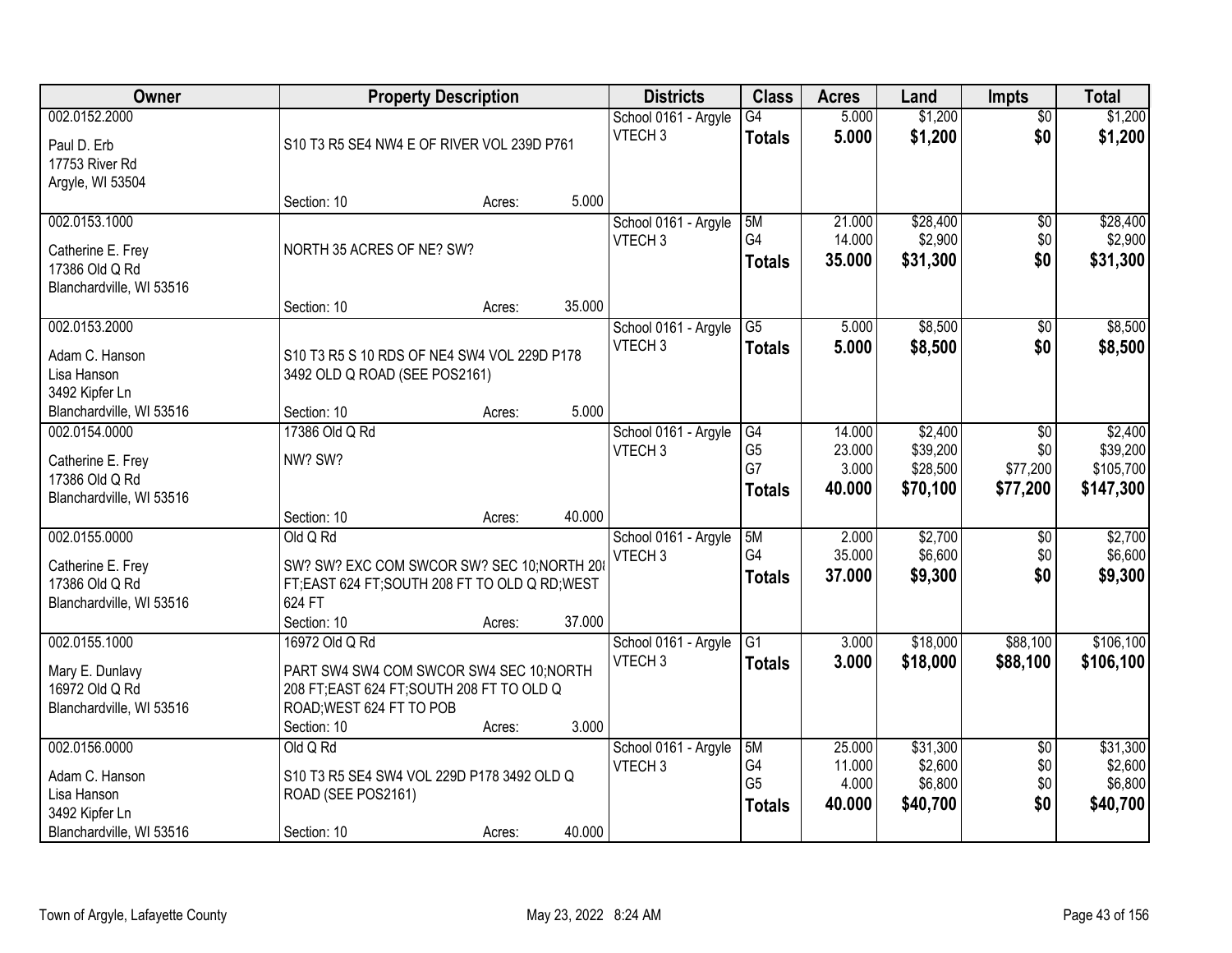| Owner                    |                                                 | <b>Property Description</b> |        | <b>Districts</b>     | <b>Class</b>    | <b>Acres</b> | Land     | <b>Impts</b>    | <b>Total</b> |
|--------------------------|-------------------------------------------------|-----------------------------|--------|----------------------|-----------------|--------------|----------|-----------------|--------------|
| 002.0157.0000            |                                                 |                             |        | School 0161 - Argyle | G4              | 27.750       | \$4,200  | $\overline{50}$ | \$4,200      |
| Paul D. Erb              | S10 T3 R5 NE4 SE4 EXC S OF RIVER VOL 239D P761  |                             |        | VTECH <sub>3</sub>   | G <sub>5</sub>  | 1.000        | \$100    | \$0             | \$100        |
| 17753 River Rd           |                                                 |                             |        |                      | G7              | 0.250        | \$1,000  | \$1,500         | \$2,500      |
| Argyle, WI 53504         |                                                 |                             |        |                      | <b>Totals</b>   | 29.000       | \$5,300  | \$1,500         | \$6,800      |
|                          | Section: 10                                     | Acres:                      | 29.000 |                      |                 |              |          |                 |              |
| 002.0157.1000            |                                                 |                             |        | School 0161 - Argyle | $\overline{G5}$ | 11.000       | \$18,700 | $\overline{50}$ | \$18,700     |
| Adam C. Hanson           | S10 T3 R5 PART NE SE S OF RIVER VOL 229D P178   |                             |        | VTECH <sub>3</sub>   | <b>Totals</b>   | 11.000       | \$18,700 | \$0             | \$18,700     |
| Lisa Hanson              | 3492 OLD Q ROAD (SEE POS2161)                   |                             |        |                      |                 |              |          |                 |              |
| 3492 Kipfer Ln           |                                                 |                             |        |                      |                 |              |          |                 |              |
| Blanchardville, WI 53516 | Section: 10                                     | Acres:                      | 11.000 |                      |                 |              |          |                 |              |
| 002.0158.1000            |                                                 |                             |        | School 0161 - Argyle | G4              | 19.000       | \$4,000  | $\overline{50}$ | \$4,000      |
|                          |                                                 |                             |        | VTECH <sub>3</sub>   | <b>Totals</b>   | 19.000       | \$4,000  | \$0             | \$4,000      |
| Paul D. Erb              | S10 T3 R5 NW4 SE4 N & E OF RIVER VOL 239D P761  |                             |        |                      |                 |              |          |                 |              |
| 17753 River Rd           |                                                 |                             |        |                      |                 |              |          |                 |              |
| Argyle, WI 53504         |                                                 |                             |        |                      |                 |              |          |                 |              |
|                          | Section: 10                                     | Acres:                      | 19.000 |                      |                 |              |          |                 |              |
| 002.0158.2000            |                                                 |                             |        | School 0161 - Argyle | G5              | 5.000        | \$8,500  | $\sqrt[6]{}$    | \$8,500      |
| Catherine E. Frey        | PART NW? SE? BEG AT A POINT 10 RDS NORTH OF     |                             |        | VTECH <sub>3</sub>   | <b>Totals</b>   | 5.000        | \$8,500  | \$0             | \$8,500      |
| 17386 Old Q Rd           | THE SWCOR SAID NW? SE?; NORTH 70 RDS; SELY      |                             |        |                      |                 |              |          |                 |              |
| Blanchardville, WI 53516 | W/BANK OF PECATONICA RIVER 33 RDS;SWLY 45       |                             |        |                      |                 |              |          |                 |              |
|                          | Section: 10                                     | Acres:                      | 5.000  |                      |                 |              |          |                 |              |
| 002.0158.3000            |                                                 |                             |        | School 0161 - Argyle | $\overline{G4}$ | 16.000       | \$3,800  | $\overline{30}$ | \$3,800      |
| Adam C. Hanson           | S10 T3 R5 PART NW4 SE4 S & W OF RIVER VOL 229D  |                             |        | VTECH <sub>3</sub>   | <b>Totals</b>   | 16,000       | \$3,800  | \$0             | \$3,800      |
| Lisa Hanson              | P178 3492 OLD Q ROAD (SEE POS2161)              |                             |        |                      |                 |              |          |                 |              |
| 3492 Kipfer Ln           |                                                 |                             |        |                      |                 |              |          |                 |              |
| Blanchardville, WI 53516 | Section: 10                                     | Acres:                      | 16.000 |                      |                 |              |          |                 |              |
| 002.0159.1000            | 3492 Kipfer Ln                                  |                             |        | School 0161 - Argyle | G4              | 25.000       | \$5,900  | $\sqrt{6}$      | \$5,900      |
|                          |                                                 |                             |        | VTECH <sub>3</sub>   | G <sub>5</sub>  | 12.000       | \$20,400 | \$0             | \$20,400     |
| Adam C. Hanson           | S10 T3 R5 SW4 SE4 VOL 229D P178 9 (SEE POS2161) |                             |        |                      | G7              | 3.000        | \$28,500 | \$371,900       | \$400,400    |
| Lisa Hanson              |                                                 |                             |        |                      | <b>Totals</b>   | 40.000       | \$54,800 | \$371,900       | \$426,700    |
| 3492 Kipfer Ln           |                                                 |                             |        |                      |                 |              |          |                 |              |
| Blanchardville, WI 53516 | Section: 10                                     | Acres:                      | 40.000 |                      |                 |              |          |                 |              |
| 002.0160.0000            |                                                 |                             |        | School 0161 - Argyle | G4              | 8.000        | \$2,200  | $\overline{30}$ | \$2,200      |
| Adam C. Hanson           | S10 T3 R5 SE4 SE4 VOL 229D P178 3492 OLD Q      |                             |        | VTECH <sub>3</sub>   | G <sub>5</sub>  | 32.000       | \$54,400 | \$0             | \$54,400     |
| Lisa Hanson              | ROAD (SEE POS2161)                              |                             |        |                      | <b>Totals</b>   | 40.000       | \$56,600 | \$0             | \$56,600     |
| 3492 Kipfer Ln           |                                                 |                             |        |                      |                 |              |          |                 |              |
| Blanchardville, WI 53516 | Section: 10                                     | Acres:                      | 40.000 |                      |                 |              |          |                 |              |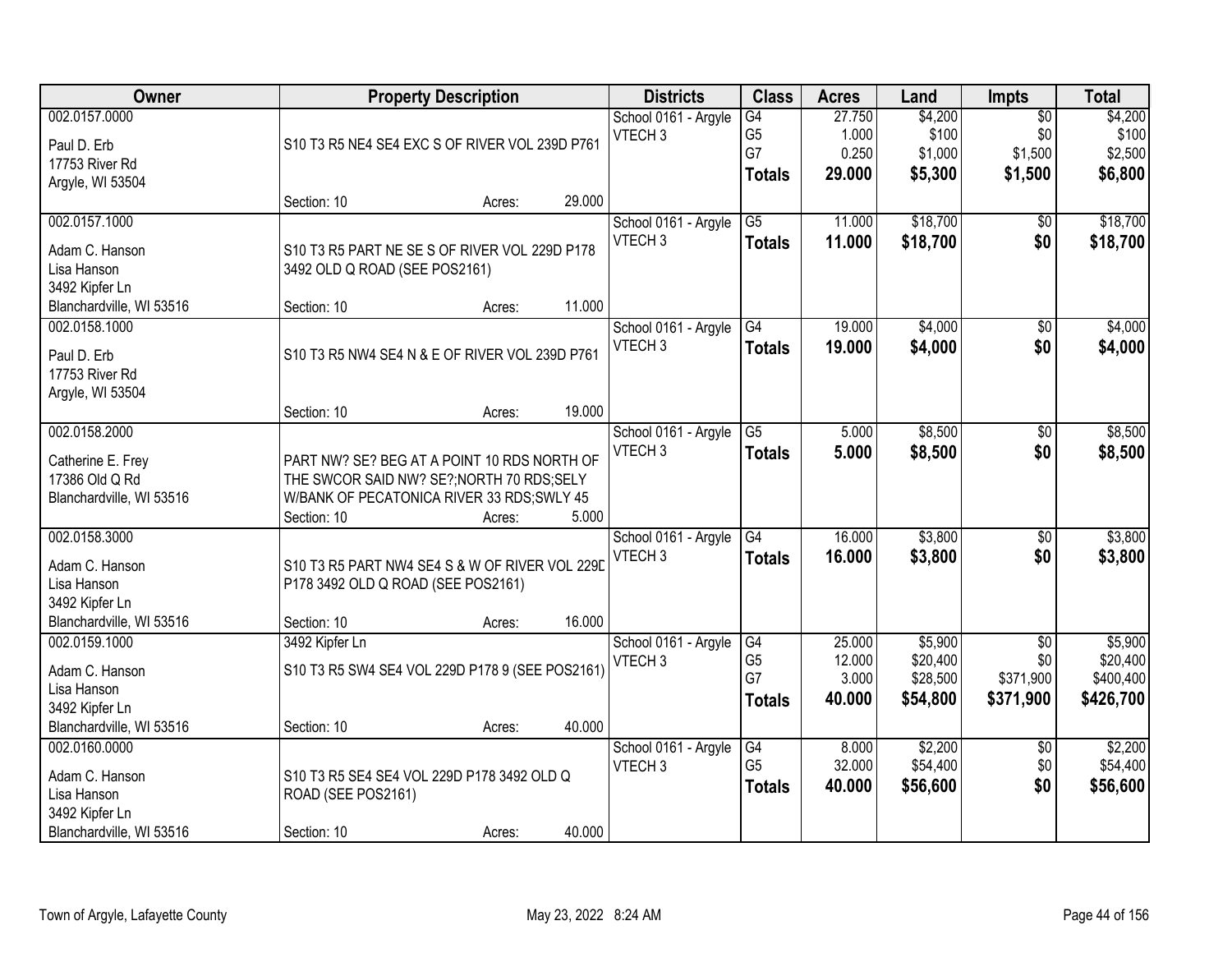| Owner                                   |                                               | <b>Property Description</b> |         | <b>Districts</b>     | <b>Class</b>    | <b>Acres</b> | Land          | <b>Impts</b>    | <b>Total</b>    |
|-----------------------------------------|-----------------------------------------------|-----------------------------|---------|----------------------|-----------------|--------------|---------------|-----------------|-----------------|
| 002.0161.0000                           | State Highway 78                              |                             |         | School 0490 -        | 5M              | 9.000        | \$12,600      | $\overline{50}$ | \$12,600        |
| Blue Vista Farm, LLC                    | S11 T3 R5 NE4 NE4 DOC 332529 (SEE POS2127)    |                             |         | Pecatonica           | G4              | 17.000       | \$3,800       | \$0             | \$3,800         |
| 742 Foxfield Rd                         |                                               |                             |         | VTECH <sub>3</sub>   | G <sub>5</sub>  | 14.000       | \$22,200      | \$0             | \$22,200        |
| Oregon, WI 53575                        |                                               |                             |         |                      | <b>Totals</b>   | 40.000       | \$38,600      | \$0             | \$38,600        |
|                                         | Section: 11                                   | Acres:                      | 40.000  |                      |                 |              |               |                 |                 |
| 002.0162.0000                           |                                               |                             |         | School 0490 -        | 5M              | 13.000       | \$18,200      | \$0             | \$18,200        |
| Blue Vista Farm, LLC                    | S11 T3 R5 NW4 NE4 DOC 332529 (SEE POS2127)    |                             |         | Pecatonica           | G4              | 27.000       | \$5,900       | \$0             | \$5,900         |
| 742 Foxfield Rd                         |                                               |                             |         | VTECH <sub>3</sub>   | <b>Totals</b>   | 40.000       | \$24,100      | \$0             | \$24,100        |
| Oregon, WI 53575                        |                                               |                             |         |                      |                 |              |               |                 |                 |
|                                         | Section: 11                                   | Acres:                      | 40.000  |                      |                 |              |               |                 |                 |
| 002.0163.0000                           | 17604 River Rd                                |                             |         | School 0490 -        | G4              | 25.000       | \$5,900       | $\overline{50}$ | \$5,900         |
|                                         | S11 T3 R5 SW4 NE4 DOC 349971                  |                             |         | Pecatonica           | G <sub>5</sub>  | 12.000       | \$20,400      | \$0             | \$20,400        |
| Blue Vista Farm, LLC<br>742 Foxfield Rd |                                               |                             |         | VTECH <sub>3</sub>   | G7              | 3.000        | \$28,500      | \$600           | \$29,100        |
| Oregon, WI 53575                        |                                               |                             |         |                      | <b>Totals</b>   | 40.000       | \$54,800      | \$600           | \$55,400        |
|                                         | Section: 11                                   | Acres:                      | 40.000  |                      |                 |              |               |                 |                 |
| 002.0164.0000                           | State Highway 78                              |                             |         | School 0490 -        | 5M              | 12.000       | \$16,800      | \$0             | \$16,800        |
|                                         |                                               |                             |         | Pecatonica           | G4              | 16.000       | \$2,800       | \$0             | \$2,800         |
| Blue Vista Farm, LLC<br>742 Foxfield Rd | S11 T3 R5 SE4 NE4 DOC 332529 (SEE POS2127)    |                             |         | VTECH <sub>3</sub>   | G <sub>5</sub>  | 12.000       | \$17,200      | \$0             | \$17,200        |
| Oregon, WI 53575                        |                                               |                             |         |                      | <b>Totals</b>   | 40.000       | \$36,800      | \$0             | \$36,800        |
|                                         | Section: 11                                   | Acres:                      | 40.000  |                      |                 |              |               |                 |                 |
| 002.0165.1000                           |                                               |                             |         | School 0161 - Argyle | W <sub>6</sub>  | 31.060       | $($ \$88,800) | \$0             | $\overline{50}$ |
|                                         |                                               |                             |         | VTECH <sub>3</sub>   | <b>Totals</b>   | 31.060       | \$0           | \$0             | \$0             |
| Blue Vista Farm, LLC                    | LOT 1 CSM 123                                 |                             |         |                      |                 |              |               |                 |                 |
| 742 Foxfield Rd                         |                                               |                             |         |                      |                 |              |               |                 |                 |
| Oregon, WI 53575                        | Section: 11                                   |                             | 31.060  |                      |                 |              |               |                 |                 |
| 002.0166.1000                           | <b>River Rd</b>                               | Acres:                      |         | School 0490 -        | G4              | 58.000       | \$4,000       | $\overline{50}$ | \$4,000         |
|                                         |                                               |                             |         | Pecatonica           | G <sub>5</sub>  | 19.260       | \$12,300      | \$0             | \$12,300        |
| Jennifer C. Ross                        | S2 & S11 T3 R5 LOT 1 CSM #676 (S/EASE PER DOC |                             |         | VTECH <sub>3</sub>   | G7              | 0.870        | \$5,500       | \$22,000        | \$27,500        |
| c/o Jennifer C. Ross                    | 349853) PART SE4 SW4 & SW4 SW4 S2 & PRT NE4   |                             |         |                      | W <sub>6</sub>  | 13.000       | (\$15,000)    | \$0             | \$0             |
| 17894 River Rd                          | NW4 & NW4 NW4 S11 DOC 349436                  |                             |         |                      | W <sub>8</sub>  | 29.000       | (\$57,000)    | \$0             | \$0             |
| Argyle, WI 53541                        | Section: 11                                   | Acres:                      | 120.130 |                      | <b>Totals</b>   | 120.130      | \$21,800      | \$22,000        | \$43,800        |
| 002.0166.2000                           |                                               |                             |         | School 0490 -        | $\overline{G4}$ | 0.390        | \$100         | \$0             | \$100           |
|                                         |                                               |                             |         | Pecatonica           | W <sub>8</sub>  | 11.000       | (\$34,200)    | \$0             | \$0             |
| Gary W. Chapin<br>17890 River Rd        | S11 T3 R5 LOT 2 CSM #676 (W/EASE PER DOC      |                             |         | VTECH <sub>3</sub>   | <b>Totals</b>   | 11.390       | \$100         | \$0             | \$100           |
| Argyle, WI 53504-9726                   | 349853) PART NW4 NW4 DOC 349852               |                             |         |                      |                 |              |               |                 |                 |
|                                         | Section: 11                                   | Acres:                      | 11.390  |                      |                 |              |               |                 |                 |
|                                         |                                               |                             |         |                      |                 |              |               |                 |                 |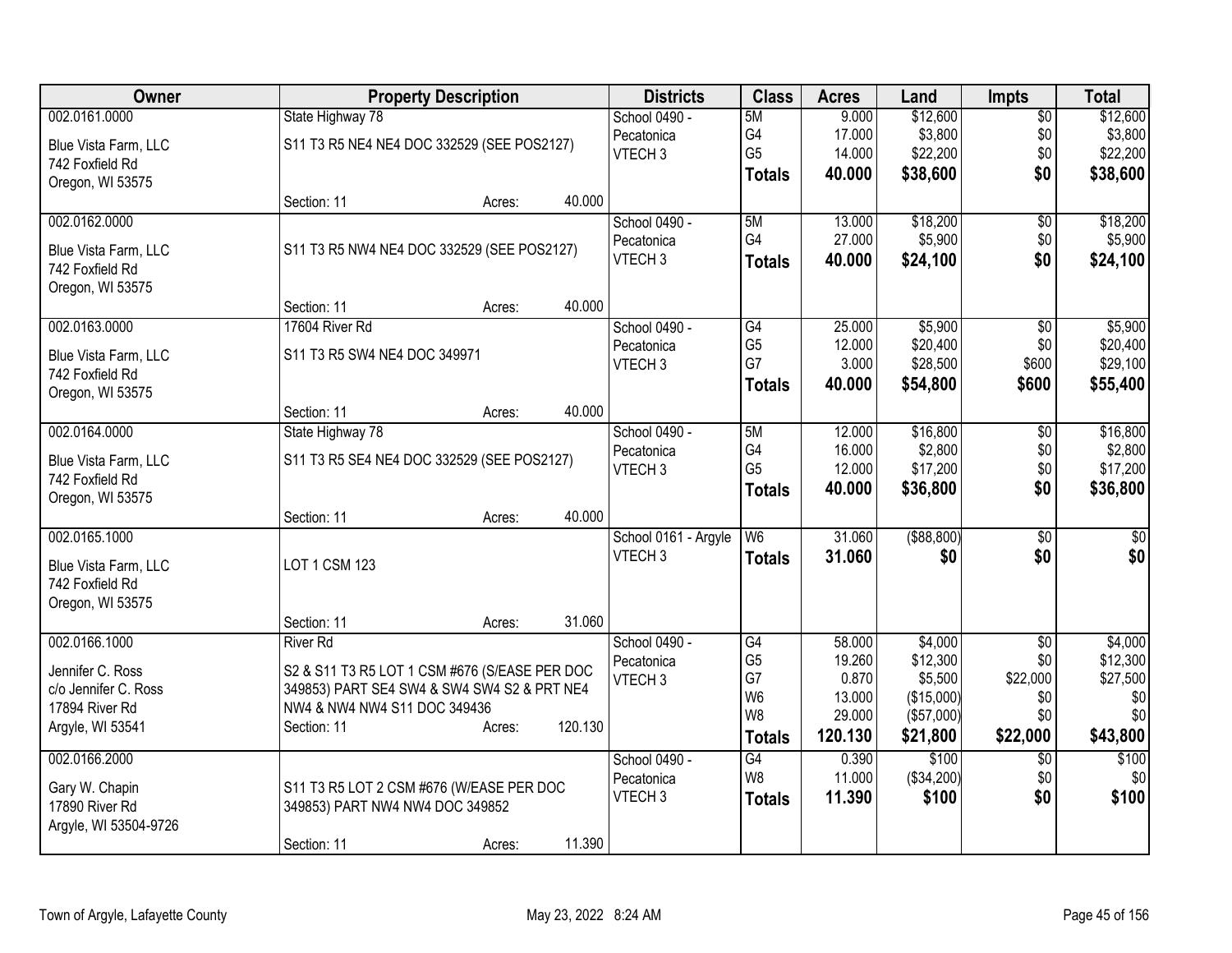| Owner                                           | <b>Property Description</b>                            |        |        | <b>Districts</b>     | <b>Class</b>             | <b>Acres</b> | Land       | <b>Impts</b>    | <b>Total</b> |
|-------------------------------------------------|--------------------------------------------------------|--------|--------|----------------------|--------------------------|--------------|------------|-----------------|--------------|
| 002.0166.3000                                   | 17890 River Rd                                         |        |        | School 0490 -        | $\overline{G1}$          | 2.000        | \$13,000   | \$140,500       | \$153,500    |
| Gary W. Chapin                                  | S11 T3 R5 LOT 3 CSM #676 (W/EASE PER DOC               |        |        | Pecatonica           | <b>Totals</b>            | 2.000        | \$13,000   | \$140,500       | \$153,500    |
| 17890 River Rd                                  | 349853) PART NW4 NW4 DOC 349852                        |        |        | VTECH <sub>3</sub>   |                          |              |            |                 |              |
| Argyle, WI 53504-9726                           |                                                        |        |        |                      |                          |              |            |                 |              |
|                                                 | Section: 11                                            | Acres: | 2.000  |                      |                          |              |            |                 |              |
| 002.0167.1100                                   | 17862 River Rd                                         |        |        | School 0490 -        | G1                       | 5.000        | \$24,000   | \$120,200       | \$144,200    |
| Kurt A. Waage                                   | S11 T3 R5 PART OF SWNW N & E OF HWY DOC                |        |        | Pecatonica           | <b>Totals</b>            | 5.000        | \$24,000   | \$120,200       | \$144,200    |
| Kreg S. Waage                                   | 344258 (RONALD & DIANE-LIFE EST)                       |        |        | VTECH <sub>3</sub>   |                          |              |            |                 |              |
| C/O Ronald & Diane Waage                        |                                                        |        |        |                      |                          |              |            |                 |              |
| PO Box 213                                      | Section: 11                                            | Acres: | 5.000  |                      |                          |              |            |                 |              |
| Argyle, WI 53504                                |                                                        |        |        |                      |                          |              |            |                 |              |
| 002.0167.2000                                   | <b>River Rd</b>                                        |        |        | School 0161 - Argyle | G4                       | 17.000       | \$4,000    | \$0             | \$4,000      |
|                                                 |                                                        |        |        | VTECH <sub>3</sub>   | <b>Totals</b>            | 17.000       | \$4,000    | \$0             | \$4,000      |
| Paul D. Erb<br>17753 River Rd                   | S11 T3 R5 SW4 NW4 S & W OF HWY VOL 239D P761           |        |        |                      |                          |              |            |                 |              |
| Argyle, WI 53504                                |                                                        |        |        |                      |                          |              |            |                 |              |
|                                                 | Section: 11                                            | Acres: | 17.000 |                      |                          |              |            |                 |              |
| 002.0167.3000                                   | 17860 River Rd                                         |        |        | School 0161 - Argyle | $\overline{G1}$          | 2.900        | \$17,700   | \$214,000       | \$231,700    |
|                                                 |                                                        |        |        | VTECH <sub>3</sub>   | <b>Totals</b>            | 2.900        | \$17,700   | \$214,000       | \$231,700    |
| Matthew R. Flannery                             | <b>LOT 1 CSM 808</b>                                   |        |        |                      |                          |              |            |                 |              |
| Lisa J. Rogers                                  |                                                        |        |        |                      |                          |              |            |                 |              |
| 17860 River Rd                                  |                                                        |        |        |                      |                          |              |            |                 |              |
| Argyle, WI 53504                                | Section: 11                                            | Acres: | 2.900  |                      |                          |              |            |                 |              |
| 002.0167.4000                                   | 17858 River Rd                                         |        |        | School 0161 - Argyle | G1                       | 9.020        | \$28,000   | \$156,200       | \$184,200    |
| Christal R. Frakes                              | <b>LOT 2 CSM 808</b>                                   |        |        | VTECH <sub>3</sub>   | <b>Totals</b>            | 9.020        | \$28,000   | \$156,200       | \$184,200    |
| Virginia R. Morgan                              |                                                        |        |        |                      |                          |              |            |                 |              |
| 17858 River Rd                                  |                                                        |        |        |                      |                          |              |            |                 |              |
| Argyle, WI 53504                                | Section: 11                                            | Acres: | 9.020  |                      |                          |              |            |                 |              |
| 002.0167.5000                                   | 17760 River Rd                                         |        |        | School 0161 - Argyle | G1                       | 0.500        | \$6,000    | \$68,300        | \$74,300     |
| Anndre Dove                                     | LOT 3 CSM 808                                          |        |        | VTECH <sub>3</sub>   | G <sub>6</sub>           | 5.620        | \$16,900   | \$0             | \$16,900     |
| <b>Bryan Dove</b>                               |                                                        |        |        |                      | <b>Totals</b>            | 6.120        | \$22,900   | \$68,300        | \$91,200     |
| 516 S Main St                                   |                                                        |        |        |                      |                          |              |            |                 |              |
| Monticello, WI 53570                            | Section: 11                                            | Acres: | 6.120  |                      |                          |              |            |                 |              |
| 002.0168.0000                                   | <b>River Rd</b>                                        |        |        | School 0490 -        | $\overline{\mathsf{W}8}$ | 20.230       | (\$60,700) | $\overline{50}$ | $\sqrt{50}$  |
|                                                 |                                                        |        |        | Pecatonica           | <b>Totals</b>            | 20.230       | \$0        | \$0             | \$0          |
| Daley-Bean Living Trust et al<br>17740 River Rd | PART SE? NW? COM W? COR SEC 11;N89?35'46"E             |        |        | VTECH <sub>3</sub>   |                          |              |            |                 |              |
| PO Box 196                                      | 2598.10' TO CENTER OF SAID SEC & NECOR LOT 1           |        |        |                      |                          |              |            |                 |              |
| Argyle, WI 53504                                | CSM 123, BEING POB; ALG NLI SAID LOT 1,<br>Section: 11 |        | 20.230 |                      |                          |              |            |                 |              |
|                                                 |                                                        | Acres: |        |                      |                          |              |            |                 |              |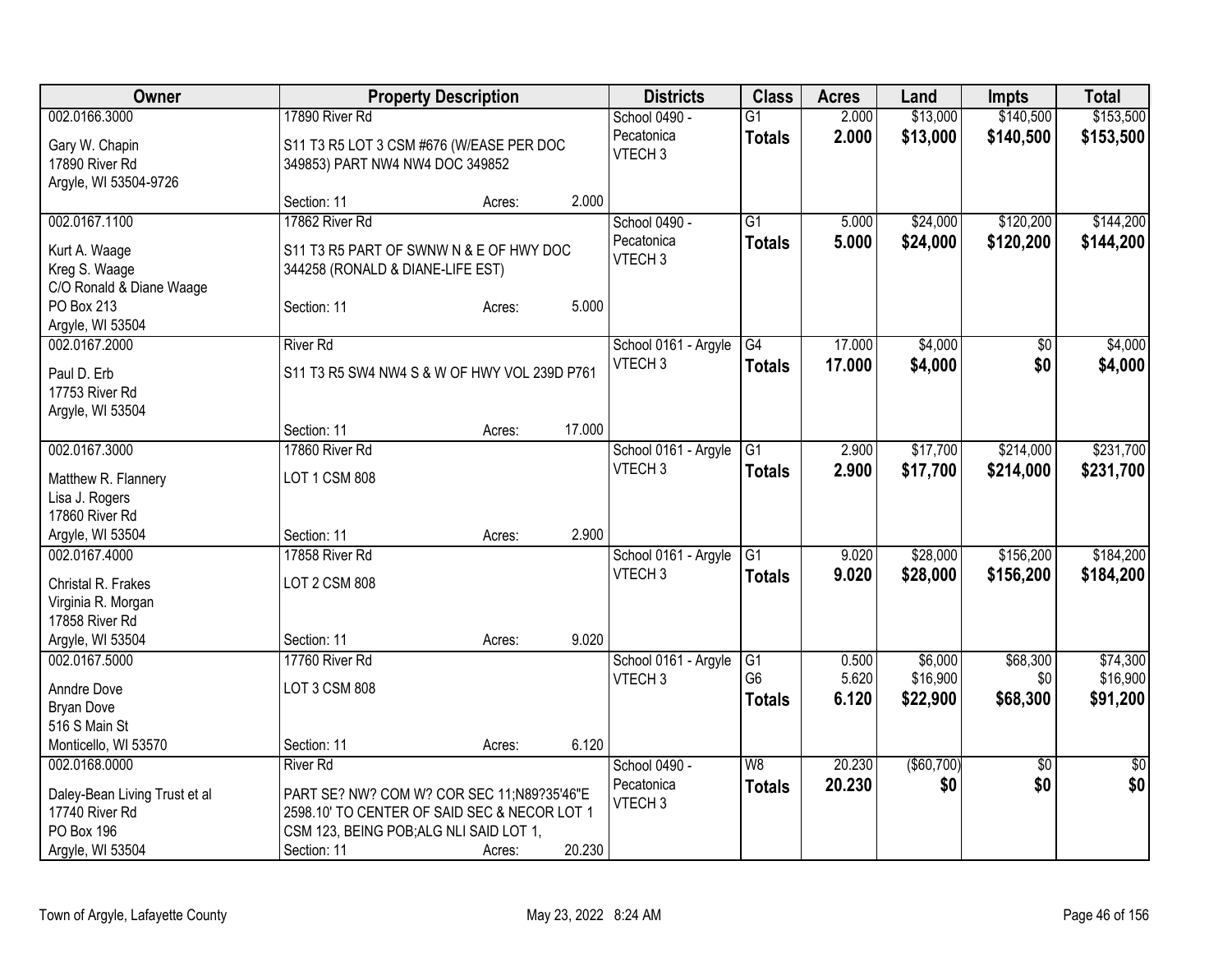| Owner                         | <b>Property Description</b>                       | <b>Districts</b>     | <b>Class</b>             | <b>Acres</b> | Land        | <b>Impts</b>    | <b>Total</b>    |
|-------------------------------|---------------------------------------------------|----------------------|--------------------------|--------------|-------------|-----------------|-----------------|
| 002.0168.1000                 | 17740 River Rd                                    | School 0490 -        | $\overline{G1}$          | 5.740        | \$25,500    | \$245,000       | \$270,500       |
| Daley-Bean Living Trust et al | PART SE? NW? COM SWCOR THEREOF; NORTH ALG         | Pecatonica           | <b>Totals</b>            | 5.740        | \$25,500    | \$245,000       | \$270,500       |
| 17740 River Rd                | WLI SAID FORTY ACRE TRACT 500 FT;EAST 500         | VTECH <sub>3</sub>   |                          |              |             |                 |                 |
| <b>PO Box 196</b>             | FT; SOUTH 500 FT TO SLI OF SAID FORTY ACRE        |                      |                          |              |             |                 |                 |
| Argyle, WI 53504              | 5.740<br>Section: 11<br>Acres:                    |                      |                          |              |             |                 |                 |
| 002.0169.0000                 | Valley Rd                                         | School 0161 - Argyle | W8                       | 39.000       | (\$117,000) | $\overline{50}$ | \$0             |
|                               |                                                   | VTECH <sub>3</sub>   | <b>Totals</b>            | 39.000       | \$0         | \$0             | \$0             |
| Lana A Kuenzi Trust et al     | PART OF NE4 SW4 PT OF LOT #1 CSM #129 VOL         |                      |                          |              |             |                 |                 |
| c/o Rodney S & Lana A Kuenzi  | 234D P601 (SUBJECT TO AFF ADVERSE POS)            |                      |                          |              |             |                 |                 |
| S52 W24084 Glendale Rd        |                                                   |                      |                          |              |             |                 |                 |
| Waukesha, WI 53189-9543       | 39.000<br>Section: 11<br>Acres:                   |                      |                          |              |             |                 |                 |
| 002.0169.1000                 | 17471 Valley Rd                                   | School 0161 - Argyle | G1                       | 0.680        | \$1,700     | \$0             | \$1,700         |
| Daniel Christopher            | THAT PART LOT 2 CSM 129 LYING IN NE4 SW4 &        | VTECH <sub>3</sub>   | W <sub>6</sub>           | 0.400        | (\$1,100)   | \$0             | \$0             |
| Heather Christopher           | ALSO INCLUDING PART NW4 SW4 DESCR AS: COM         |                      | <b>Totals</b>            | 1.080        | \$1,700     | \$0             | \$1,700         |
| 17471 Valley Rd               | NECOR LOT 2 CSM 129;N89.12.29W 430.58' ALG NLI    |                      |                          |              |             |                 |                 |
| Argyle, WI 53504              | 1.080<br>Section: 11<br>Acres:                    |                      |                          |              |             |                 |                 |
| 002.0170.0000                 | 17753 River Rd                                    | School 0161 - Argyle | G4                       | 32.920       | \$6,000     | $\sqrt[6]{3}$   | \$6,000         |
|                               |                                                   | VTECH <sub>3</sub>   | G <sub>5</sub>           | 1.000        | \$100       | \$0             | \$100           |
| Paul D. Erb                   | S11 T3 R5 PT NW4 SW4(SUBJECT TO AFF OF            |                      | G7                       | 6.000        | \$57,000    | \$91,800        | \$148,800       |
| 17753 River Rd                | ADVERSE POSSESSION) VOL 239D P761 EXC 243D        |                      | <b>Totals</b>            | 39.920       | \$63,100    | \$91,800        | \$154,900       |
| Argyle, WI 53504              | P871                                              |                      |                          |              |             |                 |                 |
|                               | 39.920<br>Section: 11<br>Acres:                   |                      |                          |              |             |                 |                 |
| 002.0171.1000                 | <b>Valley Rd</b>                                  | School 0161 - Argyle | $\overline{\mathsf{W}8}$ | 27.000       | ( \$81,000) | \$0             | $\overline{50}$ |
| Lana A Kuenzi Trust et al     | PART OF N1/2 OF S1/2 OF SW BEING PART OF LOT 1    | VTECH <sub>3</sub>   | <b>Totals</b>            | 27,000       | \$0         | \$0             | \$0             |
| c/o Rodney S & Lana A Kuenzi  | CSM 129 VOL 234D P601                             |                      |                          |              |             |                 |                 |
| S52 W24084 Glendale Rd        |                                                   |                      |                          |              |             |                 |                 |
| Waukesha, WI 53189-9543       | 27.000<br>Section: 11<br>Acres:                   |                      |                          |              |             |                 |                 |
| 002.0171.1100                 | 17471 Valley Rd                                   | School 0161 - Argyle | G1                       | 1.040        | \$12,500    | \$200,000       | \$212,500       |
|                               |                                                   | VTECH <sub>3</sub>   | W <sub>6</sub>           | 9.600        | (\$26,900)  | \$0             | \$0             |
| Daniel Christopher            | THAT PART LOT 2 CSM 129 LYING IN SE4 SW4 & SW4    |                      | <b>Totals</b>            | 10.640       | \$12,500    | \$200,000       | \$212,500       |
| Heather Christopher           | SW4 EXC COM NECOR LOT 2 CSM 129;N89.12.29W        |                      |                          |              |             |                 |                 |
| 17471 Valley Rd               | 430.58 FT ALG NLI SAID LOT 2; S00.43.10W 74.57 FT |                      |                          |              |             |                 |                 |
| Argyle, WI 53504              | 10.640<br>Section: 11<br>Acres:                   |                      |                          |              |             |                 |                 |
| 002.0171.1200                 |                                                   | School 0161 - Argyle | G4                       | 1.360        | \$100       | $\overline{30}$ | \$100           |
| Paul D. Erb                   | PART OF LOT 2 CSM 129 COM NECOR LOT 2 CSM         | VTECH <sub>3</sub>   | <b>Totals</b>            | 1.360        | \$100       | \$0             | \$100           |
| 17753 River Rd                | 129;N89.12.29W 430.58 FT ALG NLI SAID LOT         |                      |                          |              |             |                 |                 |
| Argyle, WI 53504              | 2;S00.43.10W 74.57 FT ALG WLI SAID LOT            |                      |                          |              |             |                 |                 |
|                               | 1.360<br>Section: 11<br>Acres:                    |                      |                          |              |             |                 |                 |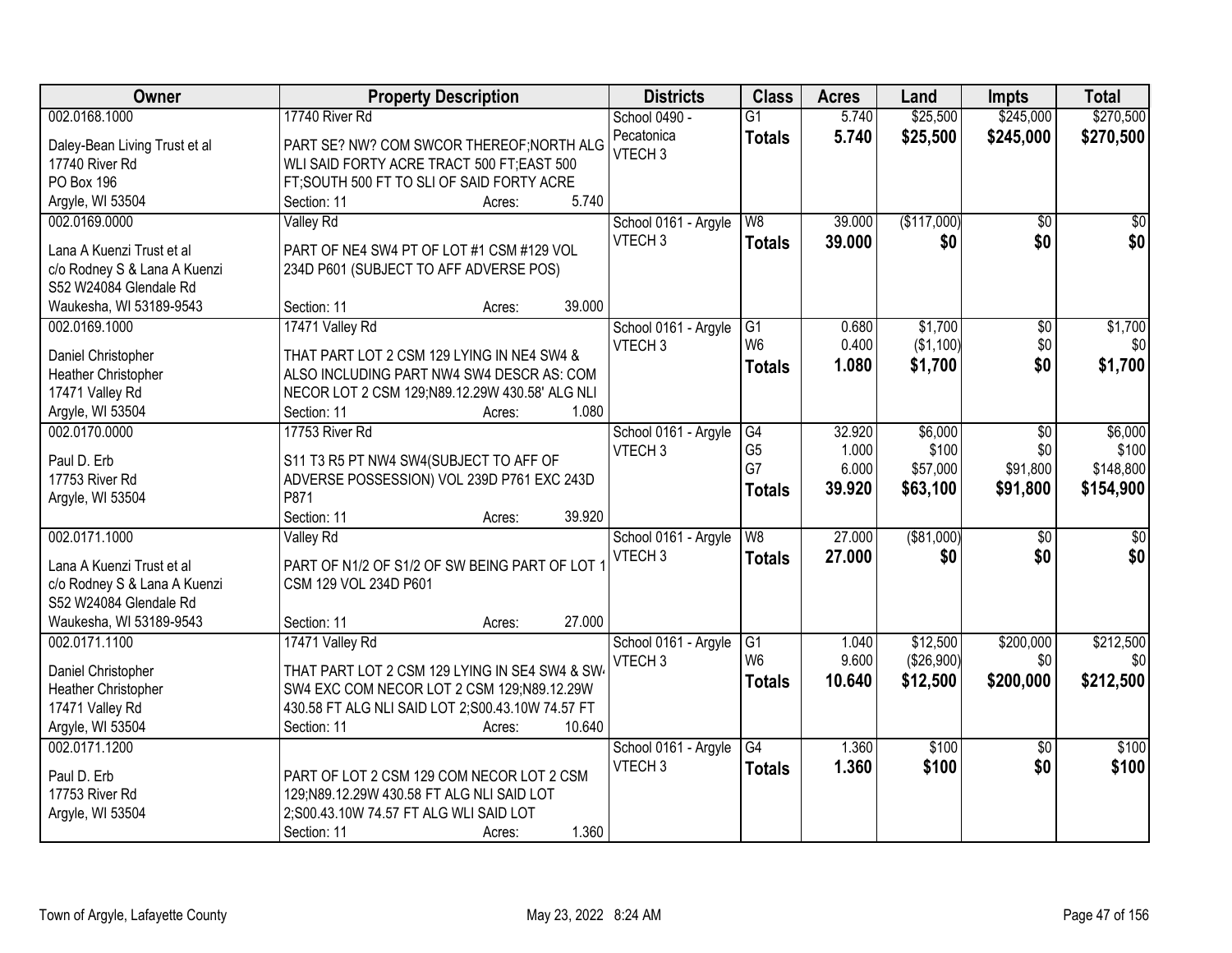| Owner                                                                                                                                      | <b>Property Description</b>                                                                                                                                                         | <b>Districts</b>                                  | <b>Class</b>                                | <b>Acres</b>                       | Land                                       | <b>Impts</b>                       | <b>Total</b>                               |
|--------------------------------------------------------------------------------------------------------------------------------------------|-------------------------------------------------------------------------------------------------------------------------------------------------------------------------------------|---------------------------------------------------|---------------------------------------------|------------------------------------|--------------------------------------------|------------------------------------|--------------------------------------------|
| 002.0171.2000<br>Adam C. Hanson<br>Lisa Hanson<br>3492 Kipfer Ln                                                                           | S11 T3 R5 SW4 SW4 S & W OF RIVER VOL 229D P178<br>3492 OLD Q ROAD (SEE POS2161)                                                                                                     | School 0161 - Argyle<br>VTECH <sub>3</sub>        | $\overline{G5}$<br><b>Totals</b>            | 1.000<br>1.000                     | \$300<br>\$300                             | $\overline{50}$<br>\$0             | \$300<br>\$300                             |
| Blanchardville, WI 53516                                                                                                                   | 1.000<br>Section: 11<br>Acres:                                                                                                                                                      |                                                   |                                             |                                    |                                            |                                    |                                            |
| 002.0172.0000<br>Lana A Kuenzi Trust et al<br>c/o Rodney S & Lana A Kuenzi<br>S52 W24084 Glendale Rd<br>Waukesha, WI 53189-9543            | 16979 Valley Rd<br>S11 T3 R5 S660 FT SW QTR E OF RIVER DOCS<br>326014 & 326017<br>39.000<br>Section: 11<br>Acres:                                                                   | School 0490 -<br>Pecatonica<br>VTECH <sub>3</sub> | G1<br>W <sub>6</sub><br><b>Totals</b>       | 2.000<br>37.000<br>39.000          | \$15,000<br>(\$103,600)<br>\$15,000        | \$189,600<br>\$0<br>\$189,600      | \$204,600<br>\$0<br>\$204,600              |
| 002.0173.1000<br>Samuel Hefty<br>17438 State Rd 78<br>Argyle, WI 53504                                                                     | 17438 Sth 78<br>PART NE? SE? SEC 11 & PART NW? SW? SEC 12<br>COM NWCOR SW? SW? SEC 12; NORTH ON SEC LI,<br>143.5'; S79?52'E 56.2' TO POB; N2?40'W<br>Section: 12<br>3.800<br>Acres: | School 0490 -<br>Pecatonica<br>VTECH <sub>3</sub> | $\overline{G1}$<br><b>Totals</b>            | 3.800<br>3.800                     | \$18,000<br>\$18,000                       | \$155,900<br>\$155,900             | \$173,900<br>\$173,900                     |
| 002.0173.2000<br>O'Grady Living Trust<br>c/o O'Grady Living Trust Dated<br>C/O Geoff O'Grady<br>7653 N Osceola Ave<br>Niles, IL 60714-3126 | State Highway 78<br>S11 T3 R5 PART NE4 SE4 EAST OF HWY AS DESCR<br>IN DOC 348834<br>3.100<br>Section: 11<br>Acres:                                                                  | School 0490 -<br>Pecatonica<br>VTECH <sub>3</sub> | 5M<br><b>Totals</b>                         | 3.100<br>3.100                     | \$4,200<br>\$4,200                         | \$0<br>\$0                         | \$4,200<br>\$4,200                         |
| 002.0173.2100<br>Barbara L Smith Trust<br>2300 W Brennan Rd<br>Argyle, WI 53504                                                            | State Highway 78<br>S11 T3 R5 PART OF NE4 SE4 WEST OF HWY VOL<br>222D P528<br>33.900<br>Section: 11<br>Acres:                                                                       | School 0490 -<br>Pecatonica<br>VTECH <sub>3</sub> | 5M<br>G4<br>G <sub>5</sub><br><b>Totals</b> | 3.000<br>7.000<br>23.900<br>33.900 | \$4,200<br>\$1,500<br>\$37,400<br>\$43,100 | $\sqrt[6]{3}$<br>\$0<br>\$0<br>\$0 | \$4,200<br>\$1,500<br>\$37,400<br>\$43,100 |
| 002.0174.1000<br>Daniel C Bernet Trust<br>c/o The Daniel C Bernet Revocable<br>2018 Edgeview Dr<br>Monroe, WI 53566-1211                   | <b>River Rd</b><br>S11 T3 R5 N2 NW4 SE4 VOL 242D P652<br>20.000<br>Section: 11<br>Acres:                                                                                            | School 0490 -<br>Pecatonica<br>VTECH <sub>3</sub> | G4<br>G <sub>5</sub><br><b>Totals</b>       | 19.000<br>1.000<br>20,000          | \$4,500<br>\$100<br>\$4,600                | $\overline{60}$<br>\$0<br>\$0      | \$4,500<br>\$100<br>\$4,600                |
| 002.0174.2000<br>Virginia Swingen<br>209 N State St<br>Argyle, WI 53504                                                                    | Valley Rd<br>S11 T3 R5 S 1/2 NWSE DOC 343445<br>20.000<br>Section: 11<br>Acres:                                                                                                     | School 0161 - Argyle<br>VTECH <sub>3</sub>        | G4<br>G <sub>5</sub><br><b>Totals</b>       | 19.000<br>1.000<br>20.000          | \$1,900<br>\$100<br>\$2,000                | $\overline{50}$<br>\$0<br>\$0      | \$1,900<br>\$100<br>\$2,000                |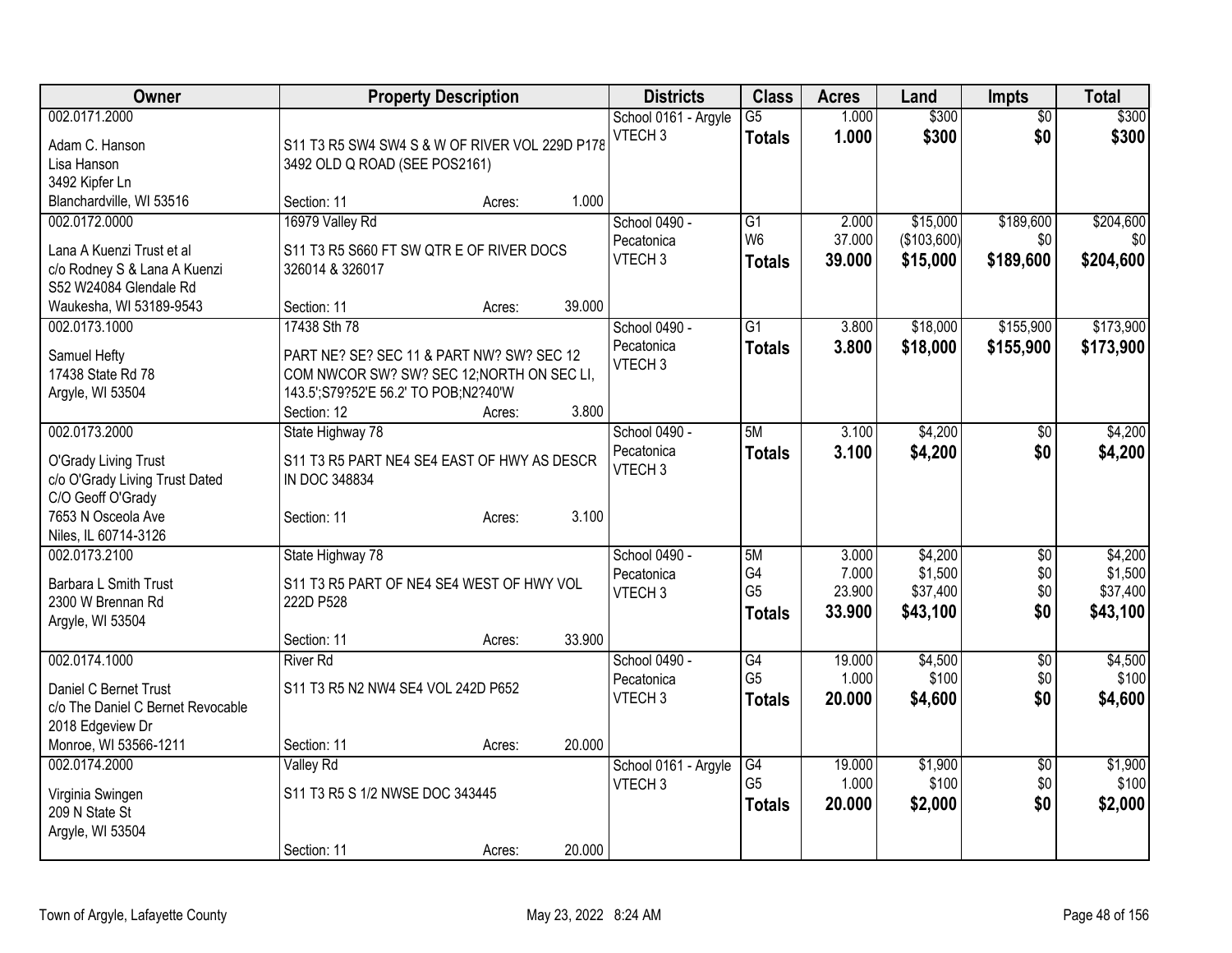| Owner                          |                                                | <b>Property Description</b> |        | <b>Districts</b>                 | <b>Class</b>    | <b>Acres</b>     | Land                 | <b>Impts</b>         | <b>Total</b>         |
|--------------------------------|------------------------------------------------|-----------------------------|--------|----------------------------------|-----------------|------------------|----------------------|----------------------|----------------------|
| 002.0175.0000                  | 17268 Valley Rd                                |                             |        | School 0161 - Argyle             | G4              | 34.000           | \$3,700              | $\overline{50}$      | \$3,700              |
| Virginia Swingen               | S11 T3 R5 SW4 SE4 DOC 343445                   |                             |        | VTECH <sub>3</sub>               | G <sub>5</sub>  | 1.000            | \$100                | \$0                  | \$100                |
| 209 N State St                 |                                                |                             |        |                                  | G7              | 5.000            | \$47,500             | \$64,300             | \$111,800            |
| Argyle, WI 53504               |                                                |                             |        |                                  | Totals          | 40.000           | \$51,300             | \$64,300             | \$115,600            |
|                                | Section: 11                                    | Acres:                      | 40.000 |                                  |                 |                  |                      |                      |                      |
| 002.0176.0000                  | State Highway 78                               |                             |        | School 0490 -                    | G4              | 6.000            | \$1,000              | $\overline{50}$      | \$1,000              |
| O'Grady Living Trust           | S11 T3 R5 SE4 SE4 E OF HWY DOC 348834          |                             |        | Pecatonica                       | G <sub>5</sub>  | 9.900            | \$15,400             | \$0                  | \$15,400             |
| c/o O'Grady Living Trust Dated |                                                |                             |        | VTECH <sub>3</sub>               | <b>Totals</b>   | 15.900           | \$16,400             | \$0                  | \$16,400             |
| C/O Geoff O'Grady              |                                                |                             |        |                                  |                 |                  |                      |                      |                      |
| 7653 N Osceola Ave             | Section: 11                                    | Acres:                      | 15.900 |                                  |                 |                  |                      |                      |                      |
| Niles, IL 60714-3126           |                                                |                             |        |                                  |                 |                  |                      |                      |                      |
| 002.0176.1000                  | State Highway 78                               |                             |        | School 0490 -                    | 5M              | 8.000            | \$10,800             | \$0                  | \$10,800             |
| Barbara L Smith Trust          | S11 T3 R5 PART OF SE4 SE4 W OF HWY VOL 222D    |                             |        | Pecatonica                       | G <sub>5</sub>  | 16.100           | \$25,800             | \$0                  | \$25,800             |
| 2300 W Brennan Rd              | P528                                           |                             |        | VTECH <sub>3</sub>               | <b>Totals</b>   | 24.100           | \$36,600             | \$0                  | \$36,600             |
| Argyle, WI 53504               |                                                |                             |        |                                  |                 |                  |                      |                      |                      |
|                                | Section: 11                                    | Acres:                      | 24.100 |                                  |                 |                  |                      |                      |                      |
| 002.0177.0000                  | County Rd A                                    |                             |        | School 0161 - Argyle             | G4              | 55.000           | \$11,700             | \$0                  | \$11,700             |
|                                |                                                |                             |        | VTECH <sub>3</sub>               | G <sub>5</sub>  | 7.390            | \$12,000             | \$0                  | \$12,000             |
| Flannery Farms Partnership     | S12 T3 R5 LOT 1 CSM 595 NE4 NE4 & PART OF SE4  |                             |        |                                  | <b>Totals</b>   | 62.390           | \$23,700             | \$0                  | \$23,700             |
| N6652 County Rd A              | NE4 DOC 332726                                 |                             |        |                                  |                 |                  |                      |                      |                      |
| Argyle, WI 53504               |                                                |                             |        |                                  |                 |                  |                      |                      |                      |
|                                | Section: 12                                    | Acres:                      | 62.390 |                                  |                 |                  |                      |                      |                      |
| 002.0178.0000                  | Horner Ln                                      |                             |        | School 0490 -                    | 5M<br>G4        | 20.840<br>61.780 | \$40,900<br>\$14,600 | $\sqrt[6]{3}$<br>\$0 | \$40,900<br>\$14,600 |
| Cloonacastle Farms, LLC        | COM W? COR SEC 12;N89?10'02"E 1314.54' ALG E-W |                             |        | Pecatonica<br>VTECH <sub>3</sub> |                 | 82.620           | \$55,500             | \$0                  |                      |
| 5920 N Kolmar Ave              | LI SEC 12 TO SWCOR OF SE? NW? SEC              |                             |        |                                  | <b>Totals</b>   |                  |                      |                      | \$55,500             |
| Chicago, IL 60646              | 12;N01?07'17"W 1473.79' ALG WLI E? NW? TO      |                             |        |                                  |                 |                  |                      |                      |                      |
|                                | Section: 12                                    | Acres:                      | 82.620 |                                  |                 |                  |                      |                      |                      |
| 002.0178.1000                  | 1551 Horner Ln                                 |                             |        | School 0490 -                    | $\overline{G1}$ | 1.300            | \$12,900             | \$76,600             | \$89,500             |
| Sheldon Johnson                | PART NW? NE? COM W? COR SEC 12;N89?10'02"E     |                             |        | Pecatonica                       | G <sub>5</sub>  | 2.290            | \$2,900              | \$0                  | \$2,900              |
| 1551 Horner Ln                 | 1314.54' ALG E-W? LI SEC 12 TO SWCOR OF SE? NW |                             |        | VTECH <sub>3</sub>               | <b>Totals</b>   | 3.590            | \$15,800             | \$76,600             | \$92,400             |
| Argyle, WI 53504               | SEC 12;N01?07'17"W 1473.79' ALG WLI E?         |                             |        |                                  |                 |                  |                      |                      |                      |
|                                | Section: 12                                    | Acres:                      | 3.590  |                                  |                 |                  |                      |                      |                      |
| 002.0181.2000                  |                                                |                             |        | School 0490 -                    | $\overline{G4}$ | 5.000            | \$700                | $\overline{50}$      | \$700                |
| Robert B. Sutherland           | ALL THAT PART OF NE? NW?, LYING NORTHWEST      |                             |        | Pecatonica                       | <b>Totals</b>   | 5.000            | \$700                | \$0                  | \$700                |
| 1693 Sawmill Rd                | OF (OLD) ARGYLE-BLANCHARDVILLE HIGHWAY         |                             |        | VTECH <sub>3</sub>               |                 |                  |                      |                      |                      |
| Blanchardville, WI 53516       |                                                |                             |        |                                  |                 |                  |                      |                      |                      |
|                                | Section: 12                                    | Acres:                      | 5.000  |                                  |                 |                  |                      |                      |                      |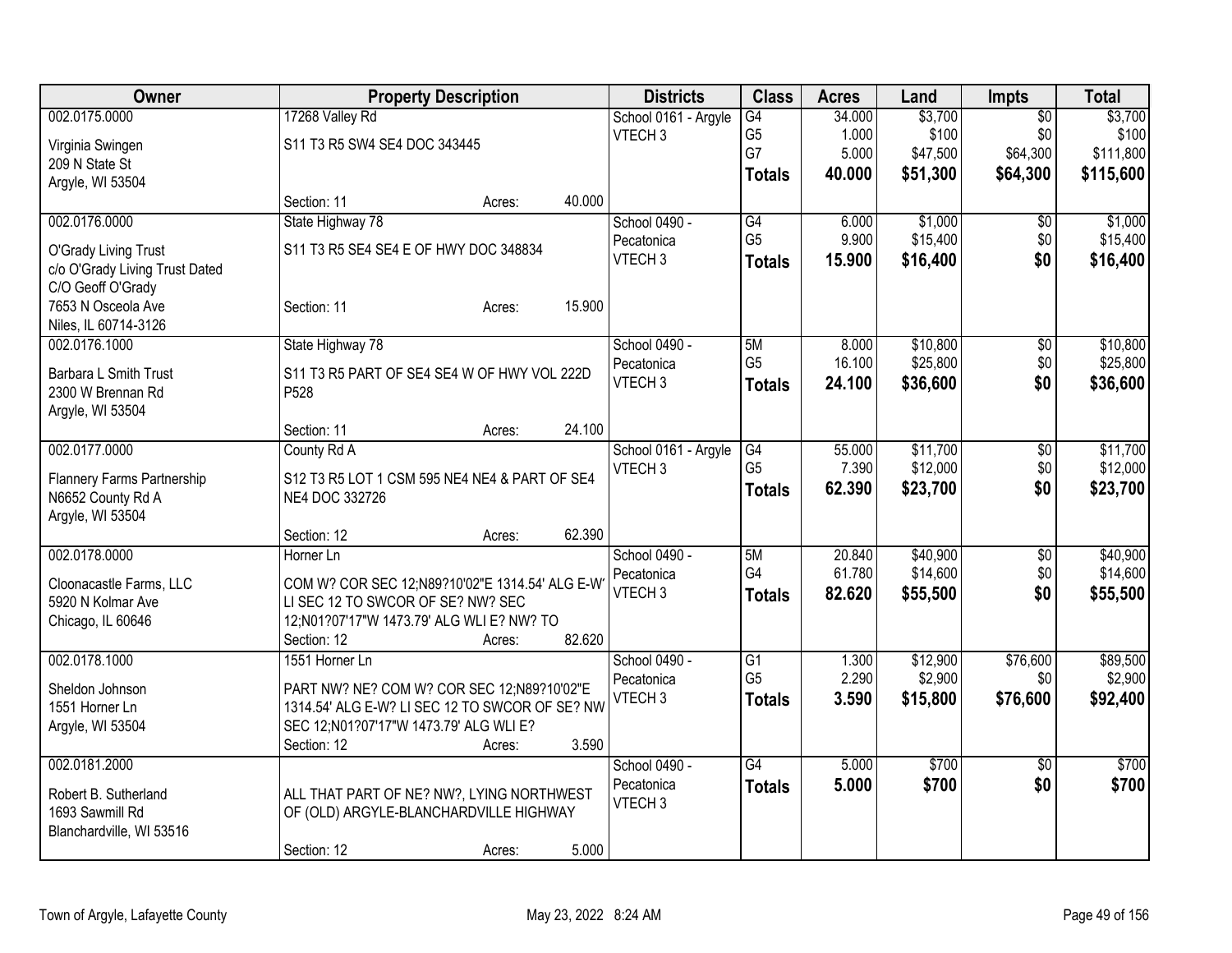| Owner                                          |                                                    | <b>Property Description</b> |        | <b>Districts</b>   | <b>Class</b>    | <b>Acres</b> | Land     | <b>Impts</b>    | <b>Total</b> |
|------------------------------------------------|----------------------------------------------------|-----------------------------|--------|--------------------|-----------------|--------------|----------|-----------------|--------------|
| 002.0182.0000                                  | 1560 Horner Ln                                     |                             |        | School 0490 -      | 5M              | 3.000        | \$4,200  | $\overline{50}$ | \$4,200      |
| Reed Family Trust                              | S12 T3 R5 PART OF NW4 NW4 VOL 239D P112 EXC        |                             |        | Pecatonica         | G4              | 18.000       | \$4,300  | \$0             | \$4,300      |
| 602 E Hillcrest Dr                             |                                                    |                             |        | VTECH <sub>3</sub> | G <sub>5</sub>  | 10.130       | \$17,200 | \$0             | \$17,200     |
| Verona, WI 53593                               |                                                    |                             |        |                    | G7              | 0.850        | \$8,100  | \$13,500        | \$21,600     |
|                                                | Section: 12                                        | Acres:                      | 31.980 |                    | <b>Totals</b>   | 31.980       | \$33,800 | \$13,500        | \$47,300     |
| 002.0182.1000                                  | 1568 Horner Ln                                     |                             |        | School 0490 -      | $\overline{G1}$ | 1.150        | \$12,500 | \$33,500        | \$46,000     |
| Steven A. Johnson                              | THAT PART LOT 1 CSM #287 LYING IN NW4 NW4 VOL      |                             |        | Pecatonica         | <b>Totals</b>   | 1.150        | \$12,500 | \$33,500        | \$46,000     |
| 1568 Horner Ln                                 | 224D P901                                          |                             |        | VTECH <sub>3</sub> |                 |              |          |                 |              |
| Argyle, WI 53504                               |                                                    |                             |        |                    |                 |              |          |                 |              |
|                                                | Section: 12                                        | Acres:                      | 1.150  |                    |                 |              |          |                 |              |
| 002.0182.2000                                  | 17814 Sth 78                                       |                             |        | School 0490 -      | $\overline{G1}$ | 6.870        | \$26,700 | \$306,900       | \$333,600    |
| Daniel V. Reed                                 | S12 T3 R5 PART OF NW4 NW4 DOC 337752 (SEE          |                             |        | Pecatonica         | <b>Totals</b>   | 6.870        | \$26,700 | \$306,900       | \$333,600    |
| Cindy A. Reed                                  | POS2163)                                           |                             |        | VTECH <sub>3</sub> |                 |              |          |                 |              |
| 17814 State Rd 78                              |                                                    |                             |        |                    |                 |              |          |                 |              |
| Argyle, WI 53504                               | Section: 12                                        | Acres:                      | 6.870  |                    |                 |              |          |                 |              |
| 002.0183.1000                                  |                                                    |                             |        | School 0490 -      | $\overline{G5}$ | 0.250        | \$100    | \$0             | \$100        |
|                                                |                                                    |                             |        | Pecatonica         | <b>Totals</b>   | 0.250        | \$100    | \$0             | \$100        |
| <b>Reed Family Trust</b><br>602 E Hillcrest Dr | S12 T3 R5 PART OF N 20 RDS SW4 NW4 VOL 239D<br>P81 |                             |        | VTECH <sub>3</sub> |                 |              |          |                 |              |
| Verona, WI 53593                               |                                                    |                             |        |                    |                 |              |          |                 |              |
|                                                | Section: 12                                        | Acres:                      | 0.250  |                    |                 |              |          |                 |              |
| 002.0183.1100                                  | 1570 Horner Ln                                     |                             |        | School 0490 -      | $\overline{G1}$ | 1.000        | \$12,000 | \$13,600        | \$25,600     |
|                                                |                                                    |                             |        | Pecatonica         | <b>Totals</b>   | 1.000        | \$12,000 | \$13,600        | \$25,600     |
| Robert B. Sutherland                           | <b>LOT 1 CSM 105</b>                               |                             |        | VTECH <sub>3</sub> |                 |              |          |                 |              |
| 1693 Sawmill Rd                                |                                                    |                             |        |                    |                 |              |          |                 |              |
| Blanchardville, WI 53516                       |                                                    |                             |        |                    |                 |              |          |                 |              |
|                                                | Section: 12                                        | Acres:                      | 1.000  |                    |                 |              |          |                 |              |
| 002.0183.1200                                  | Horner Ln                                          |                             |        | School 0490 -      | $\overline{G4}$ | 8.750        | \$600    | $\overline{50}$ | \$600        |
| Steven A. Johnson                              | THAT PART LOT 1 CSM #287 LYING IN SW4 NW4 VOL      |                             |        | Pecatonica         | <b>Totals</b>   | 8.750        | \$600    | \$0             | \$600        |
| 1568 Horner Ln                                 | 224D P901                                          |                             |        | VTECH <sub>3</sub> |                 |              |          |                 |              |
| Argyle, WI 53504                               |                                                    |                             |        |                    |                 |              |          |                 |              |
|                                                | Section: 12                                        | Acres:                      | 8.750  |                    |                 |              |          |                 |              |
| 002.0183.2000                                  | 1982 Horner Ln                                     |                             |        | School 0490 -      | 5M              | 12.000       | \$20,400 | $\overline{50}$ | \$20,400     |
| George F. Mayhew                               | S12 T3 R5 S3/4 SW4 NW4 EXC THAT PART LYING         |                             |        | Pecatonica         | G4              | 10.000       | \$2,400  | \$0             | \$2,400      |
| Karen Q. Mayhew                                | EAST OF HORNER RD & SOUTH OF EASE DESCR IN         |                             |        | VTECH <sub>3</sub> | G7              | 2.500        | \$23,800 | \$149,100       | \$172,900    |
| 1982 Horner Ln                                 | DOC 215205 (S/EASE PER DOC 215205) DOC 349382      |                             |        |                    | <b>Totals</b>   | 24.500       | \$46,600 | \$149,100       | \$195,700    |
| Argyle, WI 53504                               | Section: 12                                        | Acres:                      | 24.500 |                    |                 |              |          |                 |              |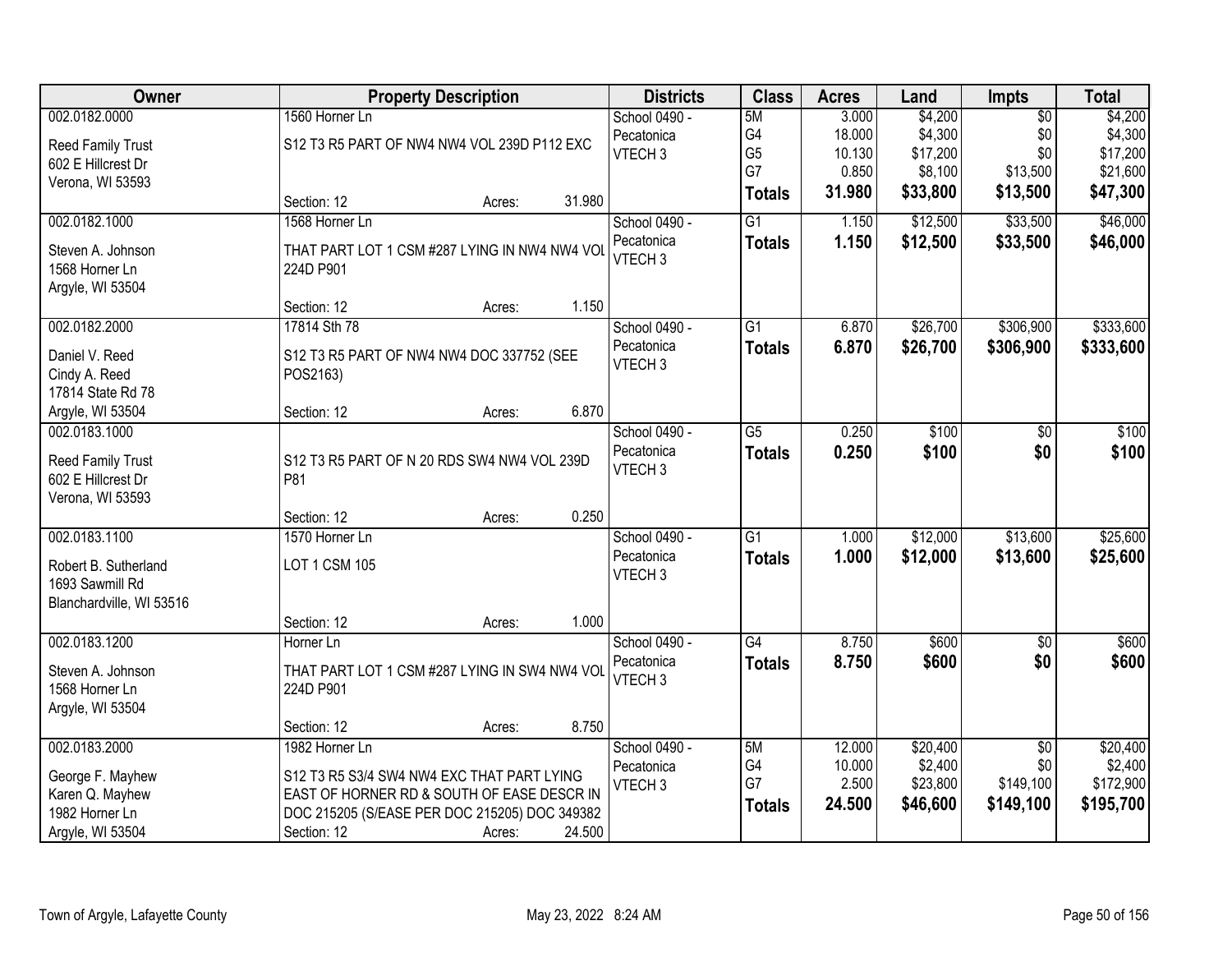| Owner                                                                                                                                                | <b>Property Description</b>                                                                                                                                                        |                  | <b>Districts</b>                                  | <b>Class</b>                                      | <b>Acres</b>                                  | Land                                                      | <b>Impts</b>                                            | <b>Total</b>                                               |
|------------------------------------------------------------------------------------------------------------------------------------------------------|------------------------------------------------------------------------------------------------------------------------------------------------------------------------------------|------------------|---------------------------------------------------|---------------------------------------------------|-----------------------------------------------|-----------------------------------------------------------|---------------------------------------------------------|------------------------------------------------------------|
| 002.0183.2100<br>Robert A. Schilt<br>1867 Horner Ln<br>Argyle, WI 53504                                                                              | 1867 Horner Ln<br>S12 T3 R5 PT OF SW4 NW4 LYING S & E OF HORNER<br>RD VOL 196D P145                                                                                                |                  | School 0490 -<br>Pecatonica<br>VTECH <sub>3</sub> | G <sub>4</sub><br>G7<br><b>Totals</b>             | 4.000<br>0.500<br>4.500                       | \$900<br>\$5,000<br>\$5,900                               | $\overline{50}$<br>\$18,000<br>\$18,000                 | \$900<br>\$23,000<br>\$23,900                              |
|                                                                                                                                                      | Section: 12                                                                                                                                                                        | 4.500<br>Acres:  |                                                   |                                                   |                                               |                                                           |                                                         |                                                            |
| 002.0184.0000<br>Joseph P. Lyons<br>5920 N Kolmar Ave<br>Chicago, IL 60646                                                                           | 1611 Horner Ln<br>COM W? COR SEC 12;N89?10'02"E 1314.54' ALG E-W<br>LI SEC 12 TO SWCOR SE? NW? & POB;N01?07'17"W<br>1473.79' ALG WLI E? NW?;N75?55'02"E 200.80' ALG<br>Section: 12 | 98.370<br>Acres: | School 0490 -<br>Pecatonica<br>VTECH <sub>3</sub> | 5M<br>G4<br>G <sub>5</sub><br>G7<br><b>Totals</b> | 22.000<br>49.870<br>22.500<br>4.000<br>98.370 | \$30,800<br>\$10,600<br>\$28,200<br>\$37,000<br>\$106,600 | $\overline{50}$<br>\$0<br>\$0<br>\$151,700<br>\$151,700 | \$30,800<br>\$10,600<br>\$28,200<br>\$188,700<br>\$258,300 |
| 002.0185.0000<br>O'Grady Living Trust<br>c/o O'Grady Living Trust Dated<br>C/O Geoff O'Grady<br>7653 N Osceola Ave<br>Niles, IL 60714-3126           | S12 T3 R5 NE4 SW4 DOC 348834<br>Section: 12                                                                                                                                        | 40.000<br>Acres: | School 0490 -<br>Pecatonica<br>VTECH <sub>3</sub> | 5M<br>G4<br><b>Totals</b>                         | 20.000<br>20.000<br>40.000                    | \$28,000<br>\$3,700<br>\$31,700                           | $\sqrt[6]{3}$<br>\$0<br>\$0                             | \$28,000<br>\$3,700<br>\$31,700                            |
| 002.0186.0000<br>O'Grady Living Trust<br>c/o O'Grady Living Trust Dated<br>C/O Geoff O'Grady<br>7653 N Osceola Ave<br>Niles, IL 60714-3126           | 17458 Sth 78<br>S12 T3 R5 PART NW4 SW4 AS DESCR IN DOC 348834<br>Section: 12                                                                                                       | 39.200<br>Acres: | School 0490 -<br>Pecatonica<br>VTECH <sub>3</sub> | 5M<br>G4<br>G <sub>5</sub><br>G7<br><b>Totals</b> | 1.200<br>22.000<br>13.000<br>3.000<br>39.200  | \$1,600<br>\$5,000<br>\$22,100<br>\$28,500<br>\$57,200    | \$0<br>\$0<br>\$0<br>\$150,900<br>\$150,900             | \$1,600<br>\$5,000<br>\$22,100<br>\$179,400<br>\$208,100   |
| 002.0187.0000<br>Wedel Oak Woods Foundation Inc<br>c/o Wedel Oak Woods Foundation, Inc<br>C/O Davin T Wedel<br>2 Coolidge Rd<br>Marblehead, MA 01945 | State Highway 78<br>SW? SW? EXC CSM 708<br>Section: 12                                                                                                                             | 6.610<br>Acres:  | School 0161 - Argyle<br>VTECH <sub>3</sub>        | 5M<br><b>Totals</b>                               | 6.610<br>6.610                                | \$14,000<br>\$14,000                                      | \$0<br>\$0                                              | \$14,000<br>\$14,000                                       |
| 002.0188.0000<br>Wedel Oak Woods Foundation Inc<br>c/o Wedel Oak Woods Foundation, Inc<br>C/O Davin T Wedel<br>2 Coolidge Rd<br>Marblehead, MA 01945 | SE? SW?<br>Section: 12                                                                                                                                                             | 40.000<br>Acres: | School 0161 - Argyle<br>VTECH <sub>3</sub>        | 5M<br>G4<br>G <sub>5</sub><br><b>Totals</b>       | 20.000<br>7.000<br>13.000<br>40.000           | \$28,000<br>\$1,200<br>\$22,100<br>\$51,300               | $\overline{50}$<br>\$0<br>\$0<br>\$0                    | \$28,000<br>\$1,200<br>\$22,100<br>\$51,300                |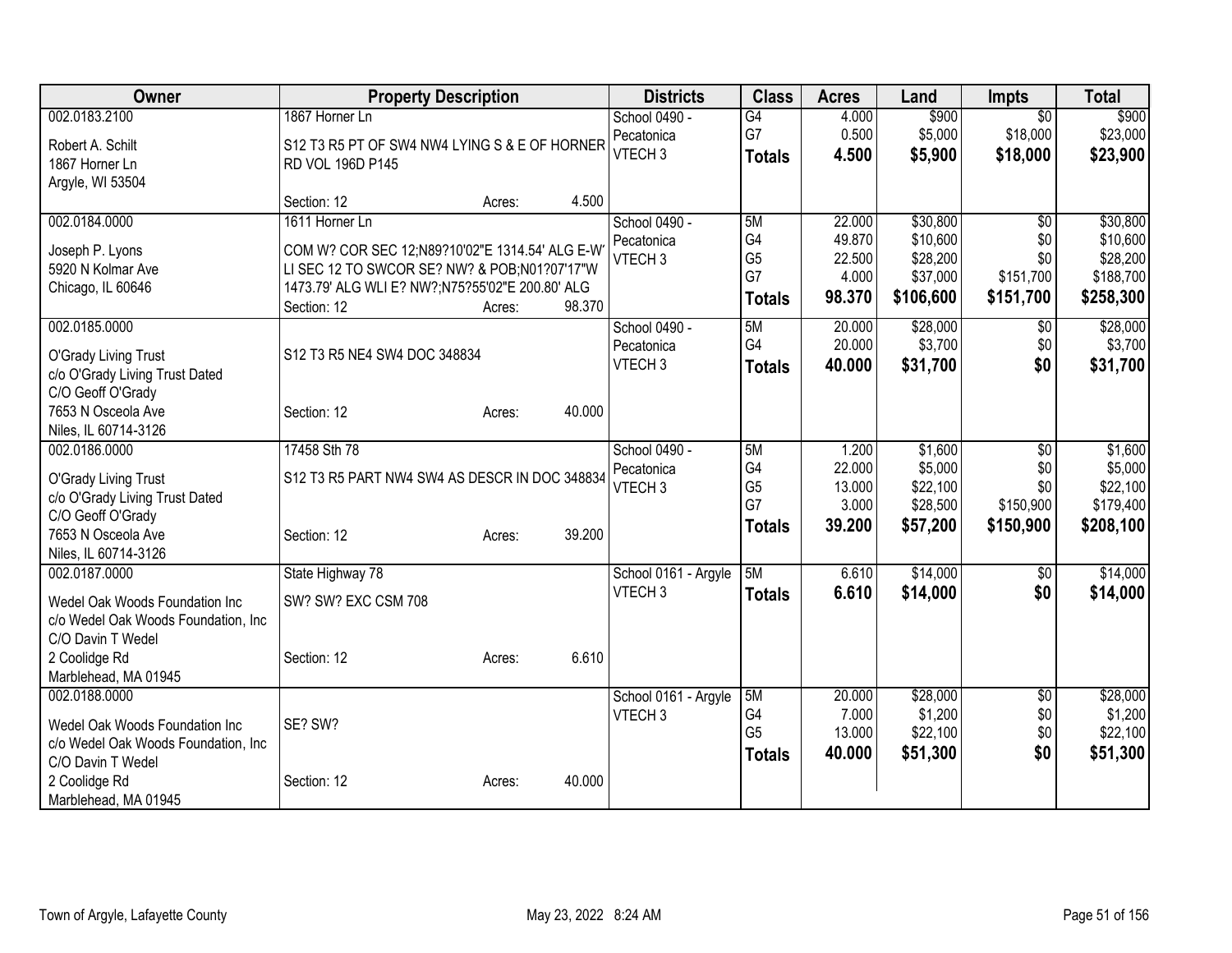| Owner                               | <b>Property Description</b>                    |        |        | <b>Districts</b>     | <b>Class</b>    | <b>Acres</b> | Land      | <b>Impts</b>    | <b>Total</b> |
|-------------------------------------|------------------------------------------------|--------|--------|----------------------|-----------------|--------------|-----------|-----------------|--------------|
| 002.0189.1000                       |                                                |        |        | School 0161 - Argyle | $\overline{G5}$ | 11.390       | \$12,500  | $\overline{50}$ | \$12,500     |
| Steven A Engles Trust et al         | ALL THAT PART OF THE FOLLOWING LYING IN        |        |        | VTECH <sub>3</sub>   | G <sub>6</sub>  | 16.400       | \$44,300  | \$0             | \$44,300     |
| c/o Steven A Engles Revoc Trust     | LAFAYETTE COUNTY: COM W? COR SEC 7 T3N R6E     |        |        |                      | <b>Totals</b>   | 27.790       | \$56,800  | \$0             | \$56,800     |
| N6501 County Rd A                   | GREEN CO;N00?49'35"W ALG WLI SEC 7, 189.46' TO |        |        |                      |                 |              |           |                 |              |
| Argyle, WI 53504-9656               | Section: 12                                    | Acres: | 27.790 |                      |                 |              |           |                 |              |
| 002.0190.0000                       |                                                |        |        | School 0161 - Argyle | 5M              | 8.000        | \$11,200  | $\sqrt[6]{}$    | \$11,200     |
| Wedel Oak Woods Foundation Inc      | NW? SE?                                        |        |        | VTECH <sub>3</sub>   | G <sub>4</sub>  | 32.000       | \$5,500   | \$0             | \$5,500      |
| c/o Wedel Oak Woods Foundation, Inc |                                                |        |        |                      | <b>Totals</b>   | 40.000       | \$16,700  | \$0             | \$16,700     |
| C/O Davin T Wedel                   |                                                |        |        |                      |                 |              |           |                 |              |
| 2 Coolidge Rd                       | Section: 12                                    | Acres: | 40.000 |                      |                 |              |           |                 |              |
| Marblehead, MA 01945                |                                                |        |        |                      |                 |              |           |                 |              |
| 002.0191.0000                       |                                                |        |        | School 0161 - Argyle | 5M              | 2.000        | \$2,800   | \$0             | \$2,800      |
| Wedel Oak Woods Foundation Inc      | SW? SE?                                        |        |        | VTECH <sub>3</sub>   | G <sub>4</sub>  | 4.000        | \$700     | \$0             | \$700        |
| c/o Wedel Oak Woods Foundation, Inc |                                                |        |        |                      | G <sub>5</sub>  | 34.000       | \$57,800  | \$0             | \$57,800     |
| C/O Davin T Wedel                   |                                                |        |        |                      | <b>Totals</b>   | 40.000       | \$61,300  | \$0             | \$61,300     |
| 2 Coolidge Rd                       | Section: 12                                    | Acres: | 40.000 |                      |                 |              |           |                 |              |
| Marblehead, MA 01945                |                                                |        |        |                      |                 |              |           |                 |              |
| 002.0192.1100                       | 6495 Cth A                                     |        |        | School 0161 - Argyle | G1              | 3.570        | \$19,700  | \$118,400       | \$138,100    |
|                                     |                                                |        |        | VTECH <sub>3</sub>   | G <sub>5</sub>  | 36.940       | \$31,400  | \$0             | \$31,400     |
| David P. Wedel<br>Davin T. Wedel    | LOT 1 CSM 659 (INCLUDES CSM 216)               |        |        |                      | G <sub>6</sub>  | 29.600       | \$79,900  | \$0             | \$79,900     |
| 2 Coolidge Rd                       |                                                |        |        |                      | <b>Totals</b>   | 70.110       | \$131,000 | \$118,400       | \$249,400    |
| Marblehead, MA 01945                | Section: 12                                    | Acres: | 70.110 |                      |                 |              |           |                 |              |
| 002.0192.2000                       |                                                |        |        | School 0161 - Argyle | $\overline{G6}$ | 1.000        | \$2,800   | \$0             | \$2,800      |
|                                     |                                                |        |        | VTECH <sub>3</sub>   | <b>Totals</b>   | 1.000        | \$2,800   | \$0             | \$2,800      |
| David M. Paul                       | S12 T3 R5 SOUTH 2 RODS OF SESE DOC 344281      |        |        |                      |                 |              |           |                 |              |
| Davin T. Wedel                      |                                                |        |        |                      |                 |              |           |                 |              |
| 2 Coolidge Rd                       |                                                |        |        |                      |                 |              |           |                 |              |
| Marblehead, MA 01945                | Section: 12                                    | Acres: | 1.000  |                      |                 |              |           |                 |              |
| 002.0193.0000                       |                                                |        |        | School 0161 - Argyle | G <sub>6</sub>  | 40.000       | \$112,000 | $\sqrt[6]{}$    | \$112,000    |
| David M. Paul                       | S13 T3 R5 NENE DOC 344281                      |        |        | VTECH <sub>3</sub>   | <b>Totals</b>   | 40.000       | \$112,000 | \$0             | \$112,000    |
| Davin T. Wedel                      |                                                |        |        |                      |                 |              |           |                 |              |
| 2 Coolidge Rd                       |                                                |        |        |                      |                 |              |           |                 |              |
| Marblehead, MA 01945                | Section: 13                                    | Acres: | 40.000 |                      |                 |              |           |                 |              |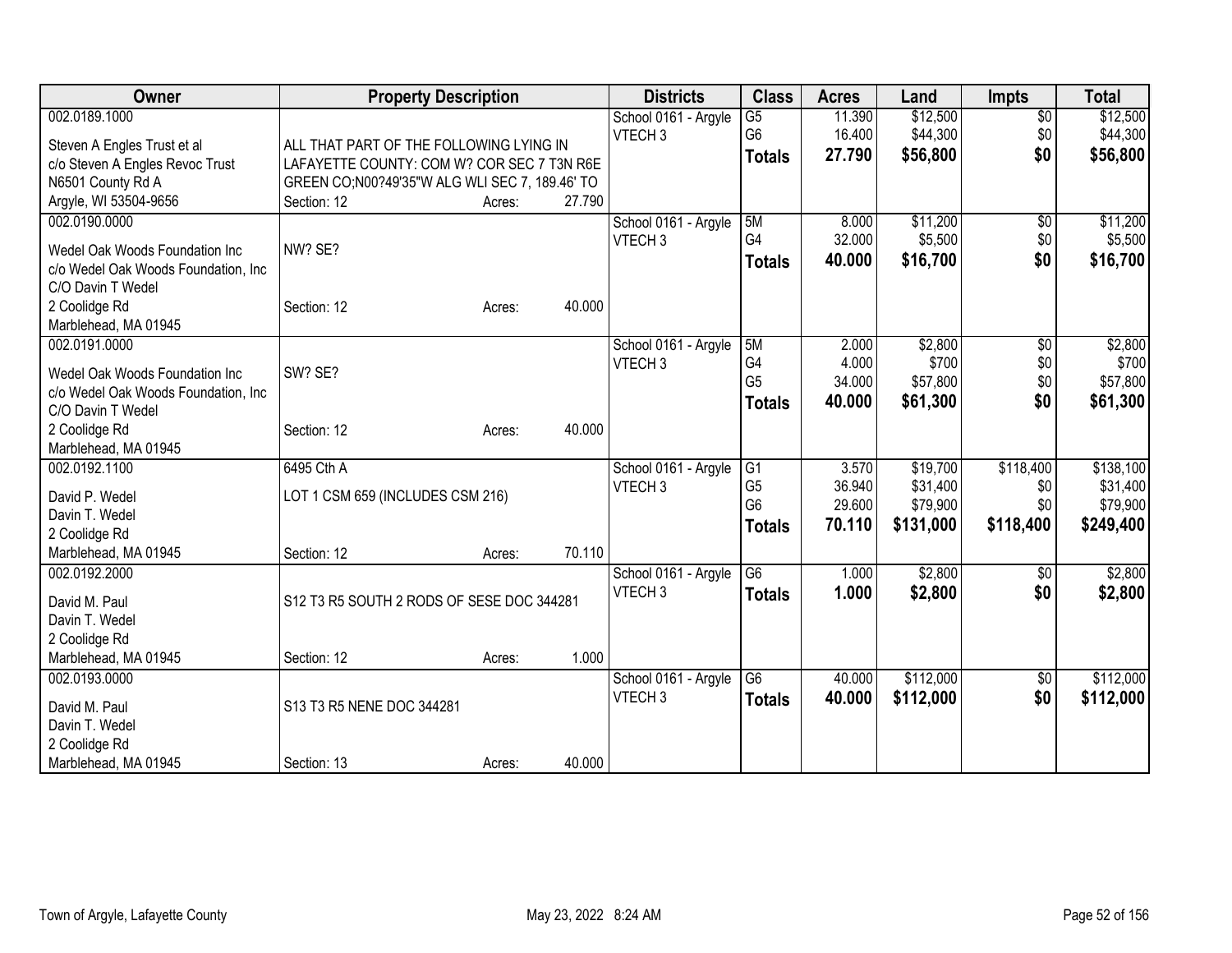| Owner                                                    | <b>Property Description</b> |        |        | <b>Districts</b>     | <b>Class</b>    | <b>Acres</b> | Land      | <b>Impts</b>    | <b>Total</b> |
|----------------------------------------------------------|-----------------------------|--------|--------|----------------------|-----------------|--------------|-----------|-----------------|--------------|
| 002.0194.0000                                            |                             |        |        | School 0161 - Argyle | 5M              | 34.000       | \$47,600  | $\overline{50}$ | \$47,600     |
| Wedel Oak Woods Foundation Inc                           | NW? NE?                     |        |        | VTECH <sub>3</sub>   | G4              | 2.000        | \$300     | \$0             | \$300        |
| c/o Wedel Oak Woods Foundation, Inc                      |                             |        |        |                      | G <sub>5</sub>  | 4.000        | \$6,800   | \$0             | \$6,800      |
| C/O Davin T Wedel                                        |                             |        |        |                      | <b>Totals</b>   | 40.000       | \$54,700  | \$0             | \$54,700     |
| 2 Coolidge Rd                                            | Section: 13                 | Acres: | 40.000 |                      |                 |              |           |                 |              |
| Marblehead, MA 01945                                     |                             |        |        |                      |                 |              |           |                 |              |
| 002.0195.0000                                            |                             |        |        | School 0161 - Argyle | 5M              | 37.000       | \$51,800  | $\sqrt{6}$      | \$51,800     |
|                                                          |                             |        |        | VTECH <sub>3</sub>   | G <sub>5</sub>  | 3.000        | \$5,100   | \$0             | \$5,100      |
| Wedel Oak Woods Foundation Inc                           | SW? NE?                     |        |        |                      | <b>Totals</b>   | 40.000       | \$56,900  | \$0             | \$56,900     |
| c/o Wedel Oak Woods Foundation, Inc                      |                             |        |        |                      |                 |              |           |                 |              |
| C/O Davin T Wedel                                        |                             |        |        |                      |                 |              |           |                 |              |
| 2 Coolidge Rd                                            | Section: 13                 | Acres: | 40.000 |                      |                 |              |           |                 |              |
| Marblehead, MA 01945                                     |                             |        |        |                      |                 |              |           |                 |              |
| 002.0196.0000                                            |                             |        |        | School 0161 - Argyle | $\overline{G6}$ | 40.000       | \$112,000 | \$0             | \$112,000    |
| David M. Paul                                            | S13 T3 R5 SENE DOC 344281   |        |        | VTECH <sub>3</sub>   | <b>Totals</b>   | 40.000       | \$112,000 | \$0             | \$112,000    |
| Davin T. Wedel                                           |                             |        |        |                      |                 |              |           |                 |              |
| 2 Coolidge Rd                                            |                             |        |        |                      |                 |              |           |                 |              |
| Marblehead, MA 01945                                     | Section: 13                 | Acres: | 40.000 |                      |                 |              |           |                 |              |
| 002.0197.0000                                            | Brennan Ln                  |        |        | School 0161 - Argyle | 5M              | 3.000        | \$4,200   | \$0             | \$4,200      |
|                                                          |                             |        |        | VTECH <sub>3</sub>   | G4              | 18.000       | \$3,600   | \$0             | \$3,600      |
| Wedel Oak Woods Foundation Inc                           | NE? NW? EXC CSM 708         |        |        |                      | G <sub>5</sub>  | 18.670       | \$29,000  | \$0             | \$29,000     |
| c/o Wedel Oak Woods Foundation, Inc<br>C/O Davin T Wedel |                             |        |        |                      | <b>Totals</b>   | 39.670       | \$36,800  | \$0             | \$36,800     |
|                                                          | Section: 13                 |        | 39.670 |                      |                 |              |           |                 |              |
| 2 Coolidge Rd<br>Marblehead, MA 01945                    |                             | Acres: |        |                      |                 |              |           |                 |              |
| 002.0198.0000                                            | 1940 E Brennan Ln           |        |        | School 0161 - Argyle | G4              | 18.000       | \$4,300   | \$0             | \$4,300      |
|                                                          |                             |        |        | VTECH <sub>3</sub>   | G <sub>5</sub>  | 0.840        | \$400     | \$0             | \$400        |
| Wedel Oak Woods Foundation Inc                           | NW? NW? EXC CSM 708         |        |        |                      | G7              | 4.000        | \$38,000  | \$0             | \$38,000     |
| c/o Wedel Oak Woods Foundation, Inc                      |                             |        |        |                      | <b>Totals</b>   | 22.840       | \$42,700  | \$0             | \$42,700     |
| C/O Davin T Wedel                                        |                             |        |        |                      |                 |              |           |                 |              |
| 2 Coolidge Rd                                            | Section: 13                 | Acres: | 22.840 |                      |                 |              |           |                 |              |
| Marblehead, MA 01945                                     |                             |        |        |                      |                 |              |           |                 |              |
| 002.0198.1000                                            | 1940 E Brennan Ln           |        |        | School 0161 - Argyle | 5M              | 3.390        | \$4,700   | \$0             | \$4,700      |
| Eva C Wedel Trust                                        | LOT 1 CSM 708               |        |        | VTECH <sub>3</sub>   | G <sub>5</sub>  | 43.490       | \$46,100  | \$0             | \$46,100     |
| c/o Eva C Wedel Living Trust                             |                             |        |        |                      | G7              | 4.000        | \$38,000  | \$79,800        | \$117,800    |
| 446 Richmond Ln                                          |                             |        |        |                      | <b>Totals</b>   | 50.880       | \$88,800  | \$79,800        | \$168,600    |
| Crystal Lake, IL 60014-5337                              | Section: 13                 | Acres: | 50.880 |                      |                 |              |           |                 |              |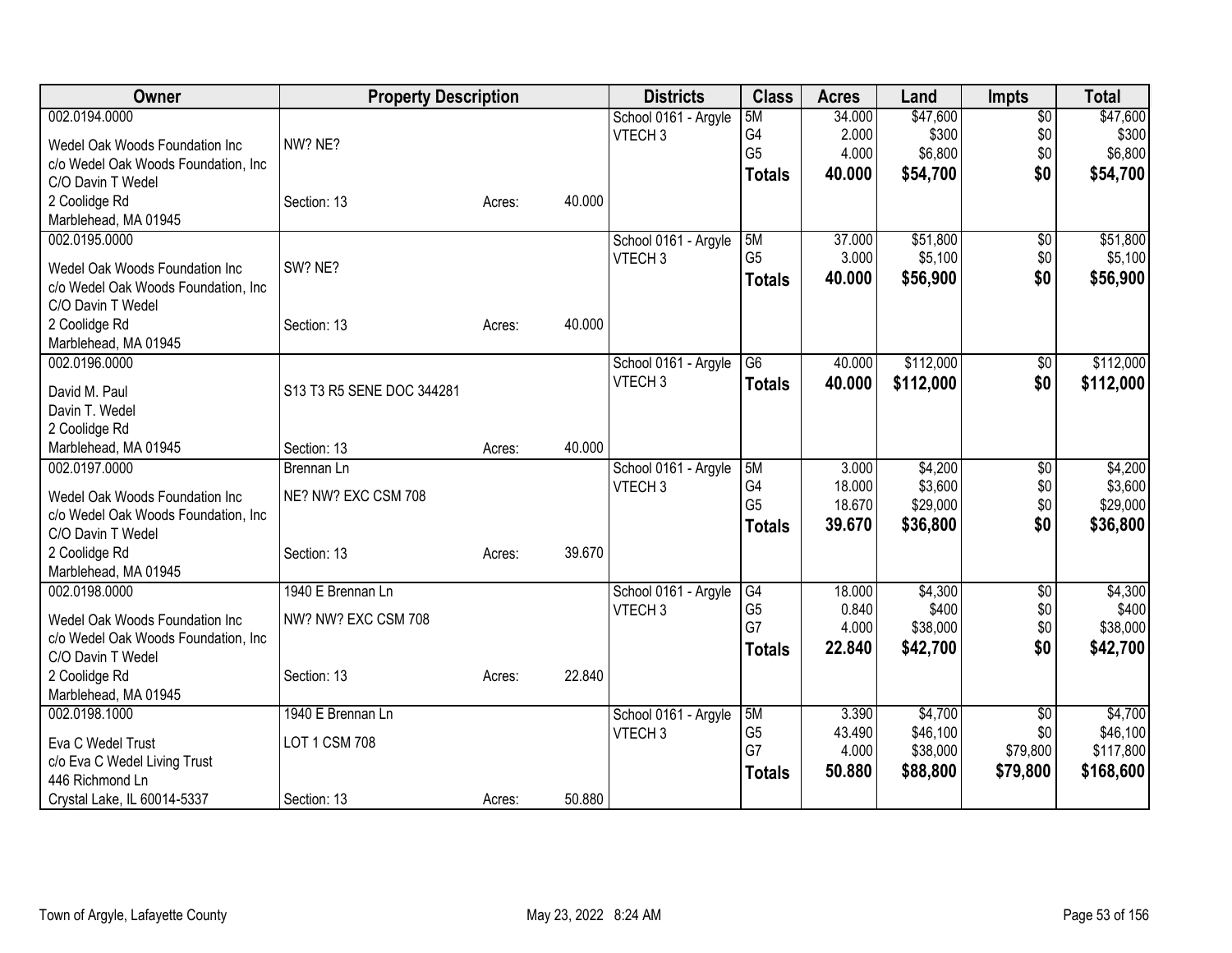| Owner                               |                                             | <b>Property Description</b> |        | <b>Districts</b>                           | <b>Class</b>         | <b>Acres</b>     | Land             | <b>Impts</b>    | <b>Total</b>     |
|-------------------------------------|---------------------------------------------|-----------------------------|--------|--------------------------------------------|----------------------|------------------|------------------|-----------------|------------------|
| 002.0199.1000                       | State Highway 78                            |                             |        | School 0161 - Argyle                       | G4                   | 4.000            | \$700            | \$0             | \$700            |
| James A. Bruehlman                  | LOT 1 CSM #151 LYING IN W2 SW4 NW4 VOL 216D |                             |        | VTECH <sub>3</sub>                         | G <sub>5</sub>       | 16.000           | \$27,200         | \$0             | \$27,200         |
| 16590 State Rd 78                   | P <sub>139</sub>                            |                             |        |                                            | <b>Totals</b>        | 20.000           | \$27,900         | \$0             | \$27,900         |
| Argyle, WI 53504                    |                                             |                             |        |                                            |                      |                  |                  |                 |                  |
|                                     | Section: 13                                 | Acres:                      | 20.000 |                                            |                      |                  |                  |                 |                  |
| 002.0199.2000                       |                                             |                             |        | School 0161 - Argyle                       | 5M                   | 2.000            | \$2,800          | \$0             | \$2,800          |
| Wedel Oak Woods Foundation Inc      | E? SW? NW?                                  |                             |        | VTECH <sub>3</sub>                         | G4                   | 18.000           | \$3,600          | \$0             | \$3,600          |
| c/o Wedel Oak Woods Foundation, Inc |                                             |                             |        |                                            | <b>Totals</b>        | 20.000           | \$6,400          | \$0             | \$6,400          |
| C/O Davin T Wedel                   |                                             |                             |        |                                            |                      |                  |                  |                 |                  |
| 2 Coolidge Rd                       | Section: 13                                 | Acres:                      | 20.000 |                                            |                      |                  |                  |                 |                  |
| Marblehead, MA 01945                |                                             |                             |        |                                            |                      |                  |                  |                 |                  |
| 002.0200.0000                       |                                             |                             |        | School 0161 - Argyle                       | 5M                   | 24.000           | \$33,600         | $\overline{50}$ | \$33,600         |
| Wedel Oak Woods Foundation Inc      | SE? NW?                                     |                             |        | VTECH <sub>3</sub>                         | G4                   | 16.000<br>40.000 | \$3,800          | \$0<br>\$0      | \$3,800          |
| c/o Wedel Oak Woods Foundation, Inc |                                             |                             |        |                                            | <b>Totals</b>        |                  | \$37,400         |                 | \$37,400         |
| C/O Davin T Wedel                   |                                             |                             |        |                                            |                      |                  |                  |                 |                  |
| 2 Coolidge Rd                       | Section: 13                                 | Acres:                      | 40.000 |                                            |                      |                  |                  |                 |                  |
| Marblehead, MA 01945                |                                             |                             |        |                                            |                      |                  |                  |                 |                  |
| 002.0201.0000                       | County Rd A                                 |                             |        | School 0161 - Argyle<br>VTECH <sub>3</sub> | G4                   | 40.000           | \$7,200          | \$0             | \$7,200          |
| Julie A. Ostby                      | NE SW EXC HWY                               |                             |        |                                            | <b>Totals</b>        | 40.000           | \$7,200          | \$0             | \$7,200          |
| Aaron R. Ostby                      |                                             |                             |        |                                            |                      |                  |                  |                 |                  |
| 1735 Cth A                          |                                             |                             |        |                                            |                      |                  |                  |                 |                  |
| Argyle, WI 53504                    | Section: 13                                 | Acres:                      | 40.000 |                                            |                      |                  |                  |                 |                  |
| 002.0202.0000                       | State Highway 78                            |                             |        | School 0161 - Argyle<br>VTECH <sub>3</sub> | G4                   | 40.000<br>40.000 | \$7,400          | \$0<br>\$0      | \$7,400          |
| Marilyn Flannery Trust              | S13 T3 R5 NW4 SW4 VOL 238D P266             |                             |        |                                            | <b>Totals</b>        |                  | \$7,400          |                 | \$7,400          |
| 1900 County Rd A                    |                                             |                             |        |                                            |                      |                  |                  |                 |                  |
| Argyle, WI 53504                    |                                             |                             |        |                                            |                      |                  |                  |                 |                  |
|                                     | Section: 13                                 | Acres:                      | 40.000 |                                            |                      |                  |                  |                 |                  |
| 002.0203.0000                       | 1900 Cth A                                  |                             |        | School 0161 - Argyle<br>VTECH <sub>3</sub> | G4<br>G <sub>5</sub> | 35.000<br>2.000  | \$5,800<br>\$200 | \$0<br>\$0      | \$5,800<br>\$200 |
| Marilyn Flannery Trust              | S13 T3 R5 PART OF SW4 SW4 VOL 238D P266     |                             |        |                                            | G7                   | 2.330            | \$22,100         | \$148,700       | \$170,800        |
| 1900 County Rd A                    |                                             |                             |        |                                            | <b>Totals</b>        | 39.330           | \$28,100         | \$148,700       | \$176,800        |
| Argyle, WI 53504                    |                                             |                             |        |                                            |                      |                  |                  |                 |                  |
|                                     | Section: 13                                 | Acres:                      | 39.330 |                                            |                      |                  |                  |                 |                  |
| 002.0203.1000                       | County Rd A                                 |                             |        | School 0161 - Argyle                       | $\overline{G4}$      | 0.670            | \$100            | \$0             | \$100            |
| Aaron R. Ostby et al                | LOT 1 CSM 514 VOL 238D P774                 |                             |        | VTECH <sub>3</sub>                         | <b>Totals</b>        | 0.670            | \$100            | \$0             | \$100            |
| c/o Julie A. Ostby                  |                                             |                             |        |                                            |                      |                  |                  |                 |                  |
| 1735 Cth A                          |                                             |                             |        |                                            |                      |                  |                  |                 |                  |
| Argyle, WI 53504                    | Section: 13                                 | Acres:                      | 0.670  |                                            |                      |                  |                  |                 |                  |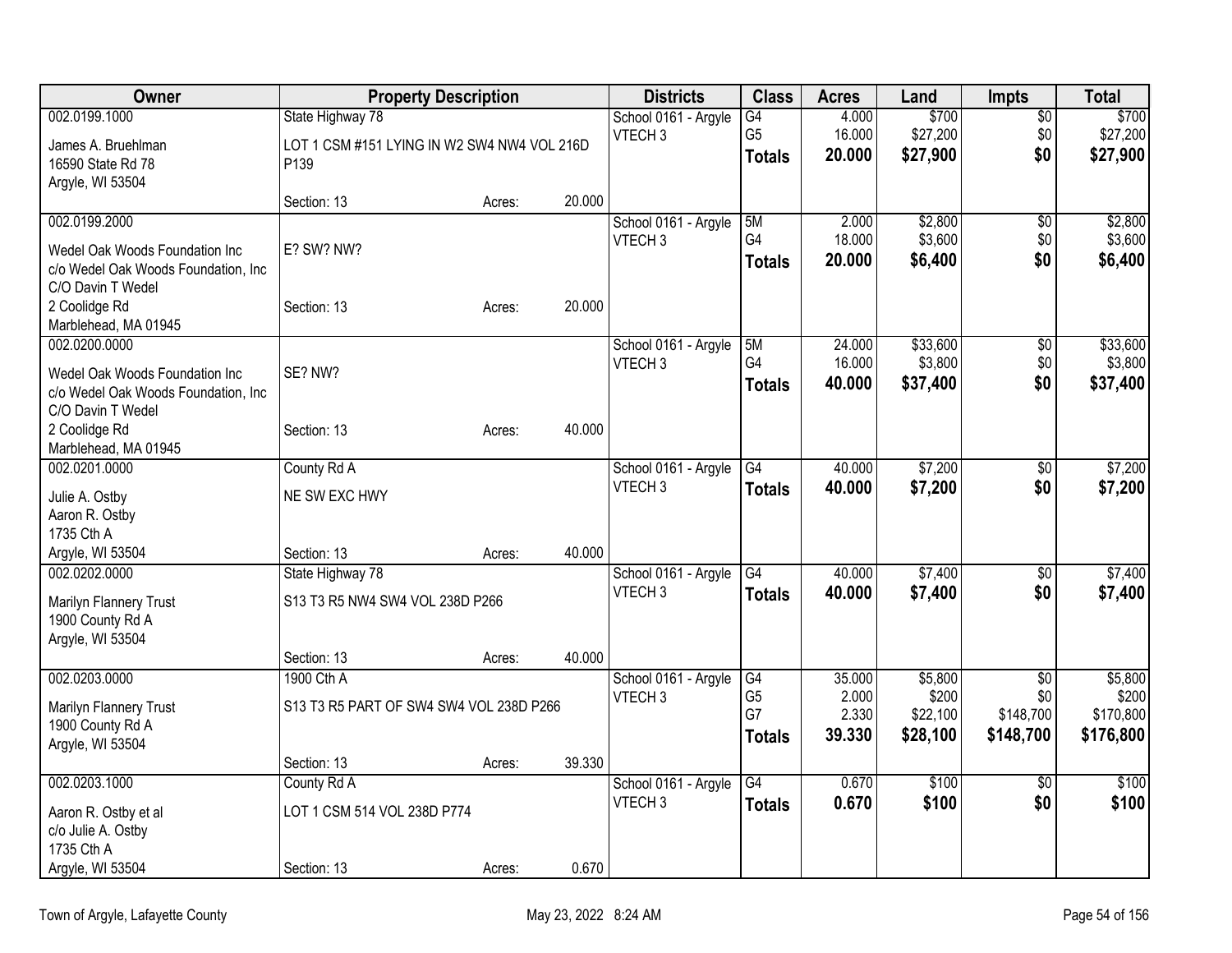| Owner                        |                                                 | <b>Property Description</b> |        | <b>Districts</b>     | <b>Class</b>   | <b>Acres</b> | Land     | Impts           | <b>Total</b> |
|------------------------------|-------------------------------------------------|-----------------------------|--------|----------------------|----------------|--------------|----------|-----------------|--------------|
| 002.0204.0000                | 1735 Cth A                                      |                             |        | School 0161 - Argyle | G4             | 34.000       | \$3,600  | $\overline{50}$ | \$3,600      |
| Julie A. Ostby               | SE SW EXC HWY                                   |                             |        | VTECH <sub>3</sub>   | G <sub>5</sub> | 2.000        | \$200    | \$0             | \$200        |
| Aaron R. Ostby               |                                                 |                             |        |                      | G7             | 4.000        | \$38,000 | \$100,900       | \$138,900    |
| 1735 Cth A                   |                                                 |                             |        |                      | <b>Totals</b>  | 40.000       | \$41,800 | \$100,900       | \$142,700    |
| Argyle, WI 53504             | Section: 13                                     | Acres:                      | 40.000 |                      |                |              |          |                 |              |
| 002.0205.0000                | 1011 Cth A                                      |                             |        | School 0161 - Argyle | G4             | 24.560       | \$3,100  | \$0             | \$3,100      |
|                              |                                                 |                             |        | VTECH <sub>3</sub>   | <b>Totals</b>  | 24.560       | \$3,100  | \$0             | \$3,100      |
| Anselm J Harrison Trust      | S13 T3 R5 NE4 SE4 EXC HWY & N OF HWY DOC        |                             |        |                      |                |              |          |                 |              |
| c/o Anselm J. Harrison       | 335016                                          |                             |        |                      |                |              |          |                 |              |
| 1700 Edgewood Rd             |                                                 |                             |        |                      |                |              |          |                 |              |
| Highland Park, IL 60035-3828 | Section: 13                                     | Acres:                      | 24.560 |                      |                |              |          |                 |              |
| 002.0205.1000                | 1196 Cth A                                      |                             |        | School 0161 - Argyle | G1             | 9.580        | \$33,500 | \$247,900       | \$281,400    |
| Samantha K. Isely et al      | PART NE? SE? COM NECOR SE? SEC 13;SOUTH         |                             |        | VTECH <sub>3</sub>   | <b>Totals</b>  | 9.580        | \$33,500 | \$247,900       | \$281,400    |
| c/o Gregrey H. Isely         | 1DG EAST 251.90 FT TO C/L CTH "A";SOUTH 70DG43' |                             |        |                      |                |              |          |                 |              |
| 1196 County Rd A             | WEST ALG C/L 1446.32 FT; NORTH 1DG WEST 729.6   |                             |        |                      |                |              |          |                 |              |
| Argyle, WI 53504-9722        | Section: 13                                     | Acres:                      | 9.580  |                      |                |              |          |                 |              |
| 002.0205.1100                | 1060 Cth A                                      |                             |        | School 0161 - Argyle | G1             | 5.860        | \$26,600 | \$218,700       | \$245,300    |
|                              |                                                 |                             |        | VTECH <sub>3</sub>   | <b>Totals</b>  | 5.860        | \$26,600 | \$218,700       | \$245,300    |
| Gregrey D. Isely             | LOT 1 CSM 506 PART OF NE4 SE4 VOL 196D 88 &     |                             |        |                      |                |              |          |                 |              |
| Tami Isely                   | 239D P598                                       |                             |        |                      |                |              |          |                 |              |
| 1060 County Rd A             |                                                 |                             |        |                      |                |              |          |                 |              |
| Argyle, WI 53504             | Section: 13                                     | Acres:                      | 5.860  |                      |                |              |          |                 |              |
| 002.0206.0000                | County Rd A                                     |                             |        | School 0161 - Argyle | 5M             | 3.000        | \$23,000 | $\overline{50}$ | \$23,000     |
| Julie A. Ostby               | NW? SE? EXC CSM 739                             |                             |        | VTECH <sub>3</sub>   | G <sub>4</sub> | 21.000       | \$4,500  | \$0             | \$4,500      |
| Aaron R. Ostby               |                                                 |                             |        |                      | G <sub>5</sub> | 1.000        | \$100    | \$0             | \$100        |
| 1735 Cth A                   |                                                 |                             |        |                      | <b>Totals</b>  | 25.000       | \$27,600 | \$0             | \$27,600     |
| Argyle, WI 53504             | Section: 13                                     | Acres:                      | 25.000 |                      |                |              |          |                 |              |
| 002.0206.1000                |                                                 |                             |        | School 0161 - Argyle | 5M             | 14.000       | \$18,900 | $\overline{60}$ | \$18,900     |
|                              |                                                 |                             |        | VTECH <sub>3</sub>   | G4             | 1.000        | \$200    | \$0             | \$200        |
| Gregrey H. Isely             | LOT 1 CSM 739                                   |                             |        |                      | <b>Totals</b>  | 15.000       | \$19,100 | \$0             | \$19,100     |
| Samantha K. Isely            |                                                 |                             |        |                      |                |              |          |                 |              |
| 1196 County Rd A             |                                                 |                             |        |                      |                |              |          |                 |              |
| Argyle, WI 53504-9722        | Section: 13                                     | Acres:                      | 15.000 |                      |                |              |          |                 |              |
| 002.0207.0000                | County Rd A                                     |                             |        | School 0161 - Argyle | G4             | 38.000       | \$6,900  | $\overline{50}$ | \$6,900      |
| Julie A. Ostby               | SW <sub>SE</sub>                                |                             |        | VTECH <sub>3</sub>   | G <sub>5</sub> | 2.000        | \$100    | \$0             | \$100        |
| Aaron R. Ostby               |                                                 |                             |        |                      | <b>Totals</b>  | 40.000       | \$7,000  | \$0             | \$7,000      |
| 1735 Cth A                   |                                                 |                             |        |                      |                |              |          |                 |              |
| Argyle, WI 53504             | Section: 13                                     | Acres:                      | 40.000 |                      |                |              |          |                 |              |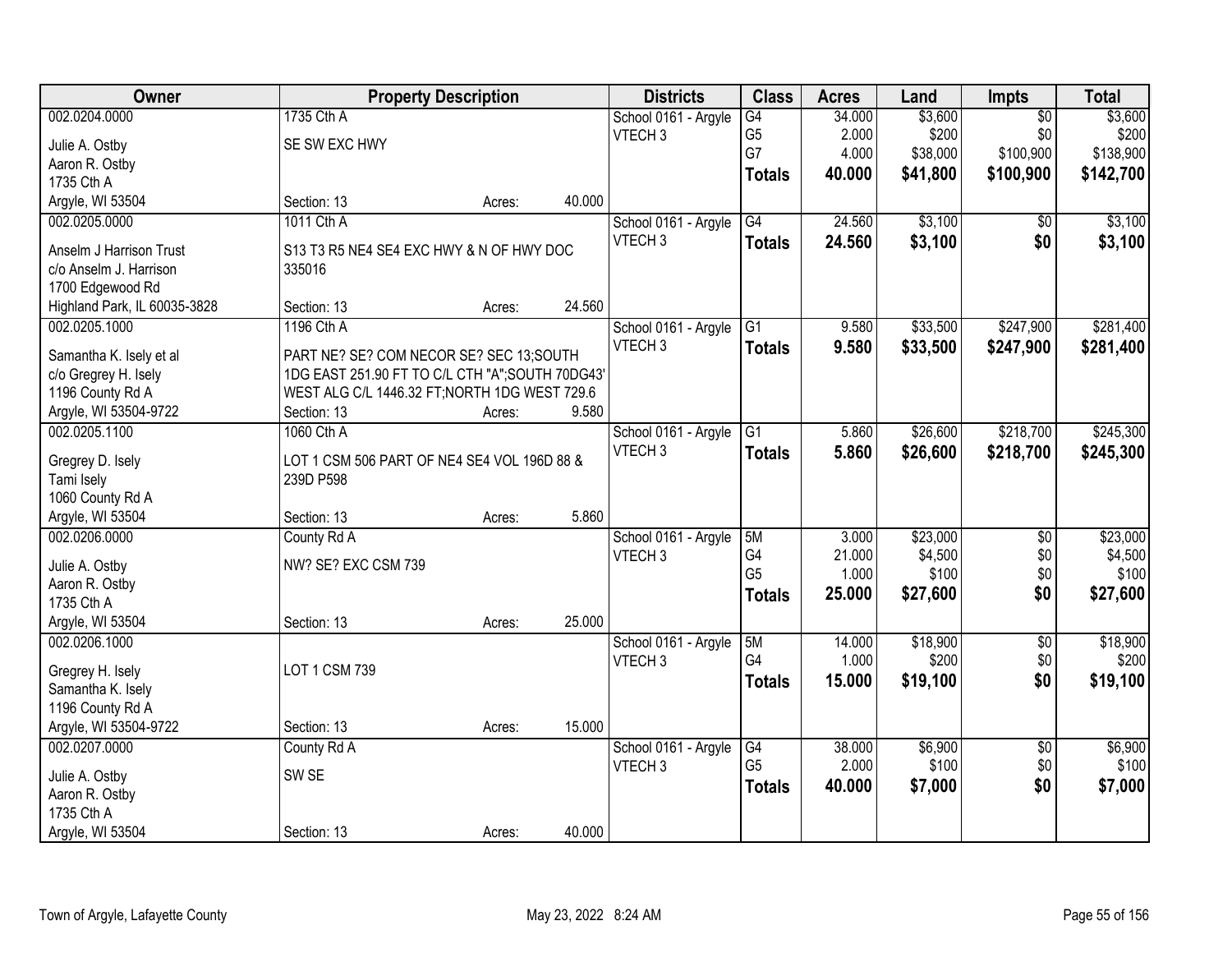| Owner                                 | <b>Property Description</b>                   |        |        | <b>Districts</b>                           | <b>Class</b>    | <b>Acres</b>    | Land              | <b>Impts</b>           | <b>Total</b>      |
|---------------------------------------|-----------------------------------------------|--------|--------|--------------------------------------------|-----------------|-----------------|-------------------|------------------------|-------------------|
| 002.0208.0000                         | County Rd A                                   |        |        | School 0161 - Argyle                       | $\overline{G4}$ | 40.000          | \$5,600           | $\overline{50}$        | \$5,600           |
| Anselm J Harrison Trust               | S13 T3 R5 SE4 SE4 DOC 335016                  |        |        | VTECH <sub>3</sub>                         | <b>Totals</b>   | 40.000          | \$5,600           | \$0                    | \$5,600           |
| c/o Anselm J. Harrison                |                                               |        |        |                                            |                 |                 |                   |                        |                   |
| 1700 Edgewood Rd                      |                                               |        |        |                                            |                 |                 |                   |                        |                   |
| Highland Park, IL 60035-3828          | Section: 13                                   | Acres: | 40.000 |                                            |                 |                 |                   |                        |                   |
| 002.0209.1000                         | State Highway 78                              |        |        | School 0161 - Argyle                       | G <sub>6</sub>  | 1.000           | \$3,000           | \$0                    | \$3,000           |
| Wedel Oak Woods Foundation Inc        | N 12 RDS OF E 13 RDS NE4 NE4                  |        |        | VTECH <sub>3</sub>                         | <b>Totals</b>   | 1.000           | \$3,000           | \$0                    | \$3,000           |
| c/o Wedel Oak Woods Foundation, Inc   |                                               |        |        |                                            |                 |                 |                   |                        |                   |
| C/O Davin T Wedel                     |                                               |        |        |                                            |                 |                 |                   |                        |                   |
| 2 Coolidge Rd                         | Section: 14                                   | Acres: | 1.000  |                                            |                 |                 |                   |                        |                   |
| Marblehead, MA 01945                  |                                               |        |        |                                            |                 |                 |                   |                        |                   |
| 002.0209.2000                         | 2300 W Brennan Rd                             |        |        | School 0161 - Argyle<br>VTECH <sub>3</sub> | $\overline{G6}$ | 12.030          | \$32,500          | $\overline{50}$        | \$32,500          |
| Barbara L. Smith                      | LOT 3 CSM #152 BEING PART OF NE4 NE4 VOL 211D |        |        |                                            | <b>Totals</b>   | 12.030          | \$32,500          | \$0                    | \$32,500          |
| 2300 W Brennan Rd                     | P815                                          |        |        |                                            |                 |                 |                   |                        |                   |
| Argyle, WI 53504                      |                                               |        |        |                                            |                 |                 |                   |                        |                   |
|                                       | Section: 14                                   | Acres: | 12.030 |                                            |                 |                 |                   |                        |                   |
| 002.0209.2100                         | State Highway 78                              |        |        | School 0161 - Argyle<br>VTECH <sub>3</sub> | $\overline{G4}$ | 0.940           | \$200             | $\overline{50}$        | \$200             |
| James A. Bruehlman                    | LOT 1 CSM #151 LYING IN FRAC SE4 NE4 NE4 VOL  |        |        |                                            | <b>Totals</b>   | 0.940           | \$200             | \$0                    | \$200             |
| 16590 State Rd 78                     | 216D P139                                     |        |        |                                            |                 |                 |                   |                        |                   |
| Argyle, WI 53504                      |                                               |        |        |                                            |                 |                 |                   |                        |                   |
|                                       | Section: 14                                   | Acres: | 0.940  |                                            |                 |                 |                   |                        |                   |
| 002.0209.3000                         | State Highway 78                              |        |        | School 0161 - Argyle<br>VTECH <sub>3</sub> | 5M<br>G4        | 13.000<br>4.000 | \$17,600<br>\$900 | $\overline{30}$<br>\$0 | \$17,600<br>\$900 |
| Wedel Oak Woods Foundation Inc        | LOTS 1 & 2 CSM 21                             |        |        |                                            | G <sub>5</sub>  | 2.500           | \$1,500           | \$0                    | \$1,500           |
| c/o Wedel Oak Woods Foundation, Inc   |                                               |        |        |                                            | <b>Totals</b>   | 19,500          | \$20,000          | \$0                    | \$20,000          |
| C/O Davin T Wedel                     |                                               |        |        |                                            |                 |                 |                   |                        |                   |
| 2 Coolidge Rd                         | Section: 14                                   | Acres: | 19.500 |                                            |                 |                 |                   |                        |                   |
| Marblehead, MA 01945<br>002.0210.1000 | 16990 Valley Rd                               |        |        | School 0161 - Argyle                       | $\overline{G1}$ | 2.040           | \$15,100          | \$52,300               | \$67,400          |
|                                       |                                               |        |        | VTECH <sub>3</sub>                         | G4              | 13.000          | \$3,100           | \$0                    | \$3,100           |
| Caleb Coccari-Swift                   | LOT 1 CSM #152 BEING PART OF THE NWNE DOC     |        |        |                                            | <b>Totals</b>   | 15.040          | \$18,200          | \$52,300               | \$70,500          |
| Eva Denny                             | 345035                                        |        |        |                                            |                 |                 |                   |                        |                   |
| 16990 Valley Rd                       |                                               |        | 15.040 |                                            |                 |                 |                   |                        |                   |
| Argyle, WI 53504<br>002.0210.2000     | Section: 14<br>2300 W Brennan Rd              | Acres: |        | School 0161 - Argyle                       | G1              | 11.060          | \$37,200          | \$155,500              | \$192,700         |
|                                       |                                               |        |        | VTECH <sub>3</sub>                         | <b>Totals</b>   | 11.060          | \$37,200          | \$155,500              | \$192,700         |
| Barbara L. Smith                      | LOT 2 CSM #152 BEING PART OF NW4 NE4 & FRAC   |        |        |                                            |                 |                 |                   |                        |                   |
| 2300 W Brennan Rd                     | NE4 NE4 VOL 211D P814                         |        |        |                                            |                 |                 |                   |                        |                   |
| Argyle, WI 53504                      |                                               |        | 11.060 |                                            |                 |                 |                   |                        |                   |
|                                       | Section: 14                                   | Acres: |        |                                            |                 |                 |                   |                        |                   |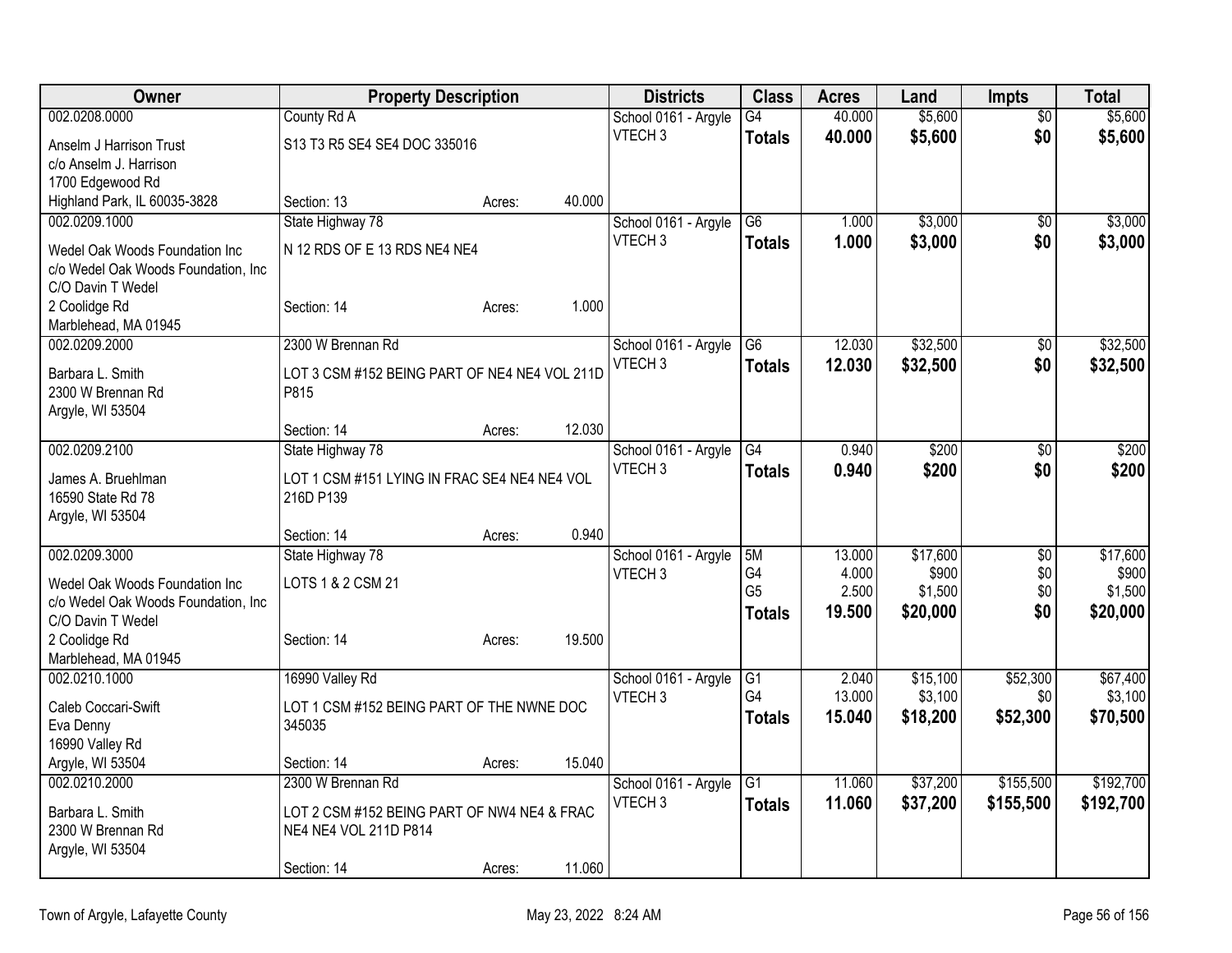| <b>Owner</b>                                                | <b>Property Description</b>                                                                 |                  | <b>Districts</b>     | <b>Class</b>    | <b>Acres</b> | Land       | <b>Impts</b>    | <b>Total</b> |
|-------------------------------------------------------------|---------------------------------------------------------------------------------------------|------------------|----------------------|-----------------|--------------|------------|-----------------|--------------|
| 002.0212.0000                                               | 16590 Sth 78                                                                                |                  | School 0161 - Argyle | $\overline{G1}$ | 2.000        | \$15,000   | \$211,400       | \$226,400    |
| James A. Bruehlman                                          | LOT 1 CSM #151 LYING IN SE4 NE4 VOL 216D P139                                               |                  | VTECH <sub>3</sub>   | G4              | 9.000        | \$2,100    | \$0             | \$2,100      |
| 16590 State Rd 78                                           |                                                                                             |                  |                      | G <sub>5</sub>  | 12.550       | \$21,300   | \$0             | \$21,300     |
| Argyle, WI 53504                                            |                                                                                             |                  |                      | <b>Totals</b>   | 23.550       | \$38,400   | \$211,400       | \$249,800    |
|                                                             | Section: 14                                                                                 | 23.550<br>Acres: |                      |                 |              |            |                 |              |
| 002.0212.1000                                               | <b>Brennan Rd</b>                                                                           |                  | School 0161 - Argyle | G4              | 20.000       | \$1,400    | $\overline{30}$ | \$1,400      |
| Caleb Coccari-Swift                                         | LOT 1 CSM #248 (BEING PRT OF NENE, NWNE, SWNE                                               |                  | VTECH <sub>3</sub>   | G <sub>5</sub>  | 7.200        | \$14,100   | \$0             | \$14,100     |
| Eva Denny                                                   | & SENE) (REPLAT OF CSM #150) DOC 345035                                                     |                  |                      | <b>Totals</b>   | 27.200       | \$15,500   | \$0             | \$15,500     |
| 16990 Valley Rd                                             |                                                                                             |                  |                      |                 |              |            |                 |              |
| Argyle, WI 53504                                            | Section: 14                                                                                 | 27.200<br>Acres: |                      |                 |              |            |                 |              |
| 002.0212.1100                                               | 16569 Sth 78                                                                                |                  | School 0161 - Argyle | 5M              | 12.000       | \$16,200   | \$0             | \$16,200     |
| James O. Newman                                             | LOT 2 CSM #248 (BEING PRT NWNE, SWNE & SENE)                                                |                  | VTECH <sub>3</sub>   | G4              | 20.000       | \$4,700    | \$0             | \$4,700      |
| 16569 State Rd 78                                           | (REPLAT OF CSM #150) VOL 234D P829                                                          |                  |                      | G <sub>5</sub>  | 15.200       | \$23,900   | \$0             | \$23,900     |
| Argyle, WI 53504                                            |                                                                                             |                  |                      | G7              | 2.400        | \$22,800   | \$68,500        | \$91,300     |
|                                                             | Section: 14                                                                                 | 49.600<br>Acres: |                      | <b>Totals</b>   | 49.600       | \$67,600   | \$68,500        | \$136,100    |
| 002.0213.1000                                               | <b>Valley Rd</b>                                                                            |                  | School 0490 -        | $\overline{G4}$ | 36.500       | \$2,500    | \$0             | \$2,500      |
|                                                             |                                                                                             |                  | Pecatonica           | G <sub>5</sub>  | 2.090        | \$1,400    | \$0             | \$1,400      |
| Rodney S Kuenzi Trust et al<br>c/o Rodney S & Lana A Kuenzi | PART NE? NW? & PART NW? NW? SEC 14 AND PART<br>NE? NE? SEC 15 COM N? COR SEC 14;S00?47'29"E |                  | VTECH <sub>3</sub>   | <b>Totals</b>   | 38.590       | \$3,900    | \$0             | \$3,900      |
| S52 W24084 Glendale Rd                                      | 356.76' ALG ELI NW? SEC 14 TO POB; S00?47'29"E                                              |                  |                      |                 |              |            |                 |              |
| Waukesha, WI 53189-9543                                     | Section: 15                                                                                 | 38.590<br>Acres: |                      |                 |              |            |                 |              |
| 002.0214.0000                                               | 16979 Valley Rd                                                                             |                  | School 0490 -        | $\overline{G1}$ | 2.000        | \$15,000   | \$20,100        | \$35,100     |
|                                                             |                                                                                             |                  | Pecatonica           | G4              | 15.000       | \$3,600    | \$0             | \$3,600      |
| Lana A Kuenzi Trust et al                                   | S14 T3 R5 PART OF N2 NW4 VOL 243D P486 & P492                                               |                  | VTECH <sub>3</sub>   | G <sub>5</sub>  | 13.500       | \$23,000   | \$0             | \$23,000     |
| c/o Rodney S & Lana A Kuenzi<br>S52 W24084 Glendale Rd      | (SEE POS2159 & POS2164)                                                                     |                  |                      | W <sub>6</sub>  | 12.000       | (\$33,600) | \$0             | \$0          |
| Waukesha, WI 53189-9543                                     | Section: 14                                                                                 | 42.500<br>Acres: |                      | <b>Totals</b>   | 42.500       | \$41,600   | \$20,100        | \$61,700     |
| 002.0215.0000                                               | 16608 Valley Rd                                                                             |                  | School 0161 - Argyle | G4              | 12.000       | \$2,800    | $\overline{50}$ | \$2,800      |
|                                                             |                                                                                             |                  | VTECH <sub>3</sub>   | G <sub>5</sub>  | 19.000       | \$32,300   | \$0             | \$32,300     |
| Pondering Pines LLC                                         | S14 T3 R5 SW4 NW4 EXC COM NWCOR OF SW4                                                      |                  |                      | G7              | 0.400        | \$3,800    | \$2,000         | \$5,800      |
| c/o Pondering Pines, LLC                                    | NW4:N89.29.10E 984.81' TO C/L VALLEY RD;S16.39.                                             |                  |                      | <b>Totals</b>   | 31.400       | \$38,900   | \$2,000         | \$40,900     |
| C/O Brent & Mary Jo Erickson<br>200 Huntington Ct           | 41W 374.07' ALG C/L;SLY 40.24' ALG C/L<br>Section: 14                                       | 31.400           |                      |                 |              |            |                 |              |
| Darlington, WI 53530-1526                                   |                                                                                             | Acres:           |                      |                 |              |            |                 |              |
| 002.0215.1000                                               | 16681 Valley Rd                                                                             |                  | School 0161 - Argyle | $\overline{G1}$ | 8.600        | \$34,800   | \$99,400        | \$134,200    |
|                                                             |                                                                                             |                  | VTECH <sub>3</sub>   | <b>Totals</b>   | 8.600        | \$34,800   | \$99,400        | \$134,200    |
| William C. O'Donnell                                        | S14 T3 R5 PART OF SW4 NW4 VOL 73 B&C P559 (SEE                                              |                  |                      |                 |              |            |                 |              |
| 20672 N Waddington Rd                                       | POS2169)                                                                                    |                  |                      |                 |              |            |                 |              |
| Deer Park, IL 60010                                         |                                                                                             |                  |                      |                 |              |            |                 |              |
|                                                             | Section: 14                                                                                 | 8.600<br>Acres:  |                      |                 |              |            |                 |              |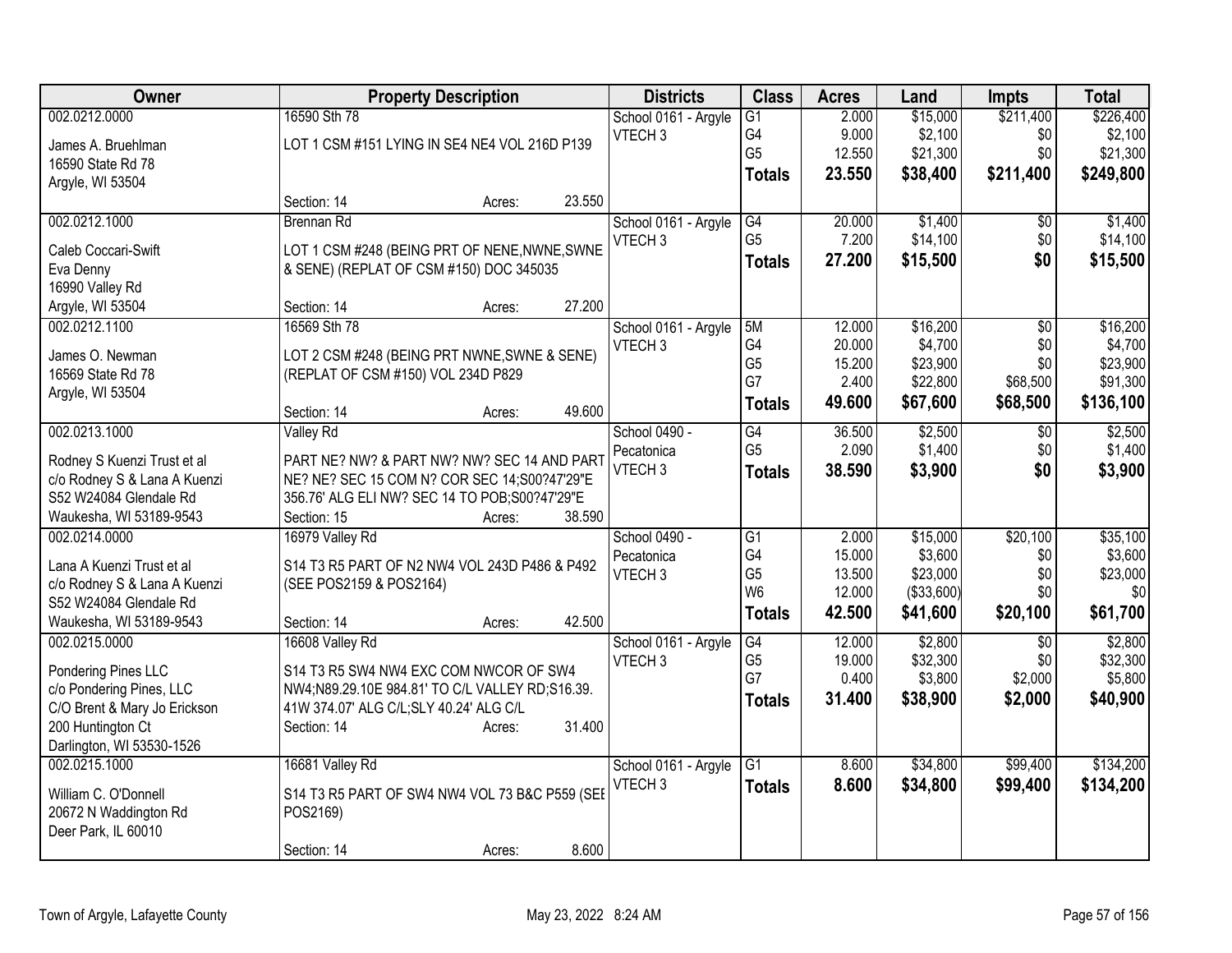| Owner                  | <b>Property Description</b>                    |        |        | <b>Districts</b>     | <b>Class</b>    | <b>Acres</b> | Land     | <b>Impts</b>    | <b>Total</b> |
|------------------------|------------------------------------------------|--------|--------|----------------------|-----------------|--------------|----------|-----------------|--------------|
| 002.0216.2000          | 16798 Valley Rd                                |        |        | School 0161 - Argyle | G4              | 10.000       | \$1,700  | $\overline{50}$ | \$1,700      |
| Valley Rd Farm, LLC    | COM N? COR SEC 14; S00?47'29"E 885.35' ALG ELI |        |        | VTECH <sub>3</sub>   | G <sub>5</sub>  | 33.510       | \$45,400 | \$0             | \$45,400     |
| S52 W24084 Glendale Rd | NW? SEC 14 TO POB;N89?51'30"W 20.47' TO C/L    |        |        |                      | G7              | 3.300        | \$21,900 | \$154,500       | \$176,400    |
| Waukesha, WI 53189     | VALLEY RD; SWLY 190.48' ALG C/L                |        |        |                      | <b>Totals</b>   | 46.810       | \$69,000 | \$154,500       | \$223,500    |
|                        | Section: 14                                    | Acres: | 46.810 |                      |                 |              |          |                 |              |
| 002.0217.0000          |                                                |        |        | School 0161 - Argyle | 5M              | 10.000       | \$13,500 | \$0             | \$13,500     |
|                        |                                                |        |        | VTECH <sub>3</sub>   | G4              | 10.920       | \$2,400  | \$0             | \$2,400      |
| Victoria A. Damron     | NE? SW? EXC HWY                                |        |        |                      | G <sub>5</sub>  | 19.000       | \$27,900 | \$0             | \$27,900     |
| c/o Duan L. Damron     |                                                |        |        |                      | <b>Totals</b>   | 39.920       | \$43,800 | \$0             | \$43,800     |
| 841 Wuthering Hills Dr |                                                |        |        |                      |                 |              |          |                 |              |
| Janesville, WI 53546   | Section: 14                                    | Acres: | 39.920 |                      |                 |              |          |                 |              |
| 002.0217.1000          | Valley Rd                                      |        |        | School 0161 - Argyle | X4              | 1.050        | \$0      | \$0             | $\sqrt{50}$  |
| Town of Argyle         | S14 T3 R5 PART N2 OF SW4 VOL 242D P336,339 &   |        |        | VTECH <sub>3</sub>   | <b>Totals</b>   | 1.050        | \$0      | \$0             | \$0          |
| 14896 Valley Rd        | 342 (SEE POS2168)                              |        |        |                      |                 |              |          |                 |              |
| Argyle, WI 53504       |                                                |        |        |                      |                 |              |          |                 |              |
|                        | Section: 14                                    | Acres: | 1.050  |                      |                 |              |          |                 |              |
| 002.0218.0000          | <b>Valley Rd</b>                               |        |        | School 0161 - Argyle | G4              | 31.360       | \$5,400  | $\sqrt[6]{3}$   | \$5,400      |
| Emery Farms, Inc       | S14 T3 R5 PART OF NW4 SW4 EXC HWY & EXC CSM    |        |        | VTECH <sub>3</sub>   | G <sub>5</sub>  | 1.000        | \$100    | \$0             | \$100        |
| C/O John Emery         | #136 LOT 1 VOL 214D P966 EXC 242D P342 (SEE    |        |        |                      | <b>Totals</b>   | 32.360       | \$5,500  | \$0             | \$5,500      |
| 15785 Valley Rd        | POS2168)                                       |        |        |                      |                 |              |          |                 |              |
| Argyle, WI 53504-9727  | Section: 14                                    | Acres: | 32.360 |                      |                 |              |          |                 |              |
| 002.0218.1000          | 16275 Valley Rd                                |        |        | School 0161 - Argyle | $\overline{G1}$ | 6.900        | \$27,000 | \$52,700        | \$79,700     |
|                        |                                                |        |        | VTECH <sub>3</sub>   | <b>Totals</b>   | 6.900        | \$27,000 | \$52,700        | \$79,700     |
| Tyler S. Ritschard     | LOT 1 CSM #648 (REPLAT OF CSM #136) DOC        |        |        |                      |                 |              |          |                 |              |
| Amber J. Ritschard     | 345170                                         |        |        |                      |                 |              |          |                 |              |
| 16275 Valley Rd        |                                                |        |        |                      |                 |              |          |                 |              |
| Argyle, WI 53504-9778  | Section: 14                                    | Acres: | 6.900  |                      |                 |              |          |                 |              |
| 002.0219.0000          | Valley Rd                                      |        |        | School 0161 - Argyle | G4              | 30.000       | \$7,100  | $\overline{50}$ | \$7,100      |
| Emery Farms, Inc       | S14 T3 R5 PART OF SW4 SW4 EXC CSM #136 LOT 1   |        |        | VTECH <sub>3</sub>   | G <sub>5</sub>  | 1.000        | \$100    | \$0             | \$100        |
| C/O John Emery         | <b>VOL 214D P966</b>                           |        |        |                      | G7              | 1.720        | \$16,300 | \$3,500         | \$19,800     |
| 15785 Valley Rd        |                                                |        |        |                      | <b>Totals</b>   | 32.720       | \$23,500 | \$3,500         | \$27,000     |
| Argyle, WI 53504-9727  | Section: 14                                    | Acres: | 32.720 |                      |                 |              |          |                 |              |
| 002.0219.1000          | 16131 Valley Rd                                |        |        | School 0161 - Argyle | $\overline{G1}$ | 7.050        | \$27,300 | \$129,400       | \$156,700    |
|                        |                                                |        |        | VTECH <sub>3</sub>   | <b>Totals</b>   | 7.050        | \$27,300 | \$129,400       | \$156,700    |
| Scott B. Ritschard     | LOT 1 CSM #648 (REPLAT OF CSM #136) 209D P761  |        |        |                      |                 |              |          |                 |              |
| 16131 Valley Rd        | EXC                                            |        |        |                      |                 |              |          |                 |              |
| PO Box 163             |                                                |        |        |                      |                 |              |          |                 |              |
| Argyle, WI 53504       | Section: 14                                    | Acres: | 7.050  |                      |                 |              |          |                 |              |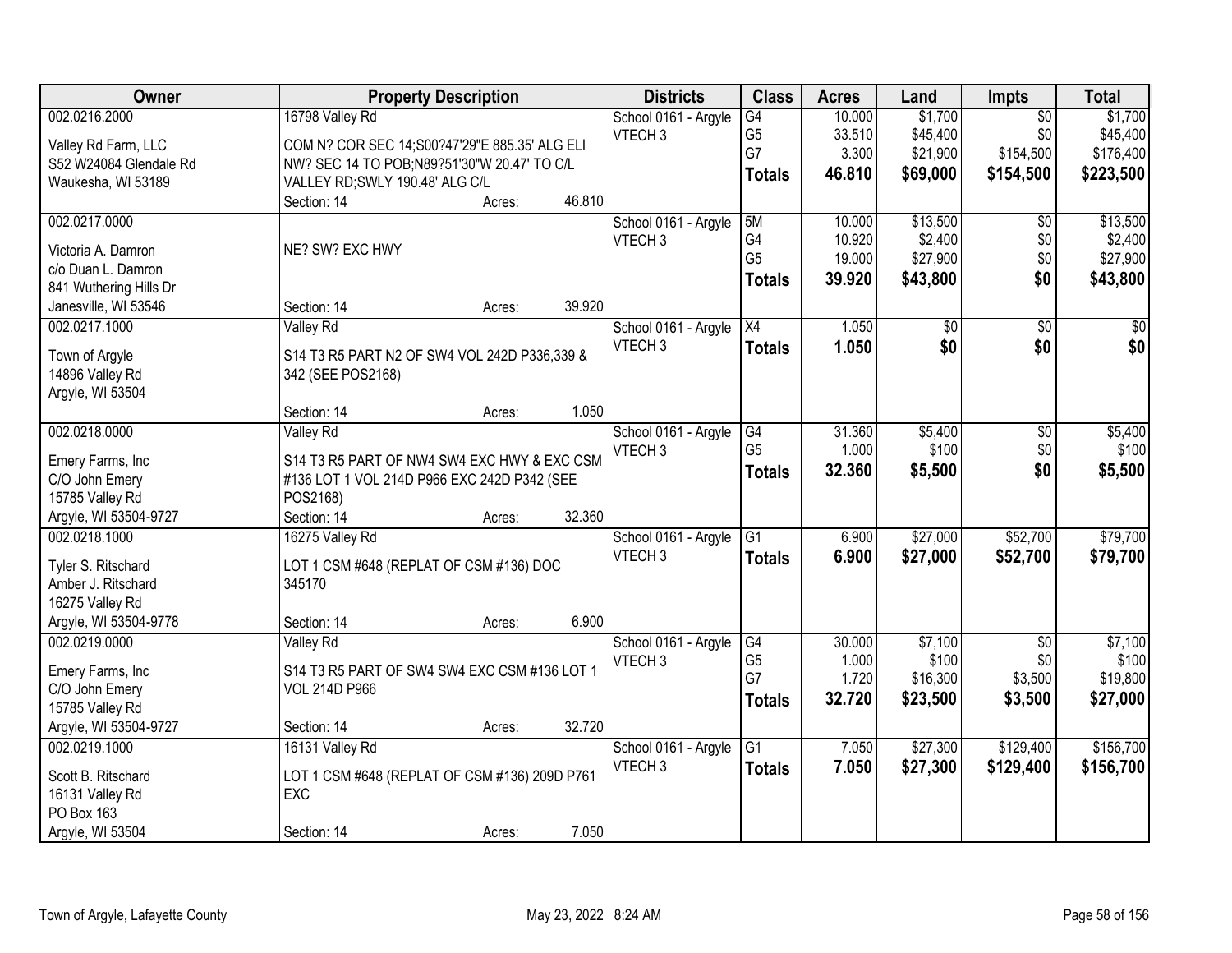| Owner                                 | <b>Property Description</b>                   |        |        | <b>Districts</b>                           | <b>Class</b>    | <b>Acres</b> | Land     | <b>Impts</b>    | <b>Total</b> |
|---------------------------------------|-----------------------------------------------|--------|--------|--------------------------------------------|-----------------|--------------|----------|-----------------|--------------|
| 002.0220.0000                         | <b>Valley Rd</b>                              |        |        | School 0161 - Argyle                       | G4              | 8.920        | \$2,100  | $\overline{50}$ | \$2,100      |
| Victoria A. Damron                    | SE? SW? EXC CSM 135                           |        |        | VTECH <sub>3</sub>                         | <b>Totals</b>   | 8.920        | \$2,100  | \$0             | \$2,100      |
| c/o Duan L. Damron                    |                                               |        |        |                                            |                 |              |          |                 |              |
| 841 Wuthering Hills Dr                |                                               |        |        |                                            |                 |              |          |                 |              |
| Janesville, WI 53546                  | Section: 14                                   | Acres: | 8.920  |                                            |                 |              |          |                 |              |
| 002.0220.1000                         | 16118 Valley Rd                               |        |        | School 0161 - Argyle                       | G1              | 0.870        | \$12,000 | \$3,400         | \$15,400     |
|                                       |                                               |        |        | VTECH <sub>3</sub>                         | G4              | 7.000        | \$1,700  | \$0             | \$1,700      |
| Kristopher F. Baumann                 | PART LOT 1 CSM 135, EXCEPT LOT 1 CSM 143 PART |        |        |                                            | G <sub>5</sub>  | 18.370       | \$29,600 | \$0             | \$29,600     |
| Valarie A. Baumann<br>16118 Valley Rd | OF SE4 SW4 VOL 238D P469                      |        |        |                                            | <b>Totals</b>   | 26.240       | \$43,300 | \$3,400         | \$46,700     |
| Argyle, WI 53504                      | Section: 14                                   |        | 26.240 |                                            |                 |              |          |                 |              |
| 002.0220.2000                         | 16118 Valley Rd                               | Acres: |        |                                            | G1              | 1.000        | \$12,000 | \$130,800       | \$142,800    |
|                                       |                                               |        |        | School 0161 - Argyle<br>VTECH <sub>3</sub> | G <sub>5</sub>  | 3.840        | \$6,500  | \$0             | \$6,500      |
| Kristopher F. Baumann                 | LOT 1 CSM #143 PART OF SE4 SW4                |        |        |                                            |                 |              |          |                 |              |
| Valarie A. Baumann                    |                                               |        |        |                                            | <b>Totals</b>   | 4.840        | \$18,500 | \$130,800       | \$149,300    |
| 16118 Valley Rd                       |                                               |        |        |                                            |                 |              |          |                 |              |
| Argyle, WI 53504                      | Section: 14                                   | Acres: | 4.840  |                                            |                 |              |          |                 |              |
| 002.0221.0000                         | State Highway 78                              |        |        | School 0161 - Argyle                       | G4              | 34.000       | \$7,000  | $\sqrt[6]{3}$   | \$7,000      |
| Marilyn Flannery Trust                | S14 T3 R5 NE4 SE4 VOL 238D P266               |        |        | VTECH <sub>3</sub>                         | G <sub>5</sub>  | 6.000        | \$8,600  | \$0             | \$8,600      |
| 1900 County Rd A                      |                                               |        |        |                                            | <b>Totals</b>   | 40.000       | \$15,600 | \$0             | \$15,600     |
| Argyle, WI 53504                      |                                               |        |        |                                            |                 |              |          |                 |              |
|                                       | Section: 14                                   | Acres: | 40.000 |                                            |                 |              |          |                 |              |
| 002.0222.0000                         |                                               |        |        | School 0161 - Argyle                       | 5M              | 21.000       | \$28,400 | $\overline{50}$ | \$28,400     |
|                                       |                                               |        |        | VTECH <sub>3</sub>                         | G4              | 16.000       | \$3,300  | \$0             | \$3,300      |
| Victoria A. Damron                    | NW? SE?                                       |        |        |                                            | G <sub>5</sub>  | 3.000        | \$4,500  | \$0             | \$4,500      |
| c/o Duan L. Damron                    |                                               |        |        |                                            | <b>Totals</b>   | 40.000       | \$36,200 | \$0             | \$36,200     |
| 841 Wuthering Hills Dr                |                                               |        |        |                                            |                 |              |          |                 |              |
| Janesville, WI 53546                  | Section: 14                                   | Acres: | 40.000 |                                            |                 |              |          |                 |              |
| 002.0223.0000                         |                                               |        |        | School 0161 - Argyle                       | $\overline{G4}$ | 39.210       | \$9,000  | $\overline{60}$ | \$9,000      |
| Victoria A. Damron                    | SW? SE? EXC CSM 135                           |        |        | VTECH <sub>3</sub>                         | <b>Totals</b>   | 39.210       | \$9,000  | \$0             | \$9,000      |
| c/o Duan L. Damron                    |                                               |        |        |                                            |                 |              |          |                 |              |
| 841 Wuthering Hills Dr                |                                               |        |        |                                            |                 |              |          |                 |              |
| Janesville, WI 53546                  | Section: 14                                   | Acres: | 39.210 |                                            |                 |              |          |                 |              |
| 002.0223.1000                         |                                               |        |        | School 0161 - Argyle                       | G4              | 0.790        | \$100    | $\overline{50}$ | \$100        |
|                                       |                                               |        |        | VTECH <sub>3</sub>                         | <b>Totals</b>   | 0.790        | \$100    | \$0             | \$100        |
| Kristopher F. Baumann                 | PART OF LOT 1 CSM 135 PART OF SW4 SE4 VOL     |        |        |                                            |                 |              |          |                 |              |
| Valarie A. Baumann                    | 238D P469                                     |        |        |                                            |                 |              |          |                 |              |
| 16118 Valley Rd                       |                                               |        |        |                                            |                 |              |          |                 |              |
| Argyle, WI 53504                      | Section: 14                                   | Acres: | 0.790  |                                            |                 |              |          |                 |              |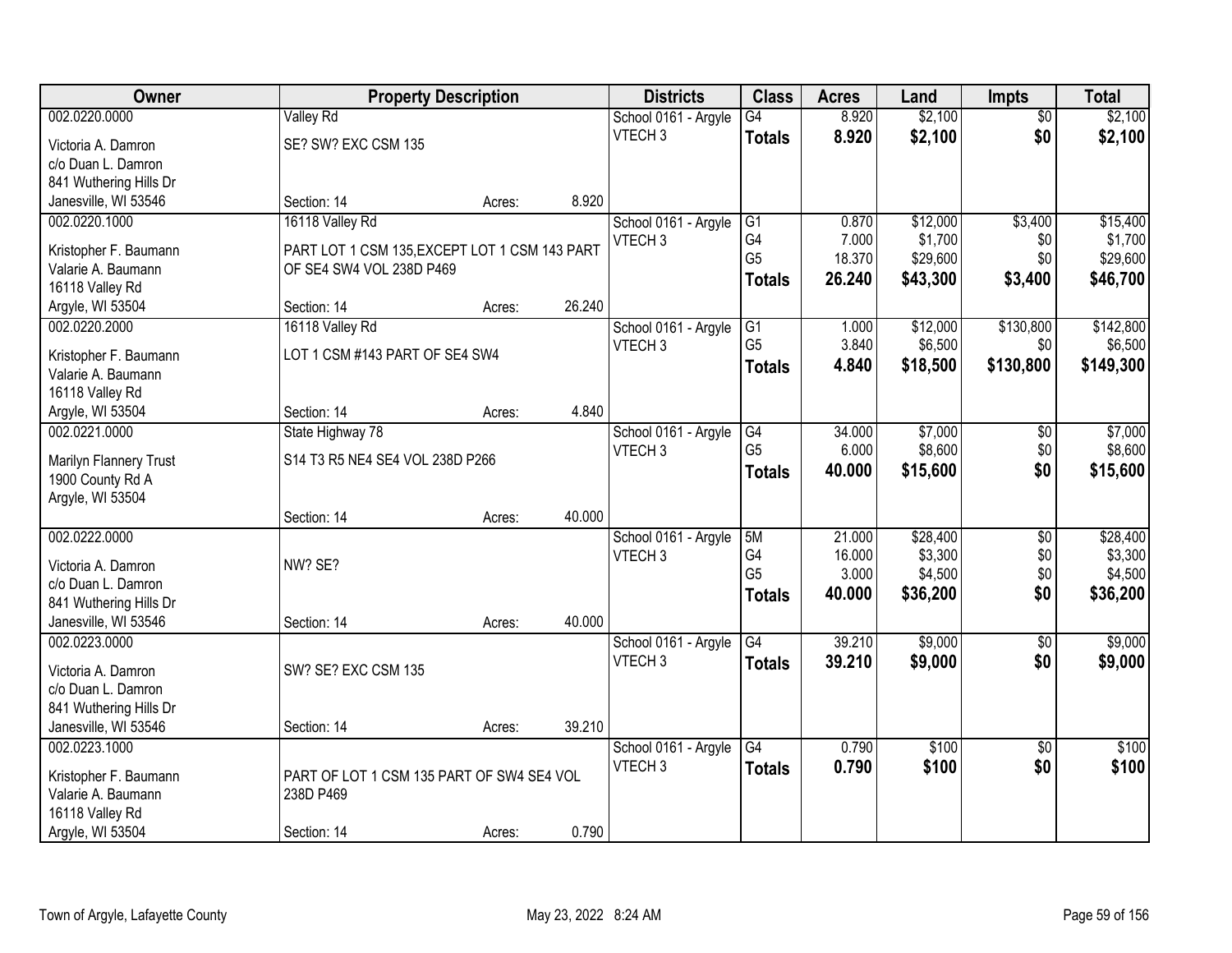| Owner                                      | <b>Property Description</b>                                                     |        |        | <b>Districts</b>     | <b>Class</b>         | <b>Acres</b> | Land        | <b>Impts</b>    | <b>Total</b> |
|--------------------------------------------|---------------------------------------------------------------------------------|--------|--------|----------------------|----------------------|--------------|-------------|-----------------|--------------|
| 002.0224.0000                              | State Highway 78                                                                |        |        | School 0161 - Argyle | $\overline{G4}$      | 36.000       | \$6,200     | $\overline{50}$ | \$6,200      |
| Marilyn Flannery Trust                     | S14 T3 R5 SE4 SE4 VOL 238D P266                                                 |        |        | VTECH <sub>3</sub>   | G <sub>5</sub>       | 4.000        | \$5,200     | \$0             | \$5,200      |
| 1900 County Rd A                           |                                                                                 |        |        |                      | <b>Totals</b>        | 40.000       | \$11,400    | \$0             | \$11,400     |
| Argyle, WI 53504                           |                                                                                 |        |        |                      |                      |              |             |                 |              |
|                                            | Section: 14                                                                     | Acres: | 40.000 |                      |                      |              |             |                 |              |
| 002.0225.1100                              |                                                                                 |        |        | School 0161 - Argyle | W <sub>6</sub>       | 12.100       | ( \$33,900) | $\overline{30}$ | \$0          |
| Lana A Kuenzi Trust et al                  | S15 T3 R5 PART NE4 NE4 VOL 243D P486 & P492                                     |        |        | VTECH <sub>3</sub>   | <b>Totals</b>        | 12.100       | \$0         | \$0             | \$0          |
| c/o Rodney S & Lana A Kuenzi               | (SEE POS2159 & POS2164)                                                         |        |        |                      |                      |              |             |                 |              |
| S52 W24084 Glendale Rd                     |                                                                                 |        |        |                      |                      |              |             |                 |              |
| Waukesha, WI 53189-9543                    | Section: 15                                                                     | Acres: | 12.100 |                      |                      |              |             |                 |              |
| 002.0225.2000                              |                                                                                 |        |        | School 0161 - Argyle | G4                   | 8.000        | \$1,900     | \$0             | \$1,900      |
|                                            |                                                                                 |        |        | VTECH <sub>3</sub>   | G <sub>5</sub>       | 17.000       | \$28,900    | \$0             | \$28,900     |
| Adam C. Hanson<br>Lisa Hanson              | S15 T3 R5 NE4 NE4 N & W OF RIVER VOL 229D P178<br>3492 OLD Q ROAD (SEE POS2161) |        |        |                      | <b>Totals</b>        | 25,000       | \$30,800    | \$0             | \$30,800     |
| 3492 Kipfer Ln                             |                                                                                 |        |        |                      |                      |              |             |                 |              |
| Blanchardville, WI 53516                   | Section: 15                                                                     | Acres: | 25.000 |                      |                      |              |             |                 |              |
| 002.0226.1000                              |                                                                                 |        |        | School 0161 - Argyle | G4                   | 20.000       | \$4,700     | \$0             | \$4,700      |
|                                            |                                                                                 |        |        | VTECH <sub>3</sub>   | G <sub>5</sub>       | 20.000       | \$34,000    | \$0             | \$34,000     |
| Adam C. Hanson                             | S15 T3 R5 NW4 NE4 VOL 229D P178 3492 OLD Q                                      |        |        |                      | <b>Totals</b>        | 40.000       | \$38,700    | \$0             | \$38,700     |
| Lisa Hanson                                | ROAD (SEE POS2161)                                                              |        |        |                      |                      |              |             |                 |              |
| 3492 Kipfer Ln<br>Blanchardville, WI 53516 | Section: 15                                                                     |        | 40.000 |                      |                      |              |             |                 |              |
| 002.0227.1000                              |                                                                                 | Acres: |        | School 0161 - Argyle | $\overline{G5}$      | 3.000        | \$2,400     | \$0             | \$2,400      |
|                                            |                                                                                 |        |        | VTECH <sub>3</sub>   | <b>Totals</b>        | 3.000        | \$2,400     | \$0             | \$2,400      |
| Adam C. Hanson                             | S15 T3 R5 PART OF SW4 NE4 N&E OF RIVER VOL                                      |        |        |                      |                      |              |             |                 |              |
| Lisa Hanson                                | 229D P178 3492 OLD Q ROAD (SEE POS2161)                                         |        |        |                      |                      |              |             |                 |              |
| 3492 Kipfer Ln                             |                                                                                 |        |        |                      |                      |              |             |                 |              |
| Blanchardville, WI 53516                   | Section: 15                                                                     | Acres: | 3.000  |                      |                      |              |             |                 |              |
| 002.0227.2000                              |                                                                                 |        |        | School 0161 - Argyle | G5<br>W <sub>8</sub> | 1.000        | \$1,700     | $\sqrt{$0}$     | \$1,700      |
| O'Brien Revoc Trust et al                  | S15 T3 R5 SW4 NE4 N & W OF RIVER VOL 227D P713                                  |        |        | VTECH <sub>3</sub>   |                      | 11.000       | (\$33,000)  | \$0             | \$0          |
| 1042 S Oak Park Ave                        |                                                                                 |        |        |                      | <b>Totals</b>        | 12.000       | \$1,700     | \$0             | \$1,700      |
| Oak Park, IL 60304                         |                                                                                 |        |        |                      |                      |              |             |                 |              |
|                                            | Section: 15                                                                     | Acres: | 12.000 |                      |                      |              |             |                 |              |
| 002.0227.3000                              |                                                                                 |        |        | School 0161 - Argyle | $\overline{G5}$      | 13.700       | \$8,200     | $\overline{50}$ | \$8,200      |
| Pondering Pines LLC                        | S15 T3 R5 SW4 NE4 S&E OF RIVER EXC LANDS AS                                     |        |        | VTECH <sub>3</sub>   | <b>Totals</b>        | 13.700       | \$8,200     | \$0             | \$8,200      |
| c/o Pondering Pines, LLC                   | DESCR IN D-281699 DOC 347449                                                    |        |        |                      |                      |              |             |                 |              |
| C/O Brent & Mary Jo Erickson               |                                                                                 |        |        |                      |                      |              |             |                 |              |
| 200 Huntington Ct                          | Section: 15                                                                     | Acres: | 13.700 |                      |                      |              |             |                 |              |
| Darlington, WI 53530-1526                  |                                                                                 |        |        |                      |                      |              |             |                 |              |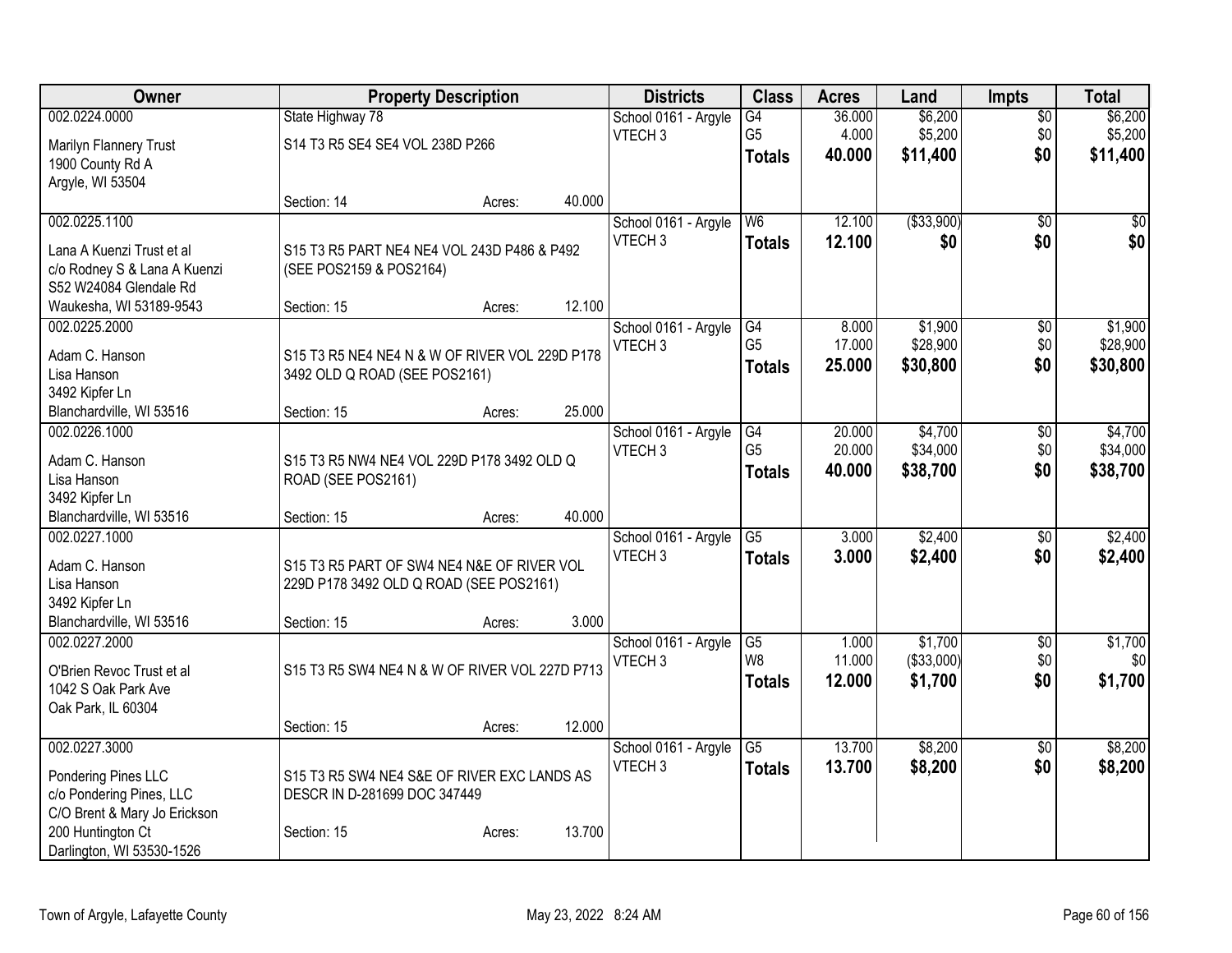| Owner                                                                                                                                              |                                                                                                                                                      | <b>Property Description</b> |        | <b>Districts</b>                           | <b>Class</b>                          | <b>Acres</b>               | Land                             | <b>Impts</b>                  | <b>Total</b>                      |
|----------------------------------------------------------------------------------------------------------------------------------------------------|------------------------------------------------------------------------------------------------------------------------------------------------------|-----------------------------|--------|--------------------------------------------|---------------------------------------|----------------------------|----------------------------------|-------------------------------|-----------------------------------|
| 002.0227.3100<br>William C. O'Donnell<br>20672 N Waddington Rd<br>Deer Park, IL 60010                                                              | S15 T3 R5 PART OF SW4 NE4 VOL 73 B&C P559 (SEE<br>POS2169)                                                                                           |                             |        | School 0161 - Argyle<br>VTECH <sub>3</sub> | $\overline{G5}$<br><b>Totals</b>      | 11.300<br>11.300           | \$19,200<br>\$19,200             | $\overline{50}$<br>\$0        | \$19,200<br>\$19,200              |
|                                                                                                                                                    | Section: 15                                                                                                                                          | Acres:                      | 11.300 |                                            |                                       |                            |                                  |                               |                                   |
| 002.0228.0000<br>Pondering Pines LLC<br>c/o Pondering Pines, LLC<br>C/O Brent & Mary Jo Erickson<br>200 Huntington Ct<br>Darlington, WI 53530-1526 | 16661 Valley Rd<br>S15 T3 R5 SE4 NE4 LYING E OF RIVER EXC LANDS<br>DESCR IN D-281699 (SUBJECT TO ADVERSE<br>POSSESSION VOL 243D P569)<br>Section: 15 | Acres:                      | 17.700 | School 0161 - Argyle<br>VTECH <sub>3</sub> | G1<br>G <sub>5</sub><br><b>Totals</b> | 2.000<br>15.700<br>17.700  | \$15,000<br>\$3,900<br>\$18,900  | \$172,900<br>\$0<br>\$172,900 | \$187,900<br>\$3,900<br>\$191,800 |
| 002.0228.1000<br>Adam C. Hanson<br>Lisa Hanson<br>3492 Kipfer Ln<br>Blanchardville, WI 53516                                                       | S15 T3 R5 PART OF SE4 NE4 VOL 229D P178 3492<br>OLD Q ROAD (SEE POS2161)<br>Section: 15                                                              | Acres:                      | 4.000  | School 0161 - Argyle<br>VTECH <sub>3</sub> | $\overline{G5}$<br><b>Totals</b>      | 4.000<br>4.000             | \$6,800<br>\$6,800               | $\sqrt{50}$<br>\$0            | \$6,800<br>\$6,800                |
| 002.0228.2000<br>William C. O'Donnell<br>20672 N Waddington Rd<br>Deer Park, IL 60010                                                              | S15 T3 R5 PART OF SE4 NE4 VOL 73 B&C P559 (SEE<br>POS2169)                                                                                           |                             |        | School 0161 - Argyle<br>VTECH <sub>3</sub> | G5<br><b>Totals</b>                   | 15.300<br>15.300           | \$26,000<br>\$26,000             | \$0<br>\$0                    | \$26,000<br>\$26,000              |
| 002.0229.0000<br>O'Brien Revoc Trust et al<br>1042 S Oak Park Ave                                                                                  | Section: 15<br>Old Q Rd<br>S15 T3 R5 NE4 NW4 VOL 227D P713                                                                                           | Acres:                      | 15.300 | School 0161 - Argyle<br>VTECH <sub>3</sub> | G4<br>W8<br><b>Totals</b>             | 10.000<br>30.000<br>40.000 | \$1,700<br>(\$90,000)<br>\$1,700 | \$0<br>\$0<br>\$0             | \$1,700<br>\$0<br>\$1,700         |
| Oak Park, IL 60304                                                                                                                                 | Section: 15                                                                                                                                          | Acres:                      | 40.000 |                                            |                                       |                            |                                  |                               |                                   |
| 002.0230.0000<br>Geoffrey G. Johnson<br>Lucyn A. Johnson<br>1300 S 10th St                                                                         | Old Q Rd<br>S15 T3 R5 NW4 NW4 EXC N 417.47 FT TO W 417.47<br>FT VOL 234D P247 (SEE POS2170)                                                          |                             |        | School 0161 - Argyle<br>VTECH <sub>3</sub> | G4<br>G <sub>5</sub><br>Totals        | 25.000<br>11.250<br>36.250 | \$5,500<br>\$15,500<br>\$21,000  | $\sqrt{6}$<br>\$0<br>\$0      | \$5,500<br>\$15,500<br>\$21,000   |
| St Charles, IL 60174                                                                                                                               | Section: 15                                                                                                                                          | Acres:                      | 36.250 |                                            |                                       |                            |                                  |                               |                                   |
| 002.0230.1000<br>Douglas L. Caldwell et al<br>c/o Caldwell Revoc Living Trust<br>16997 Old Q Rd                                                    | 16997 Old Q Rd<br>N 417.47 FT OF W 417.47 FT OF NW? NW? (SEE<br>POS2171)                                                                             |                             |        | School 0161 - Argyle<br>VTECH <sub>3</sub> | $\overline{G1}$<br><b>Totals</b>      | 4.000<br>4.000             | \$21,000<br>\$21,000             | \$218,700<br>\$218,700        | \$239,700<br>\$239,700            |
| Blanchardville, WI 53516-9312                                                                                                                      | Section: 15                                                                                                                                          | Acres:                      | 4.000  |                                            |                                       |                            |                                  |                               |                                   |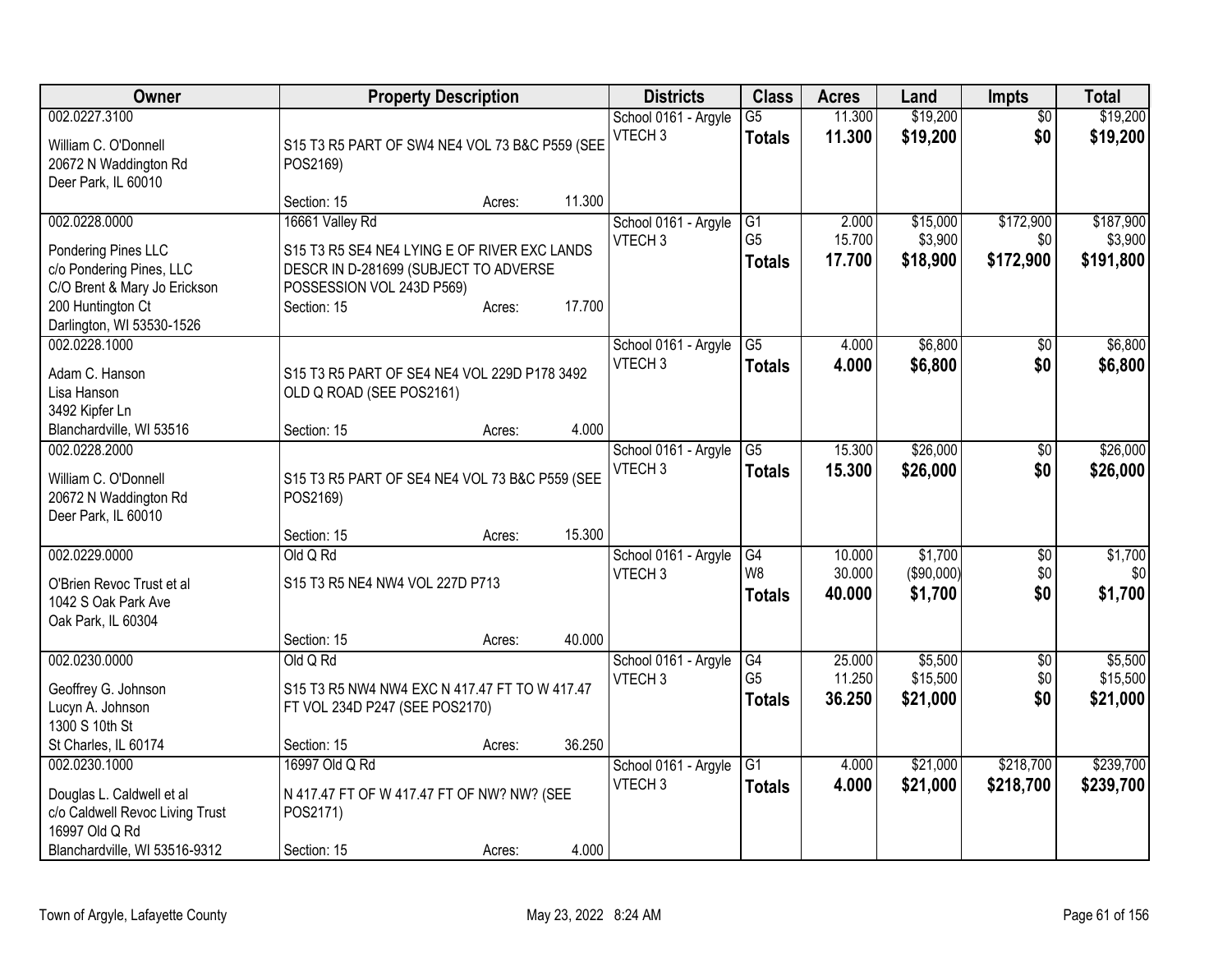| Owner                     |                                                | <b>Property Description</b> |        | <b>Districts</b>     | <b>Class</b>    | <b>Acres</b>     | Land                  | <b>Impts</b>    | <b>Total</b>   |
|---------------------------|------------------------------------------------|-----------------------------|--------|----------------------|-----------------|------------------|-----------------------|-----------------|----------------|
| 002.0231.0000             | Old Q Rd                                       |                             |        | School 0161 - Argyle | G4              | 26.040           | \$4,500               | $\sqrt{$0}$     | \$4,500        |
| Geoffrey G. Johnson       | S15 T3 R5 PART OF SW4 NW4 VOL 234D P247 (SEE   |                             |        | VTECH <sub>3</sub>   | G <sub>5</sub>  | 14.000<br>40.040 | \$22,200<br>\$26,700  | \$0<br>\$0      | \$22,200       |
| Lucyn A. Johnson          | POS2170)                                       |                             |        |                      | <b>Totals</b>   |                  |                       |                 | \$26,700       |
| 1300 S 10th St            |                                                |                             |        |                      |                 |                  |                       |                 |                |
| St Charles, IL 60174      | Section: 15                                    | Acres:                      | 40.040 |                      |                 |                  |                       |                 |                |
| 002.0231.1000             | Old Q Rd                                       |                             |        | School 0161 - Argyle | $\overline{G5}$ | 0.500            | \$400                 | $\overline{50}$ | \$400          |
| Gregory L. Tresemer       | S15 T3 R5 PART OF SW4 NW4 VOL 133D P38 (SEE    |                             |        | VTECH <sub>3</sub>   | <b>Totals</b>   | 0.500            | \$400                 | \$0             | \$400          |
| <b>Viola Tresemer</b>     | POS2170)                                       |                             |        |                      |                 |                  |                       |                 |                |
| 7637 Hawks View Dr        |                                                |                             |        |                      |                 |                  |                       |                 |                |
| Machesney Park, IL 61115  | Section: 15                                    | Acres:                      | 0.500  |                      |                 |                  |                       |                 |                |
| 002.0232.0000             | 16770 Old Q Rd                                 |                             |        | School 0161 - Argyle | G1<br>G4        | 2.000            | \$15,000              | \$96,400        | \$111,400      |
| O'Brien Revoc Trust et al | S15 T3 R5 SE4 NW4 VOL 227D P713                |                             |        | VTECH <sub>3</sub>   | W <sub>8</sub>  | 10.000<br>28.000 | \$2,200<br>(\$78,400) | \$0<br>\$0      | \$2,200<br>\$0 |
| 1042 S Oak Park Ave       |                                                |                             |        |                      | <b>Totals</b>   | 40.000           | \$17,200              | \$96,400        | \$113,600      |
| Oak Park, IL 60304        |                                                |                             |        |                      |                 |                  |                       |                 |                |
|                           | Section: 15                                    | Acres:                      | 40.000 |                      |                 |                  |                       |                 |                |
| 002.0233.0000             | Old Q Rd                                       |                             |        | School 0161 - Argyle | 5M              | 3.000            | \$4,200               | $\sqrt[6]{3}$   | \$4,200        |
| Matthew W. Goers          | NE? SW?                                        |                             |        | VTECH <sub>3</sub>   | G4              | 37.000           | \$8,800               | \$0             | \$8,800        |
| 3488 Davis Ln             |                                                |                             |        |                      | <b>Totals</b>   | 40.000           | \$13,000              | \$0             | \$13,000       |
| Blanchardville, WI 53516  |                                                |                             |        |                      |                 |                  |                       |                 |                |
|                           | Section: 15                                    | Acres:                      | 40.000 |                      |                 |                  |                       |                 |                |
| 002.0234.0000             | 16283 Old Q Rd                                 |                             |        | School 0161 - Argyle | G5              | 2.900            | \$3,700               | \$0             | \$3,700        |
| Peter J. Emery            | LOT 1 CSM 732 (SEE POS1801)                    |                             |        | VTECH <sub>3</sub>   | G7              | 2.100            | \$19,900              | \$177,200       | \$197,100      |
| Erin K. Emery             |                                                |                             |        |                      | <b>Totals</b>   | 5.000            | \$23,600              | \$177,200       | \$200,800      |
| 16283 Old Q Rd            |                                                |                             |        |                      |                 |                  |                       |                 |                |
| Blanchardville, WI 53516  | Section: 15                                    | Acres:                      | 5.000  |                      |                 |                  |                       |                 |                |
| 002.0234.1000             | Old Q Rd                                       |                             |        | School 0161 - Argyle | G4              | 12.000           | \$2,100               | $\overline{$0}$ | \$2,100        |
| Geoffrey G. Johnson       | S15 T3 R5 PART OF NW4 SW4 VOL 234D P247 (SEE   |                             |        | VTECH <sub>3</sub>   | G <sub>5</sub>  | 1.510            | \$900                 | \$0             | \$900          |
| Lucyn A. Johnson          | POS2170)                                       |                             |        |                      | <b>Totals</b>   | 13.510           | \$3,000               | \$0             | \$3,000        |
| 1300 S 10th St            |                                                |                             |        |                      |                 |                  |                       |                 |                |
| St Charles, IL 60174      | Section: 15                                    | Acres:                      | 13.510 |                      |                 |                  |                       |                 |                |
| 002.0234.2000             | Old Q Rd                                       |                             |        | School 0161 - Argyle | G4              | 7.000            | \$1,200               | $\overline{60}$ | \$1,200        |
| Peter J. Emery            | NW? SW? LYING WEST OF OLD Q ROAD EXC BEG W     |                             |        | VTECH <sub>3</sub>   | G <sub>5</sub>  | 14.100           | \$17,700              | \$0             | \$17,700       |
| Erin K. Emery             | COR SEC 15;N00.33.55W 2223.57';N89. 51.40E     |                             |        |                      | <b>Totals</b>   | 21.100           | \$18,900              | \$0             | \$18,900       |
| 16283 Old Q Rd            | 417.94';N01.32.37W 412.68';S89.27.30E 600.52'; |                             |        |                      |                 |                  |                       |                 |                |
| Blanchardville, WI 53516  | Section: 15                                    | Acres:                      | 21.100 |                      |                 |                  |                       |                 |                |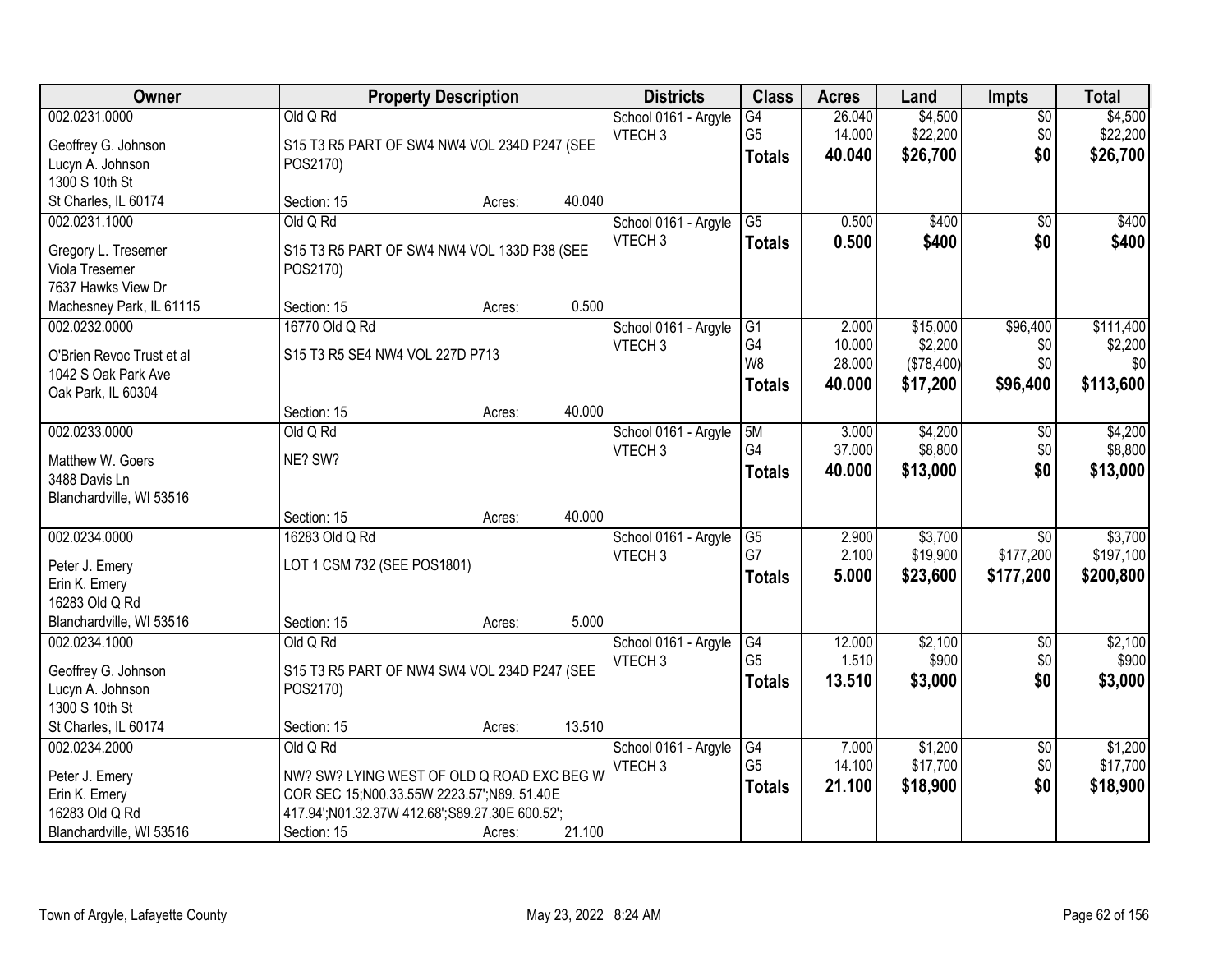| Owner                             | <b>Property Description</b>                                   |        |        | <b>Districts</b>     | <b>Class</b>    | <b>Acres</b> | Land     | Impts           | <b>Total</b> |
|-----------------------------------|---------------------------------------------------------------|--------|--------|----------------------|-----------------|--------------|----------|-----------------|--------------|
| 002.0235.0000                     | 16165 Old Q Rd                                                |        |        | School 0161 - Argyle | G4              | 34.000       | \$4,300  | $\overline{50}$ | \$4,300      |
| Joyce E Fischer Trust et al       | S15 T3 R5 SW4 SW4 VOL 241D P494 (SEE POS2173)                 |        |        | VTECH <sub>3</sub>   | G <sub>5</sub>  | 1.000        | \$100    | \$0             | \$100        |
| c/o The Lyle J & Joyce E Fischer  |                                                               |        |        |                      | G7              | 5.000        | \$47,500 | \$154,600       | \$202,100    |
| C/O Tim Fischer                   |                                                               |        |        |                      | <b>Totals</b>   | 40.000       | \$51,900 | \$154,600       | \$206,500    |
| 1440 Sundt Ln                     | Section: 15                                                   | Acres: | 40.000 |                      |                 |              |          |                 |              |
| Stoughton, WI 53589               |                                                               |        |        |                      |                 |              |          |                 |              |
| 002.0236.0000                     | Old Q Rd                                                      |        |        | School 0161 - Argyle | $\overline{G4}$ | 40.000       | \$9,500  | $\overline{30}$ | \$9,500      |
| Matthew W. Goers                  | SE? SW?                                                       |        |        | VTECH <sub>3</sub>   | <b>Totals</b>   | 40.000       | \$9,500  | \$0             | \$9,500      |
| 3488 Davis Ln                     |                                                               |        |        |                      |                 |              |          |                 |              |
| Blanchardville, WI 53516          |                                                               |        |        |                      |                 |              |          |                 |              |
|                                   | Section: 15                                                   | Acres: | 40.000 |                      |                 |              |          |                 |              |
| 002.0237.0000                     |                                                               |        |        | School 0161 - Argyle | 5M              | 7.000        | \$9,500  | $\overline{50}$ | \$9,500      |
|                                   |                                                               |        |        | VTECH <sub>3</sub>   | G4              | 33.000       | \$5,900  | \$0             | \$5,900      |
| Emery Farms, Inc                  | S15 T3 R5 NE4 SE4 VOL 214D P966 SUBJECT TO                    |        |        |                      | <b>Totals</b>   | 40.000       | \$15,400 | \$0             | \$15,400     |
| C/O John Emery<br>15785 Valley Rd | ADVERSE POSSESSION (VOL 243D P569) (SEE<br>POS2172 & POS2174) |        |        |                      |                 |              |          |                 |              |
| Argyle, WI 53504-9727             | Section: 15                                                   | Acres: | 40.000 |                      |                 |              |          |                 |              |
| 002.0238.1000                     |                                                               |        |        | School 0161 - Argyle | 5M              | 7.000        | \$9,500  | $\overline{50}$ | \$9,500      |
|                                   |                                                               |        |        | VTECH <sub>3</sub>   | G4              | 10.000       | \$1,700  | \$0             | \$1,700      |
| Pondering Pines LLC               | S15 T3 R5 NW4 SE4 E OF RIVER DOC 347449                       |        |        |                      | G <sub>5</sub>  | 5.000        | \$8,500  | \$0             | \$8,500      |
| c/o Pondering Pines, LLC          |                                                               |        |        |                      | <b>Totals</b>   | 22.000       | \$19,700 | \$0             | \$19,700     |
| C/O Brent & Mary Jo Erickson      |                                                               |        |        |                      |                 |              |          |                 |              |
| 200 Huntington Ct                 | Section: 15                                                   | Acres: | 22.000 |                      |                 |              |          |                 |              |
| Darlington, WI 53530-1526         |                                                               |        |        |                      |                 |              |          |                 |              |
| 002.0238.2000                     |                                                               |        |        | School 0161 - Argyle | 5M              | 9.000        | \$6,800  | \$0             | \$6,800      |
| Matthew W. Goers                  | NW? SE? EXC THAT PART LYING EAST OF                           |        |        | VTECH <sub>3</sub>   | G <sub>5</sub>  | 9.000        | \$22,100 | \$0             | \$22,100     |
| 3488 Davis Ln                     | PECATONICA RIVER                                              |        |        |                      | <b>Totals</b>   | 18.000       | \$28,900 | \$0             | \$28,900     |
| Blanchardville, WI 53516          |                                                               |        |        |                      |                 |              |          |                 |              |
|                                   | Section: 15                                                   | Acres: | 18.000 |                      |                 |              |          |                 |              |
| 002.0239.1000                     | 3400 Davis Ln                                                 |        |        | School 0161 - Argyle | 5M              | 20.000       | \$27,000 | $\overline{30}$ | \$27,000     |
| Matthew W. Goers                  | SW? SE? EXC THAT PART LYING EAST OF                           |        |        | VTECH <sub>3</sub>   | G <sub>1</sub>  | 1.000        | \$12,000 | \$112,200       | \$124,200    |
| 3488 Davis Ln                     | PECATONICA RIVER & ALSO EXC COM SWCOR OF                      |        |        |                      | G4              | 11.000       | \$2,600  | \$0             | \$2,600      |
| Blanchardville, WI 53516          | SE? SEC 15; EAST 380 FT; NORTH 295 FT; WEST 380               |        |        |                      | <b>Totals</b>   | 32.000       | \$41,600 | \$112,200       | \$153,800    |
|                                   | Section: 15                                                   | Acres: | 32.000 |                      |                 |              |          |                 |              |
| 002.0239.1100                     | 3488 Davis Ln                                                 |        |        | School 0161 - Argyle | $\overline{G1}$ | 3.000        | \$18,000 | \$111,500       | \$129,500    |
|                                   |                                                               |        |        | VTECH <sub>3</sub>   | <b>Totals</b>   | 3.000        | \$18,000 | \$111,500       | \$129,500    |
| Matthew W. Goers                  | PART SW? SE? COM SWCOR SE?; EAST 380                          |        |        |                      |                 |              |          |                 |              |
| 3488 Davis Ln                     | FT; NORTH 295 FT; WEST 380 FT; SOUTH 295 FT TO<br>POB         |        |        |                      |                 |              |          |                 |              |
| Blanchardville, WI 53516          |                                                               |        | 3.000  |                      |                 |              |          |                 |              |
|                                   | Section: 15                                                   | Acres: |        |                      |                 |              |          |                 |              |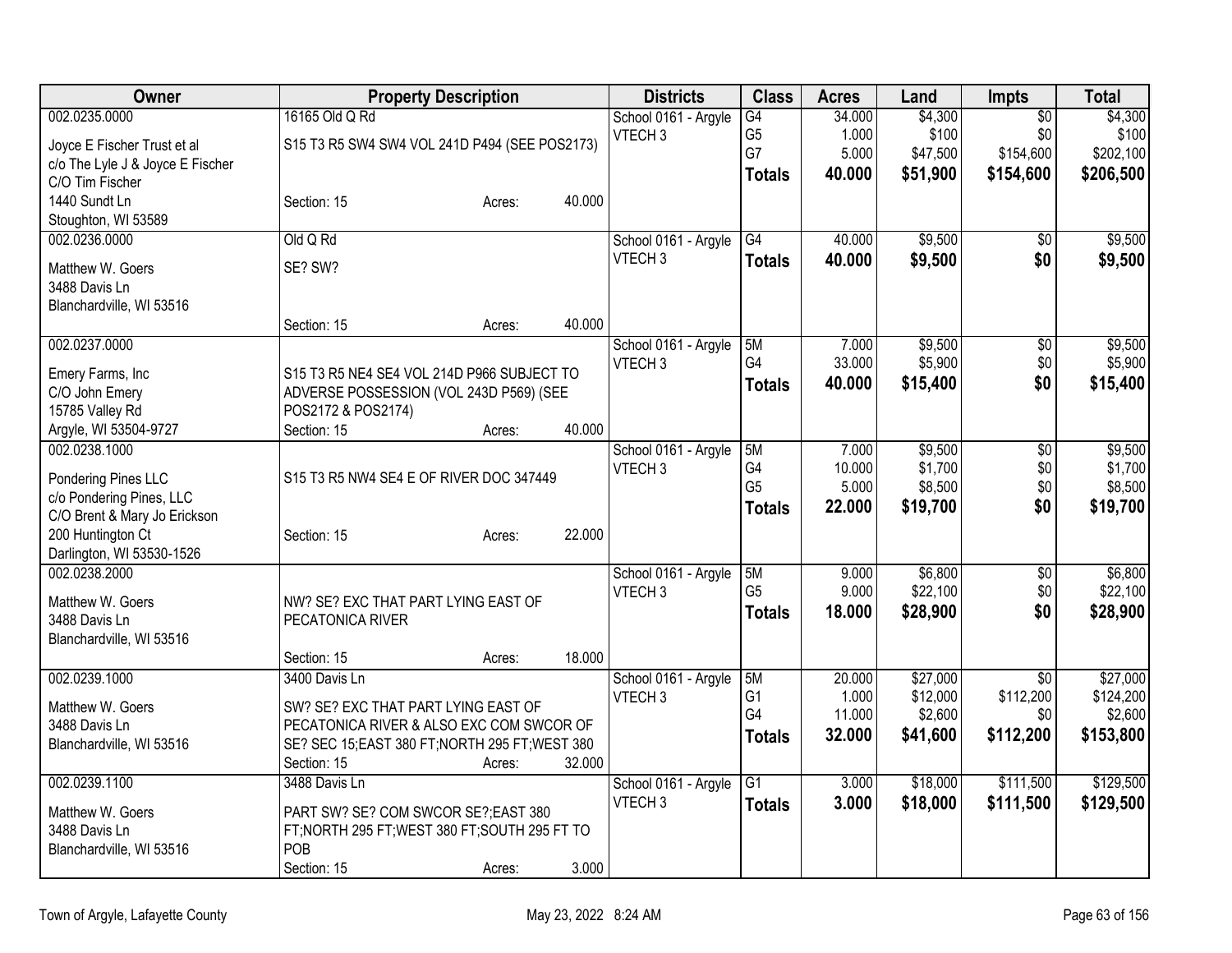| Owner                                                                                                      |                                                            | <b>Property Description</b> |        | <b>Districts</b>                           | <b>Class</b>                                | <b>Acres</b>                        | Land                                       | <b>Impts</b>                                   | <b>Total</b>                                |
|------------------------------------------------------------------------------------------------------------|------------------------------------------------------------|-----------------------------|--------|--------------------------------------------|---------------------------------------------|-------------------------------------|--------------------------------------------|------------------------------------------------|---------------------------------------------|
| 002.0239.2000<br>Pondering Pines LLC                                                                       | S15 T3 R5 SW4 SE4 E OF RIVER DOC 347449                    |                             |        | School 0161 - Argyle<br>VTECH <sub>3</sub> | $\overline{G5}$<br><b>Totals</b>            | 5.000<br>5.000                      | \$3,000<br>\$3,000                         | $\overline{50}$<br>\$0                         | \$3,000<br>\$3,000                          |
| c/o Pondering Pines, LLC<br>C/O Brent & Mary Jo Erickson<br>200 Huntington Ct<br>Darlington, WI 53530-1526 | Section: 15                                                | Acres:                      | 5.000  |                                            |                                             |                                     |                                            |                                                |                                             |
| 002.0240.0000<br>Emery Farms, Inc<br>C/O John Emery<br>15785 Valley Rd                                     | S15 T3 R5 SE4 SE4 VOL 214D P966                            |                             |        | School 0161 - Argyle<br>VTECH <sub>3</sub> | G4<br>G <sub>5</sub><br><b>Totals</b>       | 38.000<br>2.000<br>40.000           | \$7,300<br>\$500<br>\$7,800                | $\overline{60}$<br>\$0<br>\$0                  | \$7,300<br>\$500<br>\$7,800                 |
| Argyle, WI 53504-9727                                                                                      | Section: 15                                                | Acres:                      | 40.000 |                                            |                                             |                                     |                                            |                                                |                                             |
| 002.0241.0000<br>James S. Syse<br>Patricia Syse                                                            | S16 T3 R5 NE4 NE4 DOC 341704                               |                             |        | School 0161 - Argyle<br>VTECH <sub>3</sub> | G4<br><b>Totals</b>                         | 40.000<br>40.000                    | \$6,800<br>\$6,800                         | \$0<br>\$0                                     | \$6,800<br>\$6,800                          |
| N8511 Sunnyside Rd<br>Blanchardville, WI 53516                                                             | Section: 16                                                | Acres:                      | 40.000 |                                            |                                             |                                     |                                            |                                                |                                             |
| 002.0242.0000<br>James S. Syse<br>Patricia Syse<br>N8511 Sunnyside Rd                                      | 4509 Gunderson Rd<br>S16 T3 R5 NW4 NE4 DOC 341704          |                             |        | School 0161 - Argyle<br>VTECH <sub>3</sub> | 5M<br>G4<br>G7<br><b>Totals</b>             | 2.000<br>34.000<br>4.000<br>40.000  | \$2,700<br>\$5,700<br>\$38,000<br>\$46,400 | $\overline{50}$<br>\$0<br>\$57,200<br>\$57,200 | \$2,700<br>\$5,700<br>\$95,200<br>\$103,600 |
| Blanchardville, WI 53516                                                                                   | Section: 16                                                | Acres:                      | 40.000 |                                            |                                             |                                     |                                            |                                                |                                             |
| 002.0243.0000<br>Steven E. O'Bel<br>16718 County Rd N<br>Blanchardville, WI 53516                          | S16 T3 R5 SW4 NE4 VOL 228D P675 (SEE POS2176)              |                             |        | School 0161 - Argyle<br>VTECH <sub>3</sub> | 5M<br>G4<br>G <sub>5</sub><br><b>Totals</b> | 5.000<br>12.000<br>23.000<br>40.000 | \$6,800<br>\$2,800<br>\$39,100<br>\$48,700 | \$0<br>\$0<br>\$0<br>\$0                       | \$6,800<br>\$2,800<br>\$39,100<br>\$48,700  |
|                                                                                                            | Section: 16                                                | Acres:                      | 40.000 |                                            |                                             |                                     |                                            |                                                |                                             |
| 002.0244.0000<br>Steven M. Roelli<br>1008 Rolling Ridge Rd<br>Platteville, WI 53818                        | County Rd N<br>S16 T3 R5 PART OF SE4 NE4 VOL 242D P663 EXC |                             |        | School 0161 - Argyle<br>VTECH <sub>3</sub> | G4<br>G <sub>5</sub><br><b>Totals</b>       | 22.580<br>15.000<br>37.580          | \$5,400<br>\$25,500<br>\$30,900            | $\sqrt{6}$<br>\$0<br>\$0                       | \$5,400<br>\$25,500<br>\$30,900             |
|                                                                                                            | Section: 16                                                | Acres:                      | 37.580 |                                            |                                             |                                     |                                            |                                                |                                             |
| 002.0245.0000<br>James S. Syse<br>Patricia Syse<br>N8511 Sunnyside Rd                                      | S16 T3 R5 PART OF NE4 NW4 DOC 341704                       |                             |        | School 0161 - Argyle<br>VTECH <sub>3</sub> | 5M<br>G4<br>G <sub>5</sub><br><b>Totals</b> | 6.000<br>32.200<br>1.000<br>39.200  | \$8,100<br>\$5,800<br>\$100<br>\$14,000    | $\overline{50}$<br>\$0<br>\$0<br>\$0           | \$8,100<br>\$5,800<br>\$100<br>\$14,000     |
| Blanchardville, WI 53516                                                                                   | Section: 16                                                | Acres:                      | 39.200 |                                            |                                             |                                     |                                            |                                                |                                             |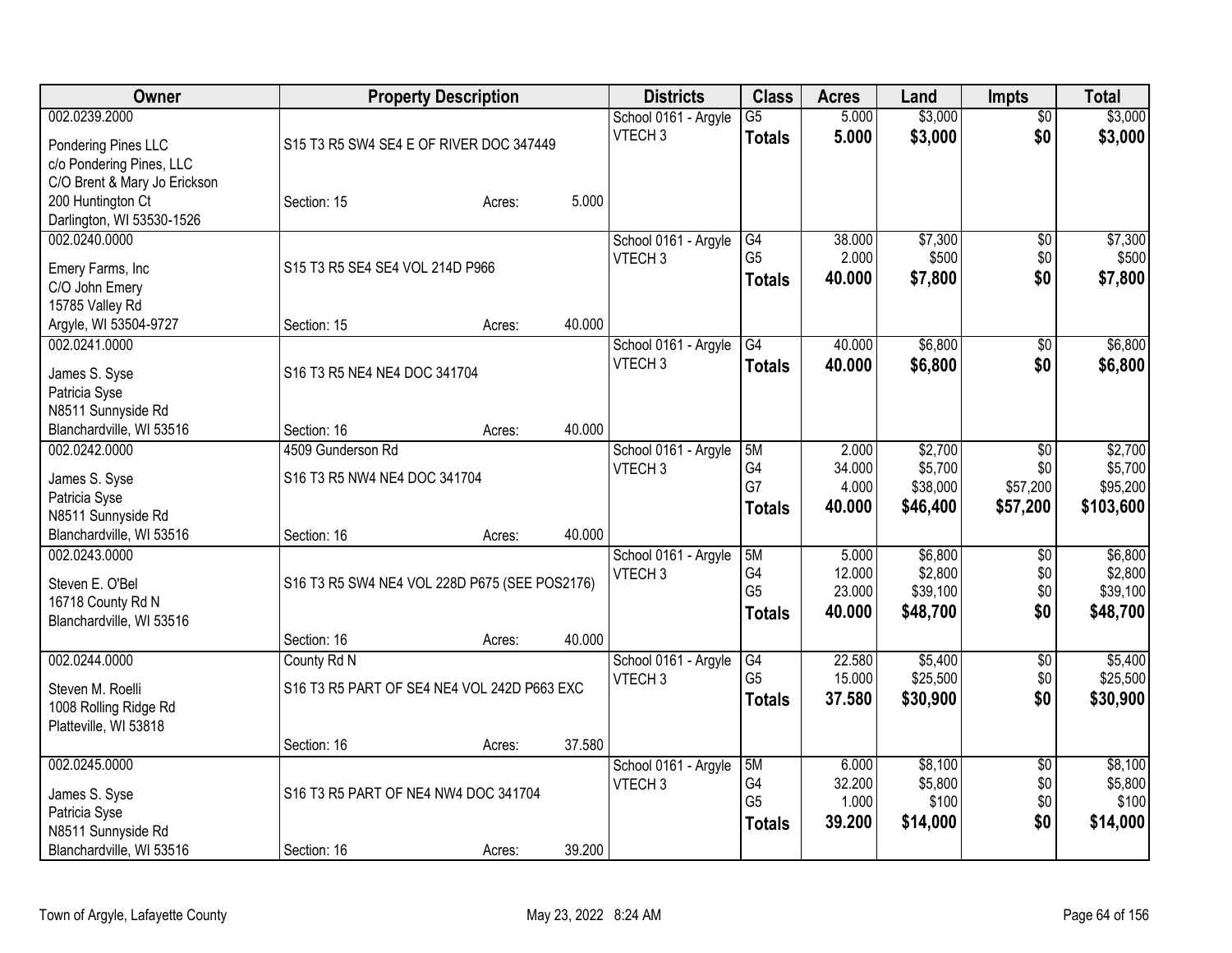| Owner                                                                                                  | <b>Property Description</b>                                                                               | <b>Districts</b>                           | <b>Class</b>                     | <b>Acres</b>     | Land                 | <b>Impts</b>           | <b>Total</b>           |
|--------------------------------------------------------------------------------------------------------|-----------------------------------------------------------------------------------------------------------|--------------------------------------------|----------------------------------|------------------|----------------------|------------------------|------------------------|
| 002.0245.1000<br>Aaron C. Erickson<br>Jennifer Erickson<br>4511 Gunderson Rd                           | S16 T3 R5 PART OF NE4 NW4 VOL 234D P313 (SEE<br>POS2180)                                                  | School 0161 - Argyle<br>VTECH <sub>3</sub> | $\overline{G1}$<br><b>Totals</b> | 0.800<br>0.800   | \$2,400<br>\$2,400   | $\overline{30}$<br>\$0 | \$2,400<br>\$2,400     |
| Blanchardville, WI 53513-9315                                                                          | 0.800<br>Section: 16<br>Acres:                                                                            |                                            |                                  |                  |                      |                        |                        |
| 002.0246.0000<br>James S. Syse<br>Patricia Syse<br>N8511 Sunnyside Rd                                  | <b>Gunderson Rd</b><br>S16 T3 R5 PART OF NW4 NW4 DOC 341704                                               | School 0161 - Argyle<br>VTECH <sub>3</sub> | 5M<br><b>Totals</b>              | 23.670<br>23.670 | \$32,000<br>\$32,000 | $\overline{50}$<br>\$0 | \$32,000<br>\$32,000   |
| Blanchardville, WI 53516                                                                               | 23.670<br>Section: 16<br>Acres:                                                                           |                                            |                                  |                  |                      |                        |                        |
| 002.0246.1000<br>Scott W. Varner<br>Kathyrn A. Varner<br>16971 County Rd N<br>Blanchardville, WI 53516 | 16971 Cth N<br>S16 T3 R5 PART OF NW4 NW4 VOL 237D P683 (SEE<br>POS2177)<br>1.330<br>Section: 16<br>Acres: | School 0161 - Argyle<br>VTECH <sub>3</sub> | G1<br><b>Totals</b>              | 1.330<br>1.330   | \$13,000<br>\$13,000 | \$99,400<br>\$99,400   | \$112,400<br>\$112,400 |
| 002.0246.2000<br>Samuel C. Hanson<br>3492 Kipfer Ln<br>Blanchardville, WI 53516                        | County Rd N<br>S16 T3 R5 PART OF NW4 NW4 LYING S & W OF CO<br><b>HWY DOC 332590</b>                       | School 0161 - Argyle<br>VTECH <sub>3</sub> | W <sub>6</sub><br><b>Totals</b>  | 15.000<br>15.000 | (\$45,000)<br>\$0    | \$0<br>\$0             | \$0<br>\$0             |
|                                                                                                        | 15.000<br>Section: 16<br>Acres:                                                                           |                                            |                                  |                  |                      |                        |                        |
| 002.0247.1000<br>Steven E. O'Bel<br>16718 County Rd N<br>Blanchardville, WI 53516                      | County Rd N<br>S16 T3 R5 NE4 NE4 SW4 S OF HWY DOC 342918 (SEI<br>POS2176)<br>3.900<br>Section: 16         | School 0161 - Argyle<br>VTECH <sub>3</sub> | $\overline{G5}$<br><b>Totals</b> | 3.900<br>3.900   | \$6,600<br>\$6,600   | $\overline{50}$<br>\$0 | \$6,600<br>\$6,600     |
| 002.0247.1100                                                                                          | Acres:<br>County Rd N                                                                                     | School 0161 - Argyle                       | 5M                               | 27.830           | \$37,600             | $\overline{60}$        | \$37,600               |
| Steven E. O'Bel<br>16718 County Rd N<br>Blanchardville, WI 53516                                       | S16 T3 R5 PART OF SW4 NW4 W OF ROAD VOL 227D<br>P847 (SEE POS2176)                                        | VTECH <sub>3</sub>                         | G4<br><b>Totals</b>              | 6.230<br>34.060  | \$1,100<br>\$38,700  | \$0<br>\$0             | \$1,100<br>\$38,700    |
|                                                                                                        | 34.060<br>Section: 16<br>Acres:                                                                           |                                            |                                  |                  |                      |                        |                        |
| 002.0247.2000<br>Scott A. Mathys<br>16581 County Rd N<br>Blanchardville, WI 53516                      | County Rd N<br>S16 T3 R5 S 12RDS OF W 40RDS OF SW4 NW4 VOL<br>222D P989<br>3.000<br>Section: 16<br>Acres: | School 0161 - Argyle<br>VTECH <sub>3</sub> | $\overline{G5}$<br><b>Totals</b> | 3.000<br>3.000   | \$5,100<br>\$5,100   | $\overline{50}$<br>\$0 | \$5,100<br>\$5,100     |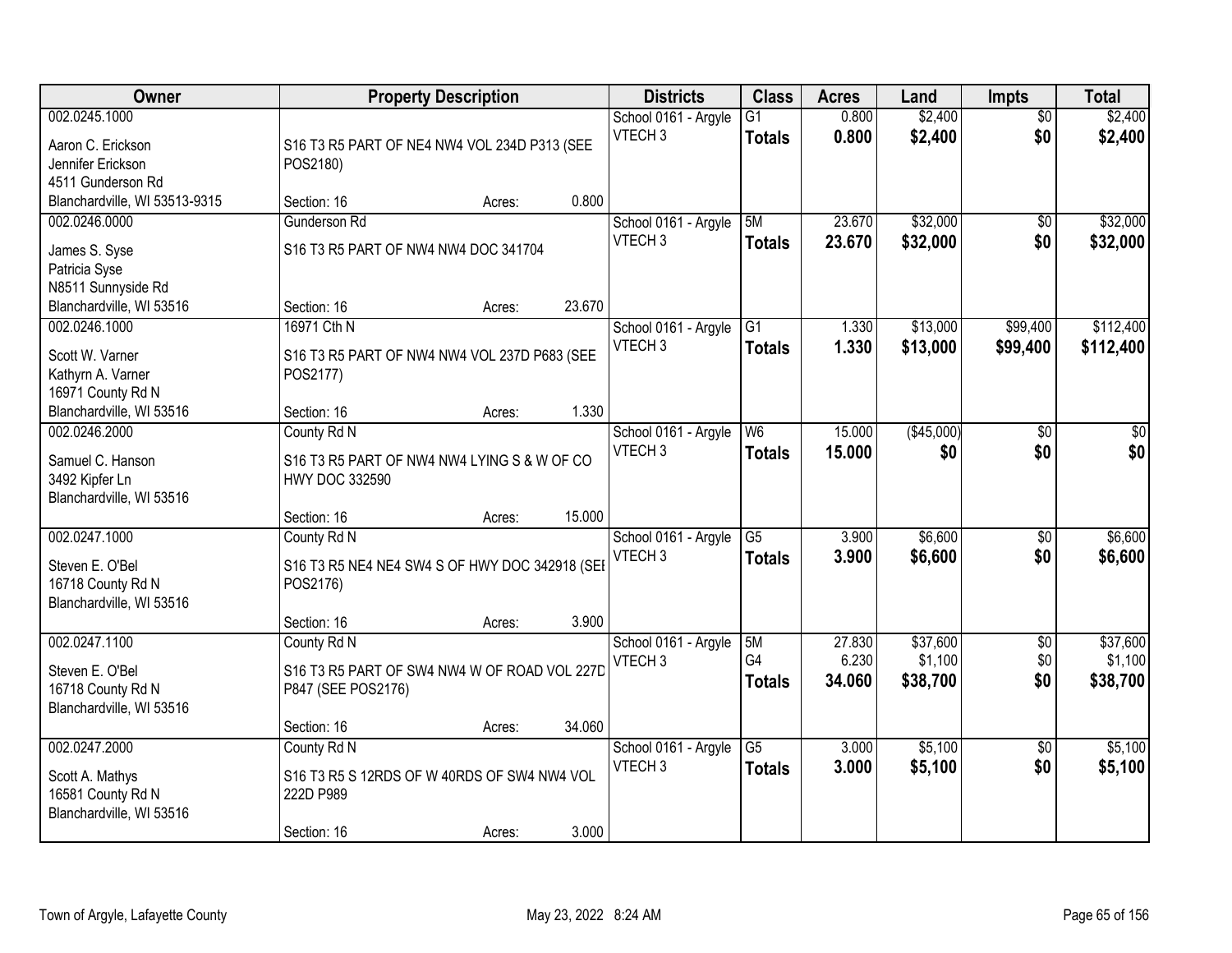| Owner                         | <b>Property Description</b>                  |        |        | <b>Districts</b>     | <b>Class</b>   | <b>Acres</b> | Land     | <b>Impts</b>    | <b>Total</b> |
|-------------------------------|----------------------------------------------|--------|--------|----------------------|----------------|--------------|----------|-----------------|--------------|
| 002.0248.0000                 | 16718 Cth N                                  |        |        | School 0161 - Argyle | 5M             | 2.000        | \$2,700  | $\overline{50}$ | \$2,700      |
| Steven E. O'Bel               | S16 T3 R5 PART OF SE4 NW4 E OF HWY VOL 228D  |        |        | VTECH <sub>3</sub>   | G <sub>1</sub> | 1.860        | \$15,000 | \$249,100       | \$264,100    |
| 16718 County Rd N             | P675 (SEE POS2176) (VOL 228D P675 DOES NOT   |        |        |                      | G4             | 17.000       | \$4,000  | \$0             | \$4,000      |
| Blanchardville, WI 53516      | INCLUDE SW NW LYING EAST OF RD)              |        |        |                      | G <sub>5</sub> | 11.000       | \$18,700 | \$0             | \$18,700     |
|                               | Section: 16                                  | Acres: | 31.860 |                      | <b>Totals</b>  | 31.860       | \$40,400 | \$249,100       | \$289,500    |
| 002.0248.1000                 | County Rd N                                  |        |        | School 0161 - Argyle | G4             | 8.140        | \$1,400  | \$0             | \$1,400      |
| Steven E. O'Bel               | S16 T3 R5 PART OF SE4 NW4 W OF HWY VOL 227D  |        |        | VTECH <sub>3</sub>   | <b>Totals</b>  | 8.140        | \$1,400  | \$0             | \$1,400      |
| 16718 County Rd N             | P847 (SEE POS2176)                           |        |        |                      |                |              |          |                 |              |
| Blanchardville, WI 53516      |                                              |        |        |                      |                |              |          |                 |              |
|                               | Section: 16                                  | Acres: | 8.140  |                      |                |              |          |                 |              |
| 002.0249.1000                 | 16530 Cth N                                  |        |        | School 0161 - Argyle | G1             | 6.150        | \$24,900 | \$192,300       | \$217,200    |
| Kathie E. Clark               |                                              |        |        | VTECH <sub>3</sub>   | <b>Totals</b>  | 6.150        | \$24,900 | \$192,300       | \$217,200    |
| c/o Kathie E. Clark           | PART NE? NE? SW? AS DESCR IN DOC 288334 (SEE |        |        |                      |                |              |          |                 |              |
| 16530 County Rd N             | POS2176 POS2179)                             |        |        |                      |                |              |          |                 |              |
| Blanchardville, WI 53516-9314 | Section: 16                                  | Acres: | 6.150  |                      |                |              |          |                 |              |
| 002.0249.2000                 | County Rd N                                  |        |        | School 0161 - Argyle | G4             | 12.000       | \$2,100  | \$0             | \$2,100      |
|                               |                                              |        |        | VTECH <sub>3</sub>   | G <sub>5</sub> | 1.330        | \$700    | \$0             | \$700        |
| Scott A. Mathys               | S16 T3 R5 PART OF W2 NE4 SW4 VOL 230D P887   |        |        |                      |                | 13.330       | \$2,800  | \$0             | \$2,800      |
| 16581 County Rd N             |                                              |        |        |                      | <b>Totals</b>  |              |          |                 |              |
| Blanchardville, WI 53516      |                                              |        |        |                      |                |              |          |                 |              |
|                               | Section: 16                                  | Acres: | 13.330 |                      |                |              |          |                 |              |
| 002.0249.2100                 | County Rd N                                  |        |        | School 0161 - Argyle | G4             | 4.000        | \$700    | $\overline{50}$ | \$700        |
| Scott A. Mathys               | S16 T3 R5 PART OF NE4 SW4 VOL 222D P989      |        |        | VTECH <sub>3</sub>   | G <sub>5</sub> | 2.670        | \$1,300  | \$0             | \$1,300      |
| 16581 County Rd N             |                                              |        |        |                      | <b>Totals</b>  | 6.670        | \$2,000  | \$0             | \$2,000      |
| Blanchardville, WI 53516      |                                              |        |        |                      |                |              |          |                 |              |
|                               | Section: 16                                  | Acres: | 6.670  |                      |                |              |          |                 |              |
| 002.0249.3000                 |                                              |        |        | School 0161 - Argyle | 5M             | 5.000        | \$6,800  | $\overline{60}$ | \$6,800      |
| Scott A. Mathys               | S16 T3 R5 W2 SE4 NE4 SW4 VOL 242D P948 (SEE  |        |        | VTECH <sub>3</sub>   | <b>Totals</b>  | 5.000        | \$6,800  | \$0             | \$6,800      |
| Julie E. Mathys               | POS2178)                                     |        |        |                      |                |              |          |                 |              |
| 16581 County Rd N             |                                              |        |        |                      |                |              |          |                 |              |
| Blanchardville, WI 53516      | Section: 16                                  | Acres: | 5.000  |                      |                |              |          |                 |              |
| 002.0249.4000                 |                                              |        |        | School 0161 - Argyle | 5M             | 5.000        | \$6,800  | $\overline{50}$ | \$6,800      |
|                               |                                              |        |        | VTECH <sub>3</sub>   | <b>Totals</b>  | 5.000        | \$6,800  | \$0             | \$6,800      |
| Scott A. Mathys               | S16 T3 R5 E2 SE4 NE4 SW4 VOL 242D P948 (SEE  |        |        |                      |                |              |          |                 |              |
| Julie E. Mathys               | POS2178)                                     |        |        |                      |                |              |          |                 |              |
| 16581 County Rd N             |                                              |        |        |                      |                |              |          |                 |              |
| Blanchardville, WI 53516      | Section: 16                                  | Acres: | 5.000  |                      |                |              |          |                 |              |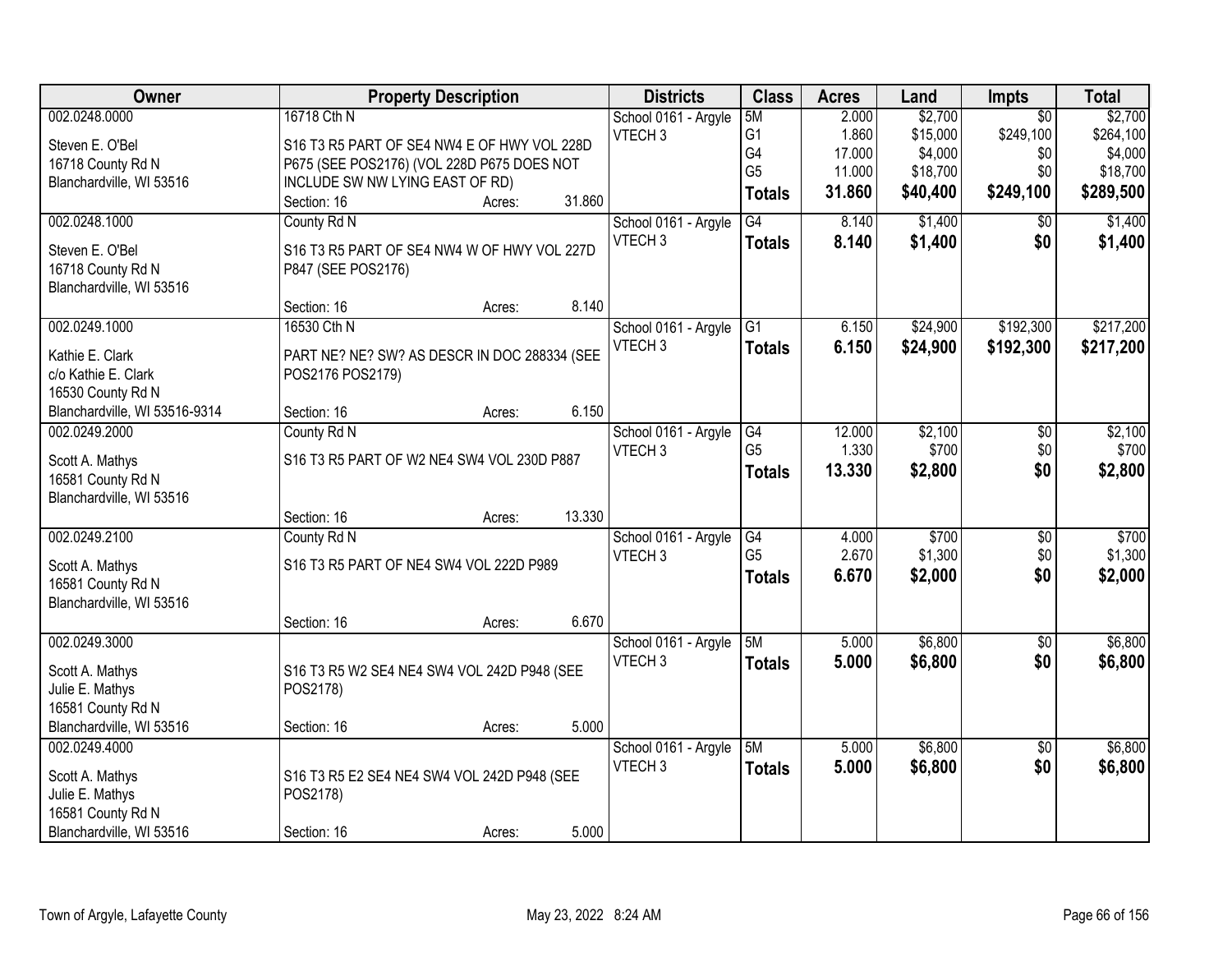| Owner                                                                                                                                |                                                                                     | <b>Property Description</b> |                  |                                            | <b>Class</b>                                            | <b>Acres</b>                      | Land                                       | <b>Impts</b>                         | <b>Total</b>                                 |
|--------------------------------------------------------------------------------------------------------------------------------------|-------------------------------------------------------------------------------------|-----------------------------|------------------|--------------------------------------------|---------------------------------------------------------|-----------------------------------|--------------------------------------------|--------------------------------------|----------------------------------------------|
| 002.0250.0000<br>Scott A. Mathys<br>16581 County Rd N                                                                                | S16 T3 R5 PART OF NW4 SW4 VOL 230D P887                                             |                             |                  | School 0161 - Argyle<br>VTECH <sub>3</sub> | $\overline{G4}$<br>G <sub>5</sub><br><b>Totals</b>      | 25.000<br>1.670<br>26.670         | \$5,700<br>\$800<br>\$6,500                | $\sqrt{$0}$<br>\$0<br>\$0            | \$5,700<br>\$800<br>\$6,500                  |
| Blanchardville, WI 53516                                                                                                             | Section: 16                                                                         | Acres:                      | 26.670           |                                            |                                                         |                                   |                                            |                                      |                                              |
| 002.0250.1000<br>Scott A. Mathys<br>16581 County Rd N<br>Blanchardville, WI 53516                                                    | 16581 Cth N<br>S16 T3 R5 PART OF NW4 SW4 VOL 222D P989                              |                             |                  | School 0161 - Argyle<br>VTECH <sub>3</sub> | G4<br>G <sub>5</sub><br>G7<br><b>Totals</b>             | 8.700<br>2.330<br>2.300<br>13.330 | \$1,500<br>\$4,000<br>\$21,900<br>\$27,400 | \$0<br>\$0<br>\$132,400<br>\$132,400 | \$1,500<br>\$4,000<br>\$154,300<br>\$159,800 |
| 002.0251.0000<br>Donald A. Nennig et al<br>c/o Sjaahem Irrevoc Trust<br>5680 S Timber Ridge Dr<br>New Berlin, WI 53151               | Section: 16<br>SW? SW?<br>Section: 16                                               | Acres:<br>Acres:            | 13.330<br>40.000 | School 0161 - Argyle<br>VTECH <sub>3</sub> | 5M<br>G4<br><b>Totals</b>                               | 24.700<br>15.300<br>40.000        | \$33,300<br>\$3,600<br>\$36,900            | \$0<br>\$0<br>\$0                    | \$33,300<br>\$3,600<br>\$36,900              |
| 002.0252.1000<br>Todd Dale et al<br>c/o Todd & Connie Dale<br>701 14th Ave                                                           | 16095 Cth N<br>S16 T3 R5 N49 RDS OF E31 RDS SE4 SW4 VOL 226D<br>P966                |                             |                  | School 0161 - Argyle<br>VTECH <sub>3</sub> | G1<br>G <sub>5</sub><br>G <sub>6</sub><br><b>Totals</b> | 0.500<br>2.000<br>7.000<br>9.500  | \$6,500<br>\$3,400<br>\$18,900<br>\$28,800 | \$9,200<br>\$0<br>\$0<br>\$9,200     | \$15,700<br>\$3,400<br>\$18,900<br>\$38,000  |
| Monroe, WI 53566-1447<br>002.0252.2000<br>Todd Dale et al<br>c/o Todd & Connie Dale<br>701 14th Ave<br>Monroe, WI 53566-1447         | Section: 16<br>S16 T3 R5 N49 RDS OF W49 RDS SE4 SW4 VOL 226D<br>P966<br>Section: 16 | Acres:<br>Acres:            | 9.500<br>15.000  | School 0161 - Argyle<br>VTECH <sub>3</sub> | $\overline{G6}$<br>Totals                               | 15.000<br>15.000                  | \$40,500<br>\$40,500                       | $\overline{60}$<br>\$0               | \$40,500<br>\$40,500                         |
| 002.0252.3000<br>Michael D. Hawkinson<br>103 Walker St<br>Evansville, WI 53536                                                       | County Rd N<br>N? OF S31 RDS SE? SW?<br>Section: 16                                 | Acres:                      | 7.750            | School 0161 - Argyle<br>VTECH <sub>3</sub> | G5<br>G <sub>6</sub><br><b>Totals</b>                   | 2.000<br>5.750<br>7.750           | \$3,000<br>\$16,100<br>\$19,100            | $\sqrt{6}$<br>\$0<br>\$0             | \$3,000<br>\$16,100<br>\$19,100              |
| 002.0252.4000<br>Charles Wellington Trust et al<br>c/o Charles and Christin Wellington<br>W7090 County Rd Y<br>Monroe, WI 53566-9114 | S16 T3 R5 S15 1/2 RDS SE4 SW4 DOC 336635<br>Section: 16                             | Acres:                      | 7.750            | School 0161 - Argyle<br>VTECH <sub>3</sub> | 5M<br>G <sub>4</sub><br><b>Totals</b>                   | 3.000<br>4.750<br>7.750           | \$4,100<br>\$1,100<br>\$5,200              | $\overline{60}$<br>\$0<br>\$0        | \$4,100<br>\$1,100<br>\$5,200                |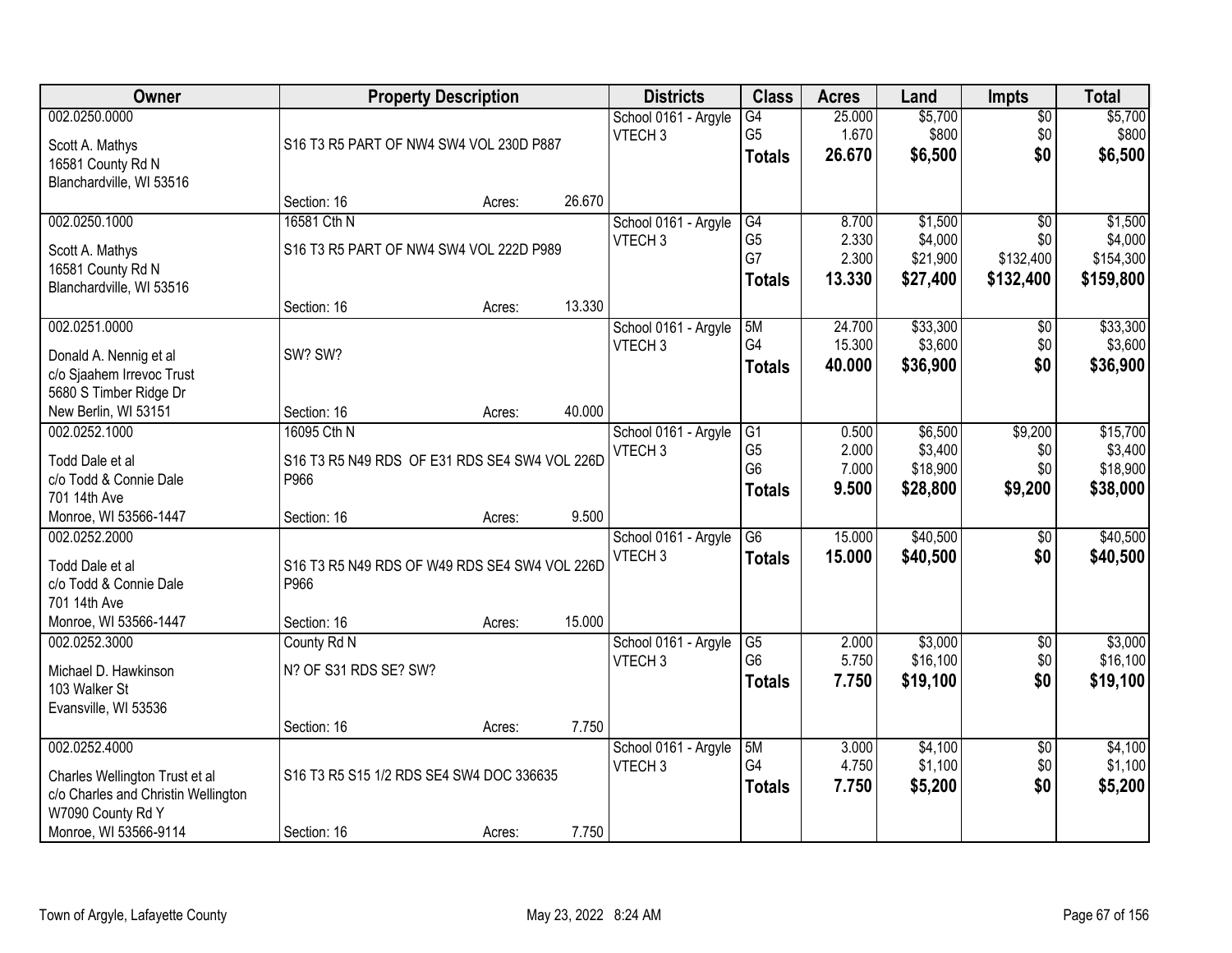| Owner                            |                                               | <b>Property Description</b> |        | <b>Districts</b>     | <b>Class</b>   | <b>Acres</b> | Land       | <b>Impts</b>    | <b>Total</b>   |
|----------------------------------|-----------------------------------------------|-----------------------------|--------|----------------------|----------------|--------------|------------|-----------------|----------------|
| 002.0253.0000                    | County Rd N                                   |                             |        | School 0161 - Argyle | G4             | 26.000       | \$7,300    | $\overline{50}$ | \$7,300        |
| Steven M. Roelli                 | S16 T3 R5 PART OF NE4 SE4 VOL 242D P663 EXC   |                             |        | VTECH <sub>3</sub>   | G <sub>5</sub> | 8.590        | \$14,600   | \$0             | \$14,600       |
| 1008 Rolling Ridge Rd            |                                               |                             |        |                      | <b>Totals</b>  | 34.590       | \$21,900   | \$0             | \$21,900       |
| Platteville, WI 53818            |                                               |                             |        |                      |                |              |            |                 |                |
|                                  | Section: 16                                   | Acres:                      | 34.590 |                      |                |              |            |                 |                |
| 002.0253.1000                    | 16364 Cth N                                   |                             |        | School 0161 - Argyle | G1             | 2.760        | \$18,400   | \$117,000       | \$135,400      |
| Michael M. Martinez              | S16 T3 R5 PART OF SE4 NE4 & PART OF N2 SE4    |                             |        | VTECH <sub>3</sub>   | G4             | 6.000        | \$400      | \$0             | \$400          |
| Elizabeth M. Martinez            | DOC 333621                                    |                             |        |                      | Totals         | 8.760        | \$18,800   | \$117,000       | \$135,800      |
| N7717 Valley View Rd             |                                               |                             |        |                      |                |              |            |                 |                |
| New Glarus, WI 53574             | Section: 16                                   | Acres:                      | 8.760  |                      |                |              |            |                 |                |
| 002.0254.0000                    | County Rd N                                   |                             |        | School 0161 - Argyle | G4             | 35.400       | \$9,500    | \$0             | \$9,500        |
| Steven M. Roelli                 | S16 T3 R5 PART OF NW4 SE4 VOL 242D P663 EXC   |                             |        | VTECH <sub>3</sub>   | G <sub>5</sub> | 1.000        | \$100      | \$0             | \$100          |
| 1008 Rolling Ridge Rd            |                                               |                             |        |                      | <b>Totals</b>  | 36.400       | \$9,600    | \$0             | \$9,600        |
| Platteville, WI 53818            |                                               |                             |        |                      |                |              |            |                 |                |
|                                  | Section: 16                                   | Acres:                      | 36.400 |                      |                |              |            |                 |                |
| 002.0254.1000                    | County Rd N                                   |                             |        | School 0161 - Argyle | 5M             | 2.670        | \$3,600    | $\overline{50}$ | \$3,600        |
| Scott A. Mathys                  | S16 T3 R5 PART OF NW4 SE4 VOL 242D P948 (SEE  |                             |        | VTECH <sub>3</sub>   | Totals         | 2.670        | \$3,600    | \$0             | \$3,600        |
| Julie E. Mathys                  | POS2178)                                      |                             |        |                      |                |              |            |                 |                |
| 16581 County Rd N                |                                               |                             |        |                      |                |              |            |                 |                |
| Blanchardville, WI 53516         | Section: 16                                   | Acres:                      | 2.670  |                      |                |              |            |                 |                |
| 002.0255.0000                    | County Rd N                                   |                             |        | School 0161 - Argyle | 5M             | 12.000       | \$16,200   | $\overline{50}$ | \$16,200       |
| Joyce E Fischer Trust et al      | S16 T3 R5 SW4 SE4 VOL 241D P494 (SEE POS2181) |                             |        | VTECH <sub>3</sub>   | G4             | 25.000       | \$5,600    | \$0             | \$5,600        |
| c/o The Lyle J & Joyce E Fischer |                                               |                             |        |                      | G <sub>5</sub> | 3.000        | \$500      | \$0             | \$500          |
| C/O Tim Fischer                  |                                               |                             |        |                      | <b>Totals</b>  | 40.000       | \$22,300   | \$0             | \$22,300       |
| 1440 Sundt Ln                    | Section: 16                                   | Acres:                      | 40.000 |                      |                |              |            |                 |                |
| Stoughton, WI 53589              |                                               |                             |        |                      |                |              |            |                 |                |
| 002.0256.0000                    |                                               |                             |        | School 0161 - Argyle | G4             | 39.000       | \$8,600    | $\overline{50}$ | \$8,600        |
| Joyce E Fischer Trust et al      | S16 T3 R5 SE4 SE4 VOL 241D P494               |                             |        | VTECH <sub>3</sub>   | G <sub>5</sub> | 1.000        | \$100      | \$0             | \$100          |
| c/o The Lyle J & Joyce E Fischer |                                               |                             |        |                      | <b>Totals</b>  | 40.000       | \$8,700    | \$0             | \$8,700        |
| C/O Tim Fischer                  |                                               |                             |        |                      |                |              |            |                 |                |
| 1440 Sundt Ln                    | Section: 16                                   | Acres:                      | 40.000 |                      |                |              |            |                 |                |
| Stoughton, WI 53589              |                                               |                             |        |                      |                |              |            |                 |                |
| 002.0257.1000                    | County Rd N                                   |                             |        | School 0161 - Argyle | W <sub>6</sub> | 6.660        | (\$20,000) | $\overline{50}$ | $\frac{1}{30}$ |
| Samuel C. Hanson                 | S17 T3 R5 E13.32 RDS OF NE4 NE4 VOL 205D P504 |                             |        | VTECH <sub>3</sub>   | <b>Totals</b>  | 6.660        | \$0        | \$0             | \$0            |
| 3492 Kipfer Ln                   |                                               |                             |        |                      |                |              |            |                 |                |
| Blanchardville, WI 53516         |                                               |                             |        |                      |                |              |            |                 |                |
|                                  | Section: 17                                   | Acres:                      | 6.660  |                      |                |              |            |                 |                |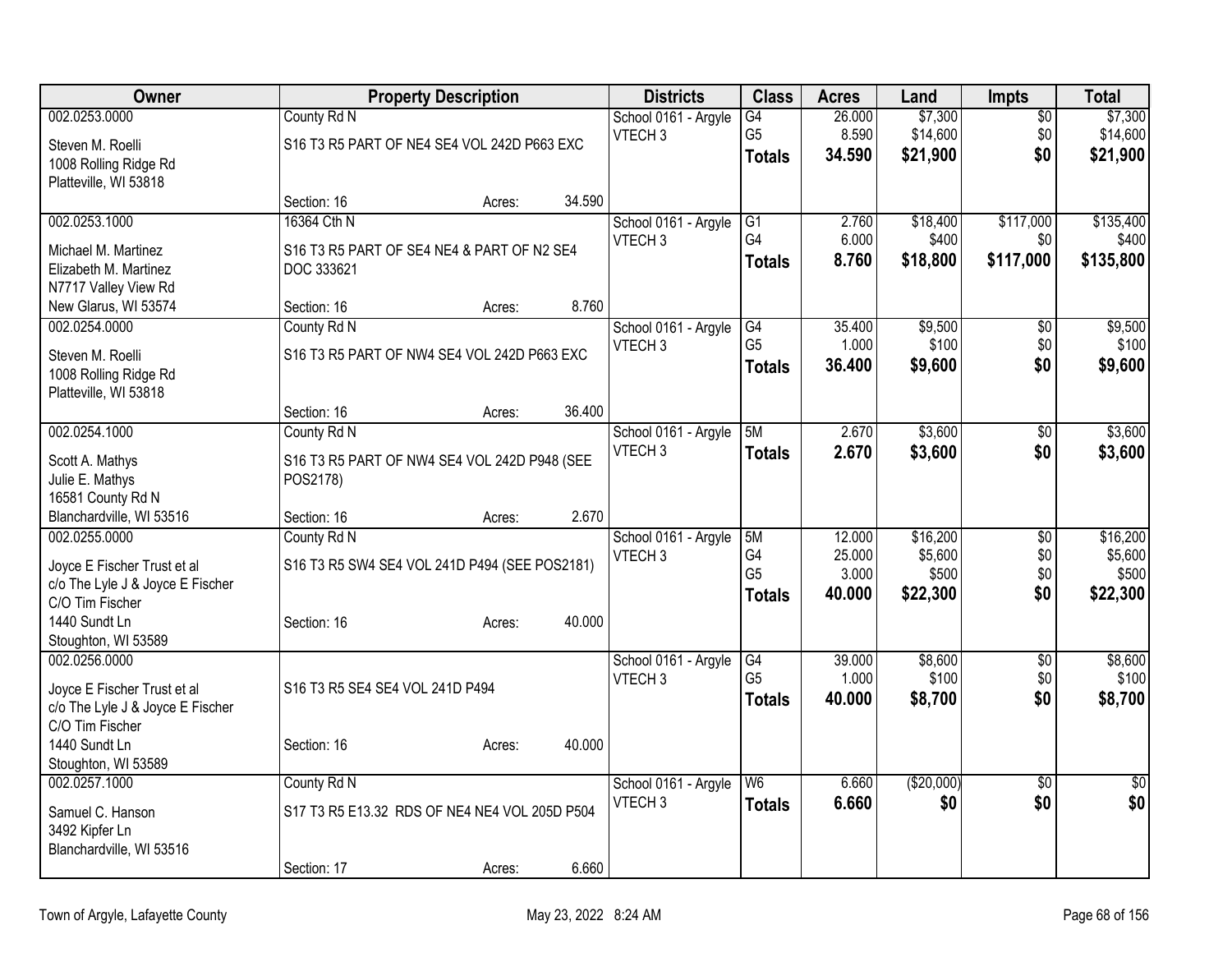| Owner                         | <b>Property Description</b>                     |                  | <b>Districts</b>     | <b>Class</b>    | <b>Acres</b> | Land        | <b>Impts</b>    | <b>Total</b> |
|-------------------------------|-------------------------------------------------|------------------|----------------------|-----------------|--------------|-------------|-----------------|--------------|
| 002.0257.2000                 | County Rd N                                     |                  | School 0161 - Argyle | W6              | 4.000        | (\$12,000)  | $\overline{50}$ | \$0          |
| David O. Everson              | S17 T3 R5 PART NE4 NE4 COM 13.33 RDS W OF NE    |                  | VTECH <sub>3</sub>   | <b>Totals</b>   | 4.000        | \$0         | \$0             | \$0          |
| Mary L. Everson               | COR SD 40, TH S16 RDS, TH W40 RDS, TH N16 RDS   |                  |                      |                 |              |             |                 |              |
| 106 Fairview Ave              | TH E TO POB DOC 330046                          |                  |                      |                 |              |             |                 |              |
| PO Box 251                    | Section: 17                                     | 4.000<br>Acres:  |                      |                 |              |             |                 |              |
| Argyle, WI 53504              |                                                 |                  |                      |                 |              |             |                 |              |
| 002.0257.3000                 | County Rd N                                     |                  | School 0161 - Argyle | W6              | 8.000        | (\$24,000)  | $\overline{50}$ | \$0          |
| David O. Everson              | S17 T3 R5 PART OF NE4 NE4 DOC 330046            |                  | VTECH <sub>3</sub>   | <b>Totals</b>   | 8.000        | \$0         | \$0             | \$0          |
| Mary L. Everson               |                                                 |                  |                      |                 |              |             |                 |              |
| 106 Fairview Ave              |                                                 |                  |                      |                 |              |             |                 |              |
| PO Box 251                    | Section: 17                                     | 8.000<br>Acres:  |                      |                 |              |             |                 |              |
| Argyle, WI 53504              |                                                 |                  |                      |                 |              |             |                 |              |
| 002.0257.4000                 | County Rd N                                     |                  | School 0161 - Argyle | W <sub>6</sub>  | 8.000        | ( \$24,000) | $\overline{50}$ | \$0          |
|                               |                                                 |                  | VTECH <sub>3</sub>   | <b>Totals</b>   | 8.000        | \$0         | \$0             | \$0          |
| Samuel C. Hanson              | S17 T3 R5 THAT PART NE4 NE4 COM 13.33 RDS W     |                  |                      |                 |              |             |                 |              |
| 3492 Kipfer Ln                | OF SE COR SD. 40, TH N 32 RDS, TH W 40, RDS, TH |                  |                      |                 |              |             |                 |              |
| Blanchardville, WI 53516      | S 32 RDS VOL 163D P544                          |                  |                      |                 |              |             |                 |              |
|                               | Section: 17                                     | 8.000<br>Acres:  |                      |                 |              |             |                 |              |
| 002.0257.5000                 | County Rd N                                     |                  | School 0161 - Argyle | W <sub>6</sub>  | 13.340       | ( \$40,000) | \$0             | \$0          |
| Samuel C. Hanson              | S17 T3 R5 W 13.34A OF NE4 NE4 VOL 165D P410     |                  | VTECH <sub>3</sub>   | <b>Totals</b>   | 13,340       | \$0         | \$0             | \$0          |
| 3492 Kipfer Ln                | (SEE POS2182)                                   |                  |                      |                 |              |             |                 |              |
| Blanchardville, WI 53516      |                                                 |                  |                      |                 |              |             |                 |              |
|                               | Section: 17                                     | 13.340<br>Acres: |                      |                 |              |             |                 |              |
| 002.0258.1000                 |                                                 |                  | School 0161 - Argyle | $\overline{G6}$ | 6.000        | \$16,200    | \$0             | \$16,200     |
| William Kolb                  | S17 T3 R5 N20 RDS OF E48 RDS NW4 NE4 VOL 208D   |                  | VTECH <sub>3</sub>   | <b>Totals</b>   | 6.000        | \$16,200    | \$0             | \$16,200     |
| Valerie Kolb                  | P873                                            |                  |                      |                 |              |             |                 |              |
| 701 Hamilton Dr               |                                                 |                  |                      |                 |              |             |                 |              |
| Mount Horeb, WI 53572         | Section: 17                                     | 6.000<br>Acres:  |                      |                 |              |             |                 |              |
| 002.0258.2000                 |                                                 |                  | School 0161 - Argyle | $\overline{G6}$ | 5.000        | \$13,500    | $\frac{1}{20}$  | \$13,500     |
|                               |                                                 |                  | VTECH <sub>3</sub>   | <b>Totals</b>   | 5.000        | \$13,500    | \$0             | \$13,500     |
| Donald E. Vlasak              | S17 T3 R5 N25 RDS OF W32 RDS NW4 NE4 VOL 209D   |                  |                      |                 |              |             |                 |              |
| <b>Blanche Vlasak</b>         | P874                                            |                  |                      |                 |              |             |                 |              |
| <b>PO Box 222</b>             |                                                 |                  |                      |                 |              |             |                 |              |
| 300 W Church St               | Section: 17                                     | 5.000<br>Acres:  |                      |                 |              |             |                 |              |
| Blanchardville, WI 53516-9009 |                                                 |                  |                      |                 |              |             |                 |              |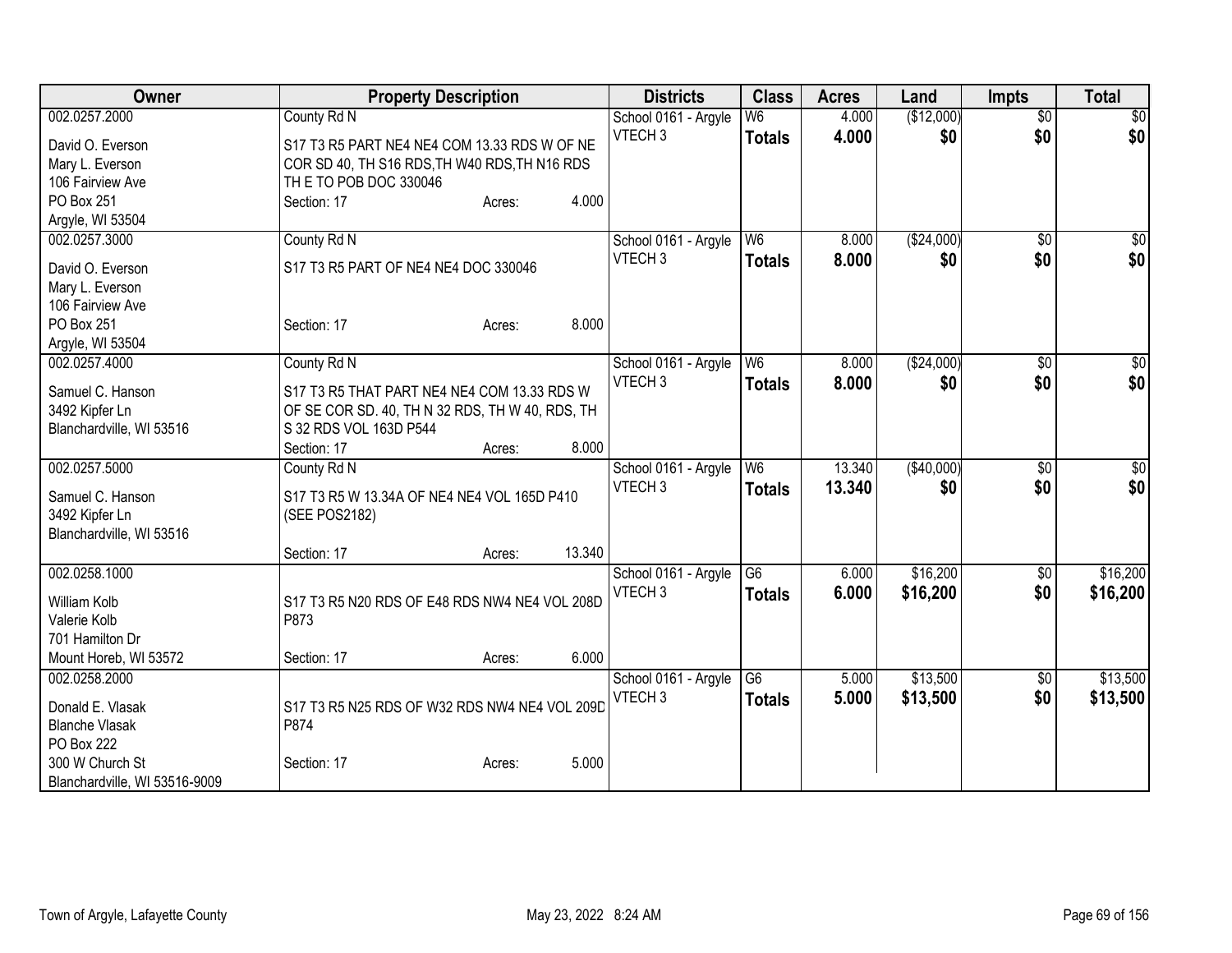| <b>Owner</b>                               |                                                | <b>Property Description</b> |        | <b>Districts</b>                           | <b>Class</b>    | <b>Acres</b>    | Land                | <b>Impts</b>           | <b>Total</b>        |
|--------------------------------------------|------------------------------------------------|-----------------------------|--------|--------------------------------------------|-----------------|-----------------|---------------------|------------------------|---------------------|
| 002.0258.3000                              |                                                |                             |        | School 0161 - Argyle                       | $\overline{G6}$ | 7.000           | \$18,900            | $\overline{50}$        | \$18,900            |
| William Kolb                               | S17 T3 R5 PART OF NW4 NE4 VOL 208D P873        |                             |        | VTECH <sub>3</sub>                         | <b>Totals</b>   | 7.000           | \$18,900            | \$0                    | \$18,900            |
| Valerie Kolb                               |                                                |                             |        |                                            |                 |                 |                     |                        |                     |
| 701 Hamilton Dr                            |                                                |                             |        |                                            |                 |                 |                     |                        |                     |
| Mount Horeb, WI 53572                      | Section: 17                                    | Acres:                      | 7.000  |                                            |                 |                 |                     |                        |                     |
| 002.0258.4000                              |                                                |                             |        | School 0161 - Argyle                       | $\overline{G6}$ | 9.500           | \$25,700            | \$0                    | \$25,700            |
| <b>William Kolb</b>                        | S17 T3 R5 PART OF NW4 NE4 COM PT 36 RDS S OF   |                             |        | VTECH <sub>3</sub>                         | <b>Totals</b>   | 9.500           | \$25,700            | \$0                    | \$25,700            |
| Valerie Kolb                               | NE COR OF SD 40 TH W 80 RDS, TH S 19 RDS, TH E |                             |        |                                            |                 |                 |                     |                        |                     |
| 701 Hamilton Dr                            | 80 RDS, TH N 19 RDS TO BEGINING VOL 208D P873  |                             |        |                                            |                 |                 |                     |                        |                     |
| Mount Horeb, WI 53572                      | Section: 17                                    | Acres:                      | 9.500  |                                            |                 |                 |                     |                        |                     |
| 002.0258.5000                              |                                                |                             |        | School 0161 - Argyle                       | G6              | 5.920           | \$16,000            | \$0                    | \$16,000            |
|                                            | S17 T3 R5 PART OF NW4 NE4 VOL 208D P873        |                             |        | VTECH <sub>3</sub>                         | <b>Totals</b>   | 5.920           | \$16,000            | \$0                    | \$16,000            |
| <b>William Kolb</b><br>Valerie Kolb        |                                                |                             |        |                                            |                 |                 |                     |                        |                     |
| 701 Hamilton Dr                            |                                                |                             |        |                                            |                 |                 |                     |                        |                     |
| Mount Horeb, WI 53572                      | Section: 17                                    | Acres:                      | 5.920  |                                            |                 |                 |                     |                        |                     |
| 002.0258.6000                              | County Rd N                                    |                             |        | School 0161 - Argyle                       | W <sub>6</sub>  | 6.580           | (\$19,700)          | $\sqrt[6]{3}$          | $\sqrt{50}$         |
|                                            |                                                |                             |        | VTECH <sub>3</sub>                         | <b>Totals</b>   | 6.580           | \$0                 | \$0                    | \$0                 |
| Samuel C. Hanson                           | S17 T3 R5 S13.16 RDS OF NW4 NE4 VOL 210D P954  |                             |        |                                            |                 |                 |                     |                        |                     |
| 3492 Kipfer Ln<br>Blanchardville, WI 53516 |                                                |                             |        |                                            |                 |                 |                     |                        |                     |
|                                            | Section: 17                                    | Acres:                      | 6.580  |                                            |                 |                 |                     |                        |                     |
| 002.0259.1000                              |                                                |                             |        | School 0161 - Argyle                       | 5M              | 1.000           | \$1,400             | $\overline{50}$        | \$1,400             |
|                                            |                                                |                             |        | VTECH <sub>3</sub>                         | G4              | 16.000          | \$3,800             | \$0                    | \$3,800             |
| Samuel C. Hanson                           | S17 T3 R5 SW4 NE4 EXC S 30 RDS OF E 53.33 RDS  |                             |        |                                            | W <sub>6</sub>  | 13.000          | (\$39,000)          | \$0                    | \$0                 |
| 3492 Kipfer Ln                             | <b>VOL 209D P929</b>                           |                             |        |                                            | <b>Totals</b>   | 30.000          | \$5,200             | \$0                    | \$5,200             |
| Blanchardville, WI 53516                   |                                                |                             | 30.000 |                                            |                 |                 |                     |                        |                     |
| 002.0259.2000                              | Section: 17                                    | Acres:                      |        |                                            | 5M              | 7.000           | \$9,500             | $\sqrt{6}$             | \$9,500             |
|                                            |                                                |                             |        | School 0161 - Argyle<br>VTECH <sub>3</sub> | G4              | 3.000           | \$700               | \$0                    | \$700               |
| Scott A. Mathys et al                      | S17 T3 R5 E53.33RDS OF S30RDS SW4 NER4 VOL     |                             |        |                                            | <b>Totals</b>   | 10.000          | \$10,200            | \$0                    | \$10,200            |
| c/o John K & Scott A Mathys                | 216D P726                                      |                             |        |                                            |                 |                 |                     |                        |                     |
| 16581 County Rd N                          |                                                |                             |        |                                            |                 |                 |                     |                        |                     |
| Blanchardville, WI 53516-9314              | Section: 17                                    | Acres:                      | 10.000 |                                            |                 |                 |                     |                        |                     |
| 002.0260.0000                              |                                                |                             |        | School 0161 - Argyle                       | 5M<br>G4        | 9.000<br>25.000 | \$12,200            | $\overline{50}$<br>\$0 | \$12,200<br>\$5,500 |
| Scott A. Mathys                            | S17 T3 R5 SE4 NE4 VOL 230D P887                |                             |        | VTECH <sub>3</sub>                         | G <sub>5</sub>  | 6.000           | \$5,500<br>\$10,200 | \$0                    | \$10,200            |
| 16581 County Rd N                          |                                                |                             |        |                                            | <b>Totals</b>   | 40.000          | \$27,900            | \$0                    | \$27,900            |
| Blanchardville, WI 53516                   |                                                |                             |        |                                            |                 |                 |                     |                        |                     |
|                                            | Section: 17                                    | Acres:                      | 40.000 |                                            |                 |                 |                     |                        |                     |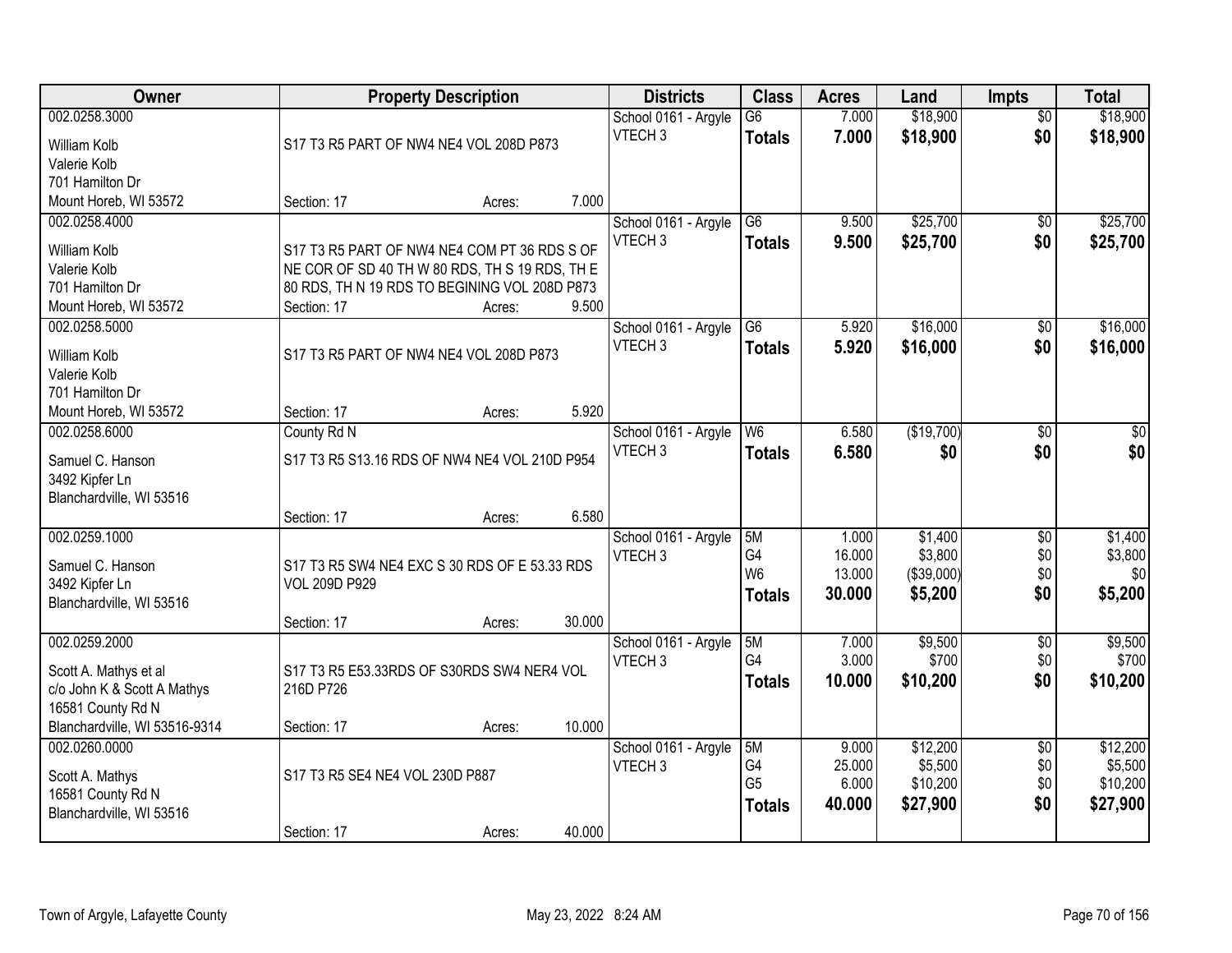| Owner                                |                                                  | <b>Property Description</b> |        | <b>Districts</b>     | <b>Class</b>             | <b>Acres</b> | Land       | <b>Impts</b>    | <b>Total</b> |
|--------------------------------------|--------------------------------------------------|-----------------------------|--------|----------------------|--------------------------|--------------|------------|-----------------|--------------|
| 002.0261.1000                        | County Rd N                                      |                             |        | School 0161 - Argyle | $\overline{\mathsf{W6}}$ | 30.000       | (\$90,000) | $\overline{50}$ | \$0          |
| Samuel C. Hanson                     | S17 T3 R5 NE4 NW4 EXC NW4 NE4 NW4 VOL 165D       |                             |        | VTECH <sub>3</sub>   | <b>Totals</b>            | 30.000       | \$0        | \$0             | \$0          |
| 3492 Kipfer Ln                       | P316                                             |                             |        |                      |                          |              |            |                 |              |
| Blanchardville, WI 53516             |                                                  |                             |        |                      |                          |              |            |                 |              |
|                                      | Section: 17                                      | Acres:                      | 30.000 |                      |                          |              |            |                 |              |
| 002.0261.2000                        |                                                  |                             |        | School 0161 - Argyle | G6                       | 10.000       | \$27,000   | $\overline{50}$ | \$27,000     |
| Michael Schellenger                  | S17 T3 R5 NW4 NE4 NW4 VOL 214D P877              |                             |        | VTECH <sub>3</sub>   | <b>Totals</b>            | 10.000       | \$27,000   | \$0             | \$27,000     |
| Patricia Schellenger                 |                                                  |                             |        |                      |                          |              |            |                 |              |
| 2900 Prairie Wood Dr                 |                                                  |                             |        |                      |                          |              |            |                 |              |
| Oshkosh, WI 54904                    | Section: 17                                      | Acres:                      | 10.000 |                      |                          |              |            |                 |              |
| 002.0262.1000                        |                                                  |                             |        | School 0161 - Argyle | G4                       | 12.440       | \$3,000    | $\overline{50}$ | \$3,000      |
| Scott A. Mathys et al                | S17 T3 R5 PT NW4 NW4 VOL 209D P927               |                             |        | VTECH <sub>3</sub>   | <b>Totals</b>            | 12.440       | \$3,000    | \$0             | \$3,000      |
| c/o John K & Scott A Mathys          |                                                  |                             |        |                      |                          |              |            |                 |              |
| 16581 County Rd N                    |                                                  |                             |        |                      |                          |              |            |                 |              |
| Blanchardville, WI 53516-9314        | Section: 17                                      | Acres:                      | 12.440 |                      |                          |              |            |                 |              |
| 002.0262.1100                        | 5969 Everson Rd                                  |                             |        | School 0161 - Argyle | G4                       | 13.000       | \$900      | \$0             | \$900        |
| Michael D. Wirth                     | S17 T3 R5 PART OF NW4 NW4 VOL 213D P229          |                             |        | VTECH <sub>3</sub>   | G7                       | 1.740        | \$16,500   | \$62,800        | \$79,300     |
| Angela R. Wirth                      | ROBERT SCHMID, JOHN SCHMID, RALPH                |                             |        |                      | <b>Totals</b>            | 14.740       | \$17,400   | \$62,800        | \$80,200     |
| N5878 County Rd J                    | SCHMID, LELAND SCHMID, STANLEY SCHMID, MARK      |                             |        |                      |                          |              |            |                 |              |
| Monticello, WI 53570                 | Section: 17                                      | Acres:                      | 14.740 |                      |                          |              |            |                 |              |
| 002.0262.1200                        | Everson Rd                                       |                             |        | School 0161 - Argyle | G4                       | 1.820        | \$300      | $\overline{50}$ | \$300        |
| Travis L. Rowe                       | PART NW4 NW4 LYING IN THE FOLLOWING: BEG W4      |                             |        | VTECH <sub>3</sub>   | <b>Totals</b>            | 1.820        | \$300      | \$0             | \$300        |
| 309 S Broad St                       | COR SEC 17; N00.45'30"E 1569.62' ALG WLI NW4 SEC |                             |        |                      |                          |              |            |                 |              |
| Argyle, WI 53504                     | 17;N79.12'00"E 138.21';S50.22'49"E               |                             |        |                      |                          |              |            |                 |              |
|                                      | Section: 17                                      | Acres:                      | 1.820  |                      |                          |              |            |                 |              |
| 002.0262.1300                        |                                                  |                             |        | School 0161 - Argyle | G4                       | 10.000       | \$1,700    | $\sqrt{6}$      | \$1,700      |
|                                      |                                                  |                             |        | VTECH <sub>3</sub>   | <b>Totals</b>            | 10.000       | \$1,700    | \$0             | \$1,700      |
| Samuel C. Hanson<br>3492 Kipfer Ln   | S17 T3 R5 E4 NW4 NW4 VOL 209D P929               |                             |        |                      |                          |              |            |                 |              |
| Blanchardville, WI 53516             |                                                  |                             |        |                      |                          |              |            |                 |              |
|                                      | Section: 17                                      | Acres:                      | 10.000 |                      |                          |              |            |                 |              |
| 002.0262.2000                        |                                                  |                             |        | School 0161 - Argyle | G4                       | 1.000        | \$100      | $\overline{50}$ | \$100        |
|                                      | S17 T3 R5 NW4 NW4 N & W OF HWY VOL 225D P682     |                             |        | VTECH <sub>3</sub>   | <b>Totals</b>            | 1.000        | \$100      | \$0             | \$100        |
| Timothy G. Holmes<br>Penny M. Holmes |                                                  |                             |        |                      |                          |              |            |                 |              |
| 16988 Hidden Valley Ln               |                                                  |                             |        |                      |                          |              |            |                 |              |
| Argyle, WI 53504                     | Section: 17                                      | Acres:                      | 1.000  |                      |                          |              |            |                 |              |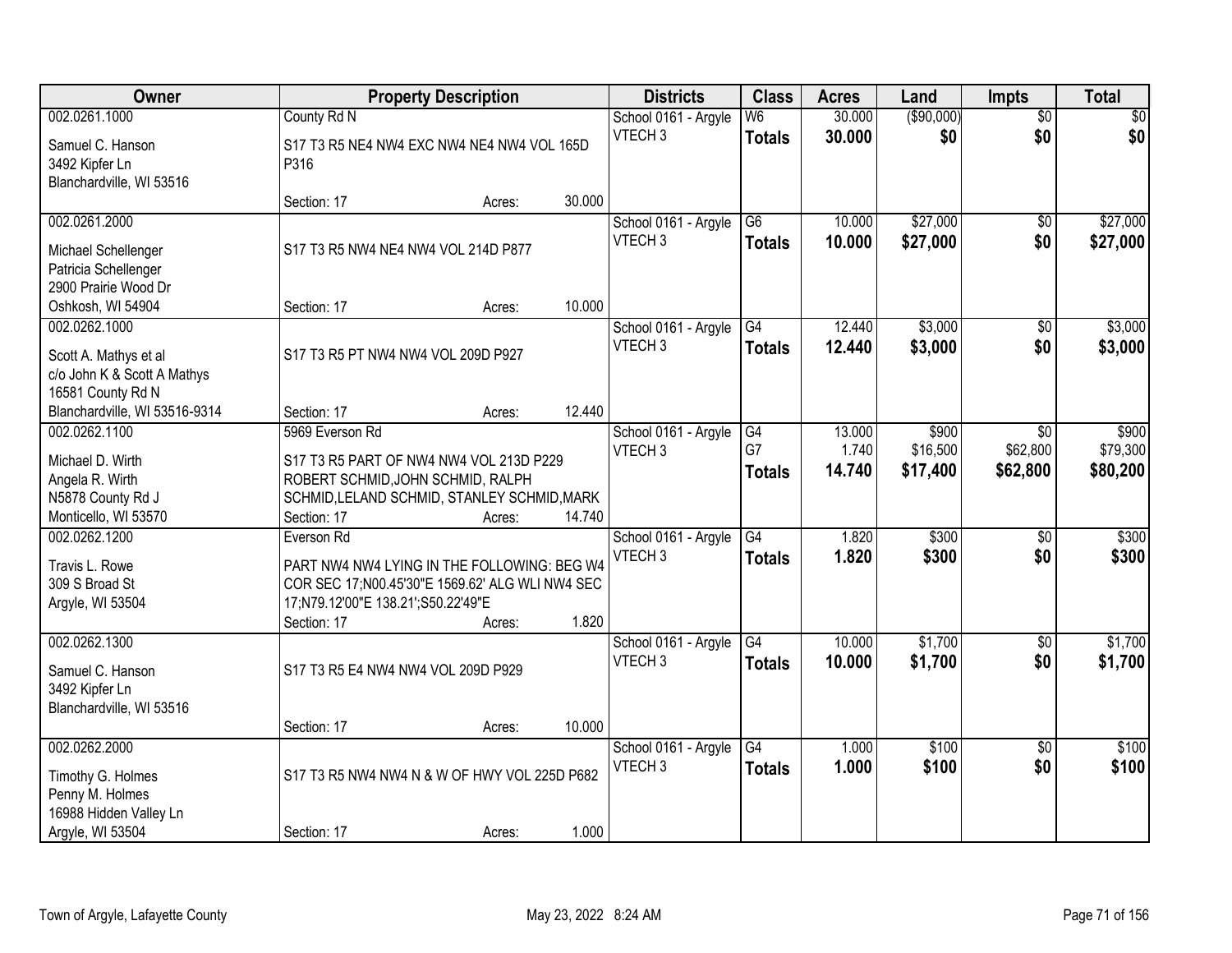| Owner                                                | <b>Property Description</b>                       |        |        | <b>Districts</b>                           | <b>Class</b>    | <b>Acres</b>   | Land           | <b>Impts</b>           | <b>Total</b>   |
|------------------------------------------------------|---------------------------------------------------|--------|--------|--------------------------------------------|-----------------|----------------|----------------|------------------------|----------------|
| 002.0263.0000                                        |                                                   |        |        | School 0161 - Argyle                       | $\overline{G4}$ | 8.750          | \$1,500        | $\sqrt{$0}$            | \$1,500        |
| Scott A. Mathys et al                                | S17 T3 R5 PART OF SW4 NW4 VOL 209D P927           |        |        | VTECH <sub>3</sub>                         | G <sub>5</sub>  | 5.000          | \$8,500        | \$0<br>\$0             | \$8,500        |
| c/o John K & Scott A Mathys                          |                                                   |        |        |                                            | <b>Totals</b>   | 13.750         | \$10,000       |                        | \$10,000       |
| 16581 County Rd N                                    |                                                   |        |        |                                            |                 |                |                |                        |                |
| Blanchardville, WI 53516-9314                        | Section: 17                                       | Acres: | 13.750 |                                            |                 |                |                |                        |                |
| 002.0263.1000                                        |                                                   |        |        | School 0161 - Argyle<br>VTECH <sub>3</sub> | $\overline{G5}$ | 0.056<br>0.056 | \$100<br>\$100 | $\overline{50}$<br>\$0 | \$100<br>\$100 |
| Michael D. Wirth                                     | S17 T3 R5 FRAC OF SW4 NW4 VOL 213D P229           |        |        |                                            | <b>Totals</b>   |                |                |                        |                |
| Angela R. Wirth                                      | ROBERT SCHMID, JOHN SCHMID, RALPH                 |        |        |                                            |                 |                |                |                        |                |
| N5878 County Rd J                                    | SCHMID, LELAND SCHMID, STANLEY SCHMID, MARK       |        |        |                                            |                 |                |                |                        |                |
| Monticello, WI 53570<br>002.0263.2000                | Section: 17                                       | Acres: | 0.056  | School 0161 - Argyle                       | 5M              | 16.190         | \$21,900       | $\overline{50}$        | \$21,900       |
|                                                      |                                                   |        |        | VTECH <sub>3</sub>                         | G4              | 10.000         | \$1,700        | \$0                    | \$1,700        |
| Travis L. Rowe                                       | PART SW4 NW4 LYING IN THE FOLLOWING: BEG W4       |        |        |                                            | <b>Totals</b>   | 26.190         | \$23,600       | \$0                    | \$23,600       |
| 309 S Broad St                                       | COR SEC 17; N00.45'30"E 1569.62' ALG WLI NW4 SEC  |        |        |                                            |                 |                |                |                        |                |
| Argyle, WI 53504                                     | 17;N79.12'00"E 138.21';S50.22'49"E<br>Section: 17 | Acres: | 26.190 |                                            |                 |                |                |                        |                |
| 002.0264.0000                                        |                                                   |        |        | School 0161 - Argyle                       | G4              | 14.000         | \$3,300        | \$0                    | \$3,300        |
|                                                      |                                                   |        |        | VTECH <sub>3</sub>                         | G <sub>5</sub>  | 6.000          | \$10,200       | \$0                    | \$10,200       |
| Scott A. Mathys et al                                | S17 T3 R5 S2 SE4 NW4 VOL 209D P927                |        |        |                                            | <b>Totals</b>   | 20.000         | \$13,500       | \$0                    | \$13,500       |
| c/o John K & Scott A Mathys<br>16581 County Rd N     |                                                   |        |        |                                            |                 |                |                |                        |                |
| Blanchardville, WI 53516-9314                        | Section: 17                                       | Acres: | 20.000 |                                            |                 |                |                |                        |                |
| 002.0264.1000                                        |                                                   |        |        | School 0161 - Argyle                       | G4              | 14.000         | \$2,400        | \$0                    | \$2,400        |
|                                                      |                                                   |        |        | VTECH <sub>3</sub>                         | G <sub>5</sub>  | 6.000          | \$10,200       | \$0                    | \$10,200       |
| Samuel C. Hanson                                     | S17 T3 R5 N2 SE4 NW4 VOL 209D P929                |        |        |                                            | <b>Totals</b>   | 20.000         | \$12,600       | \$0                    | \$12,600       |
| 3492 Kipfer Ln<br>Blanchardville, WI 53516           |                                                   |        |        |                                            |                 |                |                |                        |                |
|                                                      | Section: 17                                       | Acres: | 20.000 |                                            |                 |                |                |                        |                |
| 002.0265.0000                                        |                                                   |        |        | School 0161 - Argyle                       | G4              | 22.000         | \$4,800        | $\overline{$0}$        | \$4,800        |
|                                                      | S17 T3 R5 NE4 SW4 VOL 209D P927                   |        |        | VTECH <sub>3</sub>                         | G <sub>5</sub>  | 18.000         | \$30,600       | \$0                    | \$30,600       |
| Scott A. Mathys et al<br>c/o John K & Scott A Mathys |                                                   |        |        |                                            | <b>Totals</b>   | 40.000         | \$35,400       | \$0                    | \$35,400       |
| 16581 County Rd N                                    |                                                   |        |        |                                            |                 |                |                |                        |                |
| Blanchardville, WI 53516-9314                        | Section: 17                                       | Acres: | 40.000 |                                            |                 |                |                |                        |                |
| 002.0266.0000                                        | 6030 Cth G                                        |        |        | School 0161 - Argyle                       | G4              | 36.850         | \$6,700        | $\overline{50}$        | \$6,700        |
| Levi S. Fisher                                       | S17 T3 R5 PART OF NW4 SW4 E OF ROAD DOC           |        |        | VTECH <sub>3</sub>                         | G <sub>5</sub>  | 1.000          | \$100          | \$0                    | \$100          |
| Sylvia K. Fisher                                     | 333707 & 333708                                   |        |        |                                            | G7              | 2.000          | \$19,000       | \$381,900              | \$400,900      |
| 6030 County Rd G                                     |                                                   |        |        |                                            | <b>Totals</b>   | 39.850         | \$25,800       | \$381,900              | \$407,700      |
| Argyle, WI 53504                                     | Section: 17                                       | Acres: | 39.850 |                                            |                 |                |                |                        |                |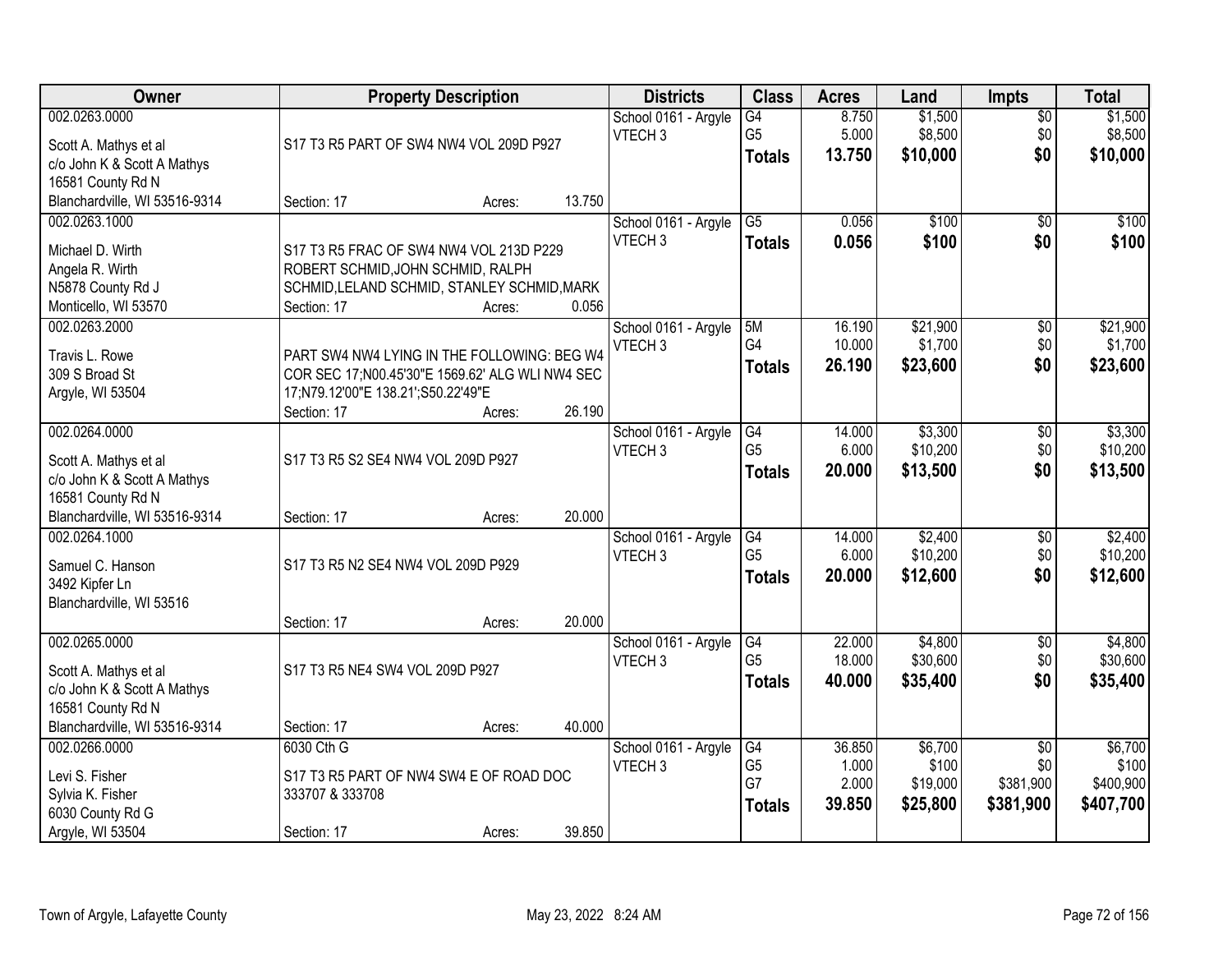| Owner                                                                                 |                                                       | <b>Property Description</b> |        | <b>Districts</b>                           | <b>Class</b>                     | <b>Acres</b>     | Land                | <b>Impts</b>           | <b>Total</b>        |
|---------------------------------------------------------------------------------------|-------------------------------------------------------|-----------------------------|--------|--------------------------------------------|----------------------------------|------------------|---------------------|------------------------|---------------------|
| 002.0266.1000<br>Robert L. Laeser<br>Carolyn A. Laeser<br>15673 Apple Grove Church Rd | S17 T3 R5 PART OF NW4 SW4 WEST OF RD VOL<br>234D P594 |                             |        | School 0161 - Argyle<br>VTECH <sub>3</sub> | $\overline{G5}$<br><b>Totals</b> | 0.150<br>0.150   | \$100<br>\$100      | $\overline{50}$<br>\$0 | \$100<br>\$100      |
| Argyle, WI 53504                                                                      | Section: 17                                           | Acres:                      | 0.150  |                                            |                                  |                  |                     |                        |                     |
| 002.0267.0000                                                                         | County Rd G                                           |                             |        | School 0161 - Argyle<br>VTECH <sub>3</sub> | G4<br>G <sub>5</sub>             | 25.300<br>1.000  | \$3,400<br>\$100    | \$0<br>\$0             | \$3,400<br>\$100    |
| Levi S. Fisher                                                                        | S17 T3 R5 PART OF SW4 SW4 E OF ROAD DOC               |                             |        |                                            | <b>Totals</b>                    | 26.300           | \$3,500             | \$0                    | \$3,500             |
| Sylvia K. Fisher                                                                      | 333707 & 333708                                       |                             |        |                                            |                                  |                  |                     |                        |                     |
| 6030 County Rd G                                                                      | Section: 17                                           |                             | 26.300 |                                            |                                  |                  |                     |                        |                     |
| Argyle, WI 53504<br>002.0267.1000                                                     |                                                       | Acres:                      |        | School 0161 - Argyle                       | 5M                               | 8.700            | \$11,700            | \$0                    | \$11,700            |
|                                                                                       |                                                       |                             |        | VTECH <sub>3</sub>                         | G4                               | 5.000            | \$1,200             | \$0                    | \$1,200             |
| Robert L. Laeser                                                                      | S17 T3 R5 PART OF SW4 SW4 WEST OF RD VOL              |                             |        |                                            | <b>Totals</b>                    | 13,700           | \$12,900            | \$0                    | \$12,900            |
| Carolyn A. Laeser                                                                     | 234D P594 (SEE POS2185)                               |                             |        |                                            |                                  |                  |                     |                        |                     |
| 15673 Apple Grove Church Rd                                                           |                                                       |                             |        |                                            |                                  |                  |                     |                        |                     |
| Argyle, WI 53504                                                                      | Section: 17                                           | Acres:                      | 13.700 |                                            |                                  |                  |                     |                        |                     |
| 002.0268.0000<br>Levi S. Fisher                                                       | S17 T3 R5 SE4 SW4 DOC 333707 & 333708                 |                             |        | School 0161 - Argyle<br>VTECH <sub>3</sub> | G4<br><b>Totals</b>              | 40.000<br>40.000 | \$6,300<br>\$6,300  | $\sqrt[6]{3}$<br>\$0   | \$6,300<br>\$6,300  |
| Sylvia K. Fisher                                                                      |                                                       |                             |        |                                            |                                  |                  |                     |                        |                     |
| 6030 County Rd G                                                                      |                                                       |                             |        |                                            |                                  |                  |                     |                        |                     |
| Argyle, WI 53504                                                                      | Section: 17                                           | Acres:                      | 40.000 |                                            |                                  |                  |                     |                        |                     |
| 002.0269.0000<br>Scott A. Mathys et al                                                | S17 T3 R5 NE4 SE4 VOL 216D P726                       |                             |        | School 0161 - Argyle<br>VTECH <sub>3</sub> | 5M<br>G4                         | 22.000<br>18.000 | \$29,700<br>\$4,300 | $\overline{50}$<br>\$0 | \$29,700<br>\$4,300 |
| c/o John K & Scott A Mathys                                                           |                                                       |                             |        |                                            | <b>Totals</b>                    | 40.000           | \$34,000            | \$0                    | \$34,000            |
| 16581 County Rd N                                                                     |                                                       |                             |        |                                            |                                  |                  |                     |                        |                     |
| Blanchardville, WI 53516-9314                                                         | Section: 17                                           | Acres:                      | 40.000 |                                            |                                  |                  |                     |                        |                     |
| 002.0270.1000                                                                         |                                                       |                             |        | School 0161 - Argyle                       | G4                               | 20.000           | \$3,500             | \$0                    | \$3,500             |
| Scott A. Mathys et al<br>c/o John K & Scott A Mathys                                  | S17 T3 R5 E2 NW4 SE4 VOL 216D P726                    |                             |        | VTECH <sub>3</sub>                         | <b>Totals</b>                    | 20.000           | \$3,500             | \$0                    | \$3,500             |
| 16581 County Rd N                                                                     |                                                       |                             |        |                                            |                                  |                  |                     |                        |                     |
| Blanchardville, WI 53516-9314                                                         | Section: 17                                           | Acres:                      | 20.000 |                                            |                                  |                  |                     |                        |                     |
| 002.0270.2000                                                                         |                                                       |                             |        | School 0161 - Argyle                       | G4                               | 20.000           | \$3,500             | $\overline{50}$        | \$3,500             |
| Robert L. Laeser                                                                      | S17 T3 R5 W2 NW4 SE4 DOC 337937                       |                             |        | VTECH <sub>3</sub>                         | <b>Totals</b>                    | 20.000           | \$3,500             | \$0                    | \$3,500             |
| Carolyn A. Laeser                                                                     |                                                       |                             |        |                                            |                                  |                  |                     |                        |                     |
| 15673 Apple Grove Church Rd                                                           |                                                       |                             |        |                                            |                                  |                  |                     |                        |                     |
| Argyle, WI 53504                                                                      | Section: 17                                           | Acres:                      | 20.000 |                                            |                                  |                  |                     |                        |                     |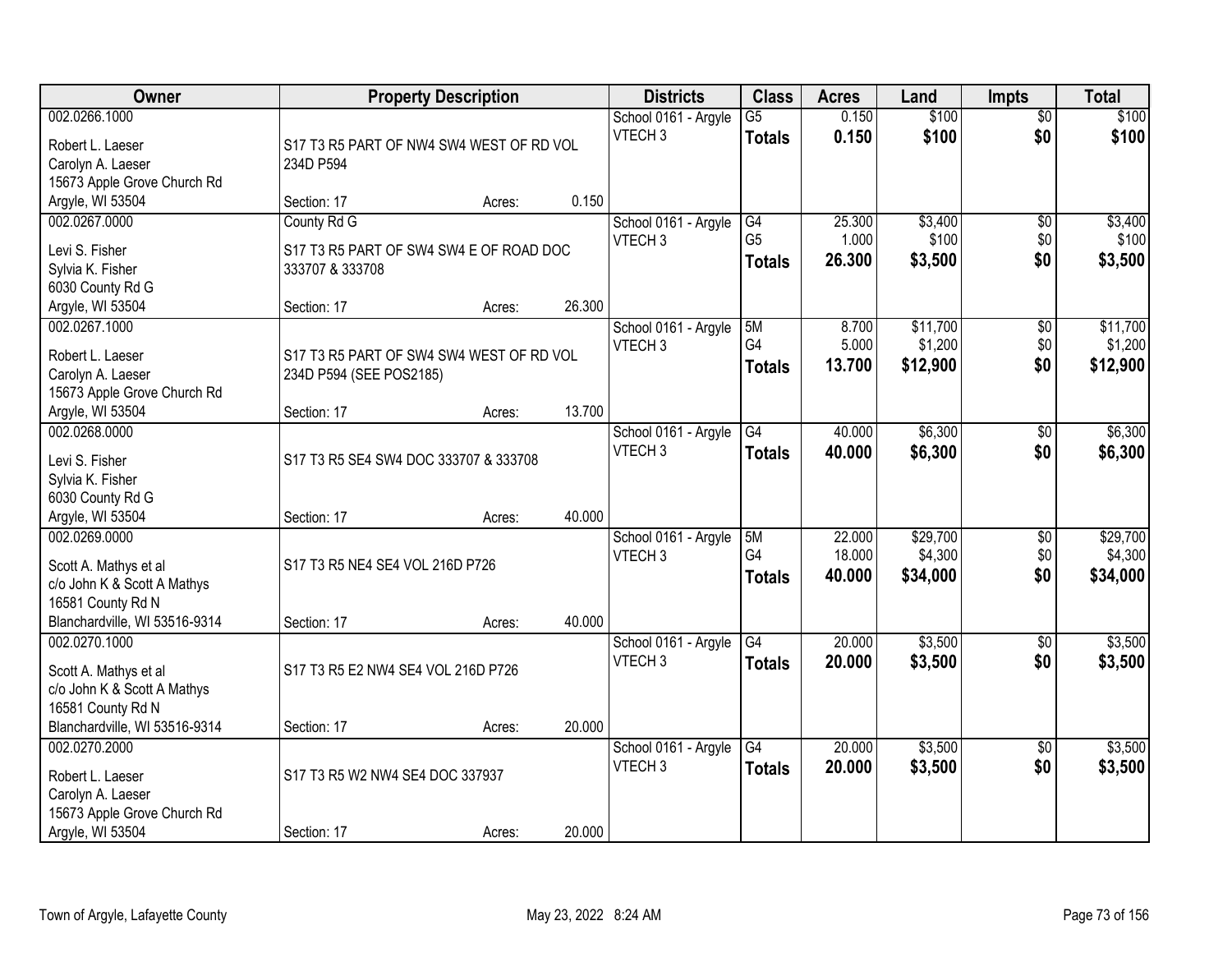| Owner                                          |                                               | <b>Property Description</b> |        | <b>Districts</b>                           | <b>Class</b>    | <b>Acres</b> | Land     | <b>Impts</b>    | <b>Total</b> |
|------------------------------------------------|-----------------------------------------------|-----------------------------|--------|--------------------------------------------|-----------------|--------------|----------|-----------------|--------------|
| 002.0271.1000                                  |                                               |                             |        | School 0161 - Argyle                       | $\overline{G4}$ | 34.000       | \$4,300  | $\overline{50}$ | \$4,300      |
| Robert L. Laeser                               | S17 T3 R5 SW4 SE4 EXC E 6A DOC 337937         |                             |        | VTECH <sub>3</sub>                         | <b>Totals</b>   | 34.000       | \$4,300  | \$0             | \$4,300      |
| Carolyn A. Laeser                              |                                               |                             |        |                                            |                 |              |          |                 |              |
| 15673 Apple Grove Church Rd                    |                                               |                             |        |                                            |                 |              |          |                 |              |
| Argyle, WI 53504                               | Section: 17                                   | Acres:                      | 34.000 |                                            |                 |              |          |                 |              |
| 002.0271.2000                                  |                                               |                             |        | School 0161 - Argyle                       | $\overline{G5}$ | 6.000        | \$10,200 | $\overline{50}$ | \$10,200     |
|                                                |                                               |                             |        | VTECH <sub>3</sub>                         | <b>Totals</b>   | 6.000        | \$10,200 | \$0             | \$10,200     |
| Scott A. Mathys et al                          | S17 T3 R5 E 6A SW4 SE4 VOL 216D P726          |                             |        |                                            |                 |              |          |                 |              |
| c/o John K & Scott A Mathys                    |                                               |                             |        |                                            |                 |              |          |                 |              |
| 16581 County Rd N                              |                                               |                             | 6.000  |                                            |                 |              |          |                 |              |
| Blanchardville, WI 53516-9314<br>002.0272.0000 | Section: 17                                   | Acres:                      |        |                                            | G4              | 20.000       | \$4,700  |                 | \$4,700      |
|                                                |                                               |                             |        | School 0161 - Argyle<br>VTECH <sub>3</sub> | G <sub>5</sub>  | 20.000       | \$34,000 | \$0<br>\$0      | \$34,000     |
| Scott A. Mathys et al                          | S17 T3 R5 SE4 SE4 VOL 216D P726               |                             |        |                                            |                 | 40.000       | \$38,700 | \$0             | \$38,700     |
| c/o John K & Scott A Mathys                    |                                               |                             |        |                                            | <b>Totals</b>   |              |          |                 |              |
| 16581 County Rd N                              |                                               |                             |        |                                            |                 |              |          |                 |              |
| Blanchardville, WI 53516-9314                  | Section: 17                                   | Acres:                      | 40.000 |                                            |                 |              |          |                 |              |
| 002.0273.1000                                  | Everson Rd                                    |                             |        | School 0161 - Argyle                       | G4              | 0.750        | \$100    | \$0             | \$100        |
| Timothy G. Holmes                              | S18 T3 R5 N 11RDS OF E 11RDS NE4 NE4 VOL 225D |                             |        | VTECH <sub>3</sub>                         | <b>Totals</b>   | 0.750        | \$100    | \$0             | \$100        |
| Penny M. Holmes                                | P682                                          |                             |        |                                            |                 |              |          |                 |              |
| 16988 Hidden Valley Ln                         |                                               |                             |        |                                            |                 |              |          |                 |              |
| Argyle, WI 53504                               | Section: 18                                   | Acres:                      | 0.750  |                                            |                 |              |          |                 |              |
| 002.0273.2000                                  | 6210 Everson Rd                               |                             |        | School 0161 - Argyle                       | G4              | 35.500       | \$3,900  | $\overline{30}$ | \$3,900      |
|                                                |                                               |                             |        | VTECH <sub>3</sub>                         | G <sub>5</sub>  | 2.000        | \$200    | \$0             | \$200        |
| Travis M. Holmes                               | S18 T3 R5 NE4 NE4 EXC N11RDS OF E11RDS DOC    |                             |        |                                            | G7              | 1.750        | \$16,600 | \$95,300        | \$111,900    |
| Stephanie L. Holmes                            | 332307                                        |                             |        |                                            | <b>Totals</b>   | 39.250       | \$20,700 | \$95,300        | \$116,000    |
| 6074 Everson Rd                                |                                               |                             | 39.250 |                                            |                 |              |          |                 |              |
| Argyle, WI 53504<br>002.0274.1000              | Section: 18                                   | Acres:                      |        |                                            | $\overline{G4}$ |              | \$3,800  |                 | \$3,800      |
|                                                | Everson Rd                                    |                             |        | School 0161 - Argyle<br>VTECH <sub>3</sub> |                 | 40.000       |          | $\sqrt{6}$      |              |
| Travis M. Holmes                               | S18 T3 R5 NW4 NE4 DOC 332307                  |                             |        |                                            | <b>Totals</b>   | 40.000       | \$3,800  | \$0             | \$3,800      |
| Stephanie L. Holmes                            |                                               |                             |        |                                            |                 |              |          |                 |              |
| 6074 Everson Rd                                |                                               |                             |        |                                            |                 |              |          |                 |              |
| Argyle, WI 53504                               | Section: 18                                   | Acres:                      | 40.000 |                                            |                 |              |          |                 |              |
| 002.0275.0000                                  | Everson Rd                                    |                             |        | School 0161 - Argyle                       | G4              | 39.000       | \$6,100  | $\overline{50}$ | \$6,100      |
| Travis M. Holmes                               | S18 T3 R5 SW4 NE4 DOC 332307                  |                             |        | VTECH <sub>3</sub>                         | G <sub>5</sub>  | 1.000        | \$100    | \$0             | \$100        |
| Stephanie L. Holmes                            |                                               |                             |        |                                            | <b>Totals</b>   | 40.000       | \$6,200  | \$0             | \$6,200      |
| 6074 Everson Rd                                |                                               |                             |        |                                            |                 |              |          |                 |              |
| Argyle, WI 53504                               | Section: 18                                   | Acres:                      | 40.000 |                                            |                 |              |          |                 |              |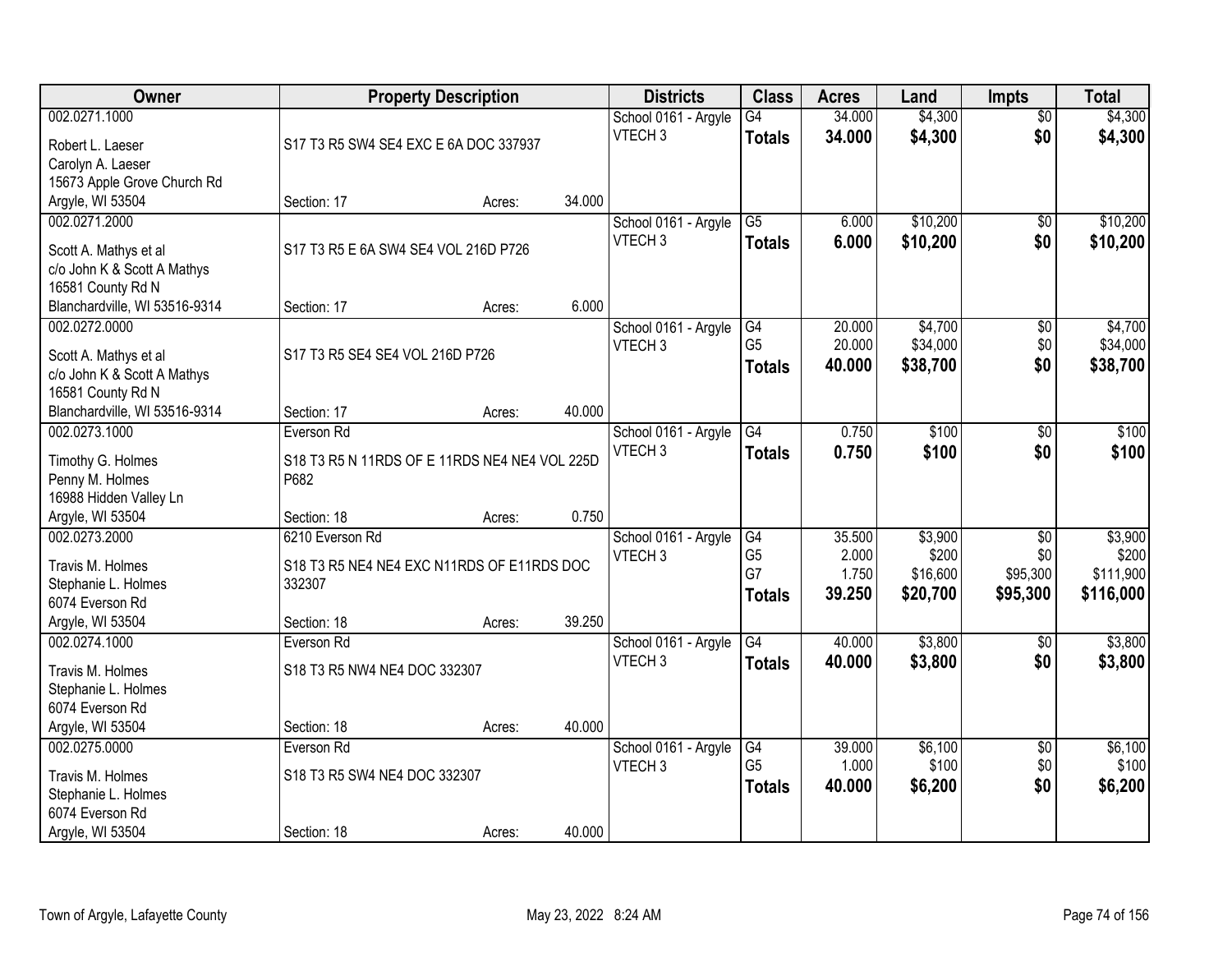| Owner                            | <b>Property Description</b>                  |        |        | <b>Districts</b>     | <b>Class</b>    | <b>Acres</b> | Land     | <b>Impts</b>    | <b>Total</b> |
|----------------------------------|----------------------------------------------|--------|--------|----------------------|-----------------|--------------|----------|-----------------|--------------|
| 002.0276.1000                    | Everson Rd                                   |        |        | School 0161 - Argyle | $\overline{G4}$ | 19.000       | \$3,300  | $\sqrt{$0}$     | \$3,300      |
| Travis M. Holmes                 | S18 T3 R5 NW4 SE4 NE4 DOC 332307             |        |        | VTECH <sub>3</sub>   | G <sub>5</sub>  | 1.000        | \$100    | \$0             | \$100        |
| Stephanie L. Holmes              |                                              |        |        |                      | <b>Totals</b>   | 20.000       | \$3,400  | \$0             | \$3,400      |
| 6074 Everson Rd                  |                                              |        |        |                      |                 |              |          |                 |              |
| Argyle, WI 53504                 | Section: 18                                  | Acres: | 20.000 |                      |                 |              |          |                 |              |
| 002.0276.2000                    | Everson Rd                                   |        |        | School 0161 - Argyle | 5M              | 6.200        | \$8,400  | $\overline{50}$ | \$8,400      |
|                                  |                                              |        |        | VTECH <sub>3</sub>   | G4              | 12.000       | \$2,700  | \$0             | \$2,700      |
| Travis L. Rowe<br>309 S Broad St | THAT PART SE2 SE4 NE4 LYING NELY OF CTH 'G"  |        |        |                      | <b>Totals</b>   | 18.200       | \$11,100 | \$0             | \$11,100     |
| Argyle, WI 53504                 | (TYPO ON DOC 357273)                         |        |        |                      |                 |              |          |                 |              |
|                                  | Section: 18                                  | Acres: | 18.200 |                      |                 |              |          |                 |              |
| 002.0276.2100                    | 6255 Cth G                                   |        |        | School 0161 - Argyle | G1              | 1.800        | \$14,400 | \$344,600       | \$359,000    |
|                                  |                                              |        |        | VTECH <sub>3</sub>   | <b>Totals</b>   | 1.800        | \$14,400 | \$344,600       | \$359,000    |
| Robert H. Trout                  | ALL THAT PART OF SE-1/2 OF SE4 NE4 LYING     |        |        |                      |                 |              |          |                 |              |
| Jeanne E. Trout                  | SOUTHWESTERLY OF CTH "G"                     |        |        |                      |                 |              |          |                 |              |
| 733 Manor Hill Pl                |                                              |        |        |                      |                 |              |          |                 |              |
| Sugar Grove, IL 60554            | Section: 18                                  | Acres: | 1.800  |                      |                 |              |          |                 |              |
| 002.0277.0000                    | County Rd G                                  |        |        | School 0161 - Argyle | G4              | 2.850        | \$700    | \$0             | \$700        |
| Holmesville Dairy, LLC           | S18 T3 R5 PART OF NE4 NW4 DOC 341019         |        |        | VTECH <sub>3</sub>   | <b>Totals</b>   | 2.850        | \$700    | \$0             | \$700        |
| 16988 Hidden Valley Ln           |                                              |        |        |                      |                 |              |          |                 |              |
| Argyle, WI 53504-9592            |                                              |        |        |                      |                 |              |          |                 |              |
|                                  | Section: 18                                  | Acres: | 2.850  |                      |                 |              |          |                 |              |
| 002.0277.2000                    | County Rd G                                  |        |        | School 0161 - Argyle | 5M              | 5.000        | \$6,800  | \$0             | \$6,800      |
| Timothy G. Holmes                | S18 T3 R5 PART OF NE4 NW4 VOL 241D P441 (SEE |        |        | VTECH <sub>3</sub>   | G4              | 31.150       | \$5,400  | \$0             | \$5,400      |
| Penny M. Holmes                  | POS2186)                                     |        |        |                      | G <sub>5</sub>  | 1.000        | \$100    | \$0             | \$100        |
| 16988 Hidden Valley Ln           |                                              |        |        |                      | <b>Totals</b>   | 37.150       | \$12,300 | \$0             | \$12,300     |
| Argyle, WI 53504                 | Section: 18                                  | Acres: | 37.150 |                      |                 |              |          |                 |              |
| 002.0278.0000                    | 6761 Cth G                                   |        |        | School 0161 - Argyle | G4              | 13.000       | \$2,300  | $\overline{50}$ | \$2,300      |
|                                  |                                              |        |        | VTECH <sub>3</sub>   | G7              | 3.790        | \$36,000 | \$268,400       | \$304,400    |
| Holmesville Dairy, LLC           | S18 T3 R5 FRAC NW4 NW4 DOC 341019 (SEE       |        |        |                      | <b>Totals</b>   | 16.790       | \$38,300 | \$268,400       | \$306,700    |
| 16988 Hidden Valley Ln           | POS2187)                                     |        |        |                      |                 |              |          |                 |              |
| Argyle, WI 53504-9592            |                                              |        |        |                      |                 |              |          |                 |              |
|                                  | Section: 18                                  | Acres: | 16.790 |                      |                 |              |          |                 |              |
| 002.0278.1000                    | County Rd G                                  |        |        | School 0161 - Argyle | $\overline{G4}$ | 22.210       | \$5,300  | $\overline{50}$ | \$5,300      |
| Timothy G. Holmes                | S18 T3 R5 PART OF FRAC NW4 NW4 VOL 241D P441 |        |        | VTECH <sub>3</sub>   | G <sub>5</sub>  | 1.000        | \$100    | \$0             | \$100        |
| Penny M. Holmes                  | (SEE POS2148 & POS2186)                      |        |        |                      | <b>Totals</b>   | 23.210       | \$5,400  | \$0             | \$5,400      |
| 16988 Hidden Valley Ln           |                                              |        |        |                      |                 |              |          |                 |              |
| Argyle, WI 53504                 | Section: 18                                  | Acres: | 23.210 |                      |                 |              |          |                 |              |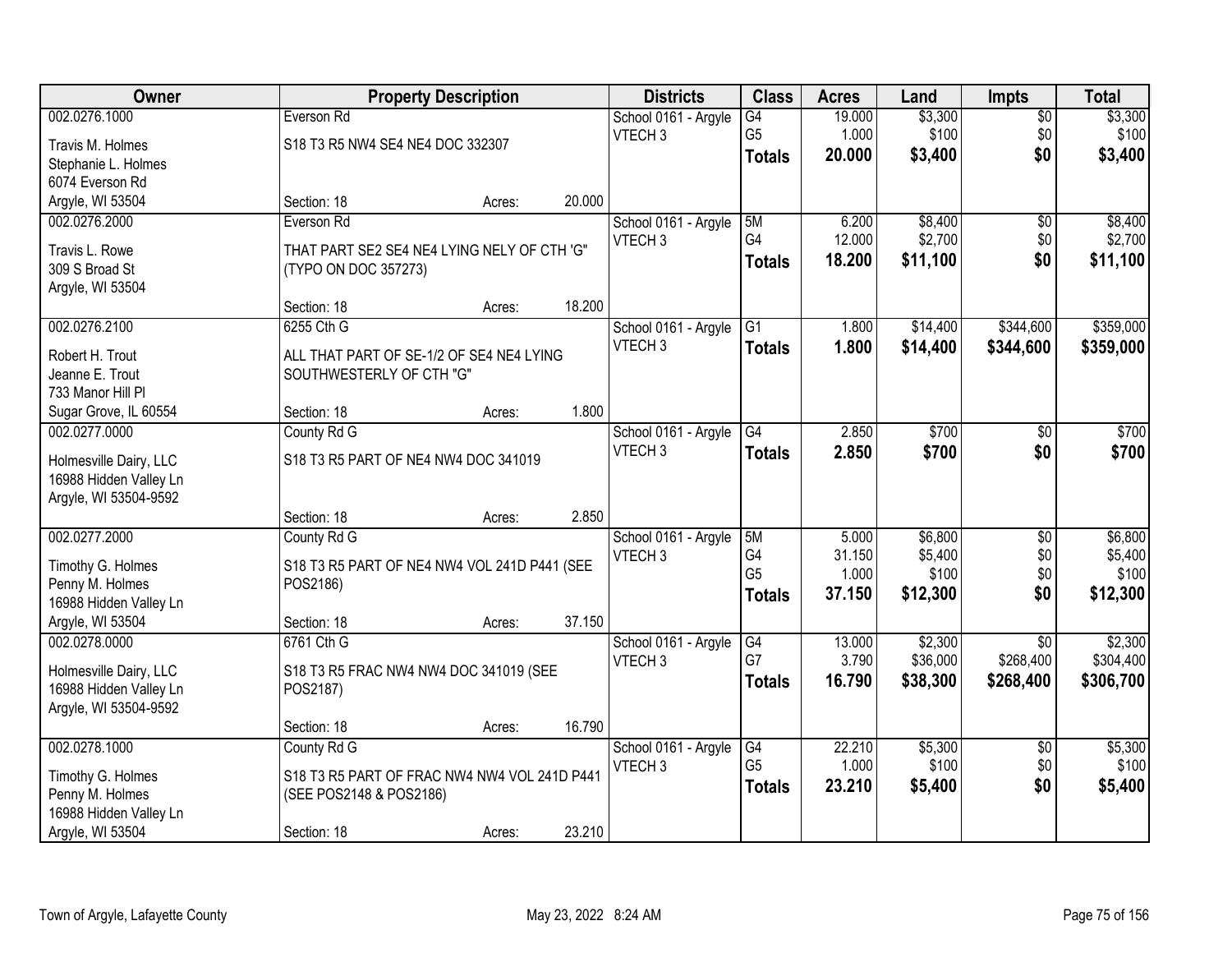| Owner                                |                                                       | <b>Property Description</b> |        | <b>Districts</b>     | <b>Class</b>    | <b>Acres</b> | Land     | <b>Impts</b>    | <b>Total</b> |
|--------------------------------------|-------------------------------------------------------|-----------------------------|--------|----------------------|-----------------|--------------|----------|-----------------|--------------|
| 002.0279.0000                        |                                                       |                             |        | School 0161 - Argyle | $\overline{G4}$ | 40.320       | \$5,200  | $\overline{50}$ | \$5,200      |
| Holmesville Dairy, LLC               | S18 T3 R5 FRAC SW4 NW4 DOC 341019                     |                             |        | VTECH <sub>3</sub>   | <b>Totals</b>   | 40.320       | \$5,200  | \$0             | \$5,200      |
| 16988 Hidden Valley Ln               |                                                       |                             |        |                      |                 |              |          |                 |              |
| Argyle, WI 53504-9592                |                                                       |                             |        |                      |                 |              |          |                 |              |
|                                      | Section: 18                                           | Acres:                      | 40.320 |                      |                 |              |          |                 |              |
| 002.0280.1000                        | County Rd G                                           |                             |        | School 0161 - Argyle | 5M              | 10.000       | \$14,000 | $\overline{50}$ | \$14,000     |
| Travis M. Holmes                     | S18 T3 R5 SE4 NW4 EXC N20RDS OF E40RDS DOC            |                             |        | VTECH <sub>3</sub>   | G4              | 25.000       | \$4,300  | \$0             | \$4,300      |
| Stephanie L. Holmes                  | 332307                                                |                             |        |                      | <b>Totals</b>   | 35.000       | \$18,300 | \$0             | \$18,300     |
| 6074 Everson Rd                      |                                                       |                             |        |                      |                 |              |          |                 |              |
| Argyle, WI 53504                     | Section: 18                                           | Acres:                      | 35.000 |                      |                 |              |          |                 |              |
| 002.0280.2000                        | 6510 Cth G                                            |                             |        | School 0161 - Argyle | $\overline{G5}$ | 5.000        | \$8,500  | \$0             | \$8,500      |
|                                      |                                                       |                             |        | VTECH <sub>3</sub>   | <b>Totals</b>   | 5.000        | \$8,500  | \$0             | \$8,500      |
| Ronald Pattinson<br>Connie Pattinson | S18 T3 R5 N 20RDS OF E 40RDS SE4 NW4 VOL 215D<br>P613 |                             |        |                      |                 |              |          |                 |              |
| 18 E School St                       |                                                       |                             |        |                      |                 |              |          |                 |              |
| Belleville, WI 53508                 | Section: 18                                           | Acres:                      | 5.000  |                      |                 |              |          |                 |              |
| 002.0281.0000                        |                                                       |                             |        | School 0161 - Argyle | 5M              | 10.000       | \$13,500 | \$0             | \$13,500     |
|                                      |                                                       |                             |        | VTECH <sub>3</sub>   | G4              | 30.000       | \$5,200  | \$0             | \$5,200      |
| John W. Larson                       | S18 T3 R5 NE4 SW4 DOC 341552                          |                             |        |                      | <b>Totals</b>   | 40.000       | \$18,700 | \$0             | \$18,700     |
| Patricia Larson                      |                                                       |                             |        |                      |                 |              |          |                 |              |
| 7240 E Lamont Rd                     |                                                       |                             |        |                      |                 |              |          |                 |              |
| Argyle, WI 53504                     | Section: 18                                           | Acres:                      | 40.000 |                      |                 |              |          |                 |              |
| 002.0282.0000                        |                                                       |                             |        | School 0161 - Argyle | 5M              | 20.000       | \$27,000 | $\overline{50}$ | \$27,000     |
| John W. Larson                       | S18 T3 R5 FRAC NW4 SW4 DOC 341552                     |                             |        | VTECH <sub>3</sub>   | G4              | 20.200       | \$4,000  | \$0             | \$4,000      |
| Patricia Larson                      |                                                       |                             |        |                      | <b>Totals</b>   | 40.200       | \$31,000 | \$0             | \$31,000     |
| 7240 E Lamont Rd                     |                                                       |                             |        |                      |                 |              |          |                 |              |
| Argyle, WI 53504                     | Section: 18                                           | Acres:                      | 40.200 |                      |                 |              |          |                 |              |
| 002.0283.0000                        |                                                       |                             |        | School 0161 - Argyle | 5M              | 11.000       | \$14,900 | $\overline{50}$ | \$14,900     |
| John W. Larson                       | S18 T3 R5 FRAC SW4 SW4 DOC 341552                     |                             |        | VTECH <sub>3</sub>   | G4              | 29.070       | \$5,700  | \$0             | \$5,700      |
| Patricia Larson                      |                                                       |                             |        |                      | <b>Totals</b>   | 40.070       | \$20,600 | \$0             | \$20,600     |
| 7240 E Lamont Rd                     |                                                       |                             |        |                      |                 |              |          |                 |              |
| Argyle, WI 53504                     | Section: 18                                           | Acres:                      | 40.070 |                      |                 |              |          |                 |              |
| 002.0284.0000                        |                                                       |                             |        | School 0161 - Argyle | 5M              | 15,000       | \$20,300 | $\overline{50}$ | \$20,300     |
|                                      |                                                       |                             |        | VTECH <sub>3</sub>   | G4              | 25.000       | \$3,900  | \$0             | \$3,900      |
| John W. Larson                       | S18 T3 R5 SE4 SW4 DOC 341552                          |                             |        |                      | <b>Totals</b>   | 40.000       | \$24,200 | \$0             | \$24,200     |
| Patricia Larson                      |                                                       |                             |        |                      |                 |              |          |                 |              |
| 7240 E Lamont Rd                     |                                                       |                             |        |                      |                 |              |          |                 |              |
| Argyle, WI 53504                     | Section: 18                                           | Acres:                      | 40.000 |                      |                 |              |          |                 |              |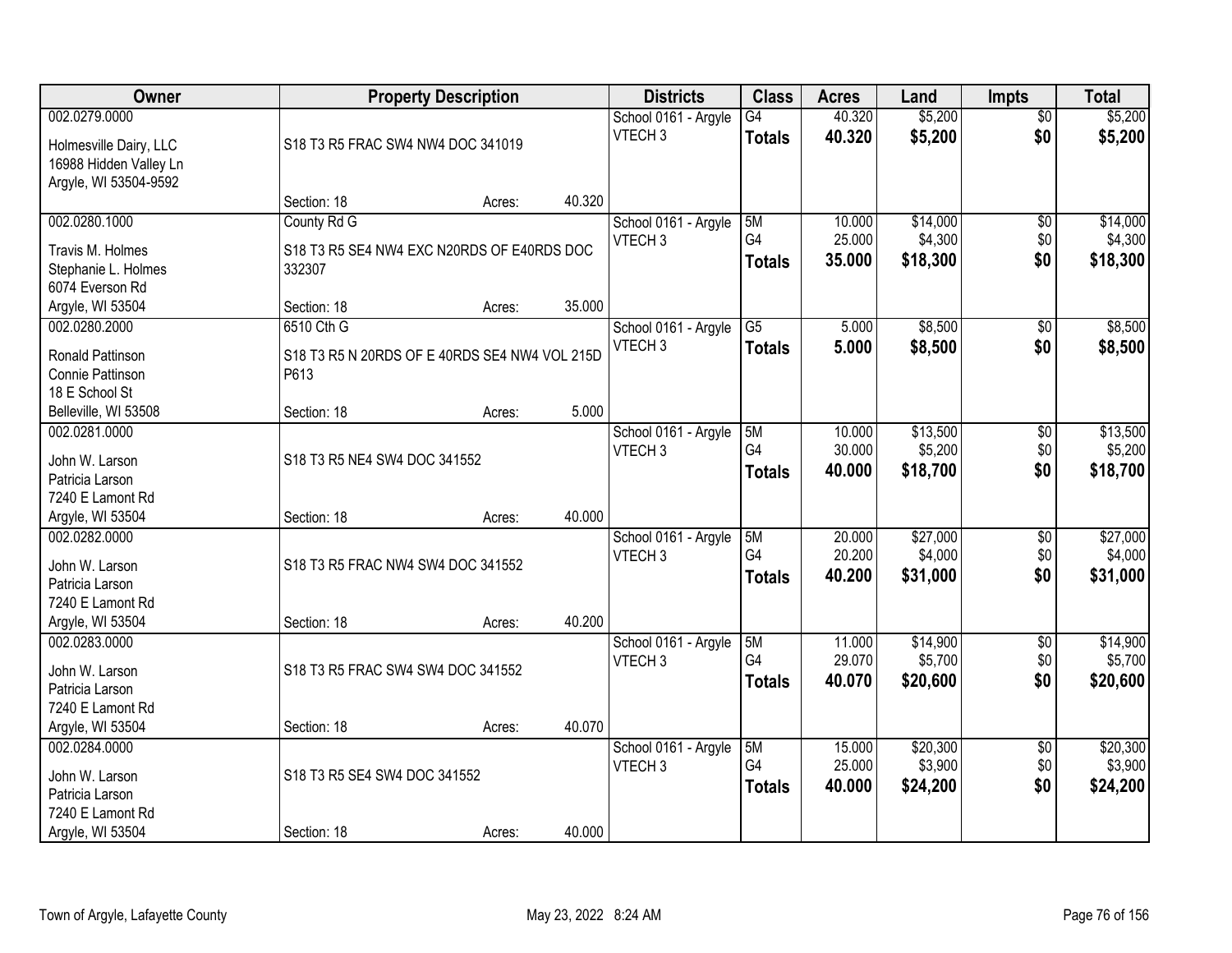| Owner                          | <b>Property Description</b>                   |        |        | <b>Districts</b>     | <b>Class</b>         | <b>Acres</b> | Land              | <b>Impts</b>    | <b>Total</b> |
|--------------------------------|-----------------------------------------------|--------|--------|----------------------|----------------------|--------------|-------------------|-----------------|--------------|
| 002.0285.0000                  |                                               |        |        | School 0161 - Argyle | G4                   | 9.800        | \$2,000           | $\overline{50}$ | \$2,000      |
| Levi S. Fisher                 | S18 T3 R5 PART OF NE4 SE4 E OF ROAD DOC       |        |        | VTECH <sub>3</sub>   | <b>Totals</b>        | 9.800        | \$2,000           | \$0             | \$2,000      |
| Sylvia K. Fisher               | 333707 & 333708                               |        |        |                      |                      |              |                   |                 |              |
| 6030 County Rd G               |                                               |        |        |                      |                      |              |                   |                 |              |
| Argyle, WI 53504               | Section: 18                                   | Acres: | 9.800  |                      |                      |              |                   |                 |              |
| 002.0285.1000                  | County Rd G                                   |        |        | School 0161 - Argyle | G4                   | 17.700       | \$3,800           | $\overline{50}$ | \$3,800      |
|                                |                                               |        |        | VTECH <sub>3</sub>   | G <sub>5</sub>       | 0.500        | \$100             | \$0             | \$100        |
| Robert L. Laeser               | S18 T3 R5 PART OF NE4 SE4 WEST OF RD VOL 234D |        |        |                      | W <sub>8</sub>       | 12.000       | (\$36,000)        | \$0             | \$0          |
| Carolyn A. Laeser              | P594 (SEE POS2185)                            |        |        |                      | <b>Totals</b>        | 30.200       | \$3,900           | \$0             | \$3,900      |
| 15673 Apple Grove Church Rd    |                                               |        |        |                      |                      |              |                   |                 |              |
| Argyle, WI 53504               | Section: 18                                   | Acres: | 30.200 |                      |                      |              |                   |                 |              |
| 002.0286.0000                  |                                               |        |        | School 0161 - Argyle | G4<br>W <sub>8</sub> | 18.000       | \$3,600           | \$0             | \$3,600      |
| Robert L. Laeser               | S18 T3 R5 NW4 SE4 VOL 234D P594 (SEE POS2185) |        |        | VTECH <sub>3</sub>   |                      | 22.000       | $($ \$66,000) $ $ | \$0             | \$0          |
| Carolyn A. Laeser              |                                               |        |        |                      | <b>Totals</b>        | 40.000       | \$3,600           | \$0             | \$3,600      |
| 15673 Apple Grove Church Rd    |                                               |        |        |                      |                      |              |                   |                 |              |
| Argyle, WI 53504               | Section: 18                                   | Acres: | 40.000 |                      |                      |              |                   |                 |              |
| 002.0287.0000                  | Apple Grove Church R                          |        |        | School 0161 - Argyle | 5M                   | 22.000       | \$29,700          | \$0             | \$29,700     |
|                                | SW4 SE4                                       |        |        | VTECH <sub>3</sub>   | G4                   | 12.000       | \$2,800           | \$0             | \$2,800      |
| David L. Lapp<br>Susie L. Lapp |                                               |        |        |                      | G <sub>5</sub>       | 6.000        | \$10,200          | \$0             | \$10,200     |
| 17005 Bollinger School Rd      |                                               |        |        |                      | <b>Totals</b>        | 40.000       | \$42,700          | \$0             | \$42,700     |
| Emmitsburg, MD 21727           | Section: 18                                   | Acres: | 40.000 |                      |                      |              |                   |                 |              |
| 002.0288.0000                  |                                               |        |        | School 0161 - Argyle | G4                   | 24.000       | \$5,400           | \$0             | \$5,400      |
|                                |                                               |        |        | VTECH <sub>3</sub>   | W <sub>8</sub>       | 16.000       | (\$48,000)        | \$0             | \$0          |
| Robert L. Laeser               | S18 T3 R5 SE4 SE4 VOL 234D P594 (SEE POS2185) |        |        |                      | <b>Totals</b>        | 40.000       | \$5,400           | \$0             | \$5,400      |
| Carolyn A. Laeser              |                                               |        |        |                      |                      |              |                   |                 |              |
| 15673 Apple Grove Church Rd    |                                               |        |        |                      |                      |              |                   |                 |              |
| Argyle, WI 53504               | Section: 18                                   | Acres: | 40.000 |                      |                      |              |                   |                 |              |
| 002.0289.1000                  |                                               |        |        | School 0161 - Argyle | 5M                   | 8.500        | \$11,500          | $\overline{50}$ | \$11,500     |
| Robert L. Laeser               | S19 T3 R5 NE4 NE4 EXC W29 RDS VOL 234D P594   |        |        | VTECH <sub>3</sub>   | G <sub>4</sub>       | 17.000       | \$2,900           | \$0             | \$2,900      |
| Carolyn A. Laeser              | (SEE POS2185)                                 |        |        |                      | <b>Totals</b>        | 25.500       | \$14,400          | \$0             | \$14,400     |
| 15673 Apple Grove Church Rd    |                                               |        |        |                      |                      |              |                   |                 |              |
| Argyle, WI 53504               | Section: 19                                   | Acres: | 25.500 |                      |                      |              |                   |                 |              |
| 002.0289.2000                  |                                               |        |        | School 0161 - Argyle | 5M                   | 3.000        | \$4,100           | $\overline{50}$ | \$4,100      |
|                                |                                               |        |        | VTECH <sub>3</sub>   | G4                   | 8.000        | \$1,400           | \$0             | \$1,400      |
| David L. Lapp                  | THE WEST 29 RDS OF NE4 NE4                    |        |        |                      | G <sub>5</sub>       | 3.500        | \$6,000           | \$0             | \$6,000      |
| Susie L. Lapp                  |                                               |        |        |                      | <b>Totals</b>        | 14.500       | \$11,500          | \$0             | \$11,500     |
| 17005 Bollinger School Rd      |                                               |        |        |                      |                      |              |                   |                 |              |
| Emmitsburg, MD 21727           | Section: 19                                   | Acres: | 14.500 |                      |                      |              |                   |                 |              |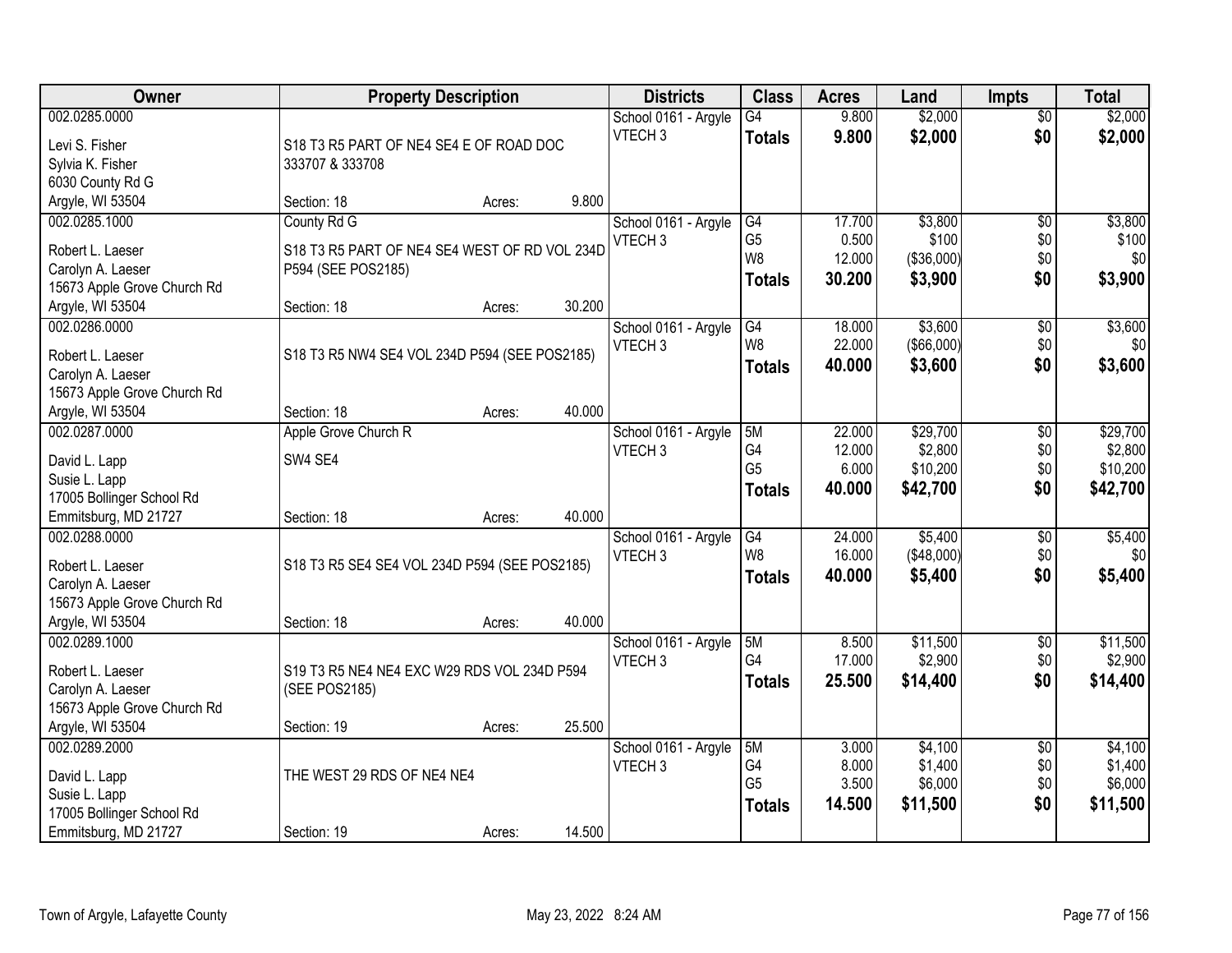| Owner                                | <b>Property Description</b>                  |        |        | <b>Districts</b>                           | <b>Class</b>         | <b>Acres</b> | Land     | <b>Impts</b>    | <b>Total</b> |
|--------------------------------------|----------------------------------------------|--------|--------|--------------------------------------------|----------------------|--------------|----------|-----------------|--------------|
| 002.0290.1000                        |                                              |        |        | School 0161 - Argyle                       | 5M                   | 8.000        | \$10,800 | $\overline{50}$ | \$10,800     |
| David L. Lapp                        | PART NW4 NE4 COM 34RDS EAST OF SWCOR SAID    |        |        | VTECH <sub>3</sub>                         | G4                   | 6.000        | \$1,700  | \$0             | \$1,700      |
| Susie L. Lapp                        | FORTY; EAST 46RDS; NORTH 80RDS; WEST         |        |        |                                            | G <sub>5</sub>       | 4.750        | \$8,100  | \$0             | \$8,100      |
| 17005 Bollinger School Rd            | 29RDS;SW TO POB                              |        |        |                                            | <b>Totals</b>        | 18.750       | \$20,600 | \$0             | \$20,600     |
| Emmitsburg, MD 21727                 | Section: 19                                  | Acres: | 18.750 |                                            |                      |              |          |                 |              |
| 002.0290.2000                        |                                              |        |        | School 0161 - Argyle                       | G4                   | 18.750       | \$1,300  | $\sqrt{6}$      | \$1,300      |
|                                      |                                              |        |        | VTECH <sub>3</sub>                         |                      | 18.750       | \$1,300  | \$0             | \$1,300      |
| Lori A. Larson                       | S19 T3 R5 PART OF NW4 NE4 VOL 216D P393      |        |        |                                            | <b>Totals</b>        |              |          |                 |              |
| 6572 E Lamont Rd                     |                                              |        |        |                                            |                      |              |          |                 |              |
| Arygle, WI 53504                     |                                              |        |        |                                            |                      |              |          |                 |              |
|                                      | Section: 19                                  | Acres: | 18.750 |                                            |                      |              |          |                 |              |
| 002.0290.3000                        |                                              |        |        | School 0161 - Argyle                       | G4                   | 2.500        | \$200    | $\sqrt{6}$      | \$200        |
| Kathryn A Paulson Family Trust et al | S19 T3 R5 N 12RDS OF W 30RDS NW4 NE4 MILFORD |        |        | VTECH <sub>3</sub>                         | <b>Totals</b>        | 2.500        | \$200    | \$0             | \$200        |
| c/o Milford L. Paulson               | PAULSON (18.18%) KATHRYN TRUST (81.82%) VOL  |        |        |                                            |                      |              |          |                 |              |
| 503 E Milwaukee St                   | 238D P735                                    |        |        |                                            |                      |              |          |                 |              |
| PO Box 83                            | Section: 19                                  | Acres: | 2.500  |                                            |                      |              |          |                 |              |
| Argyle, WI 53504-0083                |                                              |        |        |                                            |                      |              |          |                 |              |
| 002.0291.1000                        |                                              |        |        |                                            | G4                   | 4.460        | \$800    | \$0             | \$800        |
|                                      |                                              |        |        | School 0161 - Argyle<br>VTECH <sub>3</sub> |                      |              |          |                 |              |
| Lori A. Larson                       | S19 T3 R5 PART OF SW4 NE4 VOL 216D P393      |        |        |                                            | <b>Totals</b>        | 4.460        | \$800    | \$0             | \$800        |
| 6572 E Lamont Rd                     |                                              |        |        |                                            |                      |              |          |                 |              |
| Arygle, WI 53504                     |                                              |        |        |                                            |                      |              |          |                 |              |
|                                      | Section: 19                                  | Acres: | 4.460  |                                            |                      |              |          |                 |              |
| 002.0291.2000                        |                                              |        |        | School 0161 - Argyle                       | 5M                   | 29.540       | \$39,900 | \$0             | \$39,900     |
|                                      | PART SW4 NE4 COM 34RDS EAST OF NWCOR SAID    |        |        | VTECH <sub>3</sub>                         | G <sub>4</sub>       | 6.000        | \$1,000  | \$0             | \$1,000      |
| David L. Lapp<br>Susie L. Lapp       | FORTY; EAST 46RDS; SOUTH 80RDS; WEST         |        |        |                                            | <b>Totals</b>        | 35,540       | \$40,900 | \$0             | \$40,900     |
| 17005 Bollinger School Rd            | 80RDS;NORTH 38RDS;NE TO POB                  |        |        |                                            |                      |              |          |                 |              |
| Emmitsburg, MD 21727                 | Section: 19                                  |        | 35.540 |                                            |                      |              |          |                 |              |
| 002.0292.1000                        | 15659 Apple Grove Church Rd                  | Acres: |        |                                            |                      | 14.000       | \$2,400  |                 | \$2,400      |
|                                      |                                              |        |        | School 0161 - Argyle                       | G4<br>G <sub>5</sub> | 12.900       | \$21,900 | \$0<br>\$0      | \$21,900     |
| David L. Lapp                        | PART SE4 NE4 COM 40RDS NORTH OF SECOR SAID   |        |        | VTECH <sub>3</sub>                         | G7                   | 5.600        | \$53,200 | \$96,700        | \$149,900    |
| Susie L. Lapp                        | FORTY; WEST 10RDS; NWLY TO POINT 29RDS EAST  |        |        |                                            |                      | 32.500       |          |                 |              |
| 17005 Bollinger School Rd            | OF NWCOR SAID FORTY; WEST 29RDS; SOUTH       |        |        |                                            | <b>Totals</b>        |              | \$77,500 | \$96,700        | \$174,200    |
| Emmitsburg, MD 21727                 | Section: 19                                  | Acres: | 32.500 |                                            |                      |              |          |                 |              |
| 002.0292.2000                        |                                              |        |        | School 0161 - Argyle                       | $\overline{G4}$      | 7.500        | \$500    | $\overline{30}$ | \$500        |
|                                      |                                              |        |        | VTECH <sub>3</sub>                         | <b>Totals</b>        | 7.500        | \$500    | \$0             | \$500        |
| Robert L. Laeser                     | S19 T3 R5 PART OF SE4 NE4 VOL 234D P594 (SEE |        |        |                                            |                      |              |          |                 |              |
| Carolyn A. Laeser                    | POS2185)                                     |        |        |                                            |                      |              |          |                 |              |
| 15673 Apple Grove Church Rd          |                                              |        |        |                                            |                      |              |          |                 |              |
| Argyle, WI 53504                     | Section: 20                                  | Acres: | 7.500  |                                            |                      |              |          |                 |              |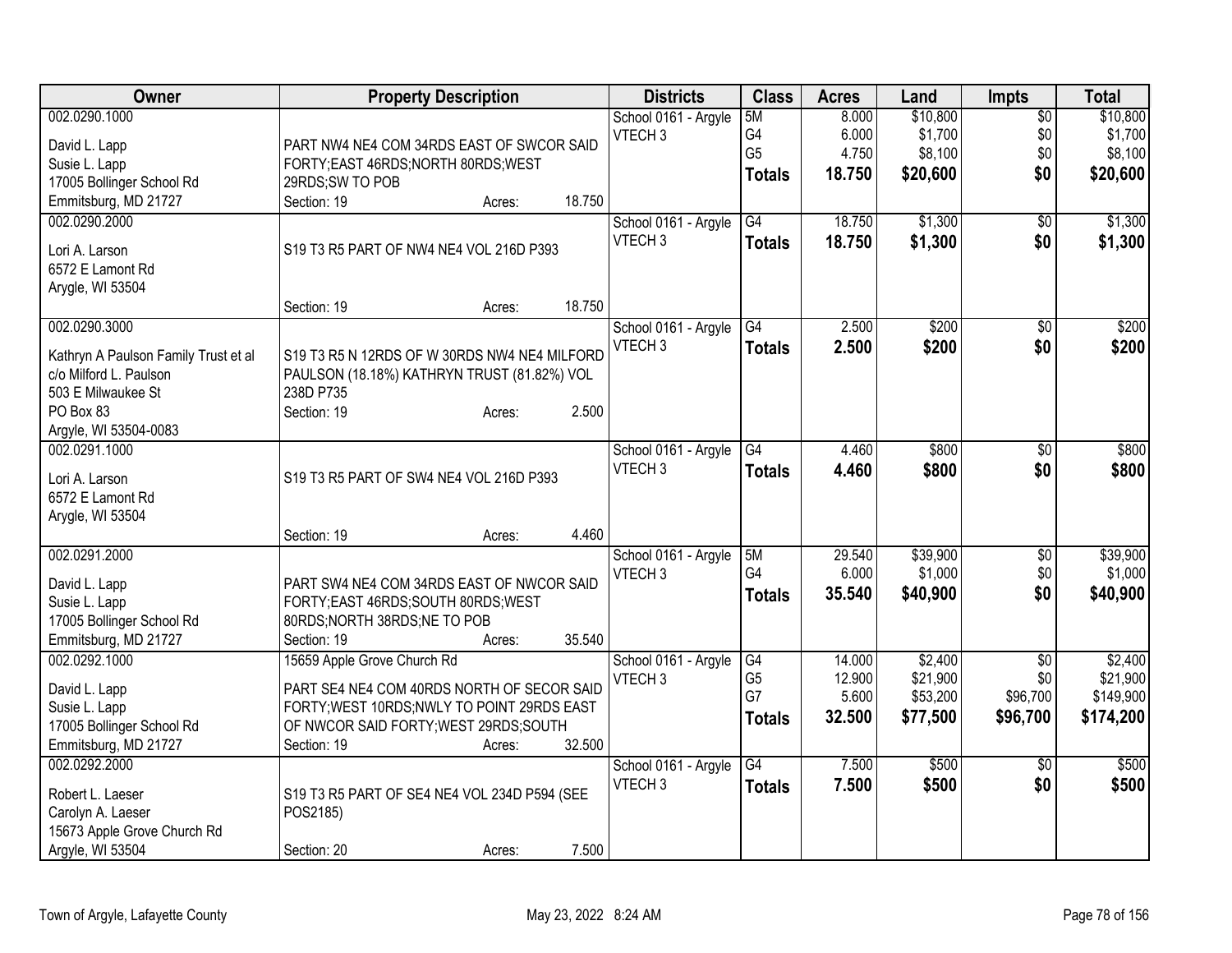| \$27,000<br>\$27,000<br>002.0293.1000<br>School 0161 - Argyle<br>20.000<br>$\overline{50}$<br>5M<br>VTECH <sub>3</sub><br>20.000<br>\$27,000<br>\$0<br>\$27,000<br><b>Totals</b><br>S19 T3 R5 N2 NE4 NW4 MILFORD PAULSON (18.18%)<br>Kathryn A Paulson Family Trust et al<br>c/o Milford L. Paulson<br>KATHRYN TRUST (81.82%) VOL 238D P735<br>503 E Milwaukee St<br>20.000<br>PO Box 83<br>Section: 19<br>Acres:<br>Argyle, WI 53504-0083<br>20.000<br>\$2,400<br>002.0293.2000<br>G4<br>$\overline{50}$<br>School 0161 - Argyle<br>20.000<br>\$2,400<br>VTECH <sub>3</sub><br>\$0<br>\$2,400<br><b>Totals</b><br>S19 T3 R5 S2 NE4 NW4 VOL 216D P393<br>Lori A. Larson<br>6572 E Lamont Rd<br>Arygle, WI 53504<br>20.000<br>Section: 19<br>Acres:<br>002.0294.1000<br>\$20,300<br>School 0161 - Argyle<br>5M<br>15.000<br>\$0<br>G4<br>\$300<br>\$0<br>VTECH <sub>3</sub><br>5.000<br>S19 T3 R5 SE2 FRAC NW4 NW4 MILFORD PAULSON<br>Kathryn A Paulson Family Trust et al<br>20.000<br>\$20,600<br>\$0<br>\$20,600<br><b>Totals</b><br>c/o Milford L. Paulson<br>(18.18%) KATHRYN TRUST (81.82%) VOL 238D P735<br>503 E Milwaukee St<br>20.000<br>PO Box 83<br>Section: 19<br>Acres:<br>Argyle, WI 53504-0083<br>002.0294.2000<br>5M<br>3.000<br>\$4,100<br>$\overline{50}$<br>School 0161 - Argyle<br>G4<br>\$2,500<br>17.150<br>\$0<br>VTECH <sub>3</sub><br>S19 T3 R5 NW2 FRAC NW4 NW4 DOC 341552<br>John W. Larson<br>20.150<br>\$6,600<br>\$0<br>\$6,600<br><b>Totals</b><br>Patricia Larson<br>7240 E Lamont Rd<br>20.150<br>Section: 19<br>Argyle, WI 53504<br>Acres:<br>\$13,500<br>002.0295.0000<br>School 0161 - Argyle<br>5M<br>10.000<br>\$0<br>G <sub>4</sub><br>\$6,100<br>\$0<br>VTECH <sub>3</sub><br>29.450<br>Kathryn A Paulson Family Trust et al<br>S19 T3 R5 FRAC SW4 NW4 MILFORD PAULSON<br>G <sub>5</sub><br>\$100<br>\$0<br>1.000<br>c/o Milford L. Paulson<br>(18.18%) KATHRYN TRUST (81.82%) VOL 238D P735<br>\$0<br>40.450<br>\$19,700<br><b>Totals</b><br>503 E Milwaukee St<br>40.450<br>PO Box 83<br>Section: 19<br>Acres:<br>Argyle, WI 53504-0083<br>\$5,500<br>002.0296.0000<br>G4<br>40.000<br>School 0161 - Argyle<br>\$0<br>VTECH <sub>3</sub><br>\$5,500<br>\$0<br>40.000<br><b>Totals</b><br>S19 T3 R5 SE4 NW4 VOL 216D P393<br>Lori A. Larson<br>6572 E Lamont Rd<br>Arygle, WI 53504 | Owner |             | <b>Property Description</b> |        | <b>Districts</b> | <b>Class</b> | <b>Acres</b> | Land | <b>Impts</b> | <b>Total</b> |
|------------------------------------------------------------------------------------------------------------------------------------------------------------------------------------------------------------------------------------------------------------------------------------------------------------------------------------------------------------------------------------------------------------------------------------------------------------------------------------------------------------------------------------------------------------------------------------------------------------------------------------------------------------------------------------------------------------------------------------------------------------------------------------------------------------------------------------------------------------------------------------------------------------------------------------------------------------------------------------------------------------------------------------------------------------------------------------------------------------------------------------------------------------------------------------------------------------------------------------------------------------------------------------------------------------------------------------------------------------------------------------------------------------------------------------------------------------------------------------------------------------------------------------------------------------------------------------------------------------------------------------------------------------------------------------------------------------------------------------------------------------------------------------------------------------------------------------------------------------------------------------------------------------------------------------------------------------------------------------------------------------------------------------------------------------------------------------------------------------------------------------------------------------------------------------------------------------------------------------------------------------------------------------------------------------------------------|-------|-------------|-----------------------------|--------|------------------|--------------|--------------|------|--------------|--------------|
|                                                                                                                                                                                                                                                                                                                                                                                                                                                                                                                                                                                                                                                                                                                                                                                                                                                                                                                                                                                                                                                                                                                                                                                                                                                                                                                                                                                                                                                                                                                                                                                                                                                                                                                                                                                                                                                                                                                                                                                                                                                                                                                                                                                                                                                                                                                              |       |             |                             |        |                  |              |              |      |              |              |
|                                                                                                                                                                                                                                                                                                                                                                                                                                                                                                                                                                                                                                                                                                                                                                                                                                                                                                                                                                                                                                                                                                                                                                                                                                                                                                                                                                                                                                                                                                                                                                                                                                                                                                                                                                                                                                                                                                                                                                                                                                                                                                                                                                                                                                                                                                                              |       |             |                             |        |                  |              |              |      |              |              |
| \$20,300<br>\$300<br>\$4,100<br>\$13,500<br>\$100<br>\$19,700<br>\$5,500<br>\$5,500                                                                                                                                                                                                                                                                                                                                                                                                                                                                                                                                                                                                                                                                                                                                                                                                                                                                                                                                                                                                                                                                                                                                                                                                                                                                                                                                                                                                                                                                                                                                                                                                                                                                                                                                                                                                                                                                                                                                                                                                                                                                                                                                                                                                                                          |       |             |                             |        |                  |              |              |      |              |              |
| \$2,400<br>\$2,500                                                                                                                                                                                                                                                                                                                                                                                                                                                                                                                                                                                                                                                                                                                                                                                                                                                                                                                                                                                                                                                                                                                                                                                                                                                                                                                                                                                                                                                                                                                                                                                                                                                                                                                                                                                                                                                                                                                                                                                                                                                                                                                                                                                                                                                                                                           |       |             |                             |        |                  |              |              |      |              |              |
|                                                                                                                                                                                                                                                                                                                                                                                                                                                                                                                                                                                                                                                                                                                                                                                                                                                                                                                                                                                                                                                                                                                                                                                                                                                                                                                                                                                                                                                                                                                                                                                                                                                                                                                                                                                                                                                                                                                                                                                                                                                                                                                                                                                                                                                                                                                              |       |             |                             |        |                  |              |              |      |              |              |
|                                                                                                                                                                                                                                                                                                                                                                                                                                                                                                                                                                                                                                                                                                                                                                                                                                                                                                                                                                                                                                                                                                                                                                                                                                                                                                                                                                                                                                                                                                                                                                                                                                                                                                                                                                                                                                                                                                                                                                                                                                                                                                                                                                                                                                                                                                                              |       |             |                             |        |                  |              |              |      |              |              |
|                                                                                                                                                                                                                                                                                                                                                                                                                                                                                                                                                                                                                                                                                                                                                                                                                                                                                                                                                                                                                                                                                                                                                                                                                                                                                                                                                                                                                                                                                                                                                                                                                                                                                                                                                                                                                                                                                                                                                                                                                                                                                                                                                                                                                                                                                                                              |       |             |                             |        |                  |              |              |      |              |              |
|                                                                                                                                                                                                                                                                                                                                                                                                                                                                                                                                                                                                                                                                                                                                                                                                                                                                                                                                                                                                                                                                                                                                                                                                                                                                                                                                                                                                                                                                                                                                                                                                                                                                                                                                                                                                                                                                                                                                                                                                                                                                                                                                                                                                                                                                                                                              |       |             |                             |        |                  |              |              |      |              |              |
|                                                                                                                                                                                                                                                                                                                                                                                                                                                                                                                                                                                                                                                                                                                                                                                                                                                                                                                                                                                                                                                                                                                                                                                                                                                                                                                                                                                                                                                                                                                                                                                                                                                                                                                                                                                                                                                                                                                                                                                                                                                                                                                                                                                                                                                                                                                              |       |             |                             |        |                  |              |              |      |              |              |
|                                                                                                                                                                                                                                                                                                                                                                                                                                                                                                                                                                                                                                                                                                                                                                                                                                                                                                                                                                                                                                                                                                                                                                                                                                                                                                                                                                                                                                                                                                                                                                                                                                                                                                                                                                                                                                                                                                                                                                                                                                                                                                                                                                                                                                                                                                                              |       |             |                             |        |                  |              |              |      |              |              |
|                                                                                                                                                                                                                                                                                                                                                                                                                                                                                                                                                                                                                                                                                                                                                                                                                                                                                                                                                                                                                                                                                                                                                                                                                                                                                                                                                                                                                                                                                                                                                                                                                                                                                                                                                                                                                                                                                                                                                                                                                                                                                                                                                                                                                                                                                                                              |       |             |                             |        |                  |              |              |      |              |              |
|                                                                                                                                                                                                                                                                                                                                                                                                                                                                                                                                                                                                                                                                                                                                                                                                                                                                                                                                                                                                                                                                                                                                                                                                                                                                                                                                                                                                                                                                                                                                                                                                                                                                                                                                                                                                                                                                                                                                                                                                                                                                                                                                                                                                                                                                                                                              |       |             |                             |        |                  |              |              |      |              |              |
|                                                                                                                                                                                                                                                                                                                                                                                                                                                                                                                                                                                                                                                                                                                                                                                                                                                                                                                                                                                                                                                                                                                                                                                                                                                                                                                                                                                                                                                                                                                                                                                                                                                                                                                                                                                                                                                                                                                                                                                                                                                                                                                                                                                                                                                                                                                              |       |             |                             |        |                  |              |              |      |              |              |
|                                                                                                                                                                                                                                                                                                                                                                                                                                                                                                                                                                                                                                                                                                                                                                                                                                                                                                                                                                                                                                                                                                                                                                                                                                                                                                                                                                                                                                                                                                                                                                                                                                                                                                                                                                                                                                                                                                                                                                                                                                                                                                                                                                                                                                                                                                                              |       |             |                             |        |                  |              |              |      |              |              |
|                                                                                                                                                                                                                                                                                                                                                                                                                                                                                                                                                                                                                                                                                                                                                                                                                                                                                                                                                                                                                                                                                                                                                                                                                                                                                                                                                                                                                                                                                                                                                                                                                                                                                                                                                                                                                                                                                                                                                                                                                                                                                                                                                                                                                                                                                                                              |       |             |                             |        |                  |              |              |      |              |              |
|                                                                                                                                                                                                                                                                                                                                                                                                                                                                                                                                                                                                                                                                                                                                                                                                                                                                                                                                                                                                                                                                                                                                                                                                                                                                                                                                                                                                                                                                                                                                                                                                                                                                                                                                                                                                                                                                                                                                                                                                                                                                                                                                                                                                                                                                                                                              |       |             |                             |        |                  |              |              |      |              |              |
|                                                                                                                                                                                                                                                                                                                                                                                                                                                                                                                                                                                                                                                                                                                                                                                                                                                                                                                                                                                                                                                                                                                                                                                                                                                                                                                                                                                                                                                                                                                                                                                                                                                                                                                                                                                                                                                                                                                                                                                                                                                                                                                                                                                                                                                                                                                              |       |             |                             |        |                  |              |              |      |              |              |
|                                                                                                                                                                                                                                                                                                                                                                                                                                                                                                                                                                                                                                                                                                                                                                                                                                                                                                                                                                                                                                                                                                                                                                                                                                                                                                                                                                                                                                                                                                                                                                                                                                                                                                                                                                                                                                                                                                                                                                                                                                                                                                                                                                                                                                                                                                                              |       |             |                             |        |                  |              |              |      |              |              |
|                                                                                                                                                                                                                                                                                                                                                                                                                                                                                                                                                                                                                                                                                                                                                                                                                                                                                                                                                                                                                                                                                                                                                                                                                                                                                                                                                                                                                                                                                                                                                                                                                                                                                                                                                                                                                                                                                                                                                                                                                                                                                                                                                                                                                                                                                                                              |       |             |                             |        |                  |              |              |      |              |              |
|                                                                                                                                                                                                                                                                                                                                                                                                                                                                                                                                                                                                                                                                                                                                                                                                                                                                                                                                                                                                                                                                                                                                                                                                                                                                                                                                                                                                                                                                                                                                                                                                                                                                                                                                                                                                                                                                                                                                                                                                                                                                                                                                                                                                                                                                                                                              |       |             |                             |        |                  |              |              |      |              |              |
|                                                                                                                                                                                                                                                                                                                                                                                                                                                                                                                                                                                                                                                                                                                                                                                                                                                                                                                                                                                                                                                                                                                                                                                                                                                                                                                                                                                                                                                                                                                                                                                                                                                                                                                                                                                                                                                                                                                                                                                                                                                                                                                                                                                                                                                                                                                              |       |             |                             |        |                  |              |              |      |              |              |
|                                                                                                                                                                                                                                                                                                                                                                                                                                                                                                                                                                                                                                                                                                                                                                                                                                                                                                                                                                                                                                                                                                                                                                                                                                                                                                                                                                                                                                                                                                                                                                                                                                                                                                                                                                                                                                                                                                                                                                                                                                                                                                                                                                                                                                                                                                                              |       |             |                             |        |                  |              |              |      |              |              |
| \$6,100                                                                                                                                                                                                                                                                                                                                                                                                                                                                                                                                                                                                                                                                                                                                                                                                                                                                                                                                                                                                                                                                                                                                                                                                                                                                                                                                                                                                                                                                                                                                                                                                                                                                                                                                                                                                                                                                                                                                                                                                                                                                                                                                                                                                                                                                                                                      |       |             |                             |        |                  |              |              |      |              |              |
|                                                                                                                                                                                                                                                                                                                                                                                                                                                                                                                                                                                                                                                                                                                                                                                                                                                                                                                                                                                                                                                                                                                                                                                                                                                                                                                                                                                                                                                                                                                                                                                                                                                                                                                                                                                                                                                                                                                                                                                                                                                                                                                                                                                                                                                                                                                              |       |             |                             |        |                  |              |              |      |              |              |
|                                                                                                                                                                                                                                                                                                                                                                                                                                                                                                                                                                                                                                                                                                                                                                                                                                                                                                                                                                                                                                                                                                                                                                                                                                                                                                                                                                                                                                                                                                                                                                                                                                                                                                                                                                                                                                                                                                                                                                                                                                                                                                                                                                                                                                                                                                                              |       |             |                             |        |                  |              |              |      |              |              |
|                                                                                                                                                                                                                                                                                                                                                                                                                                                                                                                                                                                                                                                                                                                                                                                                                                                                                                                                                                                                                                                                                                                                                                                                                                                                                                                                                                                                                                                                                                                                                                                                                                                                                                                                                                                                                                                                                                                                                                                                                                                                                                                                                                                                                                                                                                                              |       |             |                             |        |                  |              |              |      |              |              |
|                                                                                                                                                                                                                                                                                                                                                                                                                                                                                                                                                                                                                                                                                                                                                                                                                                                                                                                                                                                                                                                                                                                                                                                                                                                                                                                                                                                                                                                                                                                                                                                                                                                                                                                                                                                                                                                                                                                                                                                                                                                                                                                                                                                                                                                                                                                              |       |             |                             |        |                  |              |              |      |              |              |
|                                                                                                                                                                                                                                                                                                                                                                                                                                                                                                                                                                                                                                                                                                                                                                                                                                                                                                                                                                                                                                                                                                                                                                                                                                                                                                                                                                                                                                                                                                                                                                                                                                                                                                                                                                                                                                                                                                                                                                                                                                                                                                                                                                                                                                                                                                                              |       |             |                             |        |                  |              |              |      |              |              |
|                                                                                                                                                                                                                                                                                                                                                                                                                                                                                                                                                                                                                                                                                                                                                                                                                                                                                                                                                                                                                                                                                                                                                                                                                                                                                                                                                                                                                                                                                                                                                                                                                                                                                                                                                                                                                                                                                                                                                                                                                                                                                                                                                                                                                                                                                                                              |       |             |                             |        |                  |              |              |      |              |              |
|                                                                                                                                                                                                                                                                                                                                                                                                                                                                                                                                                                                                                                                                                                                                                                                                                                                                                                                                                                                                                                                                                                                                                                                                                                                                                                                                                                                                                                                                                                                                                                                                                                                                                                                                                                                                                                                                                                                                                                                                                                                                                                                                                                                                                                                                                                                              |       |             |                             |        |                  |              |              |      |              |              |
|                                                                                                                                                                                                                                                                                                                                                                                                                                                                                                                                                                                                                                                                                                                                                                                                                                                                                                                                                                                                                                                                                                                                                                                                                                                                                                                                                                                                                                                                                                                                                                                                                                                                                                                                                                                                                                                                                                                                                                                                                                                                                                                                                                                                                                                                                                                              |       |             |                             |        |                  |              |              |      |              |              |
|                                                                                                                                                                                                                                                                                                                                                                                                                                                                                                                                                                                                                                                                                                                                                                                                                                                                                                                                                                                                                                                                                                                                                                                                                                                                                                                                                                                                                                                                                                                                                                                                                                                                                                                                                                                                                                                                                                                                                                                                                                                                                                                                                                                                                                                                                                                              |       |             |                             |        |                  |              |              |      |              |              |
|                                                                                                                                                                                                                                                                                                                                                                                                                                                                                                                                                                                                                                                                                                                                                                                                                                                                                                                                                                                                                                                                                                                                                                                                                                                                                                                                                                                                                                                                                                                                                                                                                                                                                                                                                                                                                                                                                                                                                                                                                                                                                                                                                                                                                                                                                                                              |       | Section: 19 | Acres:                      | 40.000 |                  |              |              |      |              |              |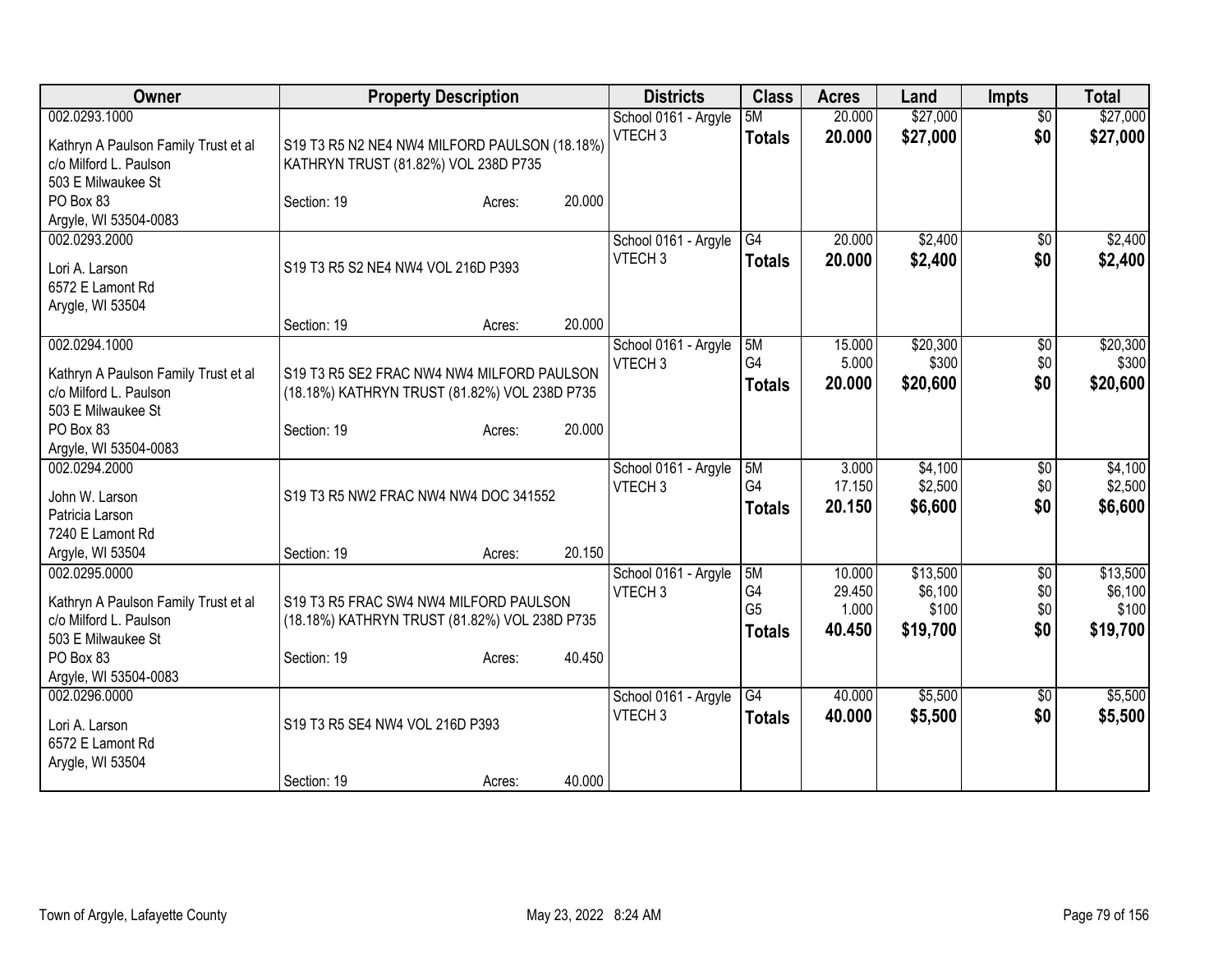| Owner                                                          |                                                                                         | <b>Property Description</b> |        | <b>Districts</b>                           | <b>Class</b>    | <b>Acres</b> | Land     | <b>Impts</b>    | <b>Total</b> |
|----------------------------------------------------------------|-----------------------------------------------------------------------------------------|-----------------------------|--------|--------------------------------------------|-----------------|--------------|----------|-----------------|--------------|
| 002.0297.0000                                                  | 6572 E Lamont Rd                                                                        |                             |        | School 0161 - Argyle                       | 5M              | 12.000       | \$16,200 | $\overline{50}$ | \$16,200     |
| Lori A. Larson                                                 | S19 T3 R5 NE4 SW4 VOL 216D P393                                                         |                             |        | VTECH <sub>3</sub>                         | G4              | 25.000       | \$5,900  | \$0             | \$5,900      |
| 6572 E Lamont Rd                                               |                                                                                         |                             |        |                                            | G <sub>5</sub>  | 1.000        | \$100    | \$0             | \$100        |
| Arygle, WI 53504                                               |                                                                                         |                             |        |                                            | G7              | 2.000        | \$19,000 | \$118,800       | \$137,800    |
|                                                                | Section: 19                                                                             | Acres:                      | 40.000 |                                            | <b>Totals</b>   | 40.000       | \$41,200 | \$118,800       | \$160,000    |
| 002.0298.0000                                                  | 6821 E Lamont Rd                                                                        |                             |        | School 0161 - Argyle                       | G4              | 36.250       | \$7,900  | \$0             | \$7,900      |
| Kathryn A Paulson Family Trust et al                           | S19 T3 R5 FRAC NW4 SW4 MILFORD PAULSON                                                  |                             |        | VTECH <sub>3</sub>                         | G <sub>5</sub>  | 1.000        | \$100    | \$0             | \$100        |
| c/o Milford L. Paulson                                         | (18.18%) KATHRYN TRUST (81.82%) VOL 238D P735                                           |                             |        |                                            | G7              | 3.500        | \$33,300 | \$113,900       | \$147,200    |
| 503 E Milwaukee St                                             |                                                                                         |                             |        |                                            | <b>Totals</b>   | 40.750       | \$41,300 | \$113,900       | \$155,200    |
| PO Box 83                                                      | Section: 19                                                                             | Acres:                      | 40.750 |                                            |                 |              |          |                 |              |
| Argyle, WI 53504-0083                                          |                                                                                         |                             |        |                                            |                 |              |          |                 |              |
| 002.0299.0000                                                  |                                                                                         |                             |        | School 0161 - Argyle                       | $\overline{G4}$ | 41.050       | \$7,900  | \$0             | \$7,900      |
|                                                                |                                                                                         |                             |        | VTECH <sub>3</sub>                         | <b>Totals</b>   | 41.050       | \$7,900  | \$0             | \$7,900      |
| Kathryn A Paulson Family Trust et al<br>c/o Milford L. Paulson | S19 T3 R5 FRAC SW4 SW4 MILFORD PAULSON<br>(18.18%) KATHRYN TRUST (81.82%) VOL 238D P735 |                             |        |                                            |                 |              |          |                 |              |
| 503 E Milwaukee St                                             |                                                                                         |                             |        |                                            |                 |              |          |                 |              |
| PO Box 83                                                      | Section: 19                                                                             | Acres:                      | 41.050 |                                            |                 |              |          |                 |              |
| Argyle, WI 53504-0083                                          |                                                                                         |                             |        |                                            |                 |              |          |                 |              |
| 002.0300.0000                                                  | 6484 Sth 81                                                                             |                             |        | School 0161 - Argyle                       | G4              | 35.750       | \$7,400  | $\overline{50}$ | \$7,400      |
|                                                                |                                                                                         |                             |        | VTECH <sub>3</sub>                         | G <sub>5</sub>  | 1.000        | \$100    | \$0             | \$100        |
| Dennis K. Johnson                                              | SE? SW?                                                                                 |                             |        |                                            | G7              | 3.250        | \$30,900 | \$101,500       | \$132,400    |
| Geri M. Johnson                                                |                                                                                         |                             |        |                                            | <b>Totals</b>   | 40.000       | \$38,400 | \$101,500       | \$139,900    |
| 6484 State Rd 81                                               |                                                                                         |                             | 40.000 |                                            |                 |              |          |                 |              |
| Argyle, WI 53504<br>002.0301.0000                              | Section: 19<br>State Highway 81                                                         | Acres:                      |        |                                            | 5M              | 38.140       | \$53,400 | \$0             | \$53,400     |
|                                                                |                                                                                         |                             |        | School 0161 - Argyle<br>VTECH <sub>3</sub> |                 | 38.140       |          | \$0             |              |
| David L. Lapp                                                  | NE4 SE4 EXC HWY                                                                         |                             |        |                                            | <b>Totals</b>   |              | \$53,400 |                 | \$53,400     |
| Susie L. Lapp                                                  |                                                                                         |                             |        |                                            |                 |              |          |                 |              |
| 17005 Bollinger School Rd                                      |                                                                                         |                             |        |                                            |                 |              |          |                 |              |
| Emmitsburg, MD 21727                                           | Section: 19                                                                             | Acres:                      | 38.140 |                                            |                 |              |          |                 |              |
| 002.0302.0000                                                  | State Highway 81                                                                        |                             |        | School 0161 - Argyle                       | 5M              | 16.000       | \$21,600 | $\overline{50}$ | \$21,600     |
| David L. Lapp                                                  | NW4 SE4                                                                                 |                             |        | VTECH <sub>3</sub>                         | G4              | 24.000       | \$5,700  | \$0             | \$5,700      |
| Susie L. Lapp                                                  |                                                                                         |                             |        |                                            | <b>Totals</b>   | 40.000       | \$27,300 | \$0             | \$27,300     |
| 17005 Bollinger School Rd                                      |                                                                                         |                             |        |                                            |                 |              |          |                 |              |
| Emmitsburg, MD 21727                                           | Section: 19                                                                             | Acres:                      | 40.000 |                                            |                 |              |          |                 |              |
| 002.0303.0000                                                  | State Highway 81                                                                        |                             |        | School 0161 - Argyle                       | G4              | 31.000       | \$3,200  | $\overline{50}$ | \$3,200      |
| Dennis K. Johnson                                              | SW? SE? EXC LANDS FOR HWY PER VOL 223D P357                                             |                             |        | VTECH <sub>3</sub>                         | G <sub>5</sub>  | 0.690        | \$100    | \$0             | \$100        |
| Geri M. Johnson                                                |                                                                                         |                             |        |                                            | <b>Totals</b>   | 31.690       | \$3,300  | \$0             | \$3,300      |
| 6484 State Rd 81                                               |                                                                                         |                             |        |                                            |                 |              |          |                 |              |
| Argyle, WI 53504                                               | Section: 19                                                                             | Acres:                      | 31.690 |                                            |                 |              |          |                 |              |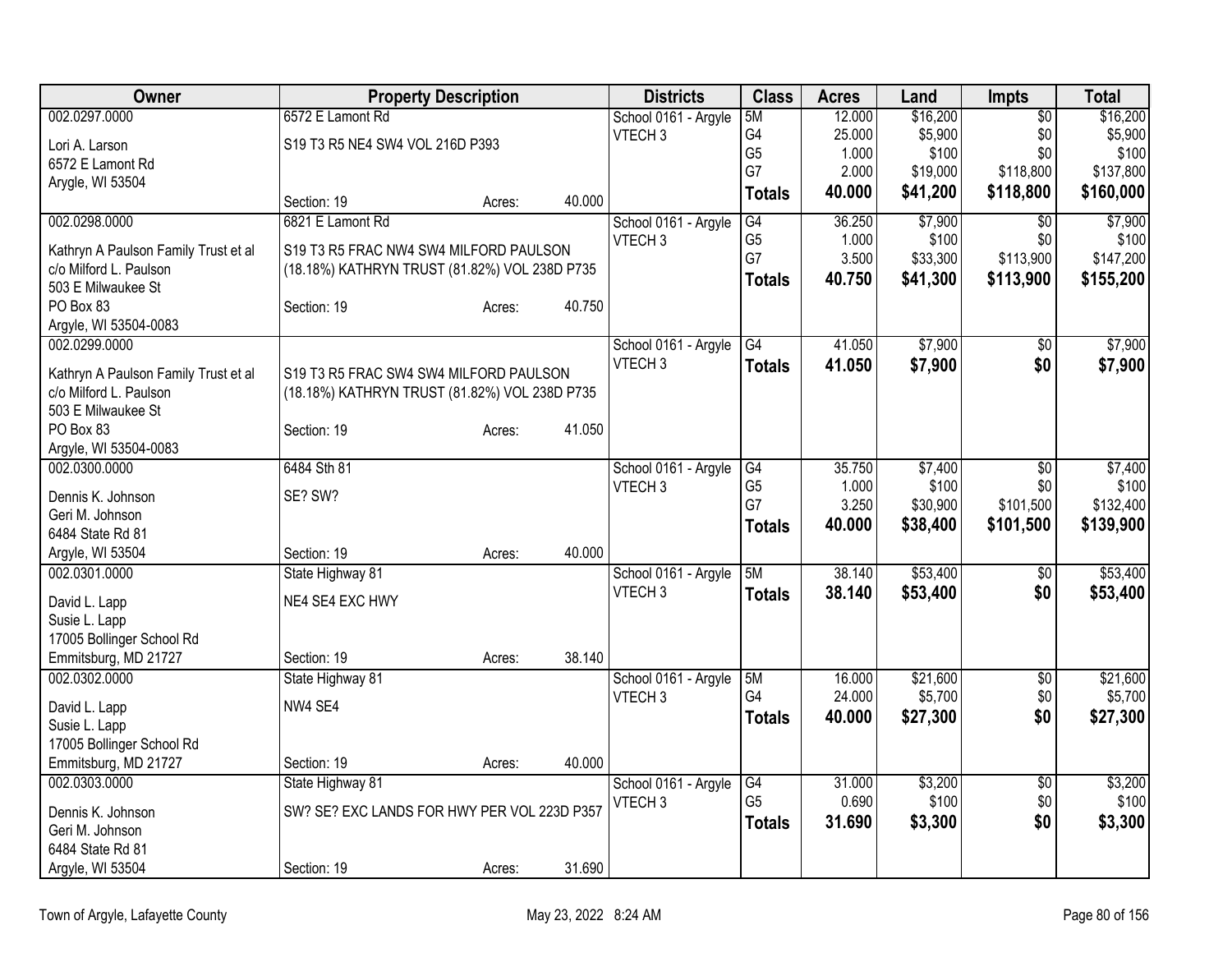| Owner                                               | <b>Property Description</b>                           | <b>Districts</b>                           | <b>Class</b>    | <b>Acres</b> | Land     | <b>Impts</b>    | <b>Total</b> |
|-----------------------------------------------------|-------------------------------------------------------|--------------------------------------------|-----------------|--------------|----------|-----------------|--------------|
| 002.0304.0000                                       | State Highway 81                                      | School 0161 - Argyle                       | 5M              | 4.000        | \$5,400  | $\overline{30}$ | \$5,400      |
| James S Sullivan General Trust                      | PART OF SE4 SE4 SECT 19 & PART NE4 SE4 NE4            | VTECH <sub>3</sub>                         | G4              | 76.090       | \$16,700 | \$0             | \$16,700     |
| Daniel S & Deborah Powers Family                    | SECT 30; BEGINNING NE CORNER SECT 30,                 |                                            | G <sub>5</sub>  | 3.690        | \$100    | \$0             | \$100        |
| Limited Partnership I                               | S0.19'42"E 2478.58' ALNG ELI NE4, S89.13'54" 379.54', |                                            | <b>Totals</b>   | 83.780       | \$22,200 | \$0             | \$22,200     |
| 10752 E Piroke Rd                                   | Section: 30<br>83.780<br>Acres:                       |                                            |                 |              |          |                 |              |
| Stockton, IL 61085                                  |                                                       |                                            |                 |              |          |                 |              |
| 002.0305.1000                                       | County Rd G                                           | School 0161 - Argyle                       | G4              | 3.480        | \$200    | $\overline{30}$ | \$200        |
|                                                     |                                                       | VTECH <sub>3</sub>                         | <b>Totals</b>   | 3.480        | \$200    | \$0             | \$200        |
| Donald A. Nennig et al                              | PART NE? NE? LYING IN THE FOLLOWING:BEG               |                                            |                 |              |          |                 |              |
| c/o Sjaahem Irrevoc Trust<br>5680 S Timber Ridge Dr | SECOR NE? SEC 20; WEST 25 RDS & 2 L; NELY TO          |                                            |                 |              |          |                 |              |
| New Berlin, WI 53151                                | NECOR NE?; SOUTH TO POB<br>3.480<br>Section: 20       |                                            |                 |              |          |                 |              |
| 002.0305.2000                                       | Acres:                                                |                                            | $\overline{G5}$ | 2.820        |          |                 | \$4,000      |
|                                                     | County Rd G                                           | School 0161 - Argyle<br>VTECH <sub>3</sub> |                 |              | \$4,000  | \$0             |              |
| John K. Mathys                                      | S20 T3 R5 PART OF NE4 NE4 VOL 234D P27                |                                            | <b>Totals</b>   | 2.820        | \$4,000  | \$0             | \$4,000      |
| Karen S. Mathys                                     |                                                       |                                            |                 |              |          |                 |              |
| 905 Bluff View Ct                                   |                                                       |                                            |                 |              |          |                 |              |
| PO Box 375                                          | 2.820<br>Section: 20<br>Acres:                        |                                            |                 |              |          |                 |              |
| Argyle, WI 53504                                    |                                                       |                                            |                 |              |          |                 |              |
| 002.0305.2100                                       | County Rd G                                           | School 0161 - Argyle                       | G4              | 9.700        | \$1,700  | $\sqrt{6}$      | \$1,700      |
| Scott A. Mathys et al                               | S20 T3 R5 PART OF N 10A OF NE4 NE4 VOL 216D           | VTECH <sub>3</sub>                         | <b>Totals</b>   | 9.700        | \$1,700  | \$0             | \$1,700      |
| c/o John K & Scott A Mathys                         | P726                                                  |                                            |                 |              |          |                 |              |
| 16581 County Rd N                                   |                                                       |                                            |                 |              |          |                 |              |
| Blanchardville, WI 53516-9314                       | 9.700<br>Section: 20<br>Acres:                        |                                            |                 |              |          |                 |              |
| 002.0305.2200                                       | County Rd G                                           | School 0161 - Argyle                       | 5M              | 7.000        | \$9,500  | $\sqrt[6]{}$    | \$9,500      |
|                                                     |                                                       | VTECH <sub>3</sub>                         | G <sub>4</sub>  | 17.000       | \$2,900  | \$0             | \$2,900      |
| John K. Mathys                                      | S20 T3 R5 PART OF NE4 NE4 VOL 230D P353 (SEE          |                                            | <b>Totals</b>   | 24.000       | \$12,400 | \$0             | \$12,400     |
| Karen S. Mathys                                     | POS2190)                                              |                                            |                 |              |          |                 |              |
| 905 Bluff View Ct<br>PO Box 375                     | 24.000                                                |                                            |                 |              |          |                 |              |
| Argyle, WI 53504                                    | Section: 20<br>Acres:                                 |                                            |                 |              |          |                 |              |
| 002.0306.1000                                       | County Rd G                                           | School 0161 - Argyle                       | $\overline{G5}$ | 1.410        | \$2,400  | \$0             | \$2,400      |
|                                                     |                                                       | VTECH <sub>3</sub>                         |                 | 1.410        |          | \$0             |              |
| John K. Mathys                                      | S20 T3 R5 PART OF E 10RDS OF THE NW4 NE4 S OF         |                                            | <b>Totals</b>   |              | \$2,400  |                 | \$2,400      |
| Karen S. Mathys                                     | HWY VOL 234D P27                                      |                                            |                 |              |          |                 |              |
| 905 Bluff View Ct                                   |                                                       |                                            |                 |              |          |                 |              |
| PO Box 375                                          | 1.410<br>Section: 20<br>Acres:                        |                                            |                 |              |          |                 |              |
| Argyle, WI 53504                                    |                                                       |                                            |                 |              |          |                 |              |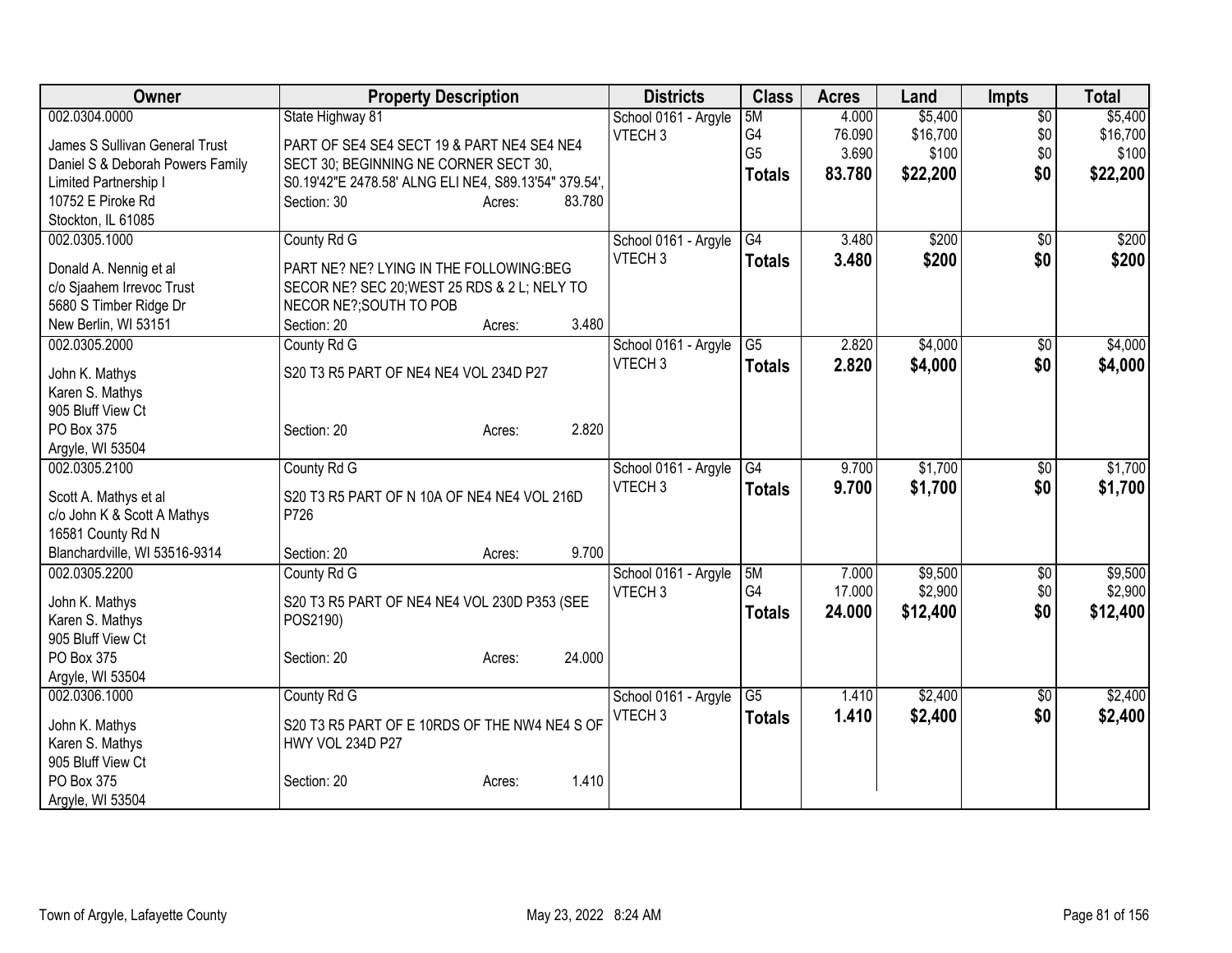| Owner                                            | <b>Property Description</b>                               |                  | <b>Districts</b>     | <b>Class</b>    | <b>Acres</b> | Land     | <b>Impts</b>    | <b>Total</b> |
|--------------------------------------------------|-----------------------------------------------------------|------------------|----------------------|-----------------|--------------|----------|-----------------|--------------|
| 002.0306.1100                                    | County Rd G                                               |                  | School 0161 - Argyle | $\overline{G4}$ | 3.200        | \$600    | $\overline{50}$ | \$600        |
| Scott A. Mathys et al                            | S20 T3 R5 PART OF E 12RDS OF THE NW4 NE4 N                |                  | VTECH <sub>3</sub>   | <b>Totals</b>   | 3.200        | \$600    | \$0             | \$600        |
| c/o John K & Scott A Mathys                      | OF HWY VOL 216D P726                                      |                  |                      |                 |              |          |                 |              |
| 16581 County Rd N                                |                                                           |                  |                      |                 |              |          |                 |              |
| Blanchardville, WI 53516-9314                    | Section: 20                                               | 3.200<br>Acres:  |                      |                 |              |          |                 |              |
| 002.0306.2000                                    | 307 S Broad                                               |                  | School 0161 - Argyle | G4              | 14.390       | \$1,000  | \$0             | \$1,000      |
|                                                  |                                                           |                  | VTECH <sub>3</sub>   | <b>Totals</b>   | 14.390       | \$1,000  | \$0             | \$1,000      |
| Clayton Martin Trust et al                       | S20 T3 R5 PART OF NW4 NE4 VOL 236D P315-318<br><b>EXC</b> |                  |                      |                 |              |          |                 |              |
| c/o Alton & Dorothy Martin Trust<br>409 Nadig Dr |                                                           |                  |                      |                 |              |          |                 |              |
| Fort Atkinson, WI 53538-2817                     | Section: 20                                               | 14.390<br>Acres: |                      |                 |              |          |                 |              |
| 002.0306.2100                                    | 5532 Cth G                                                |                  | School 0161 - Argyle | G4              | 18.610       | \$4,700  | $\overline{50}$ | \$4,700      |
|                                                  |                                                           |                  | VTECH <sub>3</sub>   | G <sub>5</sub>  | 1.000        | \$100    | \$0             | \$100        |
| Robert L. Laeser                                 | S20 T3 R5 PART NW4 NE4, LYING N ROAD DOC                  |                  |                      | G7              | 1.390        | \$13,200 | \$105,600       | \$118,800    |
| Carolyn A. Laeser                                | 337937                                                    |                  |                      | <b>Totals</b>   | 21.000       | \$18,000 | \$105,600       | \$123,600    |
| 15673 Apple Grove Church Rd                      |                                                           |                  |                      |                 |              |          |                 |              |
| Argyle, WI 53504                                 | Section: 20                                               | 21.000<br>Acres: |                      |                 |              |          |                 |              |
| 002.0307.0000                                    | 5113 County Rd G                                          |                  | School 0161 - Argyle | $\overline{G1}$ | 1.000        | \$12,000 | \$133,600       | \$145,600    |
| John K. Mathys                                   | S20 T3 R5 SW4 NE4 VOL 234D P27                            |                  | VTECH <sub>3</sub>   | G4              | 23.000       | \$4,700  | \$0             | \$4,700      |
| Karen S. Mathys                                  |                                                           |                  |                      | G <sub>5</sub>  | 16.000       | \$28,900 | \$0             | \$28,900     |
| 905 Bluff View Ct                                |                                                           |                  |                      | <b>Totals</b>   | 40.000       | \$45,600 | \$133,600       | \$179,200    |
| PO Box 375                                       | Section: 20                                               | 40.000<br>Acres: |                      |                 |              |          |                 |              |
| Argyle, WI 53504                                 |                                                           |                  |                      |                 |              |          |                 |              |
| 002.0308.1000                                    | 5113 Cth G                                                |                  | School 0161 - Argyle | G4              | 4.000        | \$700    | \$0             | \$700        |
|                                                  |                                                           |                  | VTECH <sub>3</sub>   | G <sub>5</sub>  | 19.400       | \$31,400 | \$0             | \$31,400     |
| John K. Mathys                                   | S20 T3 R5 PART OF SE4 NE4 VOL 234D P27                    |                  |                      | G7              | 2.540        | \$24,100 | \$89,600        | \$113,700    |
| Karen S. Mathys                                  | (LAWRENCE DOOYEN-LIFE EST)                                |                  |                      | <b>Totals</b>   | 25.940       | \$56,200 | \$89,600        | \$145,800    |
| 905 Bluff View Ct<br>PO Box 375                  | Section: 20                                               | 25.940           |                      |                 |              |          |                 |              |
| Argyle, WI 53504                                 |                                                           | Acres:           |                      |                 |              |          |                 |              |
| 002.0308.1100                                    | County Rd G                                               |                  | School 0161 - Argyle | $\overline{G5}$ | 3.000        | \$4,400  | $\overline{50}$ | \$4,400      |
|                                                  |                                                           |                  | VTECH <sub>3</sub>   | <b>Totals</b>   | 3.000        | \$4,400  | \$0             | \$4,400      |
| John K. Mathys                                   | S20 T3 R5 PART OF SE4 NE4 VOL 230D P353 (SEE              |                  |                      |                 |              |          |                 |              |
| Karen S. Mathys                                  | POS2190)                                                  |                  |                      |                 |              |          |                 |              |
| 905 Bluff View Ct                                |                                                           |                  |                      |                 |              |          |                 |              |
| PO Box 375                                       | Section: 20                                               | 3.000<br>Acres:  |                      |                 |              |          |                 |              |
| Argyle, WI 53504                                 |                                                           |                  |                      |                 |              |          |                 |              |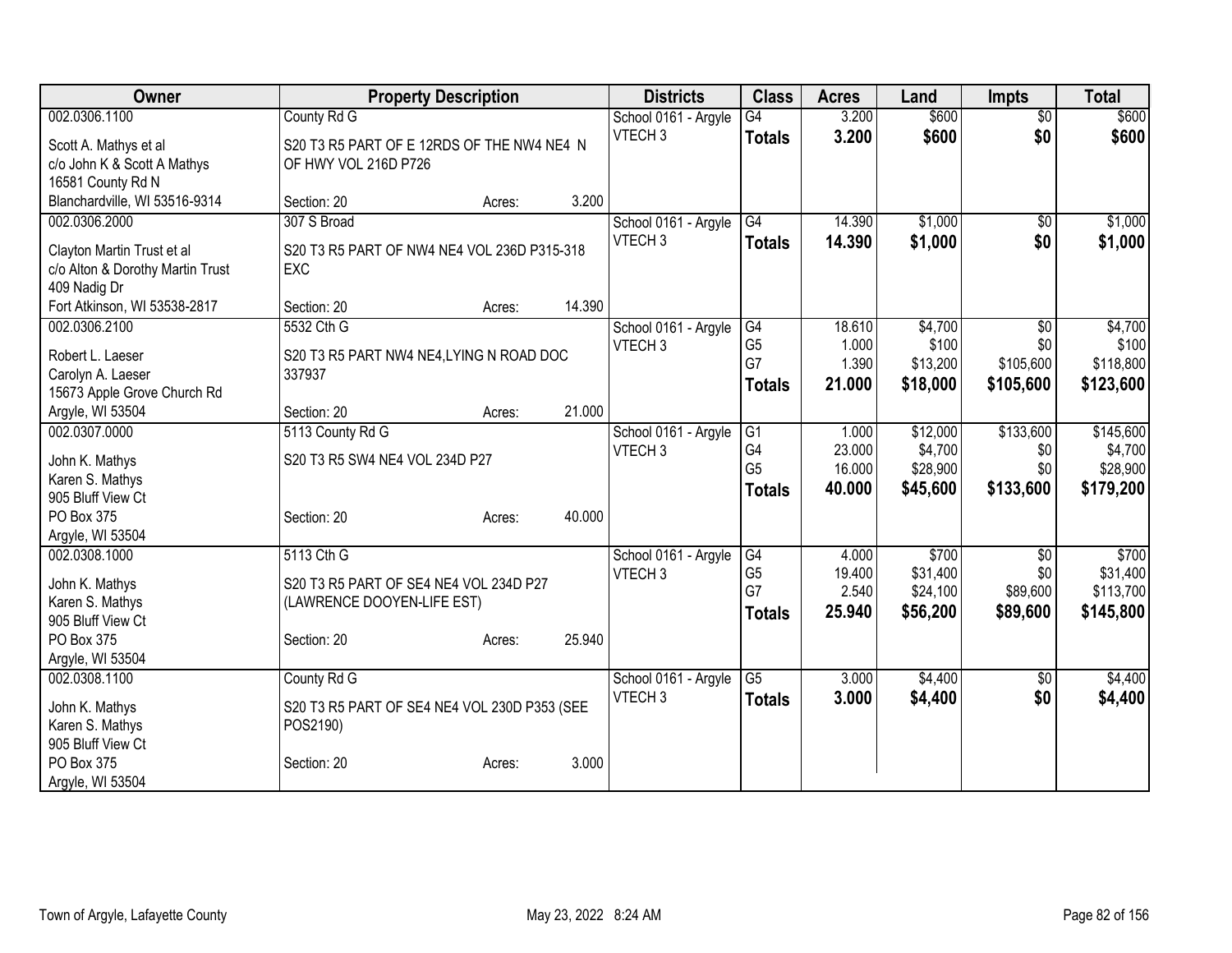| Owner                                         | <b>Property Description</b>                  |        |        | <b>Districts</b>                           | <b>Class</b>         | <b>Acres</b>    | Land             | <b>Impts</b>         | <b>Total</b>     |
|-----------------------------------------------|----------------------------------------------|--------|--------|--------------------------------------------|----------------------|-----------------|------------------|----------------------|------------------|
| 002.0308.2000                                 | County Rd G                                  |        |        | School 0161 - Argyle                       | G4                   | 9.480           | \$700            | $\overline{50}$      | \$700            |
| Donald A. Nennig et al                        | PART SE? NE? LYING IN THE FOLLOWING:BEG      |        |        | VTECH <sub>3</sub>                         | <b>Totals</b>        | 9.480           | \$700            | \$0                  | \$700            |
| c/o Sjaahem Irrevoc Trust                     | SECOR NE? SEC 20; WEST 25 RDS & 2 L; NELY TO |        |        |                                            |                      |                 |                  |                      |                  |
| 5680 S Timber Ridge Dr                        | NECOR NE?; SOUTH TO POB                      |        |        |                                            |                      |                 |                  |                      |                  |
| New Berlin, WI 53151                          | Section: 20                                  | Acres: | 9.480  |                                            |                      |                 |                  |                      |                  |
| 002.0308.3000                                 | 5041 Cth G                                   |        |        | School 0161 - Argyle                       | G1                   | 1.580           | \$13,700         | \$10,500             | \$24,200         |
| M M Magnelia Revoc Trust                      | S20 T3 R5 PART OF SE4 NE4 VOL 244D P741 (SEE |        |        | VTECH <sub>3</sub>                         | <b>Totals</b>        | 1.580           | \$13,700         | \$10,500             | \$24,200         |
| c/o The M Michael Magnelia                    | POS2189)                                     |        |        |                                            |                      |                 |                  |                      |                  |
| 1209 Diplomat Pkwy E Apt 2                    |                                              |        |        |                                            |                      |                 |                  |                      |                  |
| Cape Coral, FL 33909                          | Section: 20                                  | Acres: | 1.580  |                                            |                      |                 |                  |                      |                  |
| 002.0309.0000                                 | County Rd G                                  |        |        | School 0161 - Argyle                       | $\overline{G4}$      | 22.830          | \$1,600          | \$0                  | \$1,600          |
|                                               |                                              |        |        | VTECH <sub>3</sub>                         | <b>Totals</b>        | 22.830          | \$1,600          | \$0                  | \$1,600          |
| Clayton Martin Trust et al                    | S20 T3 R5 NE4 NW4 LYING S OF ROAD EXC CSM    |        |        |                                            |                      |                 |                  |                      |                  |
| c/o Alton & Dorothy Martin Trust              | #687 VOL 236D P315-318 EXC                   |        |        |                                            |                      |                 |                  |                      |                  |
| 409 Nadig Dr                                  |                                              |        |        |                                            |                      |                 |                  |                      |                  |
| Fort Atkinson, WI 53538-2817<br>002.0309.1000 | Section: 20                                  | Acres: | 22.830 |                                            |                      |                 |                  |                      |                  |
|                                               | County Rd G                                  |        |        | School 0161 - Argyle<br>VTECH <sub>3</sub> | G4<br>G <sub>5</sub> | 13.240<br>1.000 | \$2,600<br>\$100 | $\sqrt[6]{3}$<br>\$0 | \$2,600<br>\$100 |
| Levi S. Fisher                                | S20 T3 R5 PART NE4 NW4, LYING N ROAD DOC     |        |        |                                            |                      | 14.240          | \$2,700          | \$0                  | \$2,700          |
| Sylvia K. Fisher                              | 333707 & 333708 EXC                          |        |        |                                            | <b>Totals</b>        |                 |                  |                      |                  |
| 6030 County Rd G                              |                                              |        |        |                                            |                      |                 |                  |                      |                  |
| Argyle, WI 53504                              | Section: 20                                  | Acres: | 14.240 |                                            |                      |                 |                  |                      |                  |
| 002.0309.2000                                 | 5532 County Rd G                             |        |        | School 0161 - Argyle                       | $\overline{G4}$      | 1.360           | \$200            | $\overline{30}$      | \$200            |
| Robert L. Laeser                              | S20 T3 R5 PART OF NE4 NW4 DOC 337937 (SEE    |        |        | VTECH <sub>3</sub>                         | G7                   | 0.400           | \$3,600          | \$2,000              | \$5,600          |
| Carolyn A. Laeser                             | POS2191)                                     |        |        |                                            | <b>Totals</b>        | 1.760           | \$3,800          | \$2,000              | \$5,800          |
| 15673 Apple Grove Church Rd                   |                                              |        |        |                                            |                      |                 |                  |                      |                  |
| Argyle, WI 53504                              | Section: 20                                  | Acres: | 1.760  |                                            |                      |                 |                  |                      |                  |
| 002.0310.1000                                 | 15934 Apple Grove Church Rd                  |        |        | School 0161 - Argyle                       | G1                   | 1.400           | \$15,000         | \$87,500             | \$102,500        |
| Jessica A. Velasquez                          | LOT 1 CSM 687                                |        |        | VTECH <sub>3</sub>                         | <b>Totals</b>        | 1.400           | \$15,000         | \$87,500             | \$102,500        |
| 15934 Apple Grove Church Rd                   |                                              |        |        |                                            |                      |                 |                  |                      |                  |
| Argyle, WI 53504                              |                                              |        |        |                                            |                      |                 |                  |                      |                  |
|                                               | Section: 20                                  | Acres: | 1.400  |                                            |                      |                 |                  |                      |                  |
| 002.0310.2000                                 | Apple Grove Church R                         |        |        | School 0161 - Argyle                       | G4                   | 5.180           | \$900            | $\overline{50}$      | \$900            |
|                                               |                                              |        |        | VTECH <sub>3</sub>                         | <b>Totals</b>        | 5.180           | \$900            | \$0                  | \$900            |
| Clayton Martin Trust et al                    | S20 T3 R5 NW4 NW4 LYING S & E OF TOWN ROADS  |        |        |                                            |                      |                 |                  |                      |                  |
| c/o Alton & Dorothy Martin Trust              | EXC CSM #687 VOL 236D P315-318 EXC           |        |        |                                            |                      |                 |                  |                      |                  |
| 409 Nadig Dr<br>Fort Atkinson, WI 53538-2817  |                                              |        | 5.180  |                                            |                      |                 |                  |                      |                  |
|                                               | Section: 20                                  | Acres: |        |                                            |                      |                 |                  |                      |                  |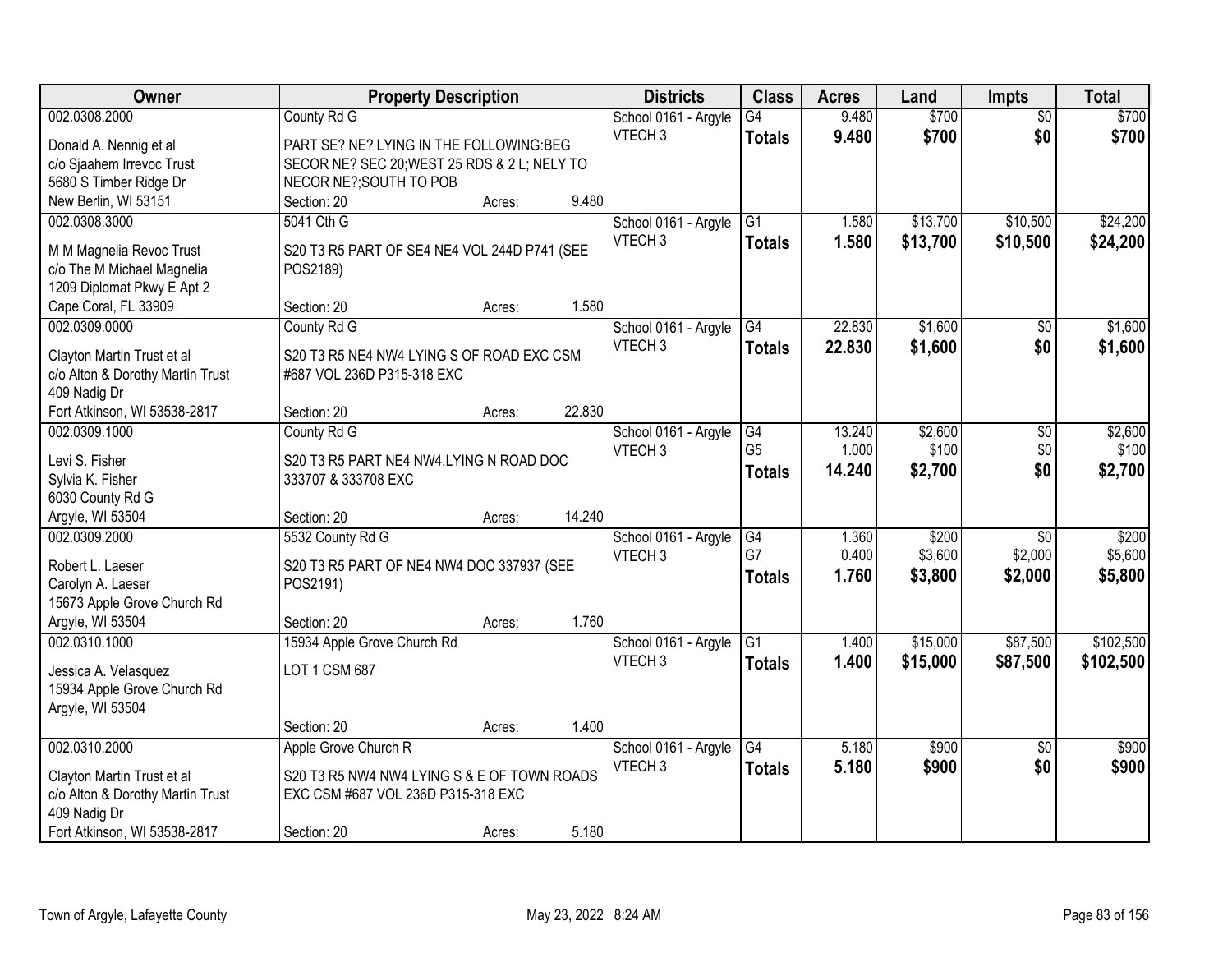| Owner                                      | <b>Property Description</b>                  |        |        | <b>Districts</b>     | <b>Class</b>    | <b>Acres</b> | Land     | <b>Impts</b>    | <b>Total</b> |
|--------------------------------------------|----------------------------------------------|--------|--------|----------------------|-----------------|--------------|----------|-----------------|--------------|
| 002.0310.2100                              | County Rd G                                  |        |        | School 0161 - Argyle | 5M              | 20.690       | \$27,900 | \$0             | \$27,900     |
| Robert L. Laeser                           | S20 T3 R5 PART OF NW4 NW4 W & S OF ROAD VOL  |        |        | VTECH <sub>3</sub>   | G4              | 12.000       | \$2,600  | \$0             | \$2,600      |
| Carolyn A. Laeser                          | 234D P594 (SEE POS2185)                      |        |        |                      | <b>Totals</b>   | 32.690       | \$30,500 | \$0             | \$30,500     |
| 15673 Apple Grove Church Rd                |                                              |        |        |                      |                 |              |          |                 |              |
| Argyle, WI 53504                           | Section: 20                                  | Acres: | 32.690 |                      |                 |              |          |                 |              |
| 002.0310.3000                              | County Rd G                                  |        |        | School 0161 - Argyle | G4              | 1.500        | \$300    | \$0             | \$300        |
|                                            |                                              |        |        | VTECH <sub>3</sub>   | <b>Totals</b>   | 1.500        | \$300    | \$0             | \$300        |
| Levi S. Fisher                             | S20 T3 R5 PART NW4 NW4, LYING N ROAD DOC     |        |        |                      |                 |              |          |                 |              |
| Sylvia K. Fisher<br>6030 County Rd G       | 333707 & 333708                              |        |        |                      |                 |              |          |                 |              |
| Argyle, WI 53504                           | Section: 20                                  | Acres: | 1.500  |                      |                 |              |          |                 |              |
| 002.0311.1000                              | County Rd G                                  |        |        | School 0161 - Argyle | G4              | 25.200       | \$1,700  | \$0             | \$1,700      |
|                                            |                                              |        |        | VTECH <sub>3</sub>   | G <sub>5</sub>  | 1.000        | \$100    | \$0             | \$100        |
| Clayton Martin Trust et al                 | S20 T3 R5 PART OF SW4 NW4 VOL 236D P315-318  |        |        |                      | <b>Totals</b>   | 26.200       | \$1,800  | \$0             | \$1,800      |
| c/o Alton & Dorothy Martin Trust           |                                              |        |        |                      |                 |              |          |                 |              |
| 409 Nadig Dr                               |                                              |        |        |                      |                 |              |          |                 |              |
| Fort Atkinson, WI 53538-2817               | Section: 20                                  | Acres: | 26.200 |                      |                 |              |          |                 |              |
| 002.0311.1100                              | 15673 Apple Grove Church Rd                  |        |        | School 0161 - Argyle | G4              | 3.000        | \$500    | $\sqrt{6}$      | \$500        |
| Robert L. Laeser                           | S20 T3 R5 PART OF SW4 NW4 VOL 234D P594 (SEE |        |        | VTECH <sub>3</sub>   | G <sub>5</sub>  | 2.300        | \$3,900  | \$0             | \$3,900      |
| Carolyn A. Laeser                          | POS2185)                                     |        |        |                      | G7              | 3.000        | \$28,500 | \$197,800       | \$226,300    |
| 15673 Apple Grove Church Rd                |                                              |        |        |                      | <b>Totals</b>   | 8.300        | \$32,900 | \$197,800       | \$230,700    |
| Argyle, WI 53504                           | Section: 20                                  | Acres: | 8.300  |                      |                 |              |          |                 |              |
| 002.0311.2000                              | County Rd G                                  |        |        | School 0161 - Argyle | $\overline{G4}$ | 5.500        | \$1,000  | $\overline{50}$ | \$1,000      |
|                                            |                                              |        |        | VTECH <sub>3</sub>   | <b>Totals</b>   | 5.500        | \$1,000  | \$0             | \$1,000      |
| David L. Lapp                              | PART SW4 NW4 COM SWCOR SW4 NW4:EAST          |        |        |                      |                 |              |          |                 |              |
| Susie L. Lapp<br>17005 Bollinger School Rd | 22RDS;NORTH 40RDS;WEST 22RDS;SOUTH TO POB    |        |        |                      |                 |              |          |                 |              |
| Emmitsburg, MD 21727                       | Section: 20                                  | Acres: | 5.500  |                      |                 |              |          |                 |              |
| 002.0312.0000                              |                                              |        |        | School 0161 - Argyle | 5M              | 27.000       | \$36,500 | $\sqrt{$0}$     | \$36,500     |
|                                            |                                              |        |        | VTECH <sub>3</sub>   | G <sub>4</sub>  | 13.000       | \$3,100  | \$0             | \$3,100      |
| Clayton Martin Trust et al                 | S20 T3 R5 SE4 NW4 VOL 236D P315-318          |        |        |                      | <b>Totals</b>   | 40.000       | \$39,600 | \$0             | \$39,600     |
| c/o Alton & Dorothy Martin Trust           |                                              |        |        |                      |                 |              |          |                 |              |
| 409 Nadig Dr                               |                                              |        |        |                      |                 |              |          |                 |              |
| Fort Atkinson, WI 53538-2817               | Section: 20                                  | Acres: | 40.000 |                      |                 |              |          |                 |              |
| 002.0313.0000                              | 5782 Sth 81                                  |        |        | School 0161 - Argyle | G4              | 22.750       | \$4,700  | $\overline{50}$ | \$4,700      |
| David L. Lapp                              | NE4 SW4 EXC HWY                              |        |        | VTECH <sub>3</sub>   | G <sub>5</sub>  | 17.000       | \$27,300 | \$0             | \$27,300     |
| Susie L. Lapp                              |                                              |        |        |                      | <b>Totals</b>   | 39.750       | \$32,000 | \$0             | \$32,000     |
| 17005 Bollinger School Rd                  |                                              |        |        |                      |                 |              |          |                 |              |
| Emmitsburg, MD 21727                       | Section: 20                                  | Acres: | 39.750 |                      |                 |              |          |                 |              |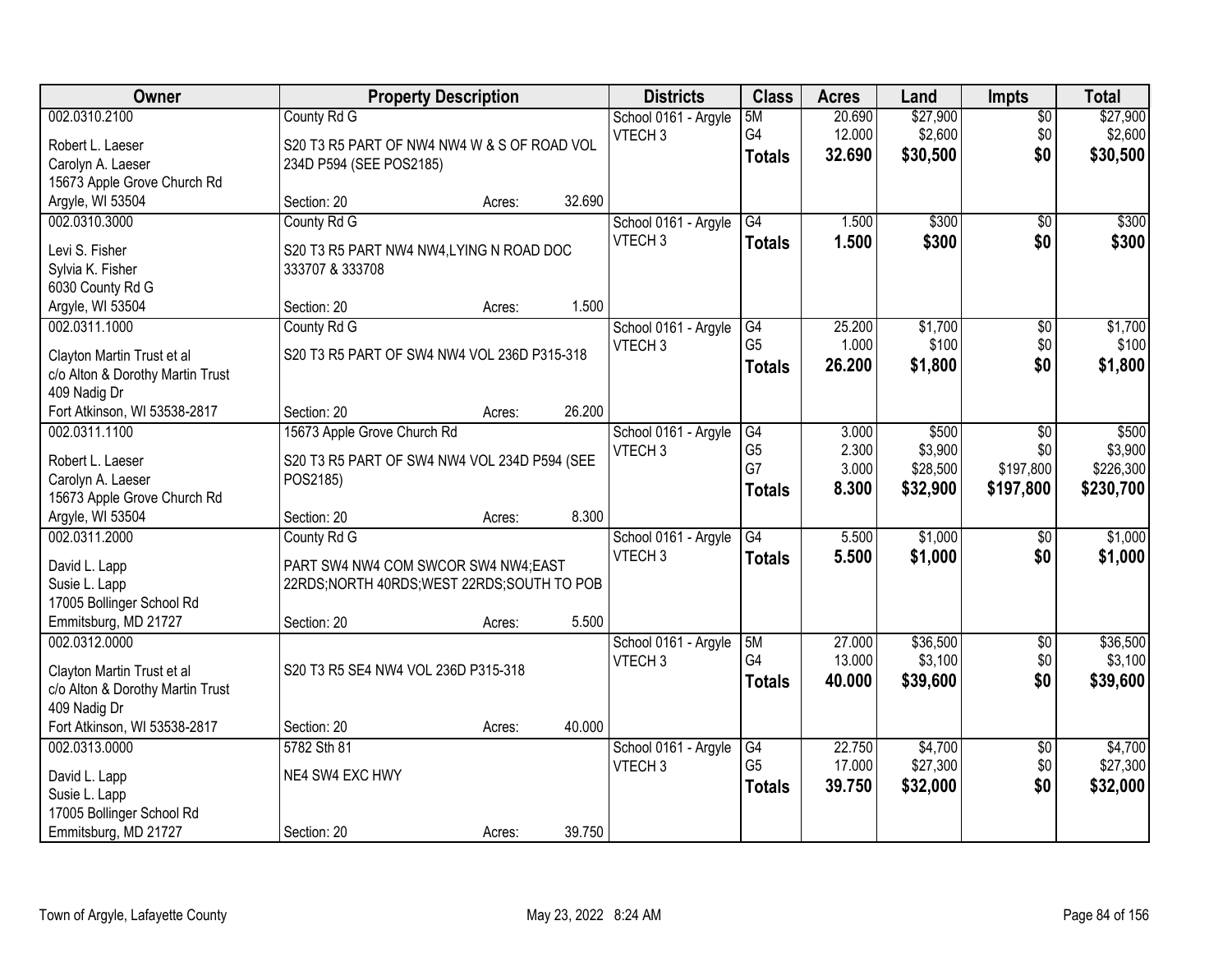| Owner                     | <b>Property Description</b>                  |        |        | <b>Districts</b>     | <b>Class</b>    | <b>Acres</b> | Land       | <b>Impts</b>    | <b>Total</b>     |
|---------------------------|----------------------------------------------|--------|--------|----------------------|-----------------|--------------|------------|-----------------|------------------|
| 002.0314.1000             | County Rd G                                  |        |        | School 0161 - Argyle | $\overline{G4}$ | 2.500        | \$600      | $\overline{$0}$ | \$600            |
| Donald A. Nennig et al    | NW? SW? EXC ALL THAT PART LYING ON W SIDE OF |        |        | VTECH <sub>3</sub>   | G <sub>5</sub>  | 2.000        | \$3,400    | \$0             | \$3,400          |
| c/o Sjaahem Irrevoc Trust | RD.                                          |        |        |                      | W <sub>5</sub>  | 26.000       | (\$78,000) | \$0             | \$0              |
| 5680 S Timber Ridge Dr    |                                              |        |        |                      | <b>Totals</b>   | 30.500       | \$4,000    | \$0             | \$4,000          |
| New Berlin, WI 53151      | Section: 20                                  | Acres: | 30.500 |                      |                 |              |            |                 |                  |
| 002.0314.2000             | County Rd G                                  |        |        | School 0161 - Argyle | $\overline{G6}$ | 8.930        | \$24,100   | $\sqrt{6}$      | \$24,100         |
|                           |                                              |        |        | VTECH <sub>3</sub>   | <b>Totals</b>   | 8.930        | \$24,100   | \$0             | \$24,100         |
| John K. Mathys            | S20 T3 R5 PART OF NW4 SW4 W OF HWY VOL 182D  |        |        |                      |                 |              |            |                 |                  |
| Karen S. Mathys           | P450                                         |        |        |                      |                 |              |            |                 |                  |
| 905 Bluff View Ct         |                                              |        |        |                      |                 |              |            |                 |                  |
| PO Box 375                | Section: 20                                  | Acres: | 8.930  |                      |                 |              |            |                 |                  |
| Argyle, WI 53504          |                                              |        |        |                      |                 |              |            |                 |                  |
| 002.0315.0000             | County Rd G                                  |        |        | School 0161 - Argyle | G4              | 12.000       | \$2,800    | $\overline{50}$ | \$2,800          |
| Donald A. Nennig et al    | SW? SW?                                      |        |        | VTECH <sub>3</sub>   | W <sub>5</sub>  | 28.000       | (\$84,000) | \$0             | \$0 <sub>1</sub> |
| c/o Sjaahem Irrevoc Trust |                                              |        |        |                      | <b>Totals</b>   | 40.000       | \$2,800    | \$0             | \$2,800          |
| 5680 S Timber Ridge Dr    |                                              |        |        |                      |                 |              |            |                 |                  |
| New Berlin, WI 53151      | Section: 20                                  | Acres: | 40.000 |                      |                 |              |            |                 |                  |
| 002.0316.0000             | State Highway 81                             |        |        | School 0161 - Argyle | G4              | 13.000       | \$3,100    | \$0             | \$3,100          |
|                           |                                              |        |        | VTECH <sub>3</sub>   | G <sub>5</sub>  | 2.000        | \$100      | \$0             | \$100            |
| Donald A. Nennig et al    | SE? SW?                                      |        |        |                      | W <sub>5</sub>  | 25.000       | (\$75,000) | \$0             | \$0              |
| c/o Sjaahem Irrevoc Trust |                                              |        |        |                      | <b>Totals</b>   | 40.000       | \$3,200    | \$0             | \$3,200          |
| 5680 S Timber Ridge Dr    |                                              |        |        |                      |                 |              |            |                 |                  |
| New Berlin, WI 53151      | Section: 20                                  | Acres: | 40.000 |                      |                 |              |            |                 |                  |
| 002.0317.0000             |                                              |        |        | School 0161 - Argyle | $\overline{G4}$ | 40.000       | \$5,300    | \$0             | \$5,300          |
| Larry D. Flannery         | S20 T3 R5 NE4 SE4 DOC 332480                 |        |        | VTECH <sub>3</sub>   | <b>Totals</b>   | 40.000       | \$5,300    | \$0             | \$5,300          |
| Andrea I. Flannery        |                                              |        |        |                      |                 |              |            |                 |                  |
| 4695 County Rd G          |                                              |        |        |                      |                 |              |            |                 |                  |
| Argyle, WI 53504          | Section: 20                                  | Acres: | 40.000 |                      |                 |              |            |                 |                  |
| 002.0318.1000             |                                              |        |        | School 0161 - Argyle | 5M              | 22.400       | \$30,200   | $\sqrt{6}$      | \$30,200         |
|                           |                                              |        |        | VTECH <sub>3</sub>   | G4              | 7.600        | \$1,800    | \$0             | \$1,800          |
| Elizabeth Hauda           | LOT 1 CSM #486 NW4 SE4 EXC NW4 NW4 SE4 VOL   |        |        |                      |                 | 30.000       | \$32,000   | \$0             |                  |
| 1210 Ellen Ave            | 237D P731                                    |        |        |                      | <b>Totals</b>   |              |            |                 | \$32,000         |
| Madison, WI 53716         |                                              |        |        |                      |                 |              |            |                 |                  |
|                           | Section: 20                                  | Acres: | 30.000 |                      |                 |              |            |                 |                  |
| 002.0318.2000             |                                              |        |        | School 0161 - Argyle | 5M              | 10.000       | \$13,500   | $\overline{60}$ | \$13,500         |
|                           | NW4 NW4 SE4                                  |        |        | VTECH <sub>3</sub>   | <b>Totals</b>   | 10.000       | \$13,500   | \$0             | \$13,500         |
| David L. Lapp             |                                              |        |        |                      |                 |              |            |                 |                  |
| Susie L. Lapp             |                                              |        |        |                      |                 |              |            |                 |                  |
| 17005 Bollinger School Rd |                                              |        | 10.000 |                      |                 |              |            |                 |                  |
| Emmitsburg, MD 21727      | Section: 20                                  | Acres: |        |                      |                 |              |            |                 |                  |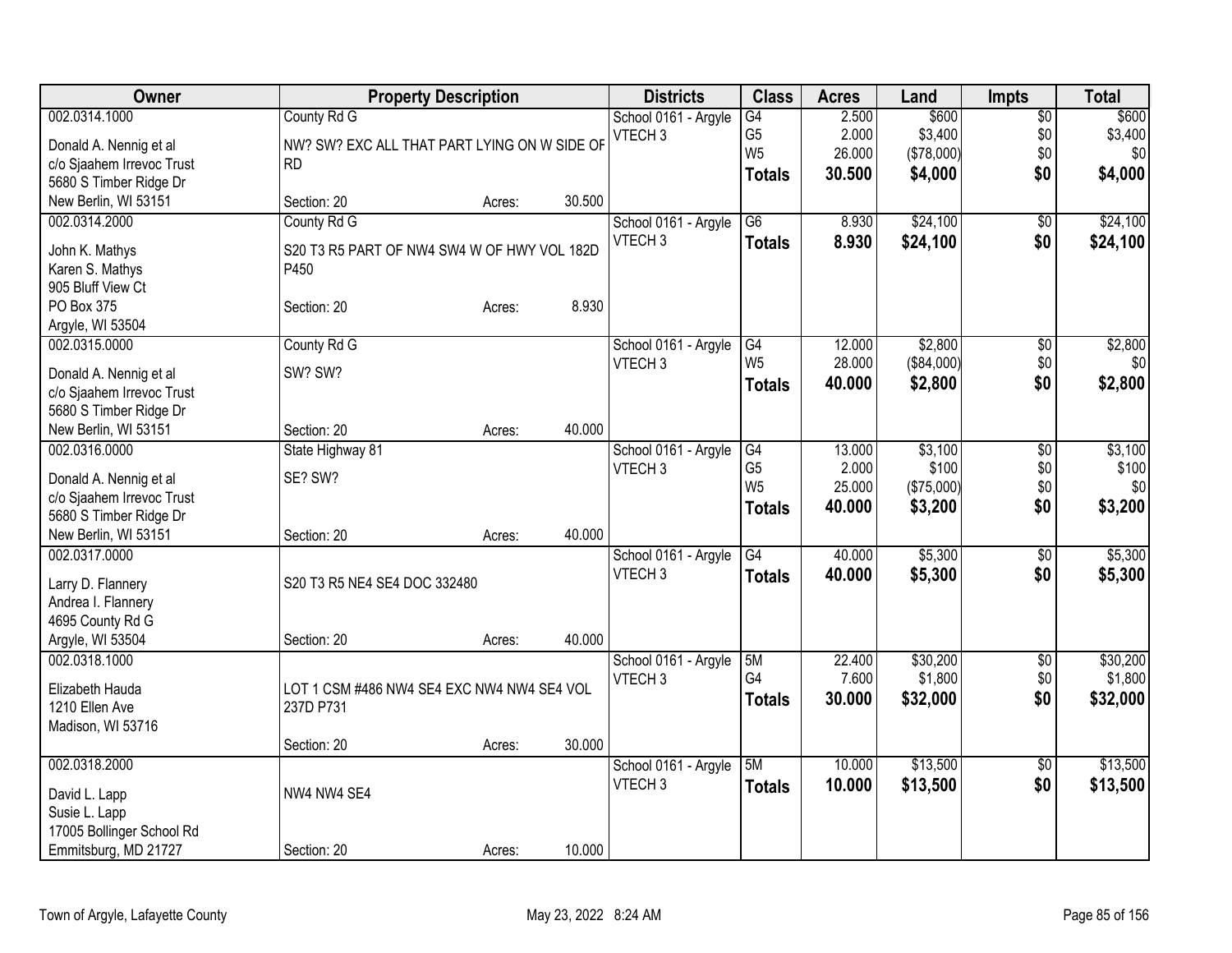| <b>Owner</b>                        | <b>Property Description</b>                   |        |        | <b>Districts</b>     | <b>Class</b>   | <b>Acres</b> | Land     | <b>Impts</b>    | <b>Total</b> |
|-------------------------------------|-----------------------------------------------|--------|--------|----------------------|----------------|--------------|----------|-----------------|--------------|
| 002.0319.0000                       | State Highway 81                              |        |        | School 0161 - Argyle | 5M             | 14.000       | \$19,600 | $\overline{50}$ | \$19,600     |
| Eva M. Penniston                    | S20 T3 R5 PART OF SW4 SE4 VOL 244D P680       |        |        | VTECH <sub>3</sub>   | G4             | 22.630       | \$5,100  | \$0             | \$5,100      |
| 5017 State Rd 81                    |                                               |        |        |                      | <b>Totals</b>  | 36.630       | \$24,700 | \$0             | \$24,700     |
| Argyle, WI 53504                    |                                               |        |        |                      |                |              |          |                 |              |
|                                     | Section: 20                                   | Acres: | 36.630 |                      |                |              |          |                 |              |
| 002.0320.1000                       | State Highway 81                              |        |        | School 0161 - Argyle | 5M             | 15.000       | \$20,300 | $\sqrt{6}$      | \$20,300     |
| Eva M. Penniston                    | S20 T3 R5 W2 SE4 SE4 VOL 244D P680 (SEE       |        |        | VTECH <sub>3</sub>   | G4             | 5.000        | \$1,200  | \$0             | \$1,200      |
| 5017 State Rd 81                    | POS2188)                                      |        |        |                      | <b>Totals</b>  | 20.000       | \$21,500 | \$0             | \$21,500     |
| Argyle, WI 53504                    |                                               |        |        |                      |                |              |          |                 |              |
|                                     | Section: 20                                   | Acres: | 20.000 |                      |                |              |          |                 |              |
| 002.0320.2000                       |                                               |        |        | School 0161 - Argyle | G4             | 20.000       | \$2,000  | $\sqrt[6]{}$    | \$2,000      |
| Larry D. Flannery                   | S20 T3 R5 E2 SE4 SE4 DOC 332480               |        |        | VTECH <sub>3</sub>   | <b>Totals</b>  | 20.000       | \$2,000  | \$0             | \$2,000      |
| Andrea I. Flannery                  |                                               |        |        |                      |                |              |          |                 |              |
| 4695 County Rd G                    |                                               |        |        |                      |                |              |          |                 |              |
| Argyle, WI 53504                    | Section: 20                                   | Acres: | 20.000 |                      |                |              |          |                 |              |
| 002.0321.0000                       | County Rd N                                   |        |        | School 0161 - Argyle | 5M             | 6.000        | \$8,100  | \$0             | \$8,100      |
| Joyce E Fischer Trust et al         | S21 T3 R5 NE4 NE4 VOL 241D P494               |        |        | VTECH <sub>3</sub>   | G4             | 32.000       | \$6,800  | \$0             | \$6,800      |
| c/o The Lyle J & Joyce E Fischer    |                                               |        |        |                      | G <sub>5</sub> | 2.000        | \$200    | \$0             | \$200        |
| C/O Tim Fischer                     |                                               |        |        |                      | <b>Totals</b>  | 40.000       | \$15,100 | \$0             | \$15,100     |
| 1440 Sundt Ln                       | Section: 21                                   | Acres: | 40.000 |                      |                |              |          |                 |              |
| Stoughton, WI 53589                 |                                               |        |        |                      |                |              |          |                 |              |
| 002.0322.0000                       | County Rd N                                   |        |        | School 0161 - Argyle | 5M             | 24.000       | \$32,400 | \$0             | \$32,400     |
| Joyce E Fischer Trust et al         | S21 T3 R5 NW4 NE4 VOL 241D P494               |        |        | VTECH <sub>3</sub>   | G4             | 16.000       | \$3,800  | \$0             | \$3,800      |
| c/o The Lyle J & Joyce E Fischer    |                                               |        |        |                      | <b>Totals</b>  | 40,000       | \$36,200 | \$0             | \$36,200     |
| C/O Tim Fischer                     |                                               |        |        |                      |                |              |          |                 |              |
| 1440 Sundt Ln                       | Section: 21                                   | Acres: | 40.000 |                      |                |              |          |                 |              |
| Stoughton, WI 53589                 |                                               |        |        |                      |                |              |          |                 |              |
| 002.0323.0000                       | County Rd N                                   |        |        | School 0161 - Argyle | G4             | 40.100       | \$8,700  | \$0             | \$8,700      |
| Charles Wellington Trust et al      | S21 T3 R5 SW4 NE4 VOL 245D P333 (SEE POS2198) |        |        | VTECH <sub>3</sub>   | <b>Totals</b>  | 40.100       | \$8,700  | \$0             | \$8,700      |
| c/o Charles and Christin Wellington |                                               |        |        |                      |                |              |          |                 |              |
| W7090 County Rd Y                   |                                               |        |        |                      |                |              |          |                 |              |
| Monroe, WI 53566-9114               | Section: 21                                   | Acres: | 40.100 |                      |                |              |          |                 |              |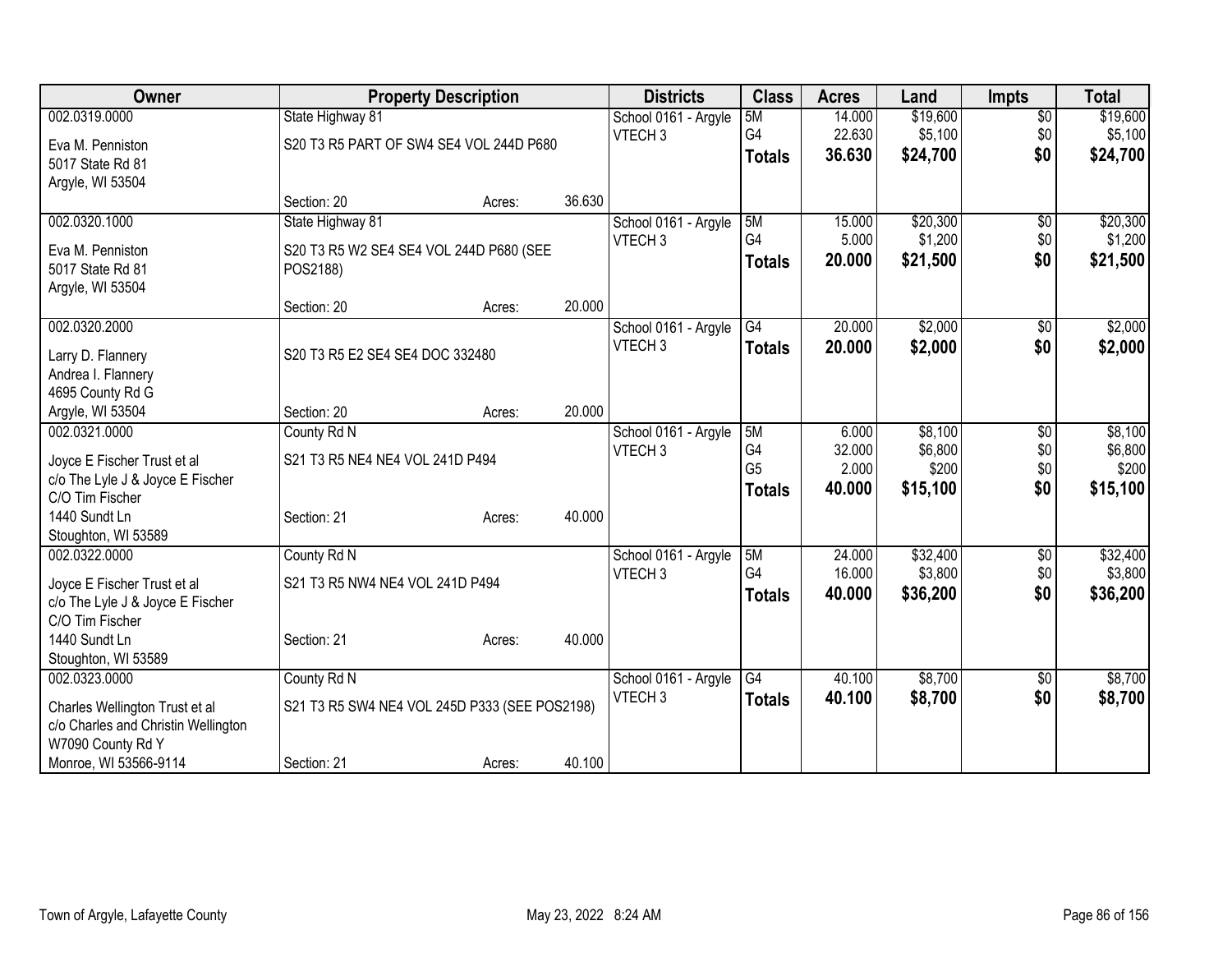| Owner                                                                 |                                             | <b>Property Description</b> |        | <b>Districts</b>     | <b>Class</b>    | <b>Acres</b> | Land     | <b>Impts</b>    | <b>Total</b> |
|-----------------------------------------------------------------------|---------------------------------------------|-----------------------------|--------|----------------------|-----------------|--------------|----------|-----------------|--------------|
| 002.0324.0000                                                         | County Rd N                                 |                             |        | School 0161 - Argyle | $\overline{G4}$ | 2.500        | \$200    | $\overline{50}$ | \$200        |
| Lawrence Steiner et al                                                | S21 T3 R5 PART OF SE4 NE4 VOL 177D P290     |                             |        | VTECH <sub>3</sub>   | <b>Totals</b>   | 2.500        | \$200    | \$0             | \$200        |
| c/o Lawrence & Raymond Steiner                                        |                                             |                             |        |                      |                 |              |          |                 |              |
| C/O Tim Fischer                                                       |                                             |                             |        |                      |                 |              |          |                 |              |
| 8213 N North Ct                                                       | Section: 22                                 | Acres:                      | 2.500  |                      |                 |              |          |                 |              |
| Evansville, WI 53536                                                  |                                             |                             |        |                      |                 |              |          |                 |              |
| 002.0324.1000                                                         | County Rd N                                 |                             |        | School 0161 - Argyle | G4              | 32.000       | \$7,100  | \$0             | \$7,100      |
| Charles Wellington Trust et al                                        | S21 T3 R5 SE4 NE4 EXC N & E OF HWY VOL 245D |                             |        | VTECH <sub>3</sub>   | G <sub>5</sub>  | 4.150        | \$5,100  | \$0             | \$5,100      |
| c/o Charles and Christin Wellington                                   | P333 (SEE POS2198)                          |                             |        |                      | <b>Totals</b>   | 36.150       | \$12,200 | \$0             | \$12,200     |
| W7090 County Rd Y                                                     |                                             |                             |        |                      |                 |              |          |                 |              |
| Monroe, WI 53566-9114                                                 | Section: 22                                 | Acres:                      | 36.150 |                      |                 |              |          |                 |              |
| 002.0325.0000                                                         |                                             |                             |        | School 0161 - Argyle | 5M              | 16.000       | \$21,600 | \$0             | \$21,600     |
|                                                                       |                                             |                             |        | VTECH <sub>3</sub>   | G4              | 24.000       | \$5,700  | \$0             | \$5,700      |
| Charles Wellington Trust et al<br>c/o Charles and Christin Wellington | S21 T3 R5 NE4 NW4 DOC 336635                |                             |        |                      | <b>Totals</b>   | 40.000       | \$27,300 | \$0             | \$27,300     |
| W7090 County Rd Y                                                     |                                             |                             |        |                      |                 |              |          |                 |              |
| Monroe, WI 53566-9114                                                 | Section: 21                                 | Acres:                      | 40.000 |                      |                 |              |          |                 |              |
| 002.0326.0000                                                         |                                             |                             |        | School 0161 - Argyle | G4              | 40.000       | \$4,900  | \$0             | \$4,900      |
|                                                                       |                                             |                             |        | VTECH <sub>3</sub>   | <b>Totals</b>   | 40.000       | \$4,900  | \$0             | \$4,900      |
| Donald A. Nennig et al                                                | NW? NW?                                     |                             |        |                      |                 |              |          |                 |              |
| c/o Sjaahem Irrevoc Trust                                             |                                             |                             |        |                      |                 |              |          |                 |              |
| 5680 S Timber Ridge Dr                                                |                                             |                             | 40.000 |                      |                 |              |          |                 |              |
| New Berlin, WI 53151<br>002.0327.0000                                 | Section: 21<br>4938 Cth G                   | Acres:                      |        | School 0161 - Argyle | G4              | 35.500       | \$5,900  | \$0             | \$5,900      |
|                                                                       |                                             |                             |        | VTECH <sub>3</sub>   | G <sub>5</sub>  | 1.000        | \$100    | \$0             | \$100        |
| Donald A. Nennig et al                                                | SW? NW?                                     |                             |        |                      | G7              | 3.500        | \$33,300 | \$187,600       | \$220,900    |
| c/o Sjaahem Irrevoc Trust                                             |                                             |                             |        |                      | <b>Totals</b>   | 40.000       | \$39,300 | \$187,600       | \$226,900    |
| 5680 S Timber Ridge Dr                                                |                                             |                             |        |                      |                 |              |          |                 |              |
| New Berlin, WI 53151                                                  | Section: 21                                 | Acres:                      | 40.000 |                      |                 |              |          |                 |              |
| 002.0328.0000                                                         |                                             |                             |        | School 0161 - Argyle | $\overline{G4}$ | 40.000       | \$7,500  | $\sqrt{6}$      | \$7,500      |
| Donald A. Nennig et al                                                | SE? NW?                                     |                             |        | VTECH <sub>3</sub>   | <b>Totals</b>   | 40.000       | \$7,500  | \$0             | \$7,500      |
| c/o Sjaahem Irrevoc Trust                                             |                                             |                             |        |                      |                 |              |          |                 |              |
| 5680 S Timber Ridge Dr                                                |                                             |                             |        |                      |                 |              |          |                 |              |
| New Berlin, WI 53151                                                  | Section: 21                                 | Acres:                      | 40.000 |                      |                 |              |          |                 |              |
| 002.0329.0000                                                         | County Rd G                                 |                             |        | School 0161 - Argyle | G4              | 37.000       | \$5,100  | $\overline{50}$ | \$5,100      |
| Larry D. Flannery                                                     | S21 T3 R5 NE4 SW4 DOC 332480                |                             |        | VTECH <sub>3</sub>   | G <sub>5</sub>  | 3.000        | \$900    | \$0             | \$900        |
| Andrea I. Flannery                                                    |                                             |                             |        |                      | <b>Totals</b>   | 40.000       | \$6,000  | \$0             | \$6,000      |
| 4695 County Rd G                                                      |                                             |                             |        |                      |                 |              |          |                 |              |
| Argyle, WI 53504                                                      | Section: 21                                 | Acres:                      | 40.000 |                      |                 |              |          |                 |              |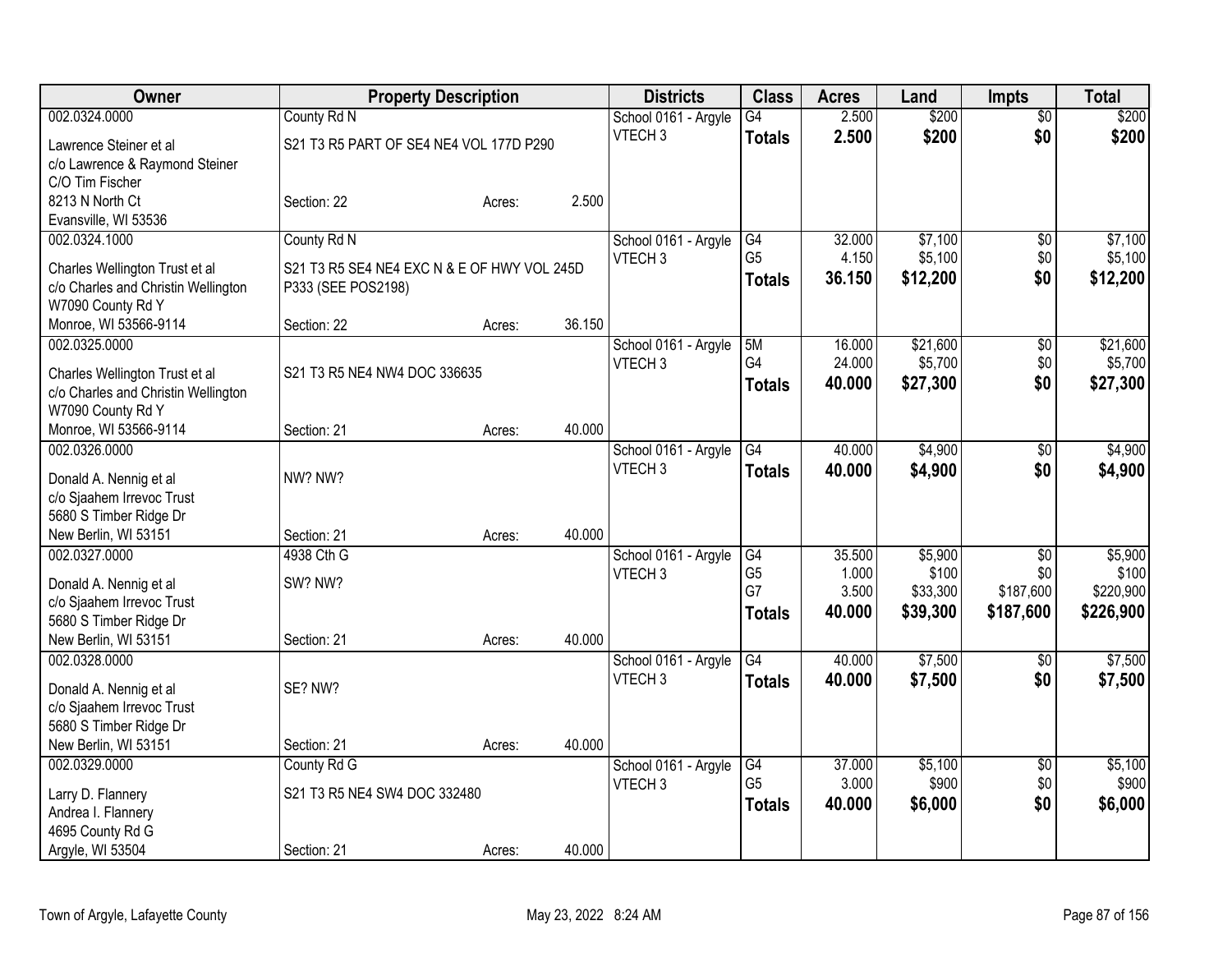| Owner                               |                                              | <b>Property Description</b> |        | <b>Districts</b>     | <b>Class</b>    | <b>Acres</b> | Land     | Impts           | <b>Total</b> |
|-------------------------------------|----------------------------------------------|-----------------------------|--------|----------------------|-----------------|--------------|----------|-----------------|--------------|
| 002.0330.0000                       | 4695 Cth G                                   |                             |        | School 0161 - Argyle | $\overline{G4}$ | 34.500       | \$7,400  | $\overline{50}$ | \$7,400      |
| Larry D. Flannery                   | NW4 SW4 (INCLUDES LOT 1 CSM #205 FOR         |                             |        | VTECH <sub>3</sub>   | G5              | 2.000        | \$100    | \$0             | \$100        |
| Andrea I. Flannery                  | CEMETERY) DOC 332480                         |                             |        |                      | G7              | 3.500        | \$33,300 | \$109,600       | \$142,900    |
| 4695 County Rd G                    |                                              |                             |        |                      | <b>Totals</b>   | 40.000       | \$40,800 | \$109,600       | \$150,400    |
| Argyle, WI 53504                    | Section: 21                                  | Acres:                      | 40.000 |                      |                 |              |          |                 |              |
| 002.0331.0000                       |                                              |                             |        | School 0161 - Argyle | $\overline{G4}$ | 15.000       | \$3,600  | \$0             | \$3,600      |
|                                     |                                              |                             |        | VTECH <sub>3</sub>   | G <sub>5</sub>  | 5.000        | \$5,300  | \$0             | \$5,300      |
| Cari A. Starr                       | S21 T3 R5 PART OF SW4 SW4 DOC 330401         |                             |        |                      | <b>Totals</b>   | 20.000       | \$8,900  | \$0             | \$8,900      |
| James A. Starr                      |                                              |                             |        |                      |                 |              |          |                 |              |
| 4463 County Rd G                    |                                              |                             |        |                      |                 |              |          |                 |              |
| Argyle, WI 53504                    | Section: 21                                  | Acres:                      | 20.000 |                      |                 |              |          |                 |              |
| 002.0331.1000                       |                                              |                             |        | School 0161 - Argyle | G4              | 20.000       | \$2,900  | \$0             | \$2,900      |
| Larry D. Flannery                   | S21 T3 R5 PART OF SW4 SW4 DOC 332480 (SEE    |                             |        | VTECH <sub>3</sub>   | <b>Totals</b>   | 20.000       | \$2,900  | \$0             | \$2,900      |
| Andrea I. Flannery                  | POS2188)                                     |                             |        |                      |                 |              |          |                 |              |
| 4695 County Rd G                    |                                              |                             |        |                      |                 |              |          |                 |              |
| Argyle, WI 53504                    | Section: 21                                  | Acres:                      | 20.000 |                      |                 |              |          |                 |              |
| 002.0332.0000                       | 4463 Cth G                                   |                             |        | School 0161 - Argyle | G4              | 21.000       | \$5,000  | \$0             | \$5,000      |
|                                     |                                              |                             |        | VTECH <sub>3</sub>   | G <sub>5</sub>  | 16.250       | \$21,000 | \$0             | \$21,000     |
| Cari A. Starr                       | S21 T3 R5 SE4 SW4 DOC 330401                 |                             |        |                      | G7              | 2.750        | \$26,100 | \$140,200       | \$166,300    |
| James A. Starr                      |                                              |                             |        |                      | <b>Totals</b>   | 40.000       | \$52,100 | \$140,200       | \$192,300    |
| 4463 County Rd G                    |                                              |                             |        |                      |                 |              |          |                 |              |
| Argyle, WI 53504                    | Section: 21                                  | Acres:                      | 40.000 |                      |                 |              |          |                 |              |
| 002.0333.0000                       |                                              |                             |        | School 0161 - Argyle | G4              | 34.385       | \$8,200  | $\overline{50}$ | \$8,200      |
| Charles Wellington Trust et al      | S21 T3 R5 PART OF NE4 SE4 VOL 245D P333 (SEE |                             |        | VTECH <sub>3</sub>   | G <sub>5</sub>  | 2.000        | \$200    | \$0             | \$200        |
| c/o Charles and Christin Wellington | POS2198)                                     |                             |        |                      | <b>Totals</b>   | 36.385       | \$8,400  | \$0             | \$8,400      |
| W7090 County Rd Y                   |                                              |                             |        |                      |                 |              |          |                 |              |
| Monroe, WI 53566-9114               | Section: 21                                  | Acres:                      | 36.385 |                      |                 |              |          |                 |              |
| 002.0333.1000                       |                                              |                             |        | School 0161 - Argyle | $\overline{G5}$ | 0.265        | \$100    | $\overline{50}$ | \$100        |
|                                     |                                              |                             |        | VTECH <sub>3</sub>   | <b>Totals</b>   | 0.265        | \$100    | \$0             | \$100        |
| Peter Clarke Jaggi                  | S21 T3 R5 PART OF NE4 SE4 DOC 330931 (SEE    |                             |        |                      |                 |              |          |                 |              |
| 15279 County Rd N                   | POS2198)                                     |                             |        |                      |                 |              |          |                 |              |
| Argyle, WI 53504                    |                                              |                             |        |                      |                 |              |          |                 |              |
|                                     | Section: 21                                  | Acres:                      | 0.265  |                      |                 |              |          |                 |              |
| 002.0334.0000                       |                                              |                             |        | School 0161 - Argyle | $\overline{G4}$ | 40.000       | \$8,200  | $\overline{50}$ | \$8,200      |
| Larry D. Flannery                   | S21 T3 R5 NW4 SE4 DOC 332480                 |                             |        | VTECH <sub>3</sub>   | <b>Totals</b>   | 40.000       | \$8,200  | \$0             | \$8,200      |
| Andrea I. Flannery                  |                                              |                             |        |                      |                 |              |          |                 |              |
| 4695 County Rd G                    |                                              |                             |        |                      |                 |              |          |                 |              |
| Argyle, WI 53504                    | Section: 21                                  | Acres:                      | 40.000 |                      |                 |              |          |                 |              |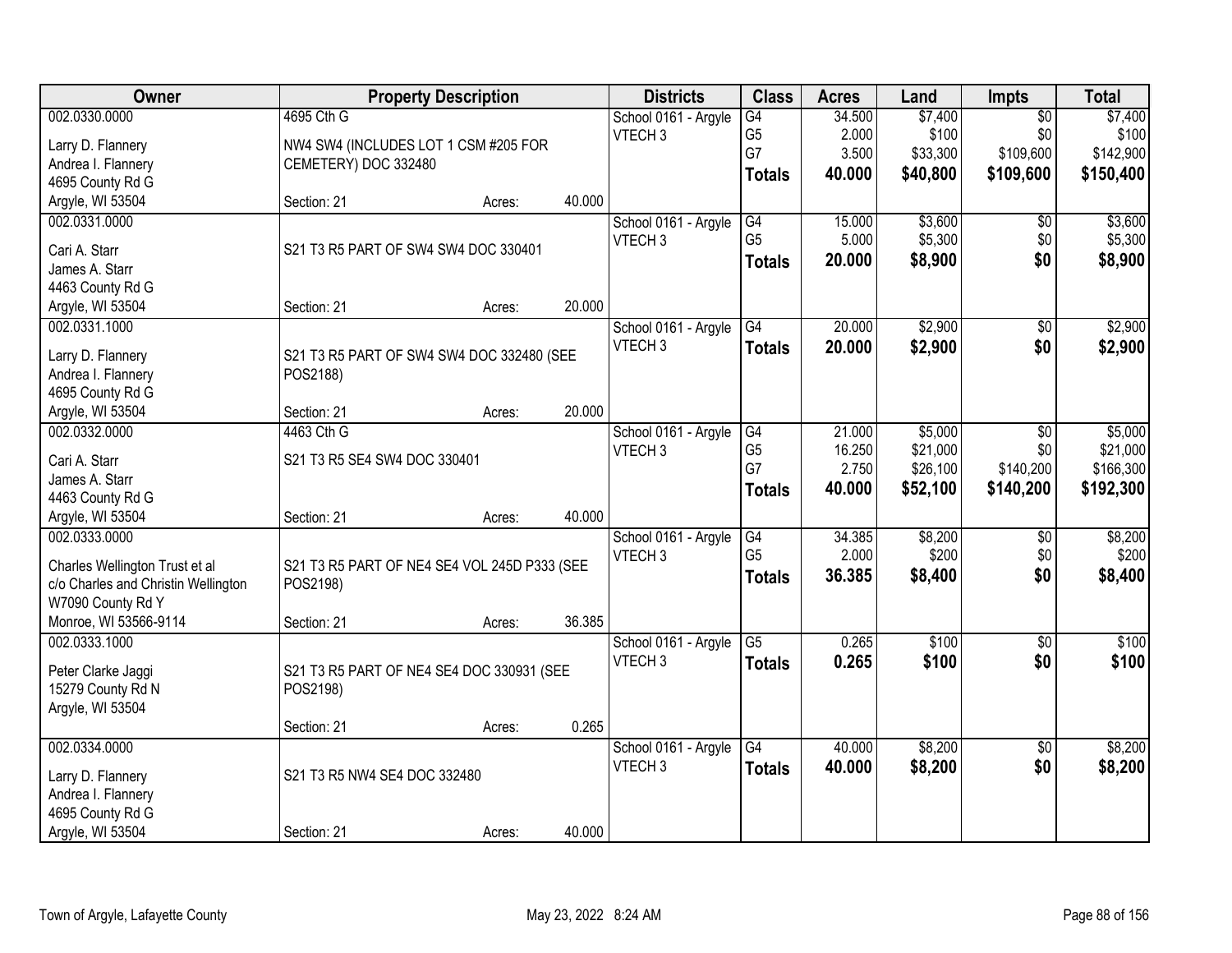| Owner                                                                                                                                     |                                                                                                                                              | <b>Property Description</b> |                  | <b>Districts</b>                           | <b>Class</b>                                       | <b>Acres</b>               | Land                                  | <b>Impts</b>                  | <b>Total</b>                    |
|-------------------------------------------------------------------------------------------------------------------------------------------|----------------------------------------------------------------------------------------------------------------------------------------------|-----------------------------|------------------|--------------------------------------------|----------------------------------------------------|----------------------------|---------------------------------------|-------------------------------|---------------------------------|
| 002.0335.0000<br>Charles Wellington Trust et al<br>c/o Charles and Christin Wellington<br>W7090 County Rd Y                               | County Rd G<br>S21 T3 R5 SW4 SE4 N OF RIVER VOL 245D P333 (SEE<br>POS2198)                                                                   |                             |                  | School 0161 - Argyle<br>VTECH <sub>3</sub> | $\overline{G4}$<br>G <sub>5</sub><br><b>Totals</b> | 20.380<br>1.000<br>21.380  | \$4,800<br>\$100<br>\$4,900           | $\overline{50}$<br>\$0<br>\$0 | \$4,800<br>\$100<br>\$4,900     |
| Monroe, WI 53566-9114                                                                                                                     | Section: 21                                                                                                                                  | Acres:                      | 21.380           |                                            |                                                    |                            |                                       |                               |                                 |
| 002.0335.1000<br>Medical Solutions Ministries, Inc.<br>8934 Winding Prairie Trl<br>Belvidere, IL 61008                                    | County Rd G<br>S21 T3 R5 LOT 2 CSM 592 PART SW4 SE4 SEC 21<br>PART NW4 NE4 SEC 28 PART NE4 NW4 SEC 28 DOC<br>343093 227D P157<br>Section: 28 | Acres:                      | 39.290           | School 0161 - Argyle<br>VTECH <sub>3</sub> | G4<br>G <sub>5</sub><br><b>Totals</b>              | 29.080<br>10.210<br>39.290 | \$6,900<br>\$20,400<br>\$27,300       | \$0<br>\$0<br>\$0             | \$6,900<br>\$20,400<br>\$27,300 |
| 002.0335.1100<br>Kenneth Dziuk<br>Barbara Dziuk<br>112 Front St                                                                           | County Rd G<br>S21 T3 R5 PART OF SW4 SE4 DOC 337510                                                                                          |                             |                  | School 0161 - Argyle<br>VTECH <sub>3</sub> | G4<br><b>Totals</b>                                | 9.000<br>9.000             | \$2,100<br>\$2,100                    | \$0<br>\$0                    | \$2,100<br>\$2,100              |
| St Helena Island, SC 29920<br>002.0336.0000<br>Charles Wellington Trust et al<br>c/o Charles and Christin Wellington<br>W7090 County Rd Y | Section: 28<br>County Rd G<br>S21 T3 R5 PART OF SE4 SE4 VOL 245D P333 (SEE<br>POS2198)                                                       | Acres:                      | 9.000            | School 0161 - Argyle<br>VTECH <sub>3</sub> | G4<br>G <sub>5</sub><br><b>Totals</b>              | 5.000<br>7.670<br>12.670   | \$1,200<br>\$13,000<br>\$14,200       | $\sqrt[6]{3}$<br>\$0<br>\$0   | \$1,200<br>\$13,000<br>\$14,200 |
| Monroe, WI 53566-9114<br>002.0336.1000<br>Kenneth Dziuk<br>Barbara Dziuk<br>112 Front St<br>St Helena Island, SC 29920                    | Section: 21<br>County Rd G<br>S21 T3 R5 PART OF SE4 SE4 DOC 337510<br>Section: 22                                                            | Acres:<br>Acres:            | 12.670<br>16.000 | School 0161 - Argyle<br>VTECH <sub>3</sub> | $\overline{G4}$<br><b>Totals</b>                   | 16.000<br>16,000           | \$3,800<br>\$3,800                    | \$0<br>\$0                    | \$3,800<br>\$3,800              |
| 002.0336.2000<br>Peter C. Jaggi<br>c/o Peter C. Jaggi<br>15279 County Rd N<br>Argyle, WI 53504-9513                                       | 15279 Cth N<br>S21 T3 R5 PART OF E2 SE4 VOL 211D P570 (SEE<br>POS2195)EXC LOT 1 CSM 862<br>Section: 21                                       | Acres:                      | 3.950            | School 0161 - Argyle<br>VTECH <sub>3</sub> | $\overline{G5}$<br><b>Totals</b>                   | 3.950<br>3.950             | \$11,900<br>\$11,900                  | \$0<br>\$0                    | \$11,900<br>\$11,900            |
| 002.0336.2100<br>Todd R. Lelle<br>Holly A. Lelle<br>15281 County N<br>Argyle, WI 53504                                                    | 15281 Cth N<br>LOT 1 CSM 862<br>Section: 21                                                                                                  | Acres:                      | 5.080            | School 0161 - Argyle<br>VTECH <sub>3</sub> | G1<br>G <sub>5</sub><br><b>Totals</b>              | 0.500<br>4.580<br>5.080    | $\overline{50}$<br>\$5,200<br>\$5,200 | \$50,000<br>\$0<br>\$50,000   | \$50,000<br>\$5,200<br>\$55,200 |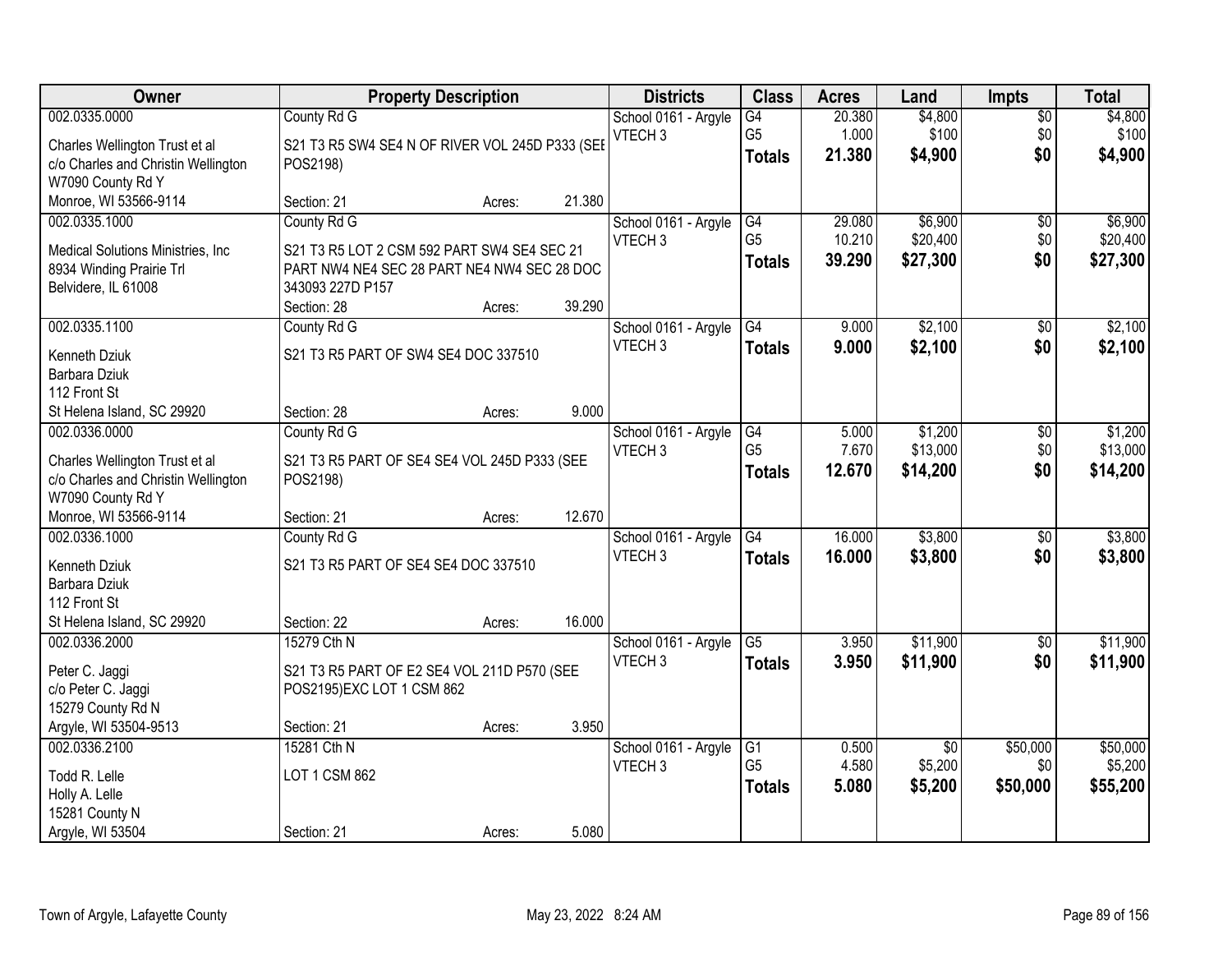| Owner                                                                                                       | <b>Property Description</b>                                                                                                                               |        |        | <b>Districts</b>                           | <b>Class</b>                          | <b>Acres</b>               | Land                              | <b>Impts</b>                  | <b>Total</b>                      |
|-------------------------------------------------------------------------------------------------------------|-----------------------------------------------------------------------------------------------------------------------------------------------------------|--------|--------|--------------------------------------------|---------------------------------------|----------------------------|-----------------------------------|-------------------------------|-----------------------------------|
| 002.0336.3000<br><b>Gregory Rossing</b><br>Ingrid Rossing<br>201 Grandview Ave                              | S21 T3 R5 PART OF SE4 SE4 E OF CREEK VOL 232D<br>P679 (SEE POS2192)                                                                                       |        |        | School 0161 - Argyle<br>VTECH <sub>3</sub> | 5M<br><b>Totals</b>                   | 2.700<br>2.700             | \$3,600<br>\$3,600                | $\overline{50}$<br>\$0        | \$3,600<br>\$3,600                |
| Argyle, WI 53504                                                                                            | Section: 21                                                                                                                                               | Acres: | 2.700  |                                            |                                       |                            |                                   |                               |                                   |
| 002.0337.1000<br>Emery Farms, Inc<br>C/O John Emery<br>15785 Valley Rd                                      | S22 T3 R5 NE4 NE4 N & E OF RIVER VOL 214D P966<br>(SEE POS2206)                                                                                           |        |        | School 0161 - Argyle<br>VTECH <sub>3</sub> | $\overline{G4}$<br><b>Totals</b>      | 20.000<br>20.000           | \$3,500<br>\$3,500                | $\overline{50}$<br>\$0        | \$3,500<br>\$3,500                |
| Argyle, WI 53504-9727                                                                                       | Section: 22                                                                                                                                               | Acres: | 20.000 |                                            |                                       |                            |                                   |                               |                                   |
| 002.0338.1000<br>Gnarly Golf, LLC<br>1610 11th St<br>Monroe, WI 53566                                       | 15750 Old Q Rd<br>LANDS AS DESCR IN DOC 359911 (=POS3789)                                                                                                 |        |        | School 0161 - Argyle<br>VTECH <sub>3</sub> | G2<br>G <sub>5</sub><br><b>Totals</b> | 84.560<br>2.000<br>86.560  | \$380,500<br>\$1,000<br>\$381,500 | \$239,800<br>\$0<br>\$239,800 | \$620,300<br>\$1,000<br>\$621,300 |
|                                                                                                             | Section: 22                                                                                                                                               | Acres: | 86.050 |                                            |                                       |                            |                                   |                               |                                   |
| 002.0339.0000<br>Charles Wellington Trust et al<br>c/o Charles and Christin Wellington<br>W7090 County Rd Y | S22 T3 R5 PART OF SW4 NE4 DOC 336635                                                                                                                      |        |        | School 0161 - Argyle<br>VTECH <sub>3</sub> | G4<br><b>Totals</b>                   | 12.750<br>12.750           | \$3,000<br>\$3,000                | $\sqrt[6]{3}$<br>\$0          | \$3,000<br>\$3,000                |
| Monroe, WI 53566-9114                                                                                       | Section: 22                                                                                                                                               | Acres: | 12.750 |                                            |                                       |                            |                                   |                               |                                   |
| 002.0339.2000<br>Ann M. Emery et al<br>c/o John R. Emery<br>16118 Valley Rd<br>Argyle, WI 53504-9727        | <b>LOT 1 CSM 766</b><br>Section: 22                                                                                                                       | Acres: | 14.060 | School 0161 - Argyle<br>VTECH <sub>3</sub> | $\overline{G5}$<br><b>Totals</b>      | 14.060<br>14.060           | \$4,000<br>\$4,000                | \$0<br>\$0                    | \$4,000<br>\$4,000                |
| 002.0340.1000<br>Emery Farms, Inc<br>C/O John Emery<br>15785 Valley Rd<br>Argyle, WI 53504-9727             | S22 T3 R5 SE4 NE4 E OF RIVER VOL 205D P318<br>Section: 22                                                                                                 | Acres: | 8.750  | School 0161 - Argyle<br>VTECH <sub>3</sub> | G5<br><b>Totals</b>                   | 8.750<br>8.750             | \$14,900<br>\$14,900              | $\sqrt{$0}$<br>\$0            | \$14,900<br>\$14,900              |
| 002.0340.3000<br>Ann M. Emery et al<br>c/o John R. Emery<br>16118 Valley Rd<br>Argyle, WI 53504-9727        | PART NE? & SE? OF NE? SEC 22 COM E? COR SEC<br>22;N89?33'31"W ALG SLI NE? SEC 22, 1211' M/L TO<br>SWCOR TAX PARCEL NO. 002.0340.0000 & THE<br>Section: 22 | Acres: | 36.000 | School 0161 - Argyle<br>VTECH <sub>3</sub> | G4<br>G <sub>5</sub><br><b>Totals</b> | 16.670<br>19.330<br>36.000 | \$2,900<br>\$3,700<br>\$6,600     | $\overline{50}$<br>\$0<br>\$0 | \$2,900<br>\$3,700<br>\$6,600     |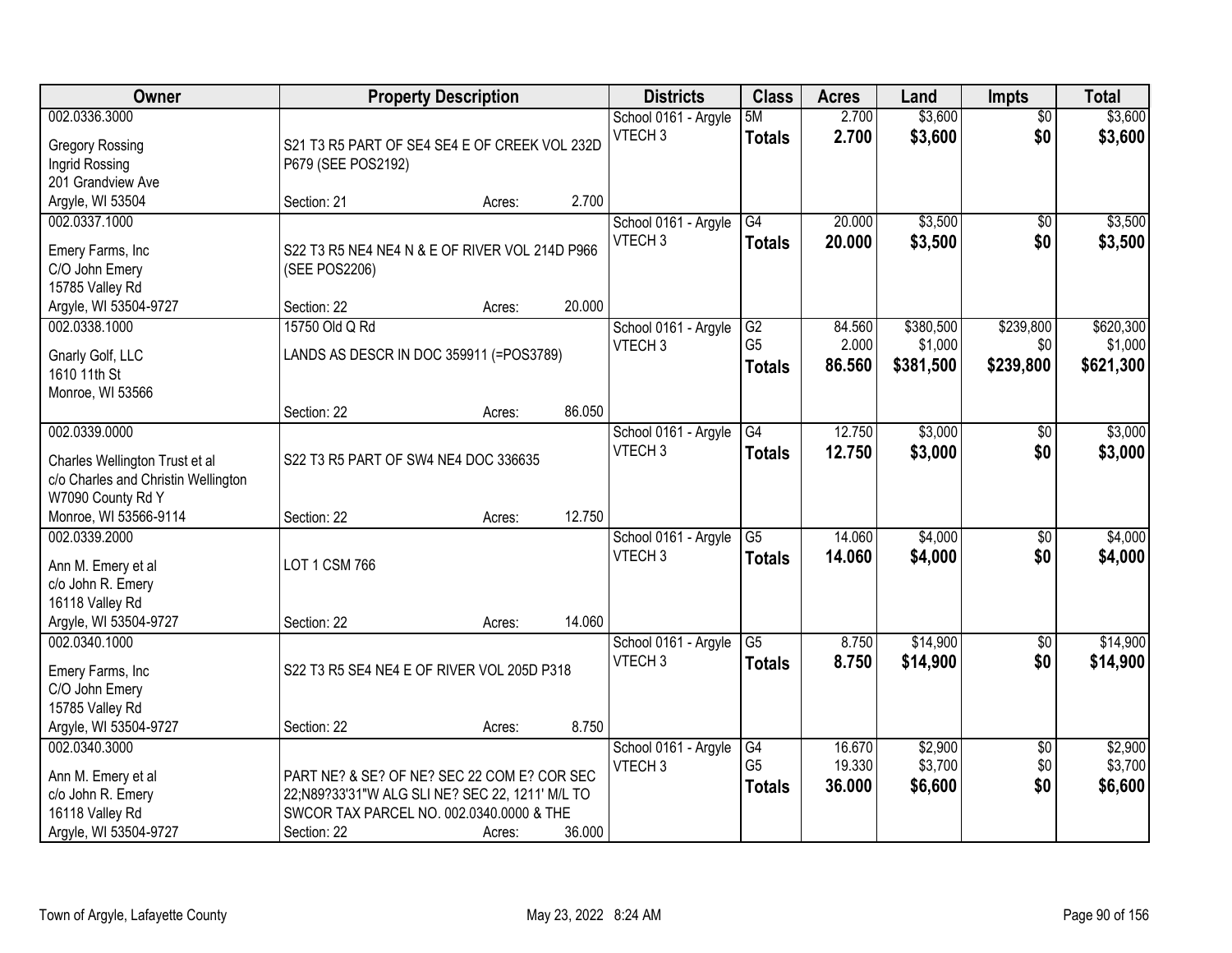| Owner                      |                                              | <b>Property Description</b> |       | <b>Districts</b>     | <b>Class</b>    | <b>Acres</b> | Land     | <b>Impts</b>    | <b>Total</b> |
|----------------------------|----------------------------------------------|-----------------------------|-------|----------------------|-----------------|--------------|----------|-----------------|--------------|
| 002.0341.0000              | Old Q Rd                                     |                             |       | Fire $4$             | $\overline{G7}$ | 0.580        | \$7,100  | \$15,400        | \$22,500     |
| John R. Emery Jr           | (GRAIN BINS) PART OF NE4 NW4 AS DESCR IN VOL |                             |       | School 0161 - Argyle | <b>Totals</b>   | 0.580        | \$7,100  | \$15,400        | \$22,500     |
| Ann M. Emery               | 214D P964 EXC LANDS IN VOL 221D P157 & ALSO  |                             |       | VTECH <sub>3</sub>   |                 |              |          |                 |              |
| 15785 Valley Rd            | EXC DOC 359911                               |                             |       |                      |                 |              |          |                 |              |
| Argyle, WI 53504           | Section: 22                                  | Acres:                      | 0.580 |                      |                 |              |          |                 |              |
| 002.0341.1010              |                                              |                             |       | School 0161 - Argyle | G4              | 1.250        | \$300    | $\overline{50}$ | \$300        |
|                            |                                              |                             |       | VTECH <sub>3</sub>   | <b>Totals</b>   | 1.250        | \$300    | \$0             | \$300        |
| Ann M. Emery et al         | LOT 1 CSM #301 PART OF NE4 NW4 VOL 221D P157 |                             |       |                      |                 |              |          |                 |              |
| c/o John R. Emery          | (SEE POS2193)                                |                             |       |                      |                 |              |          |                 |              |
| 16118 Valley Rd            |                                              |                             |       |                      |                 |              |          |                 |              |
| Argyle, WI 53504-9727      | Section: 22                                  | Acres:                      | 1.250 |                      |                 |              |          |                 |              |
| 002.0341.1020              | 3685 Sandhill Crane Rd                       |                             |       | School 0161 - Argyle | G1              | 1.250        | \$28,900 | \$158,100       | \$187,000    |
| Kevin P. Donovan           | LOT 2 CSM 301                                |                             |       | VTECH <sub>3</sub>   | <b>Totals</b>   | 1.250        | \$28,900 | \$158,100       | \$187,000    |
| Mary C. Mcelman            |                                              |                             |       |                      |                 |              |          |                 |              |
| 3685 Sandhill Crane Rd     |                                              |                             |       |                      |                 |              |          |                 |              |
| Blanchardville, WI 53516   | Section: 22                                  | Acres:                      | 1.250 |                      |                 |              |          |                 |              |
| 002.0341.1030              |                                              |                             |       | School 0161 - Argyle | G4              | 1.500        | \$400    | \$0             | \$400        |
|                            |                                              |                             |       | VTECH <sub>3</sub>   | <b>Totals</b>   | 1.500        | \$400    | \$0             | \$400        |
| Ann M. Emery et al         | LOT 3 CSM #301 PART OF NE4 NW4 VOL 221D P157 |                             |       |                      |                 |              |          |                 |              |
| c/o John R. Emery          | (SEE POS2193)                                |                             |       |                      |                 |              |          |                 |              |
| 16118 Valley Rd            |                                              |                             |       |                      |                 |              |          |                 |              |
| Argyle, WI 53504-9727      | Section: 22                                  | Acres:                      | 1.500 |                      |                 |              |          |                 |              |
| 002.0341.1040              | 3575 Sandhill Crane Rd                       |                             |       | School 0161 - Argyle | $\overline{G1}$ | 1.500        | \$25,900 | \$203,800       | \$229,700    |
| Howard R. Maas             | LOT 4 CSM #301 PART OF NE4 NW4 VOL 234D P879 |                             |       | VTECH <sub>3</sub>   | <b>Totals</b>   | 1.500        | \$25,900 | \$203,800       | \$229,700    |
| Laura Maas                 | (SEE POS2193)                                |                             |       |                      |                 |              |          |                 |              |
| 3575 Sandhill Crane Rd     |                                              |                             |       |                      |                 |              |          |                 |              |
| Blanchardville, WI 53516   | Section: 22                                  | Acres:                      | 1.500 |                      |                 |              |          |                 |              |
| 002.0341.1050              |                                              |                             |       | School 0161 - Argyle | G4              | 1.500        | \$400    | \$0             | \$400        |
|                            |                                              |                             |       | VTECH <sub>3</sub>   | <b>Totals</b>   | 1.500        | \$400    | \$0             | \$400        |
| Duan L and Victoria Damron | LOT 5 OF CSM 302 PART OF NE4 NW4 DOC 336927  |                             |       |                      |                 |              |          |                 |              |
| c/o Duan L. Damron         | (SEE POS2193)                                |                             |       |                      |                 |              |          |                 |              |
| 841 Wuthering Hills Dr     |                                              |                             |       |                      |                 |              |          |                 |              |
| Janesville, WI 53546       | Section: 22                                  | Acres:                      | 1.500 |                      |                 |              |          |                 |              |
| 002.0341.1060              | 3553 Davis Ln                                |                             |       | School 0161 - Argyle | $\overline{G1}$ | 1.500        | \$20,000 | \$158,400       | \$178,400    |
| Susan B. Mathys            | LOT 6 CSM 302                                |                             |       | VTECH <sub>3</sub>   | <b>Totals</b>   | 1.500        | \$20,000 | \$158,400       | \$178,400    |
| 3553 Davis Ln              |                                              |                             |       |                      |                 |              |          |                 |              |
| Blanchardville, WI 53516   |                                              |                             |       |                      |                 |              |          |                 |              |
|                            | Section: 22                                  | Acres:                      | 1.500 |                      |                 |              |          |                 |              |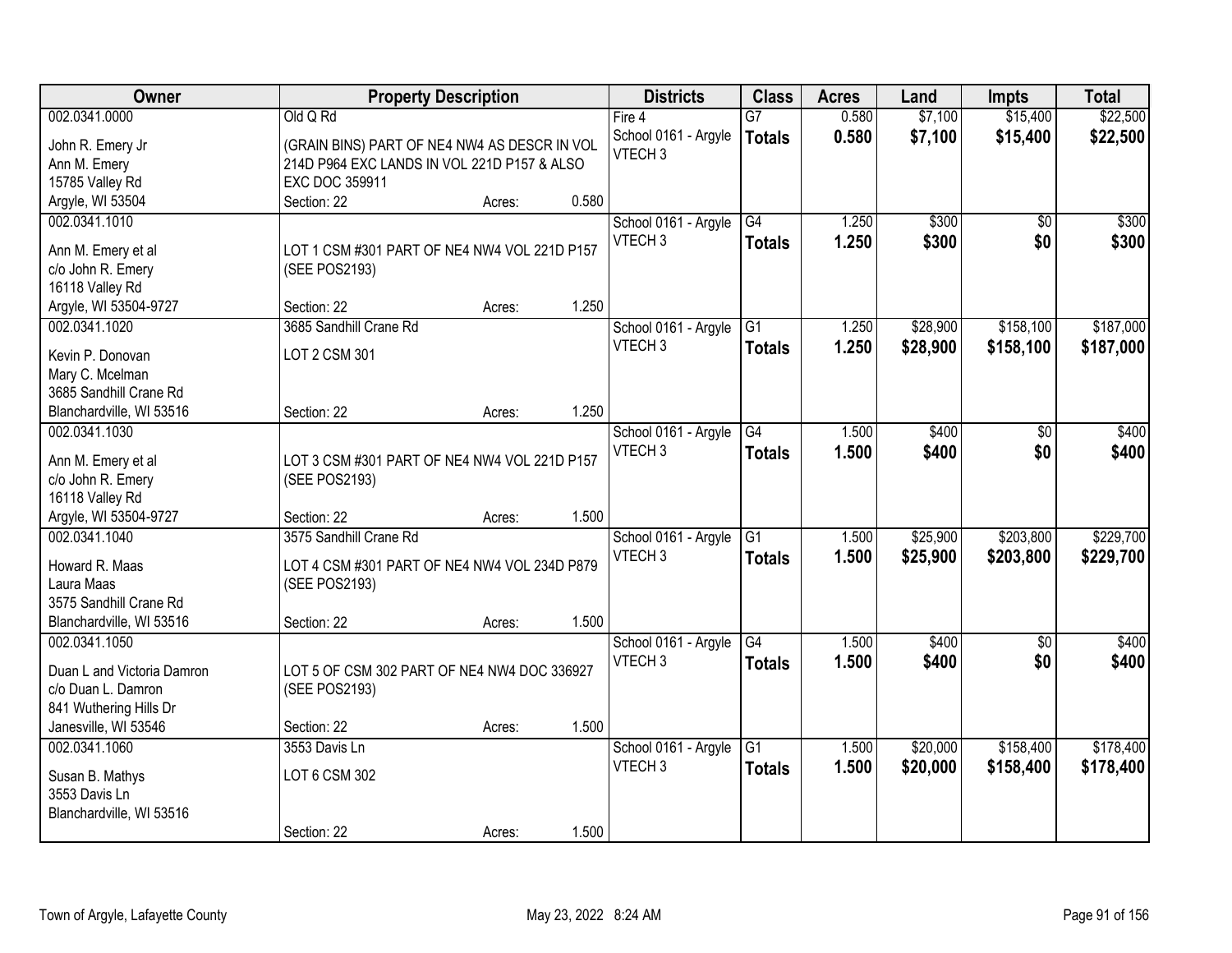| Owner                                                                               |                                                                                                                                               | <b>Property Description</b> |        | <b>Districts</b>                           | <b>Class</b>                     | <b>Acres</b>    | Land                   | <b>Impts</b>           | <b>Total</b>           |
|-------------------------------------------------------------------------------------|-----------------------------------------------------------------------------------------------------------------------------------------------|-----------------------------|--------|--------------------------------------------|----------------------------------|-----------------|------------------------|------------------------|------------------------|
| 002.0341.1070                                                                       | 3593 Davis Ln                                                                                                                                 |                             |        | School 0161 - Argyle                       | G1                               | 1.500           | \$22,500               | \$205,700              | \$228,200              |
| Vicki L. Stauffacher<br>1219 19th St<br>Monroe, WI 53566                            | LOT 7 CSM #302 PART OF NE4 NW4 VOL 238D P659<br>(SEE POS2193)                                                                                 |                             |        | VTECH <sub>3</sub>                         | <b>Totals</b>                    | 1.500           | \$22,500               | \$205,700              | \$228,200              |
|                                                                                     | Section: 22                                                                                                                                   | Acres:                      | 1.500  |                                            |                                  |                 |                        |                        |                        |
| 002.0341.1080<br>Ann M. Emery et al                                                 | LOT 8 CSM #302 PART OF NE4 NW4 VOL 221D P157                                                                                                  |                             |        | School 0161 - Argyle<br>VTECH <sub>3</sub> | G4<br>Totals                     | 1.500<br>1.500  | \$400<br>\$400         | \$0<br>\$0             | \$400<br>\$400         |
| c/o John R. Emery<br>16118 Valley Rd<br>Argyle, WI 53504-9727                       | (SEE POS2193)<br>Section: 22                                                                                                                  | Acres:                      | 1.500  |                                            |                                  |                 |                        |                        |                        |
| 002.0341.1090                                                                       |                                                                                                                                               |                             |        | School 0161 - Argyle                       | G4                               | 1.500           | \$400                  | \$0                    | \$400                  |
| Ann M. Emery et al<br>c/o John R. Emery<br>16118 Valley Rd                          | LOT 9 CSM #303 PART OF NE4 NW4 VOL 221D P157<br>(SEE POS2193)                                                                                 |                             |        | VTECH <sub>3</sub>                         | <b>Totals</b>                    | 1.500           | \$400                  | \$0                    | \$400                  |
| Argyle, WI 53504-9727                                                               | Section: 22                                                                                                                                   | Acres:                      | 1.500  |                                            |                                  |                 |                        |                        |                        |
| 002.0341.1100<br>Ann M. Emery et al                                                 | LOT 10 CSM #303 PART OF NE4 NW4 VOL 221D P157                                                                                                 |                             |        | School 0161 - Argyle<br>VTECH <sub>3</sub> | G4<br><b>Totals</b>              | 1.500<br>1.500  | \$400<br>\$400         | \$0<br>\$0             | \$400<br>\$400         |
| c/o John R. Emery<br>16118 Valley Rd<br>Argyle, WI 53504-9727                       | (SEE POS2193)<br>Section: 22                                                                                                                  |                             | 1.500  |                                            |                                  |                 |                        |                        |                        |
| 002.0341.1110                                                                       |                                                                                                                                               | Acres:                      |        | School 0161 - Argyle                       | $\overline{G4}$                  | 1.250           | \$300                  | \$0                    | \$300                  |
| Ann M. Emery et al<br>c/o John R. Emery<br>16118 Valley Rd                          | LOT 11 CSM #303 PART OF NE4 NW4 VOL 221D P157<br>(SEE POS2193)                                                                                |                             | 1.250  | VTECH <sub>3</sub>                         | <b>Totals</b>                    | 1.250           | \$300                  | \$0                    | \$300                  |
| Argyle, WI 53504-9727<br>002.0341.2000                                              | Section: 22                                                                                                                                   | Acres:                      |        | School 0161 - Argyle                       | G4                               | 38.800          | \$9,200                | $\sqrt{$0}$            | \$9,200                |
| Ann M. Emery et al<br>c/o John R. Emery<br>16118 Valley Rd<br>Argyle, WI 53504-9727 | PART NE? & SE? OF NW? & PART NW? & SW? OF<br>NE? SEC 22 BEG N? COR SEC 22; S89?31'54"E ALG<br>NLI NE? SEC 22, 665'; S9?21'01"W<br>Section: 22 | Acres:                      | 40.500 | VTECH <sub>3</sub>                         | G <sub>5</sub><br><b>Totals</b>  | 1.700<br>40.500 | \$4,700<br>\$13,900    | \$0<br>\$0             | \$4,700<br>\$13,900    |
| 002.0341.3000<br>Town of Argyle<br>14896 Valley Rd<br>Argyle, WI 53504              | ROADS AS DEPICTED ON CSMs 301, 302 & 303                                                                                                      |                             |        | School 0161 - Argyle<br>VTECH <sub>3</sub> | $\overline{X4}$<br><b>Totals</b> | 4.120<br>4.120  | $\overline{50}$<br>\$0 | $\overline{50}$<br>\$0 | $\overline{30}$<br>\$0 |
|                                                                                     | Section: 22                                                                                                                                   | Acres:                      | 4.120  |                                            |                                  |                 |                        |                        |                        |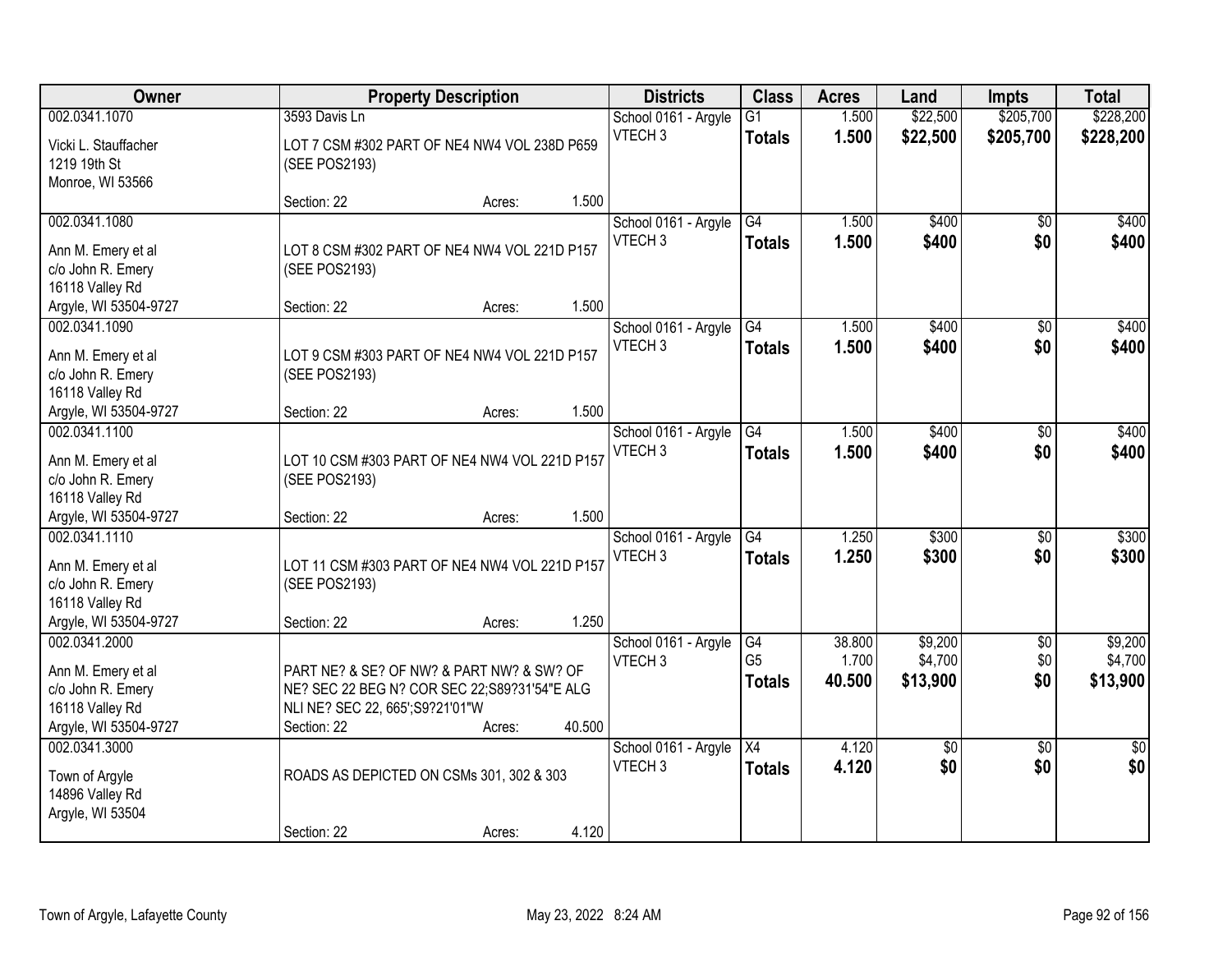| Owner                                      |                                               | <b>Property Description</b> |        | <b>Districts</b>     | <b>Class</b>         | <b>Acres</b> | Land               | <b>Impts</b>    | <b>Total</b> |
|--------------------------------------------|-----------------------------------------------|-----------------------------|--------|----------------------|----------------------|--------------|--------------------|-----------------|--------------|
| 002.0342.0000                              | Old Q Rd                                      |                             |        | School 0161 - Argyle | G4                   | 39.000       | \$4,300            | $\overline{50}$ | \$4,300      |
| Joyce E Fischer Trust et al                | S22 T3 R5 NW4 NW4 VOL 241D P494               |                             |        | VTECH <sub>3</sub>   | G <sub>5</sub>       | 1.000        | \$100              | \$0             | \$100        |
| c/o The Lyle J & Joyce E Fischer           |                                               |                             |        |                      | <b>Totals</b>        | 40.000       | \$4,400            | \$0             | \$4,400      |
| C/O Tim Fischer                            |                                               |                             |        |                      |                      |              |                    |                 |              |
| 1440 Sundt Ln                              | Section: 22                                   | Acres:                      | 40.000 |                      |                      |              |                    |                 |              |
| Stoughton, WI 53589                        |                                               |                             |        |                      |                      |              |                    |                 |              |
| 002.0343.0000                              | Old Q Rd                                      |                             |        | School 0161 - Argyle | G4                   | 12.610       | \$3,000            | \$0             | \$3,000      |
| Charles Wellington Trust et al             | S22 T3 R5 PART OF SW4 NW4 VOL 245D P333 (SEE  |                             |        | VTECH <sub>3</sub>   | <b>Totals</b>        | 12.610       | \$3,000            | \$0             | \$3,000      |
| c/o Charles and Christin Wellington        | POS2198)                                      |                             |        |                      |                      |              |                    |                 |              |
| W7090 County Rd Y                          |                                               |                             |        |                      |                      |              |                    |                 |              |
| Monroe, WI 53566-9114                      | Section: 22                                   | Acres:                      | 12.610 |                      |                      |              |                    |                 |              |
| 002.0343.1000                              | Old Q Rd                                      |                             |        | School 0161 - Argyle | G4                   | 11.000       | \$3,100            | $\overline{60}$ | \$3,100      |
| Charles Wellington Trust et al             | S22 T3 R5 PART OF SW4 NW4 LYING N OF HWY N    |                             |        | VTECH <sub>3</sub>   | G <sub>5</sub>       | 10.000       | \$4,000            | \$0             | \$4,000      |
| c/o Charles and Christin Wellington        | DOC 336635                                    |                             |        |                      | <b>Totals</b>        | 21.000       | \$7,100            | \$0             | \$7,100      |
| W7090 County Rd Y                          |                                               |                             |        |                      |                      |              |                    |                 |              |
| Monroe, WI 53566-9114                      | Section: 22                                   | Acres:                      | 21.000 |                      |                      |              |                    |                 |              |
| 002.0343.1200                              | 15491 County Rd N                             |                             |        | School 0161 - Argyle | G1                   | 5.990        | \$27,000           | \$0             | \$27,000     |
|                                            |                                               |                             |        | VTECH <sub>3</sub>   | <b>Totals</b>        | 5.990        | \$27,000           | \$0             | \$27,000     |
| Thomas J. Nelson                           | S22 T3 R5 PART OF SW4 NW4 VOL 227D P937 (SEE  |                             |        |                      |                      |              |                    |                 |              |
| Lynn M. Nelson<br>15491 County Rd N        | POS2196)                                      |                             |        |                      |                      |              |                    |                 |              |
| Blanchardville, WI 53516                   | Section: 22                                   | Acres:                      | 5.990  |                      |                      |              |                    |                 |              |
| 002.0344.0000                              | Old Q Rd                                      |                             |        | School 0161 - Argyle | G4                   | 4.270        | \$1,000            | \$0             | \$1,000      |
|                                            |                                               |                             |        | VTECH <sub>3</sub>   | G <sub>5</sub>       | 17.880       | \$7,800            | \$0             | \$7,800      |
| Charles Wellington Trust et al             | S22 T3 R5 PART OF SE4 NW4 PART OF NE4 SW4     |                             |        |                      | <b>Totals</b>        | 22.150       | \$8,800            | \$0             | \$8,800      |
| c/o Charles and Christin Wellington        | DOC 336635 (SEE POS2199)                      |                             |        |                      |                      |              |                    |                 |              |
| W7090 County Rd Y<br>Monroe, WI 53566-9114 | Section: 22                                   |                             | 22.150 |                      |                      |              |                    |                 |              |
| 002.0344.2000                              |                                               | Acres:                      |        | School 0161 - Argyle | G4                   | 13.160       | \$3,100            | $\sqrt{6}$      | \$3,100      |
|                                            |                                               |                             |        | VTECH <sub>3</sub>   |                      | 13.160       | \$3,100            | \$0             | \$3,100      |
| Charles Wellington Trust et al             | S22 T3 R5 PART OF SE4 NW4 PART OF SW4 NE4 VOI |                             |        |                      | <b>Totals</b>        |              |                    |                 |              |
| c/o Charles and Christin Wellington        | 245D P333 (SEE POS2199)                       |                             |        |                      |                      |              |                    |                 |              |
| W7090 County Rd Y                          |                                               |                             |        |                      |                      |              |                    |                 |              |
| Monroe, WI 53566-9114                      | Section: 22                                   | Acres:                      | 13.160 |                      |                      |              |                    |                 |              |
| 002.0345.0000                              | Old Q Rd                                      |                             |        | School 0161 - Argyle | G4<br>G <sub>5</sub> | 34.000       | \$8,900<br>\$2,400 | $\overline{50}$ | \$8,900      |
| Charles Wellington Trust et al             | S22 T3 R5 PART OF NE4 SW4 VOL 245D P333 (SEE  |                             |        | VTECH <sub>3</sub>   |                      | 5.860        |                    | \$0             | \$2,400      |
| c/o Charles and Christin Wellington        | POS2198)                                      |                             |        |                      | <b>Totals</b>        | 39.860       | \$11,300           | \$0             | \$11,300     |
| W7090 County Rd Y                          |                                               |                             |        |                      |                      |              |                    |                 |              |
| Monroe, WI 53566-9114                      | Section: 22                                   | Acres:                      | 39.860 |                      |                      |              |                    |                 |              |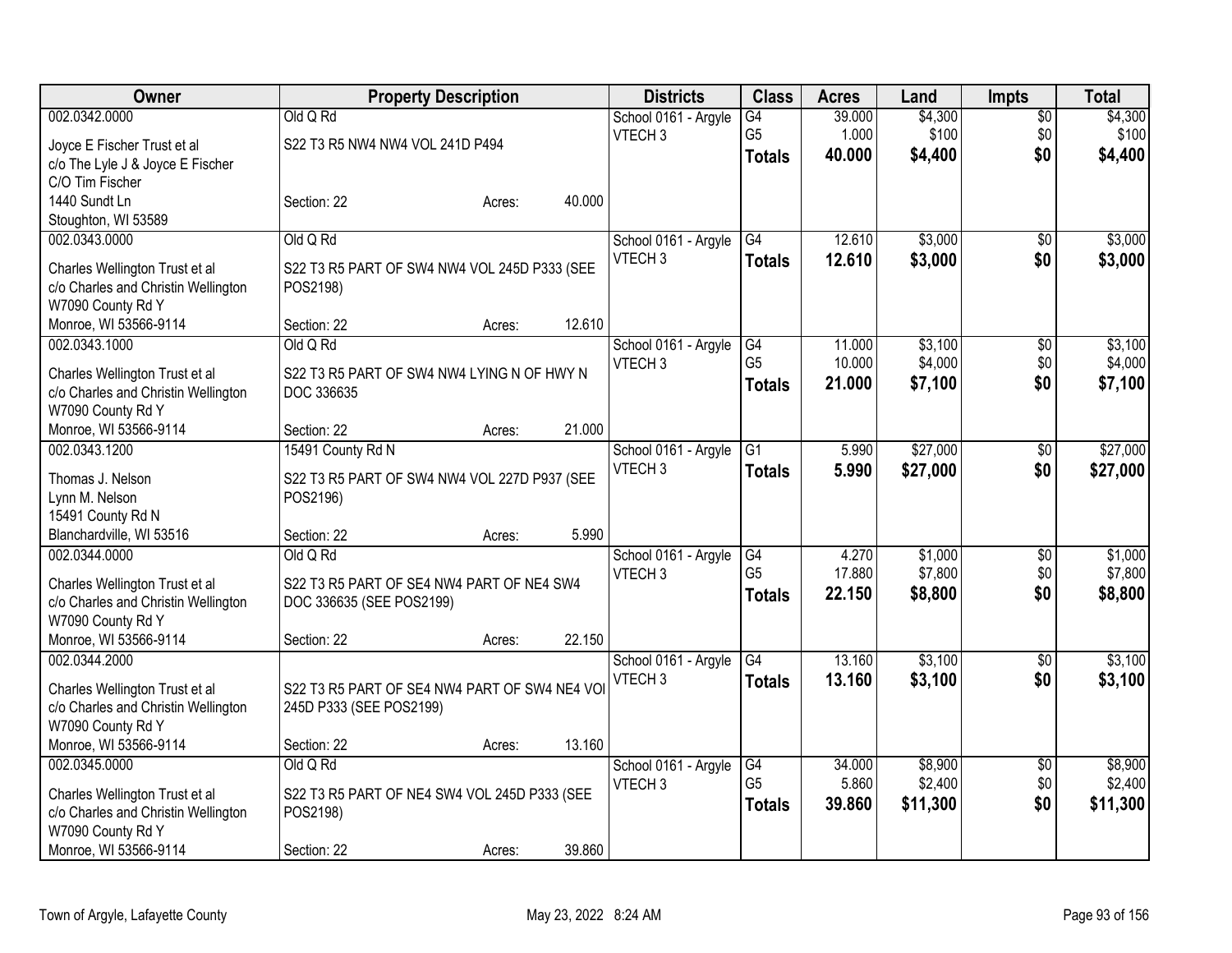| Owner                               | <b>Property Description</b>                  |        |        | <b>Districts</b>                           | <b>Class</b>         | <b>Acres</b>    | Land               | Impts                  | <b>Total</b>       |
|-------------------------------------|----------------------------------------------|--------|--------|--------------------------------------------|----------------------|-----------------|--------------------|------------------------|--------------------|
| 002.0346.2000                       | Old Q Rd                                     |        |        | School 0161 - Argyle                       | $\overline{G4}$      | 25.753          | \$5,400            | $\overline{50}$        | \$5,400            |
| Charles Wellington Trust et al      | S22 T3 R5 PART OF NW4 SW4 VOL 245D P333 (SEE |        |        | VTECH <sub>3</sub>                         | G <sub>5</sub>       | 10.000          | \$15,400           | \$0                    | \$15,400           |
| c/o Charles and Christin Wellington | POS2198)                                     |        |        |                                            | <b>Totals</b>        | 35.753          | \$20,800           | \$0                    | \$20,800           |
| W7090 County Rd Y                   |                                              |        |        |                                            |                      |                 |                    |                        |                    |
| Monroe, WI 53566-9114               | Section: 22                                  | Acres: | 35.753 |                                            |                      |                 |                    |                        |                    |
| 002.0346.2100                       | 15491 Cth N                                  |        |        | School 0161 - Argyle<br>VTECH <sub>3</sub> | $\overline{G1}$      | 2.000           | \$15,000           | \$182,100              | \$197,100          |
| Thomas J. Nelson                    | S22 T3 R5 PART OF NW4 SW4 VOL 227D P937 (SEE |        |        |                                            | <b>Totals</b>        | 2.000           | \$15,000           | \$182,100              | \$197,100          |
| Lynn M. Nelson                      | POS2196)                                     |        |        |                                            |                      |                 |                    |                        |                    |
| 15491 County Rd N                   |                                              |        |        |                                            |                      |                 |                    |                        |                    |
| Blanchardville, WI 53516            | Section: 22                                  | Acres: | 2.000  |                                            |                      |                 |                    |                        |                    |
| 002.0346.2200                       | 15279 Cth N                                  |        |        | School 0161 - Argyle<br>VTECH <sub>3</sub> | G1                   | 10.320          | \$30,600           | \$83,000               | \$113,600          |
| Peter C. Jaggi                      | S22 T3 R5 PART OF W2 SW4 VOL 211D P570 (SEE  |        |        |                                            | <b>Totals</b>        | 10.320          | \$30,600           | \$83,000               | \$113,600          |
| 15279 County Rd N                   | POS2195)                                     |        |        |                                            |                      |                 |                    |                        |                    |
| Argyle, WI 53504-9513               |                                              |        |        |                                            |                      |                 |                    |                        |                    |
|                                     | Section: 22                                  | Acres: | 10.320 |                                            |                      |                 |                    |                        |                    |
| 002.0347.1000                       | Old Q Rd                                     |        |        | School 0161 - Argyle<br>VTECH <sub>3</sub> | G4                   | 5.629           | \$1,000            | $\frac{1}{20}$         | \$1,000            |
| Charles Wellington Trust et al      | S22 T3 R5 PART OF SW4 SW4 VOL 245D P333 (SEE |        |        |                                            | <b>Totals</b>        | 5.629           | \$1,000            | \$0                    | \$1,000            |
| c/o Charles and Christin Wellington | POS2198)                                     |        |        |                                            |                      |                 |                    |                        |                    |
| W7090 County Rd Y                   |                                              |        |        |                                            |                      |                 |                    |                        |                    |
| Monroe, WI 53566-9114               | Section: 22                                  | Acres: | 5.629  |                                            |                      |                 |                    |                        |                    |
| 002.0347.1100                       | Old Q Rd                                     |        |        | School 0161 - Argyle                       | G4<br>G <sub>5</sub> | 16.000<br>7.800 | \$2,800<br>\$2,900 | $\overline{50}$<br>\$0 | \$2,800<br>\$2,900 |
| <b>Gregory Rossing</b>              | S22 T3 R5 PART OF SW4 SW4 VOL 232D P679 (SEE |        |        | VTECH <sub>3</sub>                         | <b>Totals</b>        | 23.800          | \$5,700            | \$0                    | \$5,700            |
| Ingrid Rossing                      | POS2192)                                     |        |        |                                            |                      |                 |                    |                        |                    |
| 201 Grandview Ave                   |                                              |        |        |                                            |                      |                 |                    |                        |                    |
| Argyle, WI 53504                    | Section: 22                                  | Acres: | 23.800 |                                            |                      |                 |                    |                        |                    |
| 002.0347.2000                       | Old Q Rd                                     |        |        | School 0161 - Argyle                       | $\overline{G5}$      | 2.200           | \$700              | $\overline{50}$        | \$700              |
| Rachel L. Lemenager                 | S22 T3 R5 PART OF SW4 SW4 DOC 341631         |        |        | VTECH <sub>3</sub>                         | <b>Totals</b>        | 2.200           | \$700              | \$0                    | \$700              |
| 2516 N State Route 49               |                                              |        |        |                                            |                      |                 |                    |                        |                    |
| Clifton, IL 60927                   |                                              |        |        |                                            |                      |                 |                    |                        |                    |
|                                     | Section: 22                                  | Acres: | 2.200  |                                            |                      |                 |                    |                        |                    |
| 002.0347.3000                       |                                              |        |        | School 0161 - Argyle                       | $\overline{G5}$      | 0.768           | \$300              | $\overline{50}$        | \$300              |
| Peter C. Jaggi                      | S22 T3 R5 PART OF W2 SW4 DOC 330931 (SEE     |        |        | VTECH <sub>3</sub>                         | <b>Totals</b>        | 0.768           | \$300              | \$0                    | \$300              |
| 15279 County Rd N                   | POS2198)                                     |        |        |                                            |                      |                 |                    |                        |                    |
| Argyle, WI 53504-9513               |                                              |        |        |                                            |                      |                 |                    |                        |                    |
|                                     | Section: 22                                  | Acres: | 0.768  |                                            |                      |                 |                    |                        |                    |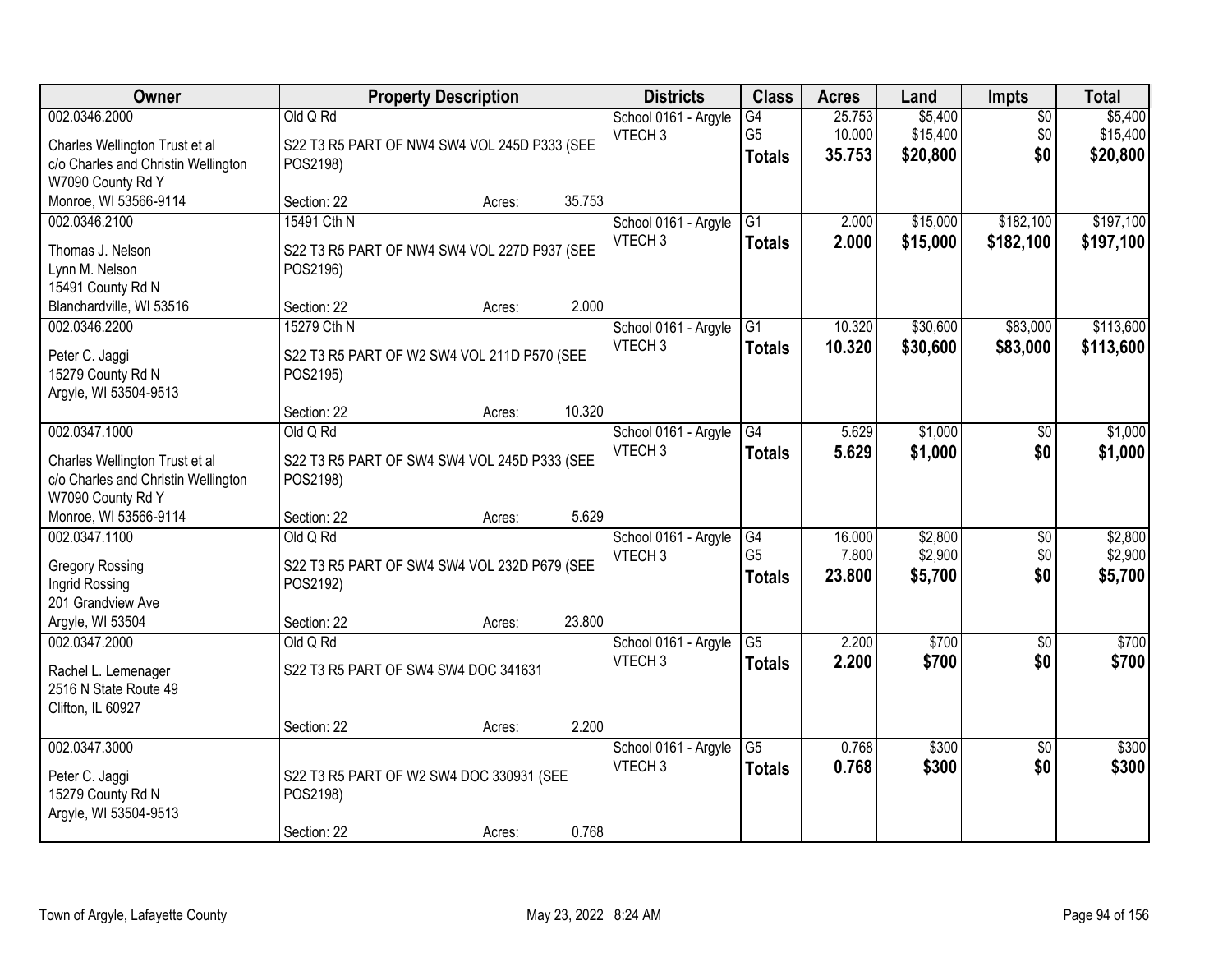| Owner                               |                                                | <b>Property Description</b> |        | <b>Districts</b>     | <b>Class</b>         | <b>Acres</b> | Land     | <b>Impts</b>    | <b>Total</b> |
|-------------------------------------|------------------------------------------------|-----------------------------|--------|----------------------|----------------------|--------------|----------|-----------------|--------------|
| 002.0348.0000                       | Old Q Rd                                       |                             |        | School 0161 - Argyle | $\overline{G4}$      | 35.000       | \$8,300  | $\overline{50}$ | \$8,300      |
| Charles Wellington Trust et al      | S22 T3 R5 PART OF SE4 SW4 VOL 245D P333 (SEE   |                             |        | VTECH <sub>3</sub>   | G <sub>5</sub>       | 2.150        | \$900    | \$0             | \$900        |
| c/o Charles and Christin Wellington | POS2198)                                       |                             |        |                      | <b>Totals</b>        | 37.150       | \$9,200  | \$0             | \$9,200      |
| W7090 County Rd Y                   |                                                |                             |        |                      |                      |              |          |                 |              |
| Monroe, WI 53566-9114               | Section: 22                                    | Acres:                      | 37.150 |                      |                      |              |          |                 |              |
| 002.0348.1000                       | Old Q Rd                                       |                             |        | School 0161 - Argyle | $\overline{G5}$      | 0.300        | \$100    | $\overline{50}$ | \$100        |
|                                     |                                                |                             |        | VTECH <sub>3</sub>   | <b>Totals</b>        | 0.300        | \$100    | \$0             | \$100        |
| <b>Gregory Rossing</b>              | S22 T3 R5 PART OF SE4 SW4 W OF ROAD VOL 232D   |                             |        |                      |                      |              |          |                 |              |
| Ingrid Rossing<br>201 Grandview Ave | P679 (SEE POS2192)                             |                             |        |                      |                      |              |          |                 |              |
| Argyle, WI 53504                    | Section: 22                                    | Acres:                      | 0.300  |                      |                      |              |          |                 |              |
| 002.0348.2000                       |                                                |                             |        | School 0161 - Argyle | G5                   | 2.200        | \$900    | \$0             | \$900        |
|                                     |                                                |                             |        | VTECH <sub>3</sub>   |                      |              | \$900    | \$0             | \$900        |
| John R. Emery Jr                    | S22 T3 R5 PART OF SE4 SW4 SOUTH & EAST OF      |                             |        |                      | <b>Totals</b>        | 2.200        |          |                 |              |
| Ann M. Emery                        | RIVER VOL 214D P964                            |                             |        |                      |                      |              |          |                 |              |
| 15785 Valley Rd                     |                                                |                             |        |                      |                      |              |          |                 |              |
| Argyle, WI 53504                    | Section: 22                                    | Acres:                      | 2.200  |                      |                      |              |          |                 |              |
| 002.0349.0000                       |                                                |                             |        | School 0161 - Argyle | 5M                   | 16.500       | \$22,400 | \$0             | \$22,400     |
| Emery Farms, Inc                    | NE4 SE4 & E2 NW4 SE4 EXC ALL THAT PORTION      |                             |        | VTECH <sub>3</sub>   | G4                   | 6.000        | \$1,400  | \$0             | \$1,400      |
| C/O John Emery                      | LYING NORTHWEST OF PECATONICA RIVER & ALSO     |                             |        |                      | G <sub>5</sub>       | 11.000       | \$16,200 | \$0             | \$16,200     |
| 15785 Valley Rd                     | INCLUDING ALL THAT PART OF S2 SE4 DESCR AS     |                             |        |                      | <b>Totals</b>        | 33.500       | \$40,000 | \$0             | \$40,000     |
| Argyle, WI 53504-9727               | Section: 22                                    | Acres:                      | 33.500 |                      |                      |              |          |                 |              |
| 002.0350.1000                       |                                                |                             |        | School 0161 - Argyle | G4                   | 3.000        | \$700    | \$0             | \$700        |
|                                     |                                                |                             |        | VTECH <sub>3</sub>   | G <sub>5</sub>       | 2.460        | \$1,500  | \$0             | \$1,500      |
| Charles Wellington Trust et al      | S22 T3 R5 PART OF E2 NW4 SE4 W OF RIVER VOL    |                             |        |                      | <b>Totals</b>        | 5.460        | \$2,200  | \$0             | \$2,200      |
| c/o Charles and Christin Wellington | 245D P333 (SEE POS2198 & POS2199)              |                             |        |                      |                      |              |          |                 |              |
| W7090 County Rd Y                   |                                                |                             |        |                      |                      |              |          |                 |              |
| Monroe, WI 53566-9114               | Section: 22                                    | Acres:                      | 5.460  |                      |                      |              |          |                 |              |
| 002.0350.2000                       |                                                |                             |        | School 0161 - Argyle | G4<br>G <sub>5</sub> | 12.510       | \$3,000  | $\sqrt{$0}$     | \$3,000      |
| Charles Wellington Trust et al      | S22 T3 R5 PART OF W2 NW4 SE4 VOL 245D P333     |                             |        | VTECH <sub>3</sub>   |                      | 4.000        | \$1,600  | \$0             | \$1,600      |
| c/o Charles and Christin Wellington | (SEE POS2198 & POS2199)                        |                             |        |                      | <b>Totals</b>        | 16.510       | \$4,600  | \$0             | \$4,600      |
| W7090 County Rd Y                   |                                                |                             |        |                      |                      |              |          |                 |              |
| Monroe, WI 53566-9114               | Section: 22                                    | Acres:                      | 16.510 |                      |                      |              |          |                 |              |
| 002.0351.1000                       |                                                |                             |        | School 0161 - Argyle | G4                   | 6.290        | \$1,500  | $\overline{50}$ | \$1,500      |
| Charles Wellington Trust et al      | S22 T3 R5 PART SW4 SE4 N & W OF RIVER VOL 245D |                             |        | VTECH <sub>3</sub>   | G <sub>5</sub>       | 4.000        | \$1,600  | \$0             | \$1,600      |
| c/o Charles and Christin Wellington | P333 (SEE POS2194 & POS2198)                   |                             |        |                      | <b>Totals</b>        | 10.290       | \$3,100  | \$0             | \$3,100      |
| W7090 County Rd Y                   |                                                |                             |        |                      |                      |              |          |                 |              |
| Monroe, WI 53566-9114               | Section: 22                                    | Acres:                      | 10.290 |                      |                      |              |          |                 |              |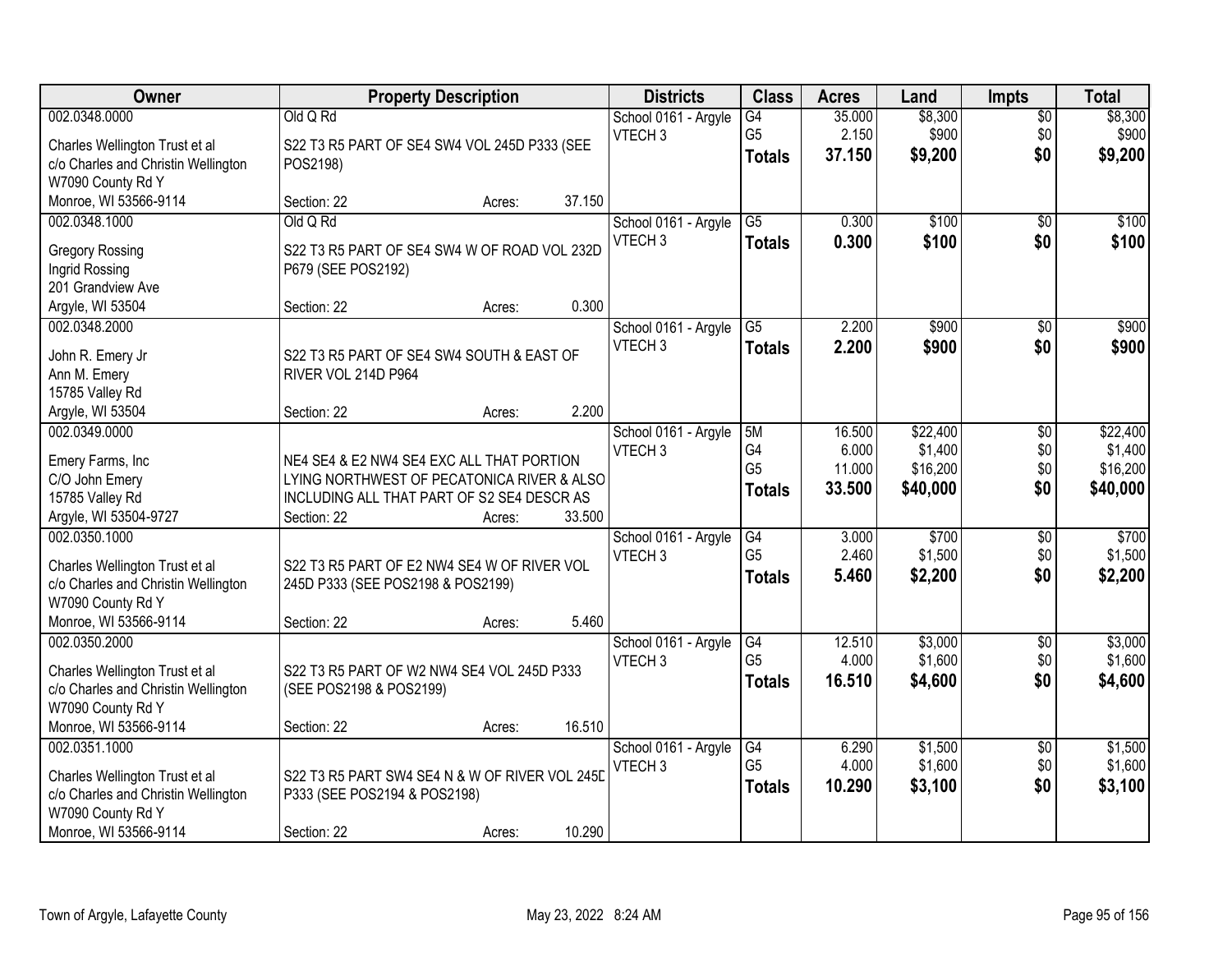| Owner                                     | <b>Property Description</b>                  |        |        | <b>Districts</b>     | <b>Class</b>   | <b>Acres</b> | Land     | <b>Impts</b>    | <b>Total</b> |
|-------------------------------------------|----------------------------------------------|--------|--------|----------------------|----------------|--------------|----------|-----------------|--------------|
| 002.0351.2000                             |                                              |        |        | School 0161 - Argyle | 5M             | 8.000        | \$10,800 | $\overline{30}$ | \$10,800     |
| Steven D. Rossing                         | S22 T3 R5 PART OF SW4 SE4 VOL 211D P732 EXC  |        |        | VTECH <sub>3</sub>   | <b>Totals</b>  | 8.000        | \$10,800 | \$0             | \$10,800     |
| 218 First Ave                             | ALL THAT PART OF S2 SE4 LYING NORTH OF       |        |        |                      |                |              |          |                 |              |
| New Glarus, WI 53574                      | FENCE AS DESCR IN DOC 362811                 |        |        |                      |                |              |          |                 |              |
|                                           | Section: 22                                  | Acres: | 8.000  |                      |                |              |          |                 |              |
| 002.0351.3000                             | 14969 Valley Rd                              |        |        | School 0161 - Argyle | G1             | 3.000        | \$18,000 | \$171,000       | \$189,000    |
|                                           |                                              |        |        | VTECH <sub>3</sub>   | G <sub>5</sub> | 19.000       | \$32,300 | \$0             | \$32,300     |
| David E. Jacobson<br>Leardith A. Jacobson | S22 T3 R5 PART OF SW4 SE4 VOL 243D P37 14969 |        |        |                      | <b>Totals</b>  | 22.000       | \$50,300 | \$171,000       | \$221,300    |
| 14969 Valley Rd                           | VALLEY ROAD (SEE POS2194 & POS2197)          |        |        |                      |                |              |          |                 |              |
| Argyle, WI 53504                          | Section: 22                                  | Acres: | 22.000 |                      |                |              |          |                 |              |
| 002.0352.0000                             | 14965 Valley Rd                              |        |        | School 0161 - Argyle | 5M             | 27.000       | \$36,500 | \$0             | \$36,500     |
|                                           |                                              |        |        | VTECH <sub>3</sub>   | G <sub>1</sub> | 3.000        | \$18,000 | \$100,000       | \$118,000    |
| Steven D. Rossing                         | S22 T3 R5 PART OF SE4 SE4 VOL 211D P732 EXC  |        |        |                      | <b>Totals</b>  | 30,000       | \$54,500 | \$100,000       | \$154,500    |
| 218 First Ave                             | ALL THAT PART OF S2 SE4 LYING NORTH OF       |        |        |                      |                |              |          |                 |              |
| New Glarus, WI 53574                      | FENCE AS DESCR IN DOC 362811                 |        |        |                      |                |              |          |                 |              |
|                                           | Section: 22                                  | Acres: | 30.000 |                      |                |              |          |                 |              |
| 002.0352.1000                             |                                              |        |        | School 0161 - Argyle | G5             | 10.000       | \$17,000 | $\sqrt[6]{}$    | \$17,000     |
| David E. Jacobson                         | S22 T3 R5 PART OF SE4 SE4 VOL 243D P37 (SEE  |        |        | VTECH <sub>3</sub>   | <b>Totals</b>  | 10.000       | \$17,000 | \$0             | \$17,000     |
| Leardith A. Jacobson                      | POS2194 & POS2197)                           |        |        |                      |                |              |          |                 |              |
| 14969 Valley Rd                           |                                              |        |        |                      |                |              |          |                 |              |
| Argyle, WI 53504                          | Section: 22                                  | Acres: | 10.000 |                      |                |              |          |                 |              |
| 002.0353.1000                             | 15971 Sth 78                                 |        |        | School 0161 - Argyle | G4             | 2.690        | \$600    | $\overline{50}$ | \$600        |
| Daniel C. Emberson                        | LOT 1 CSM 812                                |        |        | VTECH <sub>3</sub>   | G7             | 3.000        | \$28,500 | \$62,600        | \$91,100     |
| Kayla A. Nikula                           |                                              |        |        |                      | <b>Totals</b>  | 5.690        | \$29,100 | \$62,600        | \$91,700     |
| N9245 State Rd 78                         |                                              |        |        |                      |                |              |          |                 |              |
| Blanchardville, WI 53516                  | Section: 23                                  | Acres: | 5.690  |                      |                |              |          |                 |              |
| 002.0353.2000                             | Sth 78                                       |        |        | School 0161 - Argyle | G4             | 18.310       | \$3,600  | $\sqrt{$0}$     | \$3,600      |
|                                           |                                              |        |        | VTECH <sub>3</sub>   | G <sub>5</sub> | 16.000       | \$25,600 | \$0             | \$25,600     |
| Kpe, LLC                                  | NE4 NE4 EXC CSM 812                          |        |        |                      | <b>Totals</b>  | 34.310       | \$29,200 | \$0             | \$29,200     |
| C/O Kenneth Emberson                      |                                              |        |        |                      |                |              |          |                 |              |
| 15971 State Rd 78                         |                                              |        |        |                      |                |              |          |                 |              |
| Argyle, WI 53504-9723                     | Section: 23                                  | Acres: | 34.310 |                      |                |              |          |                 |              |
| 002.0354.0000                             |                                              |        |        | School 0161 - Argyle | G4             | 32.000       | \$6,600  | $\overline{30}$ | \$6,600      |
| Kpe, LLC                                  | S23 T3 R5 NW4 NE4 DOC 333872                 |        |        | VTECH <sub>3</sub>   | G <sub>5</sub> | 8.000        | \$13,600 | \$0             | \$13,600     |
| C/O Kenneth Emberson                      |                                              |        |        |                      | <b>Totals</b>  | 40.000       | \$20,200 | \$0             | \$20,200     |
| 15971 State Rd 78                         |                                              |        |        |                      |                |              |          |                 |              |
| Argyle, WI 53504-9723                     | Section: 23                                  | Acres: | 40.000 |                      |                |              |          |                 |              |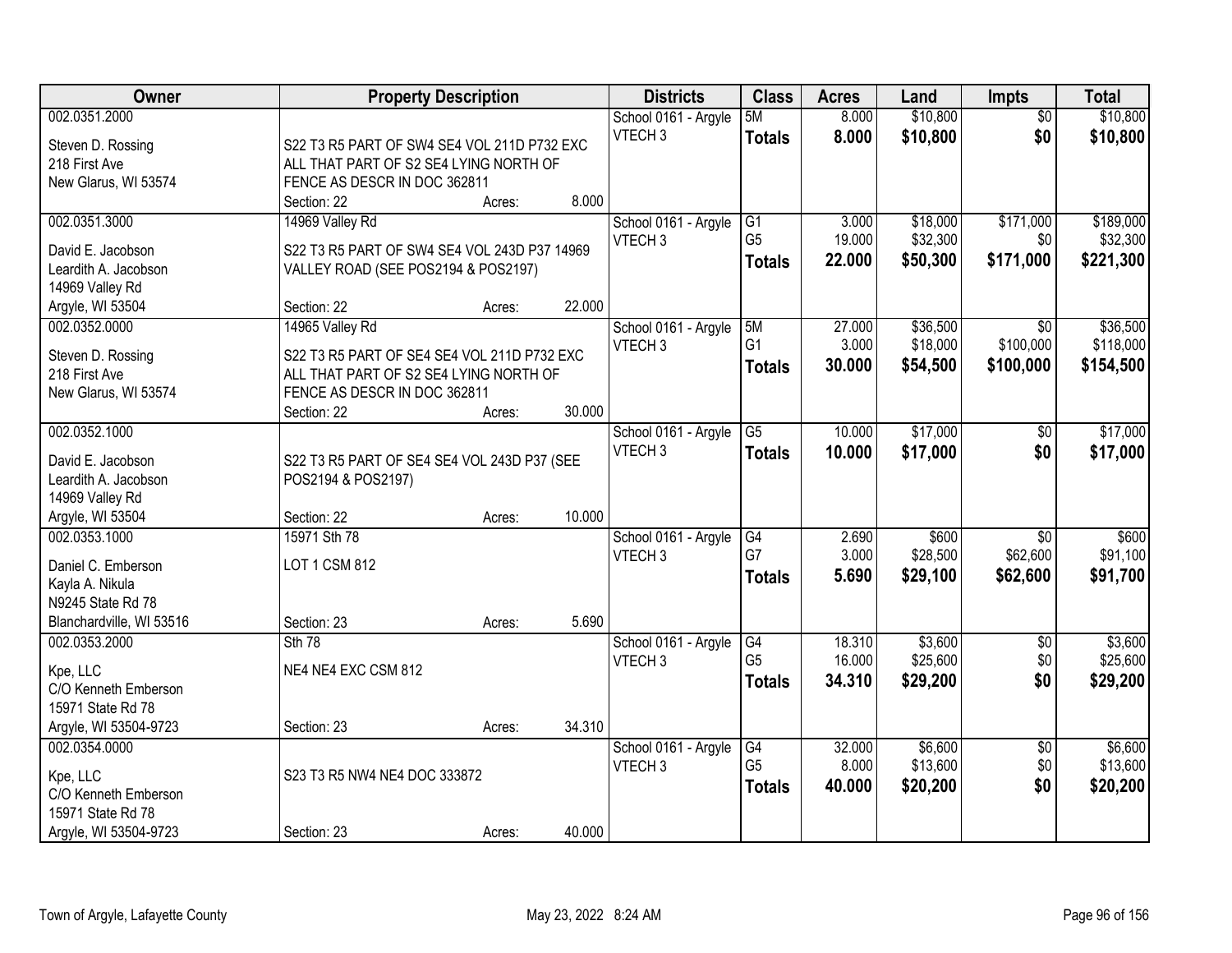| <b>Owner</b>                             | <b>Property Description</b>                  |                  | <b>Districts</b>     | <b>Class</b>    | <b>Acres</b> | Land     | <b>Impts</b>    | <b>Total</b> |
|------------------------------------------|----------------------------------------------|------------------|----------------------|-----------------|--------------|----------|-----------------|--------------|
| 002.0355.0000                            |                                              |                  | School 0161 - Argyle | G4              | 34.000       | \$6,800  | $\overline{50}$ | \$6,800      |
| Kpe, LLC                                 | S23 T3 R5 SW4 NE4 DOC 333872                 |                  | VTECH <sub>3</sub>   | G <sub>5</sub>  | 6.000        | \$10,200 | \$0             | \$10,200     |
| C/O Kenneth Emberson                     |                                              |                  |                      | <b>Totals</b>   | 40.000       | \$17,000 | \$0             | \$17,000     |
| 15971 State Rd 78                        |                                              |                  |                      |                 |              |          |                 |              |
| Argyle, WI 53504-9723                    | Section: 23                                  | 40.000<br>Acres: |                      |                 |              |          |                 |              |
| 002.0356.0000                            | State Highway 78                             |                  | School 0161 - Argyle | G4              | 34.000       | \$8,100  | \$0             | \$8,100      |
| Kpe, LLC                                 | S23 T3 R5 SE4 NE4 DOC 333872                 |                  | VTECH <sub>3</sub>   | G <sub>5</sub>  | 6.000        | \$7,000  | \$0             | \$7,000      |
| C/O Kenneth Emberson                     |                                              |                  |                      | <b>Totals</b>   | 40.000       | \$15,100 | \$0             | \$15,100     |
| 15971 State Rd 78                        |                                              |                  |                      |                 |              |          |                 |              |
| Argyle, WI 53504-9723                    | Section: 23                                  | 40.000<br>Acres: |                      |                 |              |          |                 |              |
| 002.0357.0000                            | <b>Valley Rd</b>                             |                  | School 0161 - Argyle | 5M              | 9.000        | \$12,200 | \$0             | \$12,200     |
|                                          |                                              |                  | VTECH <sub>3</sub>   | G4              | 31.000       | \$7,400  | \$0             | \$7,400      |
| Emery Farms, Inc                         | S23 T3 R5 NE4 NW4 VOL 164D P575              |                  |                      | <b>Totals</b>   | 40.000       | \$19,600 | \$0             | \$19,600     |
| C/O John Emery                           |                                              |                  |                      |                 |              |          |                 |              |
| 15785 Valley Rd<br>Argyle, WI 53504-9727 | Section: 23                                  | 40.000<br>Acres: |                      |                 |              |          |                 |              |
| 002.0358.0000                            | <b>Valley Rd</b>                             |                  | School 0161 - Argyle | G4              | 21.000       | \$3,600  | \$0             | \$3,600      |
|                                          |                                              |                  | VTECH <sub>3</sub>   | G <sub>5</sub>  | 10.000       | \$15,400 | \$0             | \$15,400     |
| Emery Farms, Inc                         | S23 T3 R5 PART OF NW4 NW4 VOL 214D P966 (SEE |                  |                      | <b>Totals</b>   | 31.000       | \$19,000 | \$0             | \$19,000     |
| C/O John Emery                           | POS2206)                                     |                  |                      |                 |              |          |                 |              |
| 15785 Valley Rd                          |                                              |                  |                      |                 |              |          |                 |              |
| Argyle, WI 53504-9727                    | Section: 23                                  | 31.000<br>Acres: |                      |                 |              |          |                 |              |
| 002.0358.1000                            | 15815 Valley Rd                              |                  | School 0161 - Argyle | $\overline{G1}$ | 9.000        | \$32,000 | \$78,000        | \$110,000    |
| Ash K. Woolson                           | S23 T3 R5 PART OF NW4 NW4 DOC 330305 (SEE    |                  | VTECH <sub>3</sub>   | <b>Totals</b>   | 9.000        | \$32,000 | \$78,000        | \$110,000    |
| Sarah Kyrie                              | POS2203)                                     |                  |                      |                 |              |          |                 |              |
| 15815 Valley Rd                          |                                              |                  |                      |                 |              |          |                 |              |
| PO Box 96                                | Section: 23                                  | 9.000<br>Acres:  |                      |                 |              |          |                 |              |
| Argyle, WI 53504                         |                                              |                  |                      |                 |              |          |                 |              |
| 002.0359.0000                            | Valley Rd                                    |                  | School 0161 - Argyle | 5M              | 10.000       | \$13,500 | $\overline{50}$ | \$13,500     |
| Emery Farms, Inc                         | S23 T3 R5 PART OF SW4 NW4 VOL 194D P380      |                  | VTECH <sub>3</sub>   | G4              | 9.000        | \$2,100  | \$0             | \$2,100      |
| C/O John Emery                           |                                              |                  |                      | G <sub>5</sub>  | 8.400        | \$14,300 | \$0             | \$14,300     |
| 15785 Valley Rd                          |                                              |                  |                      | <b>Totals</b>   | 27.400       | \$29,900 | \$0             | \$29,900     |
| Argyle, WI 53504-9727                    | Section: 23                                  | 27.400<br>Acres: |                      |                 |              |          |                 |              |
| 002.0359.1000                            | 15785 Valley Rd                              |                  | School 0161 - Argyle | $\overline{G1}$ | 4.000        | \$21,000 | \$205,300       | \$226,300    |
| John R. Emery Jr                         | S23 T3 R5 PART OF SW4 NW4 DOC 336924 (SEE    |                  | VTECH <sub>3</sub>   | G4              | 8.600        | \$1,500  | \$0             | \$1,500      |
| Ann M. Emery                             | POS2202)                                     |                  |                      | <b>Totals</b>   | 12.600       | \$22,500 | \$205,300       | \$227,800    |
| 15785 Valley Rd                          |                                              |                  |                      |                 |              |          |                 |              |
| Argyle, WI 53504                         | Section: 23                                  | 12.600<br>Acres: |                      |                 |              |          |                 |              |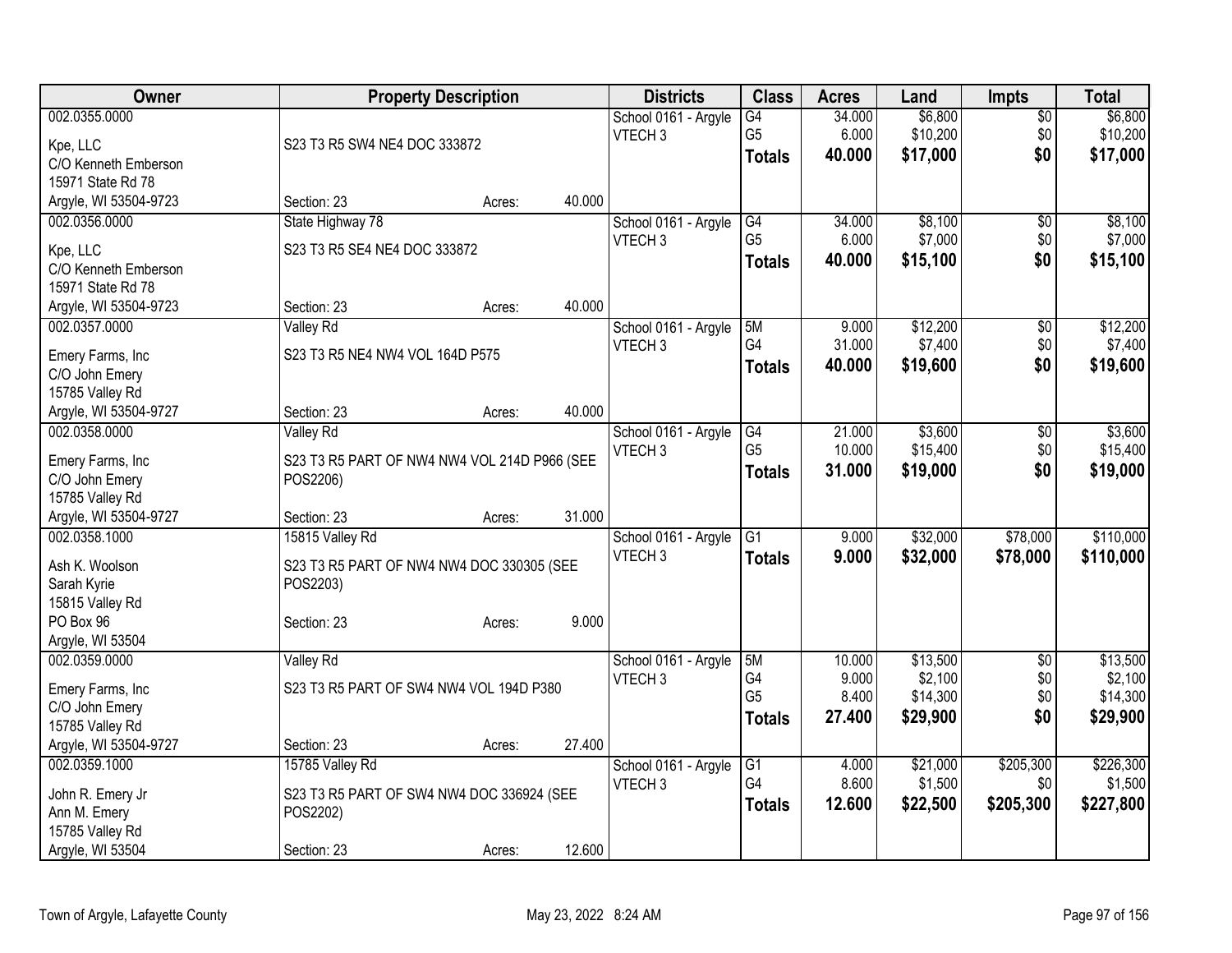| Owner                           |                                               | <b>Property Description</b> |        | <b>Districts</b>     | <b>Class</b>    | <b>Acres</b> | Land     | <b>Impts</b>    | <b>Total</b> |
|---------------------------------|-----------------------------------------------|-----------------------------|--------|----------------------|-----------------|--------------|----------|-----------------|--------------|
| 002.0360.0000                   | <b>Valley Rd</b>                              |                             |        | School 0161 - Argyle | $\overline{G4}$ | 32.000       | \$5,500  | $\overline{50}$ | \$5,500      |
| John R. Emery Jr                | S23 T3 R5 SE4 NW4 VOL 214D P963 (SEE POS2205) |                             |        | VTECH <sub>3</sub>   | G <sub>5</sub>  | 8.000        | \$3,200  | \$0             | \$3,200      |
| Ann M. Emery                    |                                               |                             |        |                      | <b>Totals</b>   | 40.000       | \$8,700  | \$0             | \$8,700      |
| 15785 Valley Rd                 |                                               |                             |        |                      |                 |              |          |                 |              |
| Argyle, WI 53504                | Section: 23                                   | Acres:                      | 40.000 |                      |                 |              |          |                 |              |
| 002.0361.0000                   | Valley Rd                                     |                             |        | School 0161 - Argyle | G4              | 10.000       | \$2,400  | $\overline{50}$ | \$2,400      |
|                                 |                                               |                             |        | VTECH <sub>3</sub>   | G <sub>5</sub>  | 10.000       | \$17,000 | \$0             | \$17,000     |
| John R. Emery Jr                | LOT 1 CSM 386 N2 NE4 SW4 VOL 238D P467 (SEE   |                             |        |                      | <b>Totals</b>   | 20.000       | \$19,400 | \$0             | \$19,400     |
| Ann M. Emery<br>15785 Valley Rd | POS2205)                                      |                             |        |                      |                 |              |          |                 |              |
| Argyle, WI 53504                | Section: 23                                   | Acres:                      | 20.000 |                      |                 |              |          |                 |              |
| 002.0361.1000                   | Valley Rd                                     |                             |        | School 0161 - Argyle | G4              | 7.000        | \$1,700  | \$0             | \$1,700      |
|                                 |                                               |                             |        | VTECH <sub>3</sub>   | G <sub>5</sub>  | 13.000       | \$21,400 | \$0             | \$21,400     |
| Bradley V. Ostby                | LOT 1 CSM #361 PART OF NE4 SW4 VOL 230D P48   |                             |        |                      | <b>Totals</b>   | 20.000       | \$23,100 | \$0             | \$23,100     |
| Bernadette M. Ostby             | (SEE POS2205)                                 |                             |        |                      |                 |              |          |                 |              |
| 117 S State St                  |                                               |                             |        |                      |                 |              |          |                 |              |
| Argyle, WI 53504                | Section: 23                                   | Acres:                      | 20.000 |                      |                 |              |          |                 |              |
| 002.0362.0000                   | 15389 Valley Rd                               |                             |        | School 0161 - Argyle | 5M              | 0.500        | \$700    | \$0             | \$700        |
| Emery Farms, Inc                | NW4 SW4                                       |                             |        | VTECH <sub>3</sub>   | G4              | 29.500       | \$7,000  | \$0             | \$7,000      |
| C/O John Emery                  |                                               |                             |        |                      | G <sub>5</sub>  | 7.000        | \$10,300 | \$0             | \$10,300     |
| 15785 Valley Rd                 |                                               |                             |        |                      | G7              | 3.000        | \$28,500 | \$60,200        | \$88,700     |
| Argyle, WI 53504-9727           | Section: 23                                   | Acres:                      | 40.000 |                      | <b>Totals</b>   | 40.000       | \$46,500 | \$60,200        | \$106,700    |
| 002.0363.0000                   | <b>Valley Rd</b>                              |                             |        | School 0161 - Argyle | 5M              | 18.000       | \$24,300 | \$0             | \$24,300     |
| Richard D. Demario              | S23 T3 R5 SW4 SW4 VOL 179D P439               |                             |        | VTECH <sub>3</sub>   | G4              | 21.000       | \$4,500  | \$0             | \$4,500      |
| Lillian K. Demario              |                                               |                             |        |                      | G <sub>5</sub>  | 1.000        | \$100    | \$0             | \$100        |
| 14896 Valley Rd                 |                                               |                             |        |                      | <b>Totals</b>   | 40.000       | \$28,900 | \$0             | \$28,900     |
| Argyle, WI 53504                | Section: 23                                   | Acres:                      | 40.000 |                      |                 |              |          |                 |              |
| 002.0364.0000                   | Valley Rd                                     |                             |        | School 0161 - Argyle | 5M              | 10.000       | \$13,500 | $\overline{50}$ | \$13,500     |
|                                 |                                               |                             |        | VTECH <sub>3</sub>   | G4              | 29.000       | \$5,000  | \$0             | \$5,000      |
| Richard D. Demario              | S23 T3 R5 SE4 SW4 VOL 179D P439               |                             |        |                      | G <sub>5</sub>  | 1.000        | \$100    | \$0             | \$100        |
| Lillian K. Demario              |                                               |                             |        |                      | <b>Totals</b>   | 40.000       | \$18,600 | \$0             | \$18,600     |
| 14896 Valley Rd                 |                                               |                             |        |                      |                 |              |          |                 |              |
| Argyle, WI 53504                | Section: 23                                   | Acres:                      | 40.000 |                      |                 |              |          |                 |              |
| 002.0365.1000                   | State Highway 78                              |                             |        | School 0161 - Argyle | G4              | 22.000       | \$4,500  | $\overline{60}$ | \$4,500      |
| Linda L. Willborn               | S23 T3 R5 NE4 SE4 EXC N & W OF HWY & EXC S40  |                             |        | VTECH <sub>3</sub>   | G <sub>5</sub>  | 8.250        | \$12,200 | \$0             | \$12,200     |
| 15592 State Rd 78               | RDS OF W30 RDS VOL 209D P03                   |                             |        |                      | <b>Totals</b>   | 30.250       | \$16,700 | \$0             | \$16,700     |
| Argyle, WI 53504                |                                               |                             |        |                      |                 |              |          |                 |              |
|                                 | Section: 23                                   | Acres:                      | 30.250 |                      |                 |              |          |                 |              |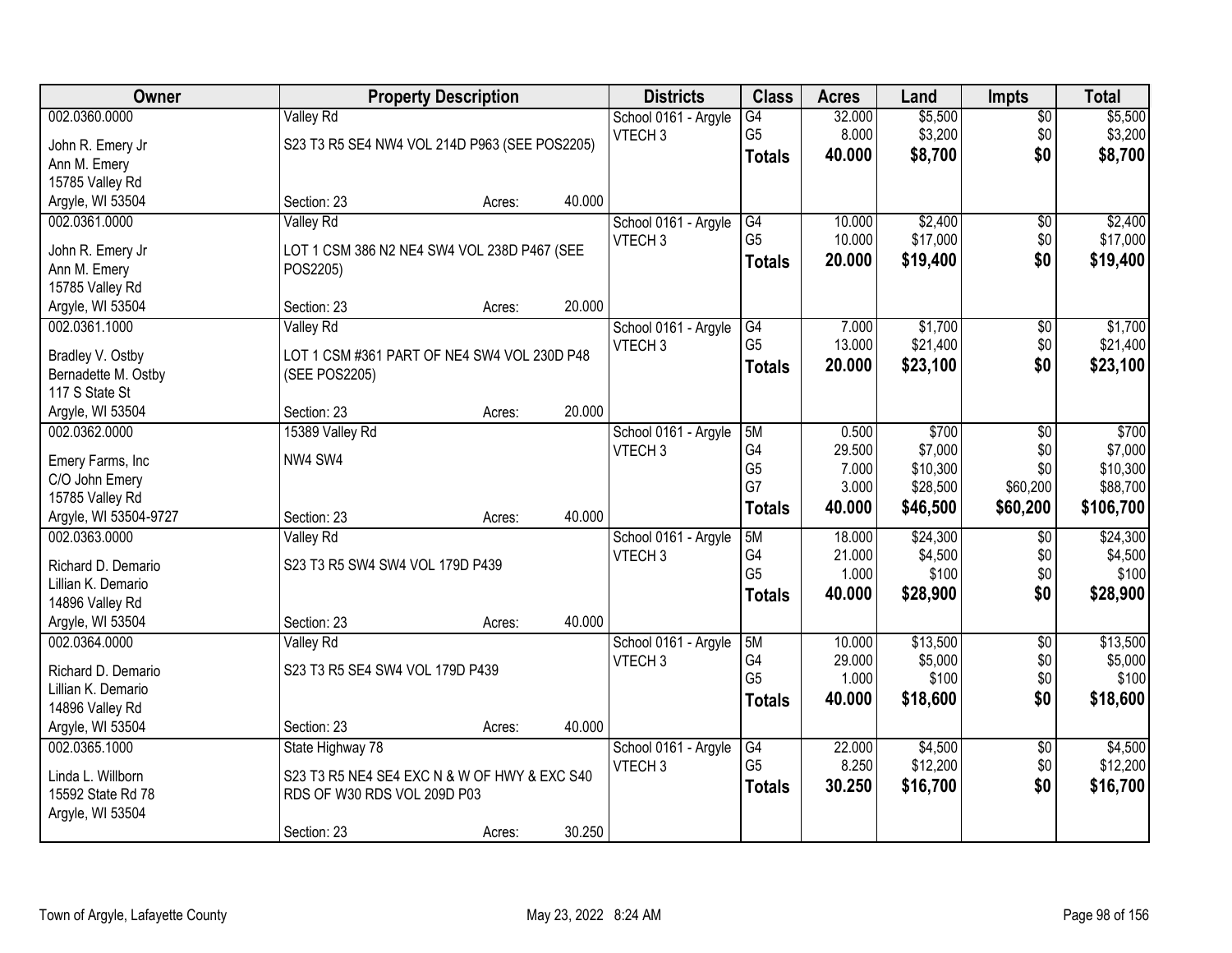| Owner                                    |                                                     | <b>Property Description</b> |        | <b>Districts</b>     | <b>Class</b>           | <b>Acres</b>    | Land               | <b>Impts</b>    | <b>Total</b>        |
|------------------------------------------|-----------------------------------------------------|-----------------------------|--------|----------------------|------------------------|-----------------|--------------------|-----------------|---------------------|
| 002.0365.2000                            | State Highway 78                                    |                             |        | School 0161 - Argyle | $\overline{X4}$        | 1.250           | $\overline{50}$    | $\overline{50}$ | \$0                 |
| St Josephs Calvary Cemetery<br>PO Box 72 | S23 T3 R5 PART OF NE4 SE4 VOL 51D P381              |                             |        | VTECH <sub>3</sub>   | <b>Totals</b>          | 1.250           | \$0                | \$0             | \$0                 |
| Argyle, WI 53504                         |                                                     |                             |        |                      |                        |                 |                    |                 |                     |
|                                          | Section: 23                                         | Acres:                      | 1.250  |                      |                        |                 |                    |                 |                     |
| 002.0365.3000                            | State Highway 78                                    |                             |        | School 0161 - Argyle | $\overline{X4}$        | 1.000           | $\overline{50}$    | $\overline{50}$ | \$0                 |
| St Josephs Calvary Cemetery<br>PO Box 72 | S23 T3 R5 PART OF NE4 SE4 VOL 88D P280              |                             |        | VTECH <sub>3</sub>   | <b>Totals</b>          | 1.000           | \$0                | \$0             | \$0                 |
| Argyle, WI 53504                         | Section: 23                                         |                             | 1.000  |                      |                        |                 |                    |                 |                     |
| 002.0365.4000                            | State Highway 78                                    | Acres:                      |        | School 0161 - Argyle | X4                     | 10.000          | $\overline{50}$    | $\overline{50}$ | $\overline{30}$     |
|                                          |                                                     |                             |        | VTECH <sub>3</sub>   |                        | 10,000          | \$0                | \$0             | \$0                 |
| Woodlawn Cemetery                        | S23 T3 R5 PART OF N2 SE4 VOLS 51D P109 & 85D        |                             |        |                      | <b>Totals</b>          |                 |                    |                 |                     |
| Unknown                                  | P254                                                |                             |        |                      |                        |                 |                    |                 |                     |
| Unknown, WI 00000                        |                                                     |                             |        |                      |                        |                 |                    |                 |                     |
|                                          | Section: 23                                         | Acres:                      | 10.000 |                      |                        |                 |                    |                 |                     |
| 002.0366.0000                            | State Highway 78                                    |                             |        | School 0161 - Argyle | G4<br>G <sub>5</sub>   | 29.000<br>2.000 | \$6,900<br>\$3,400 | \$0             | \$6,900             |
| Linda L. Willborn                        | S23 T3 R5 PART OF NW4 SE4 VOL 209D P997 (SEE        |                             |        | VTECH <sub>3</sub>   |                        | 31.000          | \$10,300           | \$0<br>\$0      | \$3,400<br>\$10,300 |
| 15592 State Rd 78                        | POS2201)                                            |                             |        |                      | <b>Totals</b>          |                 |                    |                 |                     |
| Argyle, WI 53504                         |                                                     |                             |        |                      |                        |                 |                    |                 |                     |
|                                          | Section: 23                                         | Acres:                      | 31.000 |                      |                        |                 |                    |                 |                     |
| 002.0366.1000                            | 15411 Sth 78                                        |                             |        | School 0161 - Argyle | $\overline{G1}$        | 6.500           | \$25,800           | \$31,900        | \$57,700            |
| Dennis W. Mason                          | S23 T3 R5 PART OF NW4 SE4 VOL 226D P11 (SEE         |                             |        | VTECH <sub>3</sub>   | <b>Totals</b>          | 6.500           | \$25,800           | \$31,900        | \$57,700            |
| 15411 State Rd 78                        | POS2201)                                            |                             |        |                      |                        |                 |                    |                 |                     |
| Argyle, WI 53504                         |                                                     |                             |        |                      |                        |                 |                    |                 |                     |
|                                          | Section: 23                                         | Acres:                      | 6.500  |                      |                        |                 |                    |                 |                     |
| 002.0367.1000                            | <b>Hillcrest Rd</b>                                 |                             |        | School 0161 - Argyle | $\overline{\text{G5}}$ | 1.000           | $\overline{$700}$  | $\overline{50}$ | \$700               |
| Kristi A. Bruehlman et al                | THAT PART SW? SE? LYING IN THE FOLLOWING:           |                             |        | VTECH <sub>3</sub>   | <b>Totals</b>          | 1.000           | \$700              | \$0             | \$700               |
| c/o Loren J. Bruehlman                   | BEG S? COR SEC 23;N0?27'43"W 71.52';N88?44'26"E     |                             |        |                      |                        |                 |                    |                 |                     |
| 14999 Hillcrest Rd                       | 540.40' TO C/L HILLCREST RD; SLY ALG C/L OF RD:     |                             |        |                      |                        |                 |                    |                 |                     |
| Argyle, WI 53504-9729                    | Section: 23                                         | Acres:                      | 1.000  |                      |                        |                 |                    |                 |                     |
| 002.0367.2000                            | 15111 Hillcrest Rd                                  |                             |        | School 0161 - Argyle | G4                     | 22.350          | \$3,300            | $\overline{50}$ | \$3,300             |
| Brian K. Kammes                          | PART SW4 SE4 COM S4 COR SEC 23;N00.20'55"W          |                             |        | VTECH <sub>3</sub>   | G <sub>5</sub>         | 3.000           | \$300              | \$0             | \$300               |
| Rebecca L. Kammes                        | 72.04' ALG WLI SE4 SEC 23 TO POB; N88.51'06" E 540' |                             |        |                      | G7                     | 3.120           | \$29,600           | \$129,400       | \$159,000           |
| 15111 Hill Crest Rd                      | TO C/L HILLCREST RD;S21.59'43"W                     |                             |        |                      | <b>Totals</b>          | 28.470          | \$33,200           | \$129,400       | \$162,600           |
| Argyle, WI 53504                         | Section: 23                                         | Acres:                      | 28.470 |                      |                        |                 |                    |                 |                     |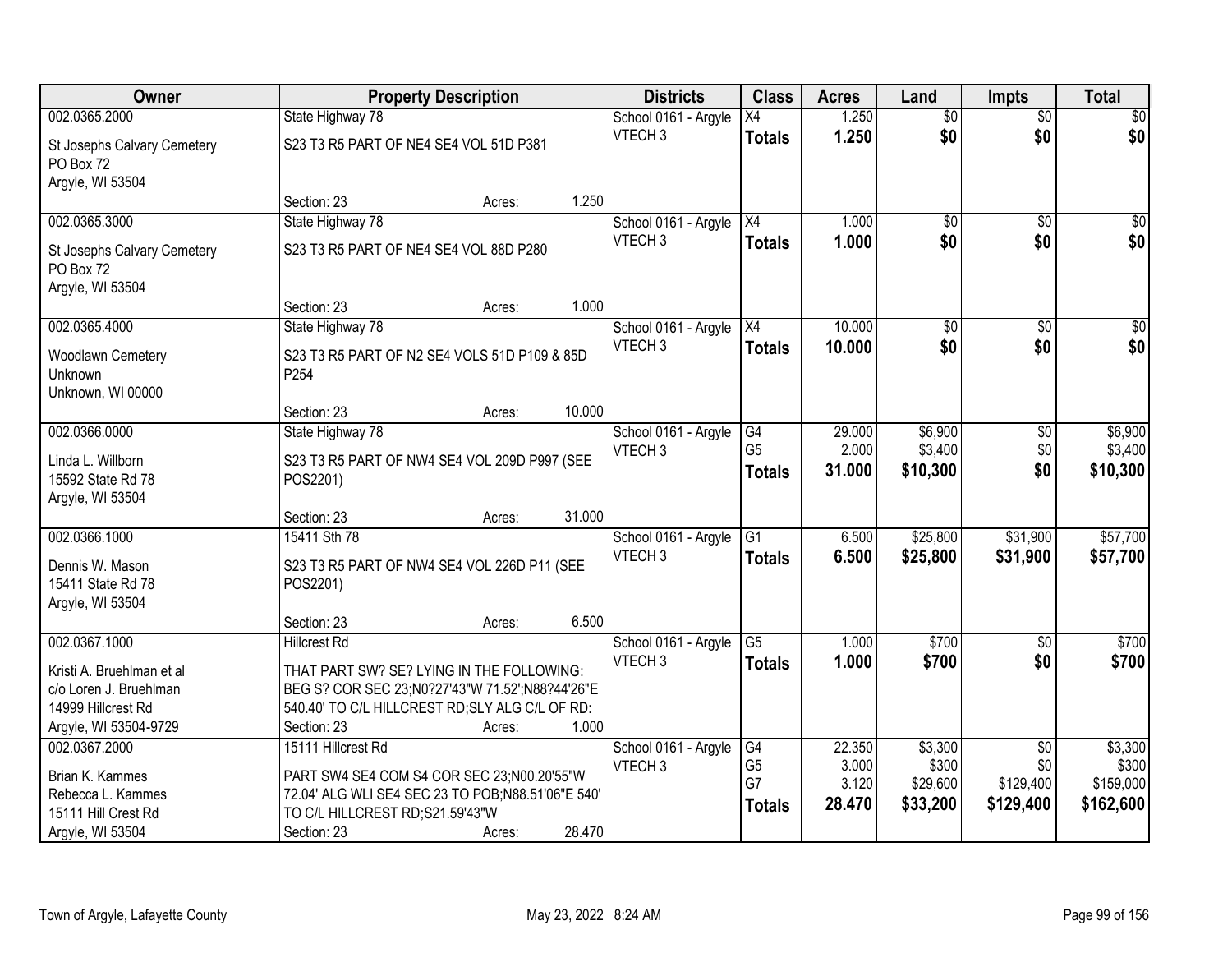|                                                                                                                                       | <b>Total</b> |
|---------------------------------------------------------------------------------------------------------------------------------------|--------------|
| 002.0368.1000<br>1.000<br>\$300<br>State Highway 78<br>$\overline{G5}$<br>$\overline{50}$<br>School 0161 - Argyle                     | \$300        |
| VTECH <sub>3</sub><br>1.000<br>\$300<br>\$0<br><b>Totals</b><br>S23 T3 R5 N 2 RDS OF SE4 SE4 VOL 219D P654<br>Linda L. Willborn       | \$300        |
| (W/EASE OVER: COM NECOR SW? SE?; WEST 14<br>15592 State Rd 78                                                                         |              |
| RDS;SOUTH 2 RDS;EAST 14 RDS;NORTH 2 RDS TO<br>Argyle, WI 53504                                                                        |              |
| 1.000<br>Section: 23<br>Acres:                                                                                                        |              |
| \$14,500<br>002.0368.3000<br>State Highway 78<br>School 0161 - Argyle<br>G4<br>79.070<br>$\overline{50}$                              | \$14,500     |
| G <sub>5</sub><br>VTECH <sub>3</sub><br>1.000<br>\$100<br>\$0                                                                         | \$100        |
| COM NECOR SEC 26, BEING POB; S00? 20'50" E 989.84<br>RBS Properties and Management, LLC<br>\$0<br>80.070<br>\$14,600<br><b>Totals</b> | \$14,600     |
| 1700 Puddledock Rd<br>ALG ELI SEC 26;S89?49'25"W 1332.45' ALG SLI N-3/4                                                               |              |
| Argyle, WI 53504<br>N? NE? SEC 26; N00?19'56"W 990.65' ALG WLI NE?<br>80.070<br>Section: 26<br>Acres:                                 |              |
| 002.0369.0000<br>\$2,800<br>School 0161 - Argyle<br>G4<br>40.000<br>$\sqrt[6]{3}$                                                     | \$2,800      |
| \$0<br>VTECH <sub>3</sub><br>\$2,800<br>40.000                                                                                        |              |
| <b>Totals</b><br>S24 T3 R5 NE4 NE4 DOC 335016<br>Anselm J Harrison Trust                                                              | \$2,800      |
| c/o Anselm J. Harrison                                                                                                                |              |
| 1700 Edgewood Rd                                                                                                                      |              |
| 40.000<br>Highland Park, IL 60035-3828<br>Section: 24<br>Acres:                                                                       |              |
| \$6,100<br>002.0370.0000<br>40.000<br>School 0161 - Argyle<br>G4<br>$\sqrt[6]{3}$                                                     | \$6,100      |
| VTECH <sub>3</sub><br>\$0<br>40.000<br>\$6,100<br><b>Totals</b><br>NW NE<br>Julie A. Ostby                                            | \$6,100      |
| Aaron R. Ostby                                                                                                                        |              |
| 1735 Cth A                                                                                                                            |              |
| 40.000<br>Argyle, WI 53504<br>Section: 24<br>Acres:                                                                                   |              |
| 40.000<br>\$6,400<br>002.0371.0000<br>G4<br>$\overline{60}$<br>School 0161 - Argyle                                                   | \$6,400      |
| VTECH <sub>3</sub><br>40.000<br>\$6,400<br>\$0<br><b>Totals</b>                                                                       | \$6,400      |
| SW <sub>NE</sub><br>Julie A. Ostby                                                                                                    |              |
| Aaron R. Ostby                                                                                                                        |              |
| 1735 Cth A<br>40.000                                                                                                                  |              |
| Argyle, WI 53504<br>Section: 24<br>Acres:<br>G4                                                                                       |              |
| \$2,800<br>002.0372.0000<br>School 0161 - Argyle<br>40.000<br>$\sqrt{6}$<br>VTECH <sub>3</sub>                                        | \$2,800      |
| \$2,800<br>\$0<br>40.000<br><b>Totals</b><br>S24 T3 R5 SE4 NE4 DOC 335016<br>Anselm J Harrison Trust                                  | \$2,800      |
| c/o Anselm J. Harrison                                                                                                                |              |
| 1700 Edgewood Rd                                                                                                                      |              |
| 40.000<br>Highland Park, IL 60035-3828<br>Section: 24<br>Acres:                                                                       |              |
| \$5,500<br>002.0373.0000<br>40.000<br>School 0161 - Argyle<br>G4<br>$\overline{30}$                                                   | \$5,500      |
| \$0<br>VTECH <sub>3</sub><br>40.000<br>\$5,500<br><b>Totals</b><br>S24 T3 R5 NE4 NW4 VOL 238D P266<br>Marilyn Flannery Trust          | \$5,500      |
| 1900 County Rd A                                                                                                                      |              |
| Argyle, WI 53504                                                                                                                      |              |
| 40.000<br>Section: 24<br>Acres:                                                                                                       |              |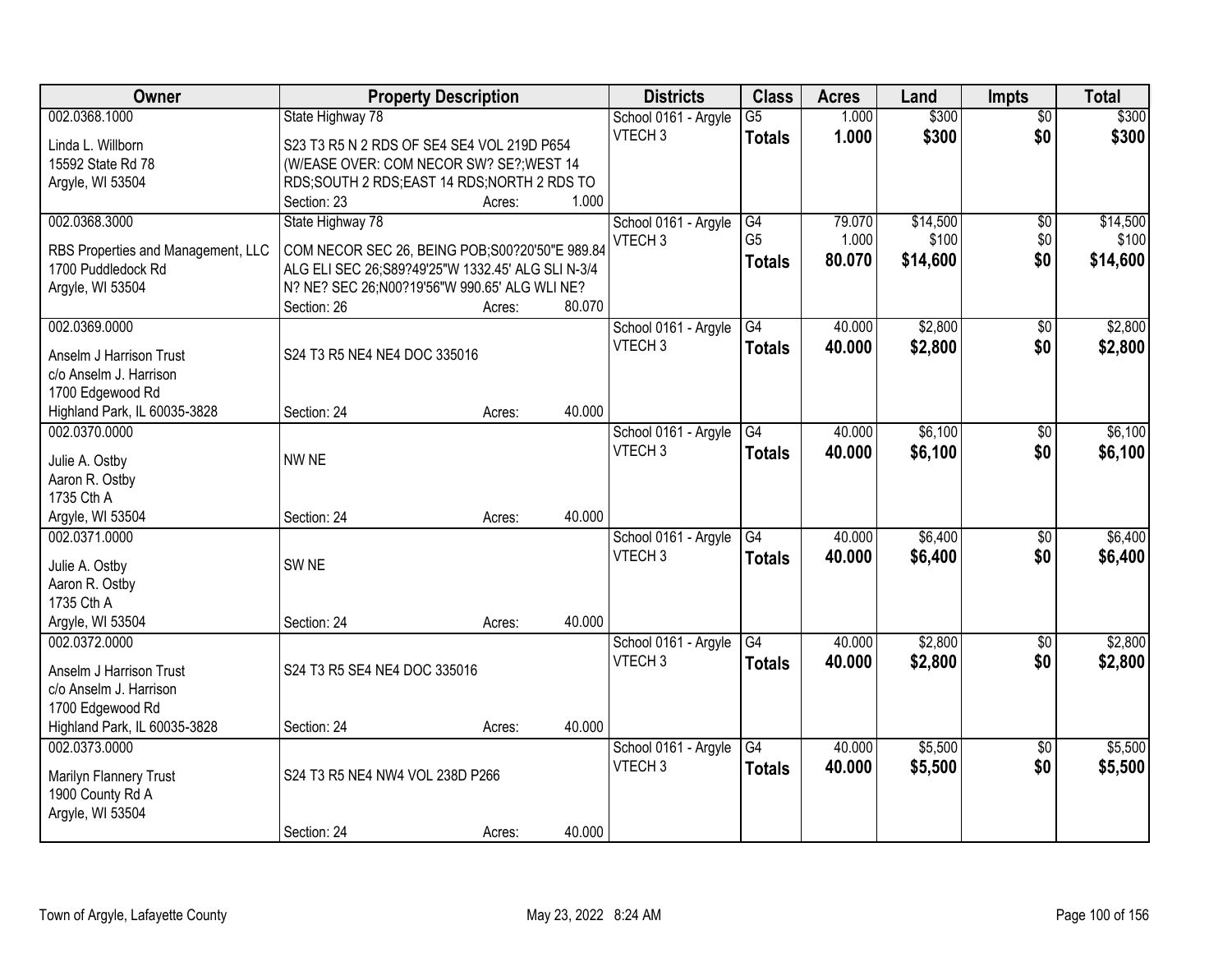| <b>Owner</b>                          |                                         | <b>Property Description</b> |        | <b>Districts</b>                           | <b>Class</b>         | <b>Acres</b>    | Land               | Impts           | <b>Total</b>        |
|---------------------------------------|-----------------------------------------|-----------------------------|--------|--------------------------------------------|----------------------|-----------------|--------------------|-----------------|---------------------|
| 002.0374.0000                         | State Highway 78                        |                             |        | School 0161 - Argyle                       | $\overline{G4}$      | 38.000          | \$8,100            | $\overline{50}$ | \$8,100             |
| Marilyn Flannery Trust                | S24 T3 R5 NW4 NW4 EXC HWY VOL 238D P266 |                             |        | VTECH <sub>3</sub>                         | G <sub>5</sub>       | 1.000           | \$100              | \$0             | \$100               |
| 1900 County Rd A                      |                                         |                             |        |                                            | <b>Totals</b>        | 39.000          | \$8,200            | \$0             | \$8,200             |
| Argyle, WI 53504                      |                                         |                             |        |                                            |                      |                 |                    |                 |                     |
|                                       | Section: 24                             | Acres:                      | 39.000 |                                            |                      |                 |                    |                 |                     |
| 002.0375.0000                         | 15782 Sth 78                            |                             |        | School 0161 - Argyle                       | G4                   | 40.000          | \$7,400            | $\overline{50}$ | \$7,400             |
| Marilyn Flannery Trust                | S24 T3 R5 SW4 NW4 (TOWER) VOL 238D P266 |                             |        | VTECH <sub>3</sub>                         | <b>Totals</b>        | 40.000          | \$7,400            | \$0             | \$7,400             |
| 1900 County Rd A                      |                                         |                             |        |                                            |                      |                 |                    |                 |                     |
| Argyle, WI 53504                      |                                         |                             |        |                                            |                      |                 |                    |                 |                     |
|                                       | Section: 24                             | Acres:                      | 40.000 |                                            |                      |                 |                    |                 |                     |
| 002.0376.0000                         | 15784 Sth 78                            |                             |        | School 0161 - Argyle<br>VTECH <sub>3</sub> | G4<br>G7             | 39.500<br>0.500 | \$4,900<br>\$4,800 | \$0<br>\$10,100 | \$4,900<br>\$14,900 |
| Marilyn Flannery Trust                | S24 T3 R5 SE4 NW4 VOL 238D P266         |                             |        |                                            | <b>Totals</b>        | 40.000          | \$9,700            | \$10,100        | \$19,800            |
| 1900 County Rd A                      |                                         |                             |        |                                            |                      |                 |                    |                 |                     |
| Argyle, WI 53504                      | Section: 24                             | Acres:                      | 40.000 |                                            |                      |                 |                    |                 |                     |
| 002.0377.0000                         |                                         |                             |        | School 0161 - Argyle                       | G4                   | 16.000          | \$3,800            | \$0             | \$3,800             |
|                                       |                                         | VTECH <sub>3</sub>          |        |                                            | G <sub>5</sub>       | 24.000          | \$40,800           | \$0             | \$40,800            |
| Linda L. Willborn                     | S24 T3 R5 NE4 SW4 VOL 209D P03          |                             |        |                                            | <b>Totals</b>        | 40.000          | \$44,600           | \$0             | \$44,600            |
| 15592 State Rd 78<br>Argyle, WI 53504 |                                         |                             |        |                                            |                      |                 |                    |                 |                     |
|                                       | Section: 24                             | Acres:                      | 40.000 |                                            |                      |                 |                    |                 |                     |
| 002.0378.0000                         | 15592 Sth 78                            |                             |        | School 0161 - Argyle                       | G4                   | 30.000          | \$7,100            | $\overline{50}$ | \$7,100             |
| Linda L. Willborn                     | S24 T3 R5 NW4 SW4 VOL 209D P03          |                             |        | VTECH <sub>3</sub>                         | G <sub>5</sub>       | 7.000           | \$11,900           | \$0             | \$11,900            |
| 15592 State Rd 78                     |                                         |                             |        |                                            | G7                   | 3.000           | \$28,500           | \$66,400        | \$94,900            |
| Argyle, WI 53504                      |                                         |                             |        |                                            | <b>Totals</b>        | 40.000          | \$47,500           | \$66,400        | \$113,900           |
|                                       | Section: 24                             | Acres:                      | 40.000 |                                            |                      |                 |                    |                 |                     |
| 002.0379.0000                         |                                         |                             |        | School 0161 - Argyle                       | 5M                   | 14.000          | \$18,900           | $\overline{50}$ | \$18,900            |
| Linda L. Willborn                     | S24 T3 R5 SW4 SW4 VOL 219D P654         |                             |        | VTECH <sub>3</sub>                         | G4                   | 18.000          | \$4,300            | \$0             | \$4,300             |
| 15592 State Rd 78                     |                                         |                             |        |                                            | G <sub>5</sub>       | 8.000<br>40.000 | \$13,600           | \$0<br>\$0      | \$13,600            |
| Argyle, WI 53504                      |                                         |                             |        |                                            | <b>Totals</b>        |                 | \$36,800           |                 | \$36,800            |
|                                       | Section: 24                             | Acres:                      | 40.000 |                                            |                      |                 |                    |                 |                     |
| 002.0380.0000                         |                                         |                             |        | School 0161 - Argyle                       | G4<br>G <sub>5</sub> | 23,000          | \$4,700            | $\overline{50}$ | \$4,700             |
| Linda L. Willborn                     | S24 T3 R5 SE4 SW4 VOL 219D P654         |                             |        | VTECH <sub>3</sub>                         |                      | 17.000          | \$28,900           | \$0<br>\$0      | \$28,900            |
| 15592 State Rd 78                     |                                         |                             |        |                                            | <b>Totals</b>        | 40.000          | \$33,600           |                 | \$33,600            |
| Argyle, WI 53504                      |                                         |                             |        |                                            |                      |                 |                    |                 |                     |
|                                       | Section: 25                             | Acres:                      | 40.000 |                                            |                      |                 |                    |                 |                     |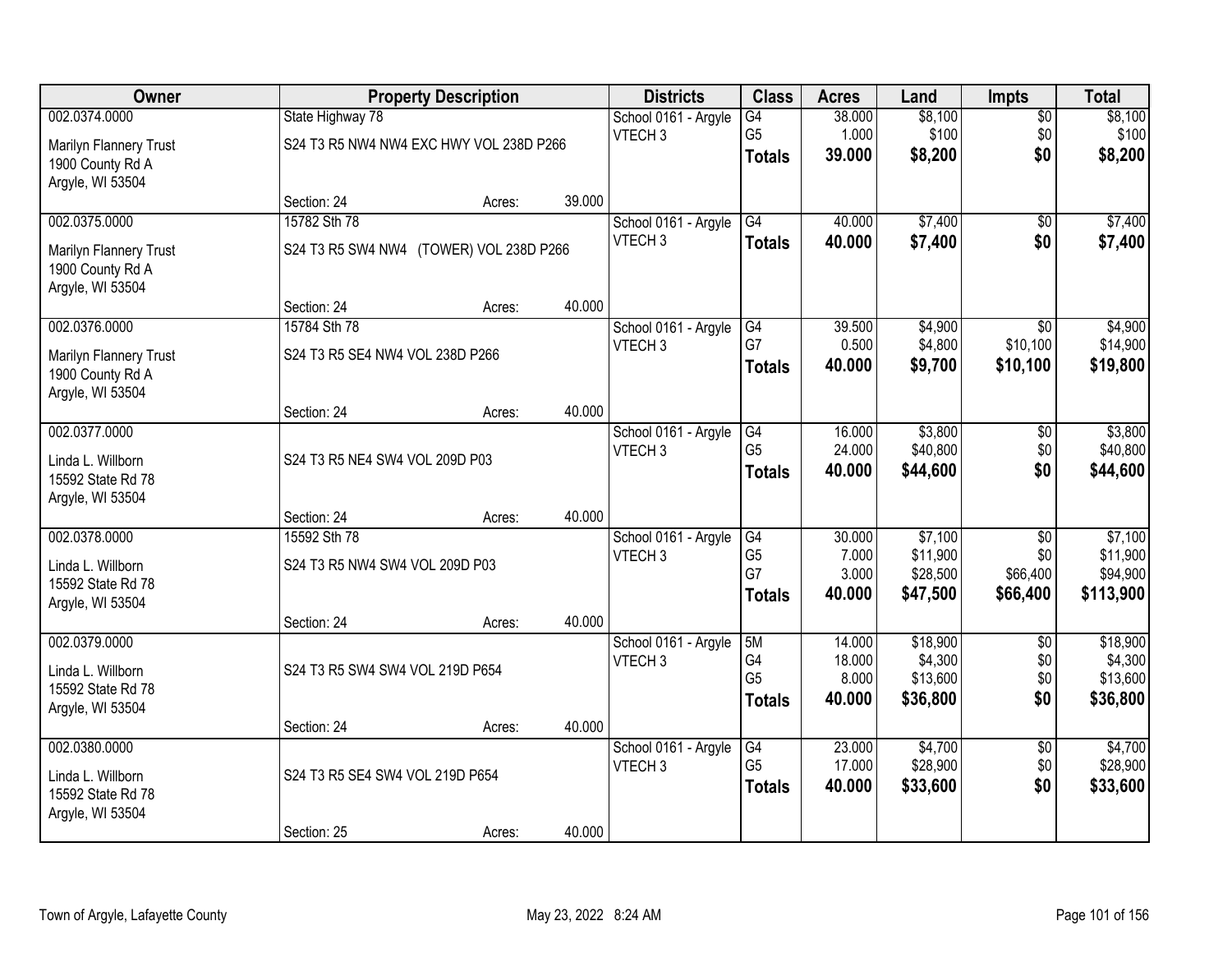| Owner                              | <b>Property Description</b>                 |        |        | <b>Districts</b>     | <b>Class</b>         | <b>Acres</b>    | Land                 | <b>Impts</b>         | <b>Total</b>           |
|------------------------------------|---------------------------------------------|--------|--------|----------------------|----------------------|-----------------|----------------------|----------------------|------------------------|
| 002.0381.0000                      |                                             |        |        | School 0161 - Argyle | $\overline{G4}$      | 40.000          | \$2,800              | $\overline{50}$      | \$2,800                |
| Dennis N. Paulson                  | NE? SE?                                     |        |        | VTECH <sub>3</sub>   | <b>Totals</b>        | 40.000          | \$2,800              | \$0                  | \$2,800                |
| Sharon A. Paulson                  |                                             |        |        |                      |                      |                 |                      |                      |                        |
| W9699 Puddledock Rd                |                                             |        |        |                      |                      |                 |                      |                      |                        |
| Argyle, WI 53504                   | Section: 24                                 | Acres: | 40.000 |                      |                      |                 |                      |                      |                        |
| 002.0382.0000                      |                                             |        |        | School 0161 - Argyle | G4                   | 12.000          | \$2,800              | \$0                  | \$2,800                |
| Linda L. Willborn                  | S24 T3 R5 NW4 SE4 VOL 209D P03              |        |        | VTECH <sub>3</sub>   | G <sub>5</sub>       | 28.000          | \$47,600             | \$0                  | \$47,600               |
| 15592 State Rd 78                  |                                             |        |        |                      | <b>Totals</b>        | 40.000          | \$50,400             | \$0                  | \$50,400               |
| Argyle, WI 53504                   |                                             |        |        |                      |                      |                 |                      |                      |                        |
|                                    | Section: 24                                 | Acres: | 40.000 |                      |                      |                 |                      |                      |                        |
| 002.0383.0000                      |                                             |        |        | School 0161 - Argyle | G4                   | 22.000          | \$5,200              | $\sqrt[6]{3}$        | \$5,200                |
| Linda L. Willborn                  | S24 T3 R5 SW4 SE4 VOL 219D P654             |        |        | VTECH <sub>3</sub>   | G <sub>5</sub>       | 18.000          | \$30,600             | \$0                  | \$30,600               |
| 15592 State Rd 78                  |                                             |        |        |                      | <b>Totals</b>        | 40.000          | \$35,800             | \$0                  | \$35,800               |
| Argyle, WI 53504                   |                                             |        |        |                      |                      |                 |                      |                      |                        |
|                                    | Section: 25                                 | Acres: | 40.000 |                      |                      |                 |                      |                      |                        |
| 002.0384.0000                      | Puddelduck Rd                               |        |        | School 0161 - Argyle | G4                   | 40.000          | \$5,600              | $\sqrt[6]{3}$        | \$5,600                |
| Alan J. Berg                       | SE? SE?                                     |        |        | VTECH <sub>3</sub>   | <b>Totals</b>        | 40.000          | \$5,600              | \$0                  | \$5,600                |
| 1694 Puddledock Rd                 |                                             |        |        |                      |                      |                 |                      |                      |                        |
| Argyle, WI 53504                   |                                             |        |        |                      |                      |                 |                      |                      |                        |
|                                    | Section: 24                                 | Acres: | 40.000 |                      |                      |                 |                      |                      |                        |
| 002.0385.0000                      | 1127 W Puddledock Rd                        |        |        | School 0161 - Argyle | G4                   | 31.300          | \$4,700              | \$0                  | \$4,700                |
| Alan J. Berg                       | NE? NE?                                     |        |        | VTECH <sub>3</sub>   | G <sub>5</sub><br>G7 | 3.000           | \$500                | \$0                  | \$500                  |
| 1694 Puddledock Rd                 |                                             |        |        |                      |                      | 5.700<br>40.000 | \$54,200<br>\$59,400 | \$80,000<br>\$80,000 | \$134,200<br>\$139,400 |
| Argyle, WI 53504                   |                                             |        |        |                      | <b>Totals</b>        |                 |                      |                      |                        |
|                                    | Section: 25                                 | Acres: | 40.000 |                      |                      |                 |                      |                      |                        |
| 002.0386.1000                      | Puddelduck Rd                               |        |        | School 0161 - Argyle | G4                   | 1.750           | $\overline{$100}$    | \$0                  | \$100                  |
| Alan J. Berg                       | PART NW? NE? COM AT NE COR SD 40, TH S 80   |        |        | VTECH <sub>3</sub>   | <b>Totals</b>        | 1.750           | \$100                | \$0                  | \$100                  |
| 1694 Puddledock Rd                 | RDS, TH W 7 RDS, TH NE'LY TO BEG            |        |        |                      |                      |                 |                      |                      |                        |
| Argyle, WI 53504                   |                                             |        |        |                      |                      |                 |                      |                      |                        |
|                                    | Section: 25                                 | Acres: | 1.750  |                      |                      |                 |                      |                      |                        |
| 002.0386.2000                      | Puddelduck Rd                               |        |        | School 0161 - Argyle | G4                   | 27.000          | \$6,400              | $\overline{60}$      | \$6,400                |
| RBS Properties and Management, LLC | S25 T3 R5 NW4 NE4 EXC COM NE COR SD 40, TH  |        |        | VTECH <sub>3</sub>   | G <sub>5</sub>       | 11.250          | \$19,100             | \$0                  | \$19,100               |
| 1700 Puddledock Rd                 | S80 RDS, TH W7 RDS TH NE'LY TO POB VOL 236D |        |        |                      | <b>Totals</b>        | 38.250          | \$25,500             | \$0                  | \$25,500               |
| Argyle, WI 53504                   | P989                                        |        |        |                      |                      |                 |                      |                      |                        |
|                                    | Section: 25                                 | Acres: | 38.250 |                      |                      |                 |                      |                      |                        |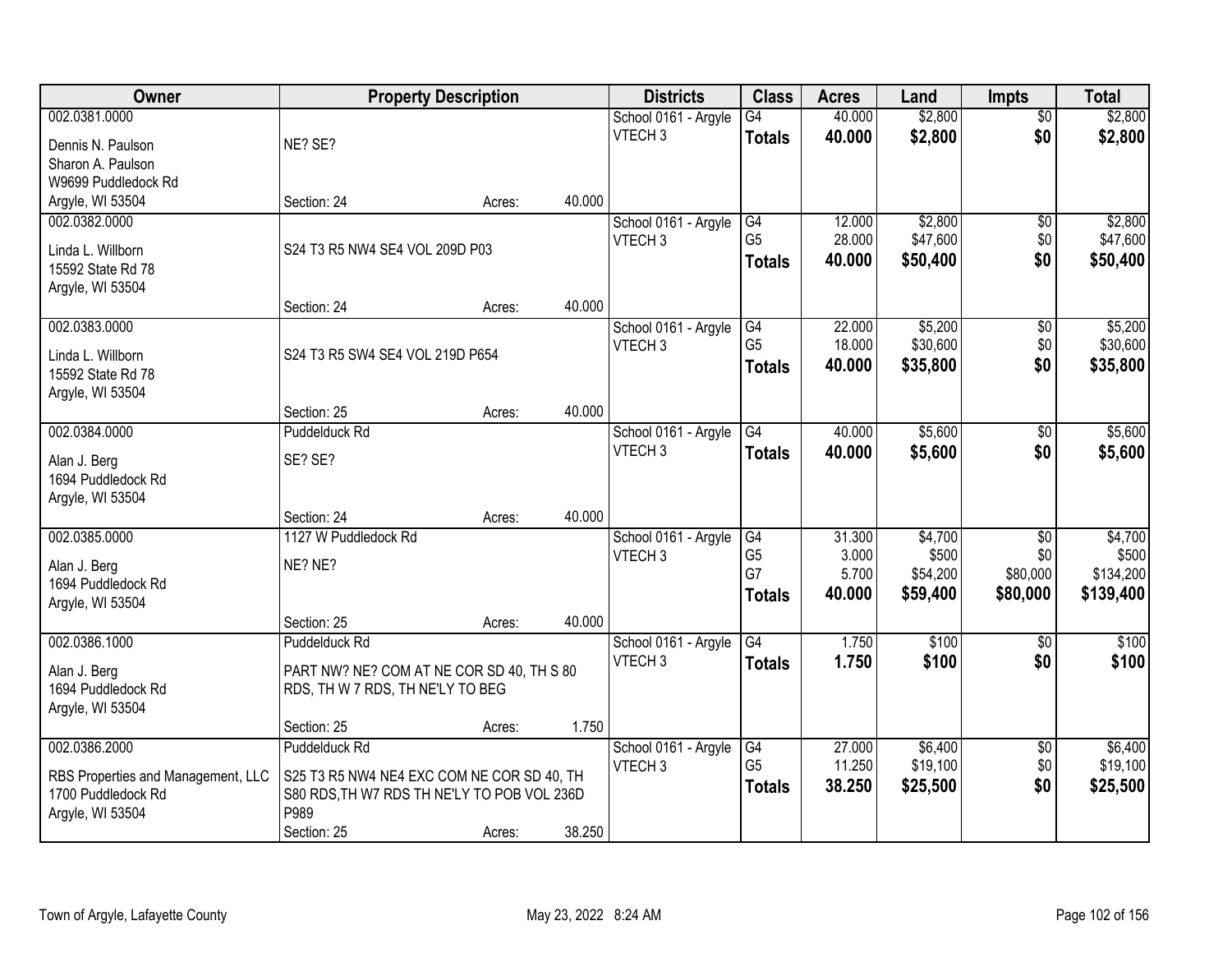| Owner                                   | <b>Property Description</b>                                                        |        |        | <b>Districts</b>     | <b>Class</b>    | <b>Acres</b> | Land     | <b>Impts</b>           | <b>Total</b> |
|-----------------------------------------|------------------------------------------------------------------------------------|--------|--------|----------------------|-----------------|--------------|----------|------------------------|--------------|
| 002.0387.1000                           | <b>Puddelduck Rd</b>                                                               |        |        | School 0161 - Argyle | $\overline{G4}$ | 17.250       | \$3,300  | $\overline{30}$        | \$3,300      |
| Alan J. Berg                            | S25 T3 R5 SW4 NE4 EXC COM NE COR SD 40, TH                                         |        |        | VTECH <sub>3</sub>   | <b>Totals</b>   | 17.250       | \$3,300  | \$0                    | \$3,300      |
| Cindi L. Berg                           | S80 RDS, TH W14 RDS, THNE'LY TO PT 7 RDS WOF                                       |        |        |                      |                 |              |          |                        |              |
| 1694 Puddledock Rd                      | BEG, TH W TO POB VOL 220D P684 (SEE POS2212)                                       |        |        |                      |                 |              |          |                        |              |
| Argyle, WI 53504                        | Section: 25                                                                        | Acres: | 17.250 |                      |                 |              |          |                        |              |
| 002.0387.1100                           | <b>Puddelduck Rd</b>                                                               |        |        | School 0161 - Argyle | G4              | 14.000       | \$3,900  | \$0                    | \$3,900      |
| RBS Properties and Management, LLC      | S25 T3 R5 PART OF SW4 NE4 VOL 236D P989 (SEE                                       |        |        | VTECH <sub>3</sub>   | G <sub>5</sub>  | 3.500        | \$6,000  | \$0                    | \$6,000      |
| 1700 Puddledock Rd                      | POS2212)                                                                           |        |        |                      | <b>Totals</b>   | 17.500       | \$9,900  | \$0                    | \$9,900      |
| Argyle, WI 53504                        |                                                                                    |        |        |                      |                 |              |          |                        |              |
|                                         | Section: 25                                                                        | Acres: | 17.500 |                      |                 |              |          |                        |              |
| 002.0387.2000                           | Puddelduck Rd                                                                      |        |        | School 0161 - Argyle | G4              | 3.910        | \$300    | \$0                    | \$300        |
| Alan J. Berg                            | PART SW? NE? AS DESCR IN VOL 238D P600                                             |        |        | VTECH <sub>3</sub>   | <b>Totals</b>   | 3.910        | \$300    | \$0                    | \$300        |
| 1694 Puddledock Rd                      |                                                                                    |        |        |                      |                 |              |          |                        |              |
| Argyle, WI 53504                        |                                                                                    |        |        |                      |                 |              |          |                        |              |
|                                         | Section: 25                                                                        | Acres: | 3.910  |                      |                 |              |          |                        |              |
| 002.0388.0000                           |                                                                                    |        |        | School 0161 - Argyle | G4              | 37.340       | \$5,600  | \$0                    | \$5,600      |
|                                         | PART OF SE? NE? AS DESCR IN VOL 238D P600                                          |        |        | VTECH <sub>3</sub>   | G <sub>5</sub>  | 1.000        | \$100    | \$0                    | \$100        |
| Alan J. Berg<br>1694 Puddledock Rd      |                                                                                    |        |        |                      | <b>Totals</b>   | 38.340       | \$5,700  | \$0                    | \$5,700      |
| Argyle, WI 53504                        |                                                                                    |        |        |                      |                 |              |          |                        |              |
|                                         | Section: 25                                                                        | Acres: | 38.340 |                      |                 |              |          |                        |              |
| 002.0388.1000                           | 1261 W Puddledock Rd                                                               |        |        | School 0161 - Argyle | $\overline{G1}$ | 3.000        | \$15,000 | \$250,300              | \$265,300    |
|                                         |                                                                                    |        |        | VTECH <sub>3</sub>   | <b>Totals</b>   | 3.000        | \$15,000 | \$250,300              | \$265,300    |
| Jared A. Johnson                        | PART SE4 NE4 & SW4 NE4 COM E-1/4COR SEC                                            |        |        |                      |                 |              |          |                        |              |
| Jackie A. Johnson<br>1261 Puddledock Rd | 25;S89.31.54W 827.41' TO POB;S89.31.54W<br>715.67'; N04.29.11E 250.24'; S89.35.13E |        |        |                      |                 |              |          |                        |              |
| Argyle, WI 53504                        | Section: 25                                                                        | Acres: | 3.000  |                      |                 |              |          |                        |              |
| 002.0389.0000                           |                                                                                    |        |        | School 0161 - Argyle | G4              | 40.000       | \$8,600  | \$0                    | \$8,600      |
|                                         |                                                                                    |        |        | VTECH <sub>3</sub>   | <b>Totals</b>   | 40.000       | \$8,600  | \$0                    | \$8,600      |
| RBS Properties and Management, LLC      | S25 T3 R5 NE4 NW4 VOL 236D P989 (SEE POS2212)                                      |        |        |                      |                 |              |          |                        |              |
| 1700 Puddledock Rd                      |                                                                                    |        |        |                      |                 |              |          |                        |              |
| Argyle, WI 53504                        |                                                                                    |        | 40.000 |                      |                 |              |          |                        |              |
| 002.0390.0000                           | Section: 25                                                                        | Acres: |        | School 0161 - Argyle | $\overline{G4}$ | 40.000       | \$9,500  |                        | \$9,500      |
|                                         |                                                                                    |        |        | VTECH <sub>3</sub>   | <b>Totals</b>   | 40.000       | \$9,500  | $\overline{30}$<br>\$0 | \$9,500      |
| RBS Properties and Management, LLC      | S25 T3 R5 NW4 NW4 VOL 236D P989 (SEE POS2212)                                      |        |        |                      |                 |              |          |                        |              |
| 1700 Puddledock Rd                      |                                                                                    |        |        |                      |                 |              |          |                        |              |
| Argyle, WI 53504                        |                                                                                    |        |        |                      |                 |              |          |                        |              |
|                                         | Section: 25                                                                        | Acres: | 40.000 |                      |                 |              |          |                        |              |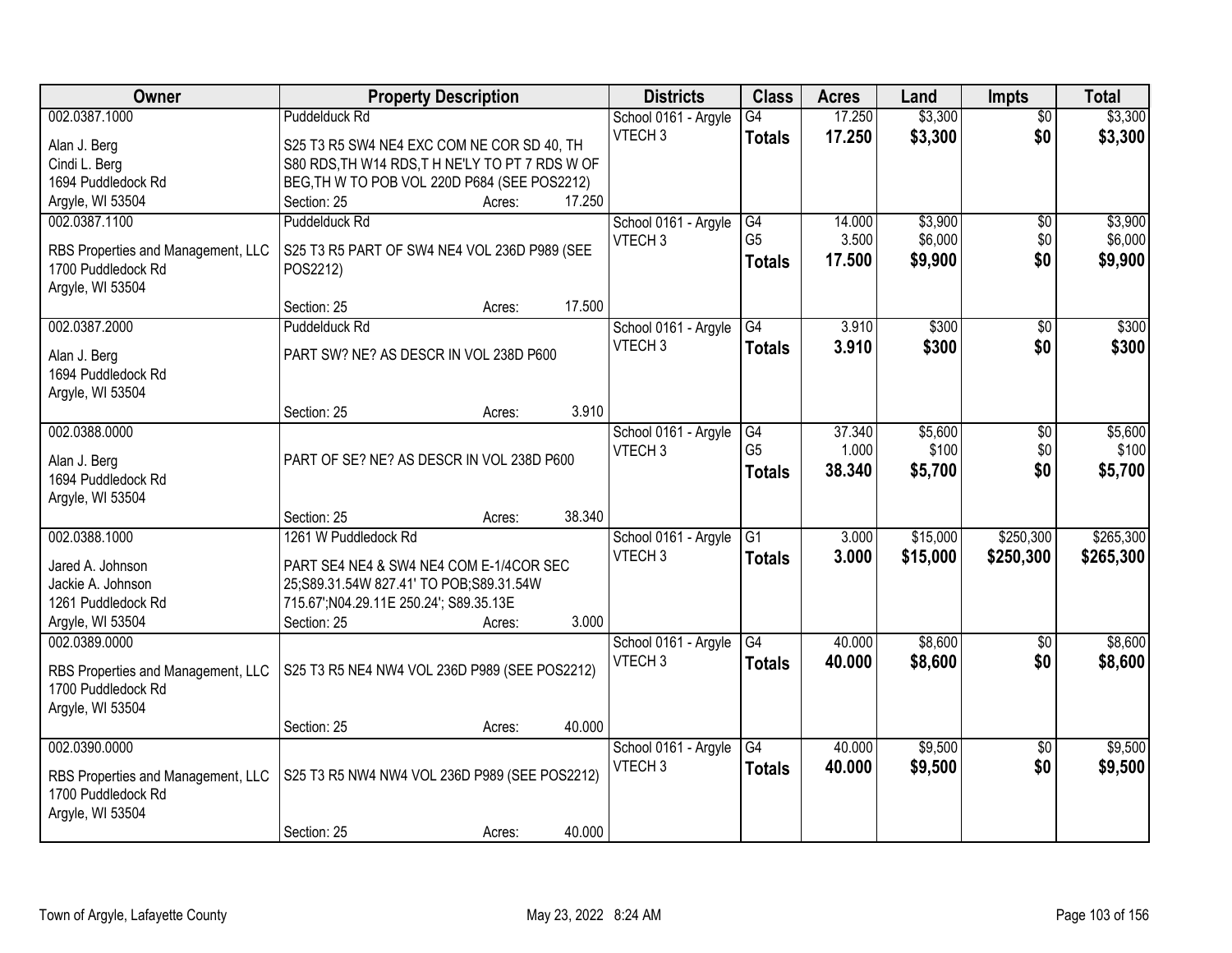| Owner                              |                                               | <b>Property Description</b> |        | <b>Districts</b>     | <b>Class</b>    | <b>Acres</b> | Land     | <b>Impts</b>    | <b>Total</b> |
|------------------------------------|-----------------------------------------------|-----------------------------|--------|----------------------|-----------------|--------------|----------|-----------------|--------------|
| 002.0391.0000                      | 1700 W Puddledock Rd                          |                             |        | School 0161 - Argyle | $\overline{G1}$ | 4.000        | \$21,000 | \$381,600       | \$402,600    |
| Keith C Ritschard Trust et al      | S25 T3 R5 SW4 NW4 VOL 245D P394 (SEE POS2212) |                             |        | VTECH <sub>3</sub>   | G4              | 36.000       | \$8,500  | \$0             | \$8,500      |
| c/o Keith & Tina Ritschard Revoc   |                                               |                             |        |                      | <b>Totals</b>   | 40.000       | \$29,500 | \$381,600       | \$411,100    |
| 1700 Puddledock Rd                 |                                               |                             |        |                      |                 |              |          |                 |              |
| Argyle, WI 53504-8905              | Section: 25                                   | Acres:                      | 40.000 |                      |                 |              |          |                 |              |
| 002.0392.0000                      | 1694 W Puddledock Rd                          |                             |        | School 0161 - Argyle | G4              | 8.000        | \$2,200  | $\sqrt{$0}$     | \$2,200      |
| Alan J. Berg                       | S25 T3 R5 PART OF SE4 NW4 VOL 220D P684 (SEE  |                             |        | VTECH <sub>3</sub>   | G <sub>5</sub>  | 2.000        | \$400    | \$0             | \$400        |
| Cindi L. Berg                      | POS2212)                                      |                             |        |                      | G7              | 3.750        | \$35,600 | \$142,300       | \$177,900    |
| 1694 Puddledock Rd                 |                                               |                             |        |                      | <b>Totals</b>   | 13.750       | \$38,200 | \$142,300       | \$180,500    |
| Argyle, WI 53504                   | Section: 25                                   | Acres:                      | 13.750 |                      |                 |              |          |                 |              |
| 002.0392.1000                      | Puddelduck Rd                                 |                             |        | School 0161 - Argyle | $\overline{G4}$ | 26.250       | \$6,300  | \$0             | \$6,300      |
|                                    |                                               |                             |        | VTECH <sub>3</sub>   | <b>Totals</b>   | 26.250       | \$6,300  | \$0             | \$6,300      |
| RBS Properties and Management, LLC | S25 T3 R5 PART OF SE4 NW4 VOL 236D P989 (SEE  |                             |        |                      |                 |              |          |                 |              |
| 1700 Puddledock Rd                 | POS2212)                                      |                             |        |                      |                 |              |          |                 |              |
| Argyle, WI 53504                   | Section: 25                                   | Acres:                      | 26.250 |                      |                 |              |          |                 |              |
| 002.0393.1000                      | Puddelduck Rd                                 |                             |        | School 0161 - Argyle | G4              | 9.000        | \$600    | $\overline{30}$ | \$600        |
|                                    |                                               |                             |        | VTECH <sub>3</sub>   | <b>Totals</b>   | 9.000        | \$600    | \$0             | \$600        |
| Alan J. Berg                       | S25 T3 R5 PART OF NW4 NE4 SW4 VOL 220D P684   |                             |        |                      |                 |              |          |                 |              |
| Cindi L. Berg                      | (SEE POS2212)                                 |                             |        |                      |                 |              |          |                 |              |
| 1694 Puddledock Rd                 |                                               |                             |        |                      |                 |              |          |                 |              |
| Argyle, WI 53504                   | Section: 25                                   | Acres:                      | 9.000  |                      |                 |              |          |                 |              |
| 002.0393.1100                      | Puddelduck Rd                                 |                             |        | School 0161 - Argyle | $\overline{G4}$ | 1.000        | \$200    | $\overline{50}$ | \$200        |
| RBS Properties and Management, LLC | S25 T3 R5 PART OF NE4 SW4 VOL 236D P989 (SEE  |                             |        | VTECH <sub>3</sub>   | <b>Totals</b>   | 1.000        | \$200    | \$0             | \$200        |
| 1700 Puddledock Rd                 | POS2212)                                      |                             |        |                      |                 |              |          |                 |              |
| Argyle, WI 53504                   |                                               |                             |        |                      |                 |              |          |                 |              |
|                                    | Section: 25                                   | Acres:                      | 1.000  |                      |                 |              |          |                 |              |
| 002.0393.2000                      | Puddelduck Rd                                 |                             |        | School 0161 - Argyle | $\overline{G5}$ | 10.190       | \$17,300 | $\overline{50}$ | \$17,300     |
| Wallace W. Wegner                  | S25 T3 R5 PART OF NE4 SW4 VOL 233D P236       |                             |        | VTECH <sub>3</sub>   | <b>Totals</b>   | 10.190       | \$17,300 | \$0             | \$17,300     |
| Jane E. Wegner                     |                                               |                             |        |                      |                 |              |          |                 |              |
| 324 E North St                     |                                               |                             |        |                      |                 |              |          |                 |              |
| Whitewater, WI 53190               | Section: 25                                   | Acres:                      | 10.190 |                      |                 |              |          |                 |              |
| 002.0393.3000                      | Puddelduck Rd                                 |                             |        | School 0161 - Argyle | G4              | 6.000        | \$1,400  | $\overline{50}$ | \$1,400      |
| Ryan Hoffman et al                 | S25 T3 R5 PART OF SW4 SW4 VOL 232D P676 (SEE  |                             |        | VTECH <sub>3</sub>   | G <sub>5</sub>  | 23.650       | \$40,200 | \$0             | \$40,200     |
| c/o Justin Hoffman, Keit Hoffman   | POS2211)                                      |                             |        |                      | <b>Totals</b>   | 29.650       | \$41,600 | \$0             | \$41,600     |
| 5321 Jefferson St                  |                                               |                             |        |                      |                 |              |          |                 |              |
| PO Box 93                          | Section: 25                                   | Acres:                      | 29.650 |                      |                 |              |          |                 |              |
| Afton, WI 53501-0093               |                                               |                             |        |                      |                 |              |          |                 |              |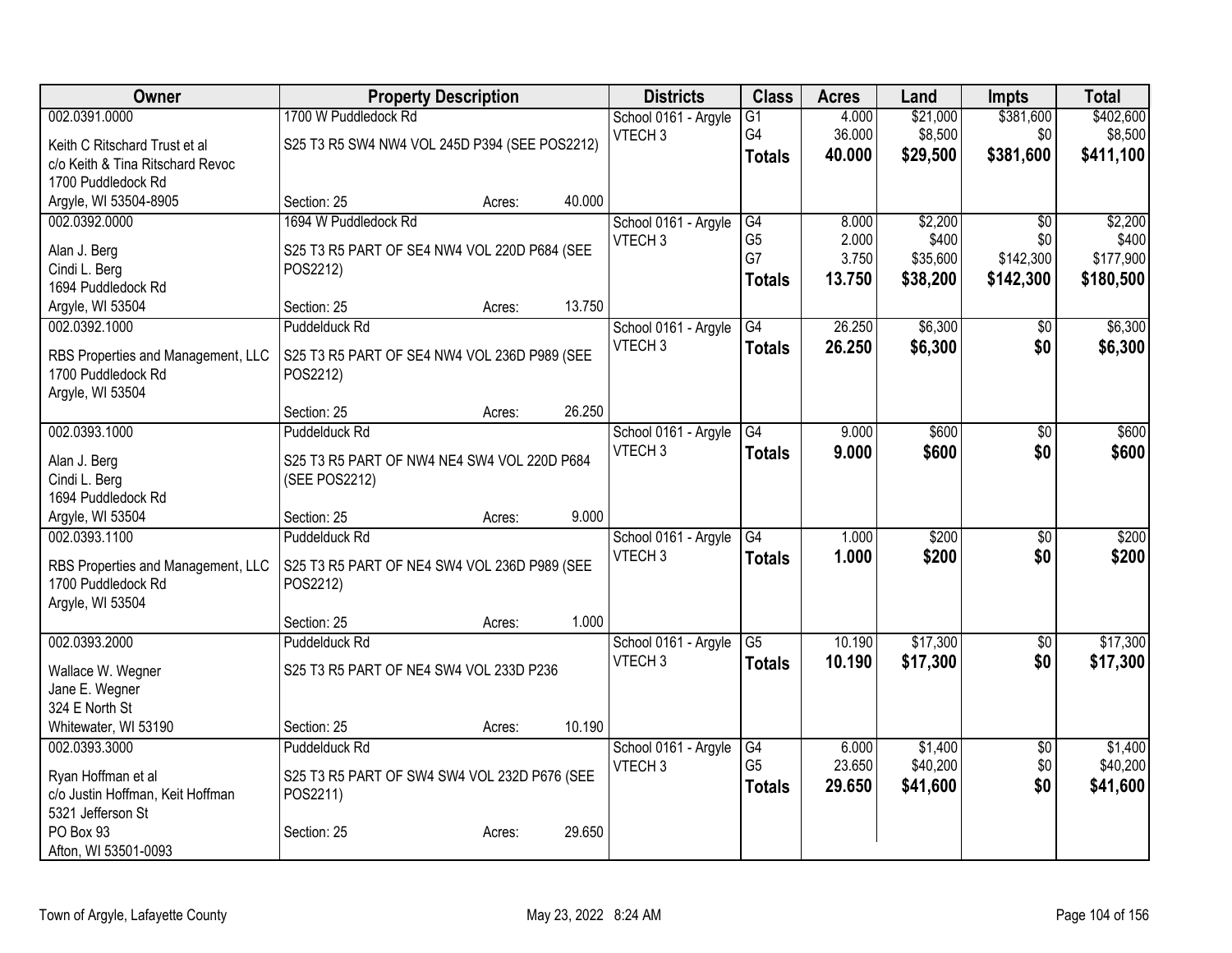| Owner                                  |                                                | <b>Property Description</b> |        |                                            | <b>Class</b>    | <b>Acres</b> | Land            | <b>Impts</b>    | <b>Total</b>    |
|----------------------------------------|------------------------------------------------|-----------------------------|--------|--------------------------------------------|-----------------|--------------|-----------------|-----------------|-----------------|
| 002.0394.1000                          | State Highway 81                               |                             |        | School 0161 - Argyle                       | $\overline{G5}$ | 0.950        | \$300           | $\overline{50}$ | \$300           |
| <b>Brian Treuthardt</b>                | S25 T3 R5 PART OF SW4 S&W OF HWY VOL 210D      |                             |        | VTECH <sub>3</sub>                         | <b>Totals</b>   | 0.950        | \$300           | \$0             | \$300           |
| 1777 State Rd 81                       | P209                                           |                             |        |                                            |                 |              |                 |                 |                 |
| Argyle, WI 53504-9799                  |                                                |                             |        |                                            |                 |              |                 |                 |                 |
|                                        | Section: 36                                    | Acres:                      | 0.950  |                                            |                 |              |                 |                 |                 |
| 002.0394.1100                          | Puddelduck Rd                                  |                             |        | School 0161 - Argyle                       | $\overline{G5}$ | 2.050        | \$800           | $\overline{50}$ | \$800           |
| Argyle Rod & Gun Club                  | S25 T3 R5 PART OF SW4 SW4 VOL 227D P728 (SEE   |                             |        | VTECH <sub>3</sub>                         | <b>Totals</b>   | 2.050        | \$800           | \$0             | \$800           |
| W9408 State Rd 81                      | POS2263)                                       |                             |        |                                            |                 |              |                 |                 |                 |
| PO Box 221                             |                                                |                             |        |                                            |                 |              |                 |                 |                 |
| Argyle, WI 53504                       | Section: 26                                    | Acres:                      | 2.050  |                                            |                 |              |                 |                 |                 |
| 002.0394.1200                          | State Highway 81                               |                             |        | School 0161 - Argyle                       | X <sub>2</sub>  | 2.000        | \$0             | \$0             | $\overline{50}$ |
| State of Wisconsin                     | S25 T3 R5 PT OF SW4 SW4 VOL                    |                             |        | VTECH <sub>3</sub>                         | <b>Totals</b>   | 2.000        | \$0             | \$0             | \$0             |
| Dept of Transportation                 |                                                |                             |        |                                            |                 |              |                 |                 |                 |
| 2101 Wright St                         |                                                |                             |        |                                            |                 |              |                 |                 |                 |
| Madison, WI 53704                      | Section: 25                                    | Acres:                      | 2.000  |                                            |                 |              |                 |                 |                 |
| 002.0394.2000                          |                                                |                             |        | School 0161 - Argyle                       | G4              | 10.000       | \$1,700         | $\sqrt[6]{3}$   | \$1,700         |
| Robert L. Reilly                       | NW? NW? SW?                                    |                             |        | VTECH <sub>3</sub>                         | <b>Totals</b>   | 10,000       | \$1,700         | \$0             | \$1,700         |
| 213 N Fairview Ave                     |                                                |                             |        |                                            |                 |              |                 |                 |                 |
| Argyle, WI 53504                       |                                                |                             |        |                                            |                 |              |                 |                 |                 |
|                                        | Section: 25                                    | Acres:                      | 10.000 |                                            |                 |              |                 |                 |                 |
| 002.0395.0000                          | 1708 Cth C                                     |                             |        | School 0161 - Argyle                       | G1              | 2.000        | \$20,000        | \$287,400       | \$307,400       |
|                                        |                                                |                             |        | VTECH <sub>3</sub>                         | G <sub>5</sub>  | 12.770       | \$21,700        | \$0             | \$21,700        |
| Timothy J. Mcnett<br>Kristin M. Mcnett | S25 T3 R5 PART OF SW4 DOC 337039 (SEE POS2210  |                             |        |                                            | G <sub>6</sub>  | 27.000       | \$75,600        | \$0             | \$75,600        |
| 1708 County Rd C                       |                                                |                             |        |                                            | <b>Totals</b>   | 41.770       | \$117,300       | \$287,400       | \$404,700       |
| Argyle, WI 53504                       | Section: 36                                    | Acres:                      | 41.770 |                                            |                 |              |                 |                 |                 |
| 002.0395.1000                          | 1950 Old Highway 81                            |                             |        | School 0161 - Argyle                       | X4              | 0.170        | $\overline{50}$ | $\overline{50}$ | \$0             |
|                                        |                                                |                             |        | VTECH <sub>3</sub>                         | <b>Totals</b>   | 0.170        | \$0             | \$0             | \$0             |
| Northern Natural Gas Co                | S25 T3 R5 PART OF SW4 VOL 156D P495 (SEE       |                             |        |                                            |                 |              |                 |                 |                 |
| Unknown                                | POS2211)                                       |                             |        |                                            |                 |              |                 |                 |                 |
| Unknown, WI 00000                      |                                                |                             |        |                                            |                 |              |                 |                 |                 |
|                                        | Section: 25                                    | Acres:                      | 0.170  |                                            |                 |              |                 |                 |                 |
| 002.0396.1000                          | 1490 Cth C                                     |                             |        | School 0161 - Argyle<br>VTECH <sub>3</sub> | G1              | 10.710       | \$36,300        | \$125,500       | \$161,800       |
| Matthew S. Sather                      | S25 T3 R5 PART OF SW4 DOC 341227 (SEE POS2210) |                             |        |                                            | <b>Totals</b>   | 10.710       | \$36,300        | \$125,500       | \$161,800       |
| Mandee L. Sather                       |                                                |                             |        |                                            |                 |              |                 |                 |                 |
| 1490 County Rd C                       |                                                |                             |        |                                            |                 |              |                 |                 |                 |
| Argyle, WI 53504                       | Section: 25                                    | Acres:                      | 10.710 |                                            |                 |              |                 |                 |                 |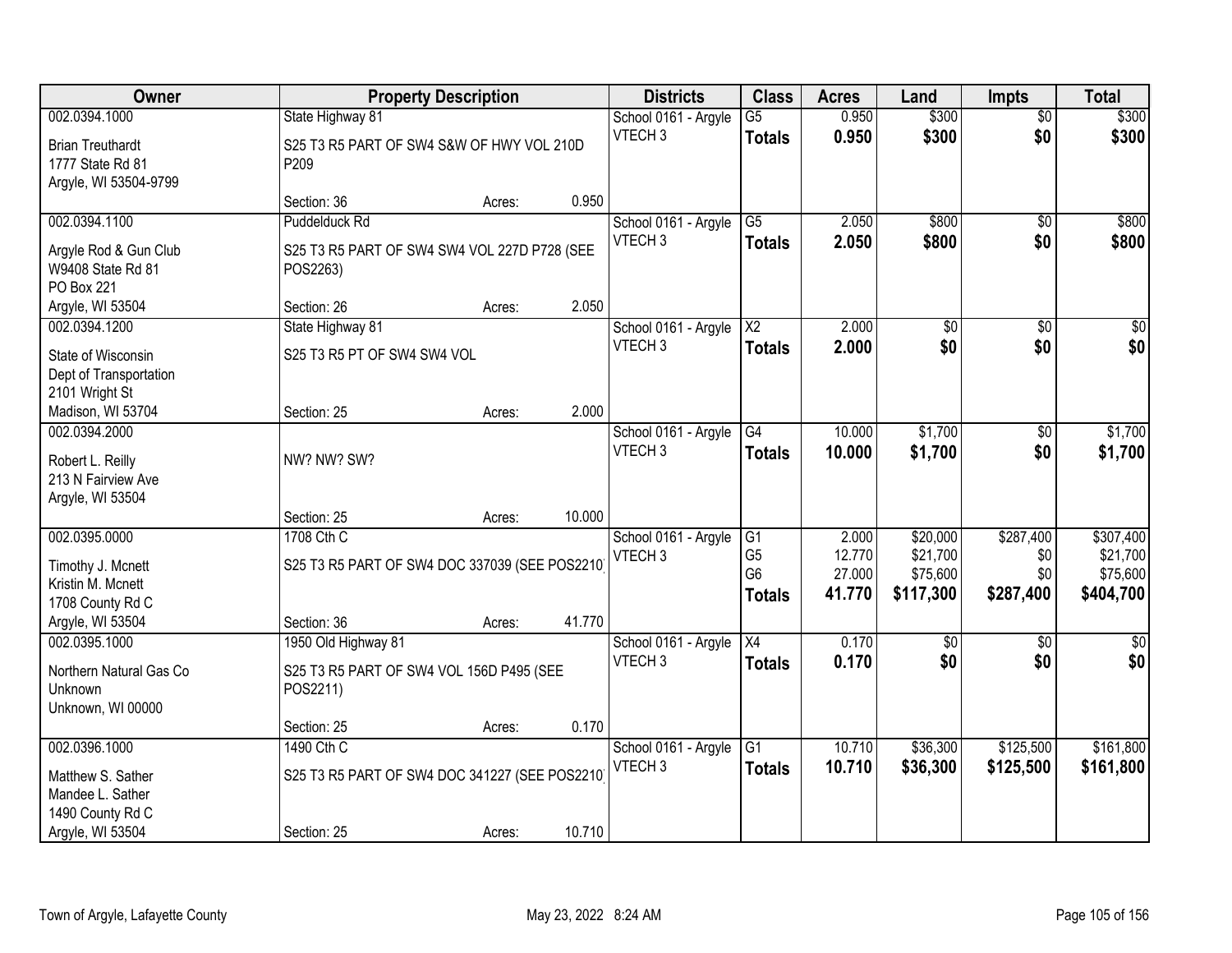| Owner                                | <b>Property Description</b>                  |                  | <b>Districts</b>     | <b>Class</b>           | <b>Acres</b> | Land            | <b>Impts</b>    | <b>Total</b> |
|--------------------------------------|----------------------------------------------|------------------|----------------------|------------------------|--------------|-----------------|-----------------|--------------|
| 002.0396.2000                        | County Rd C                                  |                  | School 0161 - Argyle | 5M                     | 7.500        | \$10,100        | $\overline{50}$ | \$10,100     |
| Kevin L. Makos                       | S25 T3 R5 SE4 SW4 S& E OF HWY EXC HWY DOC    |                  | VTECH <sub>3</sub>   | <b>Totals</b>          | 7.500        | \$10,100        | \$0             | \$10,100     |
| Rae Ann J Makos                      | 331358                                       |                  |                      |                        |              |                 |                 |              |
| 1295 County Rd C                     |                                              |                  |                      |                        |              |                 |                 |              |
| Argyle, WI 53504                     | Section: 25                                  | 7.500<br>Acres:  |                      |                        |              |                 |                 |              |
| 002.0396.3000                        | 1570 Cth C                                   |                  | School 0161 - Argyle | $\overline{G1}$        | 1.730        | \$14,200        | \$125,300       | \$139,500    |
|                                      |                                              |                  | VTECH <sub>3</sub>   | <b>Totals</b>          | 1.730        | \$14,200        | \$125,300       | \$139,500    |
| Terri J. Makos                       | S25 T3 R5 PART OF SE4 SW4 LAND SOUTH OF OLD  |                  |                      |                        |              |                 |                 |              |
| 1570 County Rd C                     | HWY & NORTH OF NEW HWY VOL 242D P304 (SEE    |                  |                      |                        |              |                 |                 |              |
| Argyle, WI 53504                     | POS2214)                                     |                  |                      |                        |              |                 |                 |              |
|                                      | Section: 25                                  | 1.730<br>Acres:  |                      |                        |              |                 |                 |              |
| 002.0397.0000                        | Puddelduck Rd                                |                  | School 0161 - Argyle | G6                     | 6.680        | \$18,000        | \$0             | \$18,000     |
| Robert H. Jenson                     | S25 T3 R5 THAT PART NE4 SE4 LYING IN THE     |                  | VTECH <sub>3</sub>   | <b>Totals</b>          | 6.680        | \$18,000        | \$0             | \$18,000     |
| Andrea J. Jenson                     | FOLLOWING DESCR:COM E1/4 COR SEC             |                  |                      |                        |              |                 |                 |              |
| 1285 Puddledock Rd                   | 25;N89.34.44W 513.66' TO POB;N89.34.43W      |                  |                      |                        |              |                 |                 |              |
| Argyle, WI 53504                     | Section: 25                                  | 6.680<br>Acres:  |                      |                        |              |                 |                 |              |
| 002.0397.1000                        | County Rd C                                  |                  | School 0161 - Argyle | G4                     | 27.000       | \$6,400         | $\sqrt[6]{3}$   | \$6,400      |
|                                      |                                              |                  | VTECH <sub>3</sub>   | G <sub>5</sub>         | 2.320        | \$200           | \$0             | \$200        |
| Kevin L. Makos                       | S25 T3 R5 PART OF NE4 SE4 DOC 331358         |                  |                      | <b>Totals</b>          | 29.320       | \$6,600         | \$0             | \$6,600      |
| Rae Ann J Makos                      |                                              |                  |                      |                        |              |                 |                 |              |
| 1295 County Rd C                     |                                              |                  |                      |                        |              |                 |                 |              |
| Argyle, WI 53504                     | Section: 25                                  | 29.320<br>Acres: |                      |                        |              |                 |                 |              |
| 002.0397.2000                        | State Highway 81                             |                  | School 0161 - Argyle | $\overline{\text{X2}}$ | 4.000        | $\overline{50}$ | $\overline{50}$ | $\sqrt{50}$  |
| State of Wisconsin                   | S25 T3 R5 PART OF NE4 NE4 TO BE USED FOR STH |                  | VTECH <sub>3</sub>   | <b>Totals</b>          | 4.000        | \$0             | \$0             | \$0          |
| Unknown                              | 81                                           |                  |                      |                        |              |                 |                 |              |
| Madison, WI 53704                    |                                              |                  |                      |                        |              |                 |                 |              |
|                                      | Section: 25                                  | 4.000<br>Acres:  |                      |                        |              |                 |                 |              |
| 002.0398.0000                        | County Rd C                                  |                  | School 0161 - Argyle | 5M                     | 8.000        | \$10,800        | $\sqrt{6}$      | \$10,800     |
| Kevin L. Makos                       | S25 T3 R5 PART OF NW4 SE4 DOC 331358         |                  | VTECH <sub>3</sub>   | G4                     | 16.000       | \$3,500         | \$0             | \$3,500      |
| Rae Ann J Makos                      |                                              |                  |                      | G <sub>5</sub>         | 2.730        | \$700           | \$0             | \$700        |
|                                      |                                              |                  |                      | Totals                 | 26.730       | \$15,000        | \$0             | \$15,000     |
| 1295 County Rd C<br>Argyle, WI 53504 | Section: 25                                  | 26.730           |                      |                        |              |                 |                 |              |
| 002.0398.1000                        | 1285 W Puddledock Rd                         | Acres:           |                      |                        |              |                 |                 |              |
|                                      |                                              |                  | School 0161 - Argyle | $\overline{G1}$        | 8.000        | \$33,000        | \$102,000       | \$135,000    |
| Robert H. Jenson                     | S25 T3 R5 THAT PART NW4 SE4 LYING IN THE     |                  | VTECH <sub>3</sub>   | <b>Totals</b>          | 8.000        | \$33,000        | \$102,000       | \$135,000    |
| Andrea J. Jenson                     | FOLLOWING DESCR:COM E1/4 COR SEC             |                  |                      |                        |              |                 |                 |              |
| 1285 Puddledock Rd                   | 25;N89.34.44W 513.66' TO POB;N89.34.43W      |                  |                      |                        |              |                 |                 |              |
| Argyle, WI 53504                     | Section: 25                                  | 8.000<br>Acres:  |                      |                        |              |                 |                 |              |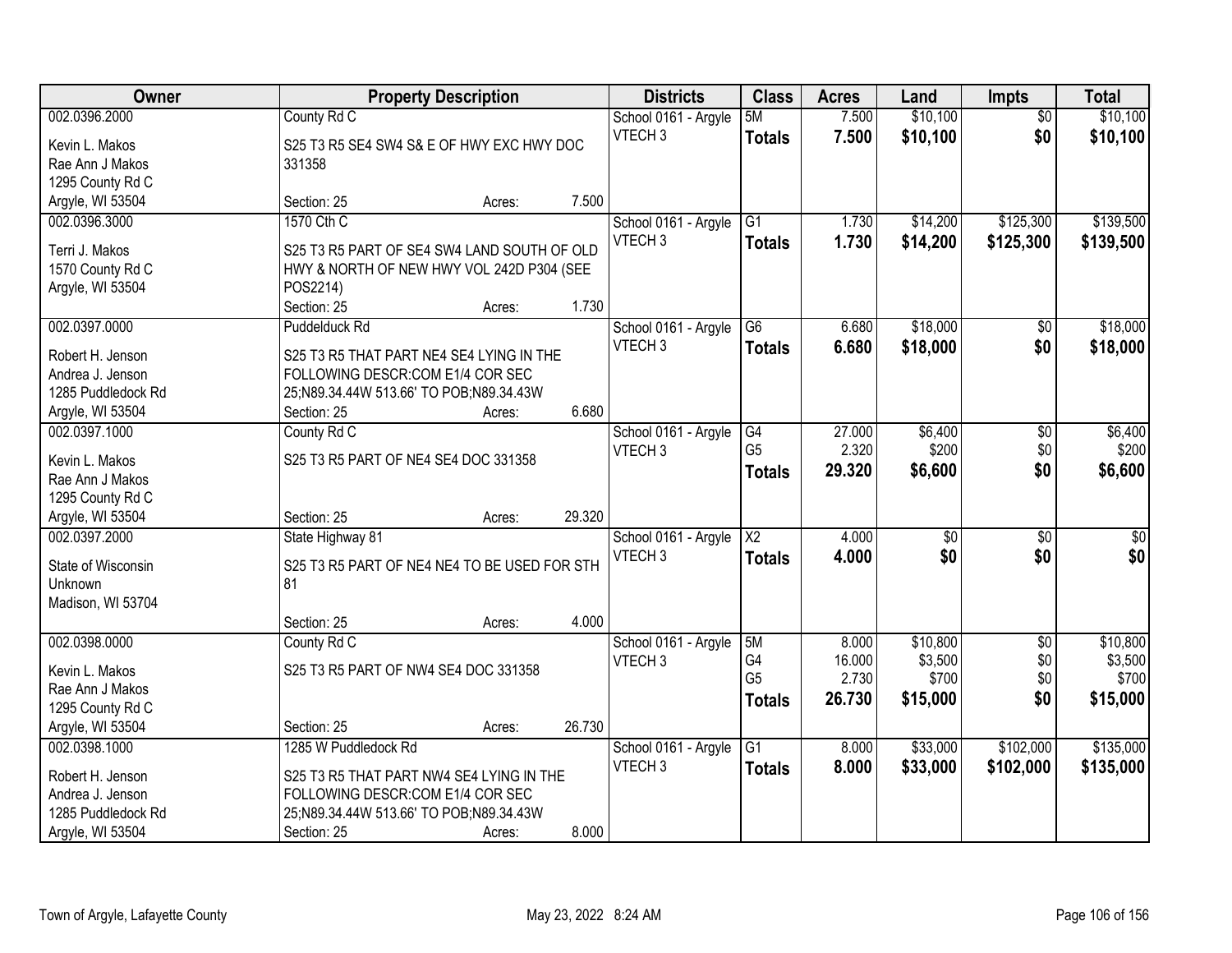| Owner                         |                                                 | <b>Property Description</b> |        | <b>Districts</b>     | <b>Class</b>        | <b>Acres</b> | Land     | <b>Impts</b>    | <b>Total</b> |
|-------------------------------|-------------------------------------------------|-----------------------------|--------|----------------------|---------------------|--------------|----------|-----------------|--------------|
| 002.0398.2000                 | <b>Puddelduck Rd</b>                            |                             |        | School 0161 - Argyle | $\overline{G5}$     | 5.270        | \$9,000  | $\overline{50}$ | \$9,000      |
| Keith C. Hoffman              | LOT 1 CSM 470 PART OF NW4 SE4 VOL 236D P419     |                             |        | VTECH <sub>3</sub>   | <b>Totals</b>       | 5.270        | \$9,000  | \$0             | \$9,000      |
| 5321 Jefferson St             |                                                 |                             |        |                      |                     |              |          |                 |              |
| PO Box 93                     |                                                 |                             |        |                      |                     |              |          |                 |              |
| Afton, WI 53501               | Section: 25                                     | Acres:                      | 5.270  |                      |                     |              |          |                 |              |
| 002.0399.0000                 | 1295 Cth C                                      |                             |        | School 0161 - Argyle | G4                  | 30.500       | \$3,600  | $\overline{50}$ | \$3,600      |
| Kevin L. Makos                | S25 T3 R5 SW4 SE4 EXC HWY DOC 331358 (SEE       |                             |        | VTECH <sub>3</sub>   | G <sub>5</sub>      | 2.500        | \$300    | \$0             | \$300        |
| Rae Ann J Makos               | POS2199)                                        |                             |        |                      | G7                  | 4.570        | \$43,400 | \$295,900       | \$339,300    |
| 1295 County Rd C              |                                                 |                             |        |                      | <b>Totals</b>       | 37.570       | \$47,300 | \$295,900       | \$343,200    |
| Argyle, WI 53504              | Section: 25                                     | Acres:                      | 37.570 |                      |                     |              |          |                 |              |
| 002.0399.1000                 | County Rd C                                     |                             |        | School 0161 - Argyle | $\overline{\chi_3}$ | 2.430        | \$0      | $\overline{50}$ | \$0          |
|                               |                                                 |                             |        | VTECH <sub>3</sub>   | <b>Totals</b>       | 2.430        | \$0      | \$0             | \$0          |
| Lafayette County Highway Dept | S25 T3 R5 PART OF SW4 SE4 FOR CO HWY C          |                             |        |                      |                     |              |          |                 |              |
| 12016 Hill St                 |                                                 |                             |        |                      |                     |              |          |                 |              |
| Darlington, WI 53530          | Section: 25                                     | Acres:                      | 2.430  |                      |                     |              |          |                 |              |
| 002.0400.0000                 | County Rd C                                     |                             |        | School 0161 - Argyle | G4                  | 40.000       | \$6,800  | $\sqrt{6}$      | \$6,800      |
|                               |                                                 |                             |        | VTECH <sub>3</sub>   |                     | 40.000       | \$6,800  | \$0             |              |
| Kevin L. Makos                | S25 T3 R5 SE4 SE4 DOC 331358                    |                             |        |                      | <b>Totals</b>       |              |          |                 | \$6,800      |
| Rae Ann J Makos               |                                                 |                             |        |                      |                     |              |          |                 |              |
| 1295 County Rd C              |                                                 |                             |        |                      |                     |              |          |                 |              |
| Argyle, WI 53504              | Section: 25                                     | Acres:                      | 40.000 |                      |                     |              |          |                 |              |
| 002.0401.2000                 | State Highway 78                                |                             |        | School 0161 - Argyle | $\overline{G4}$     | 10.000       | \$2,000  | \$0             | \$2,000      |
| Andergard LLC                 | S26 T3 R5 S 20 RDS OF NE4 NE4 DOC 350814        |                             |        | VTECH <sub>3</sub>   | <b>Totals</b>       | 10.000       | \$2,000  | \$0             | \$2,000      |
| c/o Andergard, LLC            |                                                 |                             |        |                      |                     |              |          |                 |              |
| C/O Susan Madson              |                                                 |                             |        |                      |                     |              |          |                 |              |
| 919 Castle Stone pass         | Section: 26                                     | Acres:                      | 10.000 |                      |                     |              |          |                 |              |
| Verona, WI 53593-7856         |                                                 |                             |        |                      |                     |              |          |                 |              |
| 002.0402.1100                 | 14981 Hillcrest Rd                              |                             |        | School 0161 - Argyle | $\overline{G1}$     | 1.250        | \$12,800 | \$179,300       | \$192,100    |
| Carla T. Treuthardt           | (DOC 363924 DOES NOT EXC CSM 20 FROM THIS       |                             |        | VTECH <sub>3</sub>   | <b>Totals</b>       | 1.250        | \$12,800 | \$179,300       | \$192,100    |
| 14981 Hillcrest Rd            | DESCR) PART NW? NE? COM AT NWCOR NE? SEC        |                             |        |                      |                     |              |          |                 |              |
| Argyle, WI 53504              | 26; SOUTH ALG WLI NW? NE? 250 FT TO IRON        |                             |        |                      |                     |              |          |                 |              |
|                               | Section: 26                                     | Acres:                      | 1.250  |                      |                     |              |          |                 |              |
| 002.0402.1200                 | 14999 Hillcrest Rd                              |                             |        | School 0161 - Argyle | $\overline{G1}$     | 2.780        | \$17,300 | \$173,700       | \$191,000    |
| Kristi A. Bruehlman et al     | THAT PART NW? NE? LYING IN THE FOLLOWING:       |                             |        | VTECH <sub>3</sub>   | <b>Totals</b>       | 2.780        | \$17,300 | \$173,700       | \$191,000    |
| c/o Loren J. Bruehlman        | BEG S? COR SEC 23;N0?27'43"W 71.52';N88?44'26"E |                             |        |                      |                     |              |          |                 |              |
| 14999 Hillcrest Rd            | 540.40' TO C/L HILLCREST RD; SLY ALG C/L OF RD: |                             |        |                      |                     |              |          |                 |              |
| Argyle, WI 53504-9729         | Section: 26                                     | Acres:                      | 2.780  |                      |                     |              |          |                 |              |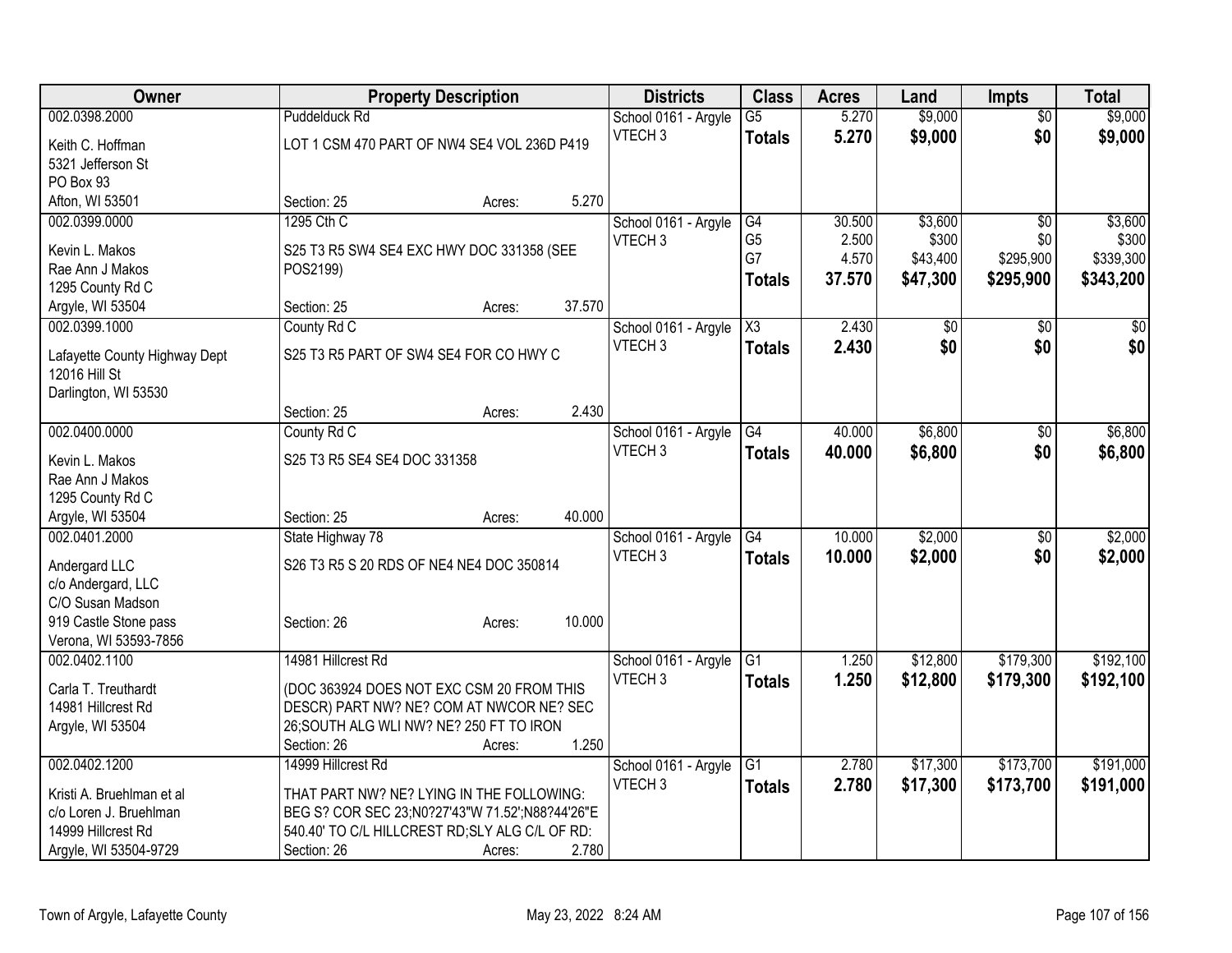| Owner                                  | <b>Property Description</b>                     |                  | <b>Districts</b>     | <b>Class</b>    | <b>Acres</b> | Land     | <b>Impts</b>    | <b>Total</b> |
|----------------------------------------|-------------------------------------------------|------------------|----------------------|-----------------|--------------|----------|-----------------|--------------|
| 002.0402.2000                          | State Highway 78                                |                  | School 0161 - Argyle | $\overline{G4}$ | 9.070        | \$600    | $\overline{50}$ | \$600        |
| Andergard LLC                          | THAT PART NW? NE? AS DESCR IN DOC 350814        |                  | VTECH <sub>3</sub>   | <b>Totals</b>   | 9.070        | \$600    | \$0             | \$600        |
| c/o Andergard, LLC                     | (INCLUDES PART LOT 2 CSM 321) EXC CSM 723       |                  |                      |                 |              |          |                 |              |
| C/O Susan Madson                       |                                                 |                  |                      |                 |              |          |                 |              |
| 919 Castle Stone pass                  | Section: 26                                     | 9.070<br>Acres:  |                      |                 |              |          |                 |              |
| Verona, WI 53593-7856                  |                                                 |                  |                      |                 |              |          |                 |              |
| 002.0402.3000                          | 14875 Hillcrest Rd                              |                  | School 0161 - Argyle | $\overline{G1}$ | 0.860        | \$12,000 | \$80,700        | \$92,700     |
| Stanley B. Granberg                    | LOT 1 CSM #321 & ALSO INCL S5/8 NE4 LYING N & W |                  | VTECH <sub>3</sub>   | <b>Totals</b>   | 0.860        | \$12,000 | \$80,700        | \$92,700     |
| 14875 Hillcrest Rd                     | OF MADISON RD & ALSO INCL PART NE4 NW4 COM      |                  |                      |                 |              |          |                 |              |
| Argyle, WI 53504                       | NECOR NW4;SOUTH 998.29' ALG ELI TO POB;SOUTH    |                  |                      |                 |              |          |                 |              |
|                                        | Section: 26                                     | 0.860<br>Acres:  |                      |                 |              |          |                 |              |
| 002.0402.4000                          | <b>Hillcrest Rd</b>                             |                  | School 0161 - Argyle | G1              | 2.250        | \$7,500  | $\sqrt{6}$      | \$7,500      |
| Carla T. Treuthardt                    | LOT 1 CSM 20                                    |                  | VTECH <sub>3</sub>   | <b>Totals</b>   | 2.250        | \$7,500  | \$0             | \$7,500      |
| 14981 Hillcrest Rd                     |                                                 |                  |                      |                 |              |          |                 |              |
| Argyle, WI 53504                       |                                                 |                  |                      |                 |              |          |                 |              |
|                                        | Section: 26                                     | 2.250<br>Acres:  |                      |                 |              |          |                 |              |
| 002.0402.5000                          | 14998 Hillcrest Rd                              |                  | School 0161 - Argyle | G4              | 18.500       | \$2,300  | \$0             | \$2,300      |
|                                        |                                                 |                  | VTECH <sub>3</sub>   | G <sub>5</sub>  | 4.690        | \$300    | \$0             | \$300        |
| Jakobi L. Dammen                       | PART NW4 NE4; AS LANDS DESCRIBED AS TRACT 3,    |                  |                      | G7              | 1.000        | \$4,800  | \$89,000        | \$93,800     |
| 12663 State Rd 78                      | POS 3809 AND DOC 361101                         |                  |                      | <b>Totals</b>   | 24.190       | \$7,400  | \$89,000        | \$96,400     |
| Argyle, WI 53504                       | Section: 26                                     | 24.190<br>Acres: |                      |                 |              |          |                 |              |
| 002.0403.0000                          | 14500 Sth 78                                    |                  | School 0161 - Argyle | G1              | 2.000        | \$19,000 | \$104,300       | \$123,300    |
|                                        |                                                 |                  | VTECH <sub>3</sub>   | G4              | 18.590       | \$3,000  | \$0             | \$3,000      |
| Andergard LLC                          | THAT PART SW? NE? AS DESCR IN DOC 350814        |                  |                      | <b>Totals</b>   | 20.590       | \$22,000 | \$104,300       | \$126,300    |
| c/o Andergard, LLC<br>C/O Susan Madson | (INCLUDES PART LOT 2 CSM 321) EXC CSM 723       |                  |                      |                 |              |          |                 |              |
| 919 Castle Stone pass                  | Section: 26                                     | 20.590<br>Acres: |                      |                 |              |          |                 |              |
| Verona, WI 53593-7856                  |                                                 |                  |                      |                 |              |          |                 |              |
| 002.0404.0000                          | N Fairview Ave                                  |                  | School 0161 - Argyle | G4              | 31.170       | \$5,400  | $\sqrt[6]{3}$   | \$5,400      |
|                                        |                                                 |                  | VTECH <sub>3</sub>   | <b>Totals</b>   | 31.170       | \$5,400  | \$0             | \$5,400      |
| Andergard LLC                          | S26 T3 R5 PART OF SE4 NE4 DOC 350814            |                  |                      |                 |              |          |                 |              |
| c/o Andergard, LLC                     |                                                 |                  |                      |                 |              |          |                 |              |
| C/O Susan Madson                       |                                                 |                  |                      |                 |              |          |                 |              |
| 919 Castle Stone pass                  | Section: 26                                     | 31.170<br>Acres: |                      |                 |              |          |                 |              |
| Verona, WI 53593-7856                  |                                                 |                  |                      |                 |              |          |                 |              |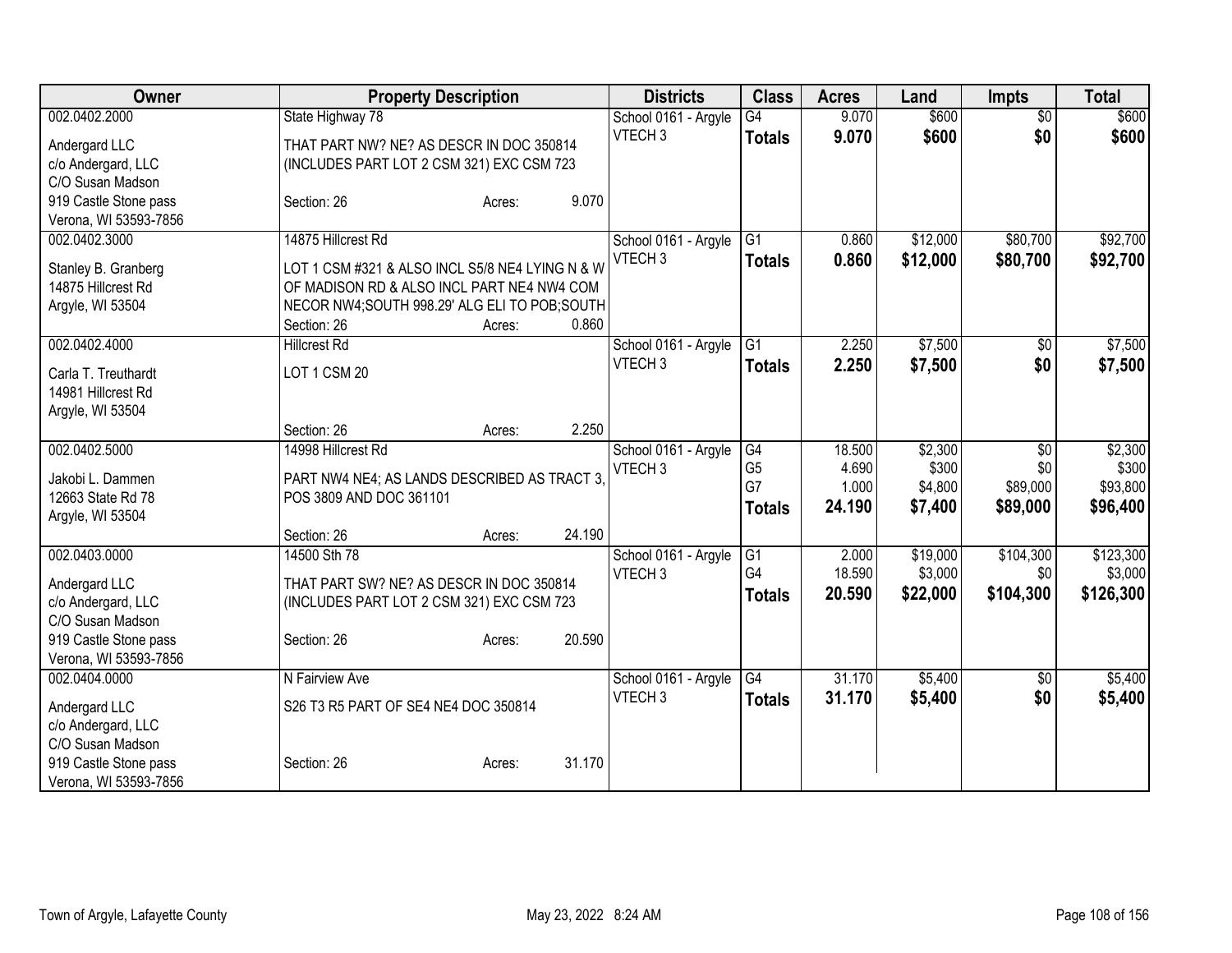| Owner                                |                                              | <b>Property Description</b> |        | <b>Districts</b>     | <b>Class</b>    | <b>Acres</b> | Land            | <b>Impts</b>    | <b>Total</b>    |
|--------------------------------------|----------------------------------------------|-----------------------------|--------|----------------------|-----------------|--------------|-----------------|-----------------|-----------------|
| 002.0405.2000                        | 14959 Valley Rd                              |                             |        | School 0161 - Argyle | $\overline{G1}$ | 4.380        | \$20,500        | \$128,500       | \$149,000       |
| Cody G. Stamm                        | LOT 1 CSM #37 PART OF N2 NW4 VOL 239D P246   |                             |        | VTECH <sub>3</sub>   | <b>Totals</b>   | 4.380        | \$20,500        | \$128,500       | \$149,000       |
| 14959 Valley Rd                      |                                              |                             |        |                      |                 |              |                 |                 |                 |
| Argyle, WI 53504                     |                                              |                             |        |                      |                 |              |                 |                 |                 |
|                                      | Section: 26                                  | Acres:                      | 4.380  |                      |                 |              |                 |                 |                 |
| 002.0405.3000                        | <b>Valley Rd</b>                             |                             |        | School 0161 - Argyle | G1              | 0.250        | \$2,200         | \$500           | \$2,700         |
| Andergard LLC                        | THAT PART NE? NW? S & W OF HWY AS DESCR IN   |                             |        | VTECH <sub>3</sub>   | G4              | 9.190        | \$2,200         | \$0             | \$2,200         |
| c/o Andergard, LLC                   | DOC 350814 EXC CSM 723                       |                             |        |                      | <b>Totals</b>   | 9.440        | \$4,400         | \$500           | \$4,900         |
| C/O Susan Madson                     |                                              |                             |        |                      |                 |              |                 |                 |                 |
| 919 Castle Stone pass                | Section: 26                                  | Acres:                      | 9.440  |                      |                 |              |                 |                 |                 |
| Verona, WI 53593-7856                |                                              |                             |        |                      |                 |              |                 |                 |                 |
| 002.0405.4000                        | Valley Rd                                    |                             |        | School 0161 - Argyle | G4              | 4.000        | \$700           | \$0             | \$700           |
| Stanley B. Granberg                  | LOT 1 CSM 798                                |                             |        | VTECH <sub>3</sub>   | G <sub>5</sub>  | 2.000        | \$3,100         | \$0             | \$3,100         |
| 14875 Hillcrest Rd                   |                                              |                             |        |                      | <b>Totals</b>   | 6.000        | \$3,800         | \$0             | \$3,800         |
| Argyle, WI 53504                     |                                              |                             |        |                      |                 |              |                 |                 |                 |
|                                      | Section: 26                                  | Acres:                      | 6.000  |                      |                 |              |                 |                 |                 |
| 002.0405.5000                        | 14896 Valley Rd                              |                             |        | School 0161 - Argyle | G4              | 11.700       | \$2,500         | \$0             | \$2,500         |
| Richard D. Demario                   | THAT PART NE? NW? WHICH LIES NORTH OF HWY    |                             |        | VTECH <sub>3</sub>   | G <sub>5</sub>  | 8.000        | \$12,300        | \$0             | \$12,300        |
| Lillian K. Demario                   | EXC SUCH PART INCLUDED WITHIN THE            |                             |        |                      | G7              | 2.300        | \$21,900        | \$77,300        | \$99,200        |
| 14896 Valley Rd                      | FOLLOWING: BEG 20 RDS NORTH OF SWCOR SAID    |                             |        |                      | <b>Totals</b>   | 22.000       | \$36,700        | \$77,300        | \$114,000       |
| Argyle, WI 53504                     | Section: 26                                  | Acres:                      | 22.000 |                      |                 |              |                 |                 |                 |
| 002.0406.0000                        | <b>Valley Rd</b>                             |                             |        | School 0161 - Argyle | 5M              | 18.500       | \$25,000        | \$0             | \$25,000        |
| Steven D. Rossing                    | S26 T3 R5 PART OF NW4 NW4 VOL 211D P732 (SEE |                             |        | VTECH <sub>3</sub>   | G <sub>4</sub>  | 8.000        | \$1,900         | \$0             | \$1,900         |
| 218 First Ave                        | POS2277)                                     |                             |        |                      | <b>Totals</b>   | 26.500       | \$26,900        | \$0             | \$26,900        |
| New Glarus, WI 53574                 |                                              |                             |        |                      |                 |              |                 |                 |                 |
|                                      | Section: 26                                  | Acres:                      | 26.500 |                      |                 |              |                 |                 |                 |
| 002.0406.1000                        | Valley Rd                                    |                             |        | School 0161 - Argyle | $\overline{X4}$ | 11.120       | $\sqrt{6}$      | $\sqrt{6}$      | $\sqrt{30}$     |
| Driftless Area Land Conservancy, Inc | S26 T3 R5 PART OF NW4 NW4 DOC 335622         |                             |        | VTECH <sub>3</sub>   | <b>Totals</b>   | 11.120       | \$0             | \$0             | \$0             |
| 206 S Iowa St                        |                                              |                             |        |                      |                 |              |                 |                 |                 |
| Dodgeville, WI 53533                 |                                              |                             |        |                      |                 |              |                 |                 |                 |
|                                      | Section: 26                                  | Acres:                      | 11.120 |                      |                 |              |                 |                 |                 |
| 002.0407.0000                        |                                              |                             |        | School 0161 - Argyle | $\overline{X4}$ | 40.000       | $\overline{50}$ | $\overline{50}$ | $\overline{50}$ |
| Driftless Area Land Conservancy, Inc | S26 T3 R5 SW4 NW4 DOC 335622 (SEE POS2217)   |                             |        | VTECH <sub>3</sub>   | <b>Totals</b>   | 40.000       | \$0             | \$0             | \$0             |
| 206 S Iowa St                        |                                              |                             |        |                      |                 |              |                 |                 |                 |
| Dodgeville, WI 53533                 |                                              |                             |        |                      |                 |              |                 |                 |                 |
|                                      | Section: 26                                  | Acres:                      | 40.000 |                      |                 |              |                 |                 |                 |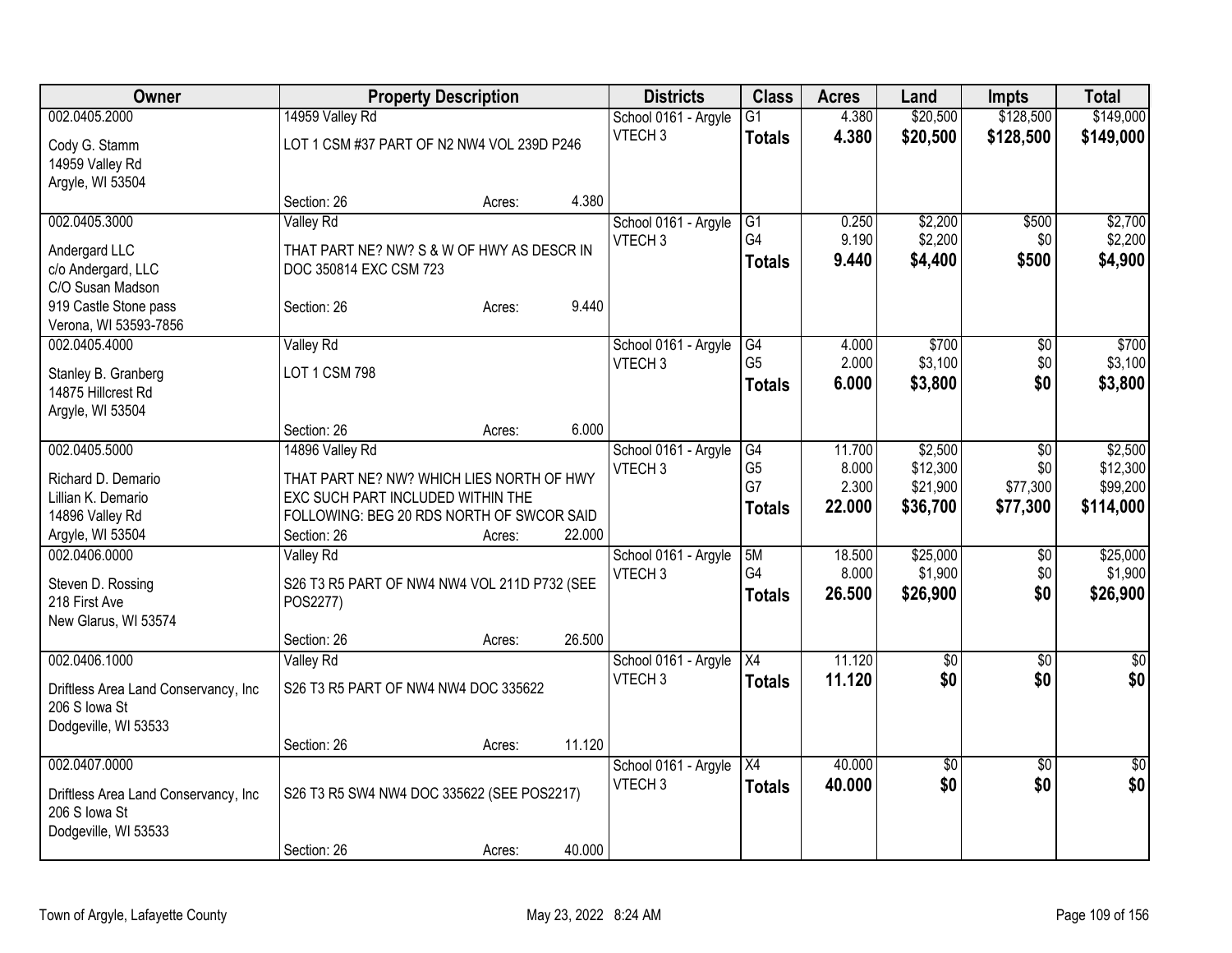| Owner                                       |                                               | <b>Property Description</b> |        | <b>Districts</b>                           | <b>Class</b>    | <b>Acres</b> | Land            | <b>Impts</b>    | <b>Total</b>    |
|---------------------------------------------|-----------------------------------------------|-----------------------------|--------|--------------------------------------------|-----------------|--------------|-----------------|-----------------|-----------------|
| 002.0408.0000                               | State Highway 78                              |                             |        | School 0161 - Argyle                       | $\overline{X4}$ | 1.060        | $\overline{50}$ | $\overline{50}$ | $\overline{50}$ |
| Town of Argyle                              | LANDS DEEDED TO THE PUBLIC PER CSM 723        |                             |        | VTECH <sub>3</sub>                         | <b>Totals</b>   | 1.060        | \$0             | \$0             | \$0             |
| 14896 Valley Rd                             |                                               |                             |        |                                            |                 |              |                 |                 |                 |
| Argyle, WI 53504                            |                                               |                             |        |                                            |                 |              |                 |                 |                 |
|                                             | Section: 26                                   | Acres:                      | 1.060  |                                            |                 |              |                 |                 |                 |
| 002.0408.1000                               | Valley Rd                                     |                             |        | School 0161 - Argyle                       | G4              | 6.280        | \$1,500         | $\overline{50}$ | \$1,500         |
| Andergard LLC                               | THAT PART SE? NW? AS DESCR IN DOC 350814 EXC  |                             |        | VTECH <sub>3</sub>                         | <b>Totals</b>   | 6.280        | \$1,500         | \$0             | \$1,500         |
| c/o Andergard, LLC                          | <b>CSM 723</b>                                |                             |        |                                            |                 |              |                 |                 |                 |
| C/O Susan Madson                            |                                               |                             |        |                                            |                 |              |                 |                 |                 |
| 919 Castle Stone pass                       | Section: 26                                   | Acres:                      | 6.280  |                                            |                 |              |                 |                 |                 |
| Verona, WI 53593-7856<br>002.0408.2000      | 14727 Valley Rd                               |                             |        | School 0161 - Argyle                       | G2              | 1.370        | \$68,500        | \$574,800       | \$643,300       |
|                                             |                                               |                             |        | VTECH <sub>3</sub>                         | <b>Totals</b>   | 1.370        | \$68,500        | \$574,800       | \$643,300       |
| Little Ron, LLC                             | LOT 1 CSM 723 (SEE POS3271)                   |                             |        |                                            |                 |              |                 |                 |                 |
| 3323 N Stone Creek Cir<br>Madison, WI 53719 |                                               |                             |        |                                            |                 |              |                 |                 |                 |
|                                             | Section: 26                                   | Acres:                      | 1.370  |                                            |                 |              |                 |                 |                 |
| 002.0408.3000                               | <b>Valley Rd</b>                              |                             |        | School 0161 - Argyle                       | G2              | 0.430        | \$10,800        | \$5,000         | \$15,800        |
|                                             |                                               |                             |        | VTECH <sub>3</sub>                         | <b>Totals</b>   | 0.430        | \$10,800        | \$5,000         | \$15,800        |
| Little Ron, LLC<br>3323 N Stone Creek Cir   | OUTLOT 1 CSM 723 (SEE POS3271)                |                             |        |                                            |                 |              |                 |                 |                 |
| Madison, WI 53719                           |                                               |                             |        |                                            |                 |              |                 |                 |                 |
|                                             | Section: 26                                   | Acres:                      | 0.430  |                                            |                 |              |                 |                 |                 |
| 002.0409.0000                               | State Highway 81                              |                             |        | School 0161 - Argyle                       | G4              | 16.000       | \$3,800         | $\sqrt{6}$      | \$3,800         |
| Adam S. Rossing                             | PART NW4 SW4 LYING IN THE FOLLOWING: BEG      |                             |        | VTECH <sub>3</sub>                         | G <sub>5</sub>  | 15.000       | \$6,000         | \$0             | \$6,000         |
| 14965 Valley Rd                             | NWCOR N2 SW4 SEC 26; EAST 132 RDS, M/L; SOUTH |                             |        |                                            | <b>Totals</b>   | 31.000       | \$9,800         | \$0             | \$9,800         |
| Argyle, WI 53504                            | 17 RDS; EAST 12 RDS; SOUTH 2 RDS; WEST 17     |                             |        |                                            |                 |              |                 |                 |                 |
|                                             | Section: 26                                   | Acres:                      | 31.000 |                                            |                 |              |                 |                 |                 |
| 002.0410.1000                               | 213 N Fairview Ave                            |                             |        | School 0161 - Argyle                       | $\overline{G1}$ | 2.000        | \$15,000        | \$155,100       | \$170,100       |
| Robert L. Reilly                            | NE? NE? SE?                                   |                             |        | VTECH <sub>3</sub>                         | G4              | 8.000        | \$600           | \$0             | \$600           |
| 213 N Fairview Ave                          |                                               |                             |        |                                            | <b>Totals</b>   | 10.000       | \$15,600        | \$155,100       | \$170,700       |
| Argyle, WI 53504                            |                                               |                             |        |                                            |                 |              |                 |                 |                 |
|                                             | Section: 26                                   | Acres:                      | 10.000 |                                            |                 |              |                 |                 |                 |
| 002.0411.0000                               | Old Highway 81                                |                             |        | School 0161 - Argyle<br>VTECH <sub>3</sub> | $\overline{G4}$ | 2.820        | \$500           | $\overline{30}$ | \$500           |
| <b>Brian Treuthardt</b>                     | S26 T3 R5 E2 SE4 SE4 EXC N OF HWY 81 VOL 210D |                             |        |                                            | <b>Totals</b>   | 2.820        | \$500           | \$0             | \$500           |
| 1777 State Rd 81                            | P209                                          |                             |        |                                            |                 |              |                 |                 |                 |
| Argyle, WI 53504-9799                       |                                               |                             |        |                                            |                 |              |                 |                 |                 |
|                                             | Section: 26                                   | Acres:                      | 2.820  |                                            |                 |              |                 |                 |                 |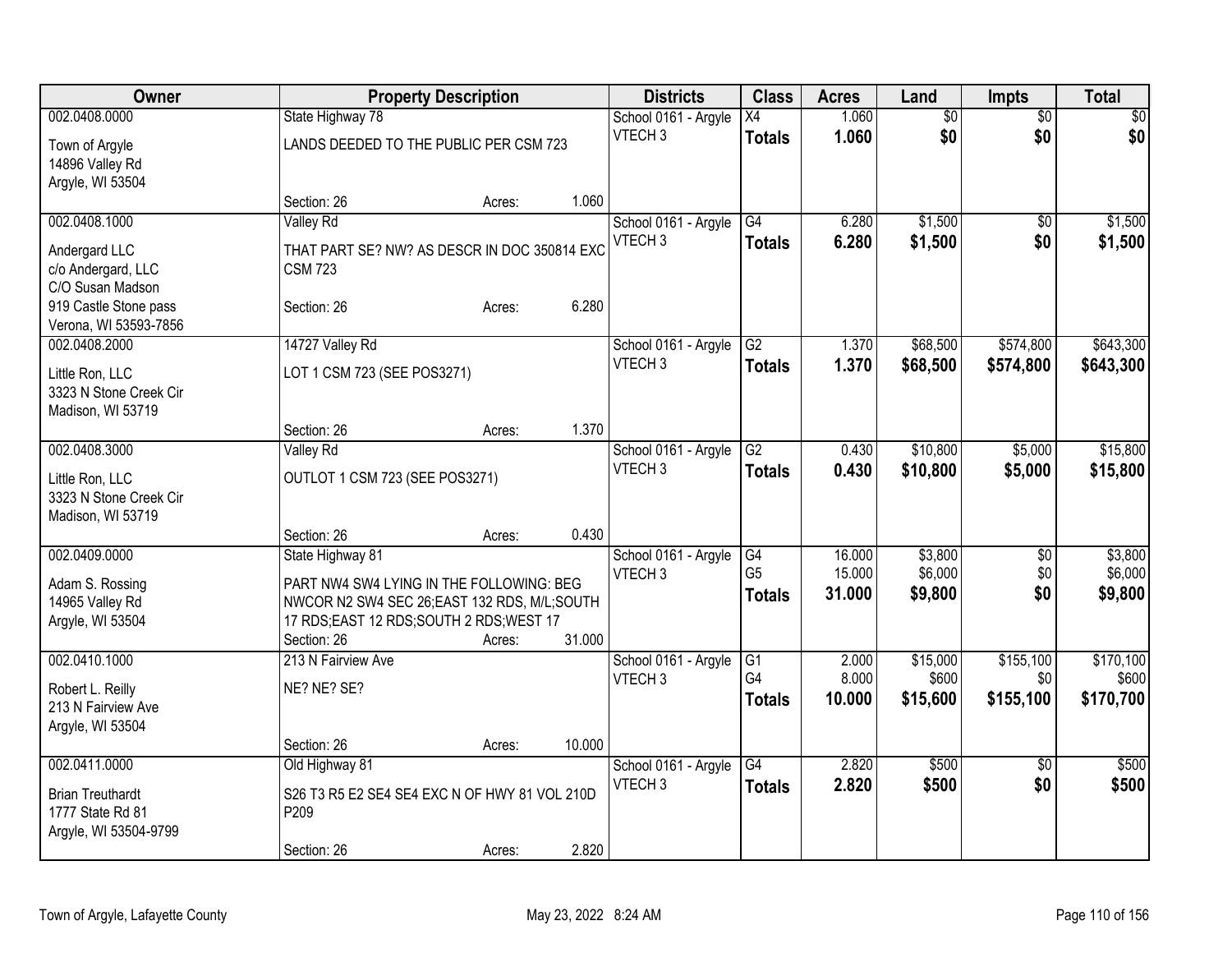| Owner                                | <b>Property Description</b>                                                                     |        |        | <b>Districts</b>     | <b>Class</b>    | <b>Acres</b> | Land            | <b>Impts</b>    | <b>Total</b>     |
|--------------------------------------|-------------------------------------------------------------------------------------------------|--------|--------|----------------------|-----------------|--------------|-----------------|-----------------|------------------|
| 002.0411.1000                        | Old Highway 81                                                                                  |        |        | School 0161 - Argyle | $\overline{G5}$ | 5.180        | \$3,100         | $\overline{30}$ | \$3,100          |
| Argyle Rod & Gun Club                | S26 T3 R5 PART OF SE4 SE4 VOL 227D P728 (SEE                                                    |        |        | VTECH <sub>3</sub>   | <b>Totals</b>   | 5.180        | \$3,100         | \$0             | \$3,100          |
| W9408 State Rd 81                    | POS2263)                                                                                        |        |        |                      |                 |              |                 |                 |                  |
| PO Box 221                           |                                                                                                 |        |        |                      |                 |              |                 |                 |                  |
| Argyle, WI 53504                     | Section: 26                                                                                     | Acres: | 5.180  |                      |                 |              |                 |                 |                  |
| 002.0411.2000                        | 1990 Old Highway 81                                                                             |        |        | School 0161 - Argyle | $\overline{G1}$ | 1.460        | \$13,400        | \$131,500       | \$144,900        |
|                                      |                                                                                                 |        |        | VTECH <sub>3</sub>   | Totals          | 1.460        | \$13,400        | \$131,500       | \$144,900        |
| Mark A. Stietz<br>Cristi C. Stietz   | LOT 1 CSM #19 & ALSO INCL COM SW COR SD LOT<br>1;N80.28. 53E 106';S08.00.30E 229.09' TO C/L STH |        |        |                      |                 |              |                 |                 |                  |
| 1990 Old Hwy 81                      | 81; SWLY ALG C/L STH 81 TO POINT S08.54.00E                                                     |        |        |                      |                 |              |                 |                 |                  |
| Argyle, WI 53504                     | Section: 26                                                                                     | Acres: | 1.460  |                      |                 |              |                 |                 |                  |
| 002.0411.3000                        | 1972 Old Highway 81                                                                             |        |        | School 0161 - Argyle | G1              | 3.120        | \$18,400        | \$138,700       | \$157,100        |
|                                      |                                                                                                 |        |        | VTECH <sub>3</sub>   |                 |              |                 |                 |                  |
| Eugene H. Treuthardt                 | LOT 2 CSM #19 PART OF SW4 SW4 SEC 25 & PART                                                     |        |        |                      | <b>Totals</b>   | 3.120        | \$18,400        | \$138,700       | \$157,100        |
| Glenda S. Treuthardt                 | OF SE4 SE4 SEC 26 VOL 215D P771 (SEE POS2208)                                                   |        |        |                      |                 |              |                 |                 |                  |
| 1972 Old Hwy 81                      |                                                                                                 |        |        |                      |                 |              |                 |                 |                  |
| Argyle, WI 53504                     | Section: 26                                                                                     | Acres: | 3.120  |                      |                 |              |                 |                 |                  |
| 002.0412.0000                        |                                                                                                 |        |        | School 0161 - Argyle | 5M              | 5.000        | \$6,800         | \$0             | \$6,800          |
| Steven D. Rossing                    | S27 T3 R5 PART OF NE4 NE4 VOL 211D P732 (SEE                                                    |        |        | VTECH <sub>3</sub>   | G4              | 15.050       | \$3,600         | \$0             | \$3,600          |
| 218 First Ave                        | POS2277)                                                                                        |        |        |                      | <b>Totals</b>   | 20.050       | \$10,400        | \$0             | \$10,400         |
| New Glarus, WI 53574                 |                                                                                                 |        |        |                      |                 |              |                 |                 |                  |
|                                      | Section: 27                                                                                     | Acres: | 20.050 |                      |                 |              |                 |                 |                  |
| 002.0412.1000                        | 14967 Valley Rd                                                                                 |        |        | School 0161 - Argyle | $\overline{X4}$ | 15.980       | $\overline{30}$ | $\overline{30}$ | $\overline{\$0}$ |
|                                      |                                                                                                 |        |        | VTECH <sub>3</sub>   | <b>Totals</b>   | 15.980       | \$0             | \$0             | \$0              |
| Driftless Area Land Conservancy, Inc | S27 T3 R5 PART OF NE4 NE4 DOC 335622                                                            |        |        |                      |                 |              |                 |                 |                  |
| 206 S Iowa St                        |                                                                                                 |        |        |                      |                 |              |                 |                 |                  |
| Dodgeville, WI 53533                 |                                                                                                 |        |        |                      |                 |              |                 |                 |                  |
|                                      | Section: 27                                                                                     | Acres: | 15.980 |                      |                 |              |                 |                 |                  |
| 002.0412.2000                        |                                                                                                 |        |        | School 0161 - Argyle | $\overline{G5}$ | 3.970        | \$6,700         | \$0             | \$6,700          |
| David E. Jacobson                    | S27 T3 R5 PART OF N2 NE4 VOL 243D P37 (SEE                                                      |        |        | VTECH <sub>3</sub>   | <b>Totals</b>   | 3.970        | \$6,700         | \$0             | \$6,700          |
| Leardith A. Jacobson                 | POS2197 & POS2277)                                                                              |        |        |                      |                 |              |                 |                 |                  |
| 14969 Valley Rd                      |                                                                                                 |        |        |                      |                 |              |                 |                 |                  |
| Argyle, WI 53504                     | Section: 27                                                                                     | Acres: | 3.970  |                      |                 |              |                 |                 |                  |
| 002.0413.0000                        | 14965 Valley Rd                                                                                 |        |        | School 0161 - Argyle | 5M              | 8.600        | \$11,600        | $\overline{30}$ | \$11,600         |
| Steven D. Rossing                    |                                                                                                 |        |        | VTECH <sub>3</sub>   | G4              | 11.000       | \$1,900         | \$0             | \$1,900          |
| 218 First Ave                        | S27 T3 R5 PART OF NW4 NE4 VOL 211D P732 (SEE<br>POS2277)                                        |        |        |                      | <b>Totals</b>   | 19.600       | \$13,500        | \$0             | \$13,500         |
| New Glarus, WI 53574                 |                                                                                                 |        |        |                      |                 |              |                 |                 |                  |
|                                      | Section: 27                                                                                     | Acres: | 19.600 |                      |                 |              |                 |                 |                  |
|                                      |                                                                                                 |        |        |                      |                 |              |                 |                 |                  |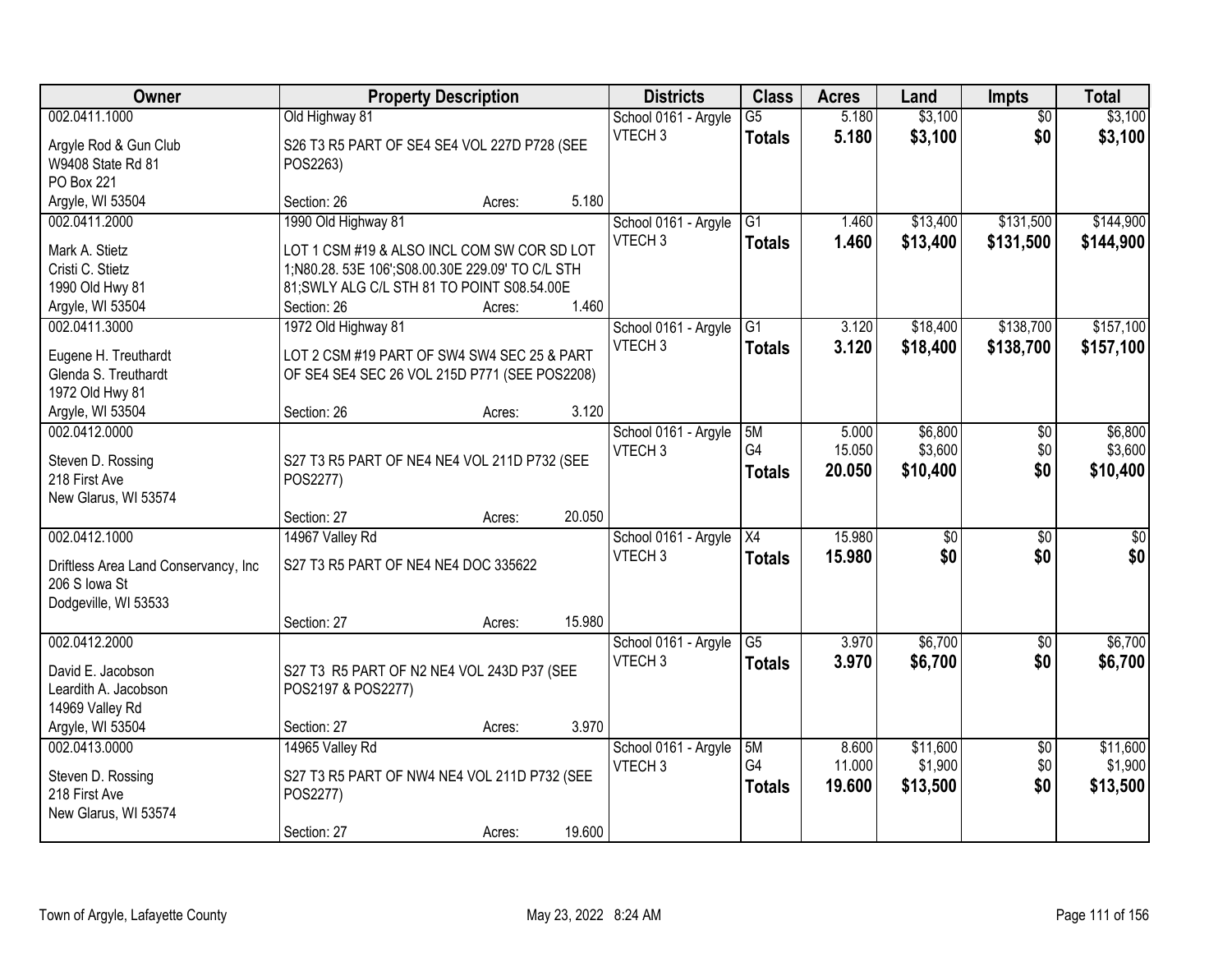| Owner                                                                                          |                                                                                  | <b>Property Description</b> |        | <b>Districts</b>                           | <b>Class</b>                          | <b>Acres</b>              | Land                          | <b>Impts</b>                  | <b>Total</b>                  |
|------------------------------------------------------------------------------------------------|----------------------------------------------------------------------------------|-----------------------------|--------|--------------------------------------------|---------------------------------------|---------------------------|-------------------------------|-------------------------------|-------------------------------|
| 002.0413.1000<br>Driftless Area Land Conservancy, Inc<br>206 S Iowa St<br>Dodgeville, WI 53533 | S27 T3 R4 PART OF NW4 NE4 DOC 335622                                             |                             |        | School 0161 - Argyle<br>VTECH <sub>3</sub> | Х4<br><b>Totals</b>                   | 19.400<br>19.400          | $\overline{50}$<br>\$0        | $\overline{50}$<br>\$0        | \$0<br>\$0                    |
|                                                                                                | Section: 27                                                                      | Acres:                      | 19.400 |                                            |                                       |                           |                               |                               |                               |
| 002.0414.1000<br>Driftless Area Land Conservancy, Inc<br>206 S Iowa St<br>Dodgeville, WI 53533 | S27 T3 R5 SW4 NE4 N & E OF RIVER DOC 335622<br>Section: 27                       | Acres:                      | 10.000 | School 0161 - Argyle<br>VTECH <sub>3</sub> | $\overline{X4}$<br><b>Totals</b>      | 10.000<br>10.000          | $\overline{50}$<br>\$0        | $\overline{50}$<br>\$0        | \$0<br>\$0                    |
| 002.0414.2000                                                                                  |                                                                                  |                             |        | School 0161 - Argyle                       | X4                                    | 30,000                    | \$0                           | \$0                           | $\overline{30}$               |
| Driftless Area Land Conservancy, Inc<br>206 S Iowa St<br>Dodgeville, WI 53533                  | S27 T3 R5 SW4 NE4 S & W OF RIVER DOC 335622                                      |                             |        | VTECH <sub>3</sub>                         | <b>Totals</b>                         | 30.000                    | \$0                           | \$0                           | \$0                           |
|                                                                                                | Section: 27                                                                      | Acres:                      | 30.000 |                                            |                                       |                           |                               |                               |                               |
| 002.0415.0000<br>Driftless Area Land Conservancy, Inc<br>206 S Iowa St<br>Dodgeville, WI 53533 | S27 T3 R5 SE4 NE4 DOC 335622                                                     |                             |        | School 0161 - Argyle<br>VTECH <sub>3</sub> | X4<br><b>Totals</b>                   | 40.000<br>40,000          | \$0<br>\$0                    | $\sqrt{6}$<br>\$0             | $\sqrt{50}$<br>\$0            |
|                                                                                                | Section: 27                                                                      | Acres:                      | 40.000 |                                            |                                       |                           |                               |                               |                               |
| 002.0416.1000<br>Steven D. Rossing<br>218 First Ave<br>New Glarus, WI 53574                    | S27 T3 R5 PT OF NE4 NW4 E OF RIVER VOL 211D<br>P732 (SEE POS2277)<br>Section: 27 | Acres:                      | 3.200  | School 0161 - Argyle<br>VTECH <sub>3</sub> | 5M<br><b>Totals</b>                   | 3.200<br>3.200            | \$4,300<br>\$4,300            | \$0<br>\$0                    | \$4,300<br>\$4,300            |
| 002.0416.1100<br>Driftless Area Land Conservancy, Inc<br>206 S Iowa St<br>Dodgeville, WI 53533 | S27 T3 R5 PART OF NE4 NW4 DOC 335622                                             |                             |        | School 0161 - Argyle<br>VTECH <sub>3</sub> | X4<br><b>Totals</b>                   | 6.800<br>6.800            | $\overline{50}$<br>\$0        | $\overline{50}$<br>\$0        | $\overline{\$0}$<br>\$0       |
|                                                                                                | Section: 27                                                                      | Acres:                      | 6.800  |                                            |                                       |                           |                               |                               |                               |
| 002.0416.2000<br>Rachel L. Lemenager<br>2516 N State Route 49<br>Clifton, IL 60927             | S27 T3 R5 NE4 NW4 W OF RIVER DOC 341631                                          |                             |        | School 0161 - Argyle<br>VTECH <sub>3</sub> | G4<br>G <sub>5</sub><br><b>Totals</b> | 25.340<br>4.000<br>29.340 | \$4,400<br>\$2,800<br>\$7,200 | $\overline{50}$<br>\$0<br>\$0 | \$4,400<br>\$2,800<br>\$7,200 |
|                                                                                                | Section: 27                                                                      | Acres:                      | 29.340 |                                            |                                       |                           |                               |                               |                               |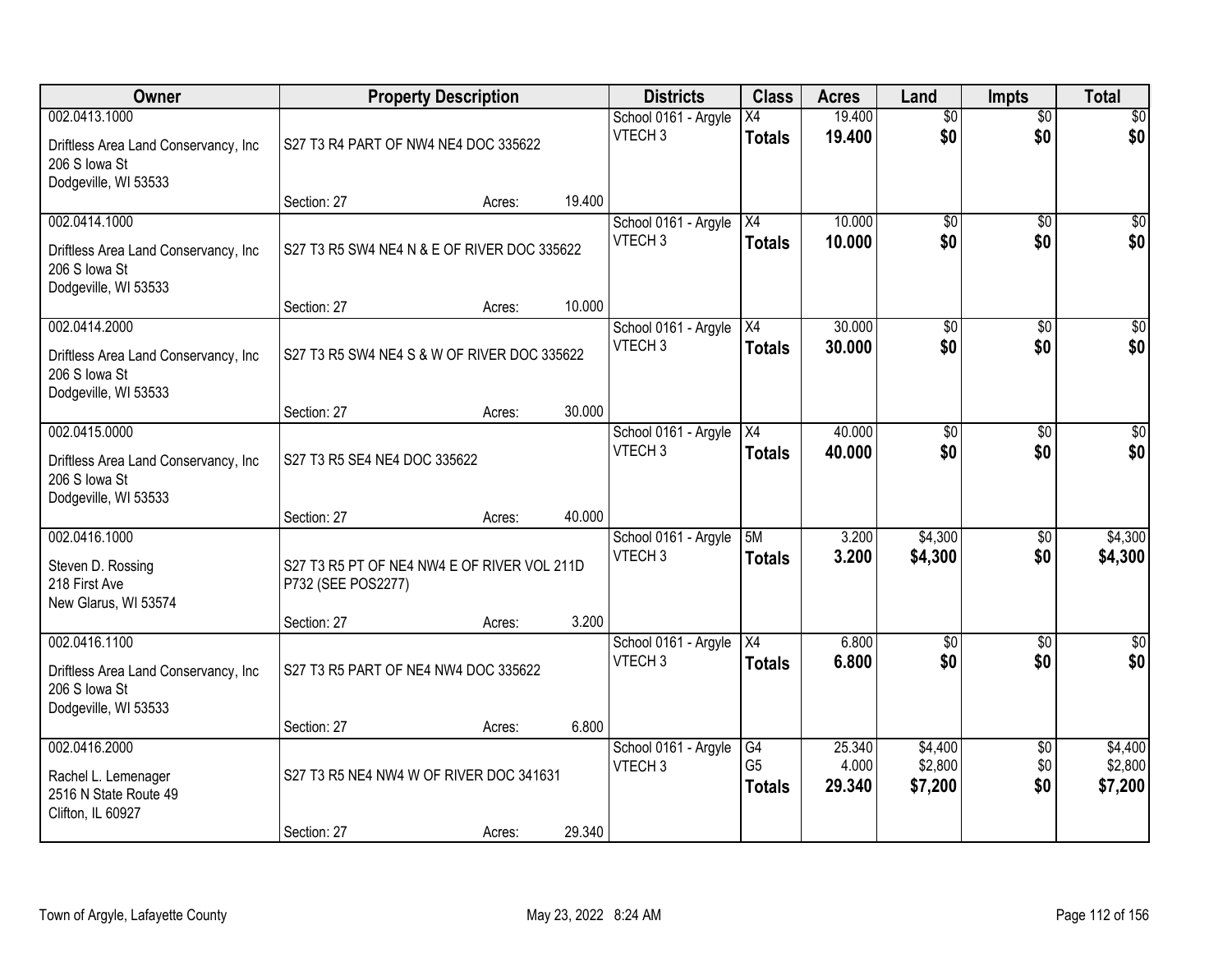| Owner                      | <b>Property Description</b>                       | <b>Districts</b>                           | <b>Class</b>    | <b>Acres</b> | Land     | <b>Impts</b>    | <b>Total</b> |
|----------------------------|---------------------------------------------------|--------------------------------------------|-----------------|--------------|----------|-----------------|--------------|
| 002.0416.2100              |                                                   | School 0161 - Argyle                       | $\overline{G1}$ | 0.660        | \$2,000  | $\overline{50}$ | \$2,000      |
| Brian E. Day               | S27 T3 R5 PART NE4 NW4 LYING IN THE FOLLOWING     | VTECH <sub>3</sub>                         | <b>Totals</b>   | 0.660        | \$2,000  | \$0             | \$2,000      |
| 14922 County Rd N          | DESCR:COM NWCOR SEC 27;S66.39.00E 1012.38' TO     |                                            |                 |              |          |                 |              |
| Argyle, WI 53504           | POB;S88.49.40E 422.09'; S20.48.53E                |                                            |                 |              |          |                 |              |
|                            | 0.660<br>Section: 27<br>Acres:                    |                                            |                 |              |          |                 |              |
| 002.0417.0000              | County Rd N                                       | School 0161 - Argyle                       | G4              | 27.000       | \$7,600  | $\overline{50}$ | \$7,600      |
|                            |                                                   | VTECH <sub>3</sub>                         | G <sub>5</sub>  | 9.350        | \$1,900  | \$0             | \$1,900      |
| Rachel L. Lemenager        | S27 T3 R5 PART OF NW4 NW4 DOC 341631              |                                            | <b>Totals</b>   | 36.350       | \$9,500  | \$0             | \$9,500      |
| 2516 N State Route 49      |                                                   |                                            |                 |              |          |                 |              |
| Clifton, IL 60927          |                                                   |                                            |                 |              |          |                 |              |
|                            | 36.350<br>Section: 27<br>Acres:                   |                                            |                 |              |          |                 |              |
| 002.0417.1000              | 14922 Cth N                                       | School 0161 - Argyle                       | $\overline{G1}$ | 2.850        | \$17,600 | \$109,500       | \$127,100    |
| Brian E. Day               | S27 T3 R5 PART NW4 NW4 LYING IN THE               | VTECH <sub>3</sub>                         | <b>Totals</b>   | 2.850        | \$17,600 | \$109,500       | \$127,100    |
| 14922 County Rd N          | FOLLOWING DESCR:COM NWCOR SEC                     |                                            |                 |              |          |                 |              |
| Argyle, WI 53504           | 27;S66.39.00E 1012.38' TO POB;S88.49.40E 422.09'; |                                            |                 |              |          |                 |              |
|                            | Section: 27<br>2.850<br>Acres:                    |                                            |                 |              |          |                 |              |
| 002.0418.1000              | County Rd G                                       | School 0161 - Argyle                       | G4              | 13.700       | \$3,700  | $\sqrt[6]{}$    | \$3,700      |
|                            |                                                   | VTECH <sub>3</sub>                         | <b>Totals</b>   | 13.700       | \$3,700  | \$0             | \$3,700      |
| Rachel L. Lemenager        | S27 T3 R5 PART OF SW4 NW4 DOC 341631              |                                            |                 |              |          |                 |              |
| 2516 N State Route 49      |                                                   |                                            |                 |              |          |                 |              |
| Clifton, IL 60927          | 13.700<br>Section: 27                             |                                            |                 |              |          |                 |              |
| 002.0418.2000              | Acres:<br>14707 Cth N                             |                                            | $\overline{G1}$ | 2.700        | \$32,500 | \$107,100       | \$139,600    |
|                            |                                                   | School 0161 - Argyle<br>VTECH <sub>3</sub> |                 |              |          |                 |              |
| Pamela S. Rigotti          | S27 T3 R5 PART OF W2 NW4 DOC 339555 (SEE          |                                            | <b>Totals</b>   | 2.700        | \$32,500 | \$107,100       | \$139,600    |
| Gale W. Rigotti            | POS2279)                                          |                                            |                 |              |          |                 |              |
| 1318 Esmond Dr             |                                                   |                                            |                 |              |          |                 |              |
| Rockford, IL 61108         | 2.700<br>Section: 27<br>Acres:                    |                                            |                 |              |          |                 |              |
| 002.0418.3000              | County Rd G                                       | School 0161 - Argyle                       | G4              | 4.500        | \$1,300  | $\sqrt{$0}$     | \$1,300      |
| Dawn E. Nelson             | PART SW? NW? LYING IN THE FOLLOWING: ALL          | VTECH <sub>3</sub>                         | G <sub>5</sub>  | 0.520        | \$100    | \$0             | \$100        |
| Ronald Nelson              | THAT PART OF THE FOLLOWING LYING & BEING          |                                            | <b>Totals</b>   | 5.020        | \$1,400  | \$0             | \$1,400      |
| 4013 County Rd G           | SOUTH OF C/L CTH "G" AS NOW LOCATED IN            |                                            |                 |              |          |                 |              |
| Argyle, WI 53504           | 5.020<br>Section: 27<br>Acres:                    |                                            |                 |              |          |                 |              |
| 002.0418.3100              | County Rd G                                       | School 0161 - Argyle                       | $\overline{G4}$ | 19.380       | \$5,400  | $\overline{30}$ | \$5,400      |
|                            |                                                   | VTECH <sub>3</sub>                         | <b>Totals</b>   | 19.380       | \$5,400  | \$0             | \$5,400      |
| Kenneth Dziuk              | S27 T3 R5 PART OF SW4 NW4 DOC 337510 (SEE         |                                            |                 |              |          |                 |              |
| Barbara Dziuk              | POS2281)                                          |                                            |                 |              |          |                 |              |
| 112 Front St               |                                                   |                                            |                 |              |          |                 |              |
| St Helena Island, SC 29920 | 19.380<br>Section: 27<br>Acres:                   |                                            |                 |              |          |                 |              |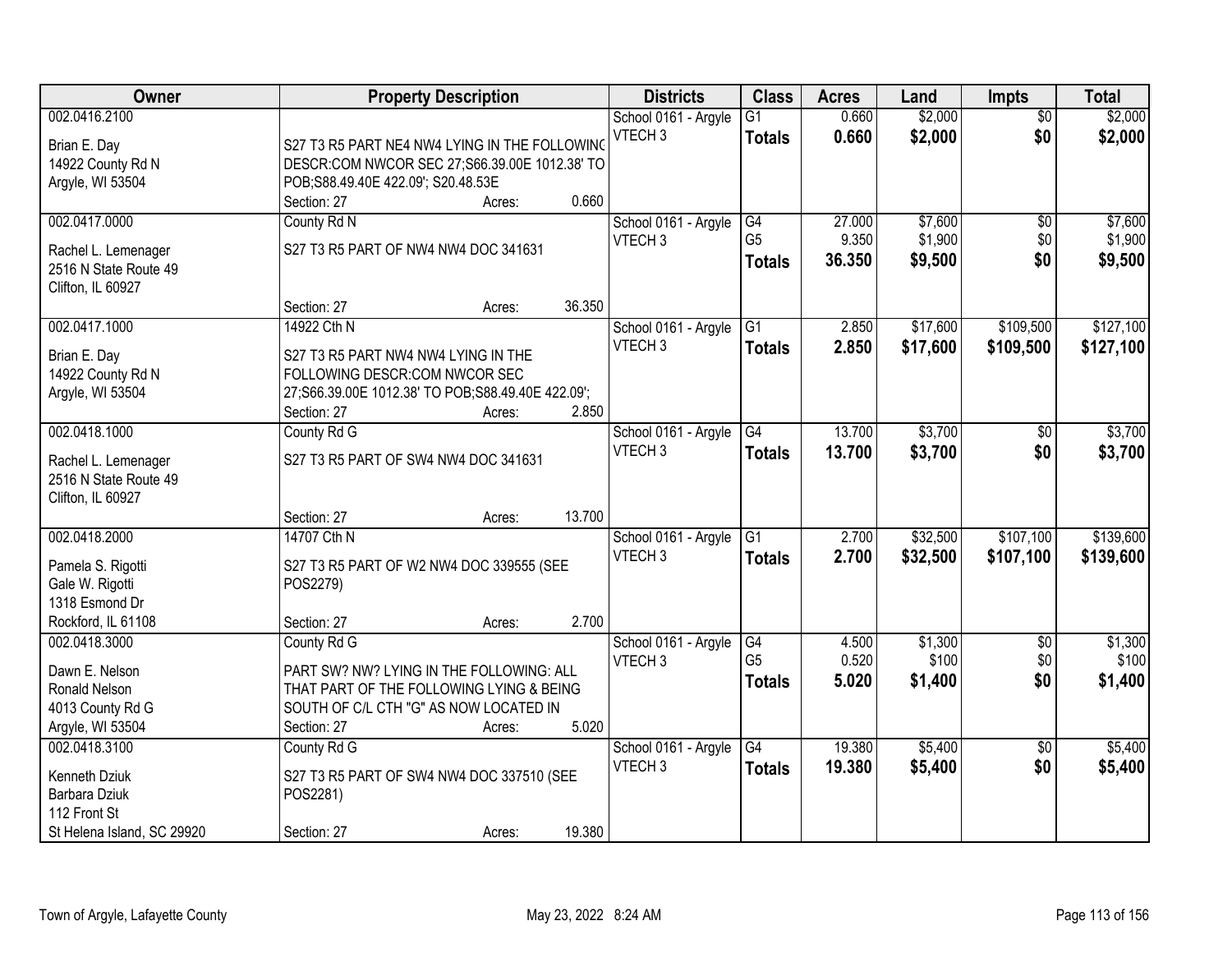| Owner                                |                                                | <b>Property Description</b> |        | <b>Districts</b>     | <b>Class</b>    | <b>Acres</b> | Land            | <b>Impts</b>    | <b>Total</b>    |
|--------------------------------------|------------------------------------------------|-----------------------------|--------|----------------------|-----------------|--------------|-----------------|-----------------|-----------------|
| 002.0419.1000                        |                                                |                             |        | School 0161 - Argyle | $\overline{G4}$ | 3.130        | \$900           | $\overline{50}$ | \$900           |
| Kenneth Dziuk                        | S27 T3 R5 PART SE4 NW4 S & W OF HWY DOC        |                             |        | VTECH <sub>3</sub>   | <b>Totals</b>   | 3.130        | \$900           | \$0             | \$900           |
| Barbara Dziuk                        | 337510 (SEE POS2281)                           |                             |        |                      |                 |              |                 |                 |                 |
| 112 Front St                         |                                                |                             |        |                      |                 |              |                 |                 |                 |
| St Helena Island, SC 29920           | Section: 27                                    | Acres:                      | 3.130  |                      |                 |              |                 |                 |                 |
| 002.0419.2000                        | County Rd G                                    |                             |        | School 0161 - Argyle | G4              | 1.870        | \$400           | \$0             | \$400           |
| Rachel L. Lemenager                  | S27 T3 R5 PART OF SE4 NW4 LYING N&E OF HWY     |                             |        | VTECH <sub>3</sub>   | G <sub>5</sub>  | 34.000       | \$8,500         | \$0             | \$8,500         |
| 2516 N State Route 49                | AND S&W OF RIVER DOC 341631                    |                             |        |                      | <b>Totals</b>   | 35.870       | \$8,900         | \$0             | \$8,900         |
| Clifton, IL 60927                    |                                                |                             |        |                      |                 |              |                 |                 |                 |
|                                      | Section: 27                                    | Acres:                      | 35.870 |                      |                 |              |                 |                 |                 |
| 002.0419.3000                        | County Rd G                                    |                             |        | School 0161 - Argyle | X4              | 1.000        | $\overline{50}$ | \$0             | $\overline{50}$ |
| Driftless Area Land Conservancy, Inc | S27 T3 R5 PT OF SE4 NW4 N & E OF RIVER DOC     |                             |        | VTECH <sub>3</sub>   | <b>Totals</b>   | 1.000        | \$0             | \$0             | \$0             |
| 206 S Iowa St                        | 335622                                         |                             |        |                      |                 |              |                 |                 |                 |
| Dodgeville, WI 53533                 |                                                |                             |        |                      |                 |              |                 |                 |                 |
|                                      | Section: 27                                    | Acres:                      | 1.000  |                      |                 |              |                 |                 |                 |
| 002.0420.1000                        | County Rd G                                    |                             |        | School 0161 - Argyle | $\overline{G5}$ | 3.130        | \$800           | $\sqrt[6]{}$    | \$800           |
| Rachel L. Lemenager                  | S27 T3 R5 PART OF NE4 SW4 N&E OF HWY DOC       |                             |        | VTECH <sub>3</sub>   | <b>Totals</b>   | 3.130        | \$800           | \$0             | \$800           |
| 2516 N State Route 49                | 341631                                         |                             |        |                      |                 |              |                 |                 |                 |
| Clifton, IL 60927                    |                                                |                             |        |                      |                 |              |                 |                 |                 |
|                                      | Section: 27                                    | Acres:                      | 3.130  |                      |                 |              |                 |                 |                 |
| 002.0420.2000                        | 3623 Cth G                                     |                             |        | School 0161 - Argyle | G1              | 3.730        | \$20,100        | \$93,400        | \$113,500       |
| Eugene P. Kolb                       | PART LOT 1 CSM 459 PART NE4 SW4 VOL 236D P701  |                             |        | VTECH <sub>3</sub>   | G <sub>2</sub>  | 0.200        | \$2,000         | \$20,100        | \$22,100        |
| Marcia J. Kolb                       |                                                |                             |        |                      | <b>Totals</b>   | 3.930        | \$22,100        | \$113,500       | \$135,600       |
| 3623 County Rd G                     |                                                |                             |        |                      |                 |              |                 |                 |                 |
| Argyle, WI 53504                     | Section: 27                                    | Acres:                      | 3.930  |                      |                 |              |                 |                 |                 |
| 002.0420.3000                        | County Rd G                                    |                             |        | School 0161 - Argyle | G4              | 4.870        | \$800           | \$0             | \$800           |
| Kenneth Dziuk                        | S27 T3 R5 N 20 RDS OF NE4 SW4 W OF HWY EXC AS  |                             |        | VTECH <sub>3</sub>   | <b>Totals</b>   | 4.870        | \$800           | \$0             | \$800           |
| Barbara Dziuk                        | DESC DOC 337510 (SEE POS2281)                  |                             |        |                      |                 |              |                 |                 |                 |
| 112 Front St                         |                                                |                             |        |                      |                 |              |                 |                 |                 |
| St Helena Island, SC 29920           | Section: 27                                    | Acres:                      | 4.870  |                      |                 |              |                 |                 |                 |
| 002.0420.4000                        | State Highway 81                               |                             |        | School 0161 - Argyle | G4              | 12.000       | \$2,100         | $\overline{60}$ | \$2,100         |
| Joni M. Dammen et al                 | S27 T3 R5 W 1/2 OF S 3/4 OF NESW EX AS DESC DO |                             |        | VTECH <sub>3</sub>   | G <sub>5</sub>  | 0.300        | \$100           | \$0             | \$100           |
| c/o Stephen E. Dammen                | 344481                                         |                             |        |                      | <b>Totals</b>   | 12.300       | \$2,200         | \$0             | \$2,200         |
| 3999 State Rd 81                     |                                                |                             |        |                      |                 |              |                 |                 |                 |
| Argyle, WI 53504-9551                | Section: 27                                    | Acres:                      | 12.300 |                      |                 |              |                 |                 |                 |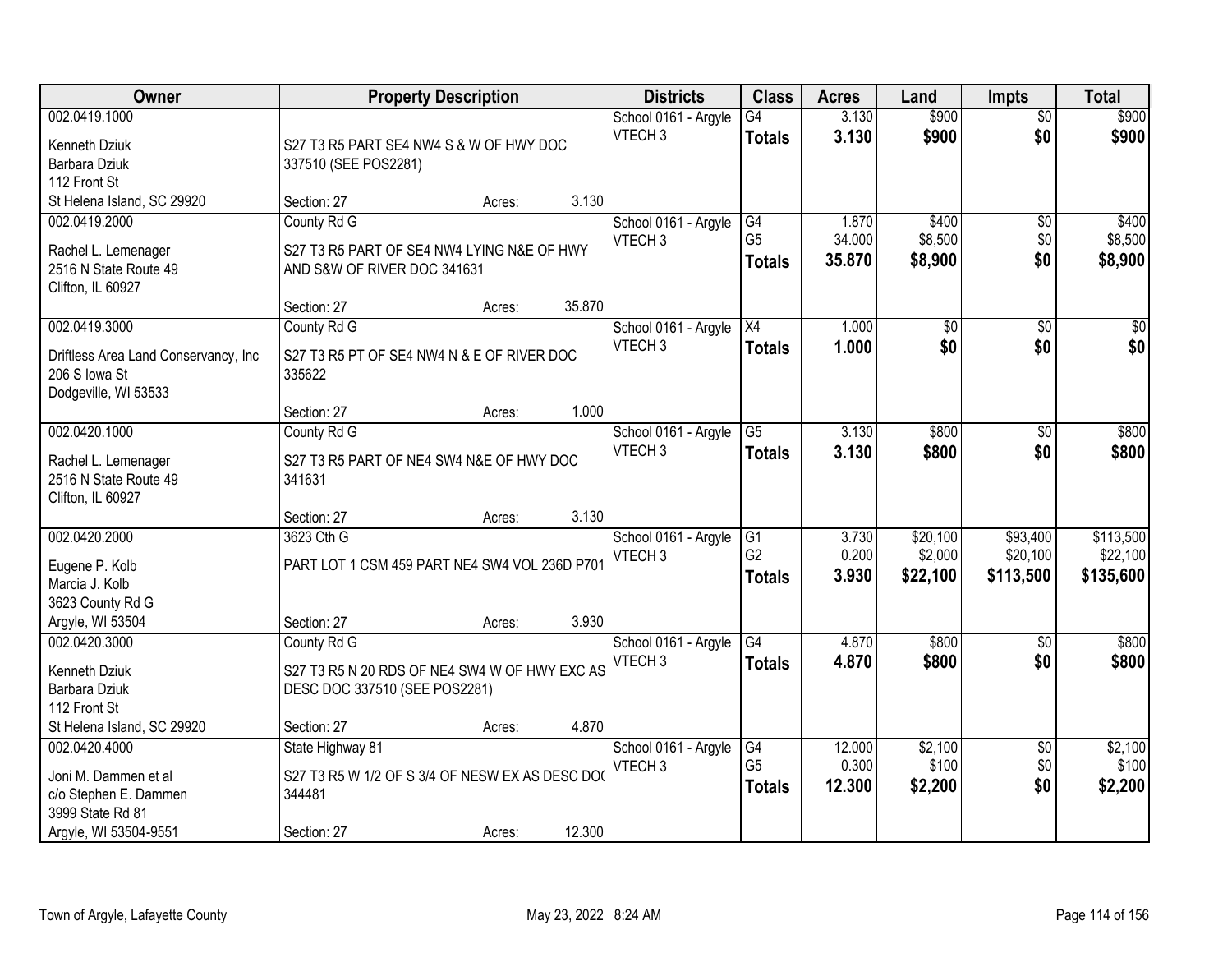| Owner                          |                                                | <b>Property Description</b> |        | <b>Districts</b>     | <b>Class</b>    | <b>Acres</b> | Land            | <b>Impts</b>    | <b>Total</b>     |
|--------------------------------|------------------------------------------------|-----------------------------|--------|----------------------|-----------------|--------------|-----------------|-----------------|------------------|
| 002.0420.4100                  | 3623 County Rd G                               |                             |        | School 0161 - Argyle | $\overline{G2}$ | 1.640        | \$14,300        | \$2,300         | \$16,600         |
| Eugene P. Kolb                 | PART LOT 1 CSM 459 PART NE4 SW4 VOL 236D       |                             |        | VTECH <sub>3</sub>   | <b>Totals</b>   | 1.640        | \$14,300        | \$2,300         | \$16,600         |
| Marcia J. Kolb                 | P701 (SEE POS2275)                             |                             |        |                      |                 |              |                 |                 |                  |
| 3623 County Rd G               |                                                |                             |        |                      |                 |              |                 |                 |                  |
| Argyle, WI 53504               | Section: 27                                    | Acres:                      | 1.640  |                      |                 |              |                 |                 |                  |
| 002.0420.5000                  | County Rd G                                    |                             |        | School 0161 - Argyle | $\overline{X4}$ | 12.790       | \$0             | \$0             | \$0              |
| Town of Argyle                 | S27 T3 R5 PART S 60 RDS OF E 40 RDS OF NE4 SW4 |                             |        | VTECH <sub>3</sub>   | <b>Totals</b>   | 12.790       | \$0             | \$0             | \$0              |
| 14896 Valley Rd                | <b>VOL 128D P625</b>                           |                             |        |                      |                 |              |                 |                 |                  |
| Argyle, WI 53504               |                                                |                             |        |                      |                 |              |                 |                 |                  |
|                                | Section: 27                                    | Acres:                      | 12.790 |                      |                 |              |                 |                 |                  |
| 002.0420.6000                  | 3615 Cth G                                     |                             |        | School 0161 - Argyle | X3              | 1.410        | $\overline{50}$ | \$0             | $\overline{\$0}$ |
| Lafayette County Highway Dept  | S27 T3 R5 PART OF NE4 SW4 DOC 331406 (SEE      |                             |        | VTECH <sub>3</sub>   | <b>Totals</b>   | 1.410        | \$0             | \$0             | \$0              |
| 12016 Hill St                  | POS2280)                                       |                             |        |                      |                 |              |                 |                 |                  |
| Darlington, WI 53530           |                                                |                             |        |                      |                 |              |                 |                 |                  |
|                                | Section: 27                                    | Acres:                      | 1.410  |                      |                 |              |                 |                 |                  |
| 002.0421.1000                  | State Highway 81                               |                             |        | School 0161 - Argyle | G4              | 20.000       | \$5,400         | $\sqrt[6]{3}$   | \$5,400          |
|                                |                                                |                             |        | VTECH <sub>3</sub>   | G <sub>5</sub>  | 1.000        | \$100           | \$0             | \$100            |
| Kenneth Dziuk<br>Barbara Dziuk | S27 T3 R5 N 42RDS OF NW4 SW4 DOC 337510 (SEE   |                             |        |                      | <b>Totals</b>   | 21.000       | \$5,500         | \$0             | \$5,500          |
| 112 Front St                   | POS2281)                                       |                             |        |                      |                 |              |                 |                 |                  |
| St Helena Island, SC 29920     | Section: 27                                    | Acres:                      | 21.000 |                      |                 |              |                 |                 |                  |
| 002.0421.2000                  | State Highway 81                               |                             |        | School 0161 - Argyle | $\overline{G4}$ | 19.000       | \$3,600         | $\overline{50}$ | \$3,600          |
|                                |                                                |                             |        | VTECH <sub>3</sub>   | <b>Totals</b>   | 19,000       | \$3,600         | \$0             | \$3,600          |
| Joni M. Dammen et al           | S27 T3 R5 S 19/40 OF NWSW DOC 344481           |                             |        |                      |                 |              |                 |                 |                  |
| c/o Stephen E. Dammen          |                                                |                             |        |                      |                 |              |                 |                 |                  |
| 3999 State Rd 81               |                                                |                             |        |                      |                 |              |                 |                 |                  |
| Argyle, WI 53504-9551          | Section: 27                                    | Acres:                      | 19.000 |                      |                 |              |                 |                 |                  |
| 002.0422.0000                  | 3753 Sth 81                                    |                             |        | School 0161 - Argyle | G1              | 1.500        | \$13,500        | \$197,100       | \$210,600        |
| Nancy J Dammen Trust et al     | S27 T3 R5 PART OF SWSW DOC 344015 (SEE         |                             |        | VTECH <sub>3</sub>   | <b>Totals</b>   | 1.500        | \$13,500        | \$197,100       | \$210,600        |
| c/o Sylvan L & Nancy J Dammen  | POS2276)                                       |                             |        |                      |                 |              |                 |                 |                  |
| 3753 State Rd 81               |                                                |                             |        |                      |                 |              |                 |                 |                  |
| Argyle, WI 53504-9551          | Section: 27                                    | Acres:                      | 1.500  |                      |                 |              |                 |                 |                  |
| 002.0422.1000                  | State Highway 81                               |                             |        | School 0161 - Argyle | G4              | 33.460       | \$6,800         | $\overline{30}$ | \$6,800          |
| Joni M. Dammen et al           | S27 T3 R5 PART OF SWSW DOC 344481              |                             |        | VTECH <sub>3</sub>   | <b>Totals</b>   | 33.460       | \$6,800         | \$0             | \$6,800          |
| c/o Stephen E. Dammen          |                                                |                             |        |                      |                 |              |                 |                 |                  |
| 3999 State Rd 81               |                                                |                             |        |                      |                 |              |                 |                 |                  |
| Argyle, WI 53504-9551          | Section: 27                                    | Acres:                      | 33.460 |                      |                 |              |                 |                 |                  |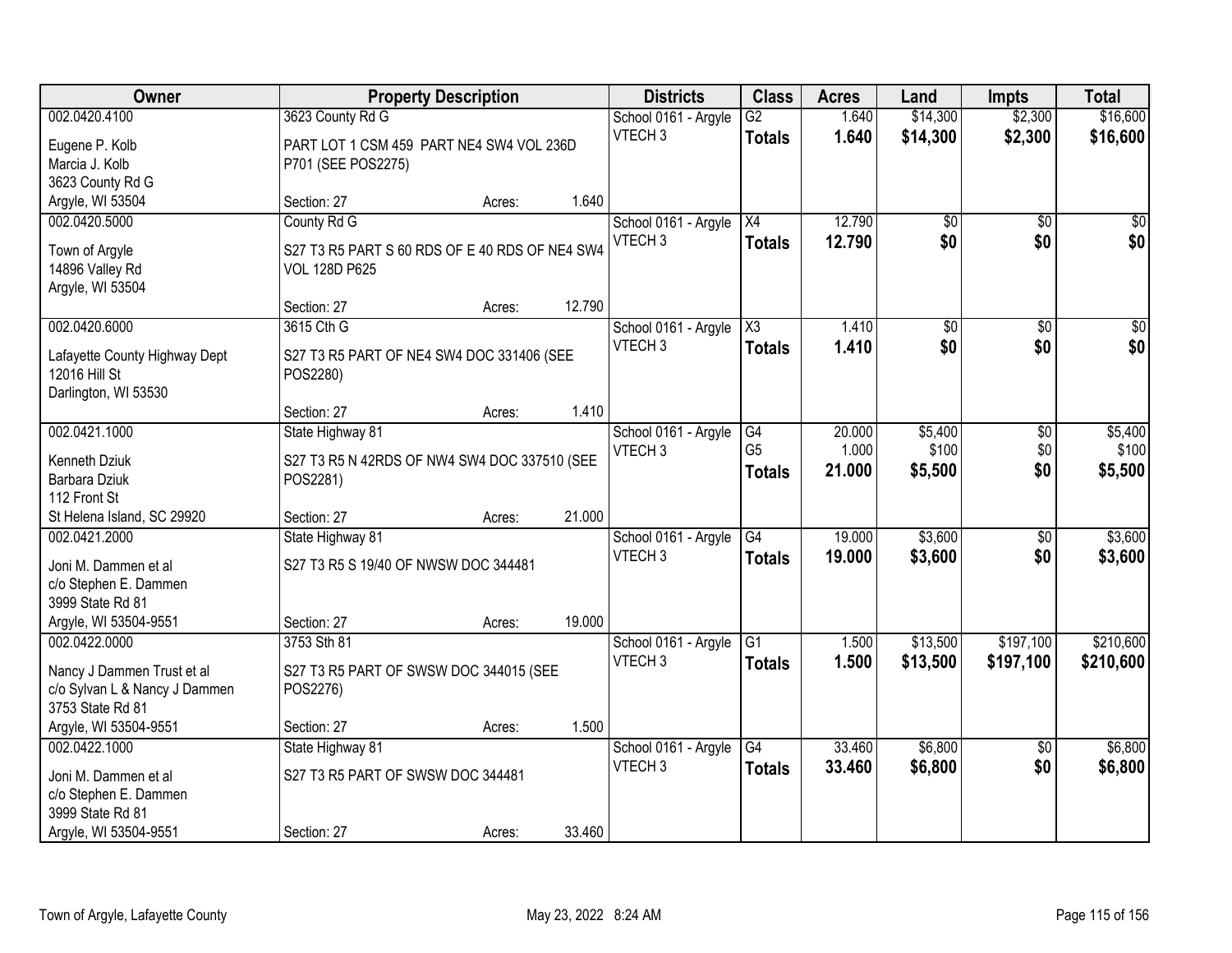| Owner                                |                                             | <b>Property Description</b> |        | <b>Districts</b>     | <b>Class</b>    | <b>Acres</b> | Land     | <b>Impts</b>    | <b>Total</b> |
|--------------------------------------|---------------------------------------------|-----------------------------|--------|----------------------|-----------------|--------------|----------|-----------------|--------------|
| 002.0423.0000                        | State Highway 81                            |                             |        | School 0161 - Argyle | $\overline{G4}$ | 38.220       | \$6,600  | $\overline{50}$ | \$6,600      |
| Jeffrey Lee Dammen                   | S27 T3 R5 SE4 SW4 VOL 209D P217             |                             |        | VTECH <sub>3</sub>   | <b>Totals</b>   | 38.220       | \$6,600  | \$0             | \$6,600      |
| 3381 State Rd 81                     |                                             |                             |        |                      |                 |              |          |                 |              |
| Argyle, WI 53504                     |                                             |                             |        |                      |                 |              |          |                 |              |
|                                      | Section: 27                                 | Acres:                      | 38.220 |                      |                 |              |          |                 |              |
| 002.0424.1000                        | County Rd G                                 |                             |        | School 0161 - Argyle | X4              | 16.000       | \$0      | $\overline{50}$ | $\sqrt{50}$  |
| Driftless Area Land Conservancy, Inc | S27 T3 R5 N32 RDS OF NE4 SE4 DOC 335622     |                             |        | VTECH <sub>3</sub>   | <b>Totals</b>   | 16.000       | \$0      | \$0             | \$0          |
| 206 S lowa St                        |                                             |                             |        |                      |                 |              |          |                 |              |
| Dodgeville, WI 53533                 |                                             |                             |        |                      |                 |              |          |                 |              |
|                                      | Section: 27                                 | Acres:                      | 16.000 |                      |                 |              |          |                 |              |
| 002.0424.2000                        |                                             |                             |        | School 0161 - Argyle | G4              | 12.000       | \$2,800  | \$0             | \$2,800      |
| Adam S. Rossing                      | PART NE4 SE4 COM NECOR SAID NE4 SE4 SEC     |                             |        | VTECH <sub>3</sub>   | <b>Totals</b>   | 12.000       | \$2,800  | \$0             | \$2,800      |
| 14965 Valley Rd                      | 27; SOUTH 32 RDS TO POB; SOUTH 28 RDS TO    |                             |        |                      |                 |              |          |                 |              |
| Argyle, WI 53504                     | CENTER OF PECATONICA RIVER; WEST W/MEANDEF  |                             |        |                      |                 |              |          |                 |              |
|                                      | Section: 27                                 | Acres:                      | 12.000 |                      |                 |              |          |                 |              |
| 002.0424.3000                        | 3178 Sth 81                                 |                             |        | School 0161 - Argyle | $\overline{G1}$ | 1.000        | \$12,000 | \$80,700        | \$92,700     |
| Greg Stamm                           | S27 T3 R5 W 46 RDS OF THE NE4 SE4 S & W OF  |                             |        | VTECH <sub>3</sub>   | Totals          | 1.000        | \$12,000 | \$80,700        | \$92,700     |
| 3178 State Rd 81                     | RIVER EXC W 23 RDS VOL 188D P180            |                             |        |                      |                 |              |          |                 |              |
| Argyle, WI 53504                     |                                             |                             |        |                      |                 |              |          |                 |              |
|                                      | Section: 27                                 | Acres:                      | 1.000  |                      |                 |              |          |                 |              |
| 002.0424.4000                        | 3160 Sth 81                                 |                             |        | School 0161 - Argyle | $\overline{G1}$ | 1.000        | \$12,000 | \$58,100        | \$70,100     |
| Brian A. Mundt                       | S27 T3 R5 E36RDS OF NE4 SE4 S OF RIVER VOL  |                             |        | VTECH <sub>3</sub>   | <b>Totals</b>   | 1.000        | \$12,000 | \$58,100        | \$70,100     |
| W9020 State Rd 81                    | 230D P111                                   |                             |        |                      |                 |              |          |                 |              |
| Argyle, WI 53504                     |                                             |                             |        |                      |                 |              |          |                 |              |
|                                      | Section: 27                                 | Acres:                      | 1.000  |                      |                 |              |          |                 |              |
| 002.0424.4100                        | 3100 Sth 81                                 |                             |        | School 0161 - Argyle | $\overline{G1}$ | 4.000        | \$21,000 | \$109,000       | \$130,000    |
| Neale A. Tollakson                   | S27 T3 R5 PART OF NE4 SE4 DOC 336279        |                             |        | VTECH <sub>3</sub>   | <b>Totals</b>   | 4.000        | \$21,000 | \$109,000       | \$130,000    |
| Victoria A. Tollakson                |                                             |                             |        |                      |                 |              |          |                 |              |
| 709 North St                         |                                             |                             |        |                      |                 |              |          |                 |              |
| PO Box 3                             | Section: 27                                 | Acres:                      | 4.000  |                      |                 |              |          |                 |              |
| Argyle, WI 53504<br>002.0424.5000    | 3230 Sth 81                                 |                             |        | School 0161 - Argyle | $\overline{G1}$ | 6.000        | \$24,500 | \$149,600       | \$174,100    |
|                                      |                                             |                             |        | VTECH <sub>3</sub>   | <b>Totals</b>   | 6.000        | \$24,500 | \$149,600       | \$174,100    |
| <b>Audrey Hunter</b>                 | S27 T3 R5 W23 RDS OF NE4 SE4 S & W OF RIVER |                             |        |                      |                 |              |          |                 |              |
| 701 Hamilton                         | ALSO PT OF W2 SE4 DOC 340017                |                             |        |                      |                 |              |          |                 |              |
| Mt Horeb, WI 53572                   | Section: 27                                 |                             | 6.000  |                      |                 |              |          |                 |              |
|                                      |                                             | Acres:                      |        |                      |                 |              |          |                 |              |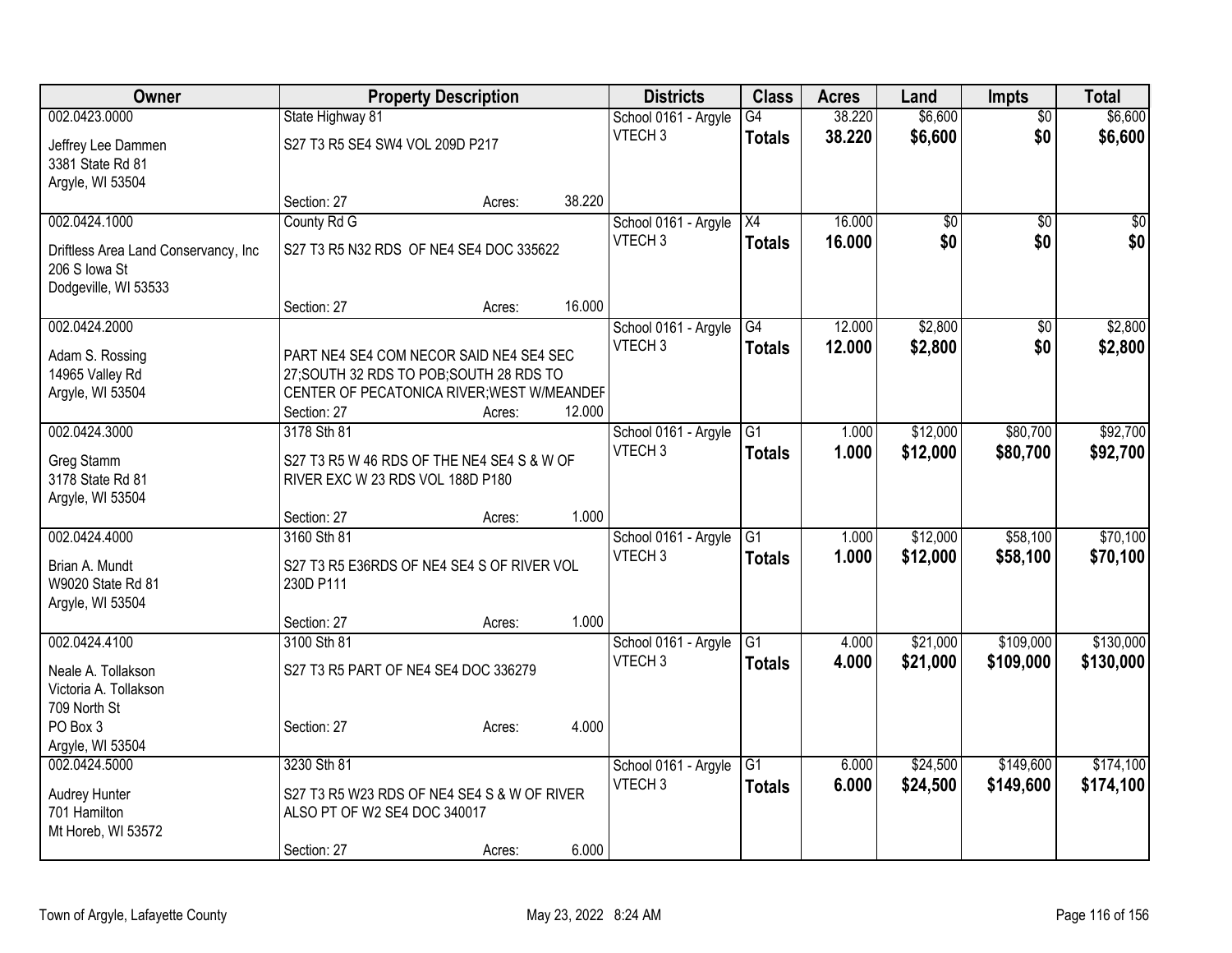| <b>Owner</b>                                          |                                                            | <b>Property Description</b> |        | <b>Districts</b>     | <b>Class</b>    | <b>Acres</b> | Land            | <b>Impts</b>    | <b>Total</b>    |
|-------------------------------------------------------|------------------------------------------------------------|-----------------------------|--------|----------------------|-----------------|--------------|-----------------|-----------------|-----------------|
| 002.0425.1000                                         | County Rd G                                                |                             |        | School 0161 - Argyle | $\overline{G4}$ | 6.000        | \$1,000         | $\overline{50}$ | \$1,000         |
| Jeffrey Lee Dammen                                    | S27 T3 R5 PART OF NW4 SE4 VOL 209D P217                    |                             |        | VTECH <sub>3</sub>   | G <sub>5</sub>  | 1.080        | \$100           | \$0             | \$100           |
| 3381 State Rd 81                                      |                                                            |                             |        |                      | <b>Totals</b>   | 7.080        | \$1,100         | \$0             | \$1,100         |
| Argyle, WI 53504                                      |                                                            |                             |        |                      |                 |              |                 |                 |                 |
|                                                       | Section: 27                                                | Acres:                      | 7.080  |                      |                 |              |                 |                 |                 |
| 002.0425.2000                                         | 3416 Cth G                                                 |                             |        | School 0161 - Argyle | $\overline{G1}$ | 0.340        | \$6,000         | \$102,300       | \$108,300       |
| Margaret E. Sproul et al                              | PART NW? SE? COM AT POINT OF INTERSECTION                  |                             |        | VTECH <sub>3</sub>   | <b>Totals</b>   | 0.340        | \$6,000         | \$102,300       | \$108,300       |
| c/o Cletus M. Pink                                    | OF ELI W2 SE4 WITH C/L STH 81; WLY ALG C/L SAID            |                             |        |                      |                 |              |                 |                 |                 |
| 3416 County Rd G                                      | HWY 171.5 FT, M/L, TO INTERSECTION OF C/L STH              |                             |        |                      |                 |              |                 |                 |                 |
| Argyle, WI 53504-9560                                 | Section: 27                                                | Acres:                      | 0.340  |                      |                 |              |                 |                 |                 |
| 002.0425.3000                                         | County Rd G                                                |                             |        | School 0161 - Argyle | X4              | 29.260       | $\overline{50}$ | $\sqrt[6]{}$    | $\overline{30}$ |
|                                                       | S27 T3 R5 PART OF NW4 SE4 DOC 335622                       |                             |        | VTECH <sub>3</sub>   | <b>Totals</b>   | 29.260       | \$0             | \$0             | \$0             |
| Driftless Area Land Conservancy, Inc<br>206 S Iowa St |                                                            |                             |        |                      |                 |              |                 |                 |                 |
| Dodgeville, WI 53533                                  |                                                            |                             |        |                      |                 |              |                 |                 |                 |
|                                                       | Section: 27                                                | Acres:                      | 29.260 |                      |                 |              |                 |                 |                 |
| 002.0426.1000                                         | 3381 Sth 81                                                |                             |        | School 0161 - Argyle | G4              | 33.710       | \$5,200         | \$0             | \$5,200         |
|                                                       |                                                            |                             |        | VTECH <sub>3</sub>   | G <sub>5</sub>  | 1.000        | \$100           | \$0             | \$100           |
| Jeffrey Lee Dammen<br>3381 State Rd 81                | S27 T3 R5 PART OF SW4 SE4 VOL 209D P217                    |                             |        |                      | G7              | 3.250        | \$30,900        | \$154,100       | \$185,000       |
| Argyle, WI 53504                                      |                                                            |                             |        |                      | <b>Totals</b>   | 37.960       | \$36,200        | \$154,100       | \$190,300       |
|                                                       | Section: 27                                                | Acres:                      | 37.960 |                      |                 |              |                 |                 |                 |
| 002.0426.2000                                         | 3248 Sth 81                                                |                             |        | School 0161 - Argyle | $\overline{G1}$ | 0.500        | \$12,000        | \$126,500       | \$138,500       |
|                                                       |                                                            |                             |        | VTECH <sub>3</sub>   | <b>Totals</b>   | 0.500        | \$12,000        | \$126,500       | \$138,500       |
| Robert D. Loeffelholz<br>Judith A. Loeffelholz        | S27 T3 R5 PART OF W2 SE4 DOC 336497                        |                             |        |                      |                 |              |                 |                 |                 |
| 3248 S 81                                             |                                                            |                             |        |                      |                 |              |                 |                 |                 |
| Argyle, WI 53504                                      | Section: 27                                                | Acres:                      | 0.500  |                      |                 |              |                 |                 |                 |
| 002.0427.0000                                         | 3069 Sth 81                                                |                             |        | School 0161 - Argyle | G4              | 38.140       | \$7,700         | $\overline{50}$ | \$7,700         |
|                                                       |                                                            |                             |        | VTECH <sub>3</sub>   | G7              | 1.600        | \$15,200        | \$53,600        | \$68,800        |
| Darlene Berg Trust et al                              | S27 T3 R5 (WEST SIDE FARM) PART OF SE4 SE4                 |                             |        |                      | Totals          | 39.740       | \$22,900        | \$53,600        | \$76,500        |
| c/o Russell E Berg & Dar Berg<br>11625 Sth 11         | DOC 349668                                                 |                             |        |                      |                 |              |                 |                 |                 |
| Gratiot, WI 53541                                     | Section: 27                                                | Acres:                      | 39.740 |                      |                 |              |                 |                 |                 |
| 002.0428.1000                                         | County Rd G                                                |                             |        | School 0161 - Argyle | G4              | 4.860        | \$1,300         | $\overline{30}$ | \$1,300         |
|                                                       |                                                            |                             |        | VTECH <sub>3</sub>   | <b>Totals</b>   | 4.860        | \$1,300         | \$0             | \$1,300         |
| Dawn E. Nelson                                        | PART NE? NE? LYING IN THE FOLLOWING: EAST 3/8              |                             |        |                      |                 |              |                 |                 |                 |
| Ronald Nelson                                         | OF E? NE? & ALSO COM AT A POINT ON STH 81                  |                             |        |                      |                 |              |                 |                 |                 |
| 4013 County Rd G                                      | WHERE IT INTERSECTS THE SLINE? SEC 28; EAST<br>Section: 28 |                             | 4.860  |                      |                 |              |                 |                 |                 |
| Argyle, WI 53504                                      |                                                            | Acres:                      |        |                      |                 |              |                 |                 |                 |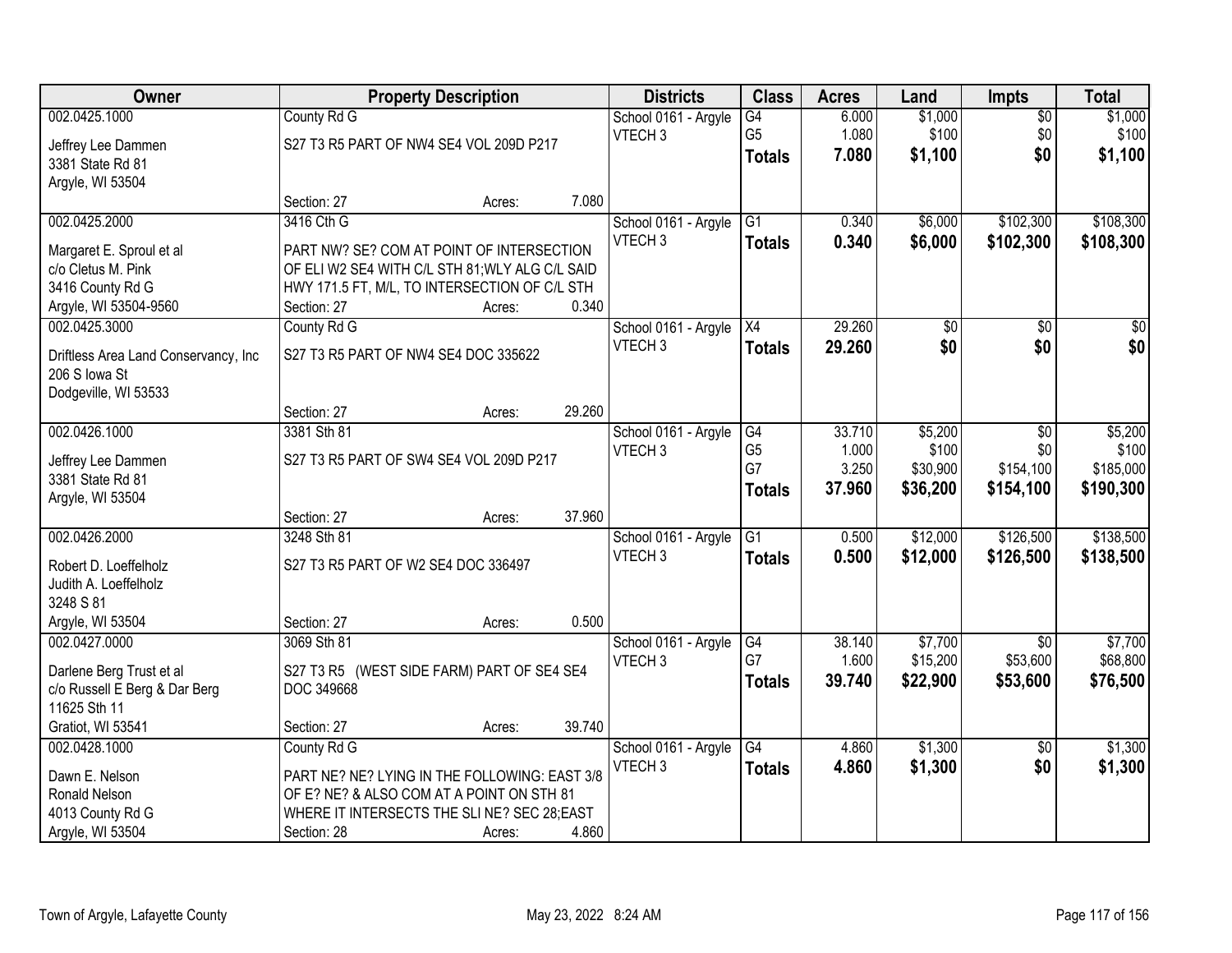| Owner                      |                                                | <b>Property Description</b> |        | <b>Districts</b>     | <b>Class</b>    | <b>Acres</b> | Land     | Impts           | <b>Total</b> |
|----------------------------|------------------------------------------------|-----------------------------|--------|----------------------|-----------------|--------------|----------|-----------------|--------------|
| 002.0428.1100              | County Rd G                                    |                             |        | School 0161 - Argyle | $\overline{G4}$ | 34.140       | \$9,000  | $\overline{50}$ | \$9,000      |
| Kenneth Dziuk              | S28 T3 R5 PART OF NE4 NE4 DOC 337510 (SEE      |                             |        | VTECH <sub>3</sub>   | G <sub>5</sub>  | 1.000        | \$100    | \$0             | \$100        |
| Barbara Dziuk              | POS2281)                                       |                             |        |                      | <b>Totals</b>   | 35.140       | \$9,100  | \$0             | \$9,100      |
| 112 Front St               |                                                |                             |        |                      |                 |              |          |                 |              |
| St Helena Island, SC 29920 | Section: 28                                    | Acres:                      | 35.140 |                      |                 |              |          |                 |              |
| 002.0429.0000              | 4289 Cth G                                     |                             |        | School 0161 - Argyle | $\overline{G1}$ | 1.500        | \$13,500 | \$181,100       | \$194,600    |
|                            |                                                |                             |        | VTECH <sub>3</sub>   | G <sub>5</sub>  | 9.290        | \$18,600 | \$0             | \$18,600     |
| Spencer Gale               | S28 T3 R5 LOT 1 OF CSM 592 BEING PT OF NWSE OF |                             |        |                      | <b>Totals</b>   | 10.790       | \$32,100 | \$181,100       | \$213,200    |
| 4289 County Rd G           | SEC 21 & PT OF NWNE OF SEC 28 DOC 345145       |                             |        |                      |                 |              |          |                 |              |
| Argyle, WI 53504           |                                                |                             | 10.790 |                      |                 |              |          |                 |              |
|                            | Section: 28                                    | Acres:                      |        |                      |                 |              |          |                 |              |
| 002.0429.1000              | County Rd G                                    |                             |        | School 0161 - Argyle | G4              | 9.460        | \$2,600  | $\sqrt[6]{}$    | \$2,600      |
| Kenneth Dziuk              | S28 T3 R5 PART OF NW4 NE4 DOC 337510 (SEE      |                             |        | VTECH <sub>3</sub>   | <b>Totals</b>   | 9.460        | \$2,600  | \$0             | \$2,600      |
| Barbara Dziuk              | POS2281)                                       |                             |        |                      |                 |              |          |                 |              |
| 112 Front St               |                                                |                             |        |                      |                 |              |          |                 |              |
| St Helena Island, SC 29920 | Section: 28                                    | Acres:                      | 9.460  |                      |                 |              |          |                 |              |
| 002.0430.1000              | 4500 Sth 81                                    |                             |        | School 0161 - Argyle | G1              | 4.620        | \$19,200 | \$193,800       | \$213,000    |
| Neelian R. Nelson          | LOT 5 CSM 329 PART W2 NE4 & SE4 NW4 DOC        |                             |        | VTECH <sub>3</sub>   | G <sub>4</sub>  | 13.400       | \$2,900  | \$0             | \$2,900      |
| 4500 State Rd 81           | 330694                                         |                             |        |                      | <b>Totals</b>   | 18.020       | \$22,100 | \$193,800       | \$215,900    |
| Argyle, WI 53504           |                                                |                             |        |                      |                 |              |          |                 |              |
|                            | Section: 28                                    | Acres:                      | 18.020 |                      |                 |              |          |                 |              |
| 002.0430.1100              | County Rd G                                    |                             |        | School 0161 - Argyle | G4              | 8.890        | \$2,100  | \$0             | \$2,100      |
|                            |                                                |                             |        | VTECH <sub>3</sub>   | <b>Totals</b>   | 8.890        | \$2,100  | \$0             | \$2,100      |
| Kenneth Dziuk              | S28 T3 R5 PART OF SW4 NE4 DOC 337510 (SEE      |                             |        |                      |                 |              |          |                 |              |
| Barbara Dziuk              | POS2281)                                       |                             |        |                      |                 |              |          |                 |              |
| 112 Front St               |                                                |                             |        |                      |                 |              |          |                 |              |
| St Helena Island, SC 29920 | Section: 28                                    | Acres:                      | 8.890  |                      |                 |              |          |                 |              |
| 002.0430.2000              |                                                |                             |        | School 0161 - Argyle | G4              | 1.260        | \$400    | $\sqrt{$0}$     | \$400        |
| Stanton R. Bigelow         | S28 T3 R5 PART OF SW4 NE4 S & W OF HWY VOL     |                             |        | VTECH <sub>3</sub>   | <b>Totals</b>   | 1.260        | \$400    | \$0             | \$400        |
| Marjorie N. Bigelow        | 135D P403 & 242D P127                          |                             |        |                      |                 |              |          |                 |              |
| 4280 Apple Branch Rd       |                                                |                             |        |                      |                 |              |          |                 |              |
| Argyle, WI 53504           | Section: 28                                    | Acres:                      | 1.260  |                      |                 |              |          |                 |              |
| 002.0431.1000              | 4013 Cth G                                     |                             |        | School 0161 - Argyle | G4              | 12.000       | \$3,400  | $\overline{30}$ | \$3,400      |
| Dawn E. Nelson             | PART SE? NE? LYING IN THE FOLLOWING: EAST 3/8  |                             |        | VTECH <sub>3</sub>   | G7              | 2.120        | \$20,100 | \$140,500       | \$160,600    |
| Ronald Nelson              | OF E? NE? & ALSO COM AT A POINT ON STH 81      |                             |        |                      | <b>Totals</b>   | 14.120       | \$23,500 | \$140,500       | \$164,000    |
| 4013 County Rd G           | WHERE IT INTERSECTS THE SLINE? SEC 28; EAST    |                             |        |                      |                 |              |          |                 |              |
| Argyle, WI 53504           | Section: 28                                    | Acres:                      | 14.120 |                      |                 |              |          |                 |              |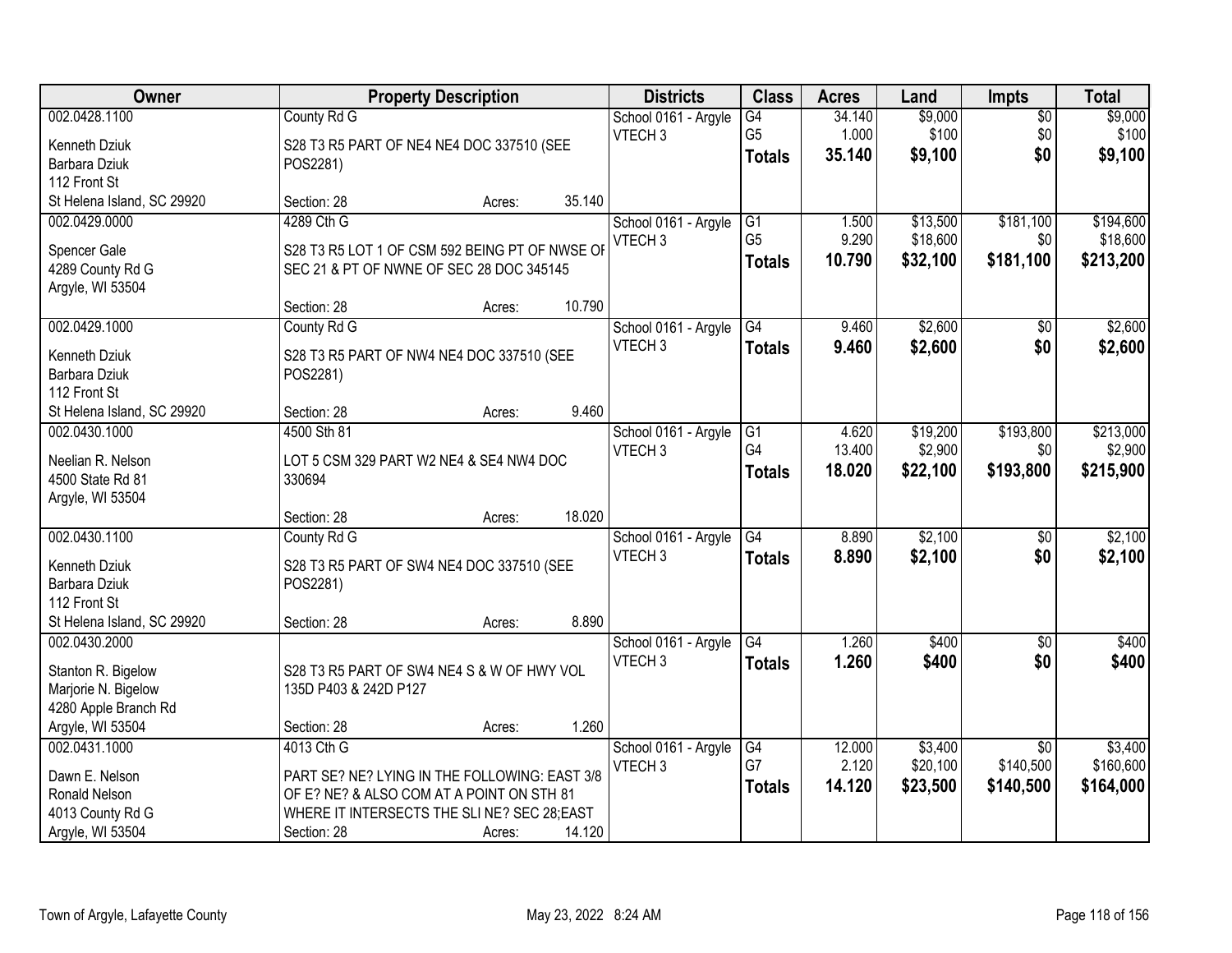| Owner                                  | <b>Property Description</b>                    |        |        | <b>Districts</b>                           | <b>Class</b>   | <b>Acres</b> | Land     | <b>Impts</b>    | <b>Total</b> |
|----------------------------------------|------------------------------------------------|--------|--------|--------------------------------------------|----------------|--------------|----------|-----------------|--------------|
| 002.0431.1100                          | County Rd G                                    |        |        | School 0161 - Argyle                       | G4             | 25.080       | \$7,000  | $\overline{30}$ | \$7,000      |
| Kenneth Dziuk                          | S28 T3 R5 PART OF SE4 NE4 DOC 337510 (SEE      |        |        | VTECH <sub>3</sub>                         | <b>Totals</b>  | 25.080       | \$7,000  | \$0             | \$7,000      |
| Barbara Dziuk                          | POS2281)                                       |        |        |                                            |                |              |          |                 |              |
| 112 Front St                           |                                                |        |        |                                            |                |              |          |                 |              |
| St Helena Island, SC 29920             | Section: 28                                    | Acres: | 25.080 |                                            |                |              |          |                 |              |
| 002.0431.1200                          | State Highway 81                               |        |        | School 0161 - Argyle                       | 5M             | 5.300        | \$7,400  | $\overline{50}$ | \$7,400      |
| Aaron J. Gifford                       | LOT 7 CSM #329 PART OF SENE & N1/2 OF SE DOC   |        |        | VTECH <sub>3</sub>                         | G4             | 2.900        | \$800    | \$0             | \$800        |
| Jillian L. Gifford                     | 344436                                         |        |        |                                            | G <sub>5</sub> | 1.790        | \$2,300  | \$0             | \$2,300      |
| N8525 Hay Hollow Rd                    |                                                |        |        |                                            | <b>Totals</b>  | 9.990        | \$10,500 | \$0             | \$10,500     |
| Blanchardville, WI 53516               | Section: 28                                    | Acres: | 9.990  |                                            |                |              |          |                 |              |
| 002.0432.0000                          | State Highway 81                               |        |        | School 0161 - Argyle                       | G4             | 15.000       | \$3,600  | $\overline{50}$ | \$3,600      |
|                                        |                                                |        |        | VTECH <sub>3</sub>                         | G <sub>5</sub> | 3.170        | \$1,900  | \$0             | \$1,900      |
| Mary J Weiskircher Revoc Trust et al   | LOT 3 CSM 328 PART OF E2 NW4 DOC 331268        |        |        |                                            | <b>Totals</b>  | 18.170       | \$5,500  | \$0             | \$5,500      |
| c/o Lawrence J. Weiskircher            |                                                |        |        |                                            |                |              |          |                 |              |
| 4750 State Rd 81                       |                                                |        | 18.170 |                                            |                |              |          |                 |              |
| Argyle, WI 53504-9580<br>002.0433.0000 | Section: 28<br>4878 Sth 81                     | Acres: |        |                                            | 5M             | 18.550       | \$26,000 |                 | \$26,000     |
|                                        |                                                |        |        | School 0161 - Argyle<br>VTECH <sub>3</sub> | G4             | 16.000       | \$3,800  | \$0<br>\$0      | \$3,800      |
| Eva M. Penniston                       | S28 T3 R5 PART OF NW4 NW4 VOL 244D P680        |        |        |                                            | G7             | 5.000        | \$47,500 | \$72,400        | \$119,900    |
| 5017 State Rd 81                       |                                                |        |        |                                            | <b>Totals</b>  | 39.550       | \$77,300 | \$72,400        | \$149,700    |
| Argyle, WI 53504                       |                                                |        |        |                                            |                |              |          |                 |              |
|                                        | Section: 28                                    | Acres: | 39.550 |                                            |                |              |          |                 |              |
| 002.0434.1000                          | State Highway 81                               |        |        | School 0161 - Argyle                       | 5M             | 4.000        | \$5,600  | $\overline{50}$ | \$5,600      |
| Eva M. Penniston                       | S28 T3 R5 PART OF N 30 A SW4 NW4 VOL 244D P680 |        |        | VTECH <sub>3</sub>                         | G4             | 22.930       | \$4,000  | \$0             | \$4,000      |
| 5017 State Rd 81                       |                                                |        |        |                                            | <b>Totals</b>  | 26.930       | \$9,600  | \$0             | \$9,600      |
| Argyle, WI 53504                       |                                                |        |        |                                            |                |              |          |                 |              |
|                                        | Section: 28                                    | Acres: | 26.930 |                                            |                |              |          |                 |              |
| 002.0434.3000                          | State Highway 81                               |        |        | School 0161 - Argyle                       | G4             | 9.000        | \$2,100  | $\sqrt{6}$      | \$2,100      |
| James Schlafli Trust et al             | S 10A OF SW? NW?                               |        |        | VTECH <sub>3</sub>                         | G <sub>5</sub> | 1.000        | \$100    | \$0             | \$100        |
| c/o James and Rhonda Schlafli          |                                                |        |        |                                            | <b>Totals</b>  | 10.000       | \$2,200  | \$0             | \$2,200      |
| 4728 Apple Branch Rd                   |                                                |        |        |                                            |                |              |          |                 |              |
| Argyle, WI 53504-9550                  | Section: 28                                    | Acres: | 10.000 |                                            |                |              |          |                 |              |
| 002.0435.0000                          | 4750 Sth 81                                    |        |        | School 0161 - Argyle                       | G2             | 2.000        | \$20,000 | \$100,200       | \$120,200    |
|                                        |                                                |        |        | VTECH <sub>3</sub>                         | G <sub>5</sub> | 9.250        | \$14,500 | \$0             | \$14,500     |
| Mary J Weiskircher Revoc Trust et al   | S28 T3 R5 PART OF SE4 NW4 N OF HWY DOC 331365  |        |        |                                            | <b>Totals</b>  | 11.250       | \$34,500 | \$100,200       | \$134,700    |
| c/o Lawrence J. Weiskircher            |                                                |        |        |                                            |                |              |          |                 |              |
| 4750 State Rd 81                       |                                                |        | 11.250 |                                            |                |              |          |                 |              |
| Argyle, WI 53504-9580                  | Section: 28                                    | Acres: |        |                                            |                |              |          |                 |              |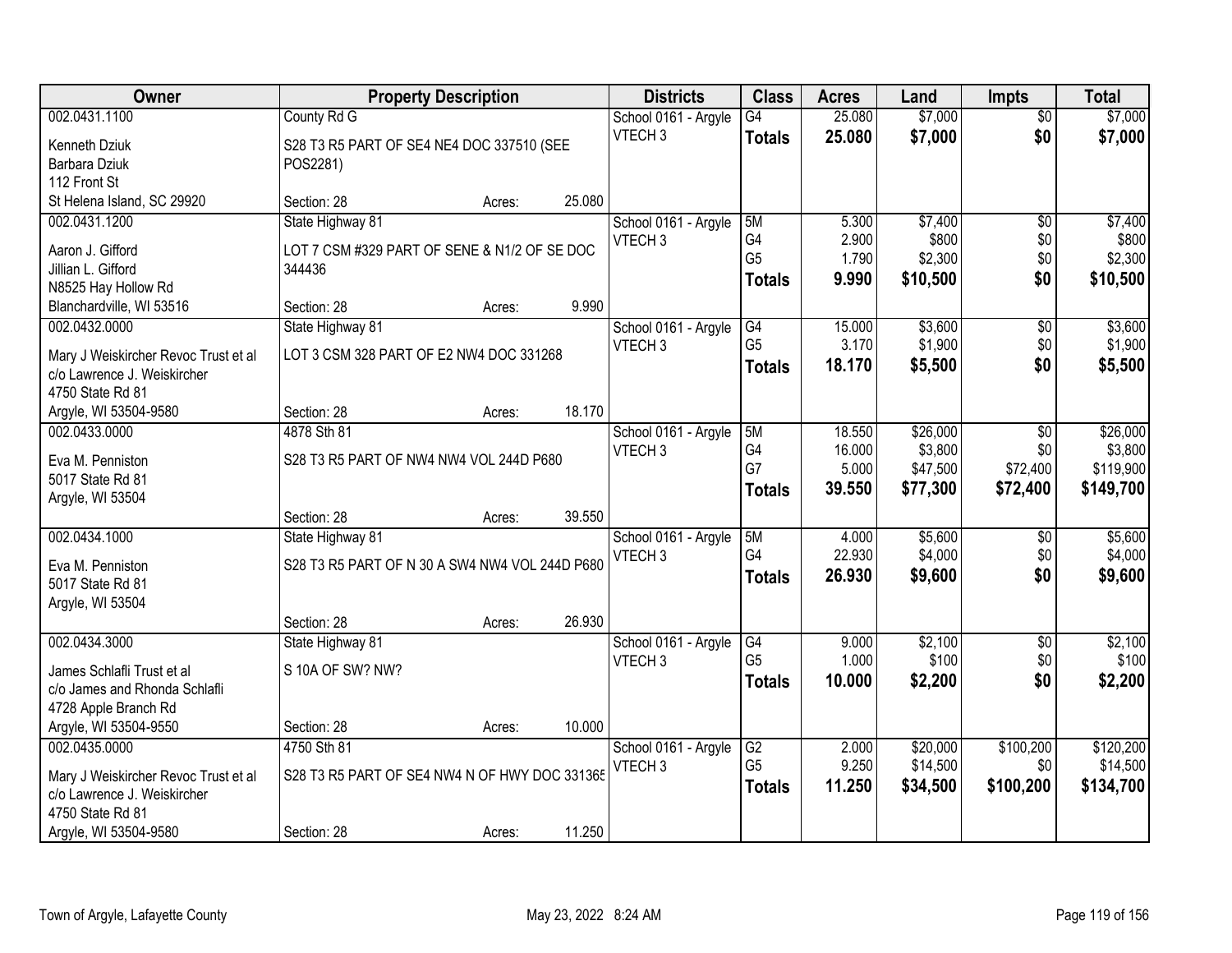| Owner                                                               |                                               | <b>Property Description</b> |        | <b>Districts</b>     | <b>Class</b>    | <b>Acres</b> | Land     | <b>Impts</b>    | <b>Total</b> |
|---------------------------------------------------------------------|-----------------------------------------------|-----------------------------|--------|----------------------|-----------------|--------------|----------|-----------------|--------------|
| 002.0435.1000                                                       |                                               |                             |        | School 0161 - Argyle | $\overline{G4}$ | 13.140       | \$3,100  | $\overline{30}$ | \$3,100      |
| Stanton R. Bigelow                                                  | S28 T3 R5 PART OF SE4 NW4 S OF HWY VOL 242D   |                             |        | VTECH <sub>3</sub>   | <b>Totals</b>   | 13.140       | \$3,100  | \$0             | \$3,100      |
| Marjorie N. Bigelow                                                 | P127                                          |                             |        |                      |                 |              |          |                 |              |
| 4280 Apple Branch Rd                                                |                                               |                             |        |                      |                 |              |          |                 |              |
| Argyle, WI 53504                                                    | Section: 28                                   | Acres:                      | 13.140 |                      |                 |              |          |                 |              |
| 002.0435.2000                                                       | State Highway 81                              |                             |        | School 0161 - Argyle | $\overline{G4}$ | 16.970       | \$3,200  | $\overline{50}$ | \$3,200      |
|                                                                     | LOT 4 CSM 328 PART E2 NW4 & W2 NE4 DOC 331268 |                             |        | VTECH <sub>3</sub>   | <b>Totals</b>   | 16.970       | \$3,200  | \$0             | \$3,200      |
| Mary J Weiskircher Revoc Trust et al<br>c/o Lawrence J. Weiskircher |                                               |                             |        |                      |                 |              |          |                 |              |
| 4750 State Rd 81                                                    |                                               |                             |        |                      |                 |              |          |                 |              |
| Argyle, WI 53504-9580                                               | Section: 28                                   | Acres:                      | 16.970 |                      |                 |              |          |                 |              |
| 002.0436.0000                                                       | State Highway 81                              |                             |        | School 0161 - Argyle | G4              | 23.300       | \$5,500  | $\overline{50}$ | \$5,500      |
|                                                                     |                                               |                             |        | VTECH <sub>3</sub>   | G <sub>5</sub>  | 2.000        | \$500    | \$0             | \$500        |
| Stanton R. Bigelow                                                  | S28 T3 R5 PART OF NE4 SW4 VOL 242D P127       |                             |        |                      | <b>Totals</b>   | 25.300       | \$6,000  | \$0             | \$6,000      |
| Marjorie N. Bigelow                                                 |                                               |                             |        |                      |                 |              |          |                 |              |
| 4280 Apple Branch Rd                                                |                                               |                             |        |                      |                 |              |          |                 |              |
| Argyle, WI 53504                                                    | Section: 28                                   | Acres:                      | 25.300 |                      |                 |              |          |                 |              |
| 002.0436.1000                                                       | 4478 Apple Branch Rd                          |                             |        | School 0161 - Argyle | G5              | 11.700       | \$18,300 | $\sqrt{6}$      | \$18,300     |
| Thad D. Nelson                                                      | THAT PART LOT 1 CSM #354 LYIN IN NE4 SW4 VOL  |                             |        | VTECH <sub>3</sub>   | G7              | 3.000        | \$28,500 | \$141,000       | \$169,500    |
| Kathy L. Nelson                                                     | 230D P110                                     |                             |        |                      | <b>Totals</b>   | 14.700       | \$46,800 | \$141,000       | \$187,800    |
| 4478 Apple Branch Rd                                                |                                               |                             |        |                      |                 |              |          |                 |              |
| Argyle, WI 53504                                                    | Section: 28                                   | Acres:                      | 14.700 |                      |                 |              |          |                 |              |
| 002.0437.0000                                                       | 4728 Apple Branch Rd                          |                             |        | School 0161 - Argyle | G4              | 34.000       | \$8,100  | $\overline{50}$ | \$8,100      |
|                                                                     |                                               |                             |        | VTECH <sub>3</sub>   | G <sub>5</sub>  | 1.000        | \$100    | \$0             | \$100        |
| James Schlafli Trust et al<br>c/o James and Rhonda Schlafli         | NW? SW?                                       |                             |        |                      | G7              | 5.000        | \$47,500 | \$165,300       | \$212,800    |
| 4728 Apple Branch Rd                                                |                                               |                             |        |                      | <b>Totals</b>   | 40.000       | \$55,700 | \$165,300       | \$221,000    |
| Argyle, WI 53504-9550                                               | Section: 28                                   | Acres:                      | 40.000 |                      |                 |              |          |                 |              |
| 002.0438.0000                                                       | Apple Branch Rd                               |                             |        | School 0161 - Argyle | G4              | 40.000       | \$8,100  | $\overline{50}$ | \$8,100      |
|                                                                     |                                               |                             |        | VTECH <sub>3</sub>   | <b>Totals</b>   | 40.000       | \$8,100  | \$0             | \$8,100      |
| James Schlafli Trust et al                                          | SW? SW?                                       |                             |        |                      |                 |              |          |                 |              |
| c/o James and Rhonda Schlafli                                       |                                               |                             |        |                      |                 |              |          |                 |              |
| 4728 Apple Branch Rd                                                |                                               |                             |        |                      |                 |              |          |                 |              |
| Argyle, WI 53504-9550                                               | Section: 28                                   | Acres:                      | 40.000 |                      |                 |              |          |                 |              |
| 002.0439.0000                                                       | Apple Branch Rd                               |                             |        | School 0161 - Argyle | G4              | 25.590       | \$5,500  | $\overline{30}$ | \$5,500      |
| RBS Properties and Management, LLC                                  | S28 T3 R5 SE4 SW4 DOC 330517-330519EXC LOT 1  |                             |        | VTECH <sub>3</sub>   | G <sub>5</sub>  | 8.000        | \$12,000 | \$0             | \$12,000     |
| 1700 Puddledock Rd                                                  | <b>CSM 856</b>                                |                             |        |                      | <b>Totals</b>   | 33.590       | \$17,500 | \$0             | \$17,500     |
| Argyle, WI 53504                                                    |                                               |                             |        |                      |                 |              |          |                 |              |
|                                                                     | Section: 28                                   | Acres:                      | 33.590 |                      |                 |              |          |                 |              |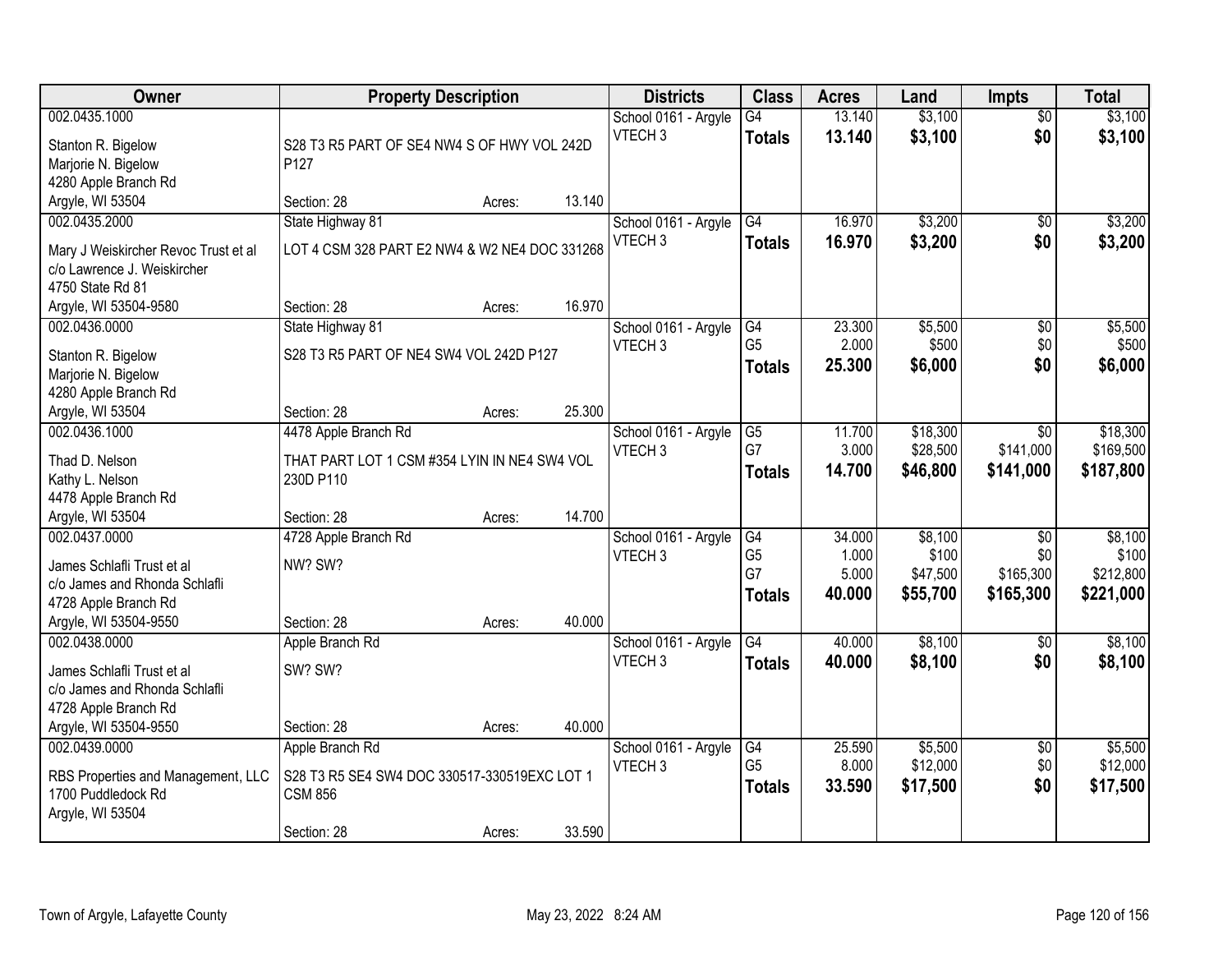| Owner                      |                                                | <b>Property Description</b> |        | <b>Districts</b>     | <b>Class</b>    | <b>Acres</b> | Land     | <b>Impts</b>    | <b>Total</b> |
|----------------------------|------------------------------------------------|-----------------------------|--------|----------------------|-----------------|--------------|----------|-----------------|--------------|
| 002.0439.1000              | 4605 Apple Branch Rd                           |                             |        | School 0161 - Argyle | $\overline{G4}$ | 5.910        | \$1,000  | $\overline{30}$ | \$1,000      |
| Bryan S. Ritschard         | LOT 1 CSM 856                                  |                             |        | VTECH <sub>3</sub>   | G7              | 0.500        | \$6,000  | \$50,000        | \$56,000     |
| Janelle M. Ritschard       |                                                |                             |        |                      | <b>Totals</b>   | 6.410        | \$7,000  | \$50,000        | \$57,000     |
| 710 Monroe St              |                                                |                             |        |                      |                 |              |          |                 |              |
| Argyle, WI 53504           | Section: 28                                    | Acres:                      | 6.410  |                      |                 |              |          |                 |              |
| 002.0440.1000              | State Highway 81                               |                             |        | School 0161 - Argyle | $\overline{G4}$ | 8.040        | \$1,900  | $\overline{50}$ | \$1,900      |
|                            |                                                |                             |        | VTECH <sub>3</sub>   | <b>Totals</b>   | 8.040        | \$1,900  | \$0             | \$1,900      |
| Aaron J. Gifford           | NE? SE? EXC COM SWCOR NE? SE?; NORTH 4.83      |                             |        |                      |                 |              |          |                 |              |
| Jillian L. Gifford         | CHS; SOUTH 42DG EAST 6.50 CHS; WEST 4.45 CHS   |                             |        |                      |                 |              |          |                 |              |
| N8525 Hay Hollow Rd        | TO POB & ALSO EXC LANDS FOR HWY PER VOL        |                             |        |                      |                 |              |          |                 |              |
| Blanchardville, WI 53516   | Section: 28                                    | Acres:                      | 8.040  |                      |                 |              |          |                 |              |
| 002.0440.1100              | State Highway 81                               |                             |        | School 0161 - Argyle | G4              | 10.070       | \$2,400  | \$0             | \$2,400      |
| Kenneth Dziuk              | S28 T3 R5 PART OF NE4 SE4 DOC 337510 (SEE      |                             |        | VTECH <sub>3</sub>   | <b>Totals</b>   | 10.070       | \$2,400  | \$0             | \$2,400      |
| Barbara Dziuk              | POS2281)                                       |                             |        |                      |                 |              |          |                 |              |
| 112 Front St               |                                                |                             |        |                      |                 |              |          |                 |              |
| St Helena Island, SC 29920 | Section: 28                                    | Acres:                      | 10.070 |                      |                 |              |          |                 |              |
| 002.0440.1200              | State Highway 81                               |                             |        | School 0161 - Argyle | G4              | 13.000       | \$3,100  | \$0             | \$3,100      |
|                            |                                                |                             |        | VTECH <sub>3</sub>   | <b>Totals</b>   | 13.000       | \$3,100  | \$0             | \$3,100      |
| Jillian L. Gifford         | LOT 8 CSM 329                                  |                             |        |                      |                 |              |          |                 |              |
| 4013 Cth G                 |                                                |                             |        |                      |                 |              |          |                 |              |
| Argyle, WI 53504           |                                                |                             |        |                      |                 |              |          |                 |              |
|                            | Section: 28                                    | Acres:                      | 13.000 |                      |                 |              |          |                 |              |
| 002.0440.2000              | State Highway 81                               |                             |        | School 0161 - Argyle | G4              | 0.440        | \$100    | $\overline{50}$ | \$100        |
| Stanton R. Bigelow         | S28 T3 R5 PART OF NE4 SE4 VOL 177D P186 & 242D |                             |        | VTECH <sub>3</sub>   | <b>Totals</b>   | 0.440        | \$100    | \$0             | \$100        |
| Marjorie N. Bigelow        | P <sub>127</sub>                               |                             |        |                      |                 |              |          |                 |              |
| 4280 Apple Branch Rd       |                                                |                             |        |                      |                 |              |          |                 |              |
| Argyle, WI 53504           | Section: 28                                    | Acres:                      | 0.440  |                      |                 |              |          |                 |              |
| 002.0441.1000              | State Highway 81                               |                             |        | School 0161 - Argyle | 5M              | 7.650        | \$10,700 | $\sqrt{6}$      | \$10,700     |
|                            |                                                |                             |        | VTECH <sub>3</sub>   | G4              | 6.000        | \$1,000  | \$0             | \$1,000      |
| Aaron J. Gifford           | LOT 6 CSM #329 PART OF S2 NE4 & NW4 SE4 DOC    |                             |        |                      | G <sub>5</sub>  | 2.420        | \$3,100  | \$0             | \$3,100      |
| Jillian L. Gifford         | 347299                                         |                             |        |                      | <b>Totals</b>   | 16.070       | \$14,800 | \$0             | \$14,800     |
| N8525 Hay Hollow Rd        |                                                |                             | 16.070 |                      |                 |              |          |                 |              |
| Blanchardville, WI 53516   | Section: 28                                    | Acres:                      |        |                      |                 |              |          |                 |              |
| 002.0441.2000              | State Highway 81                               |                             |        | School 0161 - Argyle | $\overline{G4}$ | 6.640        | \$1,600  | $\overline{50}$ | \$1,600      |
| Stanton R. Bigelow         | S28 T3 R5 PART OF NW4 SE4 LYING S & W OF HWY   |                             |        | VTECH <sub>3</sub>   | <b>Totals</b>   | 6.640        | \$1,600  | \$0             | \$1,600      |
| Marjorie N. Bigelow        | <b>VOL 242D P127</b>                           |                             |        |                      |                 |              |          |                 |              |
| 4280 Apple Branch Rd       |                                                |                             |        |                      |                 |              |          |                 |              |
| Argyle, WI 53504           | Section: 28                                    | Acres:                      | 6.640  |                      |                 |              |          |                 |              |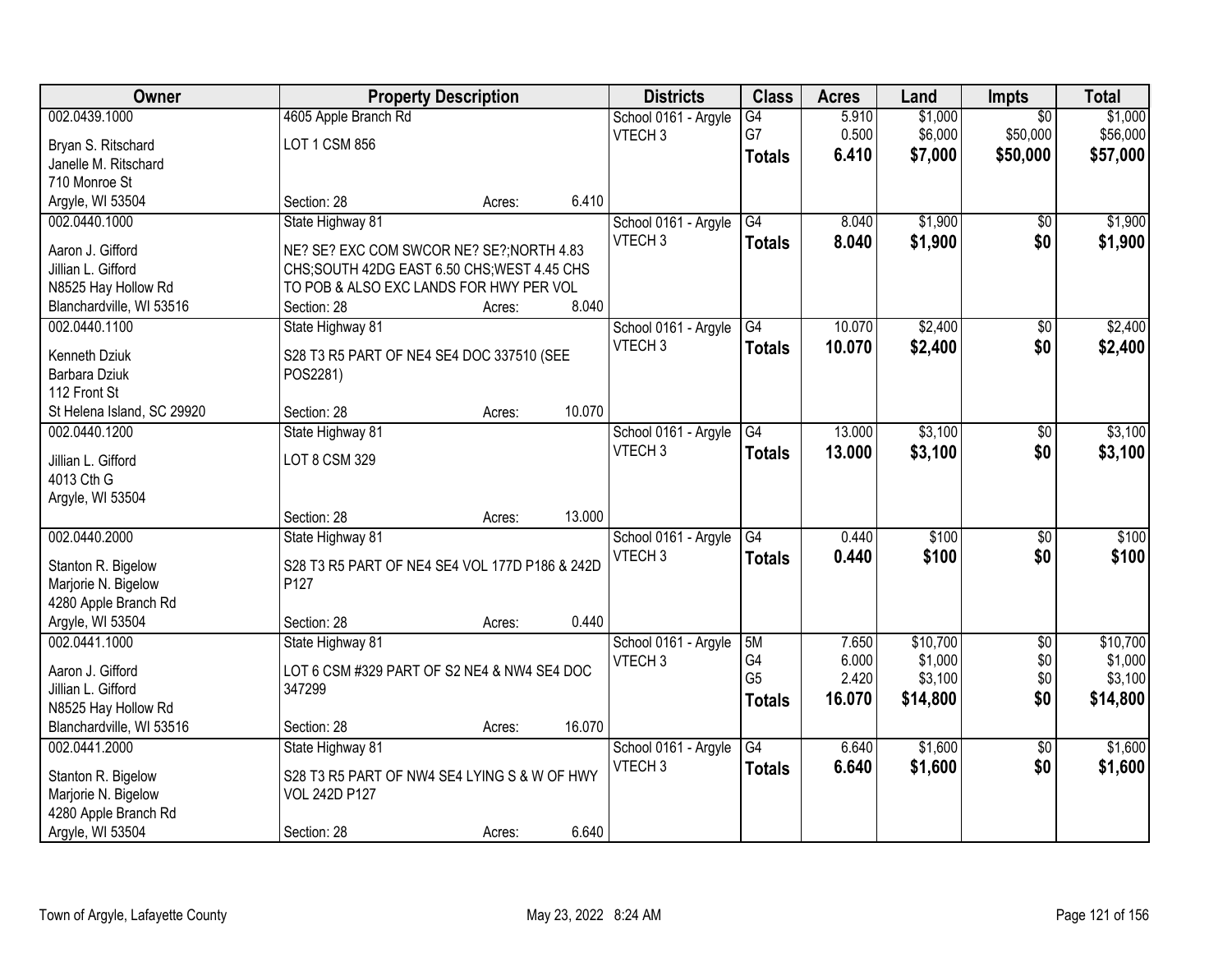| Owner                 |                                                | <b>Property Description</b> |        | <b>Districts</b>     | <b>Class</b>         | <b>Acres</b> | Land     | <b>Impts</b>    | <b>Total</b> |
|-----------------------|------------------------------------------------|-----------------------------|--------|----------------------|----------------------|--------------|----------|-----------------|--------------|
| 002.0441.2100         | State Highway 81                               |                             |        | School 0161 - Argyle | $\overline{G5}$      | 3.130        | \$5,300  | $\overline{30}$ | \$5,300      |
| Thad D. Nelson        | THAT PART LOT 1 CSM #354 LYING IN NW4 SE4 VOL  |                             |        | VTECH <sub>3</sub>   | <b>Totals</b>        | 3.130        | \$5,300  | \$0             | \$5,300      |
| Kathy L. Nelson       | 230D P210                                      |                             |        |                      |                      |              |          |                 |              |
| 4478 Apple Branch Rd  |                                                |                             |        |                      |                      |              |          |                 |              |
| Argyle, WI 53504      | Section: 28                                    | Acres:                      | 3.130  |                      |                      |              |          |                 |              |
| 002.0441.2200         | 4280 Apple Branch Rd                           |                             |        | School 0161 - Argyle | $\overline{G1}$      | 1.040        | \$12,600 | \$324,300       | \$336,900    |
|                       |                                                |                             |        | VTECH <sub>3</sub>   | G4                   | 9.000        | \$2,100  | \$0             | \$2,100      |
| Stanton R. Bigelow    | LOT 1 OF CSM 369 PART OF N2 SE4 VOL 242D P153  |                             |        |                      | <b>Totals</b>        | 10.040       | \$14,700 | \$324,300       | \$339,000    |
| Marjorie N. Bigelow   |                                                |                             |        |                      |                      |              |          |                 |              |
| 4280 Apple Branch Rd  |                                                |                             | 10.040 |                      |                      |              |          |                 |              |
| Argyle, WI 53504      | Section: 28                                    | Acres:                      |        |                      |                      |              |          |                 |              |
| 002.0441.2300         | Apple Branch Rd                                |                             |        | School 0161 - Argyle | G <sub>1</sub><br>G4 | 0.740        | \$12,000 | \$46,800        | \$58,800     |
| Stanton R. Bigelow    | LOT 1 CSM #427 EXC LOT 1 CSM #369 PART OF NW4  |                             |        | VTECH <sub>3</sub>   |                      | 10.000       | \$2,400  | \$0             | \$2,400      |
| Marjorie N. Bigelow   | SE4 VOL 235D P705                              |                             |        |                      | <b>Totals</b>        | 10.740       | \$14,400 | \$46,800        | \$61,200     |
| 4280 Apple Branch Rd  |                                                |                             |        |                      |                      |              |          |                 |              |
| Argyle, WI 53504      | Section: 28                                    | Acres:                      | 10.740 |                      |                      |              |          |                 |              |
| 002.0442.1000         | Apple Branch Rd                                |                             |        | School 0161 - Argyle | G4                   | 27.210       | \$5,600  | \$0             | \$5,600      |
| Jeff Dammen           | S28 T3 R5 W70 RDS OF SWSE DOC 344482           |                             |        | VTECH <sub>3</sub>   | <b>Totals</b>        | 27.210       | \$5,600  | \$0             | \$5,600      |
| Mary Jo Dammen        |                                                |                             |        |                      |                      |              |          |                 |              |
| 3381 State Rd 81      |                                                |                             |        |                      |                      |              |          |                 |              |
| Argyle, WI 53504      | Section: 28                                    | Acres:                      | 27.210 |                      |                      |              |          |                 |              |
| 002.0442.1100         | 4275 Apple Branch Rd                           |                             |        | School 0161 - Argyle | $\overline{G1}$      | 5.840        | \$25,700 | \$171,600       | \$197,300    |
|                       |                                                |                             |        | VTECH <sub>3</sub>   | <b>Totals</b>        | 5.840        | \$25,700 | \$171,600       | \$197,300    |
| Levi C. Gill          | LOT 1 CSM #40 & LOT 1 CSM #108 EXC HWY LANDS   |                             |        |                      |                      |              |          |                 |              |
| Amanda M. Gill        | PART OF SW4 SE4 DOC 348552                     |                             |        |                      |                      |              |          |                 |              |
| 4275 Apple Branch Rd  |                                                |                             |        |                      |                      |              |          |                 |              |
| Argyle, WI 53504      | Section: 28                                    | Acres:                      | 5.840  |                      |                      |              |          |                 |              |
| 002.0442.1200         | Apple Branch Rd                                |                             |        | School 0161 - Argyle | G1                   | 1.520        | \$3,800  | $\sqrt{6}$      | \$3,800      |
| Jeffery A. Johnson    | LOT 1 CSM 218 PART OF SW4 SE4 VOL 219D P952    |                             |        | VTECH <sub>3</sub>   | <b>Totals</b>        | 1.520        | \$3,800  | \$0             | \$3,800      |
| Lisa K. Johnson       |                                                |                             |        |                      |                      |              |          |                 |              |
| 4245 State Rd 81      |                                                |                             |        |                      |                      |              |          |                 |              |
| Argyle, WI 53504      | Section: 28                                    | Acres:                      | 1.520  |                      |                      |              |          |                 |              |
| 002.0442.2000         | Apple Branch Rd                                |                             |        | School 0161 - Argyle | $\overline{G4}$      | 3.770        | \$700    | $\overline{30}$ | \$700        |
|                       |                                                |                             |        | VTECH <sub>3</sub>   | <b>Totals</b>        | 3.770        | \$700    | \$0             | \$700        |
| Joni M. Dammen et al  | S28 T3 R5 E 1/8 OF SWSE EX LOT 1 OF CSM 168 DO |                             |        |                      |                      |              |          |                 |              |
| c/o Stephen E. Dammen | 344481                                         |                             |        |                      |                      |              |          |                 |              |
| 3999 State Rd 81      |                                                |                             |        |                      |                      |              |          |                 |              |
| Argyle, WI 53504-9551 | Section: 28                                    | Acres:                      | 3.770  |                      |                      |              |          |                 |              |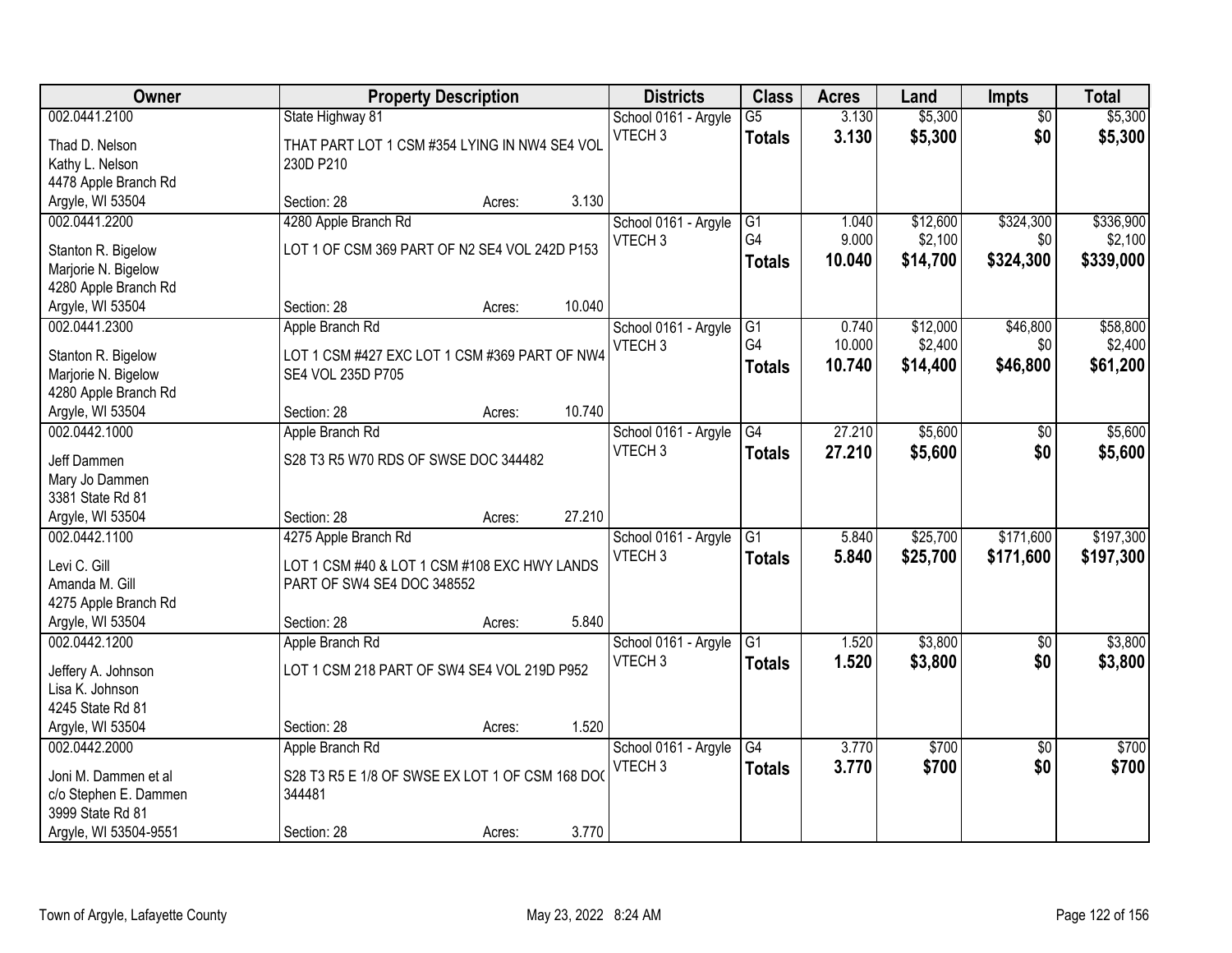| Owner                                                  | <b>Property Description</b>                                        |        | <b>Districts</b>                           | <b>Class</b>                     | <b>Acres</b>   | Land               | <b>Impts</b>           | <b>Total</b>       |
|--------------------------------------------------------|--------------------------------------------------------------------|--------|--------------------------------------------|----------------------------------|----------------|--------------------|------------------------|--------------------|
| 002.0442.2100<br>Jeffery A. Johnson<br>Lisa K. Johnson | PART OF LOT 1 CSM #168 IN FRAC SE4 SW4 SE4<br><b>VOL 219D P952</b> |        | School 0161 - Argyle<br>VTECH <sub>3</sub> | $\overline{G1}$<br><b>Totals</b> | 0.650<br>0.650 | \$1,600<br>\$1,600 | $\overline{50}$<br>\$0 | \$1,600<br>\$1,600 |
| 4245 State Rd 81                                       |                                                                    |        |                                            |                                  |                |                    |                        |                    |
| Argyle, WI 53504                                       | Section: 28<br>Acres:                                              | 0.650  |                                            |                                  |                |                    |                        |                    |
| 002.0443.2000                                          | 3999 Sth 81                                                        |        | School 0161 - Argyle                       | G4                               | 29.230         | \$4,900            | $\overline{50}$        | \$4,900            |
| Joni M. Dammen et al                                   | S28 T3 R5 PART OF SESE (S/EASE PER DOC 256784)                     |        | VTECH <sub>3</sub>                         | G <sub>5</sub>                   | 2.510          | \$100              | \$0                    | \$100              |
| c/o Stephen E. Dammen                                  | DOC 344481                                                         |        |                                            | G7                               | 4.000          | \$38,000           | \$135,900              | \$173,900          |
| 3999 State Rd 81                                       |                                                                    |        |                                            | <b>Totals</b>                    | 35.740         | \$43,000           | \$135,900              | \$178,900          |
| Argyle, WI 53504-9551                                  | Section: 28<br>Acres:                                              | 35.740 |                                            |                                  |                |                    |                        |                    |
| 002.0443.2100                                          |                                                                    |        | School 0161 - Argyle                       | G1                               | 0.530          | \$1,300            | \$5,400                | \$6,700            |
|                                                        |                                                                    |        | VTECH <sub>3</sub>                         | <b>Totals</b>                    | 0.530          | \$1,300            | \$5,400                | \$6,700            |
| Jeffery A. Johnson                                     | PART OF LOT 1 CSM #168 IN FRAC SW4 SE4 SE4                         |        |                                            |                                  |                |                    |                        |                    |
| Lisa K. Johnson                                        | (W/EASE PER DOC 256784) VOL 213D P524                              |        |                                            |                                  |                |                    |                        |                    |
| 4245 State Rd 81                                       |                                                                    | 0.530  |                                            |                                  |                |                    |                        |                    |
| Argyle, WI 53504                                       | Section: 28<br>Acres:                                              |        |                                            |                                  |                |                    |                        |                    |
| 002.0443.3000                                          | 4235 Sth 81                                                        |        | School 0161 - Argyle<br>VTECH <sub>3</sub> | G1                               | 1.300          | \$12,900           | \$123,300              | \$136,200          |
| Steve J. Fischer                                       | PART SE SE COM SECOR SEC 28; NORTH 1313.56                         |        |                                            | <b>Totals</b>                    | 1.300          | \$12,900           | \$123,300              | \$136,200          |
| Gwenn R. Fischer                                       | FT TO NECOR SE SE; N89.40.03W 965.92' TO C/L STH                   |        |                                            |                                  |                |                    |                        |                    |
| 4235 Sth 81                                            | 81 & POB; SELY 280.24' ALG C/L (R=1203.49';                        |        |                                            |                                  |                |                    |                        |                    |
| Argyle, WI 53504                                       | Section: 28<br>Acres:                                              | 1.300  |                                            |                                  |                |                    |                        |                    |
| 002.0443.3100                                          | 4089 Sth 81                                                        |        | School 0161 - Argyle                       | $\overline{G1}$                  | 0.920          | \$12,000           | \$145,700              | \$157,700          |
| Stephen E. Dammen                                      | S28 T3 R5 PART OF E 3/4 SESE DOC 344800 (SEE                       |        | VTECH <sub>3</sub>                         | <b>Totals</b>                    | 0.920          | \$12,000           | \$145,700              | \$157,700          |
| Joni M. Dammen                                         | POS2282 & POS2907)                                                 |        |                                            |                                  |                |                    |                        |                    |
| 3999 State Rd 81                                       |                                                                    |        |                                            |                                  |                |                    |                        |                    |
| Argyle, WI 53504-9551                                  | Section: 28<br>Acres:                                              | 0.920  |                                            |                                  |                |                    |                        |                    |
| 002.0444.0000                                          | State Highway 81                                                   |        | School 0161 - Argyle                       | G4                               | 10.000         | \$2,400            | $\overline{50}$        | \$2,400            |
|                                                        |                                                                    |        | VTECH <sub>3</sub>                         | <b>Totals</b>                    | 10.000         | \$2,400            | \$0                    | \$2,400            |
| Eva M. Penniston                                       | S29 T3 R5 PART OF NE4 NE4 VOL 244D P680                            |        |                                            |                                  |                |                    |                        |                    |
| 5017 State Rd 81                                       |                                                                    |        |                                            |                                  |                |                    |                        |                    |
| Argyle, WI 53504                                       | Section: 29                                                        | 10.000 |                                            |                                  |                |                    |                        |                    |
| 002.0444.1000                                          | Acres:<br>State Highway 81                                         |        | School 0161 - Argyle                       | 5M                               | 16.630         | \$23,300           | $\overline{50}$        | \$23,300           |
|                                                        |                                                                    |        | VTECH <sub>3</sub>                         | G4                               | 10.000         | \$2,400            | \$0                    | \$2,400            |
| Eva M. Penniston                                       | S29 T3 R5 PART OF E3/4 NE4 NE4 VOL 244D P680                       |        |                                            |                                  | 26.630         | \$25,700           | \$0                    | \$25,700           |
| 5017 State Rd 81                                       |                                                                    |        |                                            | <b>Totals</b>                    |                |                    |                        |                    |
| Argyle, WI 53504                                       |                                                                    |        |                                            |                                  |                |                    |                        |                    |
|                                                        | Section: 29<br>Acres:                                              | 26.630 |                                            |                                  |                |                    |                        |                    |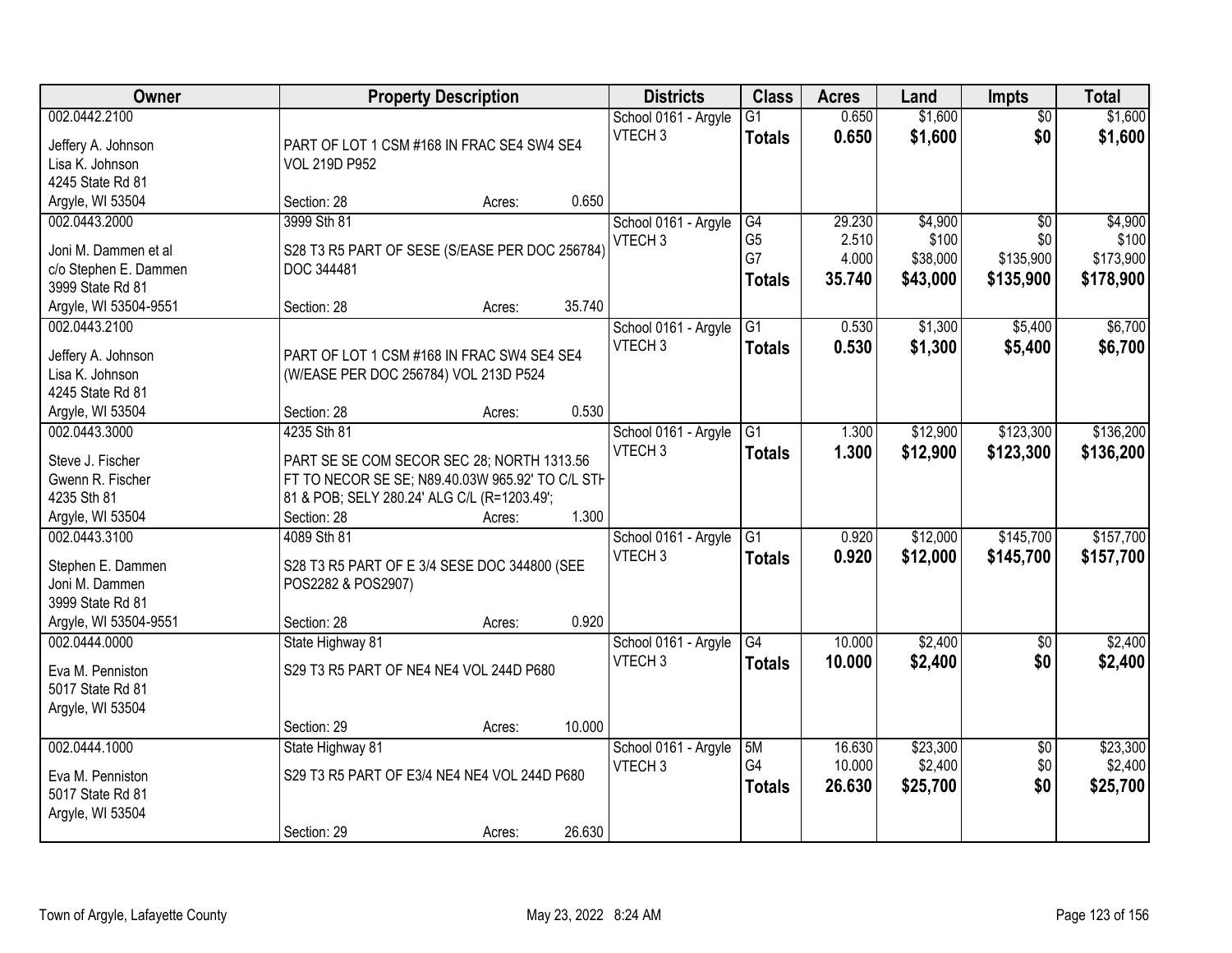| Owner             |                                                | <b>Property Description</b> |        | <b>Districts</b>     | <b>Class</b>    | <b>Acres</b> | Land     | <b>Impts</b>    | <b>Total</b> |
|-------------------|------------------------------------------------|-----------------------------|--------|----------------------|-----------------|--------------|----------|-----------------|--------------|
| 002.0445.0000     | State Highway 81                               |                             |        | School 0161 - Argyle | 5M              | 31.000       | \$43,400 | $\overline{50}$ | \$43,400     |
| Eva M. Penniston  | S29 T3 R5 PART OF NW4 NE4 VOL 244D P680        |                             |        | VTECH <sub>3</sub>   | G4              | 8.320        | \$1,400  | \$0             | \$1,400      |
| 5017 State Rd 81  |                                                |                             |        |                      | <b>Totals</b>   | 39.320       | \$44,800 | \$0             | \$44,800     |
| Argyle, WI 53504  |                                                |                             |        |                      |                 |              |          |                 |              |
|                   | Section: 29                                    | Acres:                      | 39.320 |                      |                 |              |          |                 |              |
| 002.0446.0000     |                                                |                             |        | School 0161 - Argyle | 5M              | 23.000       | \$32,200 | $\sqrt{6}$      | \$32,200     |
| Eva M. Penniston  | S29 T3 R5 SW4 NE4 VOL 244D P680                |                             |        | VTECH <sub>3</sub>   | G4              | 17.000       | \$3,200  | \$0             | \$3,200      |
| 5017 State Rd 81  |                                                |                             |        |                      | <b>Totals</b>   | 40.000       | \$35,400 | \$0             | \$35,400     |
| Argyle, WI 53504  |                                                |                             |        |                      |                 |              |          |                 |              |
|                   | Section: 29                                    | Acres:                      | 40.000 |                      |                 |              |          |                 |              |
| 002.0447.1000     | 5017 State Highway 81                          |                             |        | School 0161 - Argyle | G4              | 25.000       | \$5,200  | \$0             | \$5,200      |
| Eva M. Penniston  | S29 T3 R5 SE4 NE4 EXC E 12 RDS OF N 20 RDS VOL |                             |        | VTECH <sub>3</sub>   | G <sub>5</sub>  | 13.000       | \$22,100 | \$0             | \$22,100     |
| 5017 State Rd 81  | 244D P680                                      |                             |        |                      | G7              | 0.500        | \$4,800  | \$3,800         | \$8,600      |
| Argyle, WI 53504  |                                                |                             |        |                      | <b>Totals</b>   | 38.500       | \$32,100 | \$3,800         | \$35,900     |
|                   | Section: 29                                    | Acres:                      | 38.500 |                      |                 |              |          |                 |              |
| 002.0447.2000     | 5017 Sth 81                                    |                             |        | School 0161 - Argyle | $\overline{G7}$ | 1.500        | \$14,300 | \$113,100       | \$127,400    |
| Eva M. Penniston  | S29 T3 R5 E 12 RDS OF N 20 RDS OF SE4 NE4 VOL  |                             |        | VTECH <sub>3</sub>   | <b>Totals</b>   | 1.500        | \$14,300 | \$113,100       | \$127,400    |
| 5017 State Rd 81  | 244D P680                                      |                             |        |                      |                 |              |          |                 |              |
| Argyle, WI 53504  |                                                |                             |        |                      |                 |              |          |                 |              |
|                   | Section: 29                                    | Acres:                      | 1.500  |                      |                 |              |          |                 |              |
| 002.0448.0000     |                                                |                             |        | School 0161 - Argyle | G4              | 40.000       | \$5,000  | \$0             | \$5,000      |
| Jill A. Pederson  | NE4 NW4                                        |                             |        | VTECH <sub>3</sub>   | <b>Totals</b>   | 40.000       | \$5,000  | \$0             | \$5,000      |
| Brian K. Pederson |                                                |                             |        |                      |                 |              |          |                 |              |
| W8596 County Rd C |                                                |                             |        |                      |                 |              |          |                 |              |
| PO Box 130        | Section: 29                                    | Acres:                      | 40.000 |                      |                 |              |          |                 |              |
| Argyle, WI 53504  |                                                |                             |        |                      |                 |              |          |                 |              |
| 002.0449.0000     |                                                |                             |        | School 0161 - Argyle | G4              | 39.000       | \$6,400  | $\sqrt{6}$      | \$6,400      |
| Jill A. Pederson  | NW4 NW4                                        |                             |        | VTECH <sub>3</sub>   | G <sub>5</sub>  | 1.000        | \$100    | \$0             | \$100        |
| Brian K. Pederson |                                                |                             |        |                      | <b>Totals</b>   | 40.000       | \$6,500  | \$0             | \$6,500      |
| W8596 County Rd C |                                                |                             |        |                      |                 |              |          |                 |              |
| PO Box 130        | Section: 29                                    | Acres:                      | 40.000 |                      |                 |              |          |                 |              |
| Argyle, WI 53504  |                                                |                             |        |                      |                 |              |          |                 |              |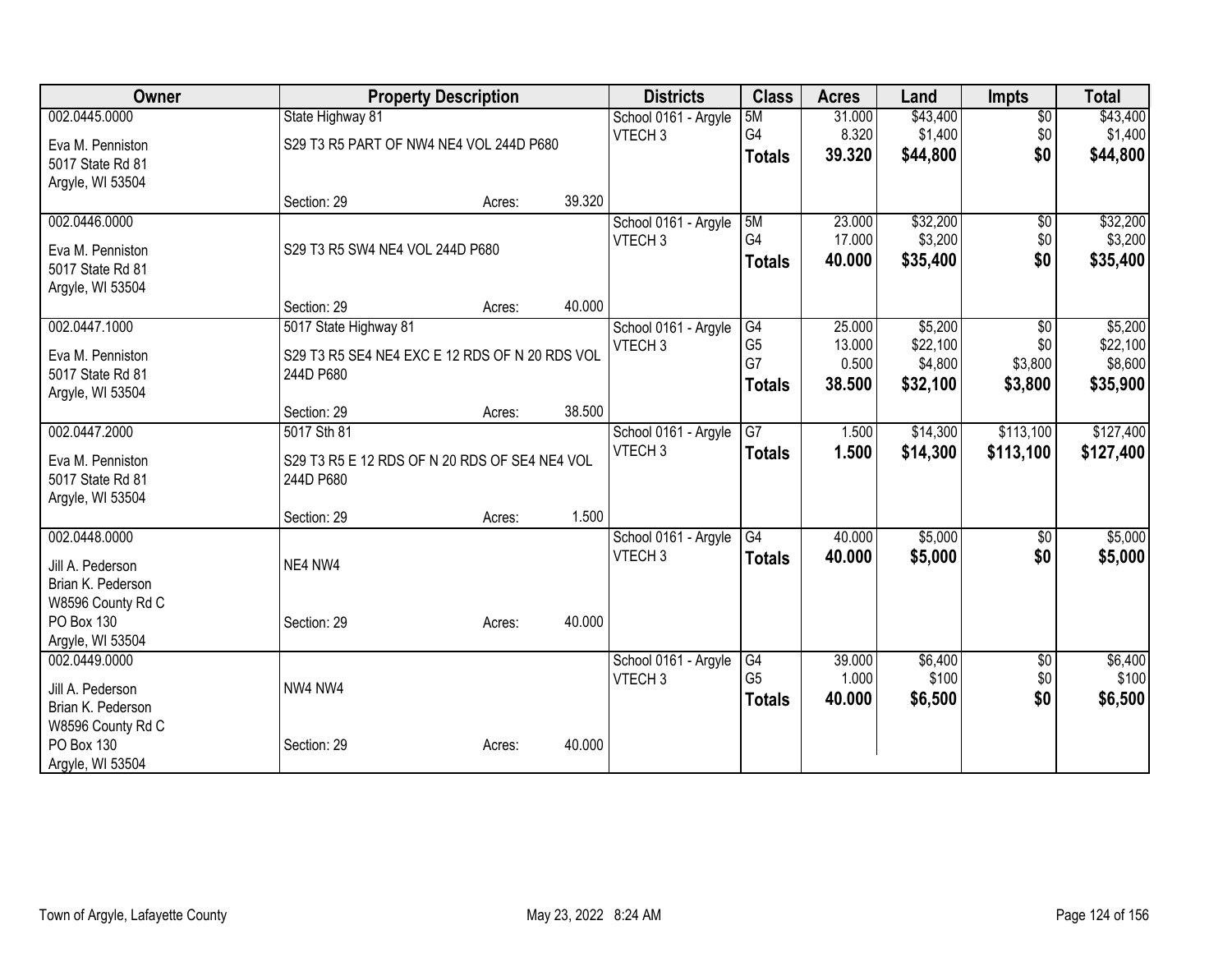| Owner                                  | <b>Property Description</b>                  |        |        | <b>Districts</b>     | <b>Class</b>    | <b>Acres</b> | Land     | <b>Impts</b>    | <b>Total</b> |
|----------------------------------------|----------------------------------------------|--------|--------|----------------------|-----------------|--------------|----------|-----------------|--------------|
| 002.0450.1000                          | 14720 Apple Grove Church R                   |        |        | School 0161 - Argyle | G4              | 36.000       | \$4,200  | $\overline{30}$ | \$4,200      |
| Jill A. Pederson                       | SW4 NW4 EXC 2-1/2 RDS OF WEST 15 RDS & ALSO  |        |        | VTECH <sub>3</sub>   | G <sub>5</sub>  | 1.000        | \$100    | \$0             | \$100        |
| Brian K. Pederson                      | EXC CSM 568                                  |        |        |                      | G7              | 1.760        | \$16,700 | \$15,500        | \$32,200     |
| W8596 County Rd C                      |                                              |        |        |                      | <b>Totals</b>   | 38.760       | \$21,000 | \$15,500        | \$36,500     |
| PO Box 130                             | Section: 29                                  | Acres: | 38.760 |                      |                 |              |          |                 |              |
| Argyle, WI 53504                       |                                              |        |        |                      |                 |              |          |                 |              |
| 002.0450.2000                          |                                              |        |        | School 0161 - Argyle | $\overline{X4}$ | 0.240        | \$0      | $\overline{50}$ | \$0          |
| Apple Grove Lutheran Church            | S29 T3 R5 NW4 VOL 1/2 RDS OF W 15 RDS OF SW4 |        |        | VTECH <sub>3</sub>   | <b>Totals</b>   | 0.240        | \$0      | \$0             | \$0          |
| 14501 Apple Grove Church Rd            | NW4 VOL 6 B&C P368                           |        |        |                      |                 |              |          |                 |              |
| Argyle, WI 53504                       |                                              |        |        |                      |                 |              |          |                 |              |
|                                        | Section: 29                                  | Acres: | 0.240  |                      |                 |              |          |                 |              |
| 002.0450.3000                          | 14720 Apple Grove Church Rd                  |        |        | School 0161 - Argyle | G7              | 1.000        | \$9,500  | \$126,300       | \$135,800    |
| Matthew M. Pederson                    | S29 T3 R5 LOT 1 OF CSM 568 PART OF SW4 NW4   |        |        | VTECH <sub>3</sub>   | <b>Totals</b>   | 1.000        | \$9,500  | \$126,300       | \$135,800    |
| Diana M. Pederson                      | <b>VOL 244D P417</b>                         |        |        |                      |                 |              |          |                 |              |
| 14720 Apple Grove Church Rd            |                                              |        |        |                      |                 |              |          |                 |              |
| Argyle, WI 53504                       | Section: 30                                  | Acres: | 1.000  |                      |                 |              |          |                 |              |
| 002.0451.0000                          |                                              |        |        | School 0161 - Argyle | G4              | 40.000       | \$3,300  | \$0             | \$3,300      |
|                                        |                                              |        |        | VTECH <sub>3</sub>   | <b>Totals</b>   | 40.000       | \$3,300  | \$0             | \$3,300      |
| Jill A. Pederson                       | SE4 NW4                                      |        |        |                      |                 |              |          |                 |              |
| Brian K. Pederson<br>W8596 County Rd C |                                              |        |        |                      |                 |              |          |                 |              |
| PO Box 130                             | Section: 29                                  | Acres: | 40.000 |                      |                 |              |          |                 |              |
| Argyle, WI 53504                       |                                              |        |        |                      |                 |              |          |                 |              |
| 002.0452.1000                          |                                              |        |        | School 0161 - Argyle | G4              | 20.000       | \$3,200  | \$0             | \$3,200      |
|                                        |                                              |        |        | VTECH <sub>3</sub>   | <b>Totals</b>   | 20.000       | \$3,200  | \$0             | \$3,200      |
| Jill A. Pederson                       | N2 NE4 SW4                                   |        |        |                      |                 |              |          |                 |              |
| Brian K. Pederson                      |                                              |        |        |                      |                 |              |          |                 |              |
| W8596 County Rd C<br>PO Box 130        | Section: 29                                  | Acres: | 20.000 |                      |                 |              |          |                 |              |
| Argyle, WI 53504                       |                                              |        |        |                      |                 |              |          |                 |              |
| 002.0452.2000                          |                                              |        |        | School 0161 - Argyle | G4              | 20.000       | \$3,200  | $\overline{60}$ | \$3,200      |
|                                        |                                              |        |        | VTECH <sub>3</sub>   | <b>Totals</b>   | 20.000       | \$3,200  | \$0             | \$3,200      |
| Keith J. Schlafli                      | S? NE? SW?                                   |        |        |                      |                 |              |          |                 |              |
| 14060 Apple Grove Church Rd            |                                              |        |        |                      |                 |              |          |                 |              |
| Argyle, WI 53504                       |                                              |        | 20.000 |                      |                 |              |          |                 |              |
|                                        | Section: 29                                  | Acres: |        |                      |                 |              |          |                 |              |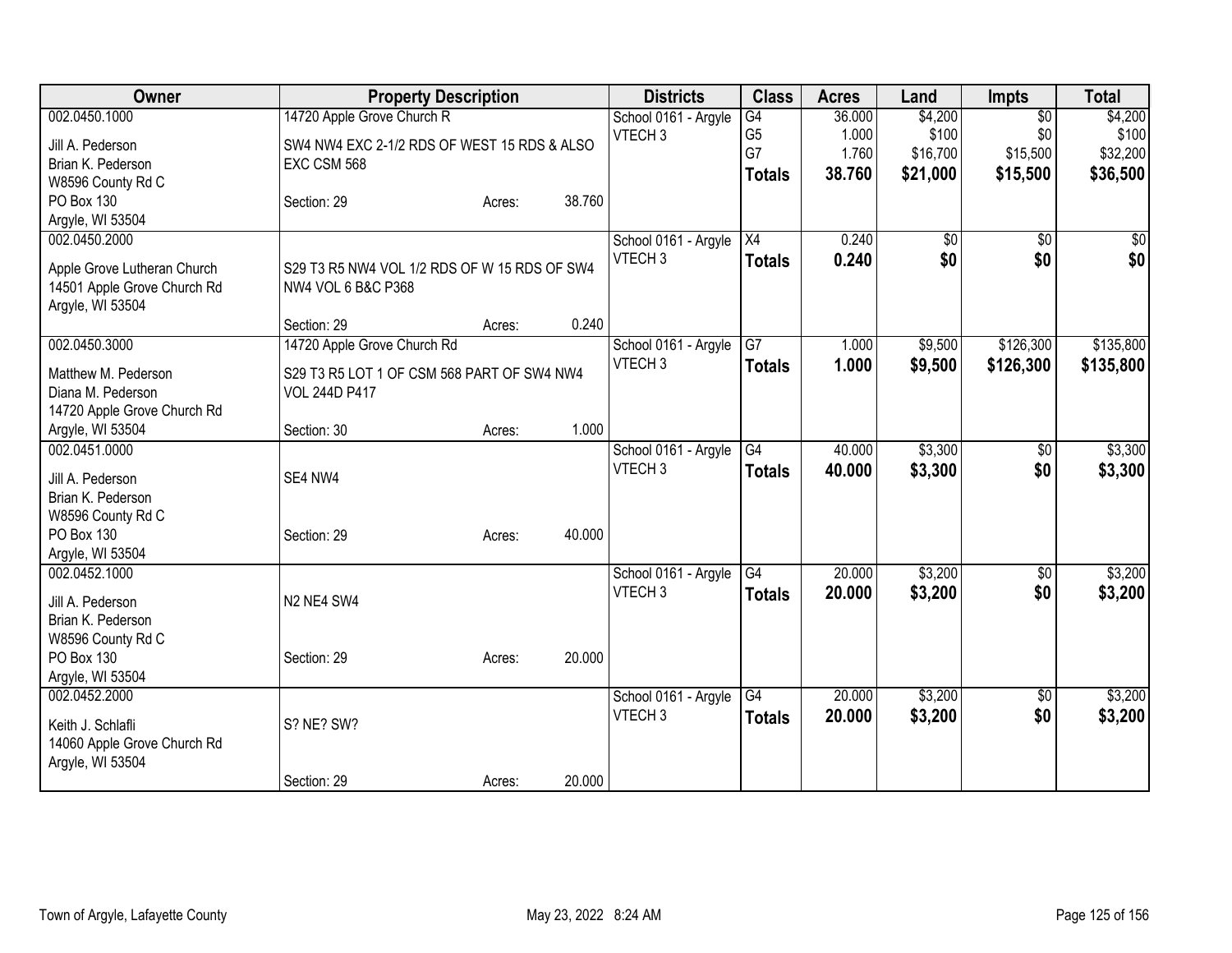| Owner                         |                                                     | <b>Property Description</b> |        | <b>Districts</b>     | <b>Class</b>         | <b>Acres</b>     | Land                 | Impts                  | <b>Total</b>           |
|-------------------------------|-----------------------------------------------------|-----------------------------|--------|----------------------|----------------------|------------------|----------------------|------------------------|------------------------|
| 002.0453.0000                 | Apple Grove Church R                                |                             |        | School 0161 - Argyle | 5M                   | 16.000           | \$21,600             | $\overline{50}$        | \$21,600               |
| Keith J. Schlafli             | NW? SW?                                             |                             |        | VTECH <sub>3</sub>   | G4                   | 23.000           | \$5,300              | \$0                    | \$5,300                |
| 14060 Apple Grove Church Rd   |                                                     |                             |        |                      | G <sub>5</sub>       | 1.000            | \$100                | \$0                    | \$100                  |
| Argyle, WI 53504              |                                                     |                             |        |                      | <b>Totals</b>        | 40.000           | \$27,000             | \$0                    | \$27,000               |
|                               | Section: 29                                         | Acres:                      | 40.000 |                      |                      |                  |                      |                        |                        |
| 002.0454.0000                 | 14060 Apple Grove Church Rd                         |                             |        | School 0161 - Argyle | $\overline{G1}$      | 5.090            | \$25,000             | \$168,500              | \$193,500              |
| Keith J. Schlafli             | S29 T3 R5 PART SW4 SW4 COM W1/4COR SEC              |                             |        | VTECH <sub>3</sub>   | <b>Totals</b>        | 5.090            | \$25,000             | \$168,500              | \$193,500              |
| 14060 Apple Grove Church Rd   | 29;S01.14.59E 1325.46' TO POB;N89.32.14E 370';S01.  |                             |        |                      |                      |                  |                      |                        |                        |
| Argyle, WI 53504              | 14.59E 600';S89.32.14W 370'; N01.14.59W 600' TO POE |                             |        |                      |                      |                  |                      |                        |                        |
|                               | Section: 29                                         | Acres:                      | 5.090  |                      |                      |                  |                      |                        |                        |
| 002.0454.1000                 |                                                     |                             |        | School 0161 - Argyle | G4                   | 28.540           | \$5,600              | $\overline{50}$        | \$5,600                |
| Keith J. Schlafli             | S29 T3 R5 PART OF SW4 SW4 VOL 244D P515 (SEE        |                             |        | VTECH <sub>3</sub>   | G <sub>5</sub><br>G7 | 6.410            | \$10,300             | \$0                    | \$10,300               |
| 14060 Apple Grove Church Rd   | POS2283)                                            |                             |        |                      |                      | 0.500            | \$5,000              | \$1,000                | \$6,000                |
| Argyle, WI 53504              |                                                     |                             |        |                      | <b>Totals</b>        | 35.450           | \$20,900             | \$1,000                | \$21,900               |
|                               | Section: 29                                         | Acres:                      | 35.450 |                      |                      |                  |                      |                        |                        |
| 002.0455.0000                 | 5598 Apple Branch Rd                                |                             |        | School 0161 - Argyle | G4                   | 29.000           | \$3,600              | \$0                    | \$3,600                |
| Keith J. Schlafli             | SE? SW?                                             |                             |        | VTECH <sub>3</sub>   | G <sub>5</sub><br>G7 | 6.000            | \$3,500              | \$0                    | \$3,500                |
| 14060 Apple Grove Church Rd   |                                                     |                             |        |                      |                      | 5.000<br>40.000  | \$47,500<br>\$54,600 | \$81,400<br>\$81,400   | \$128,900<br>\$136,000 |
| Argyle, WI 53504              |                                                     |                             |        |                      | <b>Totals</b>        |                  |                      |                        |                        |
|                               | Section: 29                                         | Acres:                      | 40.000 |                      |                      |                  |                      |                        |                        |
| 002.0456.0000                 | Apple Branch Rd                                     |                             |        | School 0161 - Argyle | G4                   | 40.000           | \$8,400              | $\overline{50}$        | \$8,400                |
| James Schlafli Trust et al    | NE? SE?                                             |                             |        | VTECH <sub>3</sub>   | <b>Totals</b>        | 40.000           | \$8,400              | \$0                    | \$8,400                |
| c/o James and Rhonda Schlafli |                                                     |                             |        |                      |                      |                  |                      |                        |                        |
| 4728 Apple Branch Rd          |                                                     |                             |        |                      |                      |                  |                      |                        |                        |
| Argyle, WI 53504-9550         | Section: 29                                         | Acres:                      | 40.000 |                      |                      |                  |                      |                        |                        |
| 002.0457.0000                 |                                                     |                             |        | School 0161 - Argyle | G4<br>G <sub>5</sub> | 22.000           | \$3,600              | $\overline{50}$        | \$3,600                |
| Eva M. Penniston              | S29 T3 R5 NW4 SE4 VOL 244D P680                     |                             |        | VTECH <sub>3</sub>   |                      | 18.000<br>40.000 | \$30,600             | \$0<br>\$0             | \$30,600               |
| 5017 State Rd 81              |                                                     |                             |        |                      | <b>Totals</b>        |                  | \$34,200             |                        | \$34,200               |
| Argyle, WI 53504              |                                                     |                             |        |                      |                      |                  |                      |                        |                        |
|                               | Section: 29                                         | Acres:                      | 40.000 |                      |                      |                  |                      |                        |                        |
| 002.0458.0000                 |                                                     |                             |        | School 0161 - Argyle | G4<br>G <sub>5</sub> | 38,000<br>2.000  | \$7,800<br>\$500     | $\overline{50}$<br>\$0 | \$7,800<br>\$500       |
| Keith J. Schlafli             | SW? SE?                                             |                             |        | VTECH <sub>3</sub>   |                      | 40.000           |                      | \$0                    | \$8,300                |
| 14060 Apple Grove Church Rd   |                                                     |                             |        |                      | <b>Totals</b>        |                  | \$8,300              |                        |                        |
| Argyle, WI 53504              |                                                     |                             |        |                      |                      |                  |                      |                        |                        |
|                               | Section: 29                                         | Acres:                      | 40.000 |                      |                      |                  |                      |                        |                        |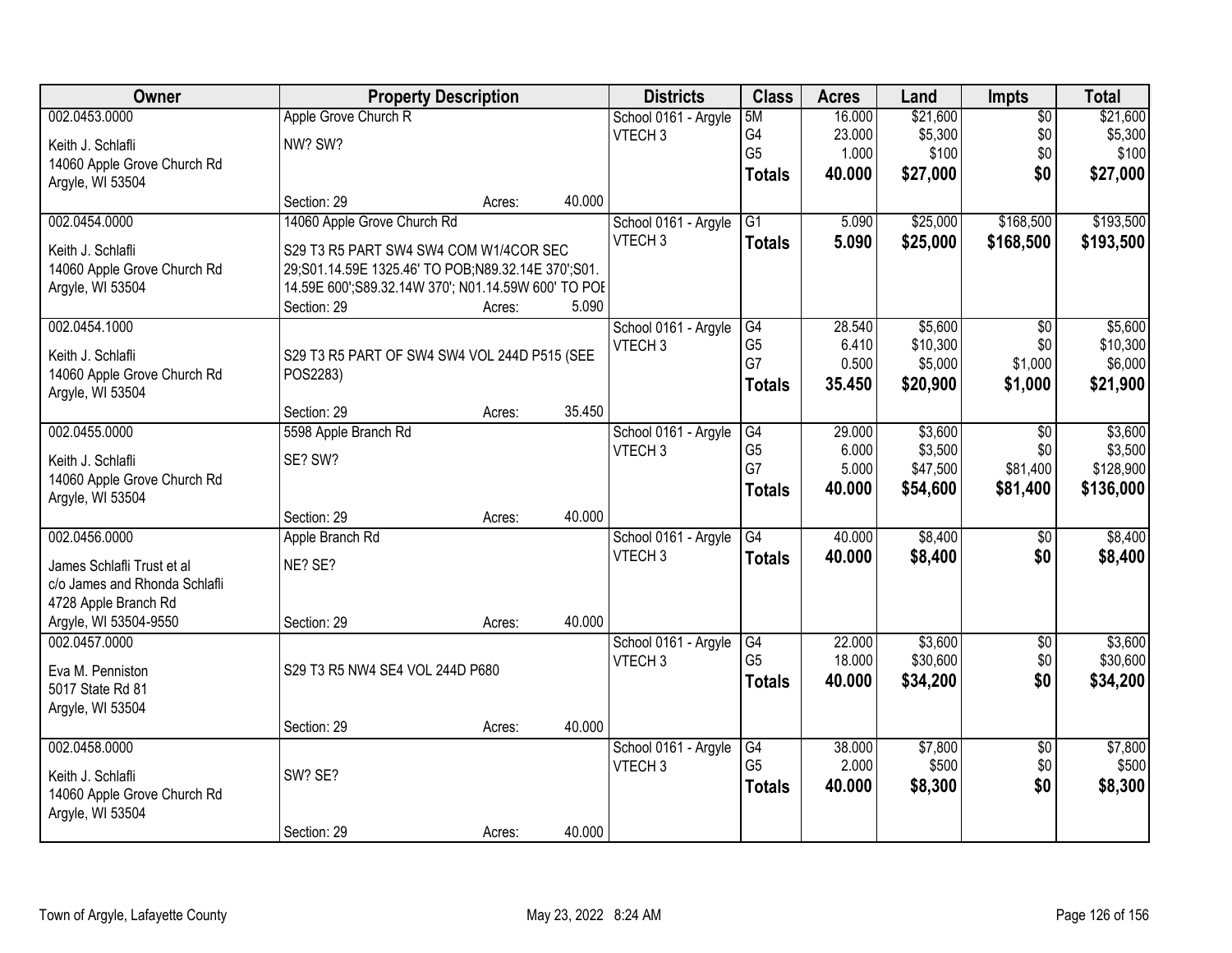| Owner                         | <b>Property Description</b>                         |        |        | <b>Districts</b>                           | <b>Class</b>    | <b>Acres</b> | Land     | <b>Impts</b>    | <b>Total</b>     |
|-------------------------------|-----------------------------------------------------|--------|--------|--------------------------------------------|-----------------|--------------|----------|-----------------|------------------|
| 002.0459.0000                 | Apple Branch Rd                                     |        |        | School 0161 - Argyle                       | $\overline{G4}$ | 39.000       | \$8,600  | $\overline{50}$ | \$8,600          |
| James Schlafli Trust et al    | SE? SE?                                             |        |        | VTECH <sub>3</sub>                         | G <sub>5</sub>  | 1.000        | \$100    | \$0             | \$100            |
| c/o James and Rhonda Schlafli |                                                     |        |        |                                            | <b>Totals</b>   | 40.000       | \$8,700  | \$0             | \$8,700          |
| 4728 Apple Branch Rd          |                                                     |        |        |                                            |                 |              |          |                 |                  |
| Argyle, WI 53504-9550         | Section: 29                                         | Acres: | 40.000 |                                            |                 |              |          |                 |                  |
| 002.0460.0000                 | 14731 Apple Grove Church Rd                         |        |        | School 0161 - Argyle                       | G4              | 6.060        | \$400    | $\overline{50}$ | \$400            |
|                               |                                                     |        |        | VTECH <sub>3</sub>                         | G7              | 1.000        | \$9,500  | \$9,100         | \$18,600         |
| David L. Lapp                 | NE4 NE4EXC LANDS DESCRIBED AS PARCEL 1 & 2          |        |        |                                            |                 |              |          |                 |                  |
| Susie L. Lapp                 | <b>ON POS 3925</b>                                  |        |        |                                            | <b>Totals</b>   | 7.060        | \$9,900  | \$9,100         | \$19,000         |
| 17005 Bollinger School Rd     |                                                     |        |        |                                            |                 |              |          |                 |                  |
| Emmitsburg, MD 21727          | Section: 30                                         | Acres: | 7.060  |                                            |                 |              |          |                 |                  |
| 002.0461.0000                 | Ethel Ln                                            |        |        | School 0161 - Argyle                       | G4              | 39.210       | \$6,700  | $\sqrt{6}$      | \$6,700          |
|                               |                                                     |        |        | VTECH <sub>3</sub>                         | <b>Totals</b>   | 39.210       | \$6,700  | \$0             | \$6,700          |
| Dennis K. Johnson             | NW? NE? EXC LANDS FOR HWY PER VOL 223D P357         |        |        |                                            |                 |              |          |                 |                  |
| Geri M. Johnson               |                                                     |        |        |                                            |                 |              |          |                 |                  |
| 6484 State Rd 81              |                                                     |        |        |                                            |                 |              |          |                 |                  |
| Argyle, WI 53504              | Section: 30                                         | Acres: | 39.210 |                                            |                 |              |          |                 |                  |
| 002.0462.0000                 |                                                     |        |        | School 0161 - Argyle                       | G4              | 38.410       | \$4,700  | $\sqrt{6}$      | \$4,700          |
| David L. Lapp                 | SW4 NE4 EXC PART OF SW4 SE4 NE4 & PART OF           |        |        | VTECH <sub>3</sub>                         | <b>Totals</b>   | 38.410       | \$4,700  | \$0             | \$4,700          |
| Susie L. Lapp                 | NW4 SE4 SECT 30; COM NE CORNER SECT 30;             |        |        |                                            |                 |              |          |                 |                  |
| 17005 Bollinger School Rd     | S0.19'42"E 2478.58' ALNG ELI NE4 TO POB, S0.19'42"E |        |        |                                            |                 |              |          |                 |                  |
| Emmitsburg, MD 21727          | Section: 30                                         | Acres: | 38.410 |                                            |                 |              |          |                 |                  |
| 002.0463.0000                 | 14731 Apple Grove Church Rd                         |        |        | School 0161 - Argyle                       | $\overline{G4}$ | 11.870       | \$2,000  | $\overline{30}$ | \$2,000          |
|                               |                                                     |        |        | VTECH <sub>3</sub>                         | G7              | 2.000        | \$19,000 | \$104,300       | \$123,300        |
| David L. Lapp                 | SE4 NE4 EXC LAND DESCRIBED AS TRACT 1 & 2           |        |        |                                            | <b>Totals</b>   | 13.870       | \$21,000 | \$104,300       | \$125,300        |
| Susie L. Lapp                 | POS 3925                                            |        |        |                                            |                 |              |          |                 |                  |
| 17005 Bollinger School Rd     |                                                     |        |        |                                            |                 |              |          |                 |                  |
| Emmitsburg, MD 21727          | Section: 30                                         | Acres: | 13.870 |                                            |                 |              |          |                 |                  |
| 002.0463.1000                 | 14535 Apple Grove Church Rd                         |        |        | School 0161 - Argyle                       | G4              | 16.870       | \$1,200  | $\overline{50}$ | \$1,200          |
| Katina Haefele                | PART OF SW4 SE4 NE4 & PART OF NW4 SE4 SECT          |        |        | VTECH <sub>3</sub>                         | G <sub>5</sub>  | 0.310        | \$0      | \$0             | \$0 <sub>l</sub> |
| 416 E Milwaukee St            | 30; COM NE CORNER SECT 30; S0.19'42"E 2478.58'      |        |        |                                            | <b>Totals</b>   | 17.180       | \$1,200  | \$0             | \$1,200          |
| Argyle, WI 53504-9542         | ALNG ELINE4 TO POB, S0.19'42"E 66', S89.13'54"W     |        |        |                                            |                 |              |          |                 |                  |
|                               | Section: 30                                         | Acres: | 17.180 |                                            |                 |              |          |                 |                  |
| 002.0464.0000                 | Ethel Ln                                            |        |        |                                            | $\overline{G4}$ | 34.870       | \$4,300  | $\overline{50}$ | \$4,300          |
|                               |                                                     |        |        | School 0161 - Argyle<br>VTECH <sub>3</sub> |                 |              |          |                 |                  |
| Dennis K. Johnson             | NE? NW? EXC LANDS FOR HWY PER VOL 223D P357         |        |        |                                            | <b>Totals</b>   | 34.870       | \$4,300  | \$0             | \$4,300          |
| Geri M. Johnson               |                                                     |        |        |                                            |                 |              |          |                 |                  |
| 6484 State Rd 81              |                                                     |        |        |                                            |                 |              |          |                 |                  |
| Argyle, WI 53504              | Section: 30                                         | Acres: | 34.870 |                                            |                 |              |          |                 |                  |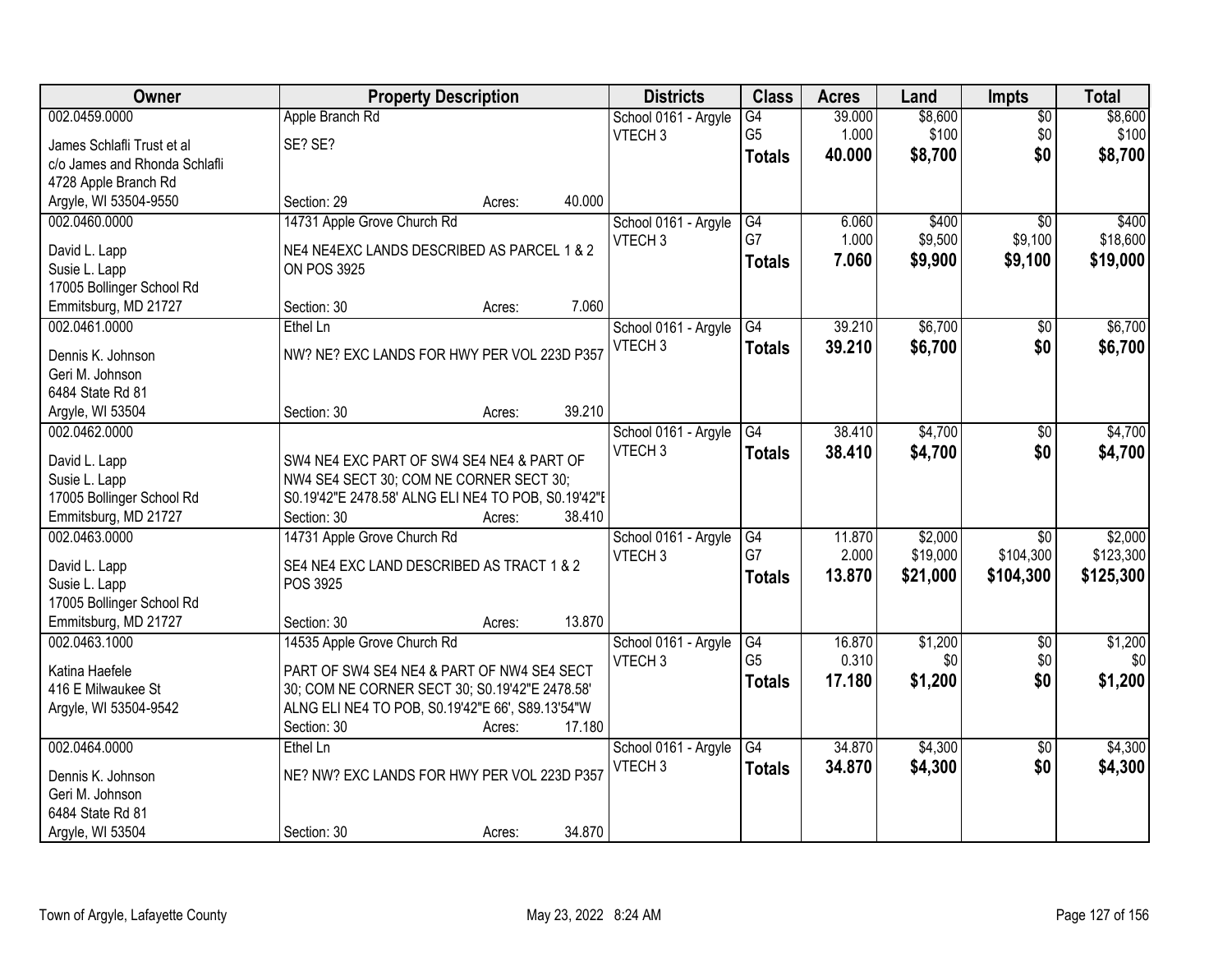| \$32,400<br>\$32,400<br>002.0465.0000<br>24.000<br>School 0161 - Argyle<br>5M<br>$\overline{50}$<br>G4<br>VTECH <sub>3</sub><br>17.270<br>\$3,700<br>\$0<br>\$3,700<br>Kathryn A Paulson Family Trust et al<br>S30 T3 R5 FRAC NW4 NW4 MILFORD PAULSON<br>\$0<br>41.270<br>\$36,100<br>\$36,100<br><b>Totals</b><br>c/o Milford L. Paulson<br>(18.18%) KATHRYN TRUST (81.82%) VOL 238D P735<br>503 E Milwaukee St<br>41.270<br>PO Box 83<br>Section: 30<br>Acres:<br>Argyle, WI 53504-0083<br>\$116,500<br>002.0466.1000<br>6892 Sth 81<br>\$15,000<br>\$101,500<br>School 0161 - Argyle<br>G1<br>2.000<br>G <sub>4</sub><br>20.580<br>\$2,000<br>\$0<br>\$2,000<br>VTECH <sub>3</sub><br>Jared J. Johnson<br>PART FRAC SW4 NW4 & PART SE4 NW4 COM W4<br>22.580<br>\$17,000<br>\$101,500<br>\$118,500<br><b>Totals</b><br>COR SEC 30;N00.07'18"E 291.91' TO NLY ROW STH<br>c/o Jared J. Johnson<br>6892 Hwy 81<br>81, BEING POB; N00.07'18" E 1064.68' TO NWCOR SAIL |
|---------------------------------------------------------------------------------------------------------------------------------------------------------------------------------------------------------------------------------------------------------------------------------------------------------------------------------------------------------------------------------------------------------------------------------------------------------------------------------------------------------------------------------------------------------------------------------------------------------------------------------------------------------------------------------------------------------------------------------------------------------------------------------------------------------------------------------------------------------------------------------------------------------------------------------------------------------------------|
|                                                                                                                                                                                                                                                                                                                                                                                                                                                                                                                                                                                                                                                                                                                                                                                                                                                                                                                                                                     |
|                                                                                                                                                                                                                                                                                                                                                                                                                                                                                                                                                                                                                                                                                                                                                                                                                                                                                                                                                                     |
|                                                                                                                                                                                                                                                                                                                                                                                                                                                                                                                                                                                                                                                                                                                                                                                                                                                                                                                                                                     |
|                                                                                                                                                                                                                                                                                                                                                                                                                                                                                                                                                                                                                                                                                                                                                                                                                                                                                                                                                                     |
|                                                                                                                                                                                                                                                                                                                                                                                                                                                                                                                                                                                                                                                                                                                                                                                                                                                                                                                                                                     |
|                                                                                                                                                                                                                                                                                                                                                                                                                                                                                                                                                                                                                                                                                                                                                                                                                                                                                                                                                                     |
|                                                                                                                                                                                                                                                                                                                                                                                                                                                                                                                                                                                                                                                                                                                                                                                                                                                                                                                                                                     |
|                                                                                                                                                                                                                                                                                                                                                                                                                                                                                                                                                                                                                                                                                                                                                                                                                                                                                                                                                                     |
|                                                                                                                                                                                                                                                                                                                                                                                                                                                                                                                                                                                                                                                                                                                                                                                                                                                                                                                                                                     |
|                                                                                                                                                                                                                                                                                                                                                                                                                                                                                                                                                                                                                                                                                                                                                                                                                                                                                                                                                                     |
|                                                                                                                                                                                                                                                                                                                                                                                                                                                                                                                                                                                                                                                                                                                                                                                                                                                                                                                                                                     |
| Argyle, WI 53504<br>Section: 30<br>22.580<br>Acres:                                                                                                                                                                                                                                                                                                                                                                                                                                                                                                                                                                                                                                                                                                                                                                                                                                                                                                                 |
| 002.0466.2000<br>13.430<br>\$2,800<br>\$2,800<br>Sth 81<br>G4<br>School 0161 - Argyle<br>\$0                                                                                                                                                                                                                                                                                                                                                                                                                                                                                                                                                                                                                                                                                                                                                                                                                                                                        |
| VTECH <sub>3</sub><br>13.430<br>\$2,800<br>\$0<br>\$2,800<br><b>Totals</b><br>SW? NW? EXC LANDS FOR HWY PER VOL 223D P357<br>Dennis K. Johnson                                                                                                                                                                                                                                                                                                                                                                                                                                                                                                                                                                                                                                                                                                                                                                                                                      |
| & ALSO EXC COM W? COR SEC 30;N00?07'18"E<br>Geri M. Johnson                                                                                                                                                                                                                                                                                                                                                                                                                                                                                                                                                                                                                                                                                                                                                                                                                                                                                                         |
| 6484 State Rd 81<br>291.91' TO NLY ROW STH 81, BEING                                                                                                                                                                                                                                                                                                                                                                                                                                                                                                                                                                                                                                                                                                                                                                                                                                                                                                                |
| 13.430<br>Argyle, WI 53504<br>Section: 30<br>Acres:                                                                                                                                                                                                                                                                                                                                                                                                                                                                                                                                                                                                                                                                                                                                                                                                                                                                                                                 |
| 002.0467.1000<br>6900 Apple Branch Rd<br>35.650<br>\$5,000<br>\$5,000<br>School 0161 - Argyle<br>G4<br>\$0                                                                                                                                                                                                                                                                                                                                                                                                                                                                                                                                                                                                                                                                                                                                                                                                                                                          |
| G <sub>5</sub><br>2.000<br>\$100<br>\$100<br>VTECH <sub>3</sub><br>\$0                                                                                                                                                                                                                                                                                                                                                                                                                                                                                                                                                                                                                                                                                                                                                                                                                                                                                              |
| (QUARRY) SE? NW? EXC LANDS FOR HWY PER VOL<br>Dennis K. Johnson<br>37,650<br>\$5,100<br>\$0<br>\$5,100<br><b>Totals</b>                                                                                                                                                                                                                                                                                                                                                                                                                                                                                                                                                                                                                                                                                                                                                                                                                                             |
| 223D P357 & ALSO EXC COM W? COR SEC<br>Geri M. Johnson                                                                                                                                                                                                                                                                                                                                                                                                                                                                                                                                                                                                                                                                                                                                                                                                                                                                                                              |
| 30; N00?07'18"E 291.91' TO NLY ROW STH 81, BEING<br>6484 State Rd 81                                                                                                                                                                                                                                                                                                                                                                                                                                                                                                                                                                                                                                                                                                                                                                                                                                                                                                |
| 37.650<br>Argyle, WI 53504<br>Section: 30<br>Acres:                                                                                                                                                                                                                                                                                                                                                                                                                                                                                                                                                                                                                                                                                                                                                                                                                                                                                                                 |
| 002.0468.0000<br>\$100<br>\$100<br>Apple Branch Rd<br>G4<br>1.000<br>School 0161 - Argyle<br>\$0                                                                                                                                                                                                                                                                                                                                                                                                                                                                                                                                                                                                                                                                                                                                                                                                                                                                    |
| VTECH <sub>3</sub><br>\$100<br>1.000<br>\$100<br>\$0<br><b>Totals</b><br>NE4 SW4 EXC CSM 680<br>David L. Lapp                                                                                                                                                                                                                                                                                                                                                                                                                                                                                                                                                                                                                                                                                                                                                                                                                                                       |
| Susie L. Lapp                                                                                                                                                                                                                                                                                                                                                                                                                                                                                                                                                                                                                                                                                                                                                                                                                                                                                                                                                       |
| 17005 Bollinger School Rd                                                                                                                                                                                                                                                                                                                                                                                                                                                                                                                                                                                                                                                                                                                                                                                                                                                                                                                                           |
| 1.000<br>Emmitsburg, MD 21727<br>Section: 30<br>Acres:                                                                                                                                                                                                                                                                                                                                                                                                                                                                                                                                                                                                                                                                                                                                                                                                                                                                                                              |
| 002.0468.1000<br>32.610<br>\$45,700<br>\$45,700<br>School 0161 - Argyle<br>5M<br>$\sqrt{6}$                                                                                                                                                                                                                                                                                                                                                                                                                                                                                                                                                                                                                                                                                                                                                                                                                                                                         |
| \$2,100<br>G4<br>12.000<br>\$0<br>\$2,100<br>VTECH <sub>3</sub>                                                                                                                                                                                                                                                                                                                                                                                                                                                                                                                                                                                                                                                                                                                                                                                                                                                                                                     |
| LOT 1 CSM 680<br>Pawel Lasek<br>G <sub>5</sub><br>1.000<br>\$100<br>\$0<br>\$100                                                                                                                                                                                                                                                                                                                                                                                                                                                                                                                                                                                                                                                                                                                                                                                                                                                                                    |
| Dorota A. Lasek<br>45.610<br>\$47,900<br>\$0<br>\$47,900<br><b>Totals</b>                                                                                                                                                                                                                                                                                                                                                                                                                                                                                                                                                                                                                                                                                                                                                                                                                                                                                           |
| 934 S Mallard Ct                                                                                                                                                                                                                                                                                                                                                                                                                                                                                                                                                                                                                                                                                                                                                                                                                                                                                                                                                    |
| 45.610<br>Palatine, IL 60067<br>Section: 30<br>Acres:                                                                                                                                                                                                                                                                                                                                                                                                                                                                                                                                                                                                                                                                                                                                                                                                                                                                                                               |
| \$6,400<br>\$6,400<br>002.0469.0000<br>14459 Ethel Ln<br>37.500<br>School 0161 - Argyle<br>G4<br>\$0                                                                                                                                                                                                                                                                                                                                                                                                                                                                                                                                                                                                                                                                                                                                                                                                                                                                |
| G <sub>5</sub><br>1.260<br>\$100<br>\$0<br>\$100<br>VTECH <sub>3</sub><br>S30 T3 R5 FRAC NW4 SW4 EXC W 1 RD VOL 212D<br>Kevan L. Hartwig                                                                                                                                                                                                                                                                                                                                                                                                                                                                                                                                                                                                                                                                                                                                                                                                                            |
| G7<br>2.000<br>\$81,700<br>\$100,700<br>\$19,000<br>P470<br>Kristine M. Hartwig                                                                                                                                                                                                                                                                                                                                                                                                                                                                                                                                                                                                                                                                                                                                                                                                                                                                                     |
| 40.760<br>\$25,500<br>\$81,700<br>\$107,200<br><b>Totals</b><br>14459 Ethel Ln                                                                                                                                                                                                                                                                                                                                                                                                                                                                                                                                                                                                                                                                                                                                                                                                                                                                                      |
| 40.760<br>Argyle, WI 53504<br>Section: 30<br>Acres:                                                                                                                                                                                                                                                                                                                                                                                                                                                                                                                                                                                                                                                                                                                                                                                                                                                                                                                 |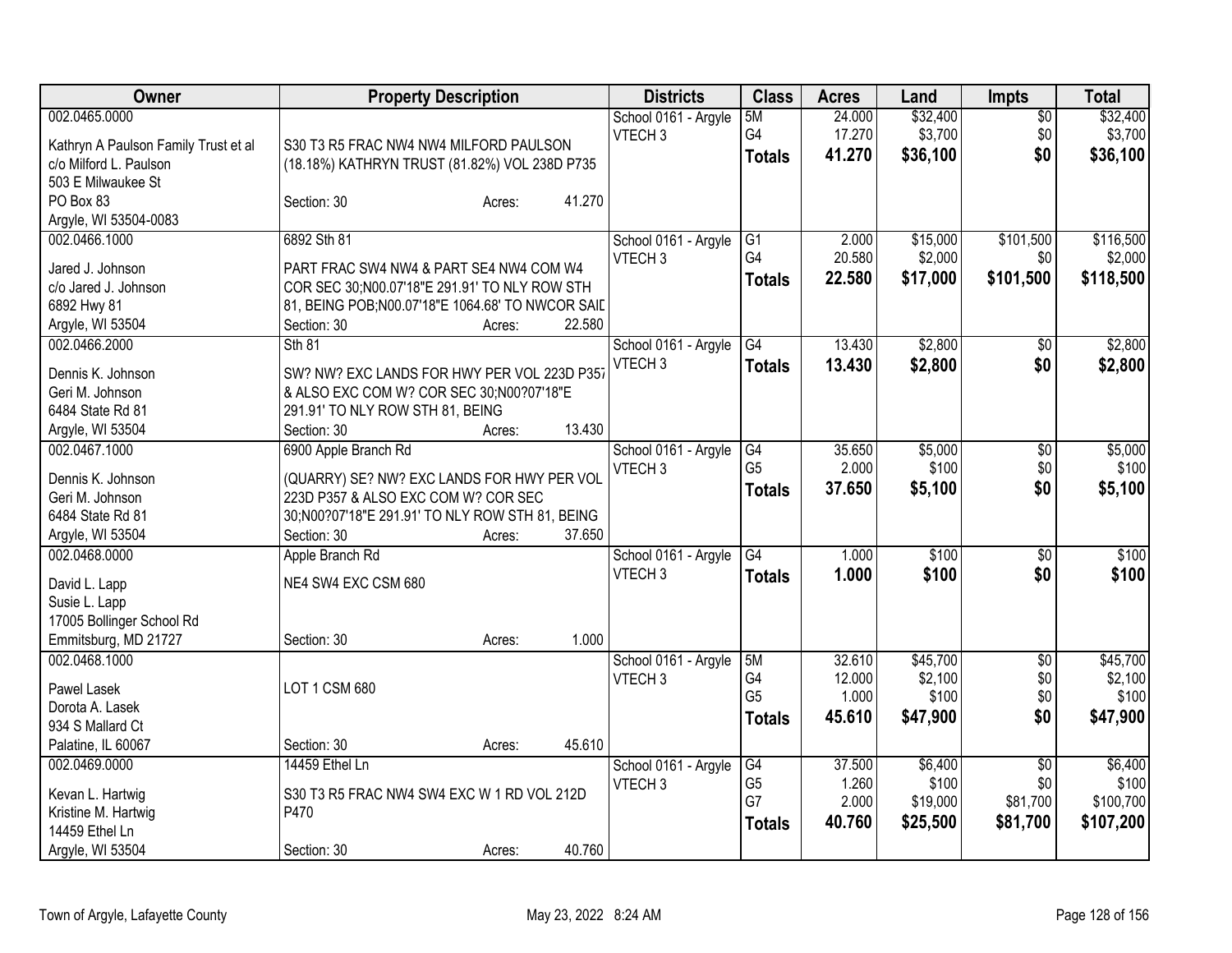| <b>Owner</b>                                                                            |                                                                                              | <b>Property Description</b> |        | <b>Districts</b>                           | <b>Class</b>         | <b>Acres</b>    | Land                | <b>Impts</b>           | <b>Total</b>         |
|-----------------------------------------------------------------------------------------|----------------------------------------------------------------------------------------------|-----------------------------|--------|--------------------------------------------|----------------------|-----------------|---------------------|------------------------|----------------------|
| 002.0469.1000                                                                           | Ethel Ln                                                                                     |                             |        | School 0161 - Argyle                       | $\overline{G5}$      | 0.500           | \$400               | $\overline{50}$        | \$400                |
| Vassiliades Living Trust et al<br>14913 E Golden Eagle Blvd<br>Fountain Hills, AZ 85268 | S30 T3 R5 W1 RD OF FRAC NW4 SW4 VOL 229D<br>P818                                             |                             |        | VTECH <sub>3</sub>                         | <b>Totals</b>        | 0.500           | \$400               | \$0                    | \$400                |
|                                                                                         | Section: 30                                                                                  | Acres:                      | 0.500  |                                            |                      |                 |                     |                        |                      |
| 002.0470.1000                                                                           | 14211 Ethel Ln                                                                               |                             |        | School 0161 - Argyle                       | G4                   | 10.000          | \$2,400             | \$0                    | \$2,400              |
| Vassiliades Living Trust et al                                                          | S30 T3 R5 W2 FRAC SW4 SW4 VOL 229D P818                                                      |                             |        | VTECH <sub>3</sub>                         | G <sub>5</sub><br>G7 | 10.000<br>0.850 | \$17,000<br>\$8,100 | \$0<br>\$5,600         | \$17,000<br>\$13,700 |
| 14913 E Golden Eagle Blvd                                                               |                                                                                              |                             |        |                                            | <b>Totals</b>        | 20.850          | \$27,500            | \$5,600                | \$33,100             |
| Fountain Hills, AZ 85268                                                                | Section: 30                                                                                  | Acres:                      | 20.850 |                                            |                      |                 |                     |                        |                      |
| 002.0470.2000                                                                           |                                                                                              |                             |        | School 0161 - Argyle                       | G4                   | 20.850          | \$3,400             | \$0                    | \$3,400              |
| Kevan L. Hartwig                                                                        | S30 T3 R5 E2 FRAC SW4 SW4 VOL 212D P470                                                      |                             |        | VTECH <sub>3</sub>                         | <b>Totals</b>        | 20.850          | \$3,400             | \$0                    | \$3,400              |
| Kristine M. Hartwig                                                                     |                                                                                              |                             |        |                                            |                      |                 |                     |                        |                      |
| 14459 Ethel Ln                                                                          |                                                                                              |                             |        |                                            |                      |                 |                     |                        |                      |
| Argyle, WI 53504                                                                        | Section: 30                                                                                  | Acres:                      | 20.850 |                                            |                      |                 |                     |                        |                      |
| 002.0471.0000                                                                           |                                                                                              |                             |        | School 0161 - Argyle                       | G4                   | 40.000          | \$4,700             | $\sqrt[6]{3}$          | \$4,700              |
| Kevan L. Hartwig                                                                        | S30 T3 R5 SE4 SW4 VOL 204D P414                                                              |                             |        | VTECH <sub>3</sub>                         | <b>Totals</b>        | 40.000          | \$4,700             | \$0                    | \$4,700              |
| Kristine M. Hartwig                                                                     |                                                                                              |                             |        |                                            |                      |                 |                     |                        |                      |
| 14459 Ethel Ln<br>Argyle, WI 53504                                                      | Section: 30                                                                                  | Acres:                      | 40.000 |                                            |                      |                 |                     |                        |                      |
| 002.0472.1000                                                                           | 14501 Apple Grove Church Rd                                                                  |                             |        | School 0161 - Argyle                       | $\overline{X4}$      | 0.760           | $\overline{50}$     | $\overline{50}$        | $\overline{50}$      |
|                                                                                         |                                                                                              |                             |        | VTECH <sub>3</sub>                         | <b>Totals</b>        | 0.760           | \$0                 | \$0                    | \$0                  |
| Apple Grove Lutheran Church<br>14501 Apple Grove Church Rd                              | LOT 1 CSM #684 (PART CSM #268 & ALSO LAND IN<br>PARTS OF SE4 NE4 & PART OF NE4 SE4) VOL 148D |                             |        |                                            |                      |                 |                     |                        |                      |
| Argyle, WI 53504                                                                        | P254 & 222D P769                                                                             |                             |        |                                            |                      |                 |                     |                        |                      |
|                                                                                         | Section: 30                                                                                  | Acres:                      | 0.760  |                                            |                      |                 |                     |                        |                      |
| 002.0472.1100                                                                           |                                                                                              |                             |        | School 0161 - Argyle                       | $\overline{X4}$      | 2.500           | $\sqrt{$0}$         | \$0                    | \$0                  |
| Apple Grove Cemetery Assoc                                                              | LOT 2 CSM #684 (PART CSM #268 & ALSO LAND IN                                                 |                             |        | VTECH <sub>3</sub>                         | <b>Totals</b>        | 2.500           | \$0                 | \$0                    | \$0                  |
| 14501 Apple Grove Church Rd                                                             | PARTS OF SE4 NE4 & PART OF NE4 SE4) DOC                                                      |                             |        |                                            |                      |                 |                     |                        |                      |
| Argyle, WI 53504                                                                        | 351496                                                                                       |                             |        |                                            |                      |                 |                     |                        |                      |
|                                                                                         | Section: 30                                                                                  | Acres:                      | 2.500  |                                            |                      |                 |                     |                        |                      |
| 002.0472.2000                                                                           | 14397 Apple Grove Church Rd                                                                  |                             |        | School 0161 - Argyle<br>VTECH <sub>3</sub> | G4<br>G <sub>5</sub> | 36.750<br>1.000 | \$6,500<br>\$100    | $\overline{50}$<br>\$0 | \$6,500<br>\$100     |
| Alice A. Olson et al                                                                    | S30 T3 R5 NE4 SE4 EXC N 7 RDS OF E 23 RDS & EXC                                              |                             |        |                                            | G7                   | 0.250           | \$2,400             | \$9,300                | \$11,700             |
| c/o The Olson Living Trust<br>PO Box 294                                                | CSM 268 VOL 242D P403                                                                        |                             |        |                                            | <b>Totals</b>        | 38.000          | \$9,000             | \$9,300                | \$18,300             |
| Argyle, WI 53504-0294                                                                   | Section: 30                                                                                  | Acres:                      | 38.000 |                                            |                      |                 |                     |                        |                      |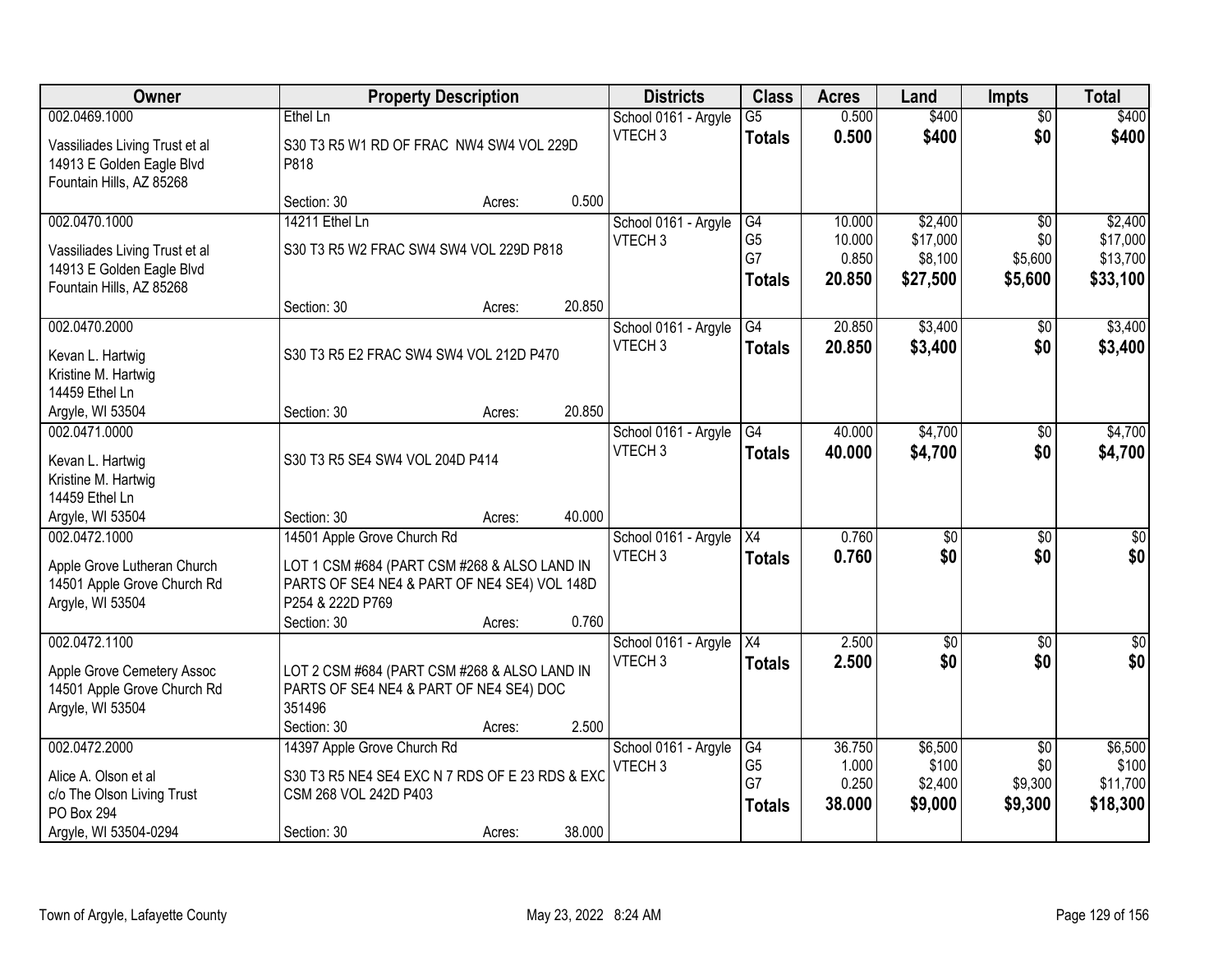| Owner                                           | <b>Property Description</b>                      | <b>Districts</b>     | <b>Class</b>    | <b>Acres</b> | Land     | <b>Impts</b>    | <b>Total</b> |
|-------------------------------------------------|--------------------------------------------------|----------------------|-----------------|--------------|----------|-----------------|--------------|
| 002.0473.0000                                   | Apple Branch Rd                                  | School 0161 - Argyle | G4              | 29.850       | \$3,800  | $\overline{50}$ | \$3,800      |
| David L. Lapp                                   | NW4 SE4 EXC CSM 680 AND EXC PART OF SW4 SE4      | VTECH <sub>3</sub>   | G <sub>5</sub>  | 1.000        | \$100    | \$0             | \$100        |
| Susie L. Lapp                                   | NE4 & PART OF NW4 SE4 SECT 30; COM NE            |                      | <b>Totals</b>   | 30.850       | \$3,900  | \$0             | \$3,900      |
| 17005 Bollinger School Rd                       | CORNER SECT 30; S0.19'42"E 2478.58' ALNG ELI NE4 |                      |                 |              |          |                 |              |
| Emmitsburg, MD 21727                            | 30.850<br>Section: 30<br>Acres:                  |                      |                 |              |          |                 |              |
| 002.0474.1000                                   | Apple Branch Rd                                  | School 0161 - Argyle | G4              | 30.000       | \$3,400  | \$0             | \$3,400      |
|                                                 | S30 T3 R5 SW4 SE4 S & W OF HWY DOC 339224        | VTECH <sub>3</sub>   | <b>Totals</b>   | 30.000       | \$3,400  | \$0             | \$3,400      |
| Brian H. Haas                                   |                                                  |                      |                 |              |          |                 |              |
| 13877 Apple Grove Church Rd<br>Argyle, WI 53504 |                                                  |                      |                 |              |          |                 |              |
|                                                 | 30.000<br>Section: 30<br>Acres:                  |                      |                 |              |          |                 |              |
| 002.0474.2000                                   | Apple Branch Rd                                  | School 0161 - Argyle | G4              | 5.000        | \$1,200  | \$0             | \$1,200      |
|                                                 |                                                  | VTECH <sub>3</sub>   |                 | 5.000        | \$1,200  | \$0             | \$1,200      |
| David L. Lapp                                   | PART SW4 SE4 DESCR AS: BEG NECOR SAID SW4        |                      | <b>Totals</b>   |              |          |                 |              |
| Susie L. Lapp                                   | SE4 SEC 30; WEST TO HWY; SELY ALG HWY TO ELI     |                      |                 |              |          |                 |              |
| 17005 Bollinger School Rd                       | SAID SW4 SE4; NORTH TO POB EXC CSM 13            |                      |                 |              |          |                 |              |
| Emmitsburg, MD 21727                            | 5.000<br>Section: 30<br>Acres:                   |                      |                 |              |          |                 |              |
| 002.0474.3000                                   | 6510 Apple Branch Rd                             | School 0161 - Argyle | G1              | 5.000        | \$24,000 | \$23,100        | \$47,100     |
| Michael L. Webster                              | LOT 1 CSM #13 PART OF SW4 SE4 DOC 339675         | VTECH <sub>3</sub>   | <b>Totals</b>   | 5.000        | \$24,000 | \$23,100        | \$47,100     |
| 6510 Apple Branch Rd                            |                                                  |                      |                 |              |          |                 |              |
| Argyle, WI 53504                                |                                                  |                      |                 |              |          |                 |              |
|                                                 | 5.000<br>Section: 30<br>Acres:                   |                      |                 |              |          |                 |              |
| 002.0475.0000                                   | Apple Grove Church R                             | School 0161 - Argyle | G4              | 33.000       | \$2,300  | $\overline{50}$ | \$2,300      |
| Alice A. Olson et al                            | S30 T3 R5 SE4 SE4 VOL 242D P403                  | VTECH <sub>3</sub>   | G <sub>5</sub>  | 7.000        | \$4,200  | \$0             | \$4,200      |
| c/o The Olson Living Trust                      |                                                  |                      | <b>Totals</b>   | 40.000       | \$6,500  | \$0             | \$6,500      |
| PO Box 294                                      |                                                  |                      |                 |              |          |                 |              |
| Argyle, WI 53504-0294                           | 40.000<br>Section: 30<br>Acres:                  |                      |                 |              |          |                 |              |
| 002.0476.1000                                   | Apple Grove Church R                             | School 0161 - Argyle | $\overline{G4}$ | 33.200       | \$5,900  | $\overline{50}$ | \$5,900      |
|                                                 |                                                  | VTECH <sub>3</sub>   | <b>Totals</b>   | 33.200       | \$5,900  | \$0             | \$5,900      |
| Tony M. Wiegel                                  | ALL THAT PART NE4 NE4 LYING SOUTHEAST OF         |                      |                 |              |          |                 |              |
| Amy L. Wiegel                                   | HWY EXC COM NECOR SEC 31; SOUTH ALG EAST         |                      |                 |              |          |                 |              |
| 11200 Burke Rd                                  | SEC LI 480 FT; NWLY 645 FT ALG A LINE TO A POINT |                      |                 |              |          |                 |              |
| Darlington, WI 53530                            | 33.200<br>Section: 31<br>Acres:                  |                      |                 |              |          |                 |              |
| 002.0476.2000                                   | 13903 Apple Grove Church Rd                      | School 0161 - Argyle | G1              | 1.400        | \$15,000 | \$122,000       | \$137,000    |
| Brian H. Haas                                   | S31 T3 R5 PART NE4 NE4 N & W OF HWY DOC          | VTECH <sub>3</sub>   | G <sub>4</sub>  | 1.600        | \$400    | \$0             | \$400        |
| 13877 Apple Grove Church Rd                     | 339223                                           |                      | <b>Totals</b>   | 3.000        | \$15,400 | \$122,000       | \$137,400    |
| Argyle, WI 53504                                |                                                  |                      |                 |              |          |                 |              |
|                                                 | 3.000<br>Section: 31<br>Acres:                   |                      |                 |              |          |                 |              |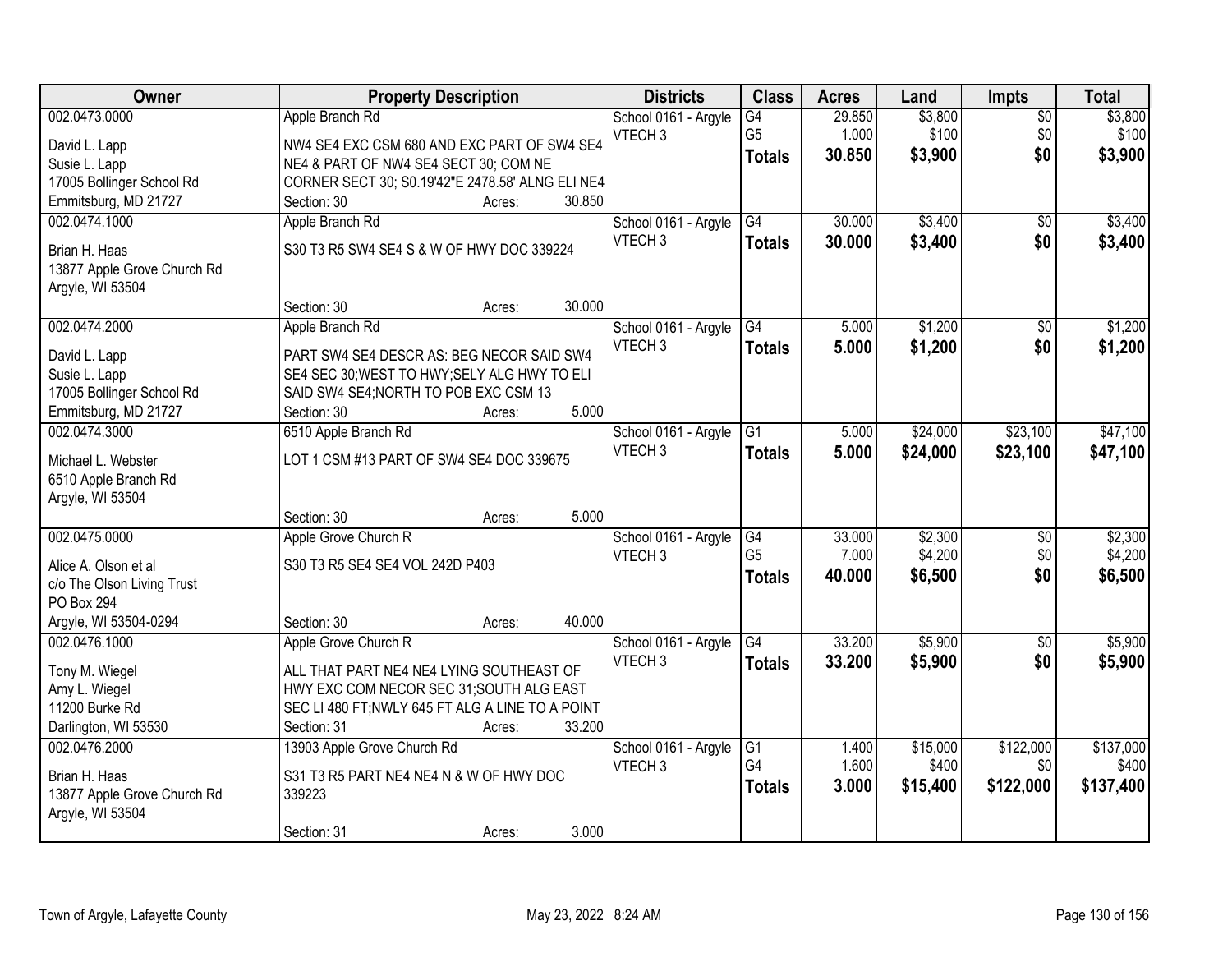| Owner                                           |                                               | <b>Property Description</b> |        | <b>Districts</b>                           | <b>Class</b>         | <b>Acres</b>   | Land             | <b>Impts</b>    | <b>Total</b>     |
|-------------------------------------------------|-----------------------------------------------|-----------------------------|--------|--------------------------------------------|----------------------|----------------|------------------|-----------------|------------------|
| 002.0476.3000                                   | 6005 Apple Branch Rd                          |                             |        | School 0161 - Argyle                       | $\overline{G1}$      | 3.800          | \$20,400         | $\overline{30}$ | \$20,400         |
| Weibel Enterprises, LLC                         | S31 T3 R5 PART OF NE4 NE4 VOL 229D P231       |                             |        | VTECH <sub>3</sub>                         | <b>Totals</b>        | 3.800          | \$20,400         | \$0             | \$20,400         |
| 909 Highland St                                 |                                               |                             |        |                                            |                      |                |                  |                 |                  |
| PO Box 68                                       |                                               |                             |        |                                            |                      |                |                  |                 |                  |
| Argyle, WI 53504-0068                           | Section: 31                                   | Acres:                      | 3.800  |                                            |                      |                |                  |                 |                  |
| 002.0477.1000                                   | Apple Grove Church R                          |                             |        | School 0161 - Argyle                       | 5M                   | 3.000          | \$4,100          | $\overline{50}$ | \$4,100          |
| Brian H. Haas                                   | S31 T3 R5 N36 RDS OF E40 RDS NW4 NE4 DOC      |                             |        | VTECH <sub>3</sub>                         | G4<br>G <sub>5</sub> | 2.000<br>4.000 | \$500<br>\$6,800 | \$0<br>\$0      | \$500<br>\$6,800 |
| 13877 Apple Grove Church Rd                     | 339223                                        |                             |        |                                            | <b>Totals</b>        | 9.000          | \$11,400         | \$0             | \$11,400         |
| Argyle, WI 53504                                |                                               |                             |        |                                            |                      |                |                  |                 |                  |
|                                                 | Section: 31                                   | Acres:                      | 9.000  |                                            |                      |                |                  |                 |                  |
| 002.0477.2000                                   | Apple Grove Church R                          |                             |        | School 0161 - Argyle                       | $\overline{G4}$      | 10.000         | \$2,400          | \$0             | \$2,400          |
| Brian H. Haas                                   | S31 T3 R5 NW4 NW4 NE4 DOC 339224              |                             |        | VTECH <sub>3</sub>                         | <b>Totals</b>        | 10.000         | \$2,400          | \$0             | \$2,400          |
| 13877 Apple Grove Church Rd                     |                                               |                             |        |                                            |                      |                |                  |                 |                  |
| Argyle, WI 53504                                |                                               |                             |        |                                            |                      |                |                  |                 |                  |
| 002.0477.3000                                   | Section: 31<br>Apple Grove Church R           | Acres:                      | 10.000 |                                            | G4                   | 11.020         | \$2,600          |                 | \$2,600          |
|                                                 |                                               |                             |        | School 0161 - Argyle<br>VTECH <sub>3</sub> | <b>Totals</b>        | 11.020         | \$2,600          | \$0<br>\$0      | \$2,600          |
| Brian H. Haas                                   | S31 T3 R5 SW4 NW4 NE4 & S 4 RDS OF NE4 NW4 NE |                             |        |                                            |                      |                |                  |                 |                  |
| 13877 Apple Grove Church Rd                     | & W 3 RDS OF N 1 RD OF SE4 NW4 NE4 DOC 339224 |                             |        |                                            |                      |                |                  |                 |                  |
| Argyle, WI 53504                                | Section: 31                                   |                             | 11.020 |                                            |                      |                |                  |                 |                  |
| 002.0477.4000                                   | Apple Grove Church R                          | Acres:                      |        | School 0161 - Argyle                       | 5M                   | 3.980          | \$5,400          | \$0             | \$5,400          |
|                                                 |                                               |                             |        | VTECH <sub>3</sub>                         | G4                   | 6.000          | \$1,400          | \$0             | \$1,400          |
| Brian H. Haas                                   | S31 T3 R5 SE4 NW4 NE4 EXC N 1 RD OF W 3 RDS   |                             |        |                                            | <b>Totals</b>        | 9.980          | \$6,800          | \$0             | \$6,800          |
| 13877 Apple Grove Church Rd<br>Argyle, WI 53504 | DOC 339224                                    |                             |        |                                            |                      |                |                  |                 |                  |
|                                                 | Section: 31                                   | Acres:                      | 9.980  |                                            |                      |                |                  |                 |                  |
| 002.0478.1000                                   | Apple Grove Church R                          |                             |        | School 0161 - Argyle                       | 5M                   | 4.000          | \$5,400          | $\overline{50}$ | \$5,400          |
|                                                 | S31 T3 R5 SW4 NE4 DOC 339224                  |                             |        | VTECH <sub>3</sub>                         | G4                   | 29.000         | \$5,200          | \$0             | \$5,200          |
| Brian H. Haas<br>13877 Apple Grove Church Rd    |                                               |                             |        |                                            | G <sub>5</sub>       | 7.000          | \$11,900         | \$0             | \$11,900         |
| Argyle, WI 53504                                |                                               |                             |        |                                            | <b>Totals</b>        | 40.000         | \$22,500         | \$0             | \$22,500         |
|                                                 | Section: 31                                   | Acres:                      | 40.000 |                                            |                      |                |                  |                 |                  |
| 002.0479.0000                                   | 13624 Apple Grove Church Rd                   |                             |        | School 0161 - Argyle                       | $\overline{G1}$      | 4.650          | \$19,300         | \$111,000       | \$130,300        |
| Steven L. Johnson                               | LOT 1 CSM #24 PART OF SE4 NE4 VOL 211D P640   |                             |        | VTECH <sub>3</sub>                         | <b>Totals</b>        | 4.650          | \$19,300         | \$111,000       | \$130,300        |
| Denise L. Johnson                               |                                               |                             |        |                                            |                      |                |                  |                 |                  |
| 13624 Apple Grove Church Rd                     |                                               |                             |        |                                            |                      |                |                  |                 |                  |
| Argyle, WI 53504                                | Section: 31                                   | Acres:                      | 4.650  |                                            |                      |                |                  |                 |                  |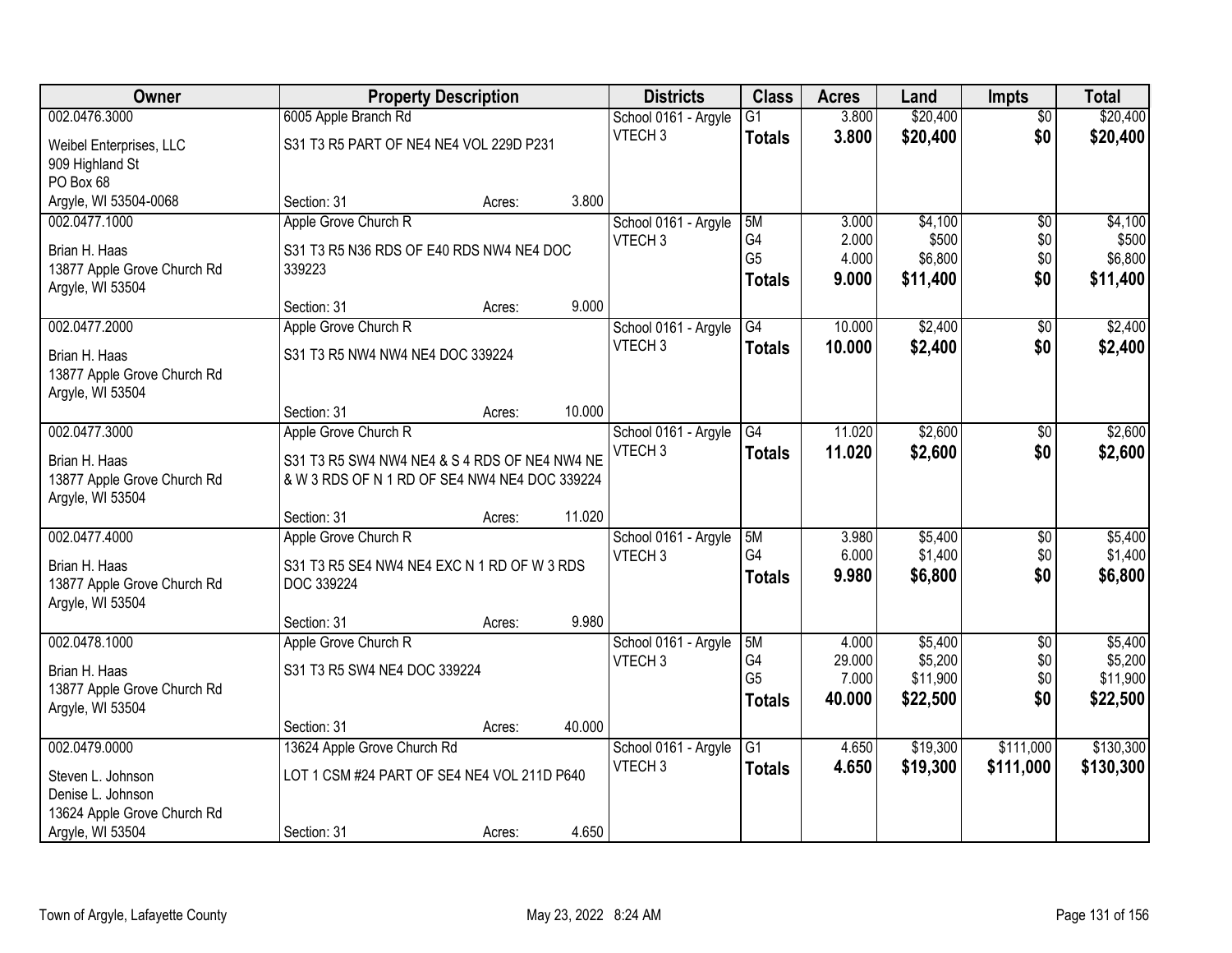| Owner                                | <b>Property Description</b>                     |        |        | <b>Districts</b>     | <b>Class</b>    | <b>Acres</b> | Land     | <b>Impts</b>    | <b>Total</b> |
|--------------------------------------|-------------------------------------------------|--------|--------|----------------------|-----------------|--------------|----------|-----------------|--------------|
| 002.0479.1000                        | 13750 Apple Grove Church Rd                     |        |        | School 0161 - Argyle | $\overline{G1}$ | 1.350        | \$16,100 | \$178,400       | \$194,500    |
| Ted A. Thomas                        | S31 T3 R5 SE4 NE4 EXC CSM #24 VOL 218D P718     |        |        | VTECH <sub>3</sub>   | G4              | 33.000       | \$5,700  | \$0             | \$5,700      |
| Amy L. Thomas                        | (SEE POS2285)                                   |        |        |                      | G <sub>5</sub>  | 1.000        | \$100    | \$0             | \$100        |
| 13750 Apple Grove Church Rd          |                                                 |        |        |                      | <b>Totals</b>   | 35.350       | \$21,900 | \$178,400       | \$200,300    |
| Argyle, WI 53504                     | Section: 31                                     | Acres: | 35.350 |                      |                 |              |          |                 |              |
| 002.0480.0000                        | 13877 Apple Grove Church Rd                     |        |        | School 0161 - Argyle | 5M              | 2.000        | \$2,700  | $\overline{50}$ | \$2,700      |
| Brian H. Haas                        | S31 T3 R5 NE4 NW4 DOC 339224                    |        |        | VTECH <sub>3</sub>   | G4              | 34.000       | \$6,800  | \$0             | \$6,800      |
| 13877 Apple Grove Church Rd          |                                                 |        |        |                      | G <sub>5</sub>  | 1.000        | \$1,700  | \$0             | \$1,700      |
| Argyle, WI 53504                     |                                                 |        |        |                      | G7              | 3.000        | \$28,500 | \$147,600       | \$176,100    |
|                                      | Section: 31                                     | Acres: | 40.000 |                      | <b>Totals</b>   | 40.000       | \$39,700 | \$147,600       | \$187,300    |
| 002.0481.0000                        |                                                 |        |        | School 0161 - Argyle | 5M              | 4.000        | \$5,400  | \$0             | \$5,400      |
| Brian H. Haas                        | S31 T3 R5 FRAC NW4 NW4 DOC 339224               |        |        | VTECH <sub>3</sub>   | G4              | 29.000       | \$4,600  | \$0             | \$4,600      |
| 13877 Apple Grove Church Rd          |                                                 |        |        |                      | G <sub>5</sub>  | 8.990        | \$15,300 | \$0             | \$15,300     |
| Argyle, WI 53504                     |                                                 |        |        |                      | <b>Totals</b>   | 41.990       | \$25,300 | \$0             | \$25,300     |
|                                      | Section: 31                                     | Acres: | 41.990 |                      |                 |              |          |                 |              |
| 002.0482.0000                        |                                                 |        |        | School 0161 - Argyle | G4              | 42.420       | \$6,600  | \$0             | \$6,600      |
| K Jane Olson Trust et al             | FRAC SW? NW?                                    |        |        | VTECH <sub>3</sub>   | <b>Totals</b>   | 42.420       | \$6,600  | \$0             | \$6,600      |
| c/o David L & K Jane Olson Revocable |                                                 |        |        |                      |                 |              |          |                 |              |
| 13622 Goodman Rd                     |                                                 |        |        |                      |                 |              |          |                 |              |
| Argyle, WI 53504-9528                | Section: 31                                     | Acres: | 42.420 |                      |                 |              |          |                 |              |
| 002.0483.0000                        |                                                 |        |        | School 0161 - Argyle | 5M              | 2.000        | \$2,700  | $\overline{50}$ | \$2,700      |
| Brian H. Haas                        | S31 T3 R5 SE4 NW4 DOC 339224                    |        |        | VTECH <sub>3</sub>   | G <sub>4</sub>  | 25.000       | \$3,900  | \$0             | \$3,900      |
| 13877 Apple Grove Church Rd          |                                                 |        |        |                      | G <sub>5</sub>  | 13.000       | \$22,100 | \$0             | \$22,100     |
| Argyle, WI 53504                     |                                                 |        |        |                      | <b>Totals</b>   | 40.000       | \$28,700 | \$0             | \$28,700     |
|                                      | Section: 31                                     | Acres: | 40.000 |                      |                 |              |          |                 |              |
| 002.0484.0000                        |                                                 |        |        | School 0161 - Argyle | 5M              | 13.580       | \$18,300 | $\sqrt{6}$      | \$18,300     |
| Miguel R. Vargas                     | S31 T3 R5 PART NE4 SW4 EXC N 872' VOL 206D P591 |        |        | VTECH <sub>3</sub>   | <b>Totals</b>   | 13.580       | \$18,300 | \$0             | \$18,300     |
| 2754 N Mulligan Ave Apt 1            |                                                 |        |        |                      |                 |              |          |                 |              |
| Chicago, IL 60639                    |                                                 |        |        |                      |                 |              |          |                 |              |
|                                      | Section: 31                                     | Acres: | 13.580 |                      |                 |              |          |                 |              |
| 002.0484.1000                        |                                                 |        |        | School 0161 - Argyle | 5M              | 15.000       | \$20,300 | $\overline{30}$ | \$20,300     |
| Miguel R. Vargas                     | S31 T3 R5 N 872 FT NE4 SW4 VOL 206D P591        |        |        | VTECH <sub>3</sub>   | G <sub>4</sub>  | 11.420       | \$800    | \$0             | \$800        |
| 2754 N Mulligan Ave Apt 1            |                                                 |        |        |                      | <b>Totals</b>   | 26.420       | \$21,100 | \$0             | \$21,100     |
| Chicago, IL 60639                    |                                                 |        |        |                      |                 |              |          |                 |              |
|                                      | Section: 31                                     | Acres: | 26.420 |                      |                 |              |          |                 |              |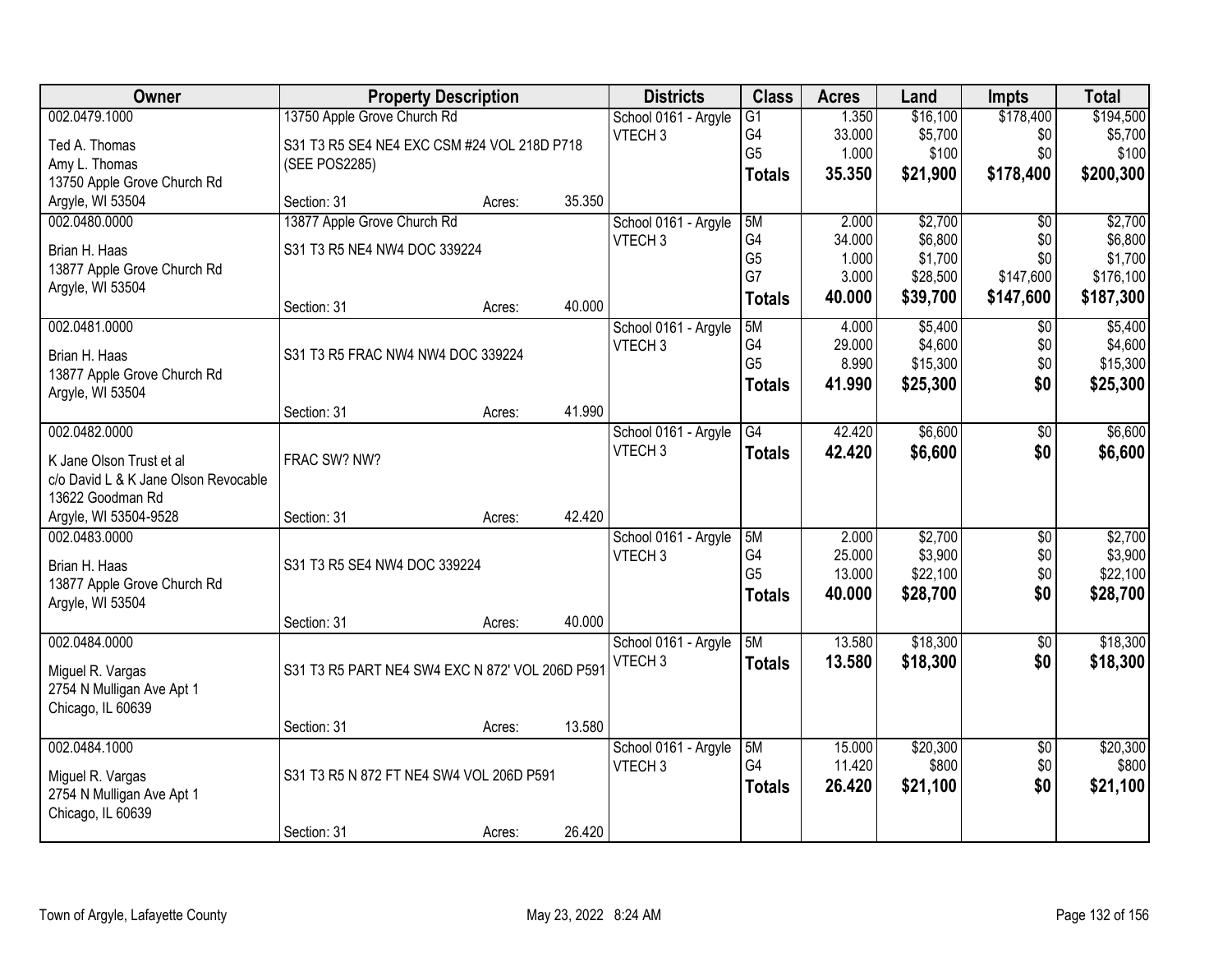| <b>Class</b><br>Owner<br><b>Property Description</b><br><b>Districts</b><br><b>Acres</b><br>Land                                        | Impts           | <b>Total</b> |
|-----------------------------------------------------------------------------------------------------------------------------------------|-----------------|--------------|
| 002.0485.1000<br>7.900<br>\$10,700<br>6894 Spore Rd<br>5M<br>School 0161 - Argyle                                                       | $\overline{50}$ | \$10,700     |
| G4<br>28.600<br>\$4,600<br>VTECH <sub>3</sub><br>S31 T3 R5 PART OF FRAC NW4 SW4 VOL 206D P591<br>Miguel R. Vargas                       | \$0             | \$4,600      |
| G7<br>3.400<br>\$32,300<br>2754 N Mulligan Ave Apt 1                                                                                    | \$77,900        | \$110,200    |
| 39.900<br>\$47,600<br><b>Totals</b><br>Chicago, IL 60639                                                                                | \$77,900        | \$125,500    |
| 39.900<br>Section: 31<br>Acres:                                                                                                         |                 |              |
| G4<br>\$100<br>002.0485.2000<br>School 0161 - Argyle<br>0.500                                                                           | \$0             | \$100        |
| VTECH <sub>3</sub><br>0.500<br>\$100<br><b>Totals</b><br>S31 T3 R5 PART OF FRAC NW4 SW4 COM. VOL 230D<br>Frank M. Dearth                | \$0             | \$100        |
| c/o Frank M. Dearth<br>P755                                                                                                             |                 |              |
| 12671 North Rd                                                                                                                          |                 |              |
| 0.500<br>Argyle, WI 53504<br>Section: 31<br>Acres:                                                                                      |                 |              |
| 002.0486.1000<br>G4<br>22.280<br>\$5,300<br>School 0161 - Argyle<br>Spore Rd                                                            | \$0             | \$5,300      |
| VTECH <sub>3</sub><br>22.280<br>\$5,300<br><b>Totals</b><br>Miguel R. Vargas<br>S31 T3 R5 W 22.28A OF FRAC SW4 SW4 VOL 206D             | \$0             | \$5,300      |
| 2754 N Mulligan Ave Apt 1<br>P591                                                                                                       |                 |              |
| Chicago, IL 60639                                                                                                                       |                 |              |
| 22.280<br>Section: 31<br>Acres:                                                                                                         |                 |              |
| 21.000<br>\$4,500<br>002.0486.2000<br>School 0161 - Argyle<br>G4<br>Spore Rd                                                            | \$0             | \$4,500      |
| VTECH <sub>3</sub><br>21.000<br>\$4,500<br><b>Totals</b><br>S31 T3 R5 E 21A OF FRAC SW4 SW4 VOL 230D P755<br>Frank M. Dearth            | \$0             | \$4,500      |
| c/o Frank M. Dearth                                                                                                                     |                 |              |
| 12671 North Rd                                                                                                                          |                 |              |
| 21.000<br>Argyle, WI 53504<br>Section: 31<br>Acres:                                                                                     |                 |              |
| \$5,500<br>002.0487.1000<br>26.800<br>Spore Rd<br>School 0161 - Argyle<br>G4                                                            | $\overline{60}$ | \$5,500      |
| G <sub>5</sub><br>\$100<br>1.000<br>VTECH <sub>3</sub><br>S31 T3 R5 SE4 SW4 EXC N 32.32 RDS OF E 46 RDS &                               | \$0             | \$100        |
| Frank M. Dearth<br>27.800<br>\$5,600<br><b>Totals</b><br>c/o Frank M. Dearth<br>EXC. N 13.6 RDS OF W 34 RDS VOL 230D P755               | \$0             | \$5,600      |
| 12671 North Rd                                                                                                                          |                 |              |
| 27.800<br>Argyle, WI 53504<br>Section: 31<br>Acres:                                                                                     |                 |              |
| 002.0487.2000<br>5M<br>12.200<br>\$16,500<br>School 0161 - Argyle<br>Spore Rd                                                           | $\sqrt{6}$      | \$16,500     |
| VTECH <sub>3</sub><br>12.200<br>\$16,500<br><b>Totals</b>                                                                               | \$0             | \$16,500     |
| Miguel R. Vargas<br>S31 T3 R5 N 32.32 RDS OF E 46 RDS & N 13.6 RDS<br>2754 N Mulligan Ave Apt 1<br>OF W 34 RDS OF SE4 SW4 VOL 206D P591 |                 |              |
| Chicago, IL 60639                                                                                                                       |                 |              |
| 12.200<br>Section: 31<br>Acres:                                                                                                         |                 |              |
| 002.0488.1000<br>Apple Grove Church R<br>\$2,400<br>School 0161 - Argyle<br>G4<br>28.300                                                | $\overline{50}$ | \$2,400      |
| G7<br>\$9,500<br>1.000<br>VTECH <sub>3</sub>                                                                                            | \$5,700         | \$15,200     |
| S31 T3 R5 PART OF NE4 SE4 VOL 218D P718<br>Ted A. Thomas<br>29.300<br>\$11,900<br><b>Totals</b><br>Amy L. Thomas                        | \$5,700         | \$17,600     |
| 13750 Apple Grove Church Rd                                                                                                             |                 |              |
| Argyle, WI 53504<br>29.300<br>Section: 31<br>Acres:                                                                                     |                 |              |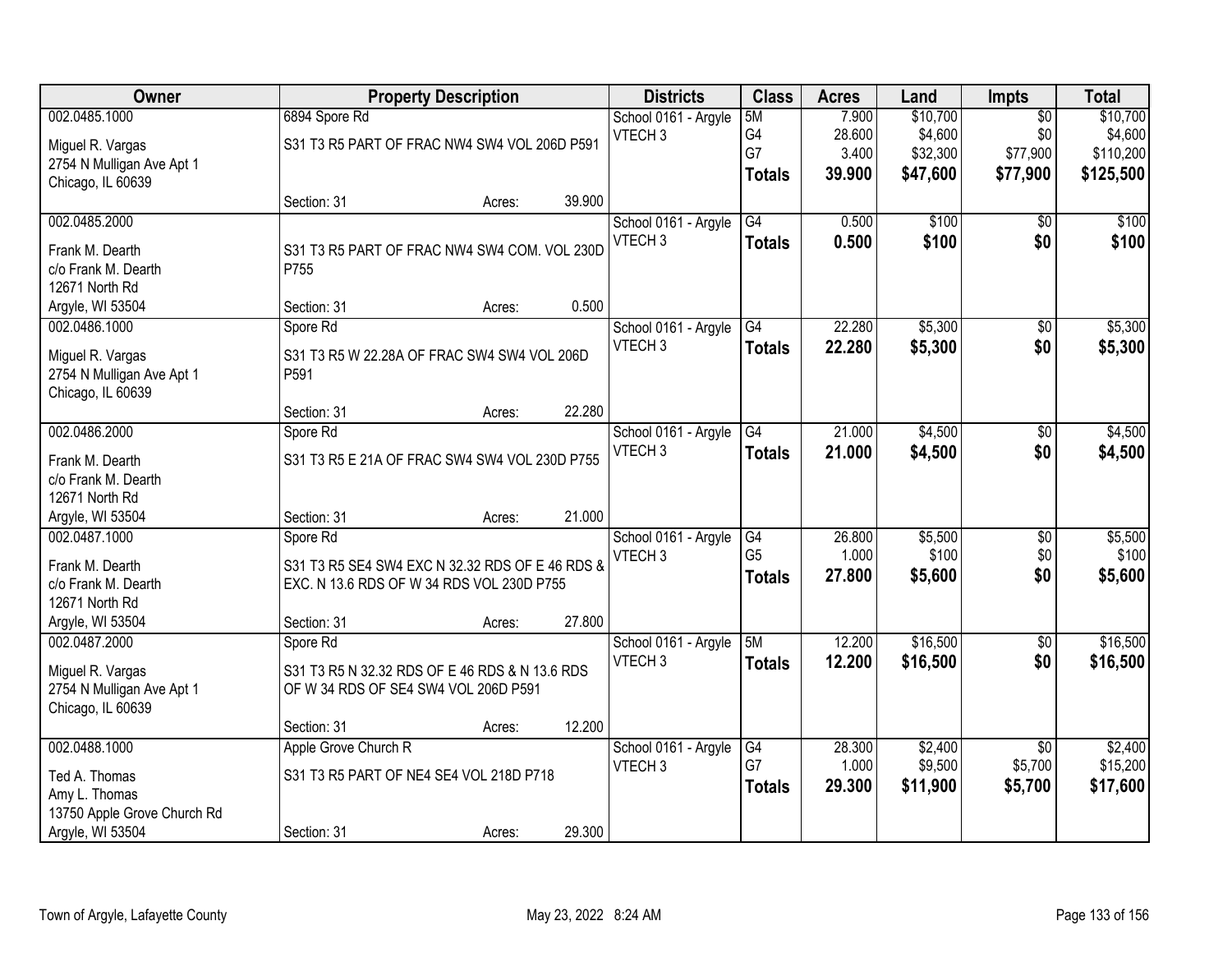| <b>Owner</b>                | <b>Property Description</b>                      |        |        | <b>Districts</b>     | <b>Class</b>         | <b>Acres</b>   | Land               | <b>Impts</b>    | <b>Total</b>       |
|-----------------------------|--------------------------------------------------|--------|--------|----------------------|----------------------|----------------|--------------------|-----------------|--------------------|
| 002.0488.2000               | 13385 Apple Grove Church Rd                      |        |        | School 0161 - Argyle | G1                   | 1.740          | \$14,200           | \$108,700       | \$122,900          |
| Rene E. Hendrickson         | LOT 1 CSM #54 BEING PRT NESE & PRT NWSE VOL      |        |        | VTECH <sub>3</sub>   | <b>Totals</b>        | 1.740          | \$14,200           | \$108,700       | \$122,900          |
| 13385 Apple Grove Church Rd | 185D P91                                         |        |        |                      |                      |                |                    |                 |                    |
| Argyle, WI 53504            |                                                  |        |        |                      |                      |                |                    |                 |                    |
|                             | Section: 31                                      | Acres: | 1.740  |                      |                      |                |                    |                 |                    |
| 002.0488.3000               | 13380 Apple Grove Church Rd                      |        |        | School 0161 - Argyle | G1                   | 0.950          | \$30,000           | \$209,800       | \$239,800          |
| Randy J. Lee                | PART NE? SE? COM E? COR SEC 31;S0?47'30"E        |        |        | VTECH <sub>3</sub>   | G <sub>4</sub>       | 8.000          | \$600              | \$0             | \$600              |
| Renee C. Lee                | 1334.90';S89?59'41"W 666.94' TO POB;S89?59'41"W  |        |        |                      | <b>Totals</b>        | 8.950          | \$30,600           | \$209,800       | \$240,400          |
| 13380 Apple Grove Church Rd | 666.94';N1?02'07"E 256.17' TO POINT IN C/L APPLE |        |        |                      |                      |                |                    |                 |                    |
| Argyle, WI 53504            | Section: 31                                      | Acres: | 8.950  |                      |                      |                |                    |                 |                    |
| 002.0488.4000               | Apple Grove Church R                             |        |        | School 0161 - Argyle | G4                   | 1.000          | \$100              | \$0             | \$100              |
| Brian H. Haas               | S31 T3 R5 PART OF NE4 SE4 DOC 339224             |        |        | VTECH <sub>3</sub>   | G <sub>5</sub>       | 2.900          | \$4,900            | \$0             | \$4,900            |
| 13877 Apple Grove Church Rd |                                                  |        |        |                      | <b>Totals</b>        | 3.900          | \$5,000            | \$0             | \$5,000            |
| Argyle, WI 53504            |                                                  |        |        |                      |                      |                |                    |                 |                    |
|                             | Section: 31                                      | Acres: | 3.900  |                      |                      |                |                    |                 |                    |
| 002.0489.1000               | Apple Grove Church R                             |        |        | School 0161 - Argyle | W <sub>6</sub>       | 26.100         | (\$78,300)         | \$0             | \$0                |
| Virgil Hendrickson          | S31 T3 R5 PART OF NW4 SE4 & PT NE4 SE4 W OF      |        |        | VTECH <sub>3</sub>   | <b>Totals</b>        | 26.100         | \$0                | \$0             | \$0                |
| Wilma Hendrickson           | HWY VOL 206D P715 (SEE POS2288)                  |        |        |                      |                      |                |                    |                 |                    |
| 910 E Milwaukee St          |                                                  |        |        |                      |                      |                |                    |                 |                    |
| PO Box 38                   | Section: 31                                      | Acres: | 26.100 |                      |                      |                |                    |                 |                    |
| Argyle, WI 53504            |                                                  |        |        |                      |                      |                |                    |                 |                    |
| 002.0489.2000               | Apple Grove Church R                             |        |        | School 0161 - Argyle | 5M                   | 10.000         | \$13,500           | $\frac{1}{20}$  | \$13,500           |
| John H. Gebhardt            | S31 T3 R5 S 20 RDS OF NW4 SE4 VOL 184D P6        |        |        | VTECH <sub>3</sub>   | <b>Totals</b>        | 10.000         | \$13,500           | \$0             | \$13,500           |
| 502 N 28th St               |                                                  |        |        |                      |                      |                |                    |                 |                    |
| Quincy, IL 62301            |                                                  |        |        |                      |                      |                |                    |                 |                    |
|                             | Section: 31                                      | Acres: | 10.000 |                      |                      |                |                    |                 |                    |
| 002.0490.1000               | 13188 Apple Grove Church Rd                      |        |        | School 0161 - Argyle | 5M                   | 10.000         | \$13,500           | $\overline{50}$ | \$13,500           |
| John H. Gebhardt            | S31 T3 R5 FRAC SW4 SE4 EXC 154D P521 VOL 184D    |        |        | VTECH <sub>3</sub>   | G4                   | 16.000         | \$3,100            | \$0             | \$3,100            |
| 502 N 28th St               | P6 EXC                                           |        |        |                      | G <sub>5</sub><br>G7 | 3.000<br>0.500 | \$5,100<br>\$4,800 | \$0<br>\$1,500  | \$5,100<br>\$6,300 |
| Quincy, IL 62301            |                                                  |        |        |                      | <b>Totals</b>        | 29.500         | \$26,500           | \$1,500         | \$28,000           |
|                             | Section: 31                                      | Acres: | 29.500 |                      |                      |                |                    |                 |                    |
| 002.0490.1100               | Apple Grove Church R                             |        |        | School 0161 - Argyle | $\overline{G4}$      | 5.000          | \$900              | $\overline{50}$ | \$900              |
| Carl E. Gebhardt Jr         | S31 T3 R5 PART OF S2 SW4 SE4 W OF ROAD CARL      |        |        | VTECH <sub>3</sub>   | <b>Totals</b>        | 5.000          | \$900              | \$0             | \$900              |
| 19547 N 55th Dr             | GEBHARDT SR (LIFE USE) CARL GEBHARDT JR          |        |        |                      |                      |                |                    |                 |                    |
| Glendale, AZ 85308          | (OW) VOL 215D P162                               |        |        |                      |                      |                |                    |                 |                    |
|                             | Section: 31                                      | Acres: | 5.000  |                      |                      |                |                    |                 |                    |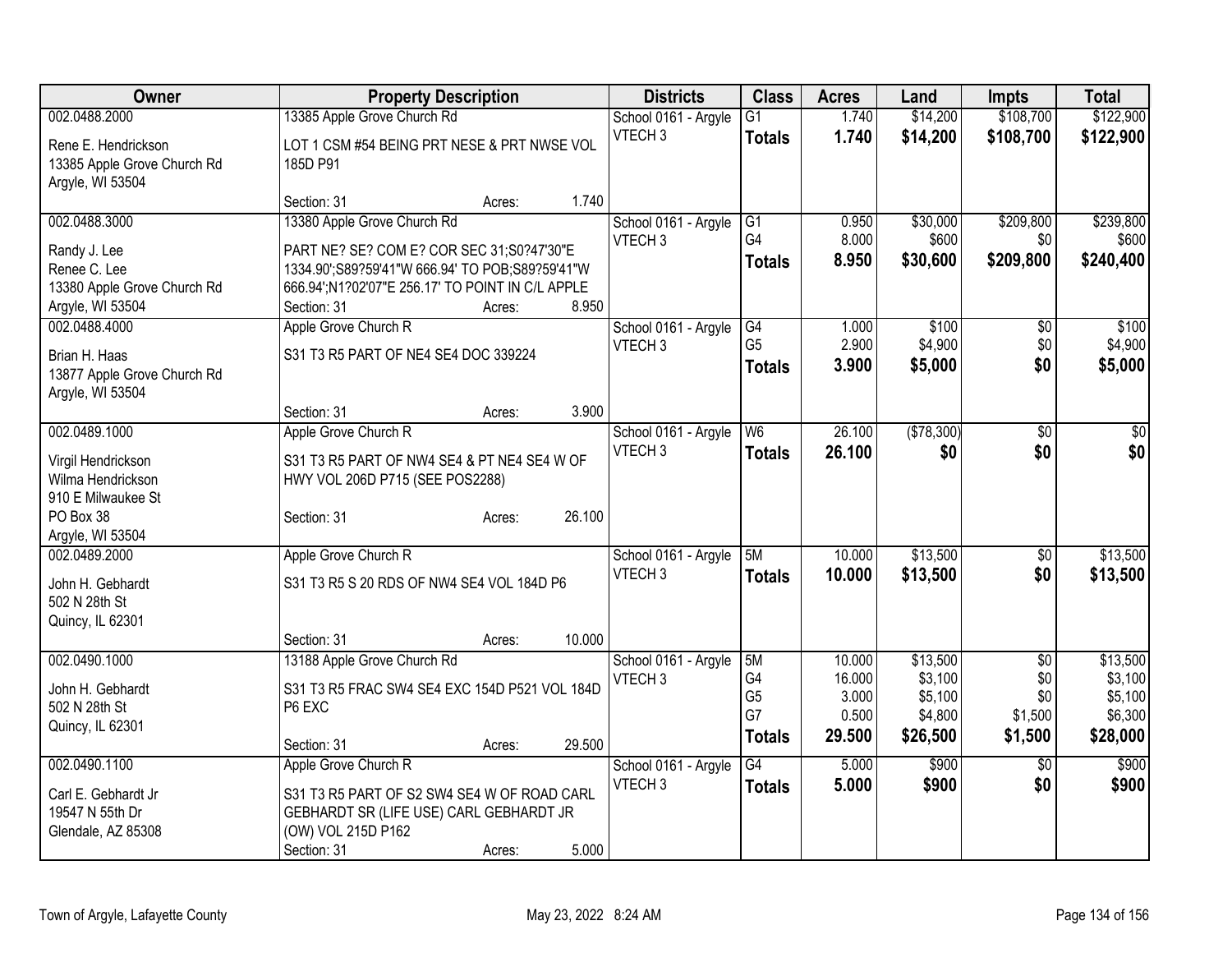| Owner                                                       |                                                                             | <b>Property Description</b> |        | <b>Districts</b>     | <b>Class</b>    | <b>Acres</b> | Land     | <b>Impts</b>    | <b>Total</b> |
|-------------------------------------------------------------|-----------------------------------------------------------------------------|-----------------------------|--------|----------------------|-----------------|--------------|----------|-----------------|--------------|
| 002.0490.2000                                               | Spore Rd                                                                    |                             |        | School 0161 - Argyle | $\overline{G4}$ | 5.500        | \$400    | $\overline{50}$ | \$400        |
| Miguel R. Vargas                                            | S31 T3 R5 PART SW4 SE4 COM. 60 RDS N OF SW                                  |                             |        | VTECH <sub>3</sub>   | <b>Totals</b>   | 5.500        | \$400    | \$0             | \$400        |
| 2754 N Mulligan Ave Apt 1                                   | COR SD 40, TH E 40 RDS, TH S 20 RDS, TH W 40                                |                             |        |                      |                 |              |          |                 |              |
| Chicago, IL 60639                                           | RDS, TH N TO BEG AS DES VOL 206D P591                                       |                             |        |                      |                 |              |          |                 |              |
|                                                             | Section: 31                                                                 | Acres:                      | 5.500  |                      |                 |              |          |                 |              |
| 002.0491.1000                                               | Apple Grove Church R                                                        |                             |        | School 0161 - Argyle | $\overline{G5}$ | 20.000       | \$34,000 | \$0             | \$34,000     |
|                                                             |                                                                             |                             |        | VTECH <sub>3</sub>   | <b>Totals</b>   | 20.000       | \$34,000 | \$0             | \$34,000     |
| John H. Gebhardt                                            | S31 T3 R5 PART OF W2 SE4 SE4 VOL 184D P6                                    |                             |        |                      |                 |              |          |                 |              |
| 502 N 28th St                                               |                                                                             |                             |        |                      |                 |              |          |                 |              |
| Quincy, IL 62301                                            |                                                                             |                             | 20.000 |                      |                 |              |          |                 |              |
|                                                             | Section: 31                                                                 | Acres:                      |        |                      |                 |              |          |                 |              |
| 002.0491.2000                                               | Spore Rd                                                                    |                             |        | School 0161 - Argyle | G4              | 20.000       | \$3,500  | \$0             | \$3,500      |
| Ted A. Thomas                                               | S31 T3 R5 E2 SE4 SE4 VOL 218D P718                                          |                             |        | VTECH <sub>3</sub>   | <b>Totals</b>   | 20.000       | \$3,500  | \$0             | \$3,500      |
| Amy L. Thomas                                               |                                                                             |                             |        |                      |                 |              |          |                 |              |
| 13750 Apple Grove Church Rd                                 |                                                                             |                             |        |                      |                 |              |          |                 |              |
| Argyle, WI 53504                                            | Section: 31                                                                 | Acres:                      | 20.000 |                      |                 |              |          |                 |              |
| 002.0492.1000                                               | Apple Branch Rd                                                             |                             |        | School 0161 - Argyle | 5M              | 2.000        | \$2,400  | \$0             | \$2,400      |
|                                                             |                                                                             |                             |        | VTECH <sub>3</sub>   | G4              | 29.000       | \$5,600  | \$0             | \$5,600      |
| James Schlafli Trust et al<br>c/o James and Rhonda Schlafli | NE? NE? EXC COM SWCOR THEREOF; EAST 18 RDS                                  |                             |        |                      | G <sub>5</sub>  | 8.500        | \$4,300  | \$0             | \$4,300      |
| 4728 Apple Branch Rd                                        | & 9 FT TO POB; NORTH 7 RDS; EAST 11 RDS & 8 FT;<br>SOUTH 7 RDS; WEST TO POB |                             |        |                      | <b>Totals</b>   | 39.500       | \$12,300 | \$0             | \$12,300     |
| Argyle, WI 53504-9550                                       | Section: 32                                                                 | Acres:                      | 39.500 |                      |                 |              |          |                 |              |
| 002.0492.2000                                               | 5192 Apple Branch Rd                                                        |                             |        | School 0161 - Argyle | $\overline{G4}$ | 0.500        | \$100    | $\overline{50}$ | \$100        |
|                                                             |                                                                             |                             |        | VTECH <sub>3</sub>   |                 |              |          |                 |              |
| Keith J. Schlafli                                           | S32 T3 R5 PART OF NE4 NE4 AS DESC VOL 242D                                  |                             |        |                      | Totals          | 0.500        | \$100    | \$0             | \$100        |
| 14060 Apple Grove Church Rd                                 | P <sub>557</sub>                                                            |                             |        |                      |                 |              |          |                 |              |
| Argyle, WI 53504                                            |                                                                             |                             |        |                      |                 |              |          |                 |              |
|                                                             | Section: 32                                                                 | Acres:                      | 0.500  |                      |                 |              |          |                 |              |
| 002.0493.1000                                               | Apple Branch Rd                                                             |                             |        | School 0161 - Argyle | G4              | 33.000       | \$5,600  | $\sqrt{$0}$     | \$5,600      |
| Keith J. Schlafli                                           | ALL THAT PART OF NW? NE? LYING NORTH OF HWY                                 |                             |        | VTECH <sub>3</sub>   | G <sub>5</sub>  | 2.000        | \$400    | \$0             | \$400        |
| 14060 Apple Grove Church Rd                                 |                                                                             |                             |        |                      | <b>Totals</b>   | 35.000       | \$6,000  | \$0             | \$6,000      |
| Argyle, WI 53504                                            |                                                                             |                             |        |                      |                 |              |          |                 |              |
|                                                             | Section: 32                                                                 | Acres:                      | 35.000 |                      |                 |              |          |                 |              |
| 002.0493.2000                                               | Apple Branch Rd                                                             |                             |        | School 0161 - Argyle | 5M              | 4.660        | \$6,300  | $\overline{30}$ | \$6,300      |
|                                                             |                                                                             |                             |        | VTECH <sub>3</sub>   | <b>Totals</b>   | 4.660        | \$6,300  | \$0             | \$6,300      |
| Philip S. Dallosto                                          | S32 T3 R5 NW4 NE4 S OF HWY VOL 227D P91 (SEE                                |                             |        |                      |                 |              |          |                 |              |
| Anabella Dallosto                                           | POS2290)                                                                    |                             |        |                      |                 |              |          |                 |              |
| PO Box 189                                                  |                                                                             |                             |        |                      |                 |              |          |                 |              |
| Hampshire, IL 60140                                         | Section: 32                                                                 | Acres:                      | 4.660  |                      |                 |              |          |                 |              |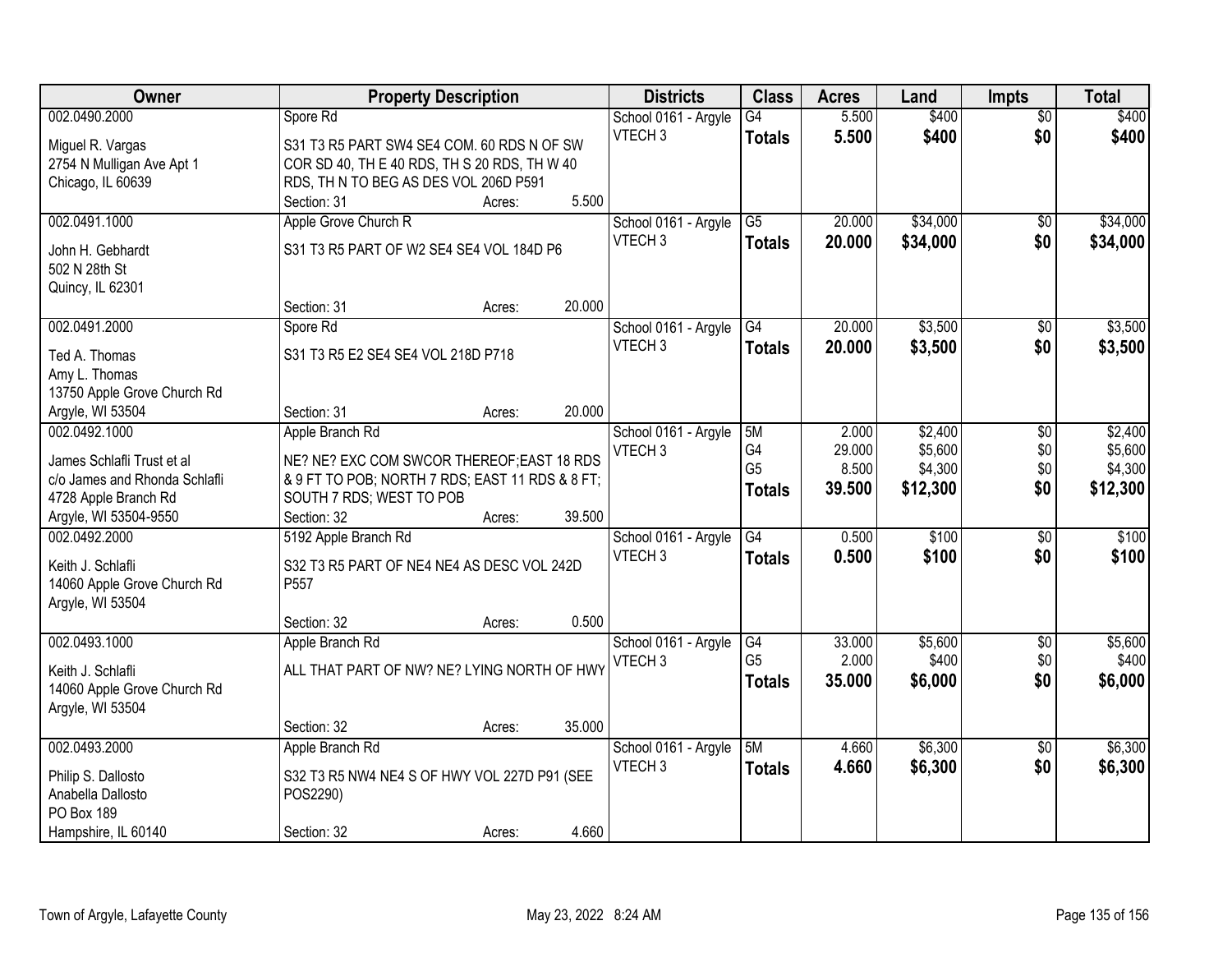| Owner                         |                                              | <b>Property Description</b> |        | <b>Districts</b>     | <b>Class</b>    | <b>Acres</b> | Land            | <b>Impts</b>    | <b>Total</b>    |
|-------------------------------|----------------------------------------------|-----------------------------|--------|----------------------|-----------------|--------------|-----------------|-----------------|-----------------|
| 002.0493.2100                 | Apple Branch Rd                              |                             |        | School 0161 - Argyle | X4              | 0.340        | $\overline{50}$ | $\overline{50}$ | $\overline{50}$ |
| Town of Argyle                | S32 T3 R5 PT OF NW4 NE4 FOR THE ROAD VOL 176 |                             |        | VTECH <sub>3</sub>   | <b>Totals</b>   | 0.340        | \$0             | \$0             | \$0             |
| 14896 Valley Rd               | P <sub>523</sub>                             |                             |        |                      |                 |              |                 |                 |                 |
| Argyle, WI 53504              |                                              |                             |        |                      |                 |              |                 |                 |                 |
|                               | Section: 32                                  | Acres:                      | 0.340  |                      |                 |              |                 |                 |                 |
| 002.0494.0000                 | Apple Branch Rd                              |                             |        | School 0161 - Argyle | 5M              | 5.520        | \$7,700         | $\overline{50}$ | \$7,700         |
| Philip S. Dallosto            | S32 T3 R5 SW4 NE4 VOL 227D P91 (SEE POS2290) |                             |        | VTECH <sub>3</sub>   | G4              | 34.480       | \$5,400         | \$0             | \$5,400         |
| Anabella Dallosto             |                                              |                             |        |                      | <b>Totals</b>   | 40.000       | \$13,100        | \$0             | \$13,100        |
| PO Box 189                    |                                              |                             |        |                      |                 |              |                 |                 |                 |
| Hampshire, IL 60140           | Section: 32                                  | Acres:                      | 40.000 |                      |                 |              |                 |                 |                 |
| 002.0495.0000                 | Apple Branch Rd                              |                             |        | School 0161 - Argyle | G4              | 40.000       | \$10,100        | \$0             | \$10,100        |
| James Schlafli Trust et al    | SE? NE?                                      |                             |        | VTECH <sub>3</sub>   | <b>Totals</b>   | 40.000       | \$10,100        | \$0             | \$10,100        |
| c/o James and Rhonda Schlafli |                                              |                             |        |                      |                 |              |                 |                 |                 |
| 4728 Apple Branch Rd          |                                              |                             |        |                      |                 |              |                 |                 |                 |
| Argyle, WI 53504-9550         | Section: 32                                  | Acres:                      | 40.000 |                      |                 |              |                 |                 |                 |
| 002.0496.1000                 | Apple Branch Rd                              |                             |        | School 0161 - Argyle | G4              | 10.000       | \$1,200         | \$0             | \$1,200         |
| Keith J. Schlafli             | ALL THAT PART OF NE? NW? LYING NORTH OF HWY  |                             |        | VTECH <sub>3</sub>   | G <sub>5</sub>  | 1.000        | \$100           | \$0             | \$100           |
| 14060 Apple Grove Church Rd   |                                              |                             |        |                      | <b>Totals</b>   | 11.000       | \$1,300         | \$0             | \$1,300         |
| Argyle, WI 53504              |                                              |                             |        |                      |                 |              |                 |                 |                 |
|                               | Section: 32                                  | Acres:                      | 11.000 |                      |                 |              |                 |                 |                 |
| 002.0496.2100                 | 5535 Apple Branch Rd                         |                             |        | School 0161 - Argyle | G1              | 0.750        | \$12,000        | \$900           | \$12,900        |
| John R. Rosebrook             | S32 T3 R5 PART OF NE4 NW4 VOL 226D P177 EXC  |                             |        | VTECH <sub>3</sub>   | G <sub>5</sub>  | 6.830        | \$11,600        | \$0             | \$11,600        |
| 4805 N Henderson Rd           | (SEE POS2289)                                |                             |        |                      | <b>Totals</b>   | 7.580        | \$23,600        | \$900           | \$24,500        |
| Freeport, IL 61032            |                                              |                             |        |                      |                 |              |                 |                 |                 |
|                               | Section: 32                                  | Acres:                      | 7.580  |                      |                 |              |                 |                 |                 |
| 002.0496.2110                 |                                              |                             |        | School 0161 - Argyle | $\overline{G5}$ | 0.270        | \$100           | $\overline{50}$ | \$100           |
| Philip S. Dallosto            | S32 T3 R5 PART OF NE4 NW4 VOL 227D P91 (SEE  |                             |        | VTECH <sub>3</sub>   | <b>Totals</b>   | 0.270        | \$100           | \$0             | \$100           |
| Anabella Dallosto             | POS2289 & POS2290)                           |                             |        |                      |                 |              |                 |                 |                 |
| PO Box 189                    |                                              |                             |        |                      |                 |              |                 |                 |                 |
| Hampshire, IL 60140           | Section: 32                                  | Acres:                      | 0.270  |                      |                 |              |                 |                 |                 |
| 002.0497.1000                 | Apple Branch Rd                              |                             |        | School 0161 - Argyle | G4              | 6.000        | \$1,000         | $\overline{50}$ | \$1,000         |
| Keith J. Schlafli             | S32 T3 R5 PART OF NW4 NW4 N OF ROAD VOL 244D |                             |        | VTECH <sub>3</sub>   | G <sub>5</sub>  | 4.060        | \$7,000         | \$0             | \$7,000         |
| 14060 Apple Grove Church Rd   | P515 (SEE POS2283)                           |                             |        |                      | <b>Totals</b>   | 10.060       | \$8,000         | \$0             | \$8,000         |
| Argyle, WI 53504              |                                              |                             |        |                      |                 |              |                 |                 |                 |
|                               | Section: 32                                  | Acres:                      | 10.060 |                      |                 |              |                 |                 |                 |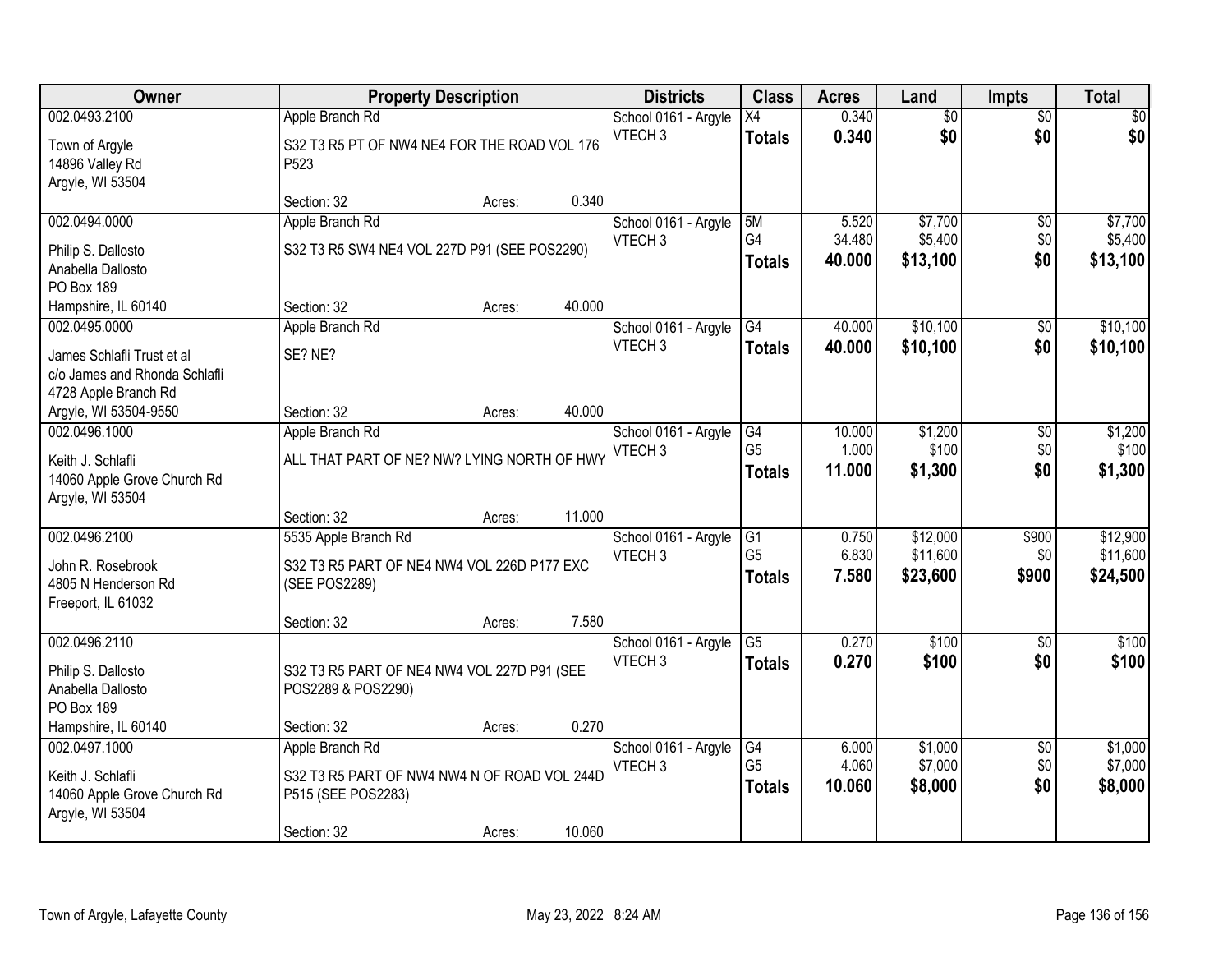| Owner                     |                                               | <b>Property Description</b> |        | <b>Districts</b>     | <b>Class</b>   | <b>Acres</b> | Land     | Impts           | <b>Total</b> |
|---------------------------|-----------------------------------------------|-----------------------------|--------|----------------------|----------------|--------------|----------|-----------------|--------------|
| 002.0497.3000             | 5875 Apple Branch Rd                          |                             |        | School 0161 - Argyle | G1             | 2.500        | \$16,500 | \$67,300        | \$83,800     |
| Christian S. King         | PART NW? NW? LYING SLY OF C/L APPLE BRANCH    |                             |        | VTECH <sub>3</sub>   | G4             | 26.000       | \$5,300  | \$0             | \$5,300      |
| Barbie A. King            | RD & PART NE? NW? DESCR AS: COM NWCOR SAID    |                             |        |                      | G <sub>5</sub> | 22.120       | \$26,500 | \$0             | \$26,500     |
| 5875 Apple Branch Rd      | SEC 32;S01?02'11"E 97.98' TO C/L APPLE BRANCH |                             |        |                      | <b>Totals</b>  | 50.620       | \$48,300 | \$67,300        | \$115,600    |
| Argyle, WI 53504          | Section: 32                                   | Acres:                      | 50.620 |                      |                |              |          |                 |              |
| 002.0498.0000             | 5407 Apple Branch Rd                          |                             |        | School 0161 - Argyle | 5M             | 6.000        | \$8,400  | $\overline{30}$ | \$8,400      |
|                           |                                               |                             |        | VTECH <sub>3</sub>   | G4             | 28.250       | \$5,800  | \$0             | \$5,800      |
| Philip S. Dallosto        | S32 T3 R5 SW4 NW4 VOL 227D P91 (SEE POS2290)  |                             |        |                      | G <sub>5</sub> | 2.750        | \$4,700  | \$0             | \$4,700      |
| Anabella Dallosto         |                                               |                             |        |                      | G7             | 3.000        | \$28,500 | \$56,200        | \$84,700     |
| PO Box 189                |                                               |                             |        |                      | <b>Totals</b>  | 40.000       | \$47,400 | \$56,200        | \$103,600    |
| Hampshire, IL 60140       | Section: 32                                   | Acres:                      | 40.000 |                      |                |              |          |                 |              |
| 002.0499.0000             | 5407 Apple Branch Rd                          |                             |        | School 0161 - Argyle | 5M             | 2.000        | \$2,800  | \$0             | \$2,800      |
| Philip S. Dallosto        | S32 T3 R5 SE4 NW4 VOL 227D P91 (SEE POS2290)  |                             |        | VTECH <sub>3</sub>   | G4             | 28.840       | \$3,900  | \$0             | \$3,900      |
| Anabella Dallosto         |                                               |                             |        |                      | G <sub>5</sub> | 9.160        | \$15,600 | \$0             | \$15,600     |
| PO Box 189                |                                               |                             |        |                      | <b>Totals</b>  | 40.000       | \$22,300 | \$0             | \$22,300     |
| Hampshire, IL 60140       | Section: 32                                   | Acres:                      | 40.000 |                      |                |              |          |                 |              |
| 002.0500.0000             |                                               |                             |        | School 0161 - Argyle | G4             | 40.000       | \$3,600  | $\sqrt[6]{}$    | \$3,600      |
|                           |                                               |                             |        | VTECH <sub>3</sub>   | <b>Totals</b>  | 40.000       | \$3,600  | \$0             | \$3,600      |
| Philip S. Dallosto        | S32 T3 R5 NE4 SW4 VOL 227D P91 (SEE POS2290)  |                             |        |                      |                |              |          |                 |              |
| Anabella Dallosto         |                                               |                             |        |                      |                |              |          |                 |              |
| PO Box 189                |                                               |                             |        |                      |                |              |          |                 |              |
| Hampshire, IL 60140       | Section: 32                                   | Acres:                      | 40.000 |                      |                |              |          |                 |              |
| 002.0501.0000             |                                               |                             |        | School 0161 - Argyle | 5M             | 7.270        | \$10,200 | $\overline{50}$ | \$10,200     |
| Philip S. Dallosto        | S32 T3 R5 NW4 SW4 VOL 227D P674 (SEE POS2291) |                             |        | VTECH <sub>3</sub>   | G4             | 32.730       | \$5,100  | \$0             | \$5,100      |
| Anabella Dallosto         |                                               |                             |        |                      | <b>Totals</b>  | 40.000       | \$15,300 | \$0             | \$15,300     |
| PO Box 189                |                                               |                             |        |                      |                |              |          |                 |              |
| Hampshire, IL 60140       | Section: 32                                   | Acres:                      | 40.000 |                      |                |              |          |                 |              |
| 002.0502.2000             | 5902 Spore Rd                                 |                             |        | School 0161 - Argyle | G4             | 37.250       | \$5,700  | $\sqrt{6}$      | \$5,700      |
|                           |                                               |                             |        | VTECH <sub>3</sub>   | G <sub>5</sub> | 1.000        | \$100    | \$0             | \$100        |
| Phillip R. Norton         | S32 T3 R5 SW4 SW4 VOL 225D P26                |                             |        |                      | G7             | 1.750        | \$16,600 | \$131,900       | \$148,500    |
| Kathleen M. Ernser-Norton |                                               |                             |        |                      | Totals         | 40.000       | \$22,400 | \$131,900       | \$154,300    |
| 5902 Spore Rd             |                                               |                             |        |                      |                |              |          |                 |              |
| Argyle, WI 53504          | Section: 32                                   | Acres:                      | 40.000 |                      |                |              |          |                 |              |
| 002.0503.1000             | Spore Rd                                      |                             |        | School 0161 - Argyle | G4             | 19.000       | \$4,300  | $\overline{30}$ | \$4,300      |
| Edwin L. Gratz            | S32 T3 R5 S2 SE4 SW4 VOL 220D P155            |                             |        | VTECH <sub>3</sub>   | G <sub>5</sub> | 1.000        | \$100    | \$0             | \$100        |
| 11241 Golf Course Rd      |                                               |                             |        |                      | <b>Totals</b>  | 20.000       | \$4,400  | \$0             | \$4,400      |
| Darlington, WI 53530      |                                               |                             |        |                      |                |              |          |                 |              |
|                           | Section: 32                                   | Acres:                      | 20.000 |                      |                |              |          |                 |              |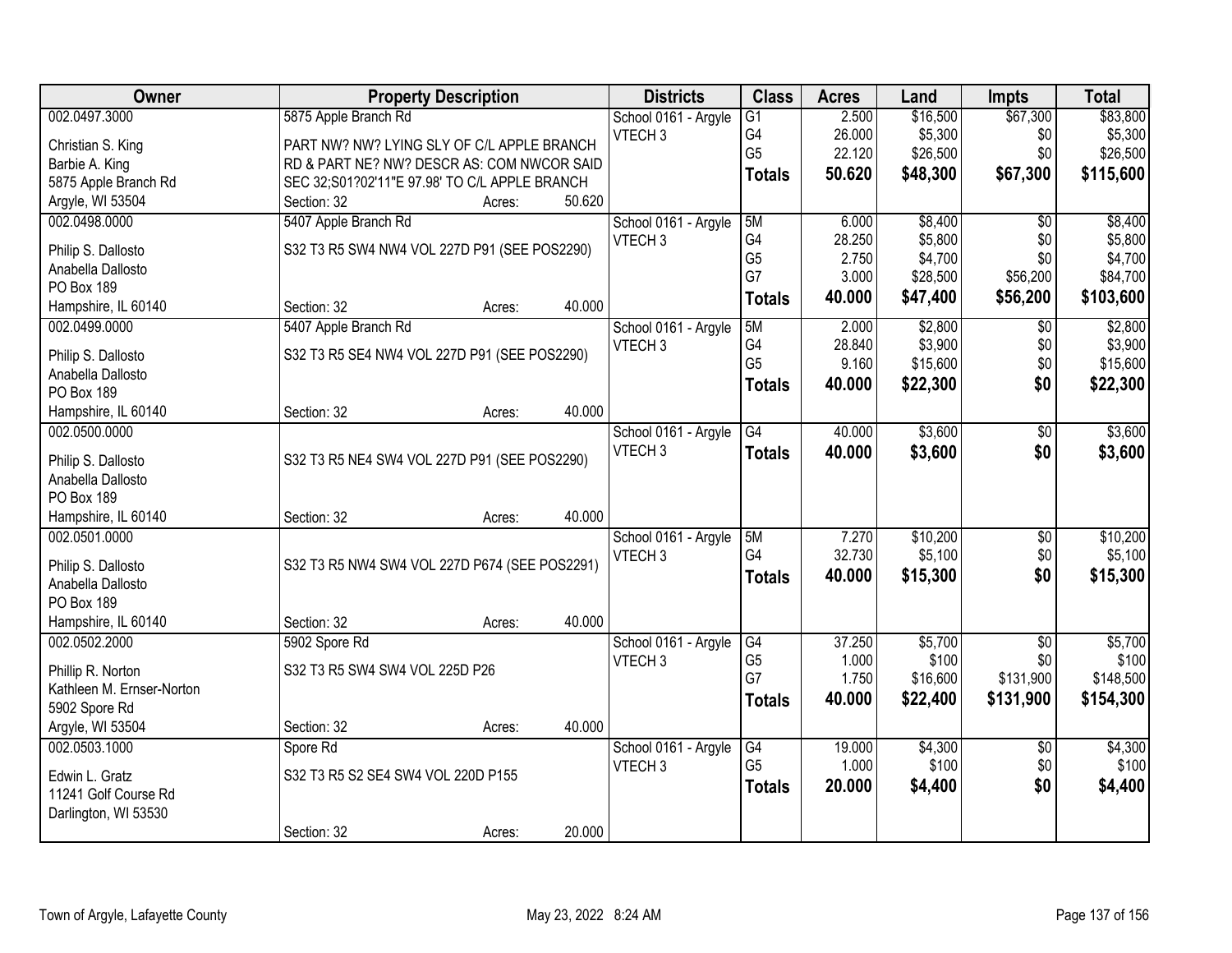| Owner                                     |                                                 | <b>Property Description</b> |        | <b>Districts</b>     | <b>Class</b>    | <b>Acres</b> | Land     | <b>Impts</b>    | <b>Total</b> |
|-------------------------------------------|-------------------------------------------------|-----------------------------|--------|----------------------|-----------------|--------------|----------|-----------------|--------------|
| 002.0503.2000                             | Spore Rd                                        |                             |        | School 0161 - Argyle | $\overline{G4}$ | 20.000       | \$3,900  | $\overline{50}$ | \$3,900      |
| Phillip R. Norton                         | S32 T3 R5 N2 SE4 SW4 VOL 225D P26 (SEE POS2126) |                             |        | VTECH <sub>3</sub>   | <b>Totals</b>   | 20.000       | \$3,900  | \$0             | \$3,900      |
| Kathleen M. Ernser-Norton                 |                                                 |                             |        |                      |                 |              |          |                 |              |
| 5902 Spore Rd                             |                                                 |                             |        |                      |                 |              |          |                 |              |
| Argyle, WI 53504                          | Section: 32                                     | Acres:                      | 20.000 |                      |                 |              |          |                 |              |
| 002.0504.1000                             | Nall Rd                                         |                             |        | School 0161 - Argyle | G1              | 0.500        | \$6,000  | $\overline{50}$ | \$6,000      |
|                                           |                                                 |                             |        | VTECH <sub>3</sub>   | G <sub>4</sub>  | 36.500       | \$7,700  | \$0             | \$7,700      |
| Ephraim L. Stoltzfus                      | S32 T3 R5 PART OF NE4 SE4 DOC 337987            |                             |        |                      | G <sub>5</sub>  | 2.600        | \$2,800  | \$0             | \$2,800      |
| Lizzie Z. Stoltzfus                       |                                                 |                             |        |                      | X4              | 0.000        | \$0      | \$0             | \$0          |
| 13230 Nall Rd                             |                                                 |                             |        |                      | <b>Totals</b>   | 39.600       | \$16,500 | \$0             | \$16,500     |
| Argyle, WI 53504                          | Section: 32                                     | Acres:                      | 39.600 |                      |                 |              |          |                 |              |
| 002.0504.2000                             | Nall Rd                                         |                             |        | School 0161 - Argyle | $\overline{G5}$ | 0.400        | \$100    | $\overline{60}$ | \$100        |
| James Schlafli Trust et al                | PART NE? SE? COM NWCOR THEREOF; EAST 16         |                             |        | VTECH <sub>3</sub>   | <b>Totals</b>   | 0.400        | \$100    | \$0             | \$100        |
| c/o James and Rhonda Schlafli             | RDS & 10 FT TO POB; WEST 16 RDS & 10 FT; SOUTH  |                             |        |                      |                 |              |          |                 |              |
| 4728 Apple Branch Rd                      | 5 RDS & 13 FT; EAST 5 RDS & 5 FT; NELY 12 RDS & |                             |        |                      |                 |              |          |                 |              |
| Argyle, WI 53504-9550                     | Section: 32                                     | Acres:                      | 0.400  |                      |                 |              |          |                 |              |
| 002.0505.0000                             | Nall Rd                                         |                             |        | School 0161 - Argyle | 5M              | 20.000       | \$28,400 | \$0             | \$28,400     |
| James Schlafli Trust et al                | NW? SE?                                         |                             |        | VTECH <sub>3</sub>   | G4              | 20.000       | \$4,200  | \$0             | \$4,200      |
| c/o James and Rhonda Schlafli             |                                                 |                             |        |                      | <b>Totals</b>   | 40.000       | \$32,600 | \$0             | \$32,600     |
| 4728 Apple Branch Rd                      |                                                 |                             |        |                      |                 |              |          |                 |              |
| Argyle, WI 53504-9550                     | Section: 32                                     | Acres:                      | 40.000 |                      |                 |              |          |                 |              |
| 002.0506.0000                             | Spore Rd                                        |                             |        | School 0161 - Argyle | G4              | 39.000       | \$6,800  | $\overline{50}$ | \$6,800      |
|                                           |                                                 |                             |        | VTECH <sub>3</sub>   | G <sub>5</sub>  | 1.000        | \$100    | \$0             | \$100        |
| Phillip R. Norton                         | S32 T3 R5 SW4 SE4 VOL 225D P26                  |                             |        |                      | <b>Totals</b>   | 40.000       | \$6,900  | \$0             | \$6,900      |
| Kathleen M. Ernser-Norton                 |                                                 |                             |        |                      |                 |              |          |                 |              |
| 5902 Spore Rd                             |                                                 |                             |        |                      |                 |              |          |                 |              |
| Argyle, WI 53504                          | Section: 32                                     | Acres:                      | 40.000 |                      |                 |              |          |                 |              |
| 002.0507.0000                             | Spore Rd                                        |                             |        | School 0161 - Argyle | G4              | 39.000       | \$6,800  | $\overline{50}$ | \$6,800      |
| Donald W. Leinberger                      | S32 T3 R5 SE4 SE4 VOL 209D P995                 |                             |        | VTECH <sub>3</sub>   | G <sub>5</sub>  | 1.000        | \$100    | \$0             | \$100        |
| 5339 Spore Rd                             |                                                 |                             |        |                      | <b>Totals</b>   | 40.000       | \$6,900  | \$0             | \$6,900      |
| Argyle, WI 53504                          |                                                 |                             |        |                      |                 |              |          |                 |              |
|                                           | Section: 32                                     | Acres:                      | 40.000 |                      |                 |              |          |                 |              |
| 002.0508.0000                             |                                                 |                             |        | School 0161 - Argyle | G4              | 38.400       | \$5,700  | $\overline{60}$ | \$5,700      |
|                                           |                                                 |                             |        | VTECH <sub>3</sub>   | <b>Totals</b>   | 38.400       | \$5,700  | \$0             | \$5,700      |
| Joni Dammen et al                         | S33 T3 R5 PART OF NENE DOC 344481               |                             |        |                      |                 |              |          |                 |              |
| c/o Stephen E. Dammen<br>3999 State Rd 81 |                                                 |                             |        |                      |                 |              |          |                 |              |
|                                           |                                                 |                             |        |                      |                 |              |          |                 |              |
| Argyle, WI 53504-9551                     | Section: 33                                     | Acres:                      | 38.400 |                      |                 |              |          |                 |              |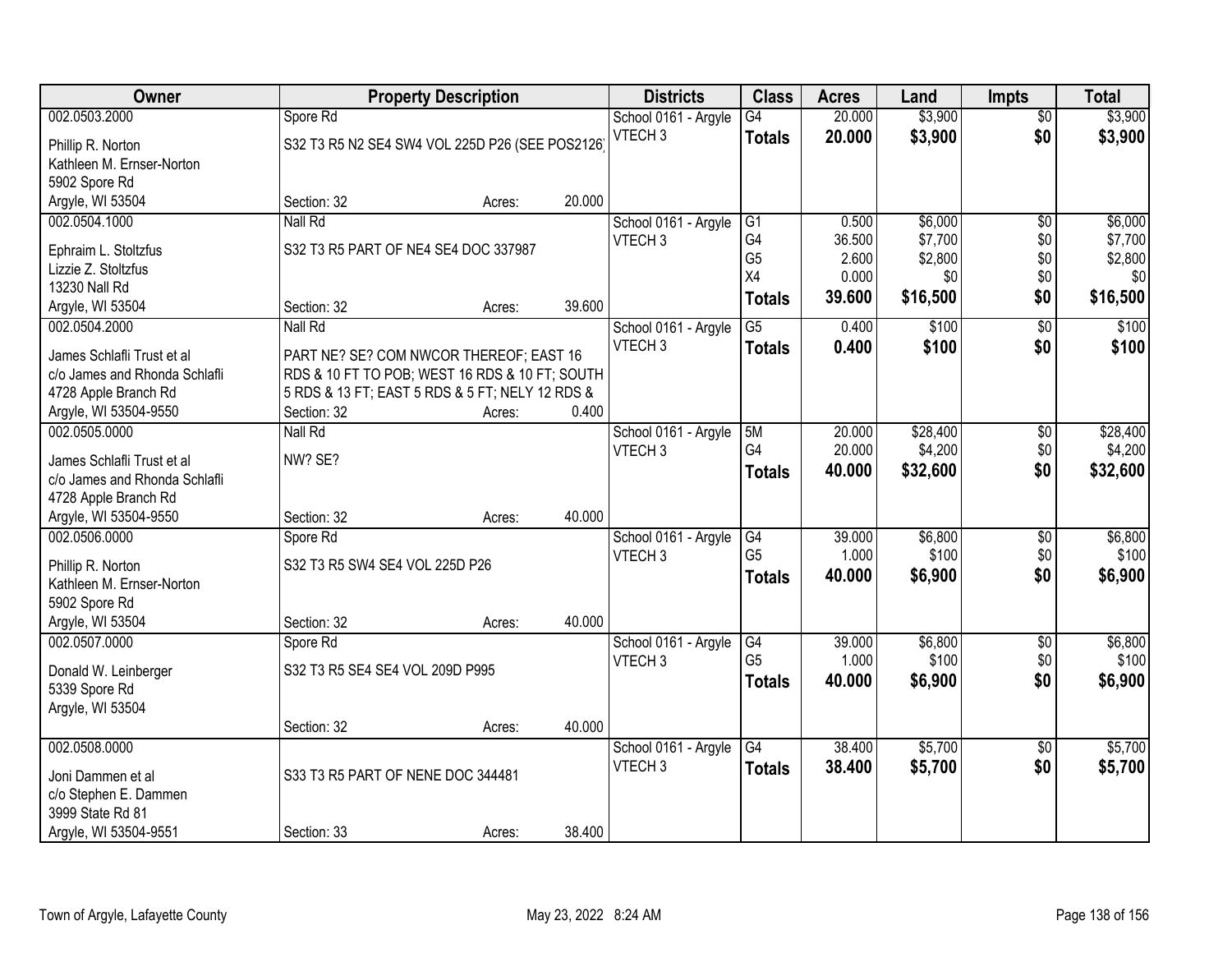| Owner                 |                                               | <b>Property Description</b> |        | <b>Districts</b>     | <b>Class</b>    | <b>Acres</b> | Land       | <b>Impts</b>    | <b>Total</b> |
|-----------------------|-----------------------------------------------|-----------------------------|--------|----------------------|-----------------|--------------|------------|-----------------|--------------|
| 002.0508.1000         | 4245 Sth 81                                   |                             |        | School 0161 - Argyle | G1              | 1.600        | \$13,500   | \$91,400        | \$104,900    |
| Jeffery A. Johnson    | PART OF LOT 1 CSM #168 IN FRAC NW4 NE4 NE4    |                             |        | VTECH <sub>3</sub>   | <b>Totals</b>   | 1.600        | \$13,500   | \$91,400        | \$104,900    |
| Lisa K. Johnson       | <b>VOL 213D P524</b>                          |                             |        |                      |                 |              |            |                 |              |
| 4245 State Rd 81      |                                               |                             |        |                      |                 |              |            |                 |              |
| Argyle, WI 53504      | Section: 33                                   | Acres:                      | 1.600  |                      |                 |              |            |                 |              |
| 002.0509.1000         |                                               |                             |        | School 0161 - Argyle | G4              | 3.650        | \$600      | $\overline{50}$ | \$600        |
| Joni Dammen et al     | S33 T3 R5 E 1/8 OF NWNE EX LOT 1 OF CSM 168   |                             |        | VTECH <sub>3</sub>   | <b>Totals</b>   | 3.650        | \$600      | \$0             | \$600        |
| c/o Stephen E. Dammen | DOC 344481                                    |                             |        |                      |                 |              |            |                 |              |
| 3999 State Rd 81      |                                               |                             |        |                      |                 |              |            |                 |              |
| Argyle, WI 53504-9551 | Section: 33                                   | Acres:                      | 3.650  |                      |                 |              |            |                 |              |
| 002.0509.1100         |                                               |                             |        | School 0161 - Argyle | G1              | 1.350        | \$3,400    | $\overline{50}$ | \$3,400      |
|                       |                                               |                             |        | VTECH <sub>3</sub>   | <b>Totals</b>   | 1.350        | \$3,400    | \$0             | \$3,400      |
| Jeffery A. Johnson    | PART OF LOT 1 CSM #168 IN FRAC NE4 NW4 NE4    |                             |        |                      |                 |              |            |                 |              |
| Lisa K. Johnson       | <b>VOL 219D P952</b>                          |                             |        |                      |                 |              |            |                 |              |
| 4245 State Rd 81      |                                               |                             | 1.350  |                      |                 |              |            |                 |              |
| Argyle, WI 53504      | Section: 33                                   | Acres:                      |        |                      |                 |              |            |                 |              |
| 002.0509.2000         |                                               |                             |        | School 0161 - Argyle | $\overline{G4}$ | 14.400       | \$1,000    | \$0             | \$1,000      |
| Perry V. Plescia      | S33 T3 R5 PT OF W70 RDS OF NW4 NE4 VOL 238D   |                             |        | VTECH <sub>3</sub>   | <b>Totals</b>   | 14.400       | \$1,000    | \$0             | \$1,000      |
| Julia L. Plescia      | P629 (SEE POS2293)                            |                             |        |                      |                 |              |            |                 |              |
| 4410 Spore Rd         |                                               |                             |        |                      |                 |              |            |                 |              |
| PO Box 51             | Section: 33                                   | Acres:                      | 14.400 |                      |                 |              |            |                 |              |
| Argyle, WI 53504      |                                               |                             |        |                      |                 |              |            |                 |              |
| 002.0509.2100         |                                               |                             |        | School 0161 - Argyle | G4              | 20.080       | \$3,600    | \$0             | \$3,600      |
| Jeff Dammen           | S33 T3 R5 PT OF W70 RDS NWNE DOC 344482       |                             |        | VTECH <sub>3</sub>   | <b>Totals</b>   | 20.080       | \$3,600    | \$0             | \$3,600      |
| Mary Jo Dammen        |                                               |                             |        |                      |                 |              |            |                 |              |
| 3381 State Rd 81      |                                               |                             |        |                      |                 |              |            |                 |              |
| Argyle, WI 53504      | Section: 33                                   | Acres:                      | 20.080 |                      |                 |              |            |                 |              |
| 002.0509.3000         |                                               |                             |        | School 0161 - Argyle | $\overline{G1}$ | 0.520        | \$1,300    | $\sqrt{6}$      | \$1,300      |
| Jeffery A. Johnson    | LOT 1 OF CSM 218 PART OF NW4 NE4 VOL 219D     |                             |        | VTECH <sub>3</sub>   | <b>Totals</b>   | 0.520        | \$1,300    | \$0             | \$1,300      |
| Lisa K. Johnson       | P952                                          |                             |        |                      |                 |              |            |                 |              |
| 4245 State Rd 81      |                                               |                             |        |                      |                 |              |            |                 |              |
| Argyle, WI 53504      | Section: 33                                   | Acres:                      | 0.520  |                      |                 |              |            |                 |              |
| 002.0510.0000         | 4410 Spore Rd                                 |                             |        | School 0161 - Argyle | G4              | 30.000       | \$4,200    | $\overline{50}$ | \$4,200      |
| Perry V. Plescia      | PART OF SW4 NE4 (INCL PRT LOT 1 CSM #157) VOL |                             |        | VTECH <sub>3</sub>   | G7              | 4.000        | \$38,000   | \$54,000        | \$92,000     |
| Julia L. Plescia      | 238D P629 (SEE POS2293)                       |                             |        |                      | W <sub>8</sub>  | 4.000        | (\$12,000) | \$0             | \$0          |
| 4410 Spore Rd         |                                               |                             |        |                      | <b>Totals</b>   | 38.000       | \$42,200   | \$54,000        | \$96,200     |
| PO Box 51             | Section: 33                                   | Acres:                      | 38.000 |                      |                 |              |            |                 |              |
| Argyle, WI 53504      |                                               |                             |        |                      |                 |              |            |                 |              |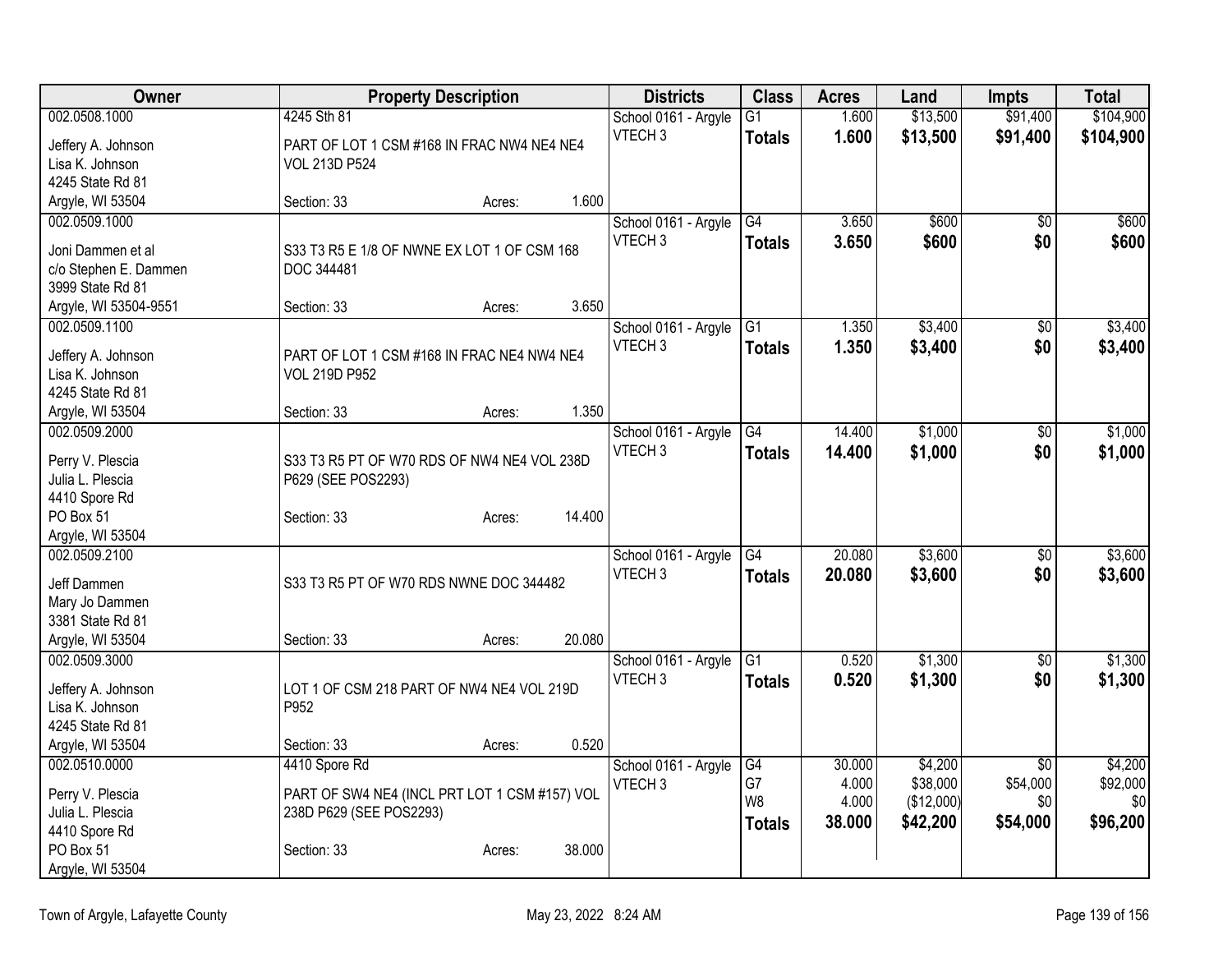| Owner                                      | <b>Property Description</b>                   |        |        | <b>Districts</b>                           | <b>Class</b>    | <b>Acres</b> | Land       | <b>Impts</b>    | <b>Total</b> |
|--------------------------------------------|-----------------------------------------------|--------|--------|--------------------------------------------|-----------------|--------------|------------|-----------------|--------------|
| 002.0510.1000                              | 4410 Spore Rd                                 |        |        | School 0161 - Argyle                       | $\overline{G7}$ | 2.000        | \$3,600    | \$2,000         | \$5,600      |
| James Schlafli Trust et al                 | S33 T3 R5 PART OF SW4 NE4 DOC 336993          |        |        | VTECH <sub>3</sub>                         | <b>Totals</b>   | 2.000        | \$3,600    | \$2,000         | \$5,600      |
| c/o James and Rhonda Schlafli              |                                               |        |        |                                            |                 |              |            |                 |              |
| 4728 Apple Branch Rd                       |                                               |        |        |                                            |                 |              |            |                 |              |
| Argyle, WI 53504-9550                      | Section: 33                                   | Acres: | 2.000  |                                            |                 |              |            |                 |              |
| 002.0511.0000                              |                                               |        |        | School 0161 - Argyle                       | G4              | 40.000       | \$6,900    | $\overline{30}$ | \$6,900      |
|                                            | S33 T3 R5 SENE DOC 344481                     |        |        | VTECH <sub>3</sub>                         | <b>Totals</b>   | 40.000       | \$6,900    | \$0             | \$6,900      |
| Joni Dammen et al<br>c/o Stephen E. Dammen |                                               |        |        |                                            |                 |              |            |                 |              |
| 3999 State Rd 81                           |                                               |        |        |                                            |                 |              |            |                 |              |
| Argyle, WI 53504-9551                      | Section: 33                                   | Acres: | 40.000 |                                            |                 |              |            |                 |              |
| 002.0512.0000                              |                                               |        |        | School 0161 - Argyle                       | G4              | 26.000       | \$5,400    | \$0             | \$5,400      |
|                                            |                                               |        |        | VTECH <sub>3</sub>                         | G <sub>5</sub>  | 14.000       | \$23,800   | \$0             | \$23,800     |
| RBS Properties and Management, LLC         | S33 T3 R5 NE4 NW4 DOC 330517-330519           |        |        |                                            | <b>Totals</b>   | 40.000       | \$29,200   | \$0             | \$29,200     |
| 1700 Puddledock Rd                         |                                               |        |        |                                            |                 |              |            |                 |              |
| Argyle, WI 53504                           |                                               |        | 40.000 |                                            |                 |              |            |                 |              |
|                                            | Section: 33                                   | Acres: |        |                                            | G4              | 30.010       | \$6,700    |                 | \$6,700      |
| 002.0513.0000                              | Apple Branch Rd                               |        |        | School 0161 - Argyle<br>VTECH <sub>3</sub> |                 |              |            | $\sqrt[6]{}$    |              |
| James Schlafli Trust et al                 | NW? NW? EXC COM W? COR SEC 33; NORTH 1422.63  |        |        |                                            | <b>Totals</b>   | 30.010       | \$6,700    | \$0             | \$6,700      |
| c/o James and Rhonda Schlafli              | TO POB; NORTH 436.52 FT; N89?00'55"E          |        |        |                                            |                 |              |            |                 |              |
| 4728 Apple Branch Rd                       | 328.40';N40?43'45"E 452.78';S85?46'43"E       |        |        |                                            |                 |              |            |                 |              |
| Argyle, WI 53504-9550                      | Section: 33                                   | Acres: | 30.010 |                                            |                 |              |            |                 |              |
| 002.0513.1000                              | 4909 Apple Branch Rd                          |        |        | School 0161 - Argyle                       | G1              | 1.000        | \$12,000   | \$0             | \$12,000     |
| Keith J. Schlafli                          | S33 T3 R5 PART OF NW4 NW4 VOL 242D P557 (SEE  |        |        | VTECH <sub>3</sub>                         | G4              | 8.990        | \$1,000    | \$0             | \$1,000      |
| 14060 Apple Grove Church Rd                | POS2292)                                      |        |        |                                            | <b>Totals</b>   | 9.990        | \$13,000   | \$0             | \$13,000     |
| Argyle, WI 53504                           |                                               |        |        |                                            |                 |              |            |                 |              |
|                                            | Section: 33                                   | Acres: | 9.990  |                                            |                 |              |            |                 |              |
| 002.0514.0000                              | 13520 Nall Rd                                 |        |        | School 0161 - Argyle                       | 5M              | 10.000       | \$12,200   | $\overline{50}$ | \$12,200     |
| James Schlafli Trust et al                 | SW? NW?                                       |        |        | VTECH <sub>3</sub>                         | G4              | 28.000       | \$1,900    | \$0             | \$1,900      |
| c/o James and Rhonda Schlafli              |                                               |        |        |                                            | G7              | 2.000        | \$19,000   | \$60,100        | \$79,100     |
| 4728 Apple Branch Rd                       |                                               |        |        |                                            | <b>Totals</b>   | 40.000       | \$33,100   | \$60,100        | \$93,200     |
| Argyle, WI 53504-9550                      | Section: 33                                   | Acres: | 40.000 |                                            |                 |              |            |                 |              |
| 002.0515.0000                              |                                               |        |        | School 0161 - Argyle                       | G4              | 3.000        | \$700      | $\overline{60}$ | \$700        |
|                                            |                                               |        |        | VTECH <sub>3</sub>                         | W <sub>8</sub>  | 13.000       | (\$39,000) | \$0             | \$0          |
| Perry V. Plescia<br>Julia L. Plescia       | PART OF SE4 NW4 (INCL PRT LOT 1 CSM #157) VOL |        |        |                                            | <b>Totals</b>   | 16.000       | \$700      | \$0             | \$700        |
| 4410 Spore Rd                              | 238D P629 (SEE POS2293)                       |        |        |                                            |                 |              |            |                 |              |
| PO Box 51                                  | Section: 33                                   | Acres: | 16.000 |                                            |                 |              |            |                 |              |
| Argyle, WI 53504                           |                                               |        |        |                                            |                 |              |            |                 |              |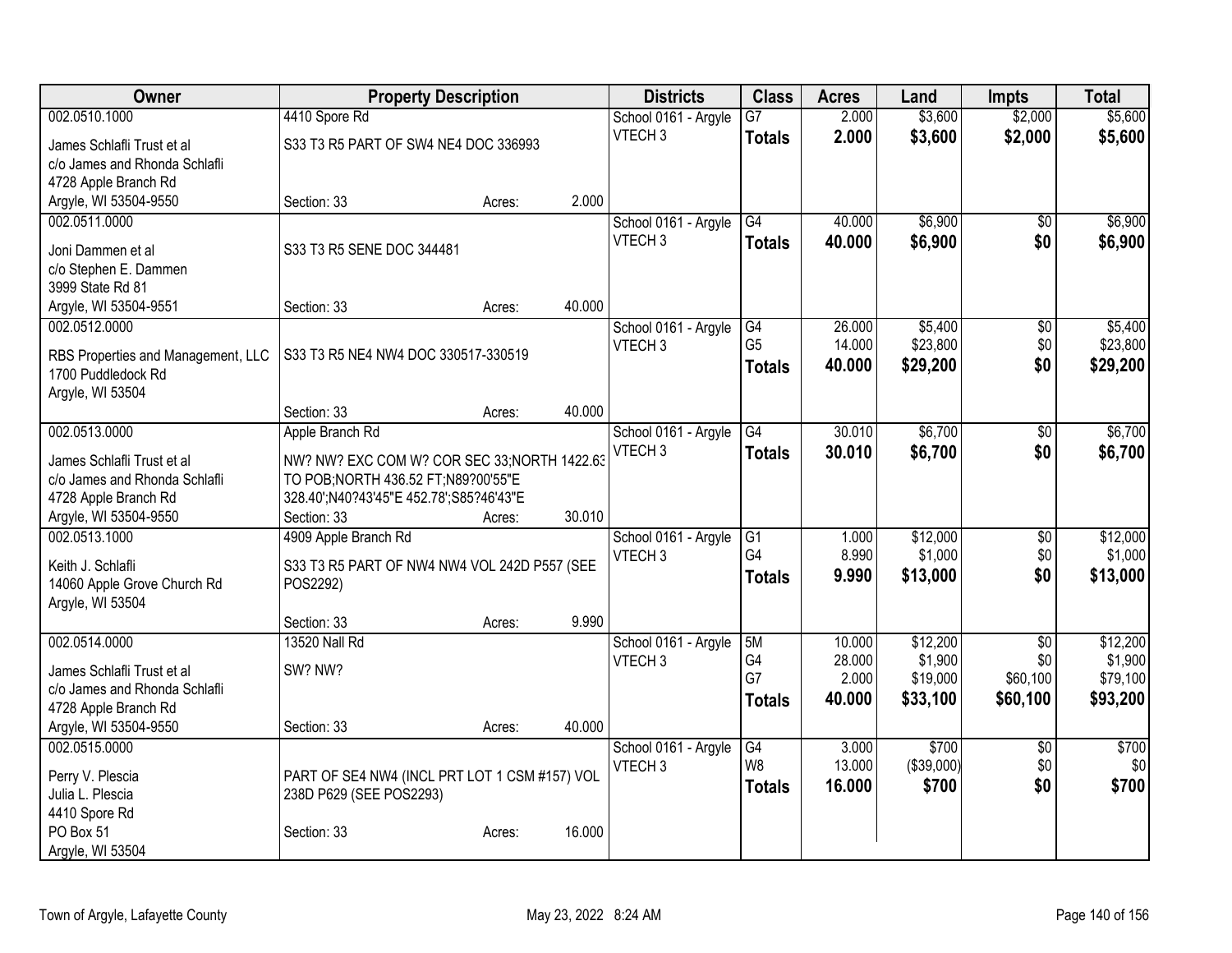| Owner                                                 |                                              | <b>Property Description</b> |        | <b>Districts</b>     | <b>Class</b>         | <b>Acres</b>    | Land                 | <b>Impts</b>    | <b>Total</b>          |
|-------------------------------------------------------|----------------------------------------------|-----------------------------|--------|----------------------|----------------------|-----------------|----------------------|-----------------|-----------------------|
| 002.0515.1000                                         |                                              |                             |        | School 0161 - Argyle | 5M                   | 10.000          | \$12,200             | $\overline{50}$ | \$12,200              |
| James Schlafli Trust et al                            | S33 T3 R5 PART OF SE4 NW4 DOC 336993 (SEE    |                             |        | VTECH <sub>3</sub>   | G4                   | 14.000          | \$2,700              | \$0             | \$2,700               |
| c/o James and Rhonda Schlafli                         | POS2293)                                     |                             |        |                      | <b>Totals</b>        | 24.000          | \$14,900             | \$0             | \$14,900              |
| 4728 Apple Branch Rd                                  |                                              |                             |        |                      |                      |                 |                      |                 |                       |
| Argyle, WI 53504-9550                                 | Section: 33                                  | Acres:                      | 24.000 |                      |                      |                 |                      |                 |                       |
| 002.0516.1000                                         |                                              |                             |        | School 0161 - Argyle | G4                   | 35.670          | \$7,500              | $\sqrt{$0}$     | \$7,500               |
|                                                       |                                              |                             |        | VTECH <sub>3</sub>   | <b>Totals</b>        | 35.670          | \$7,500              | \$0             | \$7,500               |
| James Schlafli Trust et al                            | S33 T3 R5 NE4 SW4 EXC S40 RDS OF W13.33 RDS  |                             |        |                      |                      |                 |                      |                 |                       |
| c/o James and Rhonda Schlafli<br>4728 Apple Branch Rd | DOC 340393 (SEE POS2293)                     |                             |        |                      |                      |                 |                      |                 |                       |
| Argyle, WI 53504-9550                                 | Section: 33                                  | Acres:                      | 35.670 |                      |                      |                 |                      |                 |                       |
| 002.0516.1100                                         |                                              |                             |        | School 0161 - Argyle | G4                   | 1.000           | \$200                | \$0             | \$200                 |
|                                                       |                                              |                             |        | VTECH <sub>3</sub>   |                      | 1.000           | \$200                | \$0             |                       |
| Perry V. Plescia                                      | S33 T3 R5 PART OF NE4 SW4 VOL 238D P629 (SEE |                             |        |                      | <b>Totals</b>        |                 |                      |                 | \$200                 |
| Julia L. Plescia                                      | POS2293)                                     |                             |        |                      |                      |                 |                      |                 |                       |
| 4410 Spore Rd                                         |                                              |                             |        |                      |                      |                 |                      |                 |                       |
| PO Box 51                                             | Section: 33                                  | Acres:                      | 1.000  |                      |                      |                 |                      |                 |                       |
| Argyle, WI 53504                                      |                                              |                             |        |                      |                      |                 |                      |                 |                       |
| 002.0516.2000                                         | Nall Rd                                      |                             |        | School 0161 - Argyle | G4                   | 3.330           | \$600                | \$0             | \$600                 |
| Ephraim L. Stoltzfus                                  | S33 T3 R5 S40 RDS OF W133.33 RDS OF NE4 SW4  |                             |        | VTECH <sub>3</sub>   | <b>Totals</b>        | 3.330           | \$600                | \$0             | \$600                 |
| Lizzie Z. Stoltzfus                                   | DOC 337987                                   |                             |        |                      |                      |                 |                      |                 |                       |
| 13230 Nall Rd                                         |                                              |                             |        |                      |                      |                 |                      |                 |                       |
| Argyle, WI 53504                                      | Section: 33                                  | Acres:                      | 3.330  |                      |                      |                 |                      |                 |                       |
| 002.0517.0000                                         | Nall Rd                                      |                             |        | School 0161 - Argyle | G4                   | 39.000          | \$6,100              | $\sqrt[6]{3}$   | \$6,100               |
|                                                       |                                              |                             |        | VTECH <sub>3</sub>   | G <sub>5</sub>       | 1.000           | \$100                | \$0             | \$100                 |
| Ephraim L. Stoltzfus                                  | S33 T3 R5 NW4 SW4 DOC 337987                 |                             |        |                      | <b>Totals</b>        | 40.000          | \$6,200              | \$0             | \$6,200               |
| Lizzie Z. Stoltzfus                                   |                                              |                             |        |                      |                      |                 |                      |                 |                       |
| 13230 Nall Rd                                         |                                              |                             |        |                      |                      |                 |                      |                 |                       |
| Argyle, WI 53504                                      | Section: 33                                  | Acres:                      | 40.000 |                      |                      |                 |                      |                 |                       |
| 002.0518.0000                                         | 13230 Nall Rd                                |                             |        | School 0161 - Argyle | G4                   | 18.000          | \$3,100              | $\sqrt{6}$      | \$3,100               |
| Ephraim L. Stoltzfus                                  | S33 T3 R5 SW4 SW4 DOC 337987                 |                             |        | VTECH <sub>3</sub>   | G <sub>5</sub><br>G7 | 19.000<br>3.000 | \$25,700<br>\$28,500 | \$0             | \$25,700<br>\$123,600 |
| Lizzie Z. Stoltzfus                                   |                                              |                             |        |                      |                      |                 |                      | \$95,100        |                       |
| 13230 Nall Rd                                         |                                              |                             |        |                      | <b>Totals</b>        | 40.000          | \$57,300             | \$95,100        | \$152,400             |
| Argyle, WI 53504                                      | Section: 33                                  | Acres:                      | 40.000 |                      |                      |                 |                      |                 |                       |
| 002.0519.1000                                         | Spore Rd                                     |                             |        | School 0161 - Argyle | $\overline{G4}$      | 6.670           | \$1,200              | \$0             | \$1,200               |
| Ephraim L. Stoltzfus                                  | S33 T3 R5 W13.33 RDS OF SE4 SW4 DOC 337987   |                             |        | VTECH <sub>3</sub>   | <b>Totals</b>        | 6.670           | \$1,200              | \$0             | \$1,200               |
| Lizzie Z. Stoltzfus                                   |                                              |                             |        |                      |                      |                 |                      |                 |                       |
| 13230 Nall Rd                                         |                                              |                             |        |                      |                      |                 |                      |                 |                       |
| Argyle, WI 53504                                      | Section: 33                                  | Acres:                      | 6.670  |                      |                      |                 |                      |                 |                       |
|                                                       |                                              |                             |        |                      |                      |                 |                      |                 |                       |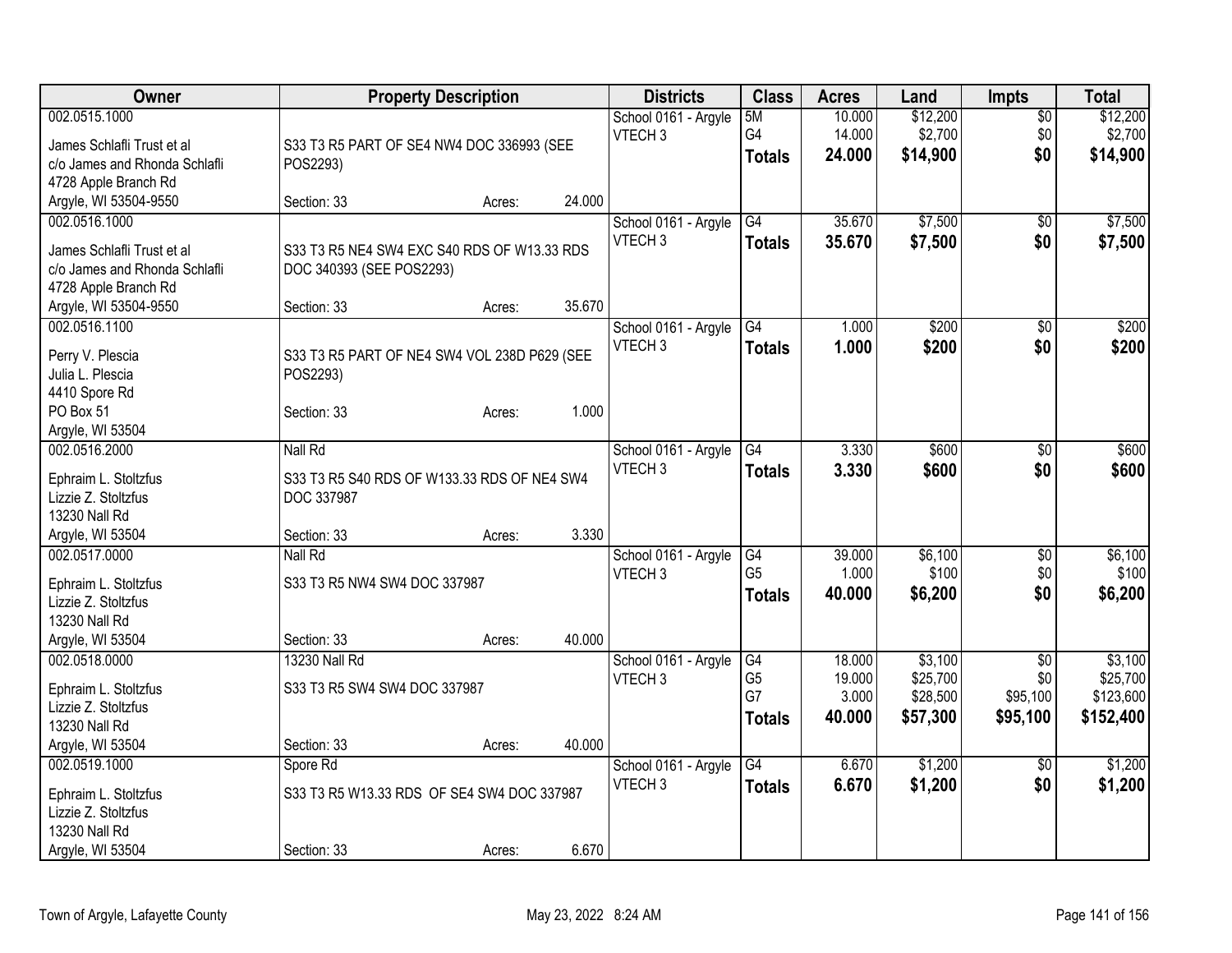| Owner                             |                                              | <b>Property Description</b> |        | <b>Districts</b>                           | <b>Class</b>                             | <b>Acres</b>    | Land                | <b>Impts</b>           | <b>Total</b>        |
|-----------------------------------|----------------------------------------------|-----------------------------|--------|--------------------------------------------|------------------------------------------|-----------------|---------------------|------------------------|---------------------|
| 002.0519.2000                     | Spore Rd                                     |                             |        | School 0161 - Argyle                       | G4                                       | 31.500          | \$3,800             | $\overline{50}$        | \$3,800             |
| James Schlafli Trust et al        | S33 T3 R5 THAT PART SE4 SW4 AS DESCR IN DOC  |                             |        | VTECH <sub>3</sub>                         | G <sub>5</sub>                           | 1.230           | \$100               | \$0                    | \$100               |
| c/o James and Rhonda Schlafli     | 336993 EXC CSM #690 (SEE POS2293)            |                             |        |                                            | <b>Totals</b>                            | 32.730          | \$3,900             | \$0                    | \$3,900             |
| 4728 Apple Branch Rd              |                                              |                             |        |                                            |                                          |                 |                     |                        |                     |
| Argyle, WI 53504-9550             | Section: 33                                  | Acres:                      | 32.730 |                                            |                                          |                 |                     |                        |                     |
| 002.0519.3000                     | 4560 Spore Rd                                |                             |        | School 0161 - Argyle                       | G1                                       | 0.500           | \$9,000             | \$43,800               | \$52,800            |
| Michael L. Brummel                | THAT PART LOT 1 CSM #690 LYING IN TOWN OF    |                             |        | VTECH <sub>3</sub>                         | <b>Totals</b>                            | 0.500           | \$9,000             | \$43,800               | \$52,800            |
| 4560 Spore Rd                     | ARGYLE PART OF SE4 SW4 DOC 350480            |                             |        |                                            |                                          |                 |                     |                        |                     |
| Argyle, WI 53504                  |                                              |                             |        |                                            |                                          |                 |                     |                        |                     |
|                                   | Section: 33                                  | Acres:                      | 0.500  |                                            |                                          |                 |                     |                        |                     |
| 002.0519.3100                     | Spore Rd                                     |                             |        | School 0161 - Argyle                       | G5                                       | 0.070           | \$100               | \$0                    | \$100               |
| James Schlafli Trust et al        | S33 T3 R5 PART SE4 SW4 COM SECOR SE4         |                             |        | VTECH <sub>3</sub>                         | <b>Totals</b>                            | 0.070           | \$100               | \$0                    | \$100               |
| c/o James and Rhonda Schlafli     | SW4; WEST 30RDS TO POB; NORTH 6RDS; WEST     |                             |        |                                            |                                          |                 |                     |                        |                     |
| 4728 Apple Branch Rd              | 8RDS;SOUTH 6RDS;EAST 8RDS TO POB EXC CSM     |                             |        |                                            |                                          |                 |                     |                        |                     |
| Argyle, WI 53504-9550             | Section: 33                                  | Acres:                      | 0.070  |                                            |                                          |                 |                     |                        |                     |
| 002.0520.0000                     |                                              |                             |        | School 0161 - Argyle                       | $\overline{G4}$                          | 40.000          | \$6,300             | \$0                    | \$6,300             |
|                                   | S33 T3 R5 NE4 SE4 VOL 240D P149              |                             |        | VTECH <sub>3</sub>                         | <b>Totals</b>                            | 40.000          | \$6,300             | \$0                    | \$6,300             |
| Jacob S. Fisher<br>4008 Spore Rd  |                                              |                             |        |                                            |                                          |                 |                     |                        |                     |
| Argyle, WI 53504-9542             |                                              |                             |        |                                            |                                          |                 |                     |                        |                     |
|                                   | Section: 33                                  | Acres:                      | 40.000 |                                            |                                          |                 |                     |                        |                     |
| 002.0521.0000                     | Apple Branch Rd                              |                             |        | School 0161 - Argyle                       | G4                                       | 22.000          | \$2,200             | $\overline{50}$        | \$2,200             |
|                                   |                                              |                             |        | VTECH <sub>3</sub>                         | W8                                       | 15.000          | (\$45,000)          | \$0                    | \$0                 |
| Perry V. Plescia                  | S33 T3 R5 PART OF NW4 SE4 VOL 238D P629 (SEE |                             |        |                                            | <b>Totals</b>                            | 37.000          | \$2,200             | \$0                    | \$2,200             |
| Julia L. Plescia<br>4410 Spore Rd | POS2293)                                     |                             |        |                                            |                                          |                 |                     |                        |                     |
| PO Box 51                         | Section: 33                                  | Acres:                      | 37.000 |                                            |                                          |                 |                     |                        |                     |
| Argyle, WI 53504                  |                                              |                             |        |                                            |                                          |                 |                     |                        |                     |
| 002.0521.1000                     |                                              |                             |        | School 0161 - Argyle                       | G4                                       | 3.000           | \$700               | $\sqrt{6}$             | \$700               |
|                                   |                                              |                             |        | VTECH <sub>3</sub>                         | <b>Totals</b>                            | 3.000           | \$700               | \$0                    | \$700               |
| James Schlafli Trust et al        | S33 T3 R5 PART OF NW4 SE4 DOC 336993 (SEE    |                             |        |                                            |                                          |                 |                     |                        |                     |
| c/o James and Rhonda Schlafli     | POS2293)                                     |                             |        |                                            |                                          |                 |                     |                        |                     |
| 4728 Apple Branch Rd              |                                              |                             | 3.000  |                                            |                                          |                 |                     |                        |                     |
| Argyle, WI 53504-9550             | Section: 33                                  | Acres:                      |        |                                            |                                          |                 |                     |                        |                     |
| 002.0522.0000                     | Apple Branch Rd                              |                             |        | School 0161 - Argyle<br>VTECH <sub>3</sub> | $\overline{\text{G4}}$<br>G <sub>5</sub> | 11.000<br>7.000 | \$2,600<br>\$11,900 | $\overline{50}$<br>\$0 | \$2,600<br>\$11,900 |
| Perry V. Plescia                  | S33 T3 R5 PART OF SW4 SE4 VOL 238D P629 (SEE |                             |        |                                            | W <sub>8</sub>                           | 10.000          | (\$30,000)          | \$0                    | \$0 <sub>0</sub>    |
| Julia L. Plescia                  | POS2293)                                     |                             |        |                                            | <b>Totals</b>                            | 28.000          | \$14,500            | \$0                    | \$14,500            |
| 4410 Spore Rd                     |                                              |                             |        |                                            |                                          |                 |                     |                        |                     |
| PO Box 51                         | Section: 33                                  | Acres:                      | 28.000 |                                            |                                          |                 |                     |                        |                     |
| Argyle, WI 53504                  |                                              |                             |        |                                            |                                          |                 |                     |                        |                     |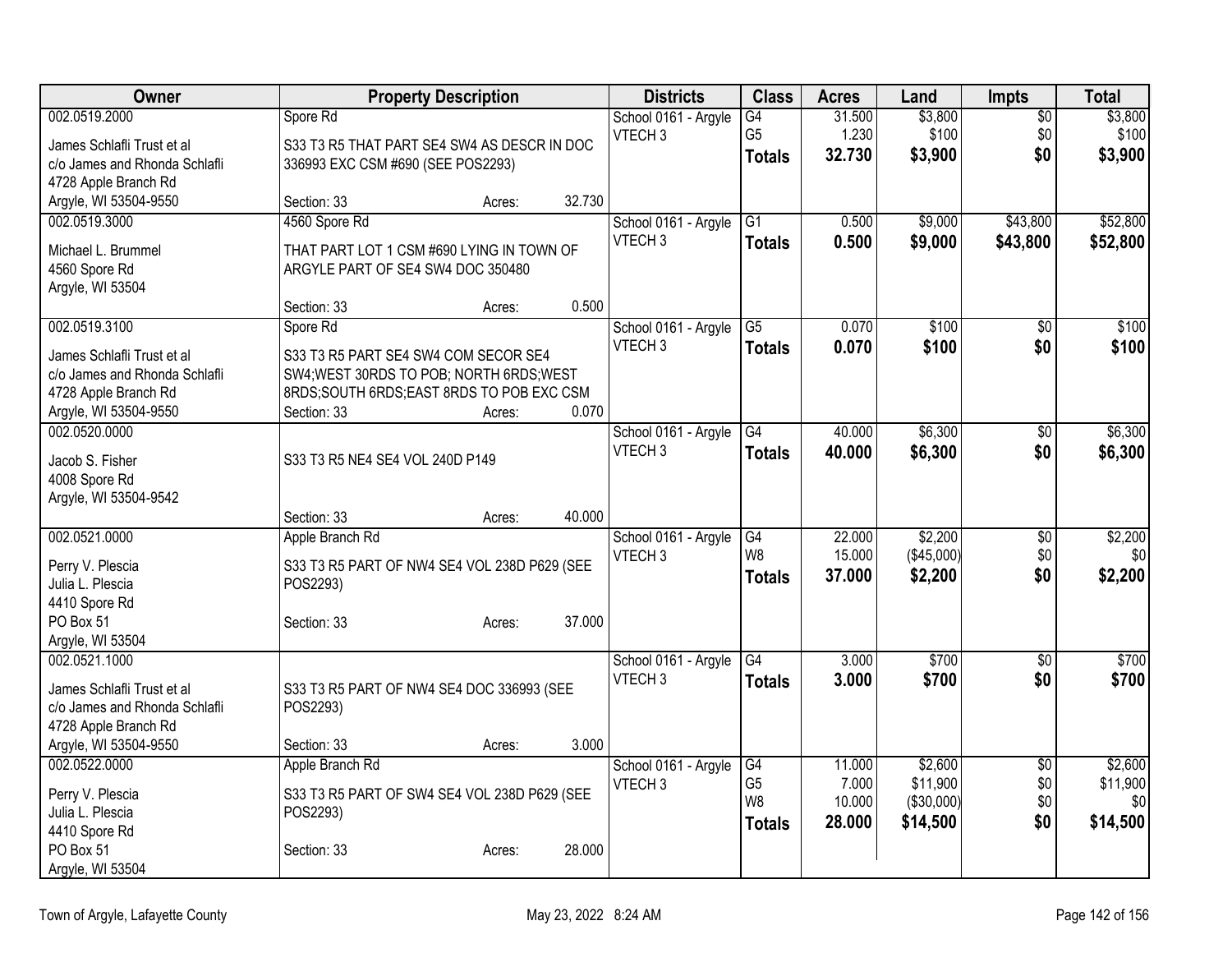| Owner                                                                                                            | <b>Property Description</b>                                                                                          |                  |                | <b>Districts</b>                           | <b>Class</b>                          | <b>Acres</b>              | Land                            | <b>Impts</b>                              | <b>Total</b>                      |
|------------------------------------------------------------------------------------------------------------------|----------------------------------------------------------------------------------------------------------------------|------------------|----------------|--------------------------------------------|---------------------------------------|---------------------------|---------------------------------|-------------------------------------------|-----------------------------------|
| 002.0522.1000<br>James Schlafli Trust et al<br>c/o James and Rhonda Schlafli                                     | Spore Rd<br>S33 T3 R5 PART OF SW4 SE4 DOC 336993 (SEE<br>POS2293)                                                    |                  |                | School 0161 - Argyle<br>VTECH <sub>3</sub> | G4<br><b>Totals</b>                   | 12.000<br>12.000          | \$800<br>\$800                  | $\overline{50}$<br>\$0                    | \$800<br>\$800                    |
| 4728 Apple Branch Rd<br>Argyle, WI 53504-9550                                                                    | Section: 33                                                                                                          | Acres:           | 12.000         |                                            |                                       |                           |                                 |                                           |                                   |
| 002.0523.0000<br>Jacob S. Fisher<br>4008 Spore Rd<br>Argyle, WI 53504-9542                                       | 4008 Spore Rd<br>S33 T3 R5 SE4 SE4 VOL 240D P149EXC POS3878                                                          |                  |                | School 0161 - Argyle<br>VTECH <sub>3</sub> | G4<br>G7<br><b>Totals</b>             | 21.250<br>3.100<br>24.350 | \$3,900<br>\$29,500<br>\$33,400 | $\overline{50}$<br>\$165,000<br>\$165,000 | \$3,900<br>\$194,500<br>\$198,400 |
| 002.0523.1000<br>Annie L. Fisher et al<br>c/o Annie L. Fisher<br>4008 Spore Rd                                   | Section: 33<br>Spore Rd<br>SE4 SE4 SECT 33; AS LANDS DESCRIBED IN<br>POS3878                                         | Acres:           | 24.350         | School 0161 - Argyle<br>VTECH <sub>3</sub> | G4<br>G <sub>5</sub><br><b>Totals</b> | 14.920<br>1.000<br>15.920 | \$3,500<br>\$100<br>\$3,600     | \$0<br>\$0<br>\$0                         | \$3,500<br>\$100<br>\$3,600       |
| Argyle, WI 53504-9542<br>002.0524.1000<br>Corey L. Gierhart<br>13819 State Rd 78                                 | Section: 33<br>13819 Sth 78<br>S34 T3 R5 PART OF NE4 NE4 DOC 342089                                                  | Acres:           | 15.920         | School 0161 - Argyle<br>VTECH <sub>3</sub> | G1<br><b>Totals</b>                   | 1.000<br>1.000            | \$12,000<br>\$12,000            | \$7,800<br>\$7,800                        | \$19,800<br>\$19,800              |
| Argyle, WI 53504<br>002.0524.2000<br>Davis Family Farm, LLC<br>12467 Otter Creek Rd<br>Darlington, WI 53530-9443 | Section: 34<br>13657 State Highway 78<br>S34 T3 R5 PART OF NE4 NE4 VOL 234D P756 EXC<br>(SEE POS2294)<br>Section: 34 | Acres:<br>Acres: | 1.000<br>1.630 | School 0161 - Argyle<br>VTECH <sub>3</sub> | $\overline{G4}$<br><b>Totals</b>      | 1.630<br>1.630            | \$400<br>\$400                  | $\overline{50}$<br>\$0                    | \$400<br>\$400                    |
| 002.0524.2100<br>Davis Family Farm, LLC<br>12467 Otter Creek Rd<br>Darlington, WI 53530-9443                     | State Highway 78<br>S34 T3 R5 PART OF NE4 NE4 W OF HWY DOC 342844<br>EXC<br>Section: 34                              | Acres:           | 32.720         | School 0161 - Argyle<br>VTECH <sub>3</sub> | G4<br>G <sub>5</sub><br><b>Totals</b> | 32.130<br>0.590<br>32.720 | \$7,400<br>\$100<br>\$7,500     | $\overline{50}$<br>\$0<br>\$0             | \$7,400<br>\$100<br>\$7,500       |
| 002.0525.0000<br>Jeffrey Lee Dammen<br>3381 State Rd 81<br>Argyle, WI 53504                                      | S34 T3 R5 NW4 NE4 VOL 209D P217<br>Section: 34                                                                       | Acres:           | 40.000         | School 0161 - Argyle<br>VTECH <sub>3</sub> | G4<br><b>Totals</b>                   | 40.000<br>40.000          | \$7,400<br>\$7,400              | $\overline{50}$<br>\$0                    | \$7,400<br>\$7,400                |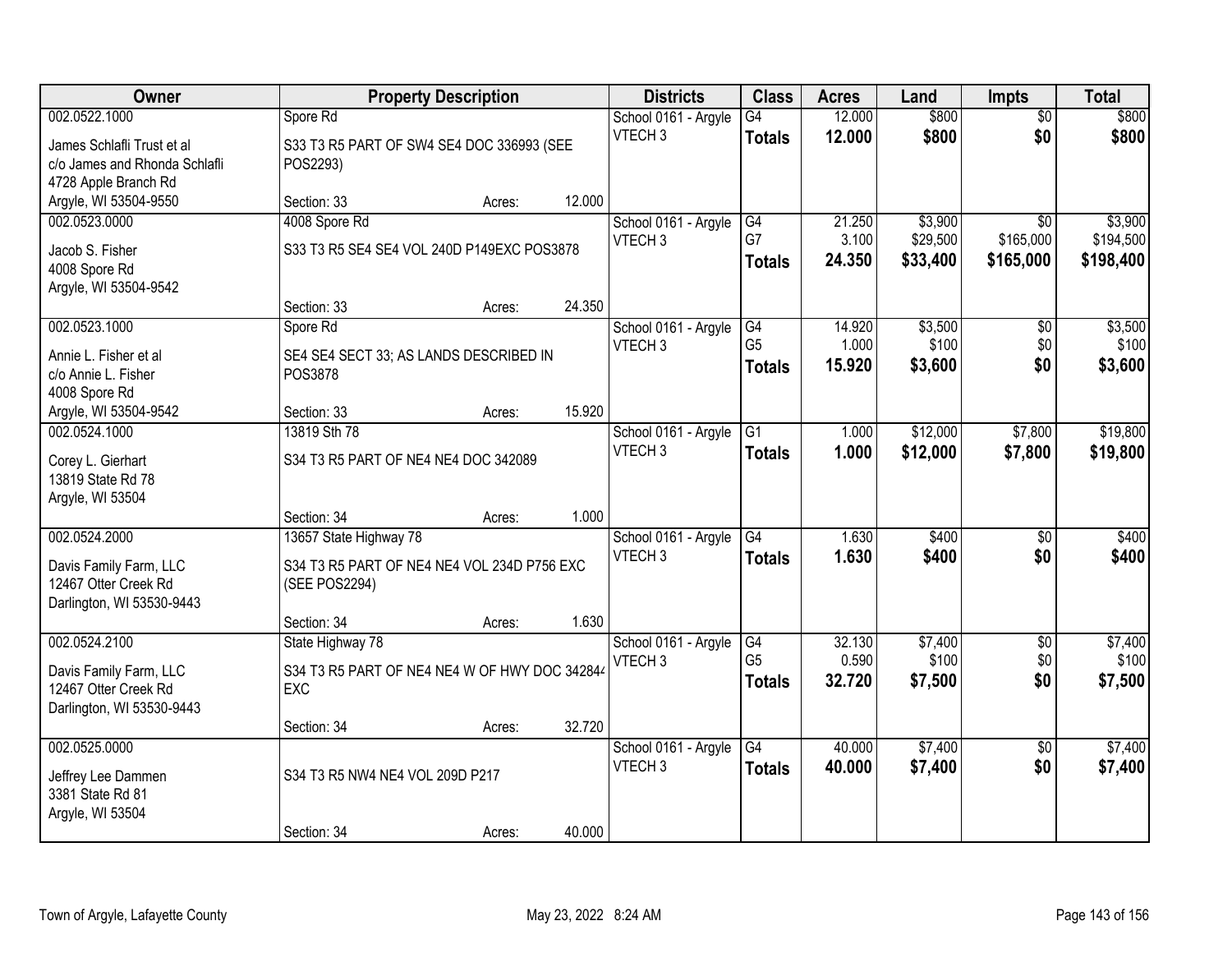| Owner                                 |                                                    | <b>Property Description</b> |        | <b>Districts</b>                           | <b>Class</b>         | <b>Acres</b>    | Land               | <b>Impts</b>           | <b>Total</b>       |
|---------------------------------------|----------------------------------------------------|-----------------------------|--------|--------------------------------------------|----------------------|-----------------|--------------------|------------------------|--------------------|
| 002.0526.0000                         | State Highway 78                                   |                             |        | School 0161 - Argyle                       | G4                   | 40.000          | \$9,200            | $\overline{50}$        | \$9,200            |
| Davis Family Farm, LLC                | S34 T3 R5 SW4 NE4 DOC 342844                       |                             |        | VTECH <sub>3</sub>                         | <b>Totals</b>        | 40.000          | \$9,200            | \$0                    | \$9,200            |
| 12467 Otter Creek Rd                  |                                                    |                             |        |                                            |                      |                 |                    |                        |                    |
| Darlington, WI 53530-9443             |                                                    |                             |        |                                            |                      |                 |                    |                        |                    |
|                                       | Section: 34                                        | Acres:                      | 40.000 |                                            |                      |                 |                    |                        |                    |
| 002.0527.1000                         | 13657 State Highway 78                             |                             |        | School 0161 - Argyle                       | G4                   | 10.080          | \$2,400            | \$0                    | \$2,400            |
| Davis Family Farm, LLC                | S34 T3 R5 PART OF N56 RDS OF SE4 NE4 VOL 234D      |                             |        | VTECH <sub>3</sub>                         | <b>Totals</b>        | 10.080          | \$2,400            | \$0                    | \$2,400            |
| 12467 Otter Creek Rd                  | <b>P756 EXC</b>                                    |                             |        |                                            |                      |                 |                    |                        |                    |
| Darlington, WI 53530-9443             |                                                    |                             |        |                                            |                      |                 |                    |                        |                    |
|                                       | Section: 34                                        | Acres:                      | 10.080 |                                            |                      |                 |                    |                        |                    |
| 002.0527.1100                         | State Highway 78                                   |                             |        | School 0161 - Argyle                       | G4                   | 3.460           | \$800              | \$0                    | \$800              |
| Davis Family Farm LLC                 | S34 T3 R5 PART OF SE4 NE4 W OF HWY DOC 342844      |                             |        | VTECH <sub>3</sub>                         | <b>Totals</b>        | 3.460           | \$800              | \$0                    | \$800              |
| c/o Davis Family Farm, LLC            |                                                    |                             |        |                                            |                      |                 |                    |                        |                    |
| 12467 Otter Creek Rd                  |                                                    |                             |        |                                            |                      |                 |                    |                        |                    |
| Darlington, WI 53530-9443             | Section: 34                                        | Acres:                      | 3.460  |                                            |                      |                 |                    |                        |                    |
| 002.0527.2000                         | State Highway 78                                   |                             |        | School 0161 - Argyle<br>VTECH <sub>3</sub> | G4<br>G <sub>5</sub> | 10.350<br>1.000 | \$2,500<br>\$1,300 | $\sqrt[6]{3}$<br>\$0   | \$2,500<br>\$1,300 |
| Victor Tollakson Trust                | SOUTH 24 RDS OF SE NE EXC LANDS DEED FOR           |                             |        |                                            | <b>Totals</b>        | 11.350          | \$3,800            | \$0                    | \$3,800            |
| c/o Victor Tollakson Survivor's Trust | <b>HWY AT DOC 346673</b>                           |                             |        |                                            |                      |                 |                    |                        |                    |
| 2692 N River Bend Rd                  |                                                    |                             |        |                                            |                      |                 |                    |                        |                    |
| Argyle, WI 53504                      | Section: 34                                        | Acres:                      | 11.350 |                                            |                      |                 |                    |                        |                    |
| 002.0527.3000                         | State Highway 78                                   |                             |        | School 0161 - Argyle                       | G4<br>G <sub>5</sub> | 8.000<br>2.000  | \$1,900<br>\$100   | $\overline{30}$<br>\$0 | \$1,900<br>\$100   |
| Chad A. Mathys                        | COM E? COR SEC 34;N0?01'52"W                       |                             |        | VTECH <sub>3</sub>                         | G7                   | 0.750           | \$7,600            | \$7,500                | \$15,100           |
| 13657 State Rd 78                     | 396.34':N89?58'19"W 8221.07' TO POB;CONTINUING     |                             |        |                                            | <b>Totals</b>        | 10.750          | \$9,600            | \$7,500                | \$17,100           |
| Argyle, WI 53504                      | N89?58'19"W 276.62' TO C/L STH 78 AS LOCATED ON    |                             |        |                                            |                      |                 |                    |                        |                    |
|                                       | Section: 35                                        | Acres:                      | 10.750 |                                            |                      |                 |                    |                        |                    |
| 002.0527.4000                         | 13657 Sth 78                                       |                             |        | School 0161 - Argyle<br>VTECH <sub>3</sub> | G4<br>G <sub>5</sub> | 4.610<br>1.000  | \$1,100<br>\$100   | $\overline{50}$<br>\$0 | \$1,100<br>\$100   |
| Chad A. Mathys                        | COM E? COR SEC 34;N0?01'52"W                       |                             |        |                                            | G7                   | 2.200           | \$20,900           | \$119,700              | \$140,600          |
| 13657 State Rd 78                     | 396.34';N89?58'19"W 1097.69' ALG SLI NORTH 7/10 OF |                             |        |                                            | <b>Totals</b>        | 7.810           | \$22,100           | \$119,700              | \$141,800          |
| Argyle, WI 53504                      | SE? NE? TO POB; WLY N89?58'19"W ALG SAID LINE,     |                             |        |                                            |                      |                 |                    |                        |                    |
|                                       | Section: 34                                        | Acres:                      | 7.810  |                                            |                      |                 |                    |                        |                    |
| 002.0528.0000                         |                                                    |                             |        | School 0161 - Argyle<br>VTECH <sub>3</sub> | $\overline{G4}$      | 40.000          | \$6,900            | $\overline{50}$        | \$6,900            |
| Jeffrey Lee Dammen                    | S34 T3 R5 NE4 NW4 VOL 209D P217                    |                             |        |                                            | <b>Totals</b>        | 40.000          | \$6,900            | \$0                    | \$6,900            |
| 3381 State Rd 81                      |                                                    |                             |        |                                            |                      |                 |                    |                        |                    |
| Argyle, WI 53504                      |                                                    |                             |        |                                            |                      |                 |                    |                        |                    |
|                                       | Section: 34                                        | Acres:                      | 40.000 |                                            |                      |                 |                    |                        |                    |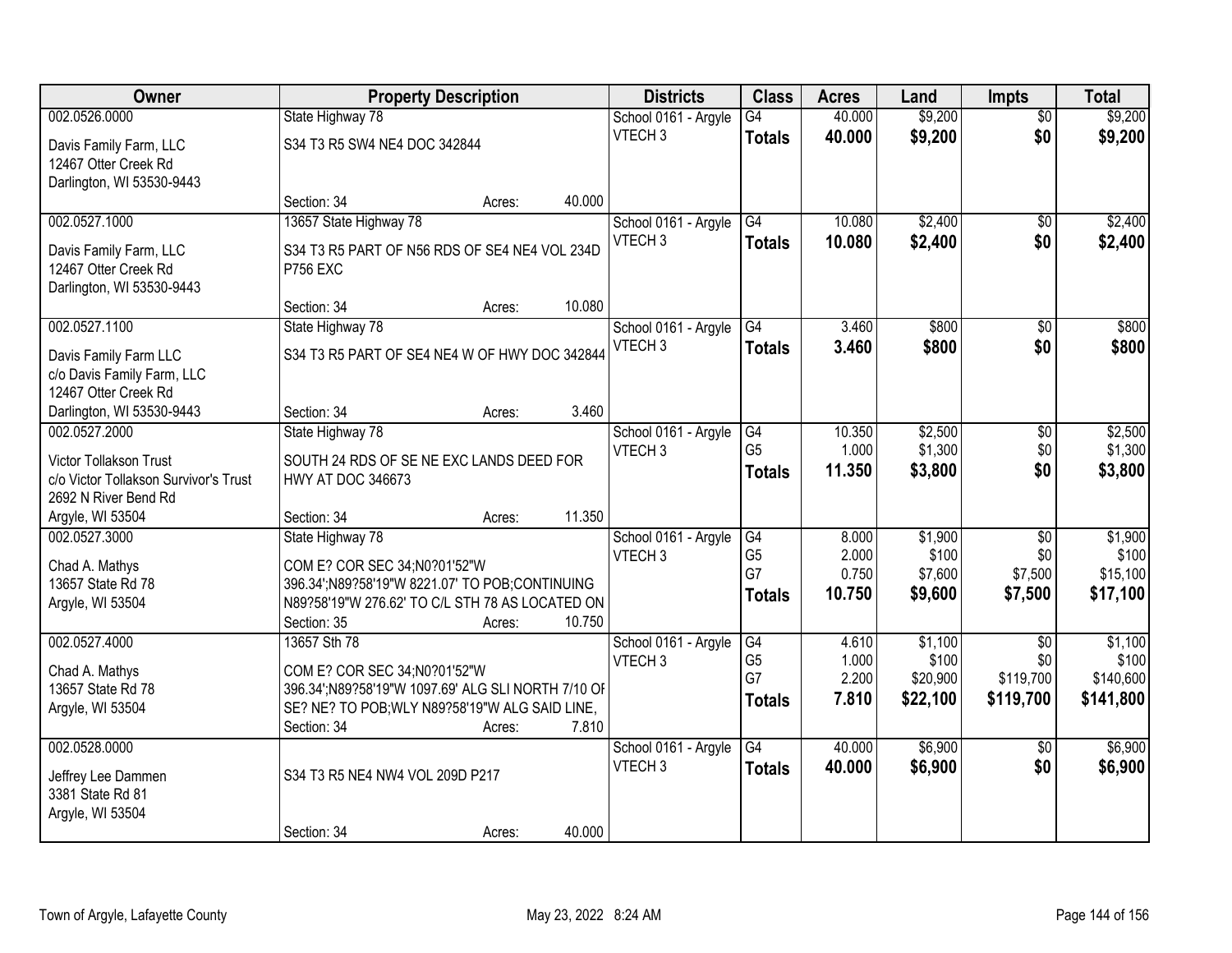| Owner                                     |                                 | <b>Property Description</b> |        | <b>Districts</b>                           | <b>Class</b>         | <b>Acres</b>     | Land                | <b>Impts</b>           | <b>Total</b>         |
|-------------------------------------------|---------------------------------|-----------------------------|--------|--------------------------------------------|----------------------|------------------|---------------------|------------------------|----------------------|
| 002.0529.0000<br>Joni Dammen et al        | S34 T3 R5 NWNW DOC 344481       |                             |        | School 0161 - Argyle<br>VTECH <sub>3</sub> | G4<br><b>Totals</b>  | 40.000<br>40.000 | \$7,400<br>\$7,400  | $\overline{50}$<br>\$0 | \$7,400<br>\$7,400   |
| c/o Stephen E. Dammen<br>3999 State Rd 81 |                                 |                             |        |                                            |                      |                  |                     |                        |                      |
| Argyle, WI 53504-9551                     | Section: 34                     | Acres:                      | 40.000 |                                            |                      |                  |                     |                        |                      |
| 002.0530.0000                             |                                 |                             |        | School 0161 - Argyle                       | G4                   | 40.000           | \$6,900             | $\overline{50}$        | \$6,900              |
| Joni Dammen et al                         | S34 T3 R5 SWNW DOC 344481       |                             |        | VTECH <sub>3</sub>                         | <b>Totals</b>        | 40.000           | \$6,900             | \$0                    | \$6,900              |
| c/o Stephen E. Dammen                     |                                 |                             |        |                                            |                      |                  |                     |                        |                      |
| 3999 State Rd 81                          |                                 |                             |        |                                            |                      |                  |                     |                        |                      |
| Argyle, WI 53504-9551<br>002.0531.0000    | Section: 34                     | Acres:                      | 40.000 | School 0161 - Argyle                       | $\overline{G4}$      | 40.000           | \$9,500             | $\overline{50}$        | \$9,500              |
|                                           |                                 |                             |        | VTECH <sub>3</sub>                         | <b>Totals</b>        | 40.000           | \$9,500             | \$0                    | \$9,500              |
| Jeffrey Lee Dammen                        | S34 T3 R5 SE4 NW4 VOL 209D P217 |                             |        |                                            |                      |                  |                     |                        |                      |
| 3381 State Rd 81                          |                                 |                             |        |                                            |                      |                  |                     |                        |                      |
| Argyle, WI 53504                          | Section: 34                     | Acres:                      | 40.000 |                                            |                      |                  |                     |                        |                      |
| 002.0532.0000                             |                                 |                             |        | School 0161 - Argyle                       | G4                   | 40.000           | \$8,700             | \$0                    | \$8,700              |
|                                           |                                 |                             |        | VTECH <sub>3</sub>                         | <b>Totals</b>        | 40.000           | \$8,700             | \$0                    | \$8,700              |
| Flannery Farms Partnership                | S34 T3 R5 NE4 SW4 DOC 347267    |                             |        |                                            |                      |                  |                     |                        |                      |
| N6652 County Rd A<br>Argyle, WI 53504     |                                 |                             |        |                                            |                      |                  |                     |                        |                      |
|                                           | Section: 34                     | Acres:                      | 40.000 |                                            |                      |                  |                     |                        |                      |
| 002.0533.0000                             |                                 |                             |        | School 0161 - Argyle                       | $\overline{G4}$      | 40.000           | \$9,300             | \$0                    | \$9,300              |
| Jacob S. Fisher                           | S34 T3 R5 NW4 SW4 VOL 240D P149 |                             |        | VTECH <sub>3</sub>                         | <b>Totals</b>        | 40.000           | \$9,300             | \$0                    | \$9,300              |
| 4008 Spore Rd                             |                                 |                             |        |                                            |                      |                  |                     |                        |                      |
| Argyle, WI 53504-9542                     |                                 |                             |        |                                            |                      |                  |                     |                        |                      |
|                                           | Section: 34                     | Acres:                      | 40.000 |                                            |                      |                  |                     |                        |                      |
| 002.0534.0000                             | Spore Rd                        |                             |        | School 0161 - Argyle                       | G4                   | 39.000           | \$7,800             | $\overline{60}$        | \$7,800              |
| Darlene Berg Trust et al                  | (HOME FARM) SW4 SW4 DOC 349668  |                             |        | VTECH <sub>3</sub>                         | G <sub>5</sub>       | 1.000            | \$100               | \$0                    | \$100                |
| c/o Russell E Berg & Dar Berg             |                                 |                             |        |                                            | <b>Totals</b>        | 40.000           | \$7,900             | \$0                    | \$7,900              |
| 11625 Sth 11                              |                                 |                             |        |                                            |                      |                  |                     |                        |                      |
| Gratiot, WI 53541                         | Section: 34                     | Acres:                      | 40.000 |                                            |                      |                  |                     |                        |                      |
| 002.0535.0000                             | 3558 Spore Rd                   |                             |        | School 0161 - Argyle                       | G4                   | 30.000           | \$6,400             | $\overline{30}$        | \$6,400              |
| Darlene Berg Trust et al                  | (HOME FARM) SE4 SW4 DOC 349668  |                             |        | VTECH <sub>3</sub>                         | G <sub>5</sub><br>G7 | 6.000<br>4.000   | \$8,600<br>\$38,000 | \$0<br>\$104,100       | \$8,600<br>\$142,100 |
| c/o Russell E Berg & Dar Berg             |                                 |                             |        |                                            | <b>Totals</b>        | 40.000           | \$53,000            | \$104,100              | \$157,100            |
| 11625 Sth 11                              |                                 |                             |        |                                            |                      |                  |                     |                        |                      |
| Gratiot, WI 53541                         | Section: 34                     | Acres:                      | 40.000 |                                            |                      |                  |                     |                        |                      |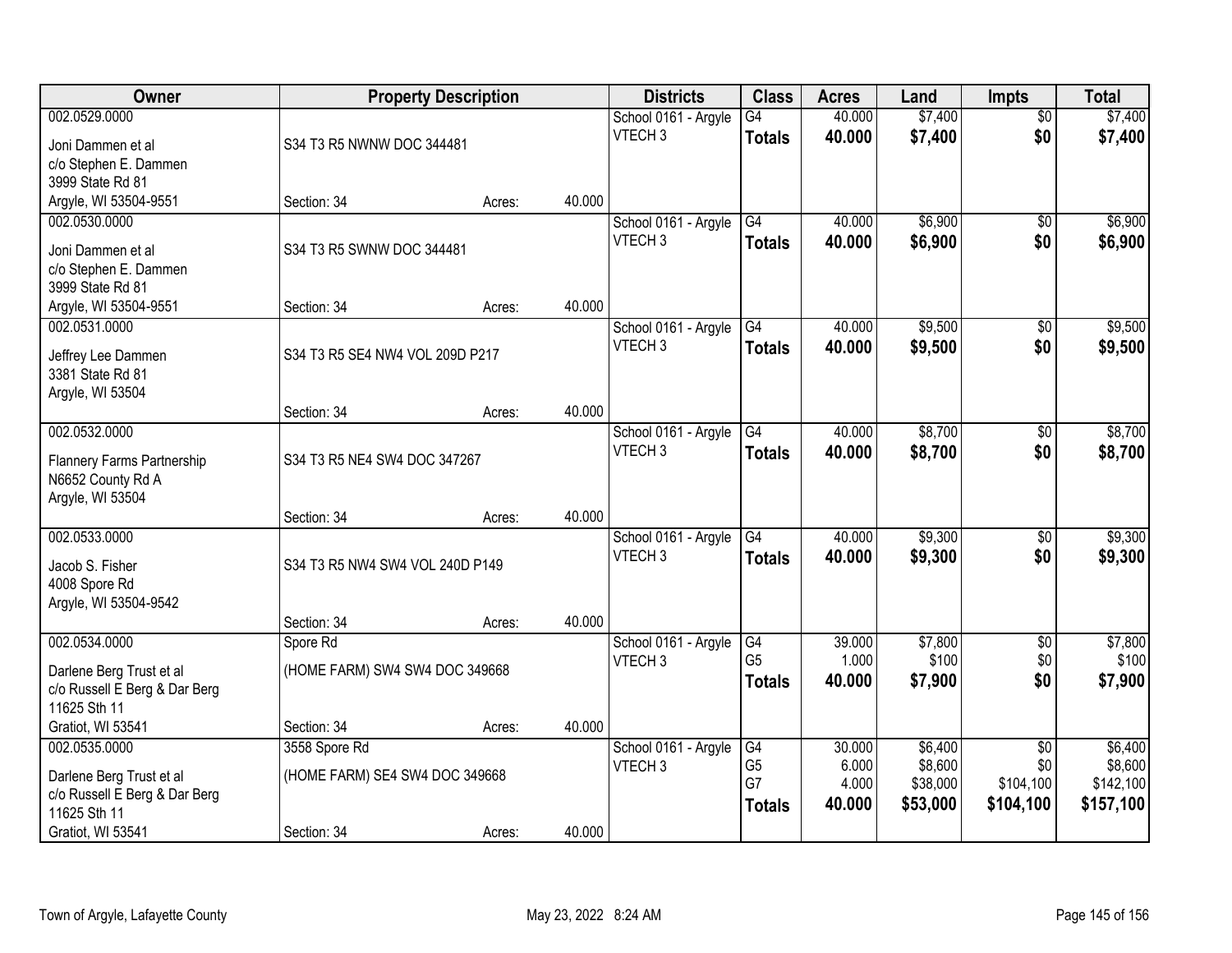| Owner                                                                  | <b>Property Description</b>                                          |                  | <b>Districts</b>     | <b>Class</b>           | <b>Acres</b> | Land            | <b>Impts</b>    | <b>Total</b>    |
|------------------------------------------------------------------------|----------------------------------------------------------------------|------------------|----------------------|------------------------|--------------|-----------------|-----------------|-----------------|
| 002.0536.0000                                                          | State Highway 78                                                     |                  | School 0161 - Argyle | $\overline{G4}$        | 37.540       | \$8,900         | $\overline{30}$ | \$8,900         |
| Victor Tollakson Trust                                                 | NE SE EXC LANDS DEED FOR HWY AT DOC 346673                           |                  | VTECH <sub>3</sub>   | <b>Totals</b>          | 37.540       | \$8,900         | \$0             | \$8,900         |
| c/o Victor Tollakson Survivor's Trust                                  |                                                                      |                  |                      |                        |              |                 |                 |                 |
| 2692 N River Bend Rd                                                   |                                                                      |                  |                      |                        |              |                 |                 |                 |
| Argyle, WI 53504                                                       | Section: 34                                                          | 37.540<br>Acres: |                      |                        |              |                 |                 |                 |
| 002.0537.0000                                                          |                                                                      |                  | School 0161 - Argyle | $\overline{G4}$        | 15.900       | \$3,500         | $\overline{50}$ | \$3,500         |
| Flannery Farms Partnership                                             | S34 T3 R5 NW4 SE4 EXC CSM #255 DOC 347267                            |                  | VTECH <sub>3</sub>   | <b>Totals</b>          | 15.900       | \$3,500         | \$0             | \$3,500         |
| N6652 County Rd A                                                      |                                                                      |                  |                      |                        |              |                 |                 |                 |
| Argyle, WI 53504                                                       |                                                                      |                  |                      |                        |              |                 |                 |                 |
|                                                                        | Section: 34                                                          | 15.900<br>Acres: |                      |                        |              |                 |                 |                 |
| 002.0537.1000                                                          | Sth 78                                                               |                  | School 0161 - Argyle | G4                     | 24.100       | \$2,200         | $\overline{50}$ | \$2,200         |
| Kim A. Hendrickson                                                     | PART LOT 1 CSM #255 LYING IN NW4 SE4 VOL 221D                        |                  | VTECH <sub>3</sub>   | <b>Totals</b>          | 24.100       | \$2,200         | \$0             | \$2,200         |
| Loreane M. Hendrickson                                                 | P460-462                                                             |                  |                      |                        |              |                 |                 |                 |
| 13213 State Rd 78                                                      |                                                                      |                  |                      |                        |              |                 |                 |                 |
| Argyle, WI 53504                                                       | Section: 34                                                          | 24.100<br>Acres: |                      |                        |              |                 |                 |                 |
| 002.0538.0000                                                          | Spore Rd                                                             |                  | School 0161 - Argyle | G4                     | 32.720       | \$7,100         | \$0             | \$7,100         |
| <b>Flannery Farms Partnership</b>                                      | S34 T3 R5 SW4 SE4 EXC CSM #255 & HWY DOC                             |                  | VTECH <sub>3</sub>   | <b>Totals</b>          | 32.720       | \$7,100         | \$0             | \$7,100         |
| N6652 County Rd A                                                      | 347267 EXC                                                           |                  |                      |                        |              |                 |                 |                 |
| Argyle, WI 53504                                                       |                                                                      |                  |                      |                        |              |                 |                 |                 |
|                                                                        | Section: 34                                                          | 32.720<br>Acres: |                      |                        |              |                 |                 |                 |
| 002.0538.1000                                                          | 13213 Sth 78                                                         |                  | School 0161 - Argyle | G4                     | 3.360        | \$600           | $\overline{50}$ | \$600           |
| Kim A. Hendrickson                                                     | LOT 1 CSM #255 EXC HWY PART SW4 SE4 & SE4 SE4                        |                  | VTECH <sub>3</sub>   | G7                     | 3.030        | \$28,800        | \$137,500       | \$166,300       |
| Loreane M. Hendrickson                                                 | VOL 221D P460-462 EXC                                                |                  |                      | <b>Totals</b>          | 6.390        | \$29,400        | \$137,500       | \$166,900       |
| 13213 State Rd 78                                                      |                                                                      |                  |                      |                        |              |                 |                 |                 |
| Argyle, WI 53504                                                       | Section: 34                                                          | 6.390<br>Acres:  |                      |                        |              |                 |                 |                 |
| 002.0539.0000                                                          | State Highway 78                                                     |                  | School 0161 - Argyle | G4                     | 36.000       | \$6,000         | $\overline{60}$ | \$6,000         |
|                                                                        | SE SE LYING E OF HWY EXC LANDS DEED FOR HWY                          |                  | VTECH <sub>3</sub>   | G <sub>5</sub>         | 0.290        | \$100           | \$0             | \$100           |
| <b>Victor Tollakson Trust</b><br>c/o Victor Tollakson Survivor's Trust | AT DOC 346673                                                        |                  |                      | <b>Totals</b>          | 36.290       | \$6,100         | \$0             | \$6,100         |
| 2692 N River Bend Rd                                                   |                                                                      |                  |                      |                        |              |                 |                 |                 |
| Argyle, WI 53504                                                       | Section: 34                                                          | 36.290<br>Acres: |                      |                        |              |                 |                 |                 |
| 002.0539.2000                                                          |                                                                      |                  | School 0161 - Argyle | $\overline{\text{X2}}$ | 9.170        | $\overline{50}$ | $\overline{30}$ | $\overline{50}$ |
|                                                                        |                                                                      |                  | VTECH <sub>3</sub>   | <b>Totals</b>          | 9.170        | \$0             | \$0             | \$0             |
| State of Wisconsin                                                     | S34 & S35 T3 R5 LANDS DEEDED FOR HIGHWAY<br>PER PROJECTS 5590-03-21- |                  |                      |                        |              |                 |                 |                 |
| Dept of Transportation<br>2101 Wright St                               | 4.07,5590-03-21-4.08,5590-03-21-4.09 (SEE POS2294)                   |                  |                      |                        |              |                 |                 |                 |
| Madison, WI 53704                                                      | Section: 35                                                          | 9.170<br>Acres:  |                      |                        |              |                 |                 |                 |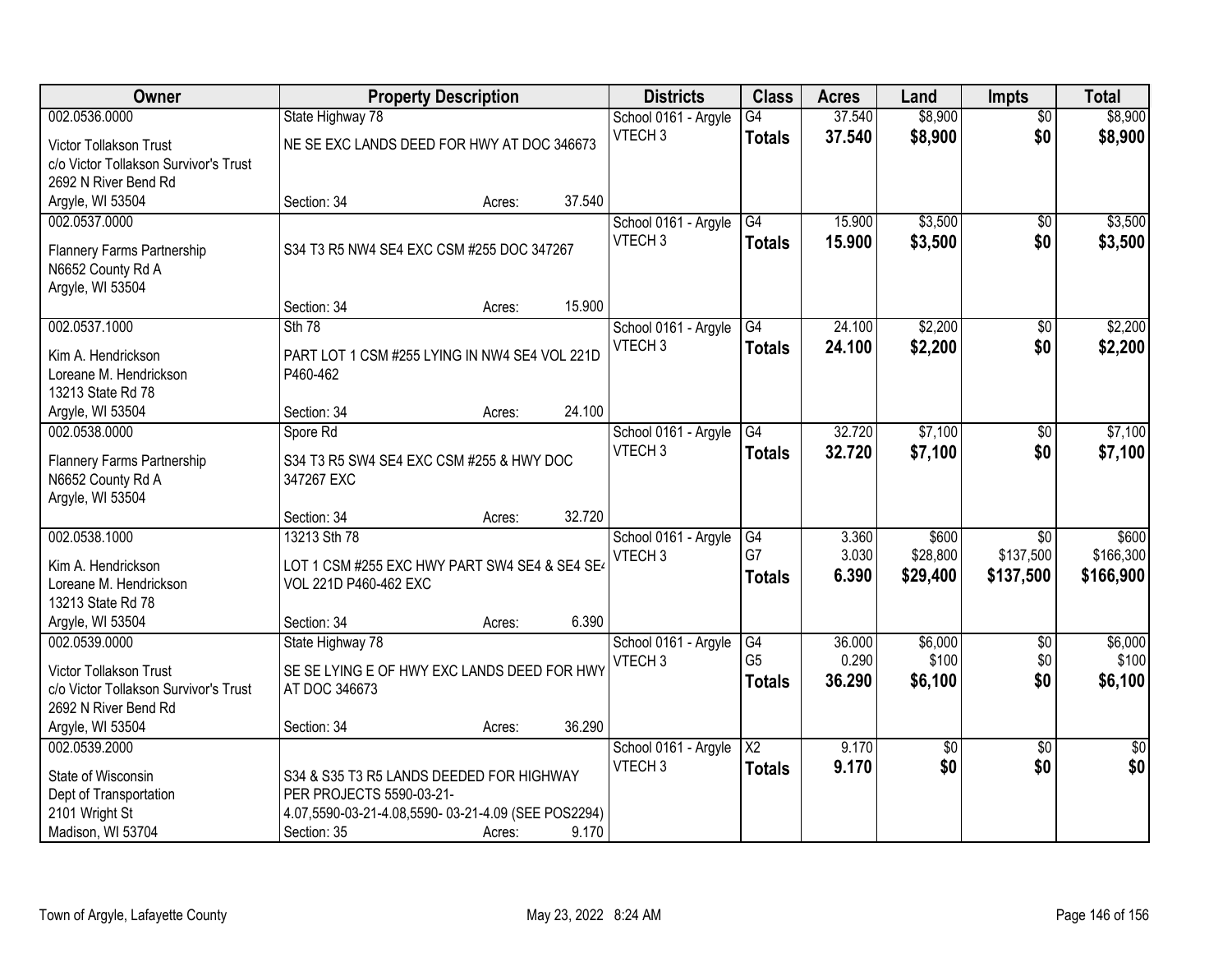| Owner                          |                                               | <b>Property Description</b> |        | <b>Districts</b>     | <b>Class</b>    | <b>Acres</b> | Land     | <b>Impts</b>    | <b>Total</b> |
|--------------------------------|-----------------------------------------------|-----------------------------|--------|----------------------|-----------------|--------------|----------|-----------------|--------------|
| 002.0540.1000                  |                                               |                             |        | School 0161 - Argyle | G4              | 23.410       | \$4,100  | $\overline{50}$ | \$4,100      |
| <b>Brian Treuthardt</b>        | S35 T3 R5 PT OF NE4 NE4 VOL 210D P209         |                             |        | VTECH <sub>3</sub>   | <b>Totals</b>   | 23.410       | \$4,100  | \$0             | \$4,100      |
| 1777 State Rd 81               |                                               |                             |        |                      |                 |              |          |                 |              |
| Argyle, WI 53504-9799          |                                               |                             |        |                      |                 |              |          |                 |              |
|                                | Section: 35                                   | Acres:                      | 23.410 |                      |                 |              |          |                 |              |
| 002.0540.1100                  |                                               |                             |        | School 0161 - Argyle | G <sub>5</sub>  | 0.300        | \$100    | \$0             | \$100        |
| Argyle Rod & Gun Club          | S35 T3 R5 PART OF NE4 NE4 VOL 227D P728 (SEE  |                             |        | VTECH <sub>3</sub>   | <b>Totals</b>   | 0.300        | \$100    | \$0             | \$100        |
| W9408 State Rd 81              | POS2263)                                      |                             |        |                      |                 |              |          |                 |              |
| PO Box 221                     |                                               |                             |        |                      |                 |              |          |                 |              |
| Argyle, WI 53504               | Section: 35                                   | Acres:                      | 0.300  |                      |                 |              |          |                 |              |
| 002.0540.2000                  | 13840 Oak St                                  |                             |        | School 0161 - Argyle | G1              | 2.290        | \$15,900 | \$126,500       | \$142,400    |
| Thomas J. Rear                 | S35 T3 R5 PART OF NENE DOC 343273 13840 OAK   |                             |        | VTECH <sub>3</sub>   | <b>Totals</b>   | 2.290        | \$15,900 | \$126,500       | \$142,400    |
| 13840 Oak St                   | <b>STREET</b>                                 |                             |        |                      |                 |              |          |                 |              |
| Argyle, WI 53504               |                                               |                             |        |                      |                 |              |          |                 |              |
|                                | Section: 35                                   | Acres:                      | 2.290  |                      |                 |              |          |                 |              |
| 002.0540.3000                  |                                               |                             |        | School 0161 - Argyle | $\overline{G5}$ | 4.000        | \$6,800  | \$0             | \$6,800      |
| Stein Living Trust Partnership | S35 T3 R5 PT OF NE4 NE4 COM AT SW COR OF 40   |                             |        | VTECH <sub>3</sub>   | <b>Totals</b>   | 4.000        | \$6,800  | \$0             | \$6,800      |
| 13710 Oak St                   | TH N 11RDS, TH E TO CREEK, TH S'LY ALONG      |                             |        |                      |                 |              |          |                 |              |
| Argyle, WI 53504               | CREEK TO 1/4 SEC LINE TH W TO BEG & S26 T3 R5 |                             |        |                      |                 |              |          |                 |              |
|                                | Section: 35                                   | Acres:                      | 4.000  |                      |                 |              |          |                 |              |
| 002.0541.1000                  |                                               |                             |        | School 0161 - Argyle | $\overline{G5}$ | 5.000        | \$8,500  | $\overline{50}$ | \$8,500      |
| Samuel C. Hanson               | S35 T3 R5 E 20 RDS OF S 40 RDS NW4 NE4 VOL    |                             |        | VTECH <sub>3</sub>   | <b>Totals</b>   | 5.000        | \$8,500  | \$0             | \$8,500      |
| 3492 Kipfer Ln                 | 195D P382 (SEE POS2298)                       |                             |        |                      |                 |              |          |                 |              |
| Blanchardville, WI 53516       |                                               |                             |        |                      |                 |              |          |                 |              |
|                                | Section: 35                                   | Acres:                      | 5.000  |                      |                 |              |          |                 |              |
| 002.0541.2000                  |                                               |                             |        | School 0161 - Argyle | G4              | 12.000       | \$2,800  | $\overline{30}$ | \$2,800      |
| James A. Pittz                 | S35 T3 R5 PART OF NW4 NE4 VOL 240D P803       |                             |        | VTECH <sub>3</sub>   | G <sub>5</sub>  | 3.000        | \$1,200  | \$0             | \$1,200      |
| Pamela Pittz                   |                                               |                             |        |                      | <b>Totals</b>   | 15.000       | \$4,000  | \$0             | \$4,000      |
| 401 S State St                 |                                               |                             |        |                      |                 |              |          |                 |              |
| <b>PO Box 284</b>              | Section: 35                                   | Acres:                      | 15.000 |                      |                 |              |          |                 |              |
| Argyle, WI 53504               |                                               |                             |        |                      |                 |              |          |                 |              |
| 002.0542.0000                  |                                               |                             |        | School 0161 - Argyle | G4              | 40.000       | \$5,100  | $\overline{50}$ | \$5,100      |
| James A. Pittz                 | S35 T3 R5 SW4 NE4 VOL 240D P803               |                             |        | VTECH <sub>3</sub>   | <b>Totals</b>   | 40.000       | \$5,100  | \$0             | \$5,100      |
| Pamela Pittz                   |                                               |                             |        |                      |                 |              |          |                 |              |
| 401 S State St                 |                                               |                             |        |                      |                 |              |          |                 |              |
| <b>PO Box 284</b>              | Section: 35                                   | Acres:                      | 40.000 |                      |                 |              |          |                 |              |
| Argyle, WI 53504               |                                               |                             |        |                      |                 |              |          |                 |              |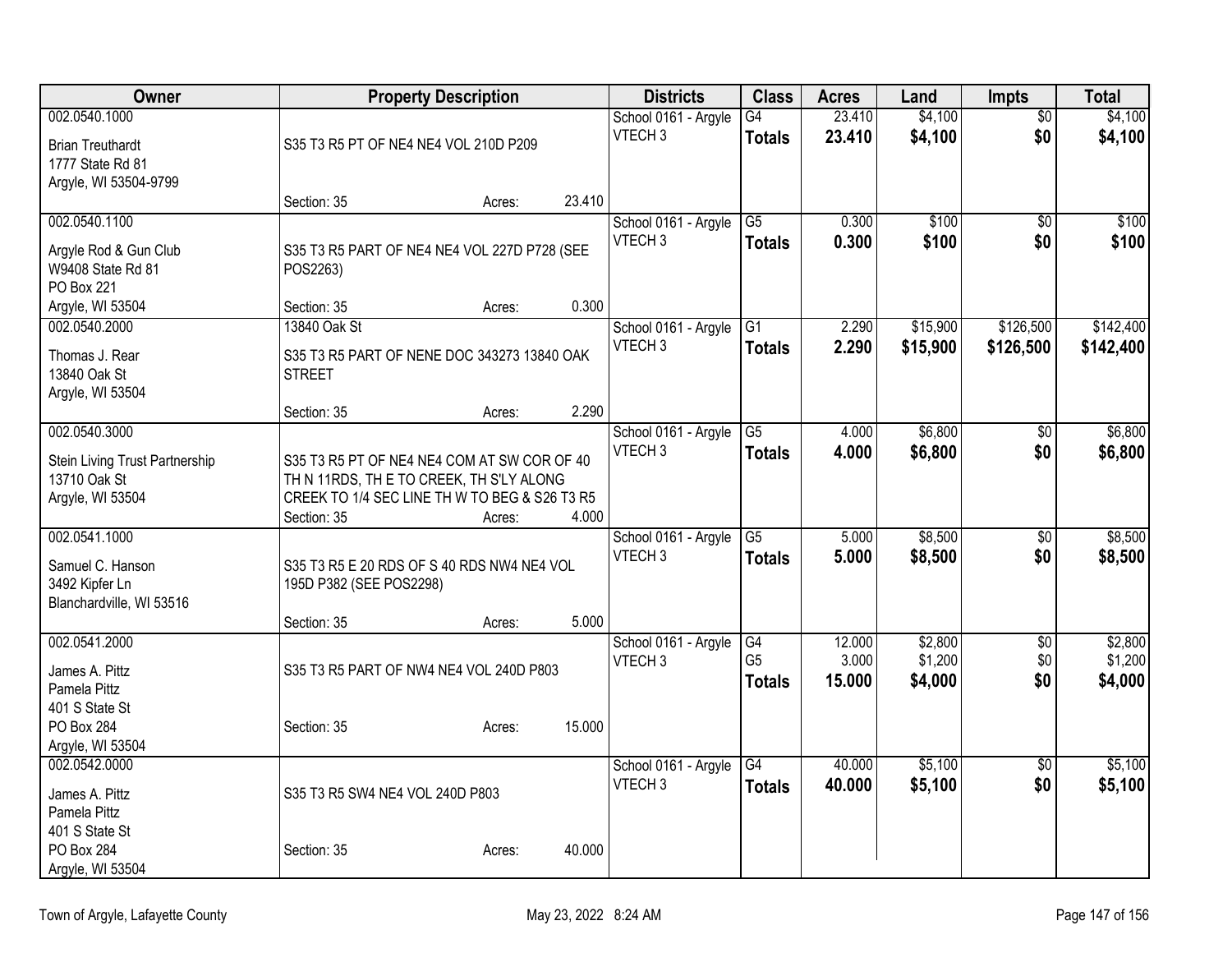| Owner                                 |                                                | <b>Property Description</b> |        | <b>Districts</b>     | <b>Class</b>    | <b>Acres</b> | Land     | <b>Impts</b>    | <b>Total</b> |
|---------------------------------------|------------------------------------------------|-----------------------------|--------|----------------------|-----------------|--------------|----------|-----------------|--------------|
| 002.0543.0000                         | 13710 Oak St                                   |                             |        | School 0161 - Argyle | G4              | 8.000        | \$1,900  | $\overline{50}$ | \$1,900      |
| Stein Living Trust Partnership        | SE4 NE4                                        |                             |        | VTECH <sub>3</sub>   | G <sub>5</sub>  | 31.000       | \$52,700 | \$0             | \$52,700     |
| 13710 Oak St                          |                                                |                             |        |                      | G7              | 1.000        | \$9,500  | \$123,900       | \$133,400    |
| Argyle, WI 53504                      |                                                |                             |        |                      | <b>Totals</b>   | 40.000       | \$64,100 | \$123,900       | \$188,000    |
|                                       | Section: 35                                    | Acres:                      | 40.000 |                      |                 |              |          |                 |              |
| 002.0544.1000                         |                                                |                             |        | School 0161 - Argyle | G4              | 13.500       | \$3,200  | \$0             | \$3,200      |
|                                       | S35 T3 R5 S2 NE4 NW4 E OF RIVER VOL 240D P803  |                             |        | VTECH <sub>3</sub>   | <b>Totals</b>   | 13.500       | \$3,200  | \$0             | \$3,200      |
| James A. Pittz<br>Pamela Pittz        |                                                |                             |        |                      |                 |              |          |                 |              |
| 401 S State St                        |                                                |                             |        |                      |                 |              |          |                 |              |
| <b>PO Box 284</b>                     | Section: 35                                    | Acres:                      | 13.500 |                      |                 |              |          |                 |              |
| Argyle, WI 53504                      |                                                |                             |        |                      |                 |              |          |                 |              |
| 002.0544.2000                         |                                                |                             |        | School 0161 - Argyle | G4              | 15.500       | \$3,700  | \$0             | \$3,700      |
|                                       |                                                |                             |        | VTECH <sub>3</sub>   | <b>Totals</b>   | 15.500       | \$3,700  | \$0             | \$3,700      |
| Nicholas Gilbertson                   | NE4 NW4 W OF RIVER                             |                             |        |                      |                 |              |          |                 |              |
| 209 Galena St                         |                                                |                             |        |                      |                 |              |          |                 |              |
| Argyle, WI 53504                      |                                                |                             |        |                      |                 |              |          |                 |              |
|                                       | Section: 35                                    | Acres:                      | 15.500 |                      |                 |              |          |                 |              |
| 002.0545.1000                         | State Highway 78                               |                             |        | School 0161 - Argyle | G4              | 30.940       | \$7,100  | \$0             | \$7,100      |
| Davis Family Farm LLC                 | S35 T3 R5 PART OF NW4 NW4 VOL 234D P756 EXC    |                             |        | VTECH <sub>3</sub>   | G <sub>5</sub>  | 0.550        | \$100    | \$0             | \$100        |
| c/o Davis Family Farm, LLC            | (SEE POS2294)                                  |                             |        |                      | <b>Totals</b>   | 31.490       | \$7,200  | \$0             | \$7,200      |
| 12467 Otter Creek Rd                  |                                                |                             |        |                      |                 |              |          |                 |              |
| Darlington, WI 53530-9443             | Section: 35                                    | Acres:                      | 31.490 |                      |                 |              |          |                 |              |
| 002.0545.1100                         | State Highway 78                               |                             |        | School 0161 - Argyle | $\overline{G4}$ | 5.350        | \$1,300  | \$0             | \$1,300      |
| Davis Family Farm, LLC                | S35 T3 R5 PART OF NW4 NW4 W OF HWY DOC         |                             |        | VTECH <sub>3</sub>   | <b>Totals</b>   | 5.350        | \$1,300  | \$0             | \$1,300      |
| 12467 Otter Creek Rd                  | 342844 EXC                                     |                             |        |                      |                 |              |          |                 |              |
| Darlington, WI 53530-9443             |                                                |                             |        |                      |                 |              |          |                 |              |
|                                       | Section: 35                                    | Acres:                      | 5.350  |                      |                 |              |          |                 |              |
| 002.0545.2000                         |                                                |                             |        | School 0161 - Argyle | G4              | 3.820        | \$900    | $\overline{50}$ | \$900        |
|                                       |                                                |                             |        | VTECH <sub>3</sub>   | <b>Totals</b>   | 3.820        | \$900    | \$0             | \$900        |
| Victor Tollakson Trust                | SOUTH 18 RDS OF EAST 34 RDS OF NW NW           |                             |        |                      |                 |              |          |                 |              |
| c/o Victor Tollakson Survivor's Trust |                                                |                             |        |                      |                 |              |          |                 |              |
| 2692 N River Bend Rd                  |                                                |                             |        |                      |                 |              |          |                 |              |
| Argyle, WI 53504                      | Section: 35                                    | Acres:                      | 3.820  |                      |                 |              |          |                 |              |
| 002.0545.3000                         | 13939 Sth 78                                   |                             |        | School 0161 - Argyle | G1              | 0.330        | \$8,000  | \$96,600        | \$104,600    |
| Jennifer H. Stowe                     | PART NW4 NW4 COM NWCOR SEC 35;EAST 617.8 FT    |                             |        | VTECH <sub>3</sub>   | <b>Totals</b>   | 0.330        | \$8,000  | \$96,600        | \$104,600    |
| c/o Jennifer H. Stowe                 | TO C/L STH 78;S22.57'W 203.8' ALG C/L OF SAID  |                             |        |                      |                 |              |          |                 |              |
| 13939 State Rd 78                     | HWY;S35.27'W 161' ALG C/L TO POB;S45.09'W 108' |                             |        |                      |                 |              |          |                 |              |
| Argyle, WI 53504                      | Section: 35                                    | Acres:                      | 0.330  |                      |                 |              |          |                 |              |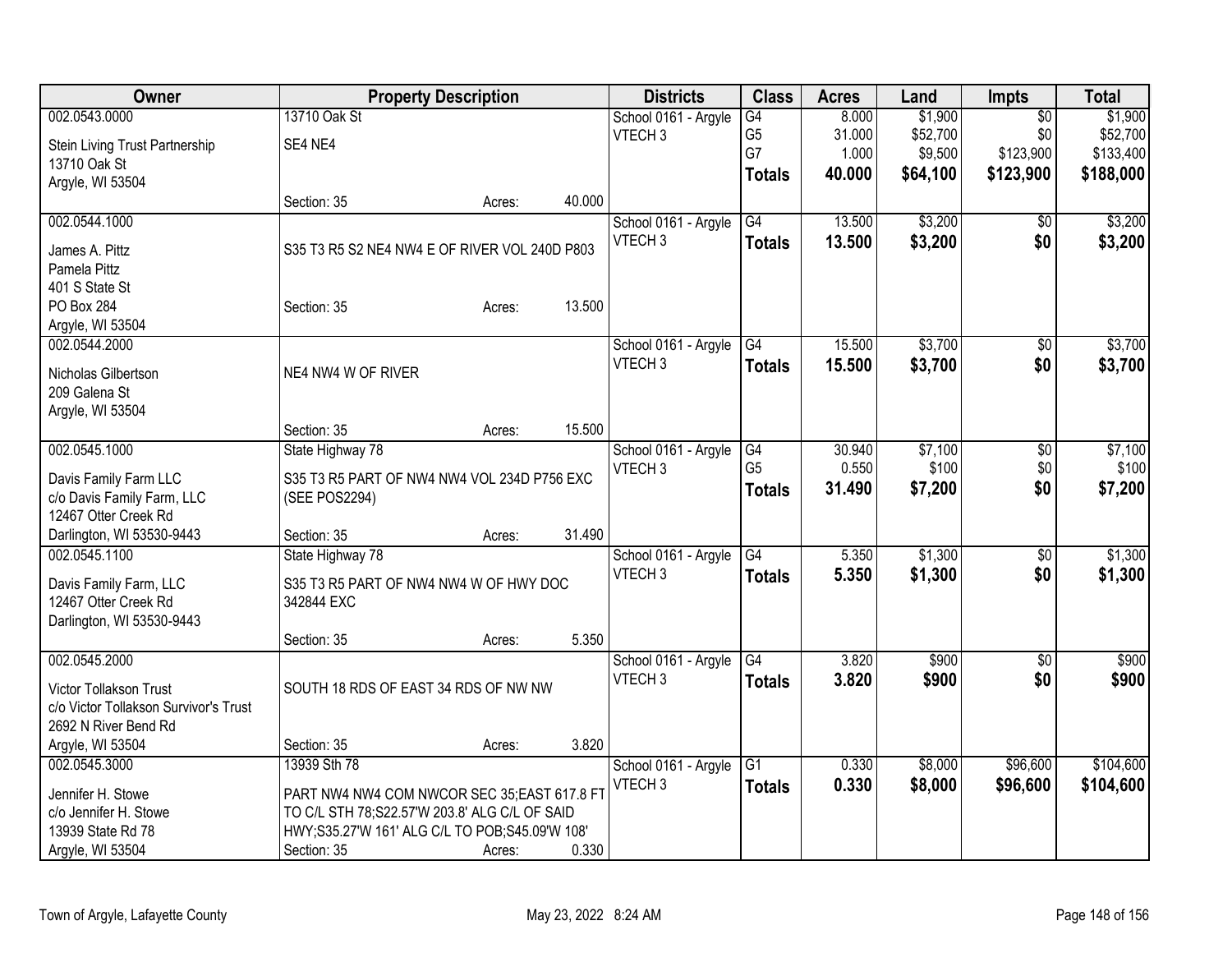| Owner                                                                                                    |                                                                | <b>Property Description</b> |        | <b>Districts</b>                           | <b>Class</b>                          | <b>Acres</b>               | Land                          | <b>Impts</b>                  | <b>Total</b>                  |
|----------------------------------------------------------------------------------------------------------|----------------------------------------------------------------|-----------------------------|--------|--------------------------------------------|---------------------------------------|----------------------------|-------------------------------|-------------------------------|-------------------------------|
| 002.0546.1000                                                                                            |                                                                |                             |        | School 0161 - Argyle                       | G4                                    | 16.100                     | \$3,100                       | \$0                           | \$3,100                       |
| Davis Family Farm, LLC<br>12467 Otter Creek Rd<br>Darlington, WI 53530-9443                              | S35 T3 R5 N56RDS OF W46RDS OF SW4 NW4 VOL<br>234D P756 EXC     |                             |        | VTECH <sub>3</sub>                         | <b>Totals</b>                         | 16.100                     | \$3,100                       | \$0                           | \$3,100                       |
|                                                                                                          | Section: 35                                                    | Acres:                      | 16.100 |                                            |                                       |                            |                               |                               |                               |
| 002.0546.2000<br>Victor Tollakson Trust<br>c/o Victor Tollakson Survivor's Trust<br>2692 N River Bend Rd | SW NW EXC NORTH 56 RDS OF WEST 46 RDS                          |                             |        | School 0161 - Argyle<br>VTECH <sub>3</sub> | G4<br><b>Totals</b>                   | 23.900<br>23.900           | \$4,300<br>\$4,300            | \$0<br>\$0                    | \$4,300<br>\$4,300            |
| Argyle, WI 53504                                                                                         | Section: 35                                                    | Acres:                      | 23.900 |                                            |                                       |                            |                               |                               |                               |
| 002.0547.1000<br>Victor Tollakson Trust<br>c/o Victor Tollakson Survivor's Trust<br>2692 N River Bend Rd | ALL THAT PART OF SOUTH 30 RDS OF SE NW LYING<br>S & W OF RIVER |                             |        | School 0161 - Argyle<br>VTECH <sub>3</sub> | G4<br><b>Totals</b>                   | 9.330<br>9.330             | \$600<br>\$600                | $\overline{50}$<br>\$0        | \$600<br>\$600                |
| Argyle, WI 53504                                                                                         | Section: 35                                                    | Acres:                      | 9.330  |                                            |                                       |                            |                               |                               |                               |
| 002.0547.2000<br>Nicholas Gilbertson<br>209 Galena St<br>Argyle, WI 53504                                | N 50 RDS OF SE4 NW4 N & W OF RIVER                             |                             |        | School 0161 - Argyle<br>VTECH <sub>3</sub> | G4<br>G <sub>5</sub><br><b>Totals</b> | 9.500<br>2.250<br>11.750   | \$2,300<br>\$600<br>\$2,900   | $\overline{50}$<br>\$0<br>\$0 | \$2,300<br>\$600<br>\$2,900   |
|                                                                                                          | Section: 35                                                    | Acres:                      | 11.750 |                                            |                                       |                            |                               |                               |                               |
| 002.0547.3000<br>James A. Pittz<br>Pamela Pittz<br>401 S State St                                        | S35 T3 R5 PART OF SE4 NW4 E OF RIVER VOL 240D<br>P803          |                             |        | School 0161 - Argyle<br>VTECH 3            | G4<br>G <sub>5</sub><br><b>Totals</b> | 12.000<br>6.920<br>18.920  | \$2,800<br>\$4,700<br>\$7,500 | \$0<br>\$0<br>\$0             | \$2,800<br>\$4,700<br>\$7,500 |
| <b>PO Box 284</b><br>Argyle, WI 53504                                                                    | Section: 35                                                    | Acres:                      | 18.920 |                                            |                                       |                            |                               |                               |                               |
| 002.0548.1000<br>James A. Pittz<br>Pamela Pittz<br>401 S State St                                        | S35 T3 R5 PART OF NE4 SW4 E OF RIVER VOL 240D<br>P803          |                             |        | School 0161 - Argyle<br>VTECH <sub>3</sub> | G4<br>G <sub>5</sub><br><b>Totals</b> | 16.000<br>10.900<br>26,900 | \$2,100<br>\$4,400<br>\$6,500 | $\sqrt{6}$<br>\$0<br>\$0      | \$2,100<br>\$4,400<br>\$6,500 |
| <b>PO Box 284</b><br>Argyle, WI 53504                                                                    | Section: 35                                                    | Acres:                      | 26.900 |                                            |                                       |                            |                               |                               |                               |
| 002.0548.2000<br>Victor Tollakson Trust<br>c/o Victor Tollakson Survivor's Trust<br>2692 N River Bend Rd | ALL THAT PART OF NE SW LYING W OF RIVER                        |                             |        | School 0161 - Argyle<br>VTECH <sub>3</sub> | G4<br>G <sub>5</sub><br><b>Totals</b> | 7.000<br>6.100<br>13.100   | \$500<br>\$2,400<br>\$2,900   | $\overline{50}$<br>\$0<br>\$0 | \$500<br>\$2,400<br>\$2,900   |
| Argyle, WI 53504                                                                                         | Section: 35                                                    | Acres:                      | 13.100 |                                            |                                       |                            |                               |                               |                               |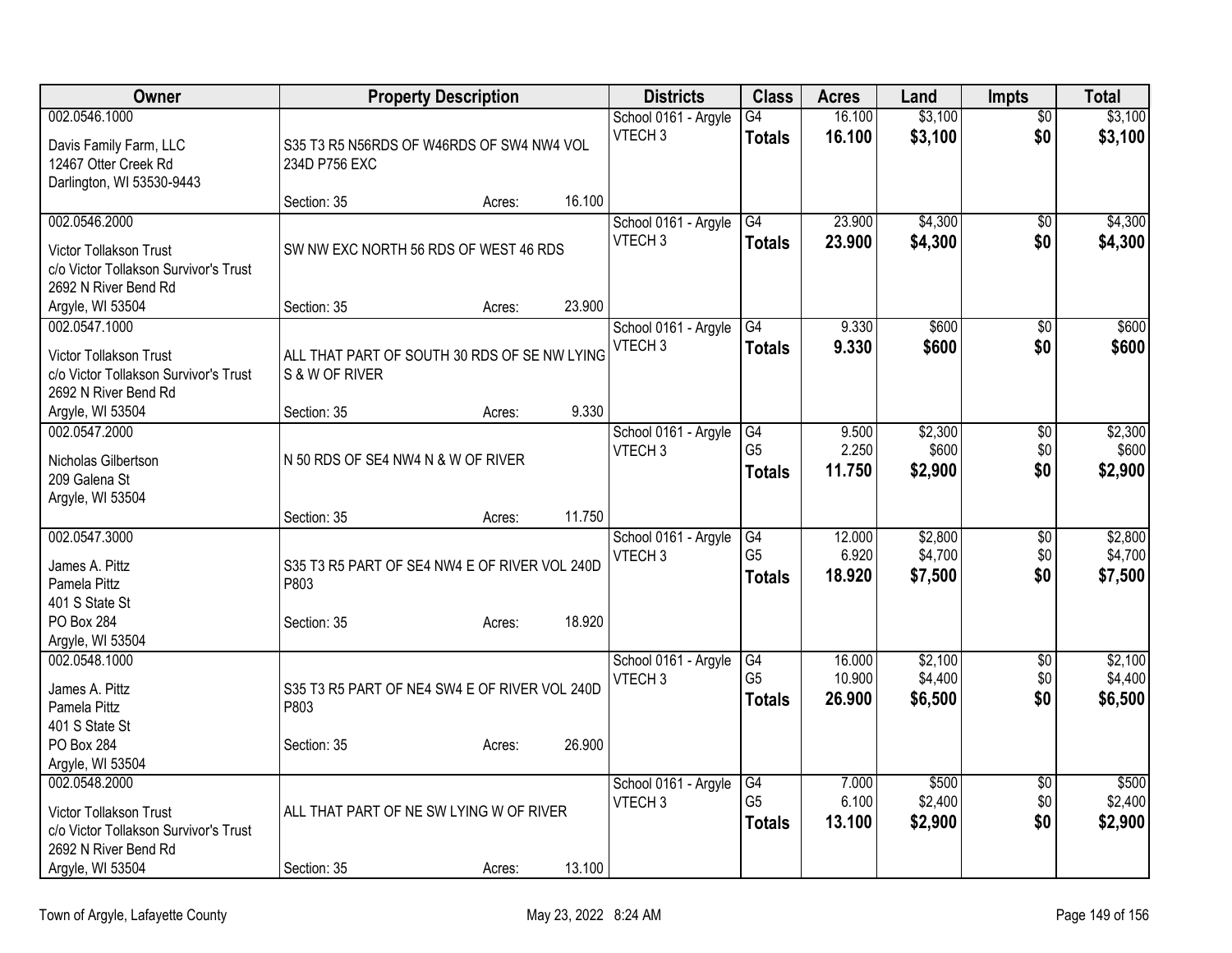| Owner                                                         |                                               | <b>Property Description</b> |        | <b>Districts</b>                           | <b>Class</b>         | <b>Acres</b> | Land     | <b>Impts</b>    | <b>Total</b> |
|---------------------------------------------------------------|-----------------------------------------------|-----------------------------|--------|--------------------------------------------|----------------------|--------------|----------|-----------------|--------------|
| 002.0549.0000                                                 |                                               |                             |        | School 0161 - Argyle                       | 5M                   | 5.000        | \$6,800  | $\overline{30}$ | \$6,800      |
| Victor Tollakson Trust                                        | NW SW                                         |                             |        | VTECH <sub>3</sub>                         | G4                   | 35.000       | \$4,100  | \$0             | \$4,100      |
| c/o Victor Tollakson Survivor's Trust                         |                                               |                             |        |                                            | <b>Totals</b>        | 40.000       | \$10,900 | \$0             | \$10,900     |
| 2692 N River Bend Rd                                          |                                               |                             |        |                                            |                      |              |          |                 |              |
| Argyle, WI 53504                                              | Section: 35                                   | Acres:                      | 40.000 |                                            |                      |              |          |                 |              |
| 002.0550.1000                                                 |                                               |                             |        | School 0161 - Argyle                       | G4                   | 20.000       | \$2,400  | $\overline{50}$ | \$2,400      |
|                                                               |                                               |                             |        | VTECH <sub>3</sub>                         | <b>Totals</b>        | 20.000       | \$2,400  | \$0             | \$2,400      |
| Victor Tollakson Trust                                        | E-1/2 SW SW                                   |                             |        |                                            |                      |              |          |                 |              |
| c/o Victor Tollakson Survivor's Trust                         |                                               |                             |        |                                            |                      |              |          |                 |              |
| 2692 N River Bend Rd                                          |                                               |                             |        |                                            |                      |              |          |                 |              |
| Argyle, WI 53504                                              | Section: 35                                   | Acres:                      | 20.000 |                                            |                      |              |          |                 |              |
| 002.0550.2000                                                 | 2950 Spore Rd                                 |                             |        | School 0161 - Argyle                       | G1                   | 7.500        | \$28,300 | \$321,500       | \$349,800    |
| Byron G. Boysen                                               | S35 T3 R5 W2 SW4 SW4 VOL 240D P347            |                             |        | VTECH <sub>3</sub>                         | G4<br>G <sub>6</sub> | 11.000       | \$2,600  | \$0             | \$2,600      |
| Diana L. Boysen                                               |                                               |                             |        |                                            |                      | 1.500        | \$4,100  | \$0             | \$4,100      |
| 2950 Spore Rd                                                 |                                               |                             |        |                                            | <b>Totals</b>        | 20.000       | \$35,000 | \$321,500       | \$356,500    |
| Argyle, WI 53504                                              | Section: 35                                   | Acres:                      | 20.000 |                                            |                      |              |          |                 |              |
| 002.0551.1000                                                 | Spore Rd                                      |                             |        | School 0161 - Argyle                       | G4                   | 15.940       | \$2,800  | $\sqrt{6}$      | \$2,800      |
|                                                               |                                               |                             |        | VTECH <sub>3</sub>                         | <b>Totals</b>        | 15.940       | \$2,800  | \$0             | \$2,800      |
| Victor Tollakson Trust                                        | PART SE SW BEG AT SECOR; WEST 80 RDS; NORTH   |                             |        |                                            |                      |              |          |                 |              |
| c/o Victor Tollakson Survivor's Trust<br>2692 N River Bend Rd | 58 RDS; SELY TO POB                           |                             |        |                                            |                      |              |          |                 |              |
|                                                               | Section: 35                                   |                             | 15.940 |                                            |                      |              |          |                 |              |
| Argyle, WI 53504<br>002.0551.2000                             | Spore Rd                                      | Acres:                      |        |                                            | G5                   | 10.000       | \$17,000 |                 | \$17,000     |
|                                                               |                                               |                             |        | School 0161 - Argyle<br>VTECH <sub>3</sub> | G <sub>6</sub>       | 10.000       | \$27,500 | \$0<br>\$0      | \$27,500     |
| Jeffrey Dammen et al                                          | LOT 1 CSM #190 & ALSO PART SESW COM S1/4 COR  |                             |        |                                            |                      |              |          | \$0             |              |
| c/o Jeffrey & Mary Jo Dammen                                  | SEC 35; N00.19.53E 244.24' TO POB; N00.19.53E |                             |        |                                            | <b>Totals</b>        | 20.000       | \$44,500 |                 | \$44,500     |
| 303 Breeze Ter                                                | 405.27' TO MEANDER COR OF PECATONICA          |                             |        |                                            |                      |              |          |                 |              |
| Argyle, WI 53504-9761                                         | Section: 35                                   | Acres:                      | 20.000 |                                            |                      |              |          |                 |              |
| 002.0551.3000                                                 |                                               |                             |        | School 0161 - Argyle                       | G4                   | 4.060        | \$1,000  | $\overline{50}$ | \$1,000      |
| James A. Pittz                                                | S35 T3 R5 PART OF SE4 SW4 N & E OF RIVER VOL  |                             |        | VTECH <sub>3</sub>                         | <b>Totals</b>        | 4.060        | \$1,000  | \$0             | \$1,000      |
| Pamela Pittz                                                  | 240D P803                                     |                             |        |                                            |                      |              |          |                 |              |
| 401 S State St                                                |                                               |                             |        |                                            |                      |              |          |                 |              |
| <b>PO Box 284</b>                                             | Section: 35                                   | Acres:                      | 4.060  |                                            |                      |              |          |                 |              |
| Argyle, WI 53504                                              |                                               |                             |        |                                            |                      |              |          |                 |              |
| 002.0552.0000                                                 |                                               |                             |        | School 0161 - Argyle                       | G4                   | 22.000       | \$3,800  | $\overline{50}$ | \$3,800      |
|                                                               |                                               |                             |        | VTECH <sub>3</sub>                         | G <sub>5</sub>       | 18.000       | \$30,600 | \$0             | \$30,600     |
| Stein Living Trust Partnership                                | NE4 SE4                                       |                             |        |                                            | <b>Totals</b>        | 40.000       | \$34,400 | \$0             | \$34,400     |
| 13710 Oak St                                                  |                                               |                             |        |                                            |                      |              |          |                 |              |
| Argyle, WI 53504                                              |                                               |                             |        |                                            |                      |              |          |                 |              |
|                                                               | Section: 35                                   | Acres:                      | 40.000 |                                            |                      |              |          |                 |              |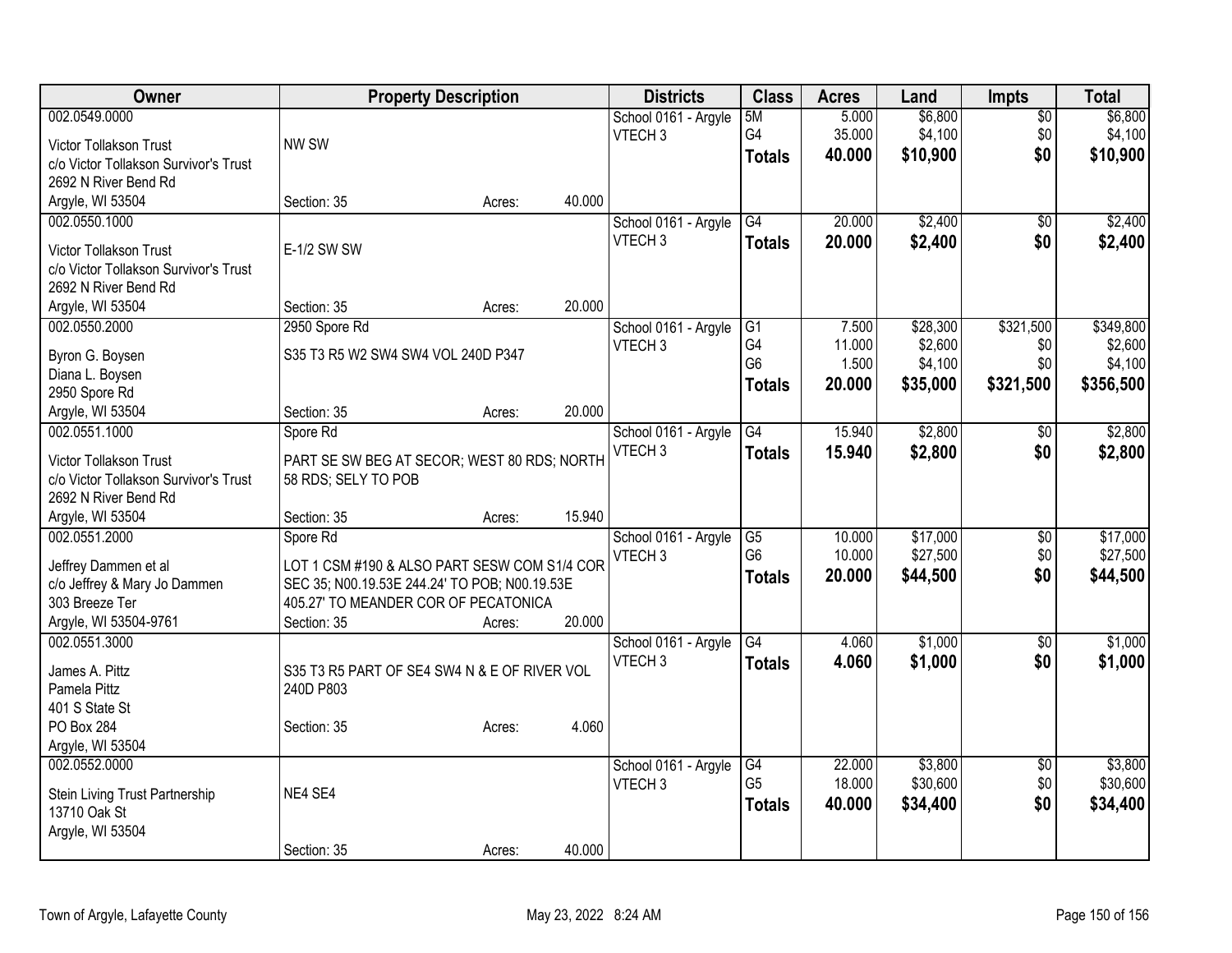| Owner                                |                                                | <b>Property Description</b> |        | <b>Districts</b>     | <b>Class</b>    | <b>Acres</b> | Land     | Impts           | <b>Total</b> |
|--------------------------------------|------------------------------------------------|-----------------------------|--------|----------------------|-----------------|--------------|----------|-----------------|--------------|
| 002.0553.0000                        |                                                |                             |        | School 0161 - Argyle | $\overline{G4}$ | 30.000       | \$7,100  | $\overline{50}$ | \$7,100      |
| Stein Living Trust Partnership       | NW4 SE4                                        |                             |        | VTECH <sub>3</sub>   | G <sub>5</sub>  | 10.000       | \$6,000  | \$0             | \$6,000      |
| 13710 Oak St                         |                                                |                             |        |                      | <b>Totals</b>   | 40.000       | \$13,100 | \$0             | \$13,100     |
| Argyle, WI 53504                     |                                                |                             |        |                      |                 |              |          |                 |              |
|                                      | Section: 35                                    | Acres:                      | 40.000 |                      |                 |              |          |                 |              |
| 002.0554.0000                        |                                                |                             |        | School 0161 - Argyle | G4              | 12.000       | \$2,800  | \$0             | \$2,800      |
| Gingrich Farms, LLC                  | S35 T3 R5 SW4 SE4 N OF RIVER VOL 242D P843     |                             |        | VTECH <sub>3</sub>   | G <sub>5</sub>  | 8.000        | \$4,800  | \$0             | \$4,800      |
| 12214 2930 N Winnebago Rd            |                                                |                             |        |                      | <b>Totals</b>   | 20.000       | \$7,600  | \$0             | \$7,600      |
| Winnebago, IL 61088-8761             |                                                |                             |        |                      |                 |              |          |                 |              |
|                                      | Section: 35                                    | Acres:                      | 20.000 |                      |                 |              |          |                 |              |
| 002.0554.1000                        |                                                |                             |        | School 0161 - Argyle | $\overline{G5}$ | 2.000        | \$3,400  | $\overline{50}$ | \$3,400      |
| Mary Smith Trust et al               | PART LOT 1 CSM #225 LYING IN PART SW4 SE4 S OF |                             |        | VTECH <sub>3</sub>   | G <sub>6</sub>  | 18.000       | \$48,600 | \$0             | \$48,600     |
| c/o Michael & Mary Smith Joint Trust | RIVER VOL 241D P972 (SEE POS2296)              |                             |        |                      | <b>Totals</b>   | 20.000       | \$52,000 | \$0             | \$52,000     |
| 119 N Walnut St                      |                                                |                             |        |                      |                 |              |          |                 |              |
| Elmhurst, IL 60126                   | Section: 35                                    | Acres:                      | 20.000 |                      |                 |              |          |                 |              |
| 002.0555.0000                        |                                                |                             |        | School 0161 - Argyle | G4              | 21.000       | \$5,000  | \$0             | \$5,000      |
| Gingrich Farms, LLC                  | S35 T3 R5 PART OF SE4 SE4 VOL 242D P843        |                             |        | VTECH <sub>3</sub>   | G <sub>5</sub>  | 10.600       | \$18,000 | \$0             | \$18,000     |
| 12214 2930 N Winnebago Rd            |                                                |                             |        |                      | <b>Totals</b>   | 31.600       | \$23,000 | \$0             | \$23,000     |
| Winnebago, IL 61088-8761             |                                                |                             |        |                      |                 |              |          |                 |              |
|                                      | Section: 35                                    | Acres:                      | 31.600 |                      |                 |              |          |                 |              |
| 002.0555.1000                        |                                                |                             |        | School 0161 - Argyle | G5              | 3.400        | \$5,800  | $\overline{50}$ | \$5,800      |
| Mary Smith Trust et al               | PART LOT 1 CSM #225 LYING IN PART SE4 SE4 S OF |                             |        | VTECH <sub>3</sub>   | G <sub>6</sub>  | 5.000        | \$13,500 | \$0             | \$13,500     |
| c/o Michael & Mary Smith Joint Trust | RIVER VOL 241D P972 (SEE POS2296)              |                             |        |                      | <b>Totals</b>   | 8.400        | \$19,300 | \$0             | \$19,300     |
| 119 N Walnut St                      |                                                |                             |        |                      |                 |              |          |                 |              |
| Elmhurst, IL 60126                   | Section: 35                                    | Acres:                      | 8.400  |                      |                 |              |          |                 |              |
| 002.0556.0000                        | State Highway 81                               |                             |        | School 0161 - Argyle | 5M              | 6.000        | \$8,100  | $\sqrt{6}$      | \$8,100      |
| James D. Anderson                    | NE? NE?                                        |                             |        | VTECH <sub>3</sub>   | G4              | 34.000       | \$7,400  | \$0             | \$7,400      |
| 9902 Valley View Rd                  |                                                |                             |        |                      | <b>Totals</b>   | 40.000       | \$15,500 | \$0             | \$15,500     |
| Verona, WI 53593                     |                                                |                             |        |                      |                 |              |          |                 |              |
|                                      | Section: 36                                    | Acres:                      | 40.000 |                      |                 |              |          |                 |              |
| 002.0557.0000                        | State Highway 81                               |                             |        | School 0161 - Argyle | G4              | 34.000       | \$5,600  | $\overline{50}$ | \$5,600      |
| Kevin L. Makos                       | S36 T3 R5 PART OF NW4 NE4 DOC 331358           |                             |        | VTECH <sub>3</sub>   | G <sub>5</sub>  | 1.000        | \$100    | \$0             | \$100        |
| Rae Ann J Makos                      |                                                |                             |        |                      | <b>Totals</b>   | 35.000       | \$5,700  | \$0             | \$5,700      |
| 1295 County Rd C                     |                                                |                             |        |                      |                 |              |          |                 |              |
| Argyle, WI 53504                     | Section: 36                                    | Acres:                      | 35.000 |                      |                 |              |          |                 |              |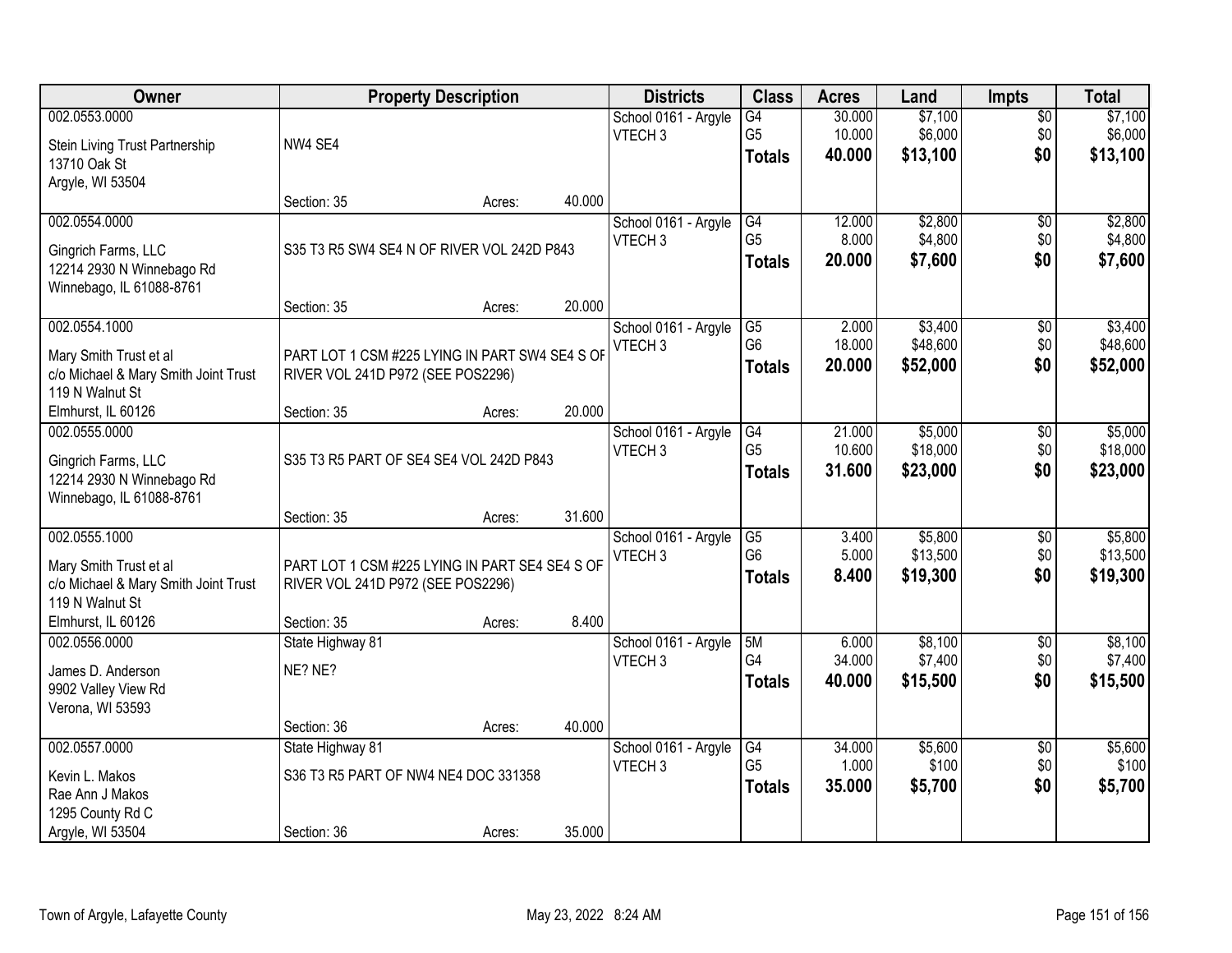| Owner                  | <b>Property Description</b>                   |        |        | <b>Districts</b>     | <b>Class</b>           | <b>Acres</b> | Land            | Impts           | <b>Total</b> |
|------------------------|-----------------------------------------------|--------|--------|----------------------|------------------------|--------------|-----------------|-----------------|--------------|
| 002.0557.1000          | State Highway 81                              |        |        | School 0161 - Argyle | $\overline{\text{X2}}$ | 5.000        | $\overline{50}$ | $\overline{50}$ | \$0          |
| State of Wisconsin     | S36 T3 R5 PT OF NW4 NE4                       |        |        | VTECH <sub>3</sub>   | <b>Totals</b>          | 5.000        | \$0             | \$0             | \$0          |
| Dept of Transportation |                                               |        |        |                      |                        |              |                 |                 |              |
| 2101 Wright St         |                                               |        |        |                      |                        |              |                 |                 |              |
| Madison, WI 53704      | Section: 36                                   | Acres: | 5.000  |                      |                        |              |                 |                 |              |
| 002.0558.0000          | 1431 Old Highway 81                           |        |        | School 0161 - Argyle | G2                     | 0.410        | \$4,100         | \$68,400        | \$72,500     |
|                        |                                               |        |        | VTECH <sub>3</sub>   | G4                     | 35.000       | \$4,500         | \$0             | \$4,500      |
| Daniel W. Hicks        | S36 T3 R5 PART OF SW4 NE4 VOL 239D P177 & DOC |        |        |                      | G <sub>5</sub>         | 0.750        | \$100           | \$0             | \$100        |
| Michelle R. Hicks      | 332690                                        |        |        |                      | G7                     | 2.000        | \$19,000        | \$95,800        | \$114,800    |
| 1431 Old Highway 81    |                                               |        |        |                      | <b>Totals</b>          | 38.160       | \$27,700        | \$164,200       | \$191,900    |
| Argyle, WI 53504       | Section: 36                                   | Acres: | 38.160 |                      |                        |              |                 |                 |              |
| 002.0558.1000          | State Highway 81                              |        |        | School 0161 - Argyle | X2                     | 1.840        | $\sqrt[6]{}$    | $\sqrt{6}$      | $\sqrt{50}$  |
| State of Wisconsin     | S36 T3 R5 PART OF SW4 NE4 VOL 186D P222       |        |        | VTECH <sub>3</sub>   | <b>Totals</b>          | 1.840        | \$0             | \$0             | \$0          |
| Dept of Transportation |                                               |        |        |                      |                        |              |                 |                 |              |
| 2101 Wright St         |                                               |        |        |                      |                        |              |                 |                 |              |
| Madison, WI 53704      | Section: 36                                   | Acres: | 1.840  |                      |                        |              |                 |                 |              |
| 002.0559.0000          | State Highway 81                              |        |        | School 0161 - Argyle | G4                     | 10.000       | \$1,700         | $\sqrt[6]{3}$   | \$1,700      |
|                        |                                               |        |        | VTECH <sub>3</sub>   | G <sub>5</sub>         | 0.730        | \$100           | \$0             | \$100        |
| James D. Anderson      | S36 T3 R5 PART OF SE4 NE4 N OF HWY DOC 341133 |        |        |                      | <b>Totals</b>          | 10.730       | \$1,800         | \$0             | \$1,800      |
| 9902 Valley View Rd    |                                               |        |        |                      |                        |              |                 |                 |              |
| Verona, WI 53593       |                                               |        |        |                      |                        |              |                 |                 |              |
|                        | Section: 36                                   | Acres: | 10.730 |                      |                        |              |                 |                 |              |
| 002.0559.1000          |                                               |        |        | School 0161 - Argyle | $\overline{\text{X2}}$ | 0.000        | $\overline{50}$ | $\overline{50}$ | $\sqrt{50}$  |
| State of Wisconsin     | S36 T3 R5 PART OF SE4 NE4 VOL 187D P160       |        |        | VTECH <sub>3</sub>   | <b>Totals</b>          | 0.000        | \$0             | \$0             | \$0          |
| Dept of Transportation |                                               |        |        |                      |                        |              |                 |                 |              |
| 2101 Wright St         |                                               |        |        |                      |                        |              |                 |                 |              |
| Madison, WI 53704      | Section: 36                                   | Acres: | 0.000  |                      |                        |              |                 |                 |              |
| 002.0559.2000          | 1079 Sth 81                                   |        |        | School 0161 - Argyle | G4                     | 21.000       | \$3,600         | $\overline{50}$ | \$3,600      |
|                        |                                               |        |        | VTECH <sub>3</sub>   | G7                     | 4.000        | \$38,000        | \$55,600        | \$93,600     |
| L John Muszynski       | S36 T3 R5 PART OF SE4 NE4 S OF HWY DOC 338575 |        |        |                      | <b>Totals</b>          | 25,000       | \$41,600        | \$55,600        | \$97,200     |
| Kay Karlen             | 1185 & 1079 STATE ROAD 81                     |        |        |                      |                        |              |                 |                 |              |
| 1079 State Rd 81       |                                               |        |        |                      |                        |              |                 |                 |              |
| Argyle, WI 53504       | Section: 36                                   | Acres: | 25.000 |                      |                        |              |                 |                 |              |
| 002.0560.0000          | State Highway 81                              |        |        | School 0161 - Argyle | G4                     | 21.000       | \$2,700         | $\overline{50}$ | \$2,700      |
| Kevin L. Makos         | S36 T3 R5 PART OF NE4 NW4 DOC 331358          |        |        | VTECH <sub>3</sub>   | G <sub>5</sub>         | 2.580        | \$300           | \$0             | \$300        |
| Rae Ann J Makos        |                                               |        |        |                      | <b>Totals</b>          | 23.580       | \$3,000         | \$0             | \$3,000      |
| 1295 County Rd C       |                                               |        |        |                      |                        |              |                 |                 |              |
| Argyle, WI 53504       | Section: 36                                   | Acres: | 23.580 |                      |                        |              |                 |                 |              |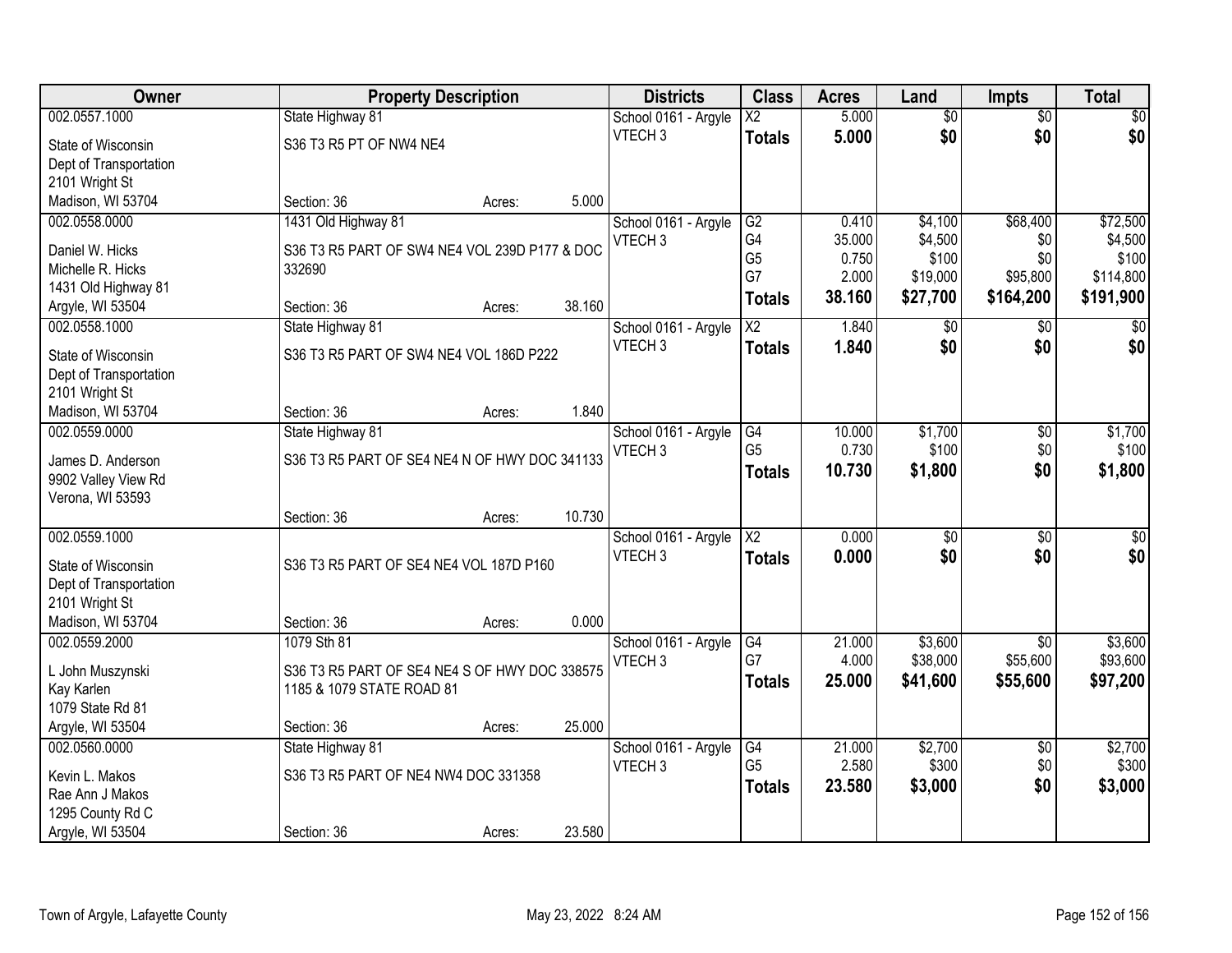| Owner                                  | <b>Property Description</b>                   |        |        | <b>Districts</b>                           | <b>Class</b>           | <b>Acres</b> | Land              | <b>Impts</b>    | <b>Total</b>    |
|----------------------------------------|-----------------------------------------------|--------|--------|--------------------------------------------|------------------------|--------------|-------------------|-----------------|-----------------|
| 002.0560.1000                          | 1660 Old Highway 81                           |        |        | School 0161 - Argyle                       | $\overline{G1}$        | 1.750        | \$14,500          | \$109,100       | \$123,600       |
| John N. Amorose Jr et al               | S36 T3 R5 PART OF NE4 NW4 VOL 227D P539       |        |        | VTECH <sub>3</sub>                         | <b>Totals</b>          | 1.750        | \$14,500          | \$109,100       | \$123,600       |
| c/o Jeffery T. Amorose                 |                                               |        |        |                                            |                        |              |                   |                 |                 |
| 5 Ivy Spring Ln                        |                                               |        |        |                                            |                        |              |                   |                 |                 |
| Fredericksburg, VA 22046-9720          | Section: 36                                   | Acres: | 1.750  |                                            |                        |              |                   |                 |                 |
| 002.0560.1100                          | State Highway 81                              |        |        | School 0161 - Argyle                       | $\overline{\text{X2}}$ | 0.560        | \$0               | \$0             | \$0             |
|                                        |                                               |        |        | VTECH <sub>3</sub>                         | <b>Totals</b>          | 0.560        | \$0               | \$0             | \$0             |
| State of Wisconsin                     | S36 T3 R5 PT OF NE4 NW4 VOL 186D P191         |        |        |                                            |                        |              |                   |                 |                 |
| Dept of Transportation                 |                                               |        |        |                                            |                        |              |                   |                 |                 |
| 2101 Wright St                         | Section: 36                                   |        | 0.560  |                                            |                        |              |                   |                 |                 |
| Madison, WI 53704<br>002.0560.1200     | 1677 Old Highway 81                           | Acres: |        |                                            | G1                     | 2.640        | \$16,900          | \$185,200       | \$202,100       |
|                                        |                                               |        |        | School 0161 - Argyle<br>VTECH <sub>3</sub> |                        |              |                   |                 |                 |
| Leland A. Schild                       | PART NE? NW? LYING IN THE FOLLOWING: COM      |        |        |                                            | <b>Totals</b>          | 2.640        | \$16,900          | \$185,200       | \$202,100       |
| Melody A. Schild                       | NWCOR SEC 36;S00?48'41"E 1320.50';N89?57'31"E |        |        |                                            |                        |              |                   |                 |                 |
| 1677 Old Hwy 81                        | 1309.98' TO SWCOR NE? NW? & POB;N00?25'25"W   |        |        |                                            |                        |              |                   |                 |                 |
| Argyle, WI 53504                       | Section: 36                                   | Acres: | 2.640  |                                            |                        |              |                   |                 |                 |
| 002.0560.2000                          | State Highway 81                              |        |        | School 0161 - Argyle                       | X2                     | 10.550       | \$0               | $\sqrt[6]{3}$   | $\sqrt{50}$     |
| State of Wisconsin                     | S36 T3 R5 PARTS OF NE4 NW4 FOR HWY VOL 187    |        |        | VTECH <sub>3</sub>                         | <b>Totals</b>          | 10.550       | \$0               | \$0             | \$0             |
| Dept of Transportation                 | P56 EXC 229D P85 (CHURCH)                     |        |        |                                            |                        |              |                   |                 |                 |
| 2101 Wright St                         |                                               |        |        |                                            |                        |              |                   |                 |                 |
| Madison, WI 53704                      | Section: 36                                   | Acres: | 10.550 |                                            |                        |              |                   |                 |                 |
| 002.0560.2100                          | 1540 Old Highway 81                           |        |        | School 0161 - Argyle                       | $\overline{X4}$        | 5.380        | $\overline{50}$   | $\overline{50}$ | $\overline{50}$ |
|                                        |                                               |        |        | VTECH <sub>3</sub>                         | <b>Totals</b>          | 5.380        | \$0               | \$0             | \$0             |
| Cornerstone Lutheran Church of Argyle  | LOT 1 CSM #341 PART OF NE4 NW4 VOL 229D P85 & |        |        |                                            |                        |              |                   |                 |                 |
| c/o Cornerstone Lutheran Church        | 230D P486                                     |        |        |                                            |                        |              |                   |                 |                 |
| 1540 Old Hwy 81                        |                                               |        | 5.380  |                                            |                        |              |                   |                 |                 |
| Argyle, WI 53504-9720<br>002.0561.0000 | Section: 36                                   | Acres: |        |                                            | $\overline{\text{X2}}$ | 4.000        |                   |                 |                 |
|                                        | State Highway 81                              |        |        | School 0161 - Argyle<br>VTECH <sub>3</sub> |                        |              | $\sqrt{6}$<br>\$0 | \$0<br>\$0      | \$0<br>\$0      |
| State of Wisconsin                     | S36 T3 R5 PART OF NW4 NW4 EXC HWY AND S OF    |        |        |                                            | <b>Totals</b>          | 4.000        |                   |                 |                 |
| Dept of Transportation                 | HWY VOL 177D P59                              |        |        |                                            |                        |              |                   |                 |                 |
| 2101 Wright St                         |                                               |        |        |                                            |                        |              |                   |                 |                 |
| Madison, WI 53704                      | Section: 36                                   | Acres: | 4.000  |                                            |                        |              |                   |                 |                 |
| 002.0561.1000                          | 1777 Sth 81                                   |        |        | School 0161 - Argyle                       | G1                     | 1.500        | \$13,500          | \$156,100       | \$169,600       |
| <b>Brian Treuthardt</b>                | S36 T3 R5 NW4 NW4 S & W OF HWY & EXC HWY VOL  |        |        | VTECH <sub>3</sub>                         | G4                     | 26.000       | \$5,400           | \$0             | \$5,400         |
| 1777 State Rd 81                       | 210D P209                                     |        |        |                                            | G <sub>5</sub>         | 5.000        | \$8,500           | \$0             | \$8,500         |
| Argyle, WI 53504-9799                  |                                               |        |        |                                            | <b>Totals</b>          | 32.500       | \$27,400          | \$156,100       | \$183,500       |
|                                        | Section: 36                                   | Acres: | 32.500 |                                            |                        |              |                   |                 |                 |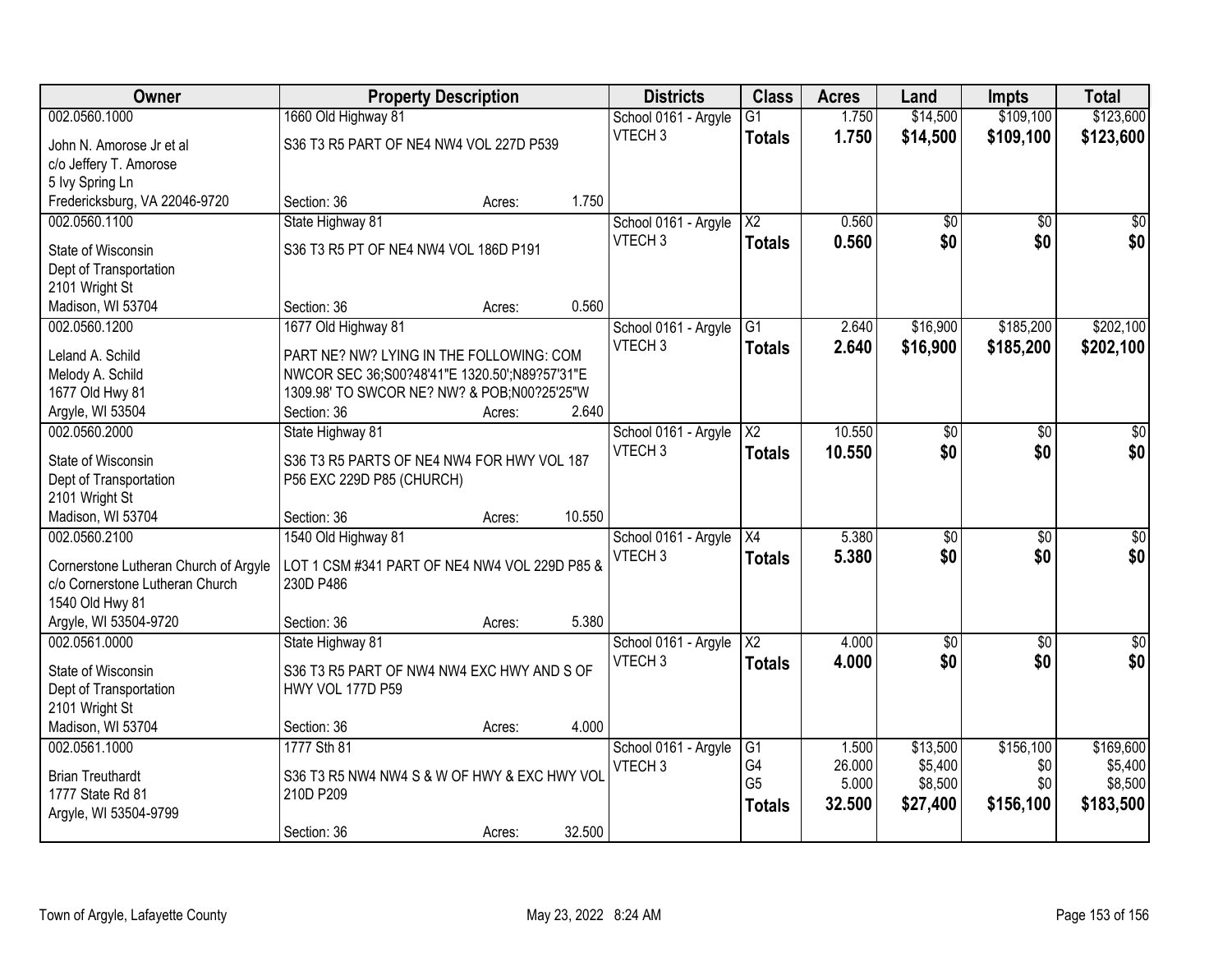| Owner                  | <b>Property Description</b>                        | <b>Districts</b>     | <b>Class</b>             | <b>Acres</b> | Land            | <b>Impts</b>    | <b>Total</b>    |
|------------------------|----------------------------------------------------|----------------------|--------------------------|--------------|-----------------|-----------------|-----------------|
| 002.0561.2000          | State Highway 81                                   | School 0161 - Argyle | $\overline{\mathsf{X2}}$ | 2.420        | $\overline{50}$ | $\overline{50}$ | $\overline{30}$ |
| State of Wisconsin     | S36 T3 R5 PART OF SW4 SW4 OF SEC 25 & NW4 NW       | VTECH <sub>3</sub>   | <b>Totals</b>            | 2.420        | \$0             | \$0             | \$0             |
| Dept of Transportation | 4 OF SEC 26 (CRAFT & SAALSAA)                      |                      |                          |              |                 |                 |                 |
| 2101 Wright St         |                                                    |                      |                          |              |                 |                 |                 |
| Madison, WI 53704      | 2.420<br>Section: 36<br>Acres:                     |                      |                          |              |                 |                 |                 |
| 002.0562.1000          | Old Highway 81                                     | School 0161 - Argyle | G4                       | 14.700       | \$3,500         | $\overline{50}$ | \$3,500         |
| Brian M. Weber         | PART SW? NW? LYING IN THE FOLLOWING: COM           | VTECH <sub>3</sub>   | <b>Totals</b>            | 14.700       | \$3,500         | \$0             | \$3,500         |
| 1657 Old Highway 81    | NWCOR SEC 36;N89?20'35"E 585.77' ALG NLI OF        |                      |                          |              |                 |                 |                 |
| Argyle, WI 53504       | SAID SEC; S00?39'25"E 1718.15' TO POB; N89?20'35"E |                      |                          |              |                 |                 |                 |
|                        | Section: 36<br>14.700<br>Acres:                    |                      |                          |              |                 |                 |                 |
| 002.0562.5000          | Old Highway 81                                     | School 0161 - Argyle | G4                       | 25.020       | \$5,900         | \$0             | \$5,900         |
|                        |                                                    | VTECH <sub>3</sub>   | <b>Totals</b>            | 25.020       | \$5,900         | \$0             | \$5,900         |
| GI Farm Land, LLC      | PART SW? & SE? OF NW? COM W? COR SEC               |                      |                          |              |                 |                 |                 |
| N5835 Biggs Rd         | 36;N00?14'33"W 922.70' ALG WLI SEC 36 TO           |                      |                          |              |                 |                 |                 |
| Argyle, WI 53504       | POB;N00?14'33"W 397.73' TO NWCOR SW?               |                      |                          |              |                 |                 |                 |
|                        | 25.020<br>Section: 36<br>Acres:                    |                      |                          |              |                 |                 |                 |
| 002.0563.0000          | Old Highway 81                                     | School 0161 - Argyle | G1                       | 0.900        | \$1,000         | \$0             | \$1,000         |
| Leland A. Schild       | PART SE? NW? LYING IN THE FOLLOWING: COM           | VTECH <sub>3</sub>   | <b>Totals</b>            | 0.900        | \$1,000         | \$0             | \$1,000         |
| Melody A. Schild       | NWCOR SEC 36;S00?48'41"E 1320.50';N89?57'31"E      |                      |                          |              |                 |                 |                 |
| 1677 Old Hwy 81        | 1309.98' TO SWCOR NE? NW? & POB;N00?25'25"W        |                      |                          |              |                 |                 |                 |
| Argyle, WI 53504       | 0.900<br>Section: 36<br>Acres:                     |                      |                          |              |                 |                 |                 |
| 002.0563.1200          | 1657 Old Highway 81                                | School 0161 - Argyle | G4                       | 12.070       | \$2,900         | $\overline{50}$ | \$2,900         |
| Brian M. Weber         | PART SE? NW? LYING IN THE FOLLOWING: COM           | VTECH <sub>3</sub>   | G <sub>5</sub>           | 3.000        | \$1,200         | \$0             | \$1,200         |
| 1657 Old Highway 81    | NWCOR SEC 36; N89?20'35"E 585.77' ALG NLI OF       |                      | G7                       | 3.000        | \$28,500        | \$97,700        | \$126,200       |
| Argyle, WI 53504       | SAID SEC; S00?39'25"E 1718.15' TO POB; N89?20'35"E |                      | <b>Totals</b>            | 18.070       | \$32,600        | \$97,700        | \$130,300       |
|                        | 18.070<br>Section: 36<br>Acres:                    |                      |                          |              |                 |                 |                 |
| 002.0564.1000          | Old Highway 81                                     | School 0161 - Argyle | G4                       | 5.000        | \$300           | \$0             | \$300           |
|                        |                                                    | VTECH <sub>3</sub>   | <b>Totals</b>            | 5.000        | \$300           | \$0             | \$300           |
| Daniel W. Hicks        | S36 T3 R5 E 10 RDS OF NE4 SW4 VOL 239D P177 &      |                      |                          |              |                 |                 |                 |
| Michelle R. Hicks      | DOC 332690                                         |                      |                          |              |                 |                 |                 |
| 1431 Old Highway 81    |                                                    |                      |                          |              |                 |                 |                 |
| Argyle, WI 53504       | 5.000<br>Section: 36<br>Acres:                     |                      |                          |              |                 |                 |                 |
| 002.0564.2200          | Old Highway 81                                     | School 0161 - Argyle | $\overline{G4}$          | 1.020        | \$200           | $\overline{30}$ | \$200           |
| Brian M. Weber         | PART NE? SW? LYING IN THE FOLLOWING: COM           | VTECH <sub>3</sub>   | <b>Totals</b>            | 1.020        | \$200           | \$0             | \$200           |
| 1657 Old Highway 81    | NWCOR SEC 36;N89?20'35"E 585.77' ALG NLI OF        |                      |                          |              |                 |                 |                 |
| Argyle, WI 53504       | SAID SEC; S00?39'25"E 1718.15' TO POB; N89?20'35"E |                      |                          |              |                 |                 |                 |
|                        | 1.020<br>Section: 36<br>Acres:                     |                      |                          |              |                 |                 |                 |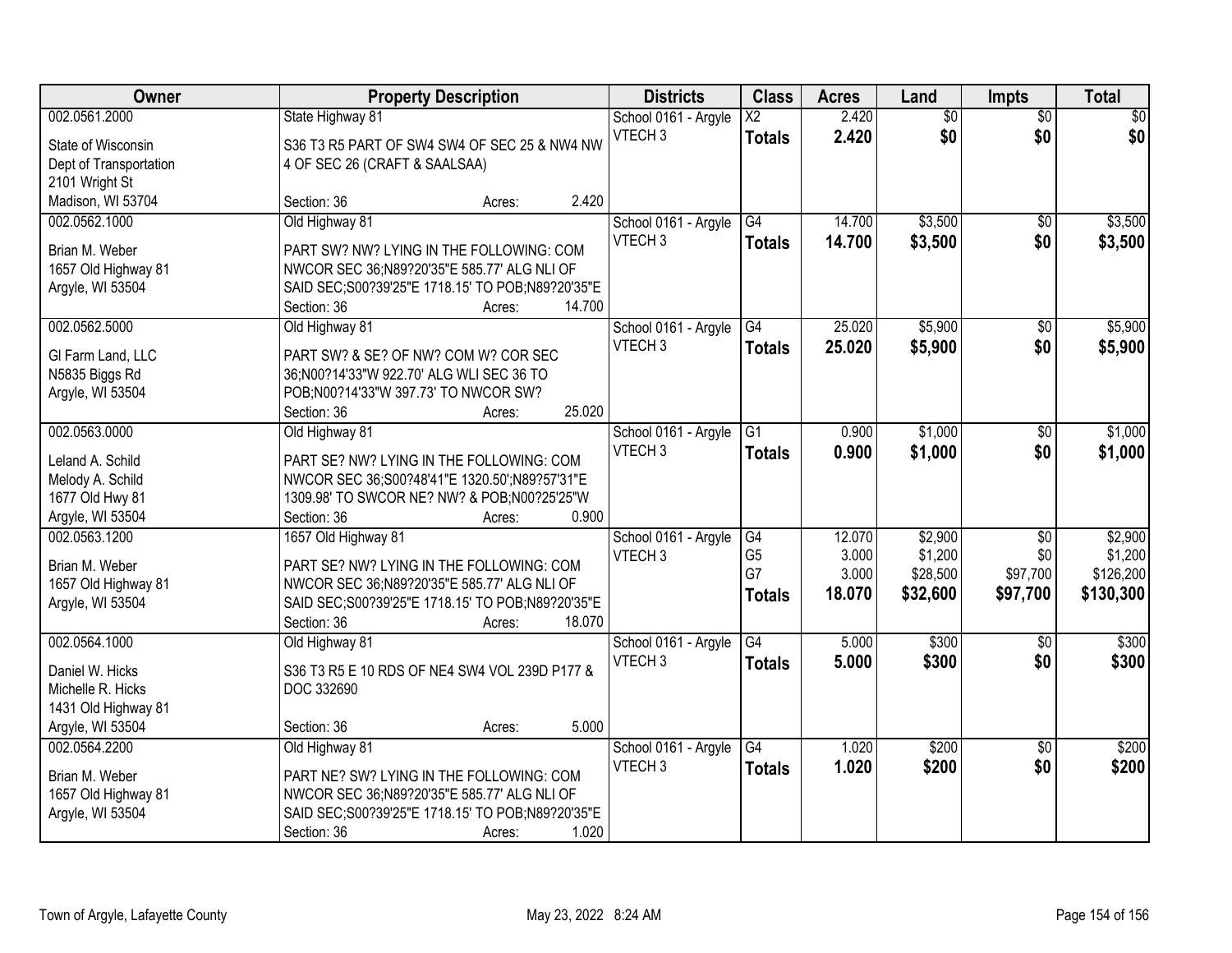| Owner                            | <b>Property Description</b>                        |        |        | <b>Districts</b>     | <b>Class</b>    | <b>Acres</b> | Land     | <b>Impts</b>    | <b>Total</b> |
|----------------------------------|----------------------------------------------------|--------|--------|----------------------|-----------------|--------------|----------|-----------------|--------------|
| 002.0565.2000                    | Old Highway 81                                     |        |        | School 0161 - Argyle | $\overline{G5}$ | 1.210        | \$700    | $\overline{50}$ | \$700        |
| Brian M. Weber                   | PART NW? SW? LYING IN THE FOLLOWING: COM           |        |        | VTECH <sub>3</sub>   | <b>Totals</b>   | 1.210        | \$700    | \$0             | \$700        |
| 1657 Old Highway 81              | NWCOR SEC 36;N89?20'35"E 585.77' ALG NLI OF        |        |        |                      |                 |              |          |                 |              |
| Argyle, WI 53504                 | SAID SEC; S00?39'25"E 1718.15' TO POB; N89?20'35"E |        |        |                      |                 |              |          |                 |              |
|                                  | Section: 36                                        | Acres: | 1.210  |                      |                 |              |          |                 |              |
| 002.0565.5000                    | Old Highway 81                                     |        |        | School 0161 - Argyle | 5M              | 15.000       | \$20,300 | \$0             | \$20,300     |
| The Ira Club Fbo Eva Lemenager   | PART SW? & SE? OF NW? & PART NE? & NW? OF          |        |        | VTECH <sub>3</sub>   | G4              | 49.130       | \$11,600 | \$0             | \$11,600     |
| N5835 Biggs Rd                   | SW? BEG W? COR SEC 36;N00?14'33"W 922.70' ALG      |        |        |                      | G <sub>5</sub>  | 29.330       | \$31,800 | \$0             | \$31,800     |
| Argyle, WI 53504                 | WLI SEC 36;N89?20'57"E 597.99';S00?39'03"E         |        |        |                      | <b>Totals</b>   | 93.460       | \$63,700 | \$0             | \$63,700     |
|                                  | Section: 36                                        | Acres: | 93.460 |                      |                 |              |          |                 |              |
| 002.0566.0000                    |                                                    |        |        | School 0161 - Argyle | $\overline{G5}$ | 7.500        | \$4,500  | \$0             | \$4,500      |
| Gingrich Farms, LLC              | S36 T3 R5 PART OF SW4 SW4 VOL 242D P843            |        |        | VTECH <sub>3</sub>   | <b>Totals</b>   | 7.500        | \$4,500  | \$0             | \$4,500      |
| 12214 2930 N Winnebago Rd        |                                                    |        |        |                      |                 |              |          |                 |              |
| Winnebago, IL 61088-8761         |                                                    |        |        |                      |                 |              |          |                 |              |
|                                  | Section: 36                                        | Acres: | 7.500  |                      |                 |              |          |                 |              |
| 002.0566.1000                    |                                                    |        |        | School 0161 - Argyle | G4              | 31.000       | \$7,400  | $\sqrt[6]{3}$   | \$7,400      |
| Gingrich Farms, LLC              | S36 T3 R5 PART OF SW4 SW4 N OF RIVER & E OF        |        |        | VTECH <sub>3</sub>   | G <sub>5</sub>  | 1.500        | \$400    | \$0             | \$400        |
| 12214 2930 N Winnebago Rd        | CREEK VOL 242D P843                                |        |        |                      | <b>Totals</b>   | 32.500       | \$7,800  | \$0             | \$7,800      |
| Winnebago, IL 61088-8761         |                                                    |        |        |                      |                 |              |          |                 |              |
|                                  | Section: 36                                        | Acres: | 32.500 |                      |                 |              |          |                 |              |
| 002.0567.1000                    |                                                    |        |        | School 0161 - Argyle | $\overline{G4}$ | 0.600        | \$100    | $\overline{50}$ | \$100        |
| Gingrich Farms, LLC              | S36 T3 R5 PART OF W2 SE4 SW4 VOL 242D P843         |        |        | VTECH <sub>3</sub>   | <b>Totals</b>   | 0.600        | \$100    | \$0             | \$100        |
| 12214 2930 N Winnebago Rd        |                                                    |        |        |                      |                 |              |          |                 |              |
| Winnebago, IL 61088-8761         |                                                    |        |        |                      |                 |              |          |                 |              |
|                                  | Section: 36                                        | Acres: | 0.600  |                      |                 |              |          |                 |              |
| 002.0567.1100                    |                                                    |        |        | School 0161 - Argyle | G4              | 19.400       | \$3,400  | \$0             | \$3,400      |
| Gingrich Farms, LLC              | S36 T3 R5 PART OF SE4 SW4 N OF RIVER VOL 242D      |        |        | VTECH <sub>3</sub>   | <b>Totals</b>   | 19,400       | \$3,400  | \$0             | \$3,400      |
| 12214 2930 N Winnebago Rd        | P843                                               |        |        |                      |                 |              |          |                 |              |
| Winnebago, IL 61088-8761         |                                                    |        |        |                      |                 |              |          |                 |              |
|                                  | Section: 36                                        | Acres: | 19.400 |                      |                 |              |          |                 |              |
| 002.0567.2000                    |                                                    |        |        | School 0161 - Argyle | $\overline{G5}$ | 20.000       | \$34,000 | $\overline{30}$ | \$34,000     |
| John Van De Graaff Revoc Trust   | S36 T3 R5 E2 SE4 SW4 DOC 336200                    |        |        | VTECH <sub>3</sub>   | <b>Totals</b>   | 20.000       | \$34,000 | \$0             | \$34,000     |
| c/o John Van De Graaff Revocable |                                                    |        |        |                      |                 |              |          |                 |              |
| 13048 Trotter Ln                 |                                                    |        |        |                      |                 |              |          |                 |              |
| Argyle, WI 53504-9706            | Section: 36                                        | Acres: | 20.000 |                      |                 |              |          |                 |              |